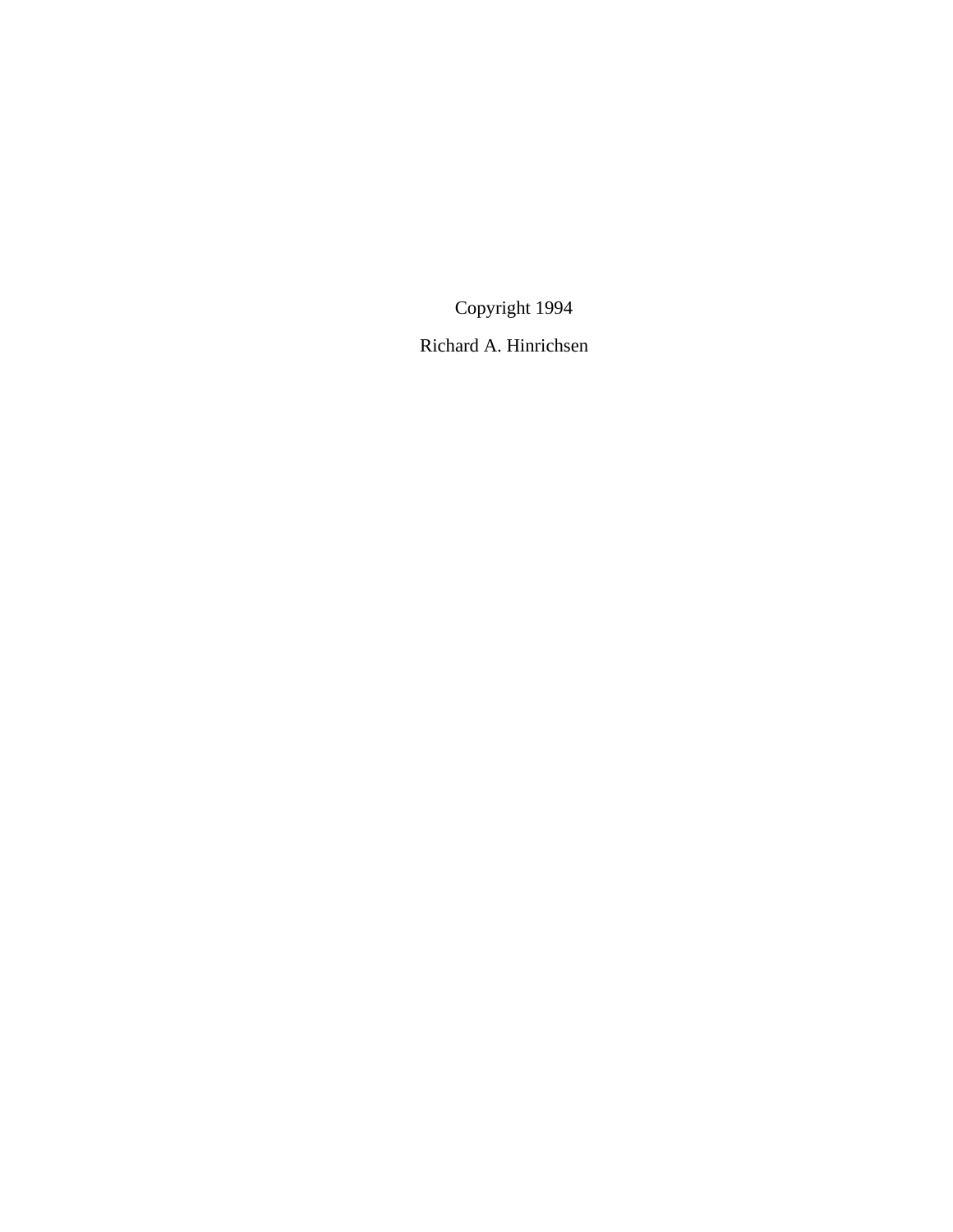# Optimization Models For Understanding Migration Patterns

of Juvenile Chinook Salmon

by

Richard A. Hinrichsen

A dissertation submitted in partial fulfillment of the requirements for the degree of

Doctor of Philosophy

University of Washington

1994

Approved by

(Chairperson of Supervisory Committee)

Program Authorized to Offer Degree

Date\_\_\_\_\_\_\_\_\_\_\_\_\_\_\_\_\_\_\_\_\_\_\_\_\_\_\_\_\_\_\_\_\_\_\_\_\_\_\_\_\_\_\_\_\_\_\_\_\_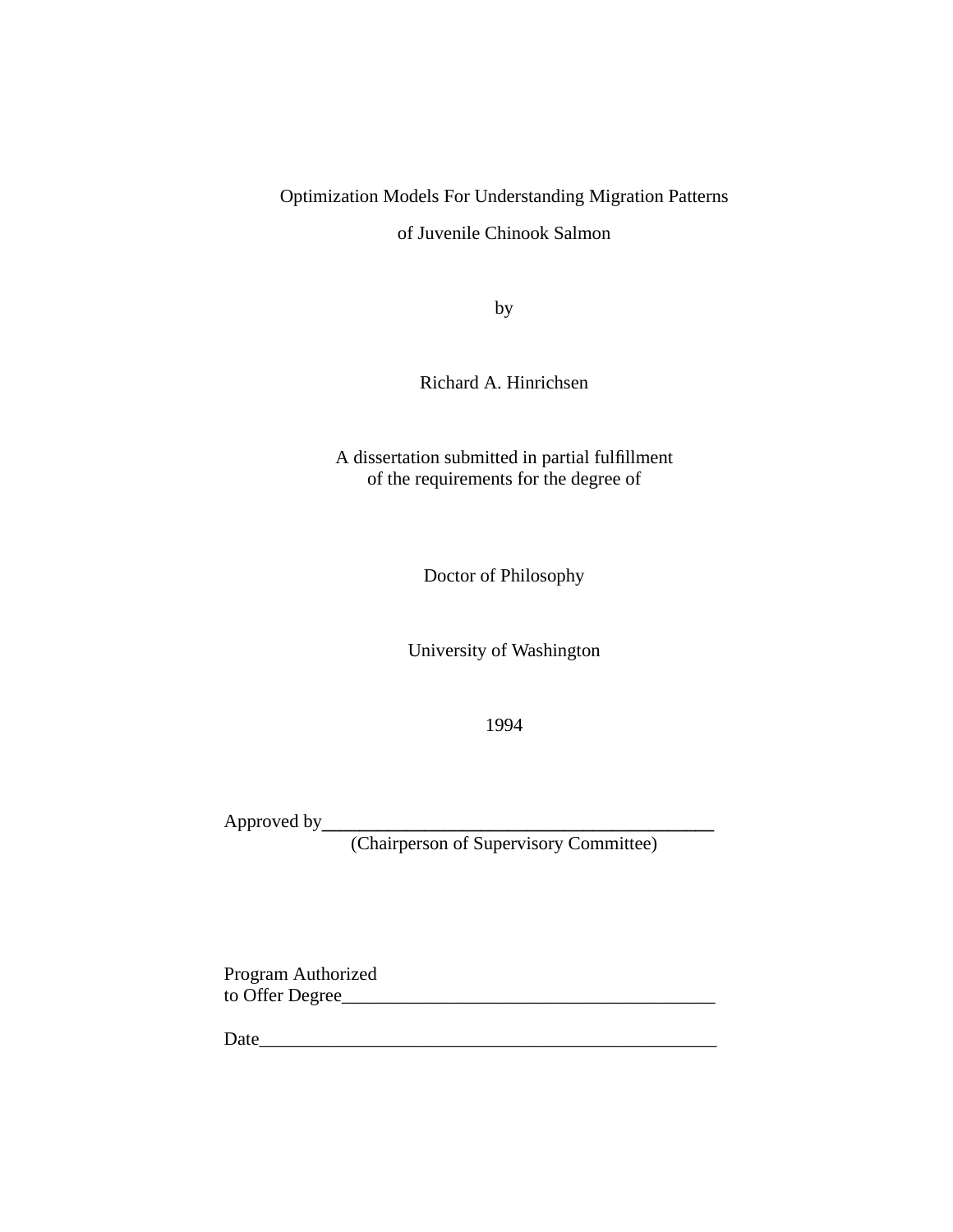#### University of Washington

Abstract

Optimization Models For Understanding

Migration Patterns of Juvenile Chinook Salmon

by Richard A. Hinrichsen

Chairperson of the Supervisory Committee: Professor James J. Anderson Fisheries Research Institute

There are striking geographical and temporal patterns of juvenile chinook migrations that are not well understood. Chinook populations that migrate to the sea during their first year of life—ocean-type populations—predominate in latitudes north of 56° N, while those migrating later—stream-type populations—predominate south of the Columbia River. In rivers where these two life history types are sympatric, ocean-types are typically distributed more coastally than stream-types. Controversy exists over whether these patterns are the result of postglacial dispersal, or a result of geographical gradients in natural selection.

In this dissertation, I explore the selective pressures on migration timing of chinook salmon by using increasingly complex dynamic optimization models. The optimization models predict that migration distance can strongly influence migration timing, but other biological and physical quantities are also important. Models also suggest that geographical patterns of "growth opportunity" *per se* do not drive age at migration patterns observed.

A dynamic optimization model reveals two types of optimal behavior that, when appropriately pieced together, produce an optimal migration strategy. One behavior is characterized as "feeding and predator avoidance" and the other, "active migration." The optimal behavior is determined by the signs of two model-derived "switching functions," and the value of the maximum current velocity relative to the swimming speed that maximizes growth. Optimal strategies determined numerically show that behavior often switches from initial feeding and predator avoidance, to active downstream migration as the fish develops and/or during changes in environmental conditions.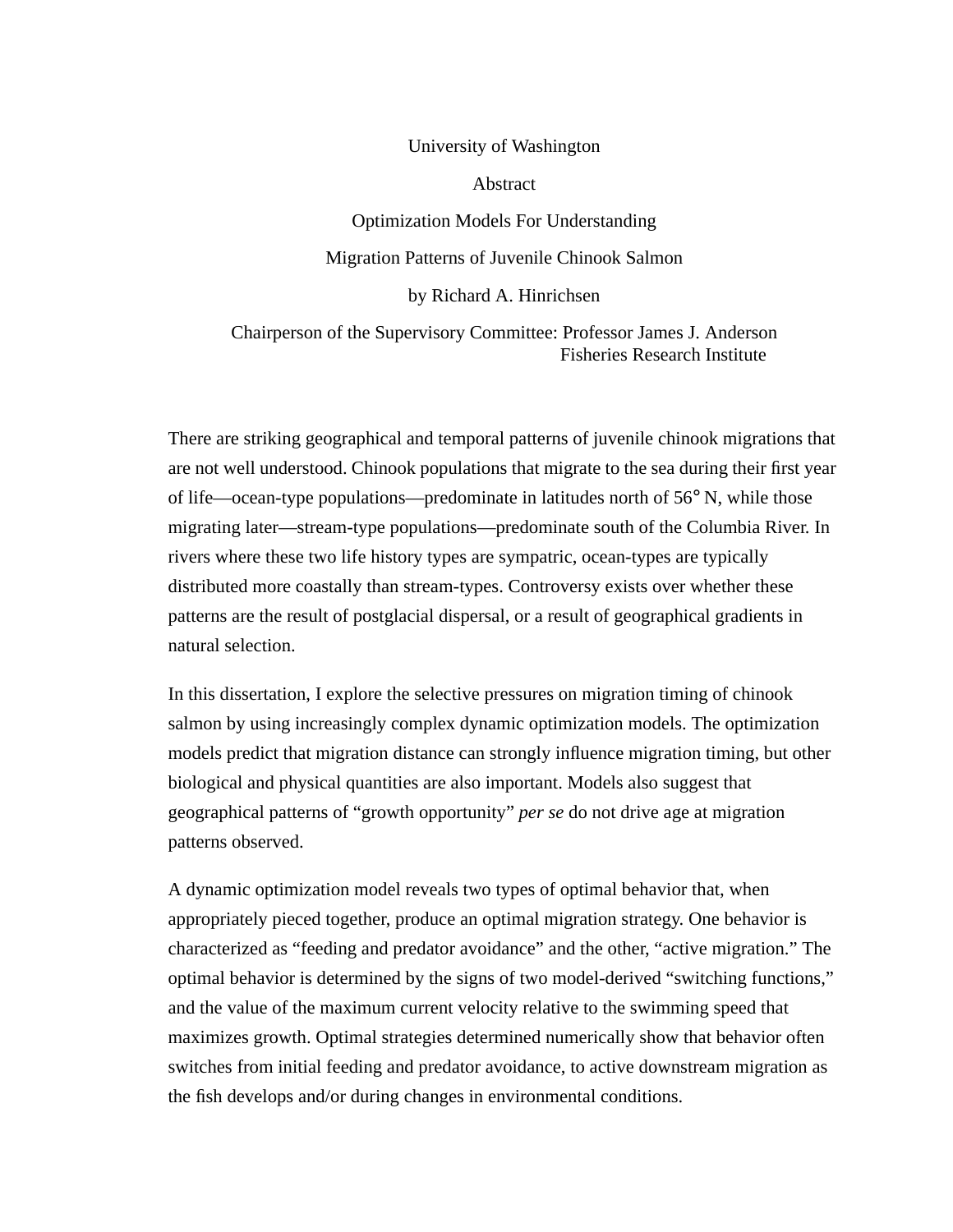| 1.1                                                       |
|-----------------------------------------------------------|
|                                                           |
|                                                           |
|                                                           |
|                                                           |
|                                                           |
| 1.2.3                                                     |
|                                                           |
|                                                           |
|                                                           |
|                                                           |
|                                                           |
| <b>CHAPTER 2 A HEURISTIC MODEL OF AGE AT MIGRATION 20</b> |
|                                                           |
|                                                           |
|                                                           |
| 25                                                        |
| 25                                                        |
|                                                           |
|                                                           |
|                                                           |
|                                                           |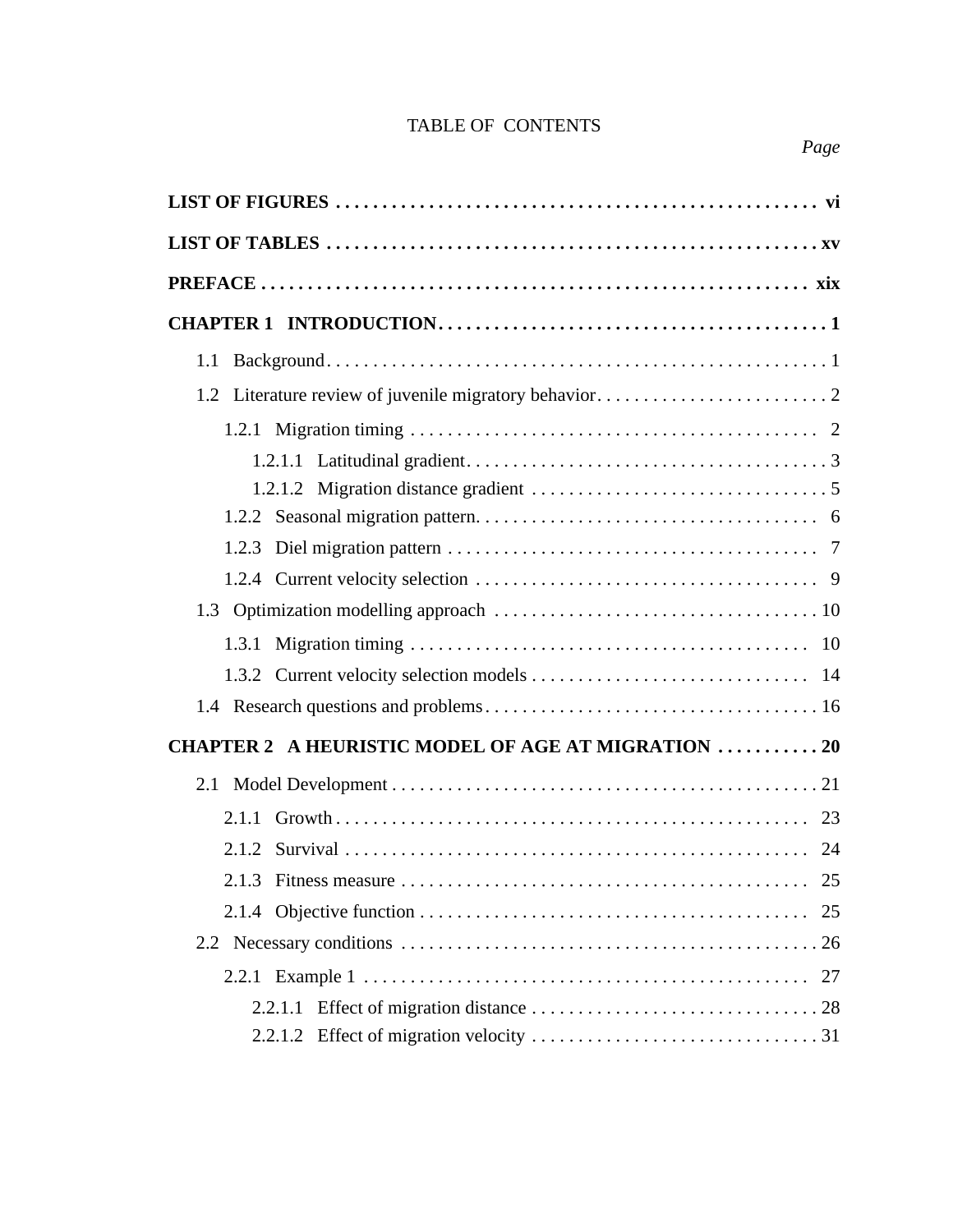|       | 2.2.2.6 Effect of spawning time $\ldots \ldots \ldots \ldots \ldots \ldots \ldots \ldots \ldots \ldots \ldots$ |    |
|-------|----------------------------------------------------------------------------------------------------------------|----|
|       |                                                                                                                |    |
|       |                                                                                                                |    |
|       |                                                                                                                |    |
|       |                                                                                                                |    |
|       |                                                                                                                |    |
|       |                                                                                                                |    |
|       |                                                                                                                |    |
|       | 2.2.3.6 Effects of migration velocity and freshwater growth 54                                                 |    |
|       | 2.2.3.7 Effect of freshwater growth on size at migration 54                                                    |    |
| 2.3   |                                                                                                                |    |
| 2.4   |                                                                                                                |    |
|       |                                                                                                                |    |
|       | <b>CHAPTER 3 MORE REALISTIC GROWTH AND FECUNDITY</b>                                                           |    |
|       |                                                                                                                |    |
|       |                                                                                                                |    |
| 3.1.1 |                                                                                                                |    |
| 3.1.2 |                                                                                                                | 62 |
|       |                                                                                                                | 63 |
|       |                                                                                                                |    |
| 3.2.1 |                                                                                                                |    |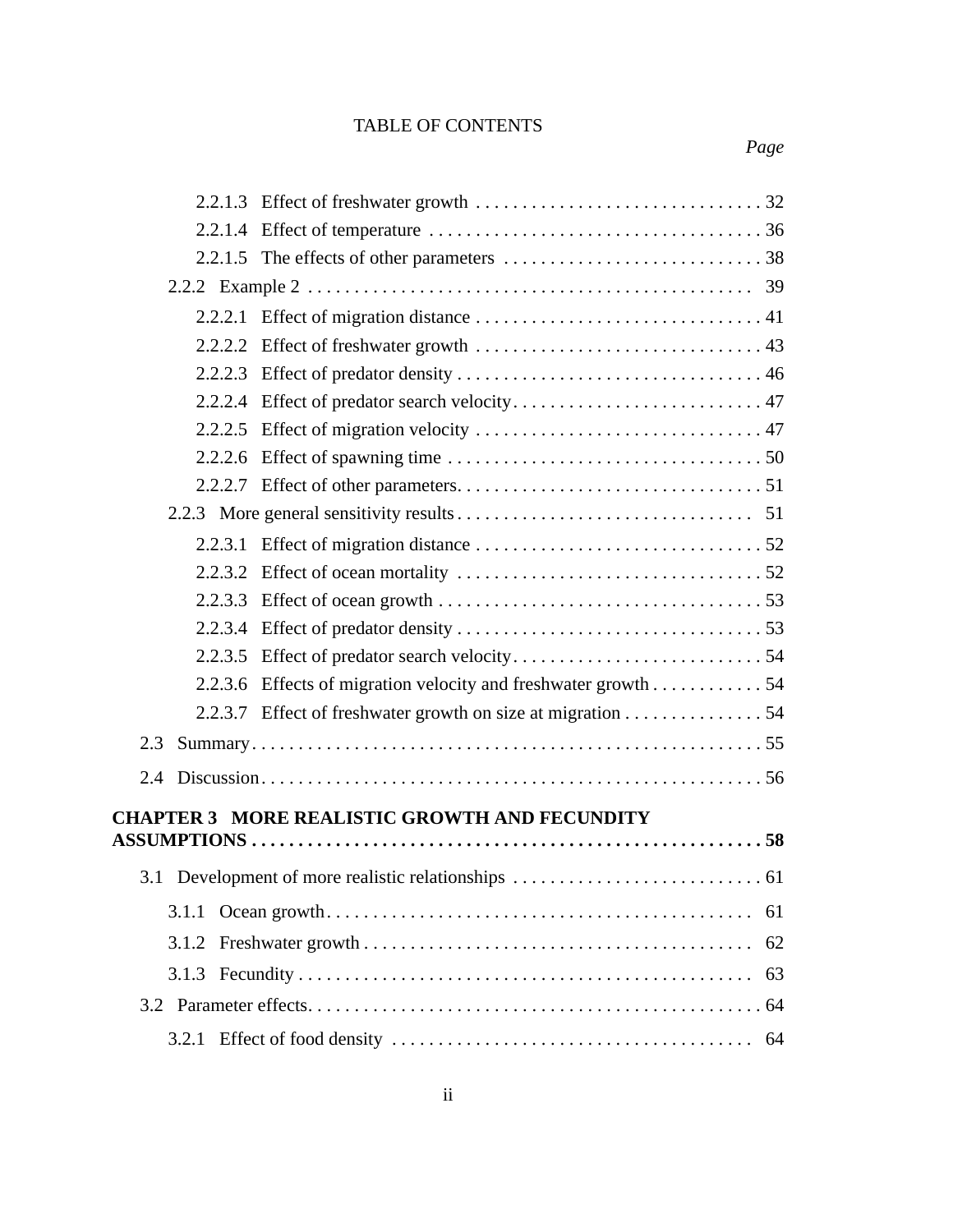| 3.3                                                                 |
|---------------------------------------------------------------------|
|                                                                     |
|                                                                     |
|                                                                     |
|                                                                     |
|                                                                     |
|                                                                     |
|                                                                     |
|                                                                     |
|                                                                     |
|                                                                     |
|                                                                     |
|                                                                     |
|                                                                     |
|                                                                     |
|                                                                     |
|                                                                     |
| <b>CHAPTER 5 A MORE GENERAL APPROACH: DYNAMIC OPTIMIZATION</b>      |
|                                                                     |
|                                                                     |
| 5.1.1 Control variables: current velocity and swimming velocity  97 |
| 5.1.1.1                                                             |
|                                                                     |
| 5.1.2 State variables: downstream displacement and weight 99        |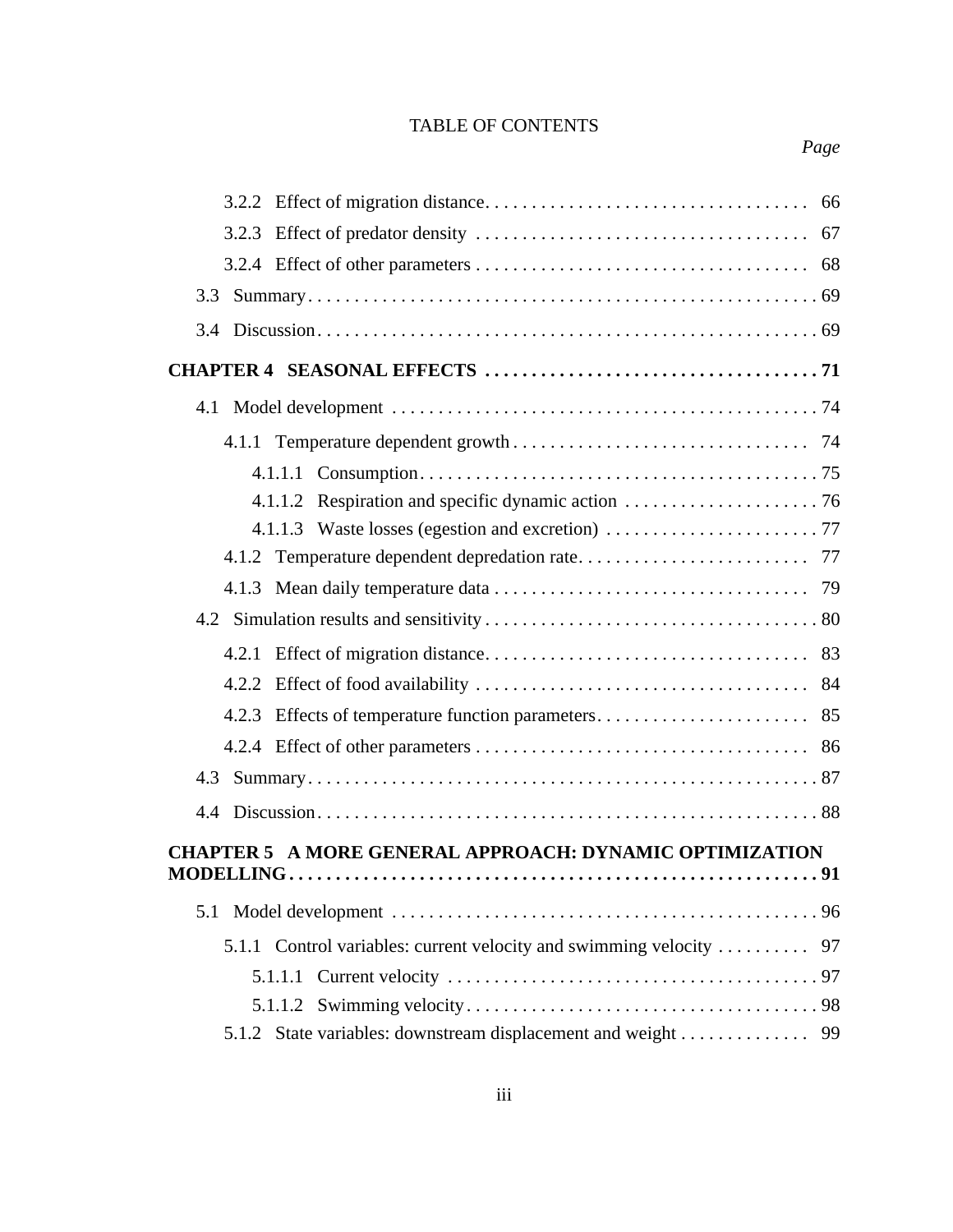| 5.3                                                                 |     |
|---------------------------------------------------------------------|-----|
|                                                                     |     |
|                                                                     |     |
| 6.2                                                                 |     |
| 6.3                                                                 |     |
|                                                                     |     |
| 6.3.2                                                               |     |
| When the co-state variable $\lambda_1$ is positive 126<br>6.3.2.1   |     |
|                                                                     |     |
| The canonical equations and optimal control parameters 138<br>6.3.3 |     |
|                                                                     |     |
|                                                                     |     |
| 6.5                                                                 |     |
| <b>CHAPTER 7 EFFECTS OF FLUCTUATING LIGHT, TURBIDITY, AND</b>       |     |
| <b>CURRENT VELOCITY ON MIGRATION BEHAVIOR147</b>                    |     |
| 7.1                                                                 |     |
|                                                                     |     |
|                                                                     | 150 |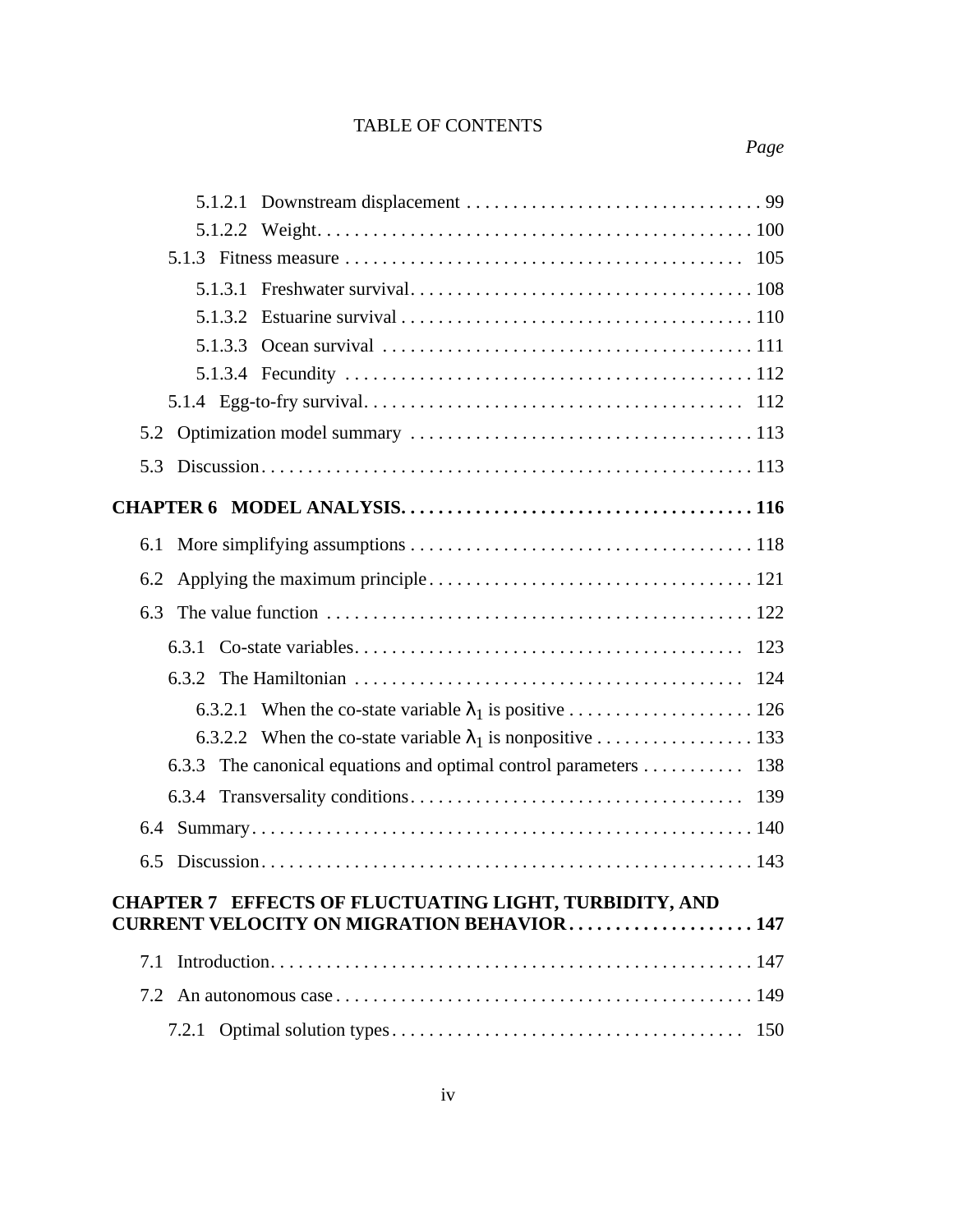| 7.3.1 Numerical example (estuary entry time fixed)  155 |  |
|---------------------------------------------------------|--|
| 7.3.1.1                                                 |  |
|                                                         |  |
| 7.3.2 Numerical example (estuary entry time free)  160  |  |
|                                                         |  |
|                                                         |  |
|                                                         |  |
| 7.5                                                     |  |
| 7.6                                                     |  |
| CHAPTER 8 SUMMARY AND DISCUSSION  171                   |  |
| 8.1                                                     |  |
|                                                         |  |
| 8.3                                                     |  |
| 8.3.1                                                   |  |
|                                                         |  |
|                                                         |  |
|                                                         |  |
|                                                         |  |
| APPENDIX A CO-STATE VARIABLE RESULTS 211                |  |
| APPENDIX B MAXIMIZING THE HAMILTONIAN218                |  |
| APPENDIX C AN AUTONOMOUS CASE 237                       |  |
| APPENDIX D NUMERICAL METHODS 264                        |  |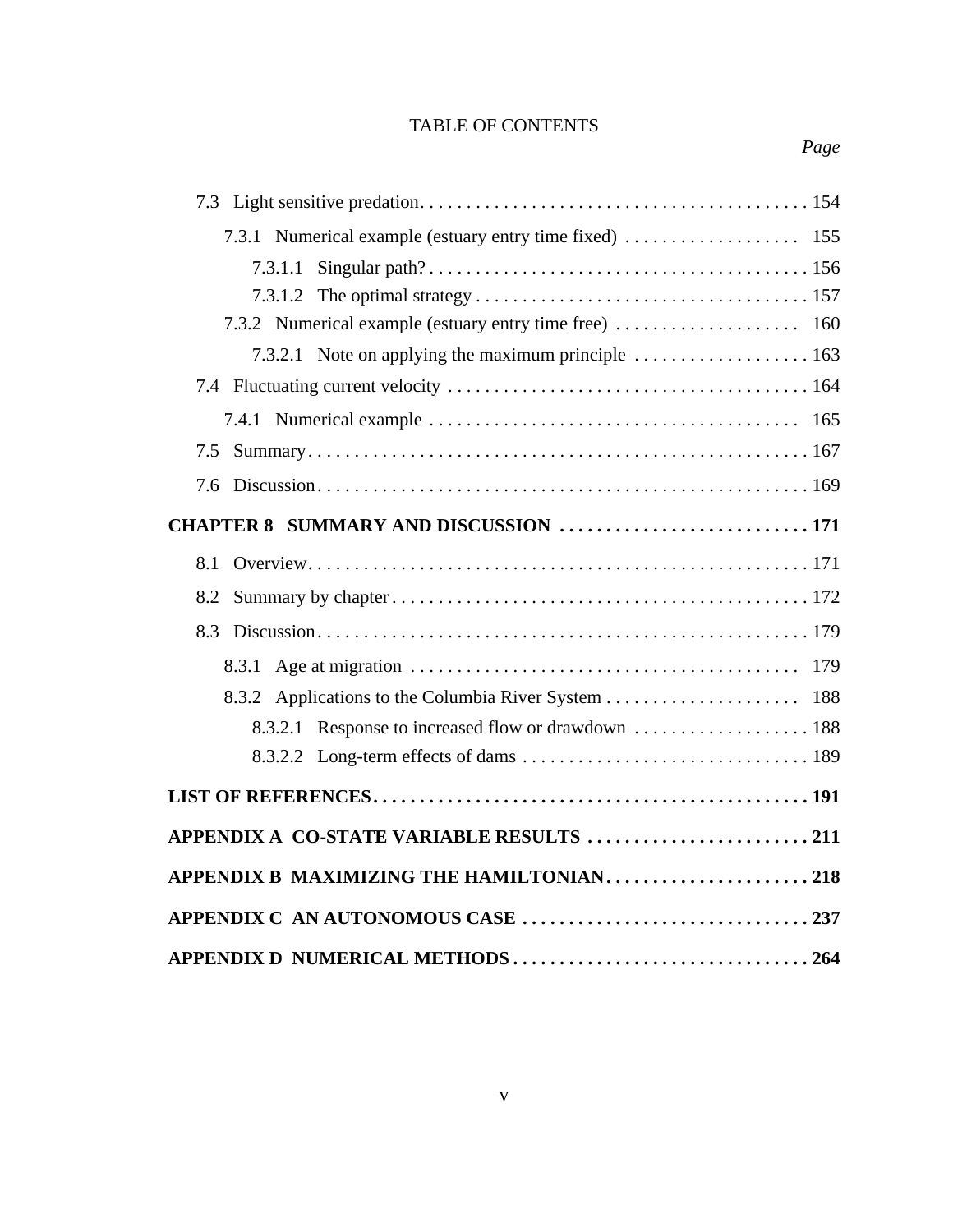| Distribution of stream- and ocean-type juvenile chinook salmon life-histories in the<br>North Pacific (Taylor, 1990). Shading represents the approximate fraction of each<br>early life-history type. A completely blackened circle represents 100% stream-type,<br>and an open circle represents 100% ocean-type. The number next to each circle is<br>the number of populations surveyed. Regions surveyed are (clockwise from left):<br>Kamchatka R., south-western Alaska, lower Yukon R., upper Yukon R.,<br>south-central Alaska, south-eastern Alaska and northern British Columbia, central<br>British Columbia, Fraser River, Vancouver Island and coastal Washington, lower<br>Columbia R., upper Columbia R., coastal Oregon, and California.                                            |
|-----------------------------------------------------------------------------------------------------------------------------------------------------------------------------------------------------------------------------------------------------------------------------------------------------------------------------------------------------------------------------------------------------------------------------------------------------------------------------------------------------------------------------------------------------------------------------------------------------------------------------------------------------------------------------------------------------------------------------------------------------------------------------------------------------|
| $FIGURE 1.2 \ldots$<br>.6                                                                                                                                                                                                                                                                                                                                                                                                                                                                                                                                                                                                                                                                                                                                                                           |
| Distribution of stream (darkened fish) and ocean-type (white fish) chinook salmon<br>life-history types in tributaries of the Columbia River (Taylor, 1990). 1, upper<br>Willamette R.; 2, lower Willamette R.; 3, upper Deschutes R.; 4, lower Deschutes<br>R.; 5, John Day R.; 6, Tucannon R.; 7, Grande Ronde R.; 8, Imnaha R.; 9, Little<br>Salmon R.; 10, South Fork Salmon R.; 11, Bear Valley Cr.; 12, Marsh Cr.; 13,<br>Middle Fork Salmon R.; 14, upper Salmon R.; 15, East Fork Salmon R.; 16, Lemhi<br>R.; 17, Yakima R.; 18, Wenatchee R.; 19, Gray's R.; 20, Elochoman R.; 21,<br>Klatskanie R.; 22, Methow R.; 23, lower Wenatchee R.; 24, Klickitat R.; 25,<br>Washougal R.; 26, Gray's Harbor; 27, Cowlitz R.; 28, Columbia R. (Vernita Bar);<br>29, Snake R. (Hells Canyon Reach). |
| FIGURE $1.3 \ldots \ldots$<br>The optimal age at migration occurs when the marginal immediate costs equal the<br>marginal future profits. Migration prior to the optimal time, though it brings higher<br>pre-migratory survival, brings with it a low future profit due to high migration and<br>ocean mortality. Migration after the optimal time, though it brings lower migration<br>and ocean mortality, brings higher pre-migratory mortality and lower fecundity<br>(presumably because of forgone ocean growth).                                                                                                                                                                                                                                                                            |
| $\ldots$ 12<br>Fitness and the ratio of growth rate to mortality rate for the freshwater and ocean<br>environments (here it is assumed that migration mortality is incorporated into the<br>ocean mortality function). $t^*$ is the time when a habitat shift from freshwater to the                                                                                                                                                                                                                                                                                                                                                                                                                                                                                                                |

ocean maximizes fitness. Notice that it corresponds to the point where the freshwater and ocean ratios of growth rate to mortality rate intersect. This graph is based on the approach of Gilliam (1982).

FIGURE 1.5 . . . . . . . . . . . . . . . . . . . . . . . . . . . . . . . . . . . . . . . . . . . . . . . . . . . . . . . . . . . 16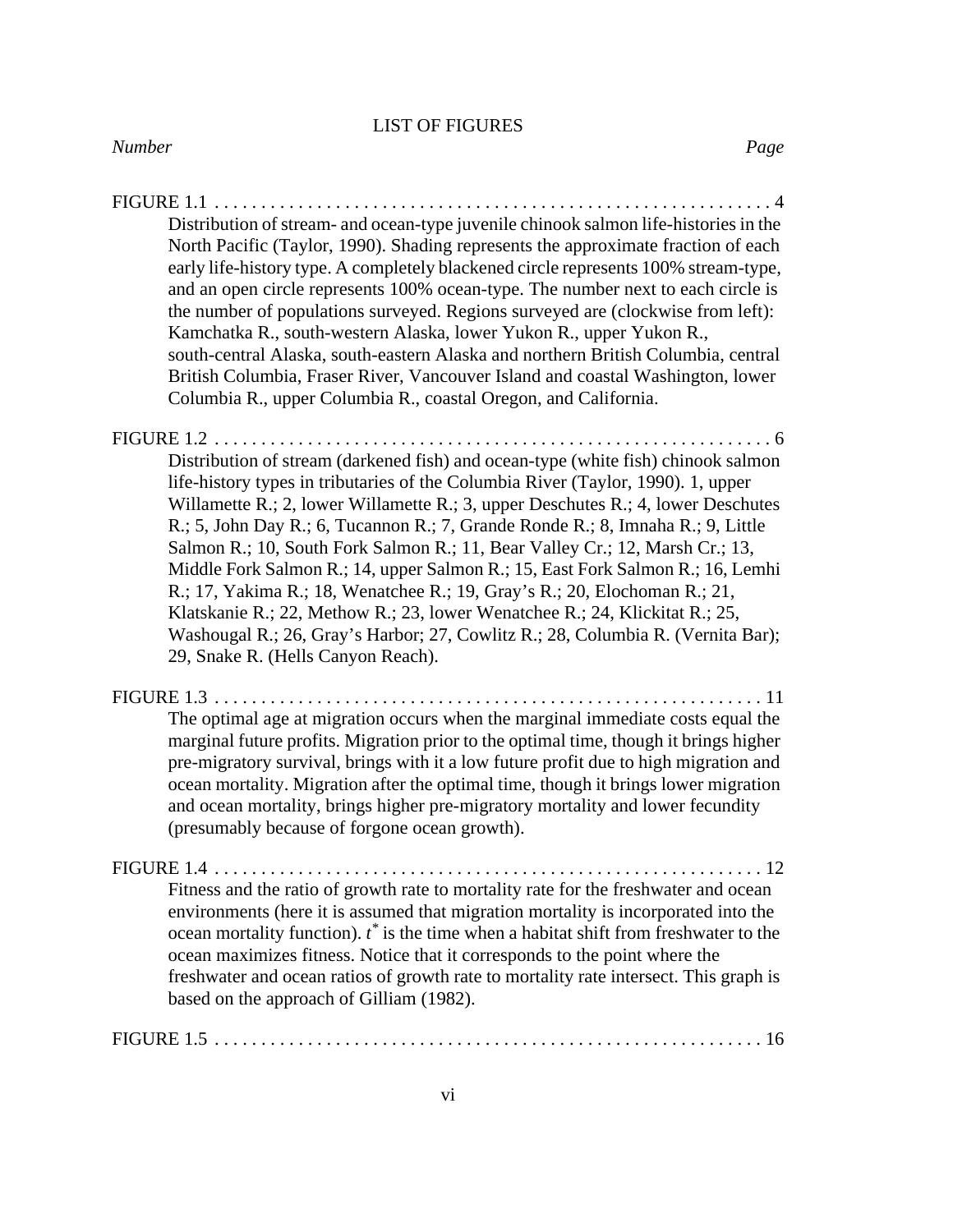|            | Fitness and the ratio of growth rate to mortality rate for the slow current and swift<br>current habitats. $w_s$ is the size at which a habitat shift from slower to faster currents<br>maximizes fitness.                                                                                                                                                                                                                                                                                                                                                                                                                             |
|------------|----------------------------------------------------------------------------------------------------------------------------------------------------------------------------------------------------------------------------------------------------------------------------------------------------------------------------------------------------------------------------------------------------------------------------------------------------------------------------------------------------------------------------------------------------------------------------------------------------------------------------------------|
| FIGURE 2.1 | . .30<br>Optimal migration timing is an increasing function of migration distance. For short<br>migration distances ( $a < a_{\text{crit}}$ ), outmigration is immediate. As migration distance<br>increases, optimal migration timing approaches a maximum.                                                                                                                                                                                                                                                                                                                                                                           |
|            | For predator search velocities less than $ar/2$ , an increase in migration velocity<br>results in later migration. When predator search velocities exceed $ar/2$ , there is a<br>critical migration velocity, below which increasing migration velocity results in<br>later migration, and a above which, increasing migration velocity results in earlier<br>migration. When predator search velocity and migration velocity fall above the<br>dashed curve to the upper right, migration is immediate.                                                                                                                               |
|            | The curve above represents the values of predator density and freshwater growth<br>rate that give zero marginal change of age at migration with respect to freshwater<br>growth. Large values of predator density (above the curve) give a negative marginal<br>change, small values (below the curve), a positive marginal change.                                                                                                                                                                                                                                                                                                    |
|            | Optimal migration timing as a function of freshwater growth rate. For small<br>freshwater growth rates (less than $r_{crit}$ ), immediate migration is favored. When<br>freshwater growth rate approaches $r_o - \mu$ , a lifetime freshwater residence strategy<br>is favored. For intermediate freshwater growth rates, an increase in freshwater<br>growth leads to earlier migration.                                                                                                                                                                                                                                              |
|            | Isoclines of optimal age at migration. Below the dashed curve, age at migration<br>declines with increasing freshwater growth rate; above the dashed curve, it<br>increases. An increase in temperature produces a change in freshwater growth rate,<br>$\Delta r_f$ , in predator search velocity, $\Delta \zeta > 0$ , and hence in migration timing $\Delta t_m^*$ .<br>$\Delta t_m^*$ < 0 whenever $\Delta z$ is large enough relative to $\Delta r_f$ . $\Delta t_m^*$ < 0 is guaranteed<br>whenever $(\Delta t_m^* / dr_f) \Delta r_f < 0$ (see A and B above, the arrows represent the vector<br>$(\Delta r_f, \Delta \zeta)$ . |
|            |                                                                                                                                                                                                                                                                                                                                                                                                                                                                                                                                                                                                                                        |

FIGURE 2.6 . . . . . . . . . . . . . . . . . . . . . . . . . . . . . . . . . . . . . . . . . . . . . . . . . . . . . . . . . . . 43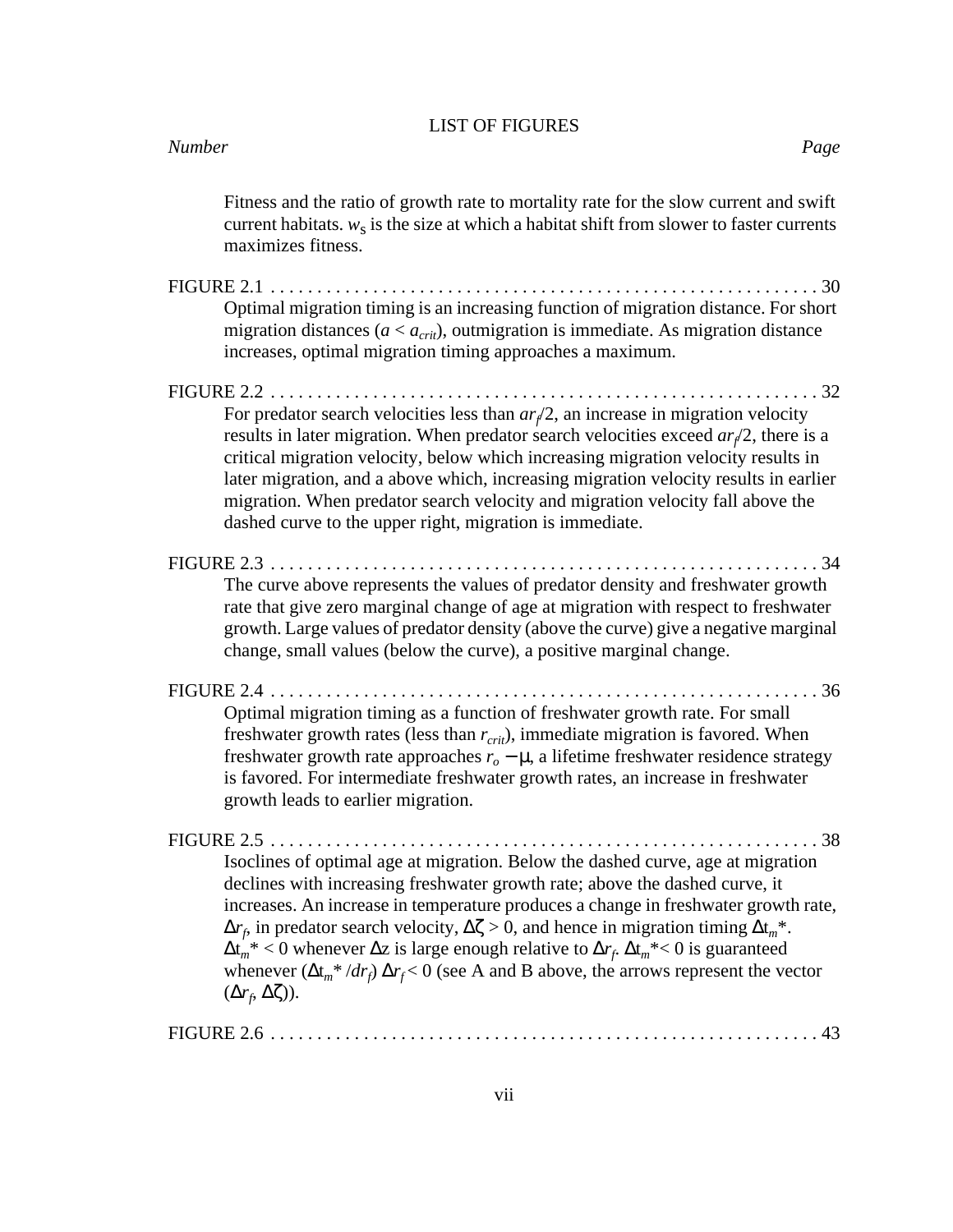#### *Number Page*

| The indicator function increases with migration distance. Migration distance is<br>constrained to lie between 0, where $\Delta J < 0$ , and $t_s z$ , where $\Delta J > 0$ . For values of the<br>migration distance less than $a_{\text{crit}}$ , immediate migration is optimal; otherwise,<br>lifetime freshwater residence is optimal. The migration distance at the vertex<br>violates the constraint on a.                                                                                                                                                                                  |
|---------------------------------------------------------------------------------------------------------------------------------------------------------------------------------------------------------------------------------------------------------------------------------------------------------------------------------------------------------------------------------------------------------------------------------------------------------------------------------------------------------------------------------------------------------------------------------------------------|
| $FIGURE 2.7 \ldots$<br>45<br>Null cline of the indicator function when the root of the denominator exceeds the<br>root of the numerator in (2.26). For values of migration distance less than $a_1$ ,<br>immediate migration is optimal, regardless of $r_f$ . When migration distance is<br>between $a_1$ and $a_2$ , immediate migration is optimal for small values of $r_f$ , and<br>lifetime freshwater residence is optimal for larger values of $r_f$ . When migration<br>distance exceeds $a_2$ , only lifetime freshwater residence is optimal.                                          |
| FIGURE 2.8<br>46<br>Null cline of the indicator function when the root of the numerator exceeds the root<br>of the denominator in (2.26). When migration distance is less than $a_1$ , immediate<br>migration is optimal; when it is greater than $a_2$ , lifetime freshwater residence is<br>optimal. In both of these cases, changing $r_f$ , does not influence the optimal strategy.<br>However, when the migration distance is between $a_1$ and $a_2$ , increasing $r_f$ can<br>change the optimal strategy from lifetime freshwater residence to immediate<br>migration (negative effect). |
| 49<br>The fitness difference as a function of migration velocity. In this case the horizontal<br>asymptote is positive, and the optimal strategy is lifetime freshwater residence for<br>all values of migration velocity, z, satisfying $z \ge a / t_s$ .                                                                                                                                                                                                                                                                                                                                        |
| The fitness difference as a function of migration velocity. In this case the horizontal<br>asymptote is negative, and the optimal strategy is lifetime freshwater residence for<br>migration velocities between $a / t_s$ and $z_{crit}$ . If z exceeds $z_{crit}$ , then immediate<br>migration is optimal.                                                                                                                                                                                                                                                                                      |
| Optimal migration time can be forced to decrease with food density if the von<br>Bertalanffy anabolism exponent, $\phi$ , is large enough. However, theoretically, and in<br>practice, this exponent lies near 2/3, where time of migration decreases with food<br>density.                                                                                                                                                                                                                                                                                                                       |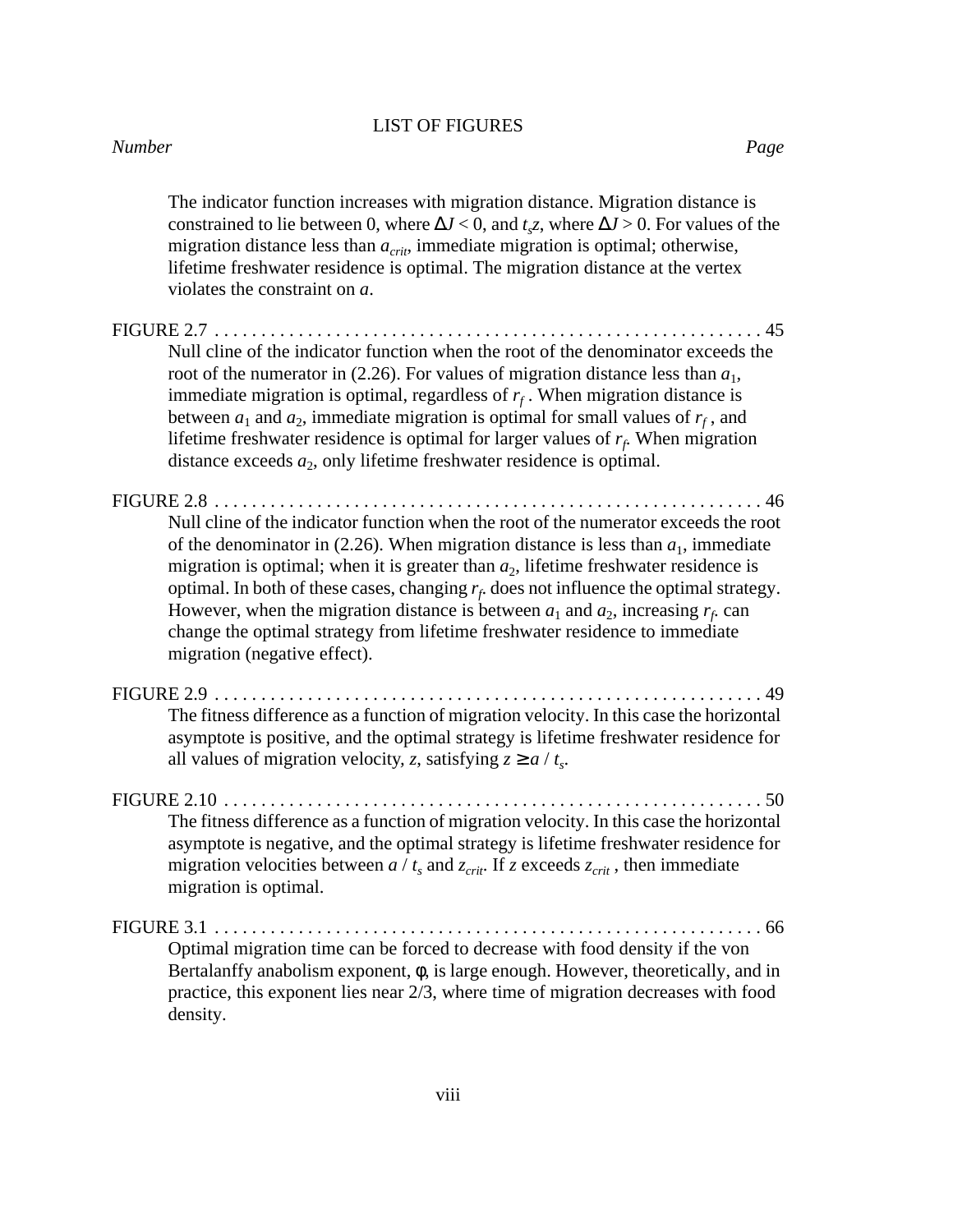| Number<br>Page                                                                                                                                                                                                                                                                                                                                                                                                                                                                                            |  |
|-----------------------------------------------------------------------------------------------------------------------------------------------------------------------------------------------------------------------------------------------------------------------------------------------------------------------------------------------------------------------------------------------------------------------------------------------------------------------------------------------------------|--|
| FIGURE $3.2 \ldots$<br>. 68<br>The log of age at migration as a function of predator density. As the terms leading<br>to limited growth (metabolism, handling time) are reduced from their estimated<br>values to zero, through the multiplier $d$ , age at migration becomes and increasing<br>function of predator density. This demonstrates how making the freshwater growth<br>function limiting rather than exponential, changes the relationship between predator<br>density and age at migration. |  |
| Temperature dependent food consumption functions for chinook/coho, and<br>pink/sockeye (Hewitt & Johnson, 1992).                                                                                                                                                                                                                                                                                                                                                                                          |  |
| The proportion of the maximum consumption as a function of temperature for<br>walleyr, smallmouth bass (Hewitt & Johnson 1992), and northern squawfish (Vigg<br>& Burley, 1991).                                                                                                                                                                                                                                                                                                                          |  |
| Nonlinear least squares fit of Snake River daily average temperature data recorded<br>at Anatone Gage, Washington, 1975-1982 (Conner et al., 1993).                                                                                                                                                                                                                                                                                                                                                       |  |
| Comparison of log fitness vs. age-at-migration curves when temperature is constant<br>and when it fluctuates. Notice that in the presence of fluctuating temperatures, the<br>optimal migration occurs almost half a year earlier. The constant temperature model<br>actually produces a poor strategy—migrate during the summer when predation is<br>high.                                                                                                                                               |  |
| Influence of migration distance on optimal age at migration. The step function<br>described by the curve of asterisks describes the global optimum age at migration,<br>while the lines represent local optimums. Notice that the optimal age at migration<br>leaps discontinuously between years as migration distance increases, but the<br>optimal time of year for migration changes little.                                                                                                          |  |
| The effect of temperature fluctuations on the log(fitness) curve. The maxima<br>correspond to the minima of the temperature curve. As the fish ages, the effect of<br>temperature is less severe, owing to its larger size, and consequently, its greater<br>ability to escape enemies.                                                                                                                                                                                                                   |  |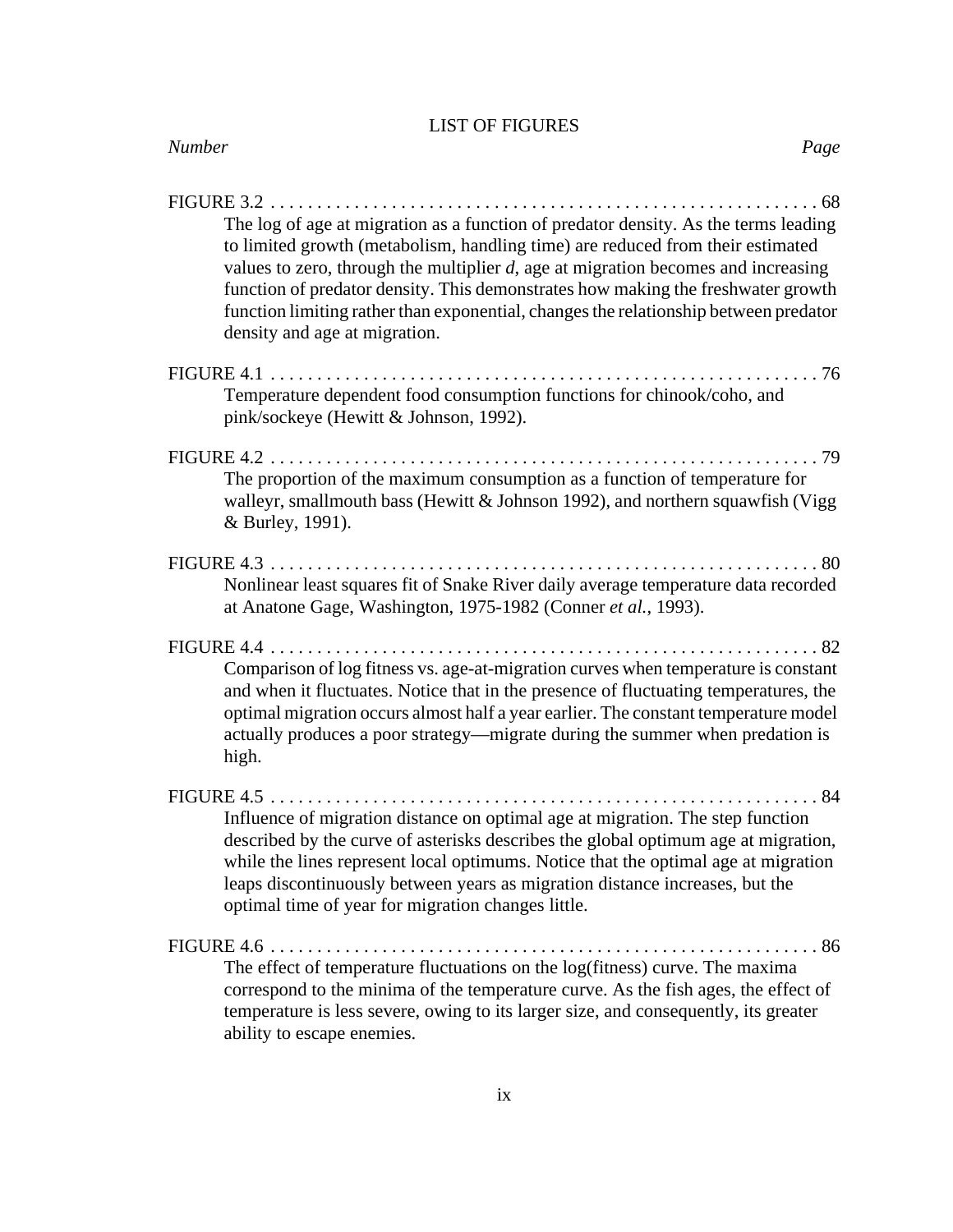| FIGURE 5.1<br>93<br>.<br>Chinook life cycle summary. Lifetime reproductive success depends on survival in<br>the $\bullet$ freshwater, $\bullet$ estuarine, and $\bullet$ ocean habitats, as well as $\bullet$ fecundity and<br>egg-to-fry survival.                                                                                                                                                                                                                                                                                                                                                                                                                                                                     |
|--------------------------------------------------------------------------------------------------------------------------------------------------------------------------------------------------------------------------------------------------------------------------------------------------------------------------------------------------------------------------------------------------------------------------------------------------------------------------------------------------------------------------------------------------------------------------------------------------------------------------------------------------------------------------------------------------------------------------|
| $\ldots$ 99<br>The control variables: swimming velocity and current velocity. Depicted is a<br>chinook fry swimming against the current, which therefore has a negative<br>swimming velocity. Since swimming velocity is measured relative to the current<br>velocity, the migration velocity is $u + v$ .                                                                                                                                                                                                                                                                                                                                                                                                               |
| Typical growth curve as a function of swimming speed, where weight and<br>temperature are fixed. Growth is concave in swimming speed, and there is one<br>unique maximum value, $v = .48 \text{ m} \cdot s^{-1}$ . Growth is negative for swimming speeds<br>either too small, $ v  \le 0.21 \text{ m} \cdot s^{-1}$ , or too great, $ v  \ge 0.71 \text{ m} \cdot s^{-1}$ . This curve was<br>derived based on a Holling (1959) type II feeding curve, and a metabolic cost curve<br>in Hewitt & Johnson (1991). It represents the growth rate of a fish weighing $5 g$ at<br>a temperature of $15^{\circ}$ C.                                                                                                          |
| .127<br>FIGURE 6.1<br>Optimal current and swimming velocities as determined by maximizing the<br>Hamiltonian when $\lambda_1$ is positive. <sup>a</sup> In figure (a) the maximum current velocity<br>exceeds the maximum growth speed. In figure (b) the reverse is true. When the<br>switching function $\sigma_1$ is negative, $\bullet$ , behavior is driven by predator avoidance and<br>feeding. When it is positive, $\Theta$ , behavior is driven by the need to migrate to the<br>ocean and take advantage of its tremendous growth potential. When it is zero,<br>behavior is intermediate to $\bullet$ and $\bullet$ , and the current velocity is not uniquely<br>determined (unless $u_{\text{max}} = 0$ ). |
| FIGURE 7.1<br>152<br>.<br>Optimal strategy types. (a) The juvenile initially holds station until it grows above<br>a critical weight, then continually migrates downstream until it reaches the estuary<br>at $t_f$ (strategy S1). (b) The juvenile begins downstream migration immediately,<br>ceasing only when it reaches the estuary; it then holds station until $t_f$ (strategy S2).                                                                                                                                                                                                                                                                                                                               |
| Effective predator density diminishes due to increased weight of the fish and during<br>the onset of high turbidity. As turbidity subsides, the switching function falls<br>negative and the fish returns to feeding and predator avoidance behavior. As the fish                                                                                                                                                                                                                                                                                                                                                                                                                                                        |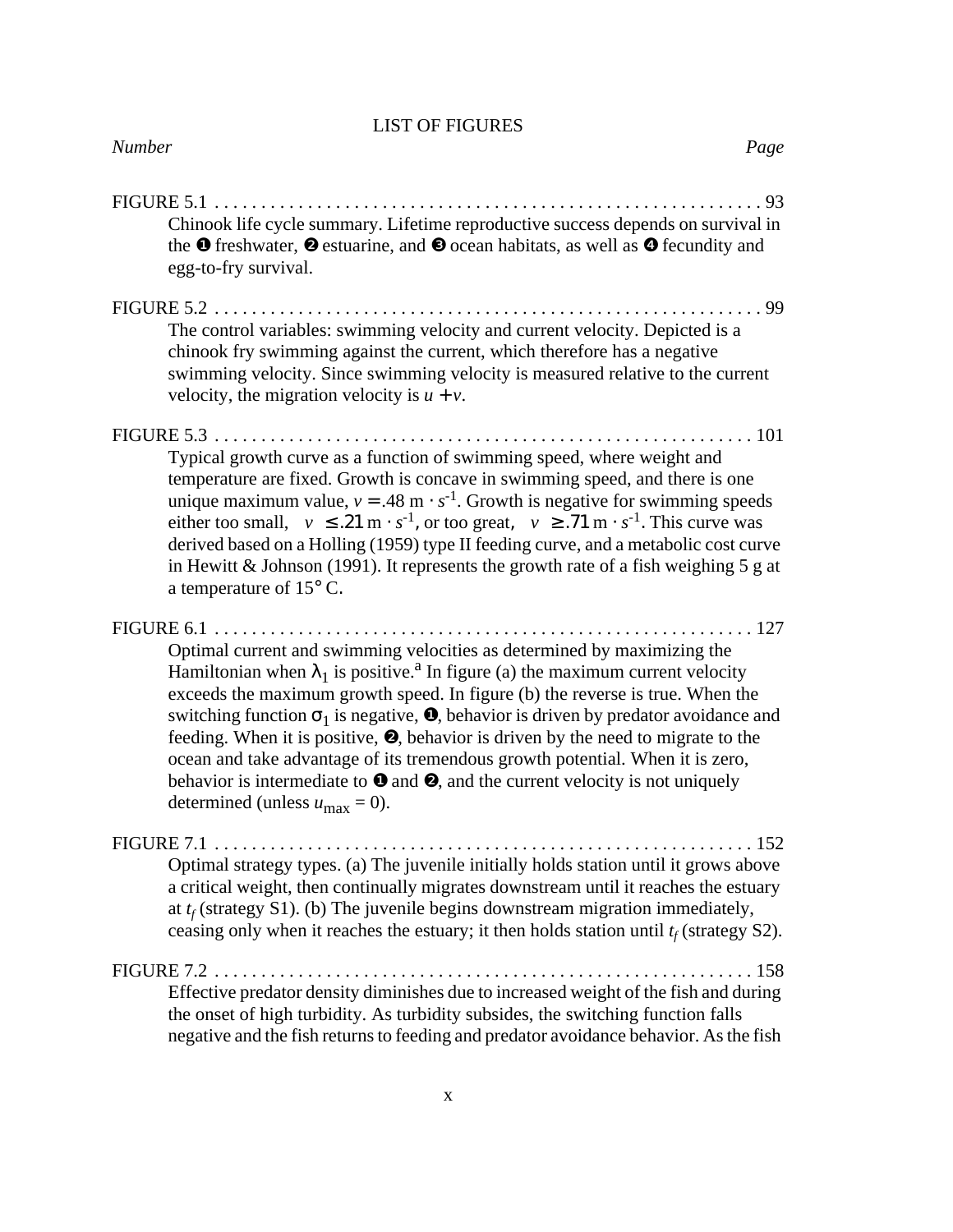continues to growth, the switching function rises again to a positive value, and the fish resumes active migration. This interrupted migration strategy occurs when the time of estuary entry,  $t_f$ , is fixed.

FIGURE 7.3 . . . . . . . . . . . . . . . . . . . . . . . . . . . . . . . . . . . . . . . . . . . . . . . . . . . . . . . . . . 159 Downstream displacement plotted as a function of weight. The first increment in displacement is caused by an increase in turbidity, the second by the natural decrease in capture probability due to larger size. When the fish is not migrating downstream, it is holding station showing a feeding and predator avoidance behavior. There is no "critical weight" *per se* at which migration begins. Rather, active migration results from a combination of factors both external and internal—increased turbidity and increased weight.

FIGURE 7.4 . . . . . . . . . . . . . . . . . . . . . . . . . . . . . . . . . . . . . . . . . . . . . . . . . . . . . . . . . . 161 Influence of turbidity on optimal time of estuary entry. There are two maxima of the fitness curve as a function of estuary entry time, the one on the left, corresponding to the period or turbidity, and the other corresponding to decreased capture probability due to natural growth. As the turbidity intensity parameter, κ, increases from 0, the global maximum switches from  $t_f^* = 82.48$  d to the maxima corresponding to an increase in turbidity  $t_f^* = 73.18$  d. This fitness curve is bimodal, and estuary entry times lying between the two modes are suboptimal. This leads to two possible optimal behavior (usually only one of which is truly optimal): either ignore the increased turbidity altogether, or initiate an uninterrupted seaward migration.

| The co-state variable corresponding to downstream displacement increases in                          |
|------------------------------------------------------------------------------------------------------|
| response to a sufficient increase in turbidity intensity parameter, $\kappa$ . As $\kappa$ increases |
| from 0 to $.0055$ (representing a $.55\%$ decrease in the capture probability), the                  |
| co-state variable varies from $\lambda_1 = .2670$ to $\lambda_1 = .2773$ , making the switching      |
| function positive at an earlier date (8.3 days earlier), and therefore making an earlier             |
| migration optimal.                                                                                   |
|                                                                                                      |

FIGURE 7.6 . . . . . . . . . . . . . . . . . . . . . . . . . . . . . . . . . . . . . . . . . . . . . . . . . . . . . . . . . . 166

The influence of freshets on the optimal time of estuary entry. (b) Of the four freshets of equal intensity starting at 71, 74, 77, and 80 days respectively, those timed closest to the optimal time of estuary entry in the absence of freshets,  $t_f^*$ , have the most influence.  $t_f^*$  represents a good measure of the approximate time of migration readiness. (a) Freshets that occur too early (relative to  $t_f^*$ ) do not influence time of estuary entry (see  $\bullet$ ), but those that do not occur to early, do have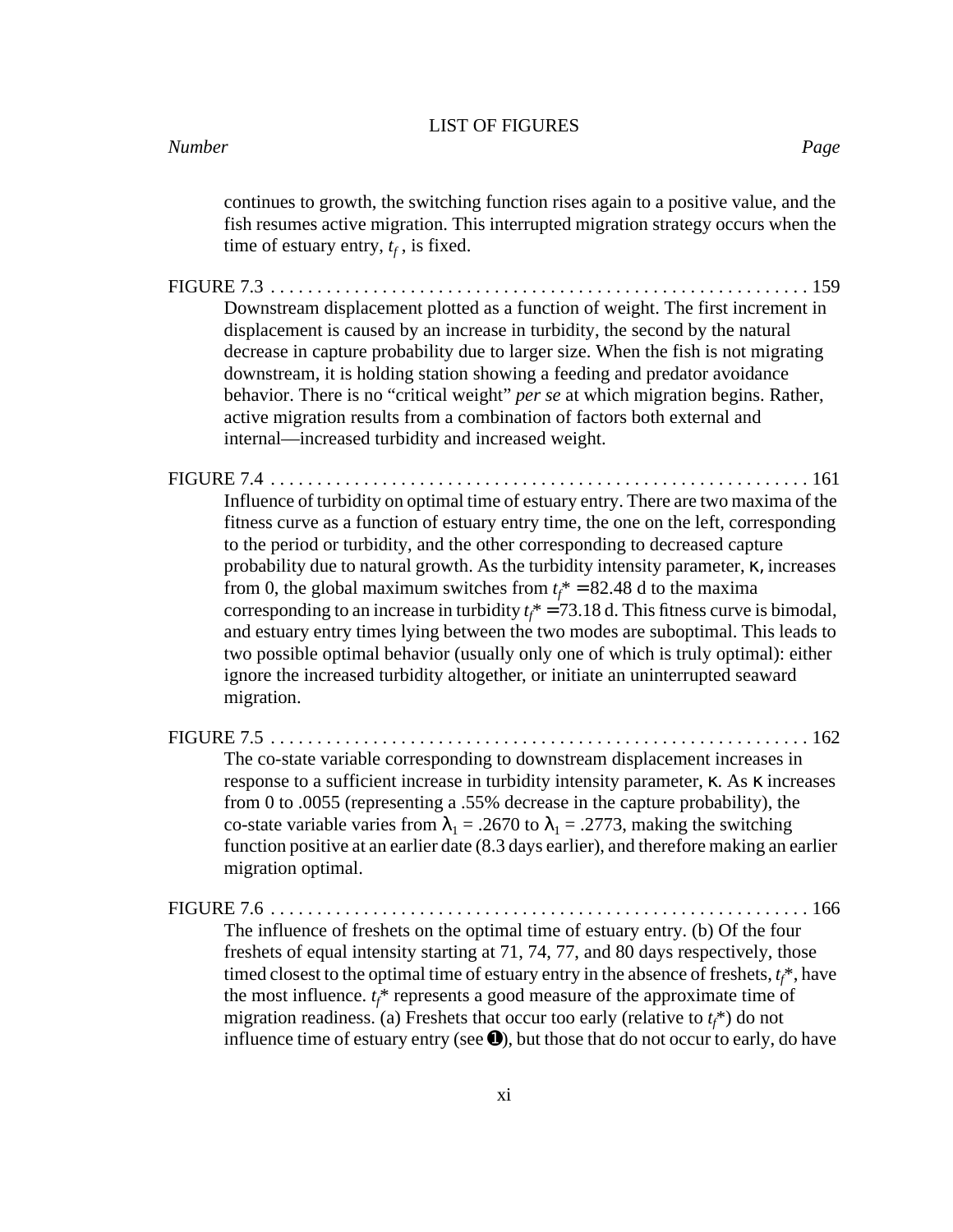| <b>Number</b> | Page |
|---------------|------|
|               |      |

influence (see ➋).

| A well timed freshet can increase the co-state variable associated with<br>displacement, $\lambda_1$ , making the switching function zero earlier, and therefore leading<br>to earlier seaward migration.                                                                                                                                                                                                                                                                                                                                                                                                                                                                                                                                                                           |
|-------------------------------------------------------------------------------------------------------------------------------------------------------------------------------------------------------------------------------------------------------------------------------------------------------------------------------------------------------------------------------------------------------------------------------------------------------------------------------------------------------------------------------------------------------------------------------------------------------------------------------------------------------------------------------------------------------------------------------------------------------------------------------------|
| <b>FIGURE 8.1 </b>                                                                                                                                                                                                                                                                                                                                                                                                                                                                                                                                                                                                                                                                                                                                                                  |
| (a) Detection time if 46 PIT-tagged subyearling salmon at Lower Granite Dam, wa-<br>ter temperature, flow, and temperature-dependent specific rate of respiration of a<br>5-gram subyearling. Migration timing may be attributed to a decrease in habitat<br>suitability. As summer progresses, (b) temperatures rise, (c) respiration rate increas-<br>es, and (d) flows decrease. The temperature-dependent specific respiration rate<br>function is taken from Hewitt & Johnson (1992).                                                                                                                                                                                                                                                                                          |
|                                                                                                                                                                                                                                                                                                                                                                                                                                                                                                                                                                                                                                                                                                                                                                                     |
| Comparison of 1981-82 flow, temperature, and specific rate of respiration of a<br>5-gram fish at the Snake River Anatone USGS gauge (RK 269) and the East Fork<br>of the Salmon R. above Big Boulder Creek (USGS gauge 13297453).                                                                                                                                                                                                                                                                                                                                                                                                                                                                                                                                                   |
|                                                                                                                                                                                                                                                                                                                                                                                                                                                                                                                                                                                                                                                                                                                                                                                     |
| Detection time of PIT-tagged subyearling salmon at Lower Granite Dam, water<br>temperature, and a temperature-dependent consumption function for northern<br>squawfish. The subyearlings were tagged between 30 May and 2 July of 1991 in the<br>Snake River drainage between RK211 and RK250 above Lower Granite Dam.<br>Mean daily water temperature data were recorded at Billy Creek (RK 265). (a) The<br>peak of detection occurred in mid July, and most emigrated by September. Note that<br>this peak in migration corresponds to periods of high temperature (b), which also<br>corresponds to peak consumption rate of northern squawfish (c). The temperature<br>dependent consumption function (d) is a generalized gamma, and is taken from<br>Vigg $&$ Burley (1991). |
|                                                                                                                                                                                                                                                                                                                                                                                                                                                                                                                                                                                                                                                                                                                                                                                     |
| Comparison of fitness curves showing the influence of simple spatial structure.<br>Curve $\bullet$ uses the seasonal temperatures of 1981-82 from the Anatone Gauge<br>(RK269 of the Snake R.), no spatial river structure, and a migration distance of 800<br>km. Curve $\Theta$ also uses a migration distance of 800 km, but in the first 10 km, tem-<br>peratures of East Fork Salmon R. 1981-82, and over the last 790 km, the warmer<br>Anatone Gauge temperatures apply. Predation parameters were set to $\theta = .11$<br>km <sup>-1</sup> and $\zeta$ = 1400 km·yr <sup>-1</sup> , and the remain parameters are as given in TABLE 4.4.                                                                                                                                   |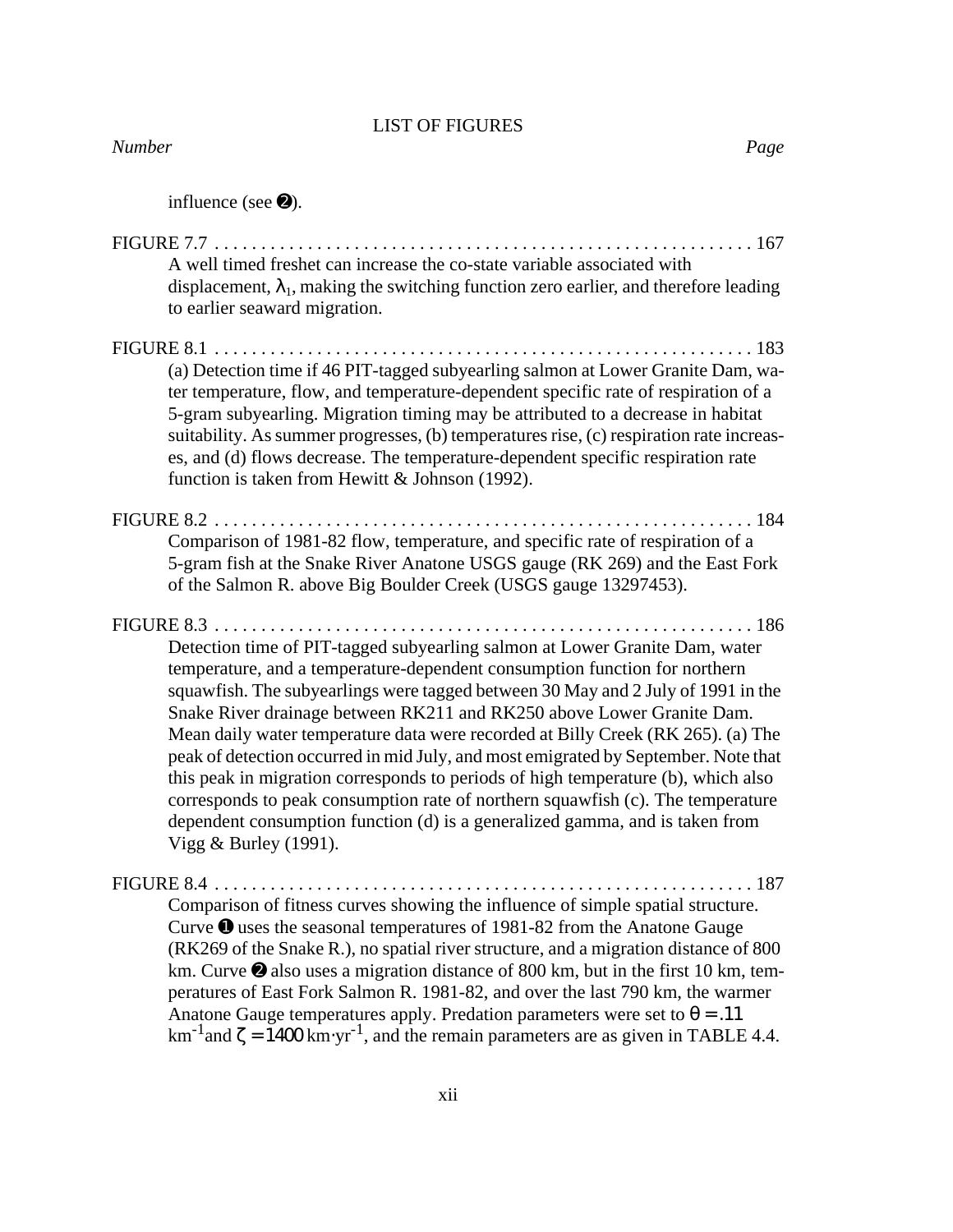A juvenile optimally migrates during the first year when  $\bullet$  applies, and during the second year if  $\Theta$  applies. This occurs because the colder temperatures in  $\Theta$  give reduced predation (due to a temperature-dependent consumption rate), giving the juvenile an opportunity to remain in the upper river and grow for a year (under reduced predation conditions), before migrating through regions of more aggressive predators. FIGURE B.1 . . . . . . . . . . . . . . . . . . . . . . . . . . . . . . . . . . . . . . . . . . . . . . . . . . . . . . . . . . 220 The optimal choice of the current velocity depends on the sign of the switching function,  $\sigma_1$ . Note that since  $\lambda_1$  is positive, so is  $\sigma_2$ . When  $\sigma_1$  is positive (case 1), the maximizing *u* is clearly  $u_{\text{max}}$ , when it is negative (case 2), the maximizing *u* is either  $u_{\text{max}}$ ,  $-v$ , or 0, depending on whether  $-v$  lies to the right, within, or to the left of the interval [0,  $u_{\text{max}}$ ] respectively. When  $\sigma_1$  is zero (case 3), the maximizing *u* is either  $u_{\text{max}}$ , any value in the interval  $[-v, u_{\text{max}}]$ , or any value in the interval  $[0, u_{\text{max}}]$ , depending on wheter -*v* lies to the right, within, or to the left of  $[0, u_{\text{max}}]$ respectively. FIGURE B.2 . . . . . . . . . . . . . . . . . . . . . . . . . . . . . . . . . . . . . . . . . . . . . . . . . . . . . . . . . . 222 When  $\sigma_1$  is positive,  $v^*$  maximizes the sum of  $L_1$  and  $\lambda_2 g$ , subject to  $-v_{\text{max}} \le v \le v_{\text{max}}$ . FIGURE B.3 . . . . . . . . . . . . . . . . . . . . . . . . . . . . . . . . . . . . . . . . . . . . . . . . . . . . . . . . . . 224 When  $\sigma_1$  is negative,  $v^*$  maximizes the sum of  $L_2$  and  $\lambda_2 g$  subject to  $-v_{\text{max}} \le v \le v_{\text{max}}$ . Note that the slope of the the left-most linear piece of  $L_2$  is steeper than its right-most linear piece, since  $\sigma_2 = \lambda_1 + \theta k > |\lambda_1 - \theta k| = |\sigma_1|$ . FIGURE B.4 . . . . . . . . . . . . . . . . . . . . . . . . . . . . . . . . . . . . . . . . . . . . . . . . . . . . . . . . . . 227 In this case the switching function  $\sigma_1$  is zero, and the goal is to maximize the sum of the functions  $L_3$  and  $\lambda_2 g$  with respect to *v*, while observing the constraint,  $-v_{\text{max}} \le v \le v_{\text{max}}$ . FIGURE B.5 . . . . . . . . . . . . . . . . . . . . . . . . . . . . . . . . . . . . . . . . . . . . . . . . . . . . . . . . . . 229 The maximizing choice of the current velocity depends on the sign of the switching function,  $\sigma_2$ . Note that since  $\lambda_1$  is nonpositive,  $\sigma_1$  is negative (assuming  $\theta k > 0$ ). When  $\sigma_2$  is negative (case 1), then *Y* is strictly decreasing in *u*, and therefore the maximizing current velocity is 0. When  $\sigma_2$  is positive (case 2), the maximizing current velocity is  $u_{\text{max}}$ ,  $-v$ , or 0, depending on whether  $-v$  lies to the right of, within, or to the left of the interval [0,  $u_{\text{max}}$ ] respectively. When  $\sigma_2$  is zero (case 3), the maximizing current velocity is any value in [0,  $u_{\text{max}}$ ], any value in [0, -*v*], or 0, depending on whether −*v* lies to the right of, within, or to the left of the interval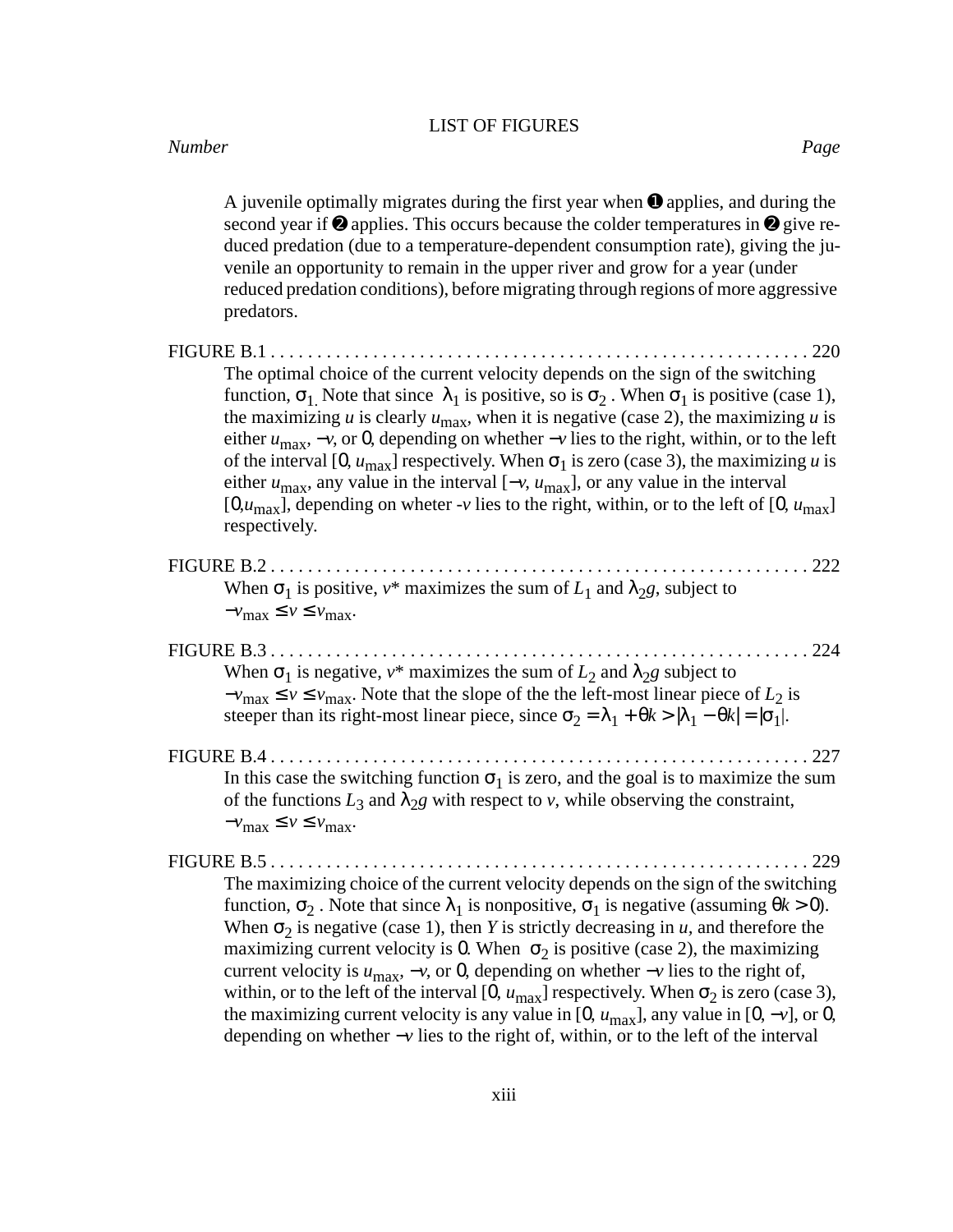[0, *u*max] respectively.

| If $\sigma_2$ is positive, $v^*$ is identified by maximizing the sum $L_4$ and $\lambda_2$ , while observing<br>the constraint, $-v_{\text{max}} \le v \le v_{\text{max}}$ .                                                                                                                                                                                          |
|-----------------------------------------------------------------------------------------------------------------------------------------------------------------------------------------------------------------------------------------------------------------------------------------------------------------------------------------------------------------------|
| If $\sigma_2$ is positive, $v^*$ is the value of v that maximizes the sum of $L_2$ and $\lambda_2 g$ , while<br>observing the constraint, $-v_{\text{max}} \le v \le v_{\text{max}}$ . Note that the right-most linear piece of<br>$L_2$ is steeper than the left-most linear piece, because $ \sigma_1  = -\lambda_1 + \theta k > \lambda_1 + \theta k = \sigma_2$ . |
| When the switching function $\sigma_2$ is zero. The goal is to maximize the sum of the<br>functions $L_5$ and $\lambda_2 g$ with respect to v, where $-v_{\text{max}} \le v \le v_{\text{max}}$ .                                                                                                                                                                     |
| Pseudo code for the shooting method.                                                                                                                                                                                                                                                                                                                                  |
| Arguments and method of the routine <b>shoot</b> () (Press <i>et al.</i> , 1988).                                                                                                                                                                                                                                                                                     |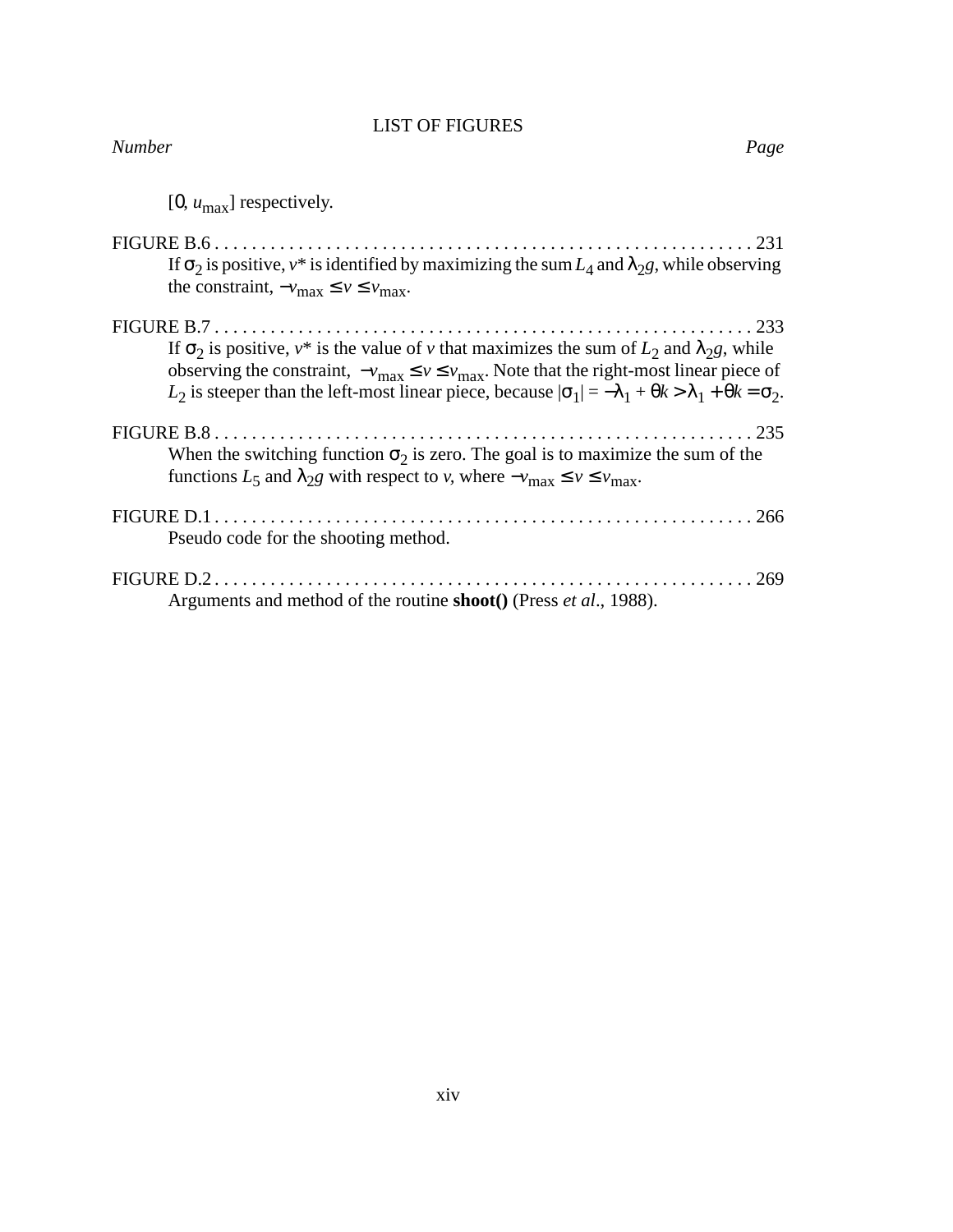| <b>Number</b>                                                                                                                          | Page |
|----------------------------------------------------------------------------------------------------------------------------------------|------|
| Summary of diel observations of juvenile chinook salmon in various Pacific<br>Northwest Rivers (Ledgerwood et al., 1991). <sup>a</sup> |      |
| Model descriptions.                                                                                                                    |      |
| Assumptions of the heuristic model.                                                                                                    |      |
| Heuristic model summary.                                                                                                               |      |
| Heuristic model variables and functions.                                                                                               |      |
| Parameter effects (example 1).                                                                                                         |      |
| Parameter effects (example 2).                                                                                                         |      |
| Latitude and migration timing.                                                                                                         |      |
| Model assumptions.                                                                                                                     |      |
| Model summary.                                                                                                                         |      |
| Parameters and their estimates.                                                                                                        |      |
| Parameter sensitivity.                                                                                                                 |      |
| Model assumptions.                                                                                                                     |      |
|                                                                                                                                        |      |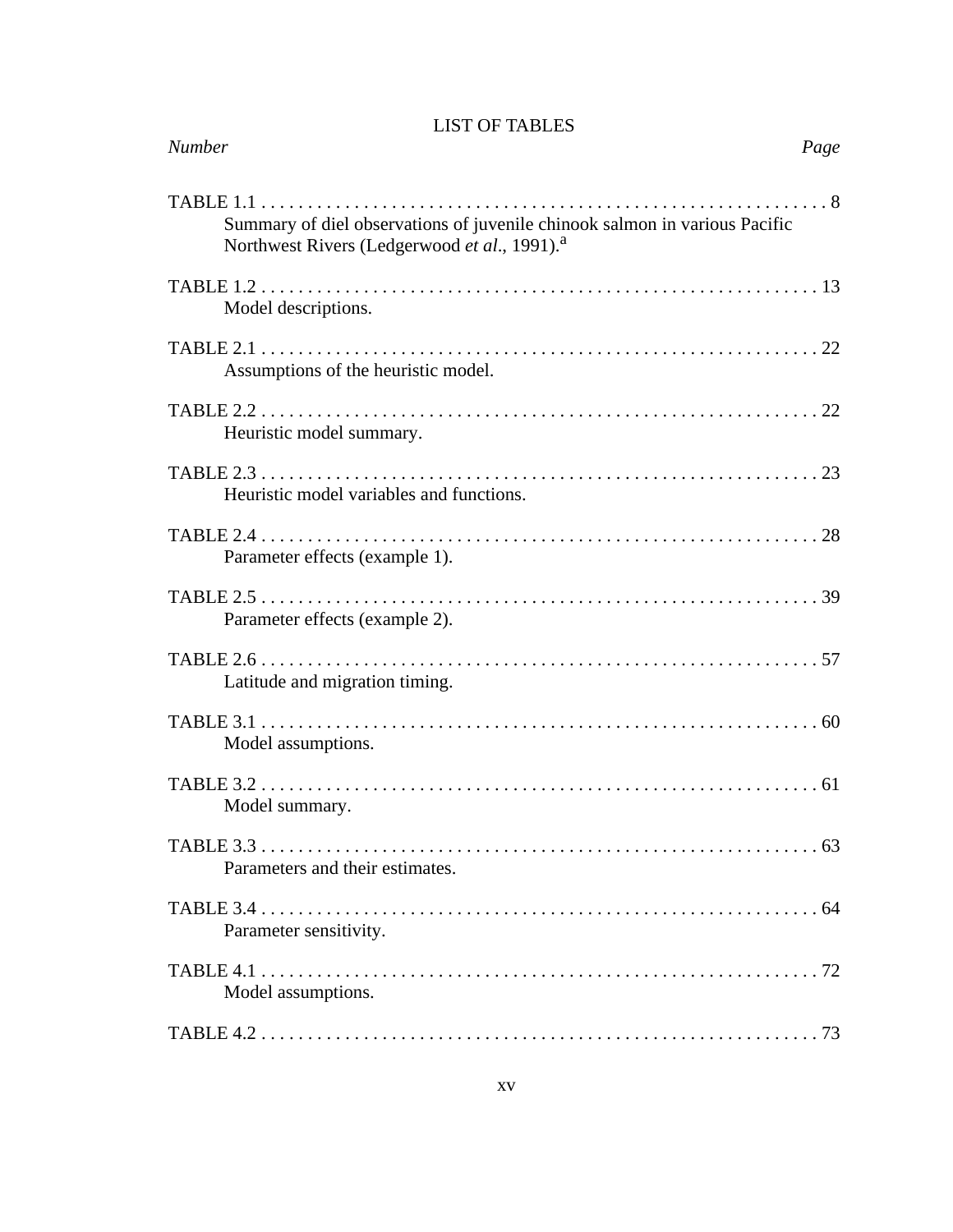| <b>Number</b>                                                                                                                    | Page |
|----------------------------------------------------------------------------------------------------------------------------------|------|
| Model summary.                                                                                                                   |      |
| Main model variables and functions.                                                                                              |      |
| Functions, parameters, and their estimates.                                                                                      |      |
| Sensitivity results.                                                                                                             |      |
| Lethal water temperatures in some California rivers. The estimates were derived<br>from USGS data. <sup>a</sup>                  |      |
| Model assumptions.                                                                                                               |      |
| General optimization model summary.                                                                                              |      |
| Main parameters and functions.                                                                                                   |      |
| General optimal control problem. <sup>a</sup>                                                                                    |      |
| Simplifying assumptions of this chapter. <sup>a</sup>                                                                            |      |
| The simplified optimal control problem.                                                                                          |      |
| Special notation.                                                                                                                |      |
| Optimal choices of current velocity corresponding to different choices of the<br>swimming velocity when $\lambda_1$ is positive. |      |
|                                                                                                                                  |      |
|                                                                                                                                  |      |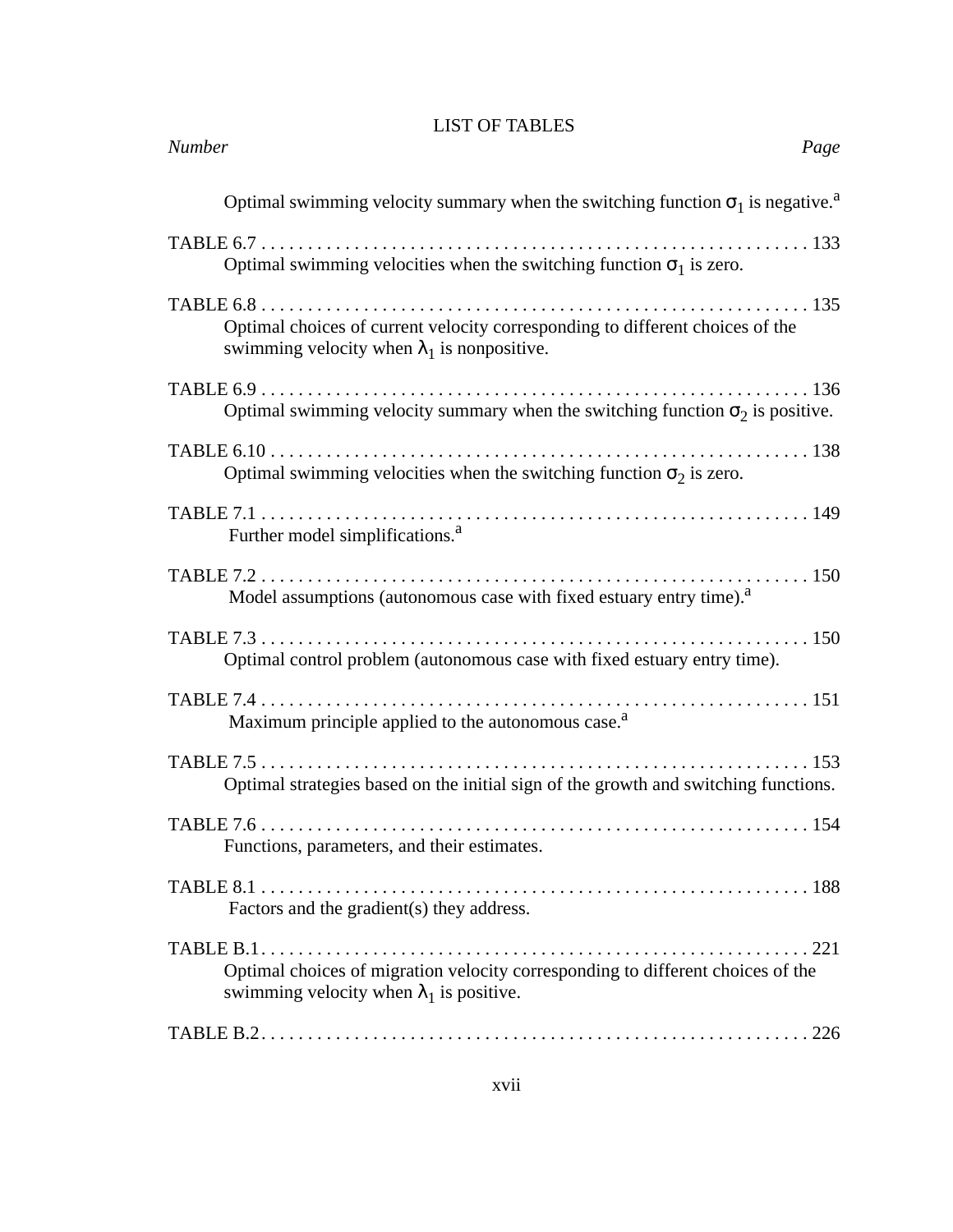| <b>Number</b><br>Page                                                                                                                  |
|----------------------------------------------------------------------------------------------------------------------------------------|
| Optimal swimming velocity summary when the switching function $\sigma_1$ is negative.                                                  |
| Optimal swimming velocities when the switching function $\sigma_1$ is zero.                                                            |
| Maximizing choices of current velocity corresponding to different choices of the<br>swimming velocity when $\lambda_1$ is nonpositive. |
| Optimal swimming velocity summary when the switching function $\sigma_2$ is positive.                                                  |
| Optimal swimming velocities when the switching function $\sigma_2$ is zero.                                                            |
| Optimal control problem (autonomous case with fixed estuary entry time).                                                               |
| Special notation.                                                                                                                      |
| Optimal swimming velocity summary when $u_{\text{max}} > v_{\text{max}}$ .                                                             |
| TABLE $C.4$<br>$\ldots$ 263<br>Optimal strategies based on the initial sign of the growth and switching functions.                     |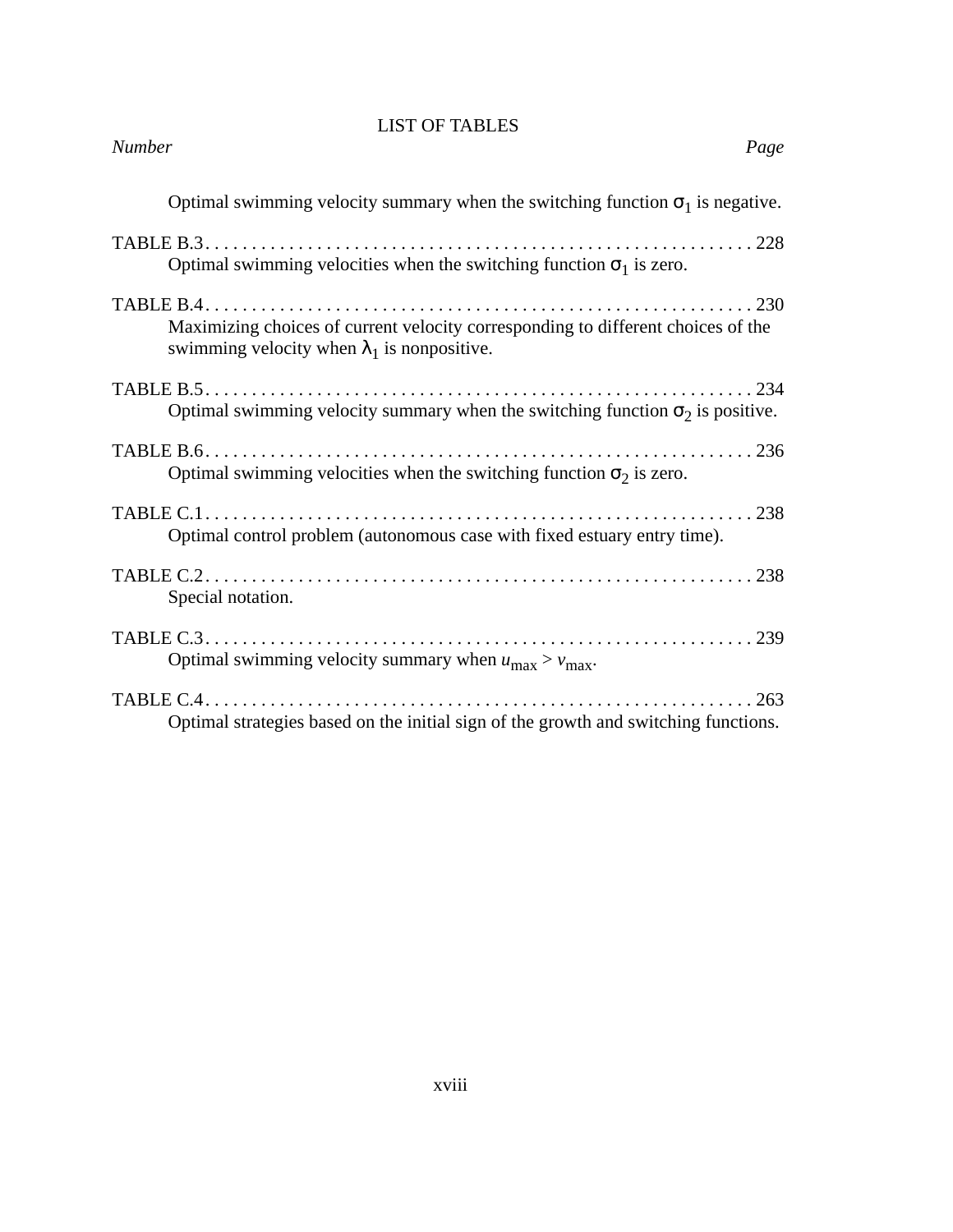### **PREFACE**

This dissertation contains a succession of increasingly more complex models to describe the migration patterns of juvenile chinook salmon, focusing on the adaptive significance of the relationship between age at migration and geographical distribution, and migration behavior itself. I take the behavioral ecology approach of optimization modelling, designed to help understand why animals behave as they do. This approach stands in contrast to those that predict behavior solely on the basis of proximate mechanisms. These two methods present two different—although related through physiological constraints ways to understand juvenile chinook behavior. When held together, they give broader perspective than either approach alone.

My approach is simple. I develop parsimonious models aimed at capturing the *basic* tradeoffs of different behaviors, respecting certain physiological constraints, where benefits and costs are measured in terms of survival and reproduction. These simple models, although frequently attacked for not including all relevant information, harbor the greatest potential for yielding useful biological insights. Furthermore, in simple models, components that drive solutions are more easily identified. For example, in CHAPTER 6, signs of the "switching functions," which measure the costs and benefits of movement downstream, determine which of two general behavior types— "feeding and predator avoidance" or "active downstream migration"— is optimal.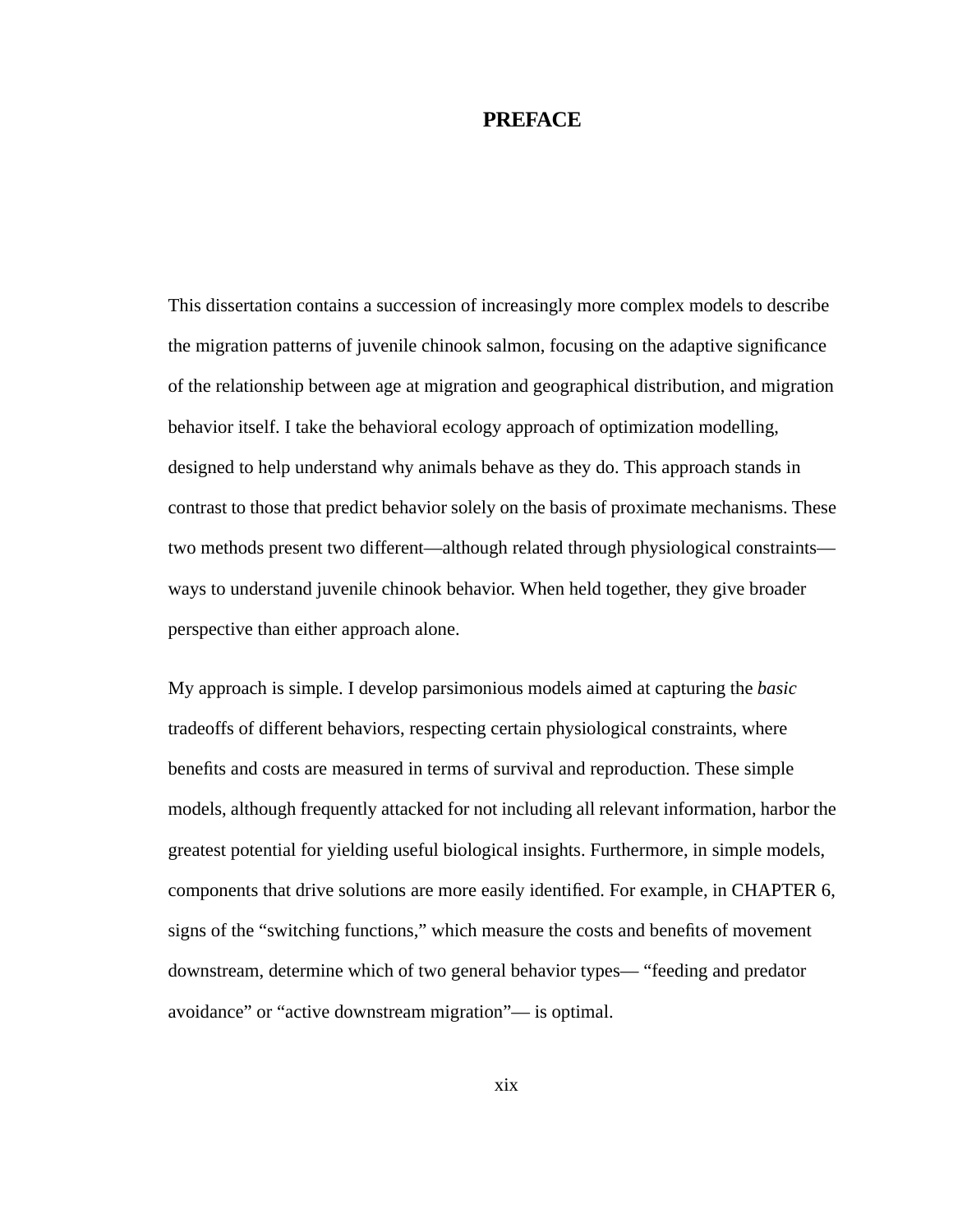With the risk of invoking hostility from all quarters, I encroach upon the territory of researchers working to understanding migration behavior from a particular point of view shaped by their salmon habitat of interest. However, I believe an *integrated* approach, one that considers patterns of growth and mortality in streams, rivers, estuaries, and the ocean, for example, is essential for understanding the adaptive significance of migration timing and behavior. Would selection favor a seaward migration over a distance of 3,200 km from the headwaters of the Yukon River if the Pacific Ocean did not harbor tremendous growth potential?

Lastly, I want to stress that my work does not pretend to *explain* geographical and temporal patterns of migration, and I do not believe that any of the models are "correct," nor could they ever be. But I do believe that the models are *useful* since they suggest new hypotheses for migration behavior and suggest experiments for further understanding this behavior. This is usually the most that can be hoped for when modelling biological phenomena.

Seattle, October 1994 *R. A. Hinrichsen*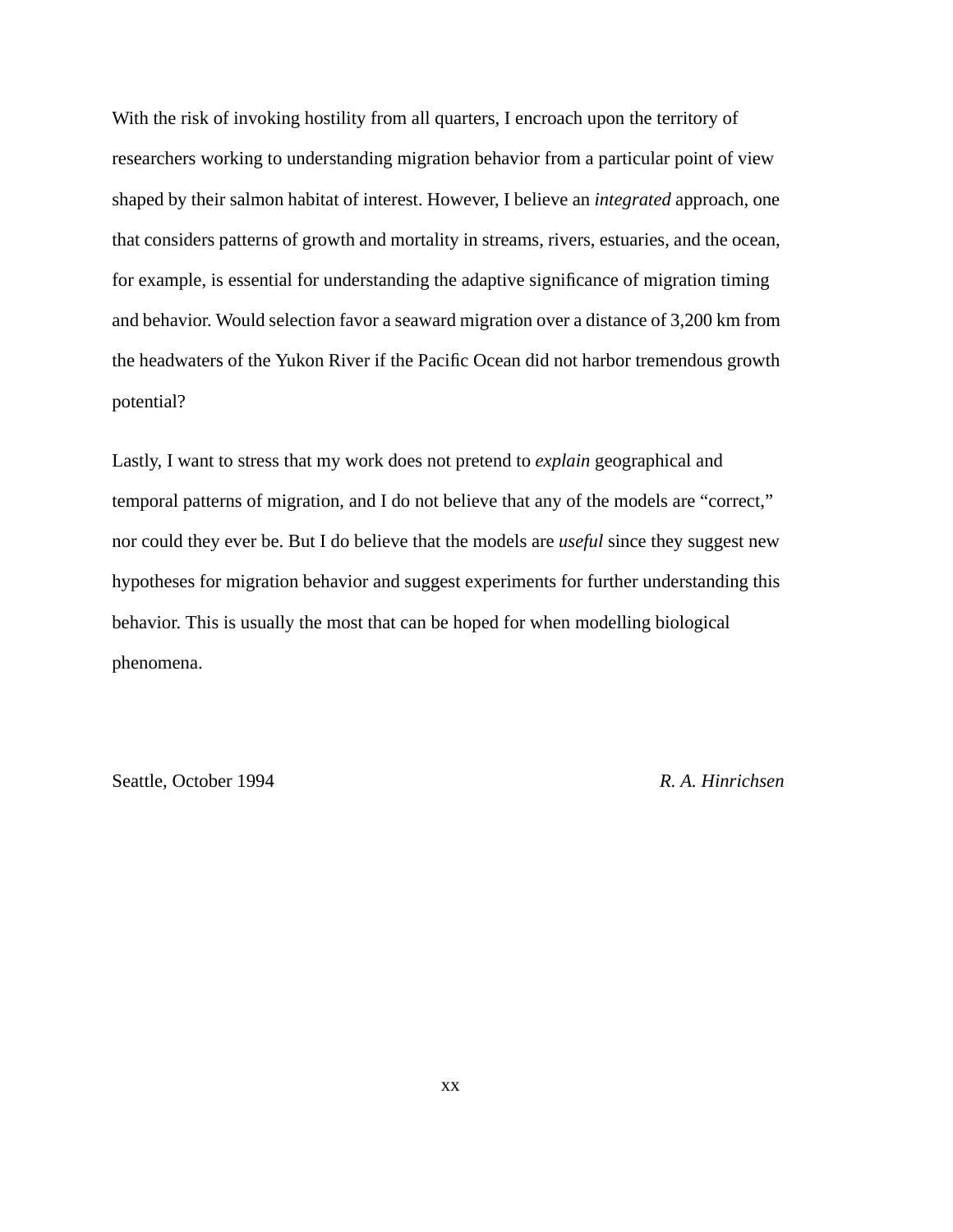#### ACKNOWLEDGMENTS

I wish to express sincere appreciation to Professors Jim Anderson, Mark Kot, Juris Vagners, Ray Hilborn, and Robert Francis for serving on my supervisory committee, and providing valuable insight into the problem of applying optimization models to chinook migration behavior. Mark Kot served as my initial advisor, offering his knowledge of mathematical biology and showing great patience with my topic shift. Juris Vagners pointed out intricacies of my optimal control problem and recommended exploring modern stochastic optimization techniques. Ray Hilborn stressed the importance of exploring alternative hypotheses. My greatest debt of gratitude is owed to Jim Anderson, whose mind has not let mine rest, and who has willingly shared his ideas, insights, and time. He also procured steady long-term financial support for my work.

I also gratefully acknowledge Brian Spence, Oregon State University, for his e-mails concerning migration timing of coho salmon, Marc Mangel, University of California, Davis, for recommending his article of salmon life history related work; Eric Taylor, University of British Columbia, for supplying his chinook data, and allowing me to use his illustrations of the geographic distribution of chinook salmon; and finally, the inspirational Tom Quinn, whose graduate course on Pacific salmon supplied the necessary background for this research.

I also owe special thanks to the Bonneville Power Administration which gave me financial support through (Contract Number DE-BI79-89BP02347, Project Number 89-108).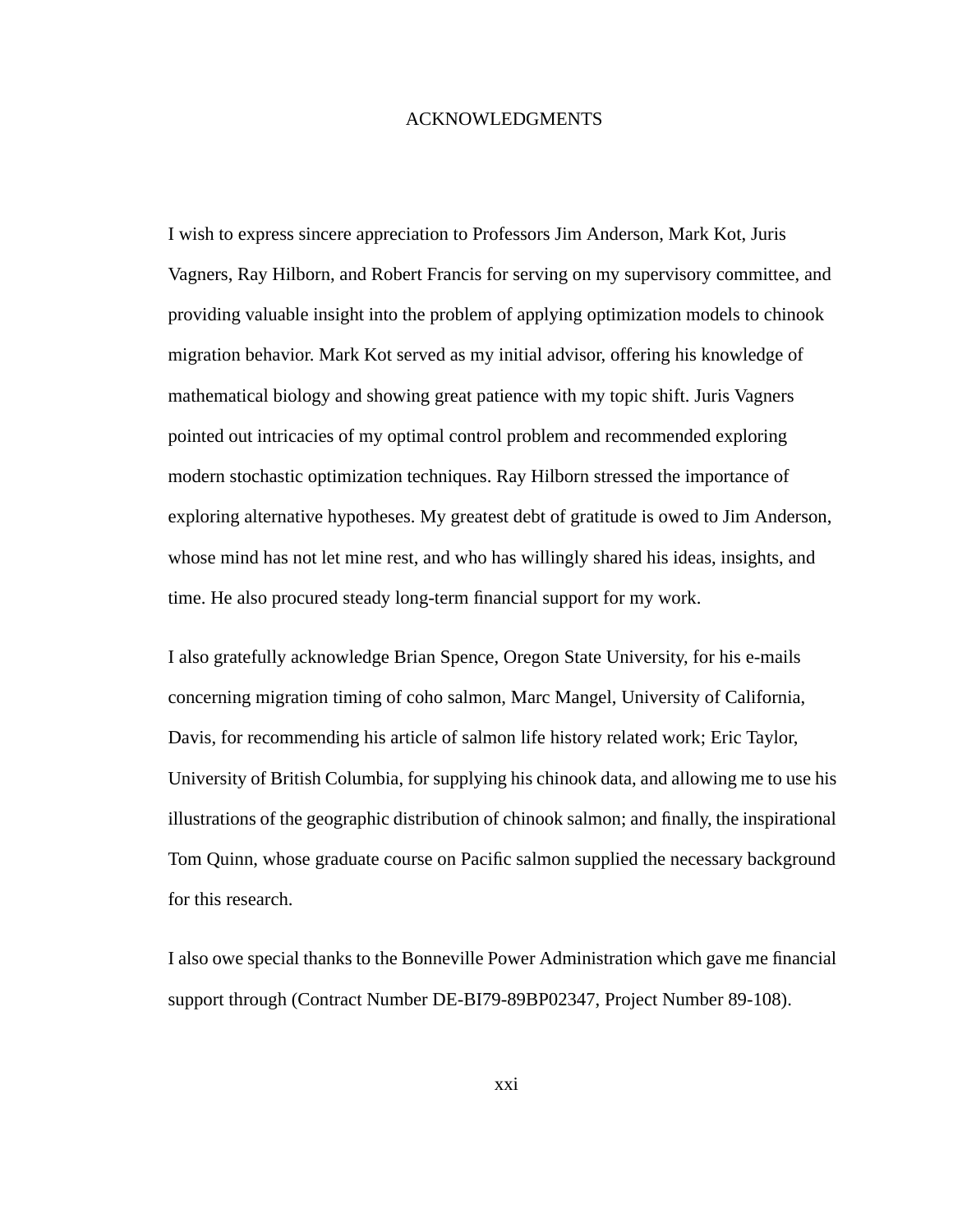# *To my brother*,

# Steven Todd Hinrichsen

March 20, 1964 – June 29, 1993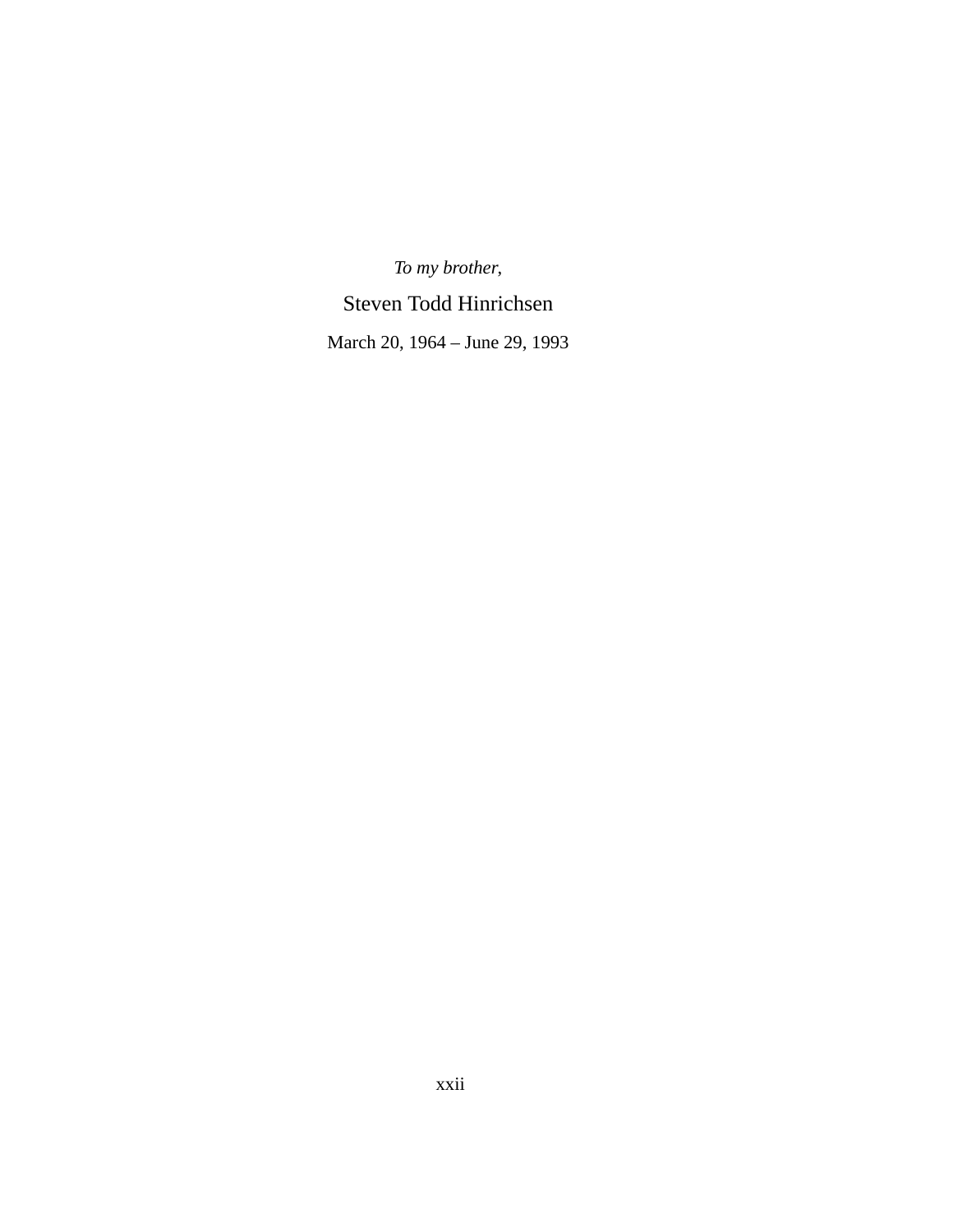# **CHAPTER 1 INTRODUCTION**

#### **1.1 Background**

Chinook salmon *(Oncorhynchus tshawytscha)* and other Pacific salmon species may have evolved as late as .5 to 1 million years ago (Neave, 1958) or as early as two or three million years ago (Thomas *et al.*, 1986). They are anadromous and semelparous, like all *Oncorhynchus* species, and are distinguished by their large adult size and by their broad variation in age at seaward migration, length of estuarine and ocean residence, ocean distribution, and age at maturity. Spawning populations have a geographical range extending south to California's Ventura River (34°N) and north to Point Hope, Alaska, and east to the Mackenzie and Coppermine rivers (Hallock & Fry, 1967; McPhail & Lindsey, 1970; Lee *et al.*, 1980; McLeod & O'Neil, 1983; Taylor, 1990). On the Asian coast, they range from northern Hokkaido to the Anadyr River (Berg, 1948; Shmidt, 1950; Hikita, 1956; Vronskiy, 1972; Major *et al.*, 1978).

The downstream migration of juveniles is both "facultative" and "obligatory" in the sense that it can be initiated by apparent overcrowding, absence of food, abundance of predators, high flow conditions, or other exogenous factors ("facultative" migration), and also by their stage of ontogeny or smolt condition ("obligatory" migration) (Baker, 1978). Smolting is a developmental process characterized by a set of physiological, morphological, and behavioral changes that prepare salmon for a salt water environment (Dickhoff & Sullivan, 1987). It is marked by dermal purine deposition (silvery skin),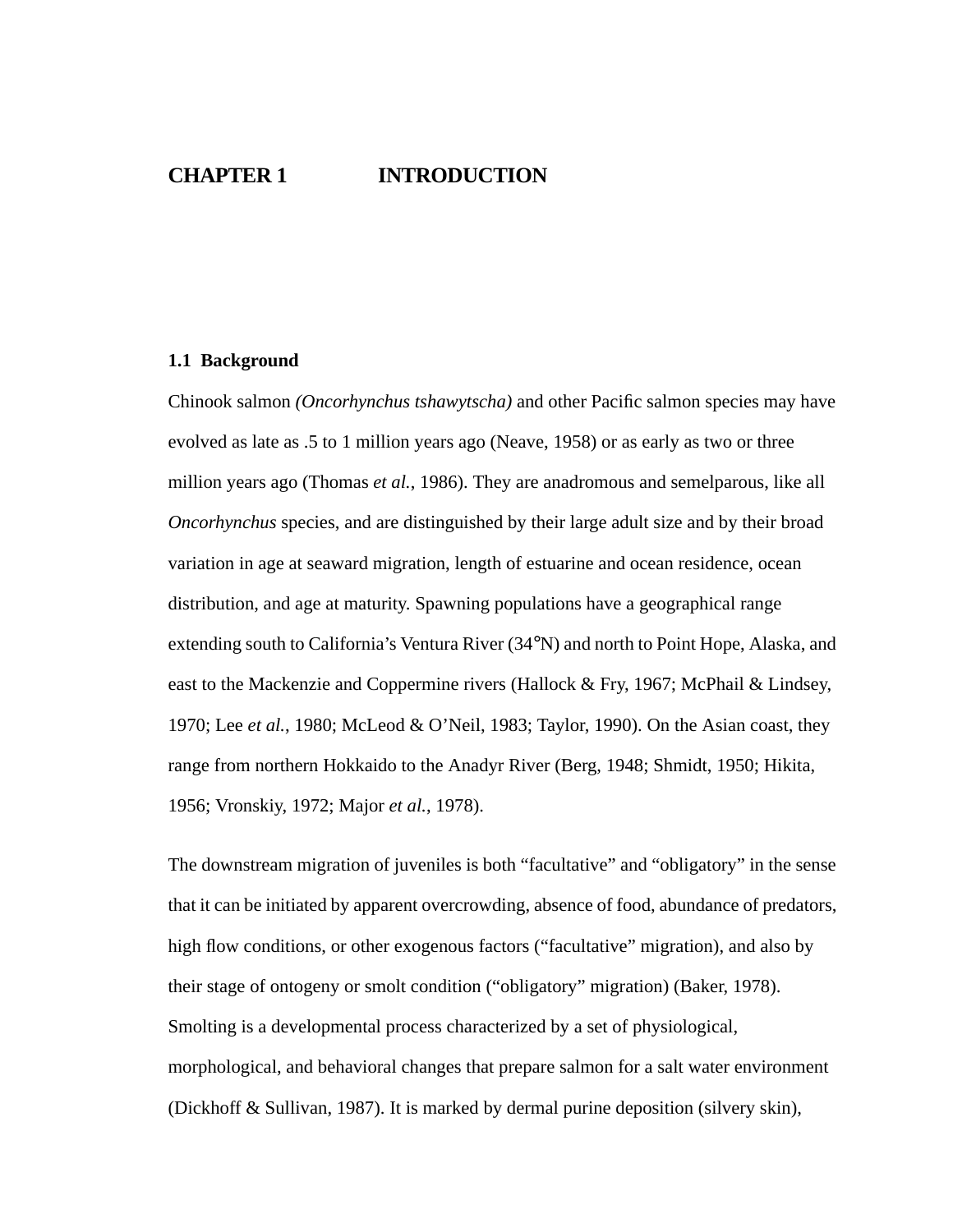osmoregulation, and an increase in thyroid hormones. The rate of smolting varies among populations for either genetic or environmental reasons, and contributes to variation in the age and season of migration.

Two early life history types (races) are identified based on age at migration from freshwater to saltwater (Gilbert, 1913; Clarke *et al*., 1992). One race, designated "streamtype," spend one or more years as fry or parr in fresh water before migrating to sea. The second race, "ocean-type", migrates to sea during their first year of life, normally within 3 months of emergence from spawning gravel (Healey, 1991).

#### **1.2 Literature review of juvenile migratory behavior**

The following literature review focuses on studies of juvenile chinook migratory behavior separated into four categories: migration timing, seasonal migration patterns, diurnal migration patterns, and stream velocity selection. The first three categories could all be placed under the heading of migration timing. The questions asked are "In what year after emergence does the fish migrate?", "During what time of the year?", and "During what time of the day?" Each of these questions is important, for there are many processes, acting over small to large time scales, exogenous or endogenous, that create hourly, seasonal, and yearly migration patterns.

#### **1.2.1 Migration timing**

There are two important geographic patterns observed in juvenile chinook migration timing: (1) chinook populations are predominantly "ocean-type" south of the Columbia River (coastal Oregon rivers and streams, California rivers such as the Sacramento and San Joaquin Rivers), and "stream-type" north of the Skeena River (56° N.); and (2) in

2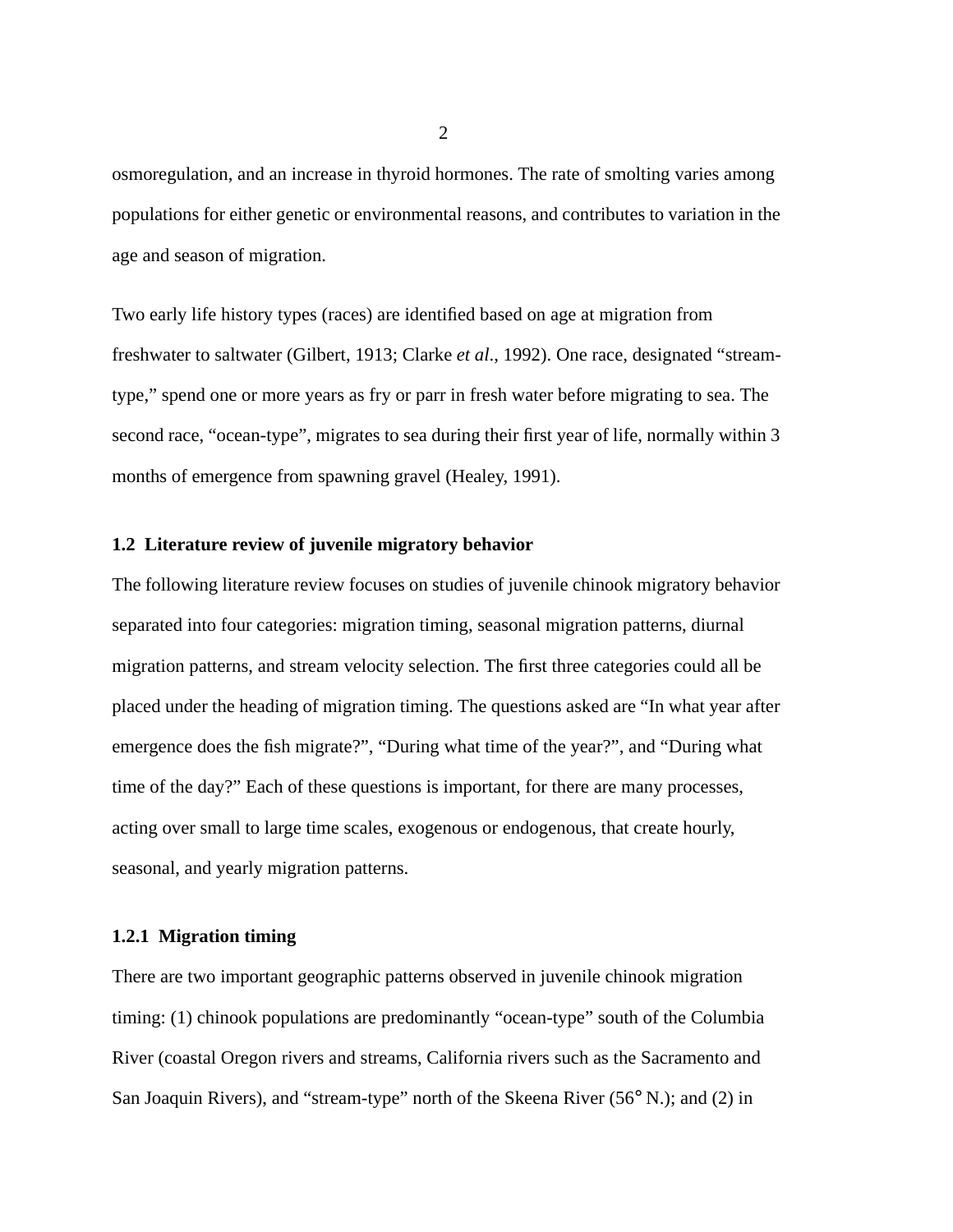rivers where they are sympatric, (e.g. the Columbia and Fraser Rivers), "ocean-type" populations tend to be distributed in coastal regions, while "stream-type" populations are distributed inland.

Although these general patterns are quite striking, there are exceptions. For example, the Hells Canyon reach of the Snake River (located between RK 240.5 and RK 396.6), despite its distance its long distance from the ocean, is rearing habitat for ocean-type chinook. The Vernita Bar spawning populations (located between RK 345 and RM 397) on the Columbia River, are also ocean-type. There are also exceptions to the more northern distribution of stream-type populations: stream-type chinook populations exist in two upper tributaries of the Sacramento R. of California—Mill and Deer Creeks (F. Fisher, Stockton, CA, pers. comm.).

### **1.2.1.1 Latitudinal gradient**

The latitudinal gradient (FIGURE 1.1) has been studied by Taylor (1990), who looked at the pattern from three points of view: zoogeography, growth, and selection.

*Zoogeography.* Chinook salmon likely survived the last (Wisconsinan) glaciation in two main refugia: (i) "Beringia," a northern region consisting of the lower Yukon and exposed portions of the Bering Sea and Siberia; and "Cascadia," defined as areas south of glaciers west of the Continental Divide (Lindsey & McPhail, 1986; McPhail & Lindsey, 1986). During deglaciation, chinook dispersed and settled along the Pacific Coast. According to the hypothesis, "stream-type" chinook persisted in the Beringia, and "ocean-type", in the Cascadia, and after deglaciation, they maintained their north-south distribution.

3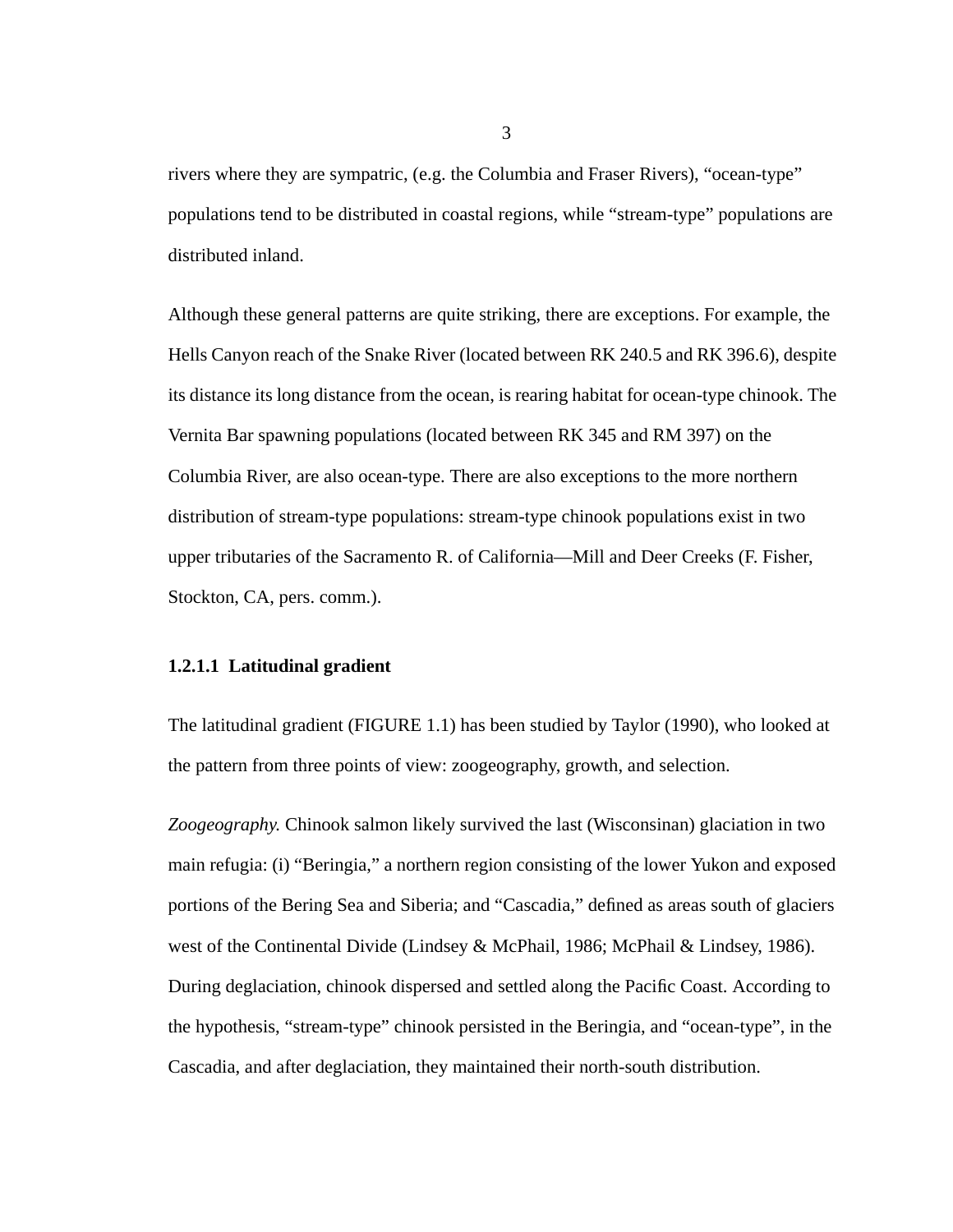

**FIGURE 1.1** Distribution of stream- and ocean-type juvenile chinook salmon lifehistories in the North Pacific (Taylor, 1990). Shading represents the approximate fraction of each early life-history type. A completely blackened circle represents 100% stream-type, and an open circle represents 100% ocean-type. The number next to each circle is the number of populations surveyed. Regions surveyed are (clockwise from left): Kamchatka R., south-western Alaska, lower Yukon R., upper Yukon R., southcentral Alaska, south-eastern Alaska and northern British Columbia, central British Columbia, Fraser River, Vancouver Island and coastal Washington, lower Columbia R., upper Columbia R., coastal Oregon, and California.

*Growth.* Next is the "growth opportunity" point of view. Stream-type chinook are generally associated with regions of lower growth opportunity than ocean-type chinook. The north-south temperature gradient contributes to a like gradient in growth opportunity (i.e. regions to the south present higher growth-opportunity than northern regions). Since smolting contributes to the propensity for juveniles to move downstream, and smolting is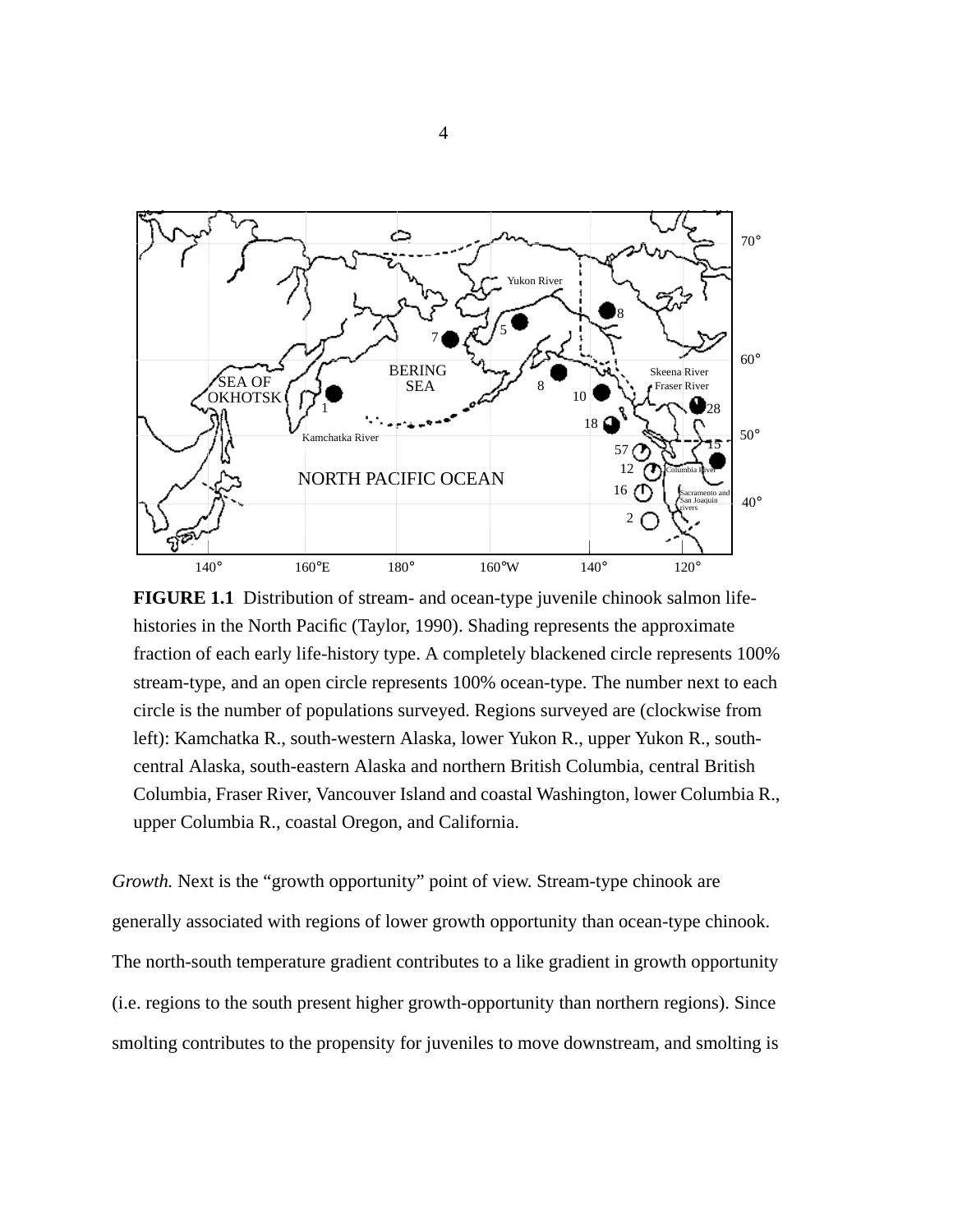driven by temperature-related variables such as photo-period and growth, this pattern is not surprising.

*Selection.* Selection for size at migration, coupled with selection for migration during seasonal time "windows," might promote genetic differences in juvenile life-history. Locomotor and osmo-regulatory performance are inhibited at low temperatures (*i.e*., cold climates north of 56°) (Brett, 1967; Knutsson & Garv, 1976; Beamish, 1978; Webb, 1978; Virtanen & Oikari, 1984). Therefore, larger smolt size may be selected in the cold northern environments, because larger smolts have an increased performance benefit (Brett & Glass, 1973; McCormick & Naiman, 1984; Hargreaves & LeBrasseur, 1986). This benefit of larger smolt size could lead to longer freshwater residence times in the north. Age at migration is in part, inherited in salmonids—a condition necessary if selection is to play a role in shaping it (Rich & Holmes, 1928; Ricker, 1972; Refstie *et al*., 1977; Thorpe & Morgan, 1978; Carl & Healey, 1984; Taylor, 1988, 1989a,b).

#### **1.2.1.2 Migration distance gradient**

The migration distance pattern observed in migration timing data is quite simple: south of 56° N, longer migrations generally produce longer freshwater residence times (FIGURE 1.2). Two important selection-based factors are thought to explain why this pattern exists (Taylor, 1990). Larger migration distances, select for large smolt size at migration, due to (1) increased energetic demands (Gilhousen, 1980; Taylor & McPhail, 1985) and (2) greater exposure to freshwater predators (Larsson, 1985; Ruggertone, 1986) relative to short migrations.

5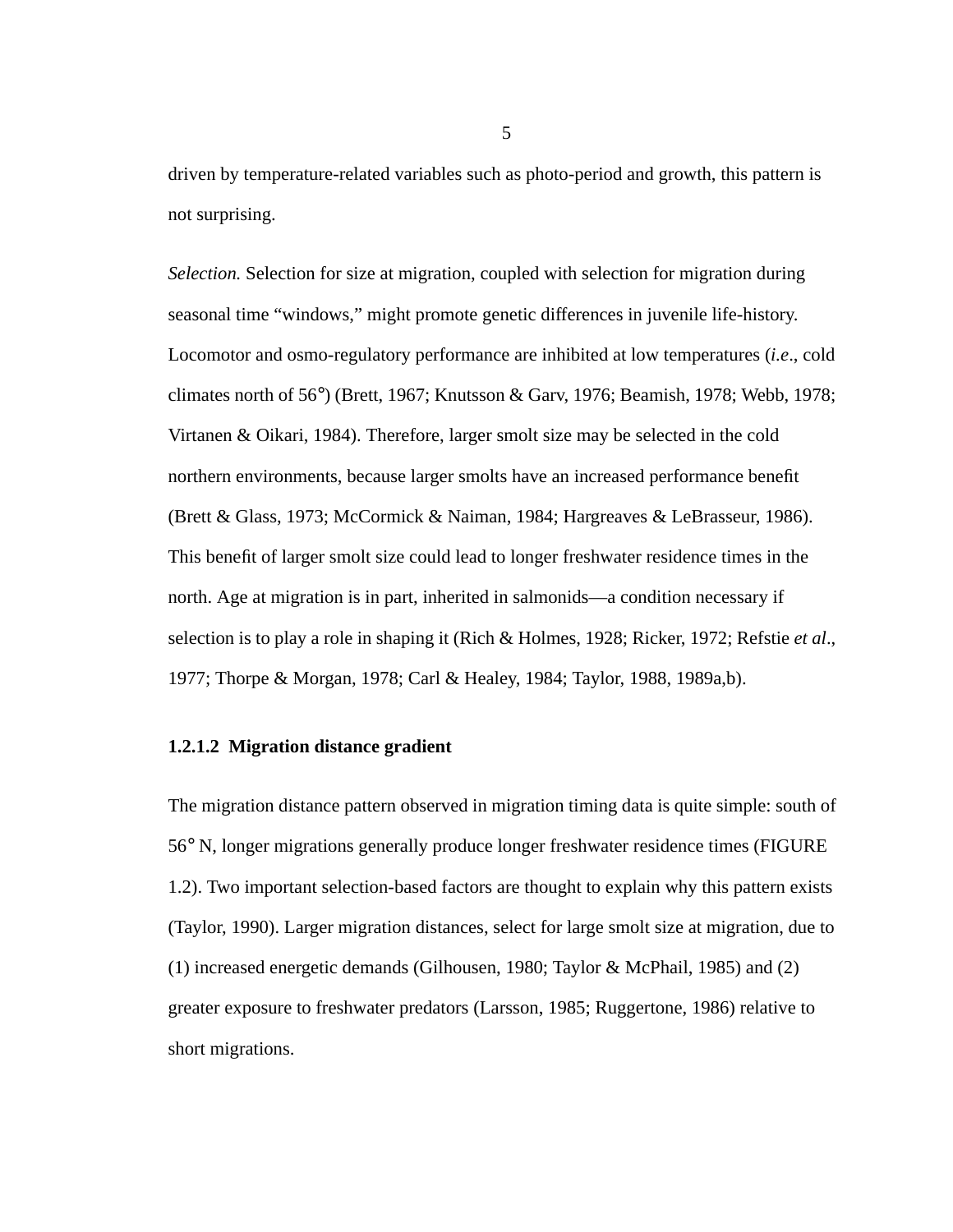

**FIGURE 1.2** Distribution of stream (darkened fish) and ocean-type (white fish) chinook salmon life-history types in tributaries of the Columbia River (Taylor, 1990). 1, upper Willamette R.; 2, lower Willamette R.; 3, upper Deschutes R.; 4, lower Deschutes R.; 5, John Day R.; 6, Tucannon R.; 7, Grande Ronde R.; 8, Imnaha R.; 9, Little Salmon R.; 10, South Fork Salmon R.; 11, Bear Valley Cr.; 12, Marsh Cr.; 13, Middle Fork Salmon R.; 14, upper Salmon R.; 15, East Fork Salmon R.; 16, Lemhi R.; 17, Yakima R.; 18, Wenatchee R.; 19, Gray's R.; 20, Elochoman R.; 21, Klatskanie R.; 22, Methow R.; 23, lower Wenatchee R.; 24, Klickitat R.; 25, Washougal R.; 26, Gray's Harbor; 27, Cowlitz R.; 28, Columbia R. (Vernita Bar); 29, Snake R. (Hells Canyon Reach).

#### **1.2.2 Seasonal migration pattern**

Seasonal patterns of migration timing are hypothesized to be based on water velocity, turbidity, and temperature—correlated factors that likely work together. Observations show that juveniles tend to migrate with higher stream flows (Mains and Smith, 1964; Raymond, 1968; Reimers, 1968; Salo, 1969; Wetherall, 1970; Stober *et al.* 1973; Becker, 1973a; Anonymous, 1976; Kjelson *et al.*, 1982); during periods of increased water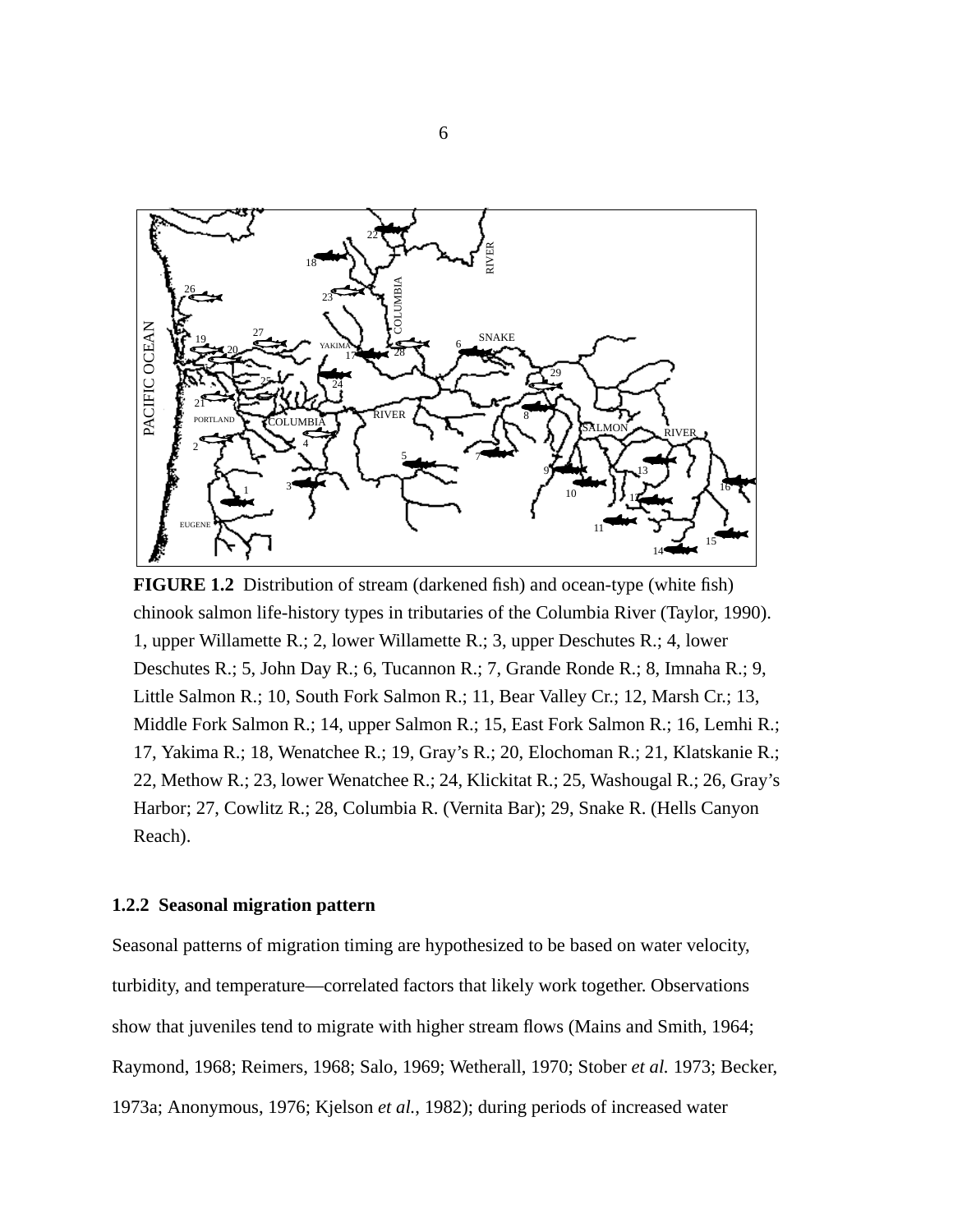turbidity (Junge and Oakley, 1966); and with fluctuations in water temperature (Mains  $\&$ Smith, 1964; Becker, 1973b). Downstream movement of fry is typically greatest between February and May, and is earlier in more southern populations (Healey, 1991).

#### **1.2.3 Diel migration pattern**

Natural light intensity appears to be the major environmental factor controlling diel migration patterns of salmonid fry (Mains & Smith, 1964; Smith, 1974;Godin, 1982). Studies on diel movements abound, and do not show consistent results, but the majority of the studies demonstrate that chinook juveniles migrate mostly at night (TABLE 1).

One selection-based hypothesis that can explain this diurnal pattern is that juveniles migrate mainly at night to avoid predators (Neave, 1955). If migrating during the nighttime confers a fitness advantage, then we should look for mechanisms that produce the behavior. Nighttime movement has been described as "passive" by some, the idea is that movement is a result of loss of visual contact with surroundings (McDonald, 1960), or a reduction of rheotactic response (Hoar, 1953). However, Dauble *et al.* (1989) suggests that migration is not controlled solely by passive mechanisms.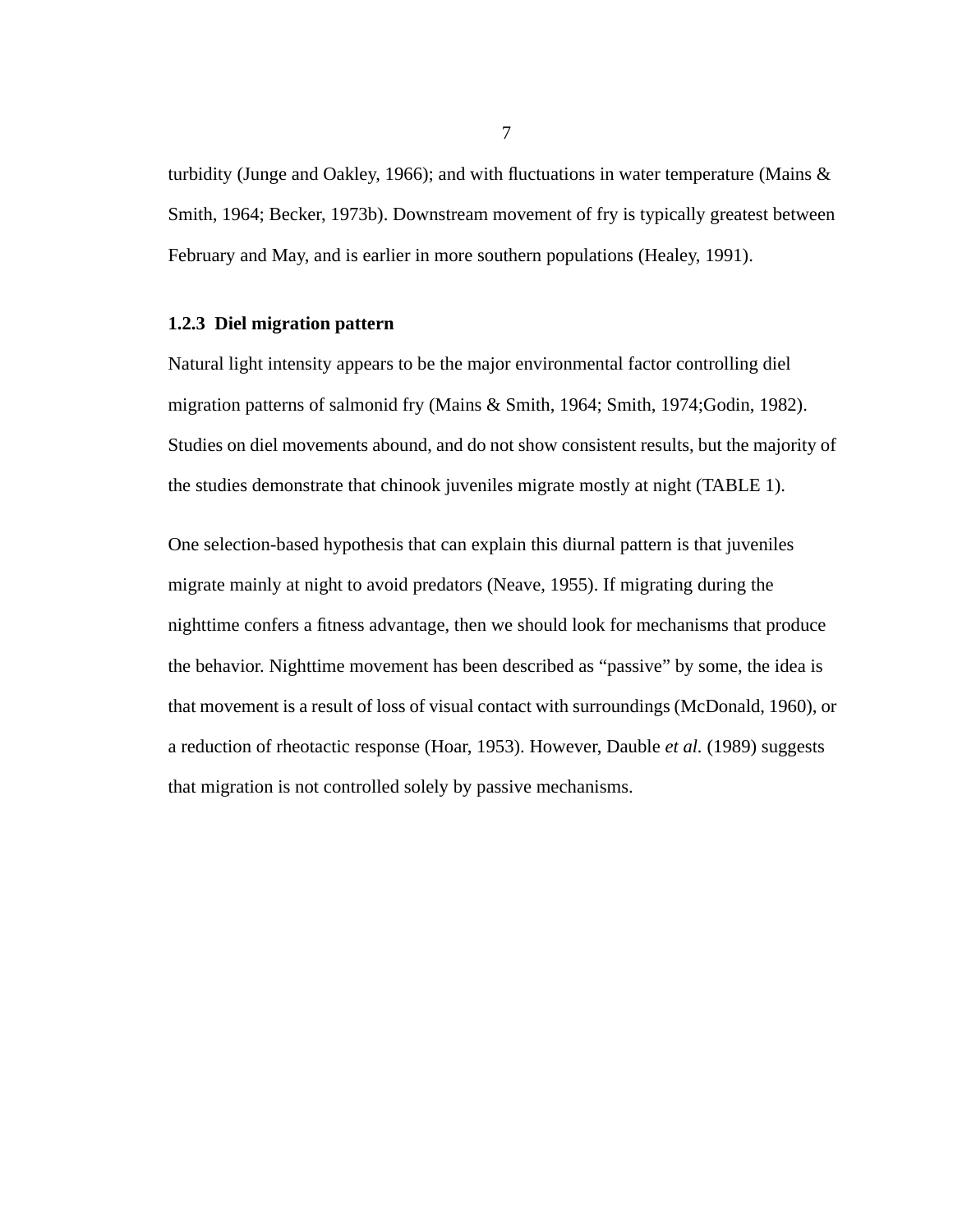| Race   | Location                                                     | <b>Time of Largest Catch</b>                     | <b>Source</b>                                |
|--------|--------------------------------------------------------------|--------------------------------------------------|----------------------------------------------|
| stream | Central Ferry Bridge<br>(Snake R.)                           | At night between 0300 and<br>0600h.              | Mains & Smith 1964                           |
| stream | <b>Byer's Landing</b>                                        | At night. 70% between 1800 and<br>0600h.         | Mains & Smith 1964                           |
| stream | John Day (Columbia R.)                                       | During daylight between 0700<br>and $2100h$ .    | Sims et al. 1976                             |
| stream | Lower Monumental<br>(Snake R.)                               | At night (92%).                                  | Smith 1974                                   |
| stream | Mayfield (Cowlitz R.)                                        | At night. 92% between 2000 and<br>$0800h$ .      | Allen 1965                                   |
| stream | Upper Mayfield (Cowlitz R.)                                  | At night.                                        | Smith et al. 1968                            |
| stream | North Fork (Clackamas R.)                                    | At night.                                        | Korn et al. 1967                             |
| stream | Rocky Reach (Columbia R.)                                    | At night.                                        | Leman 1978                                   |
| stream | John Day (Columbia R.)                                       | At night (92%).                                  | Sims et al. 1976                             |
| stream | The Dalles (Columbia R.)                                     | At night. 94% between 1900 and<br>0700h.         | Long 1968                                    |
| stream | The Dalles (Columbia R.)                                     | During daylight. 89% between<br>0700h and 2100h. | Sims et al. 1976<br>Nichols 1979             |
| stream | The Dalles (Columbia R.)                                     | During daylight.                                 | Nichols 1979                                 |
| stream | Hanford Reach (Columbia<br>R.                                | At night. Peak between 2200 and<br>0400h         | Dauble et al. 1989                           |
| ocean  | <b>Puget Island and Jones</b><br>Beach (Columbia R. estuary) | During daylight. 90% between<br>0600 and 2100h.  | Dawley et al. 1986                           |
| ocean  | Sixes R. (Oregon)                                            | At night.                                        | Reimers 1973                                 |
| ocean  | John Day (Columbia R.)                                       | During daylight.                                 | Sims et al. 1976                             |
| ocean  | John Day (Columbia R.)                                       | At night (88%)                                   | Sims and Ossiander<br>1981                   |
| ocean  | The Dalles (Columbia R.)                                     | At night. 67% between 1900 and<br>0700h.         | Long 1968                                    |
| ocean  | The Dalles (Columbia R.)                                     | During daylight.                                 | Sims et al. 1976<br>Nichols & Ransom<br>1980 |
| ocean  | The Dalles (Columbia R.)                                     | During daylight.                                 | Nichols & Ransom<br>1980                     |
| ocean  | Skagit River (Washington)                                    | At night. Peak between 2000 and<br>0300h.        | Davis 1981                                   |

**TABLE 1.1** Summary of diel observations of juvenile chinook salmon in various Pacific Northwest Rivers (Ledgerwood et al., 1991).<sup>a</sup>

a All sources except Dauble *et al*. (1989) and Davis (1981) are included in the Ledgerwood *et al*. (1991) analysis.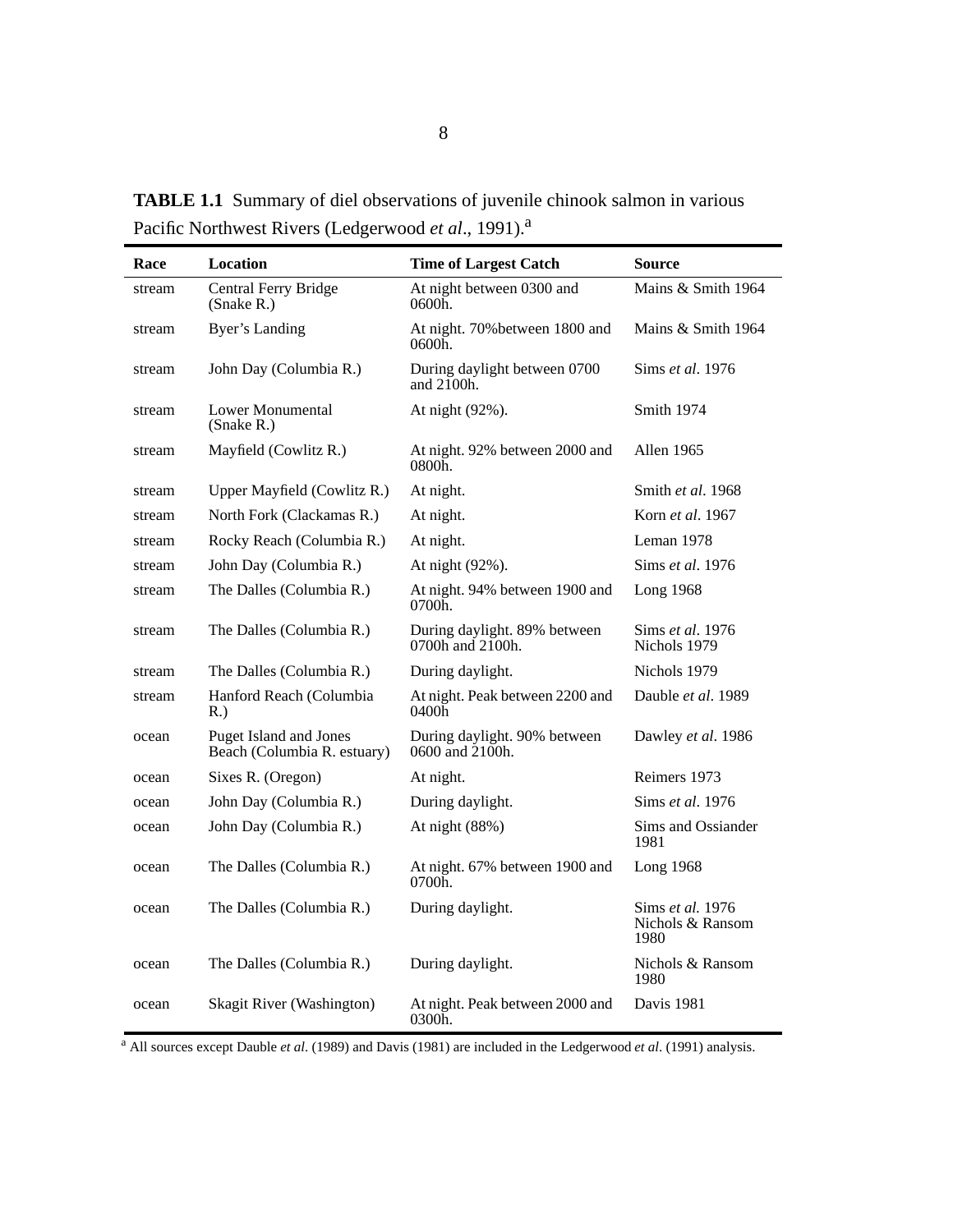#### **1.2.4 Current velocity selection**

Despite the wide variation in migration timing observed among chinook populations, there appears to be one feature that is consistent throughout their range: larger fish are usually associated with swifter currents than smaller fish (Chapman & Bjornn, 1969; Lister & Genoe, 1970; Wickmire & Stevens, 1971; Everest & Chapman, 1972; Schaffter, 1980; Allen & Hassler, 1986; Dauble *et al.*, 1989). Swifter currents typically have a greater food delivery rate (cal  $\cdot$  s<sup>-1</sup>), and can carry greater feeding opportunity for the juveniles (Elliot, 1967; Everest & Chapman, 1972; Fausch, 1984). As a trade-off, adjacent velocities selected by the fish may also be swift, requiring a greater energetic investment to feed (Jenkins, 1969; Fausch, 1984). Furthermore, the faster currents—typically located midstream—may bring a higher predation risk than slower, inshore currents. This underscores a trade-off inherent in many ecological processes: the trade-off between growth and the risk of predation.

From an adaptationist's viewpoint, the relationship between current velocity and size may be favored by natural selection. Smaller fish may be more vulnerable to predators, and increase survival changes by remaining in slower moving currents often associated with cover (Solomon, 1981). A social hypothesis is also possible. The larger fish are likely more socially dominant than the smaller ones (Newman, 1956; Kalleberg, 1958; Jenkins, 1969; Bassett, 1978), and may defend territories containing the swifter currents, presumably because such territories offer greater food delivery rates.

9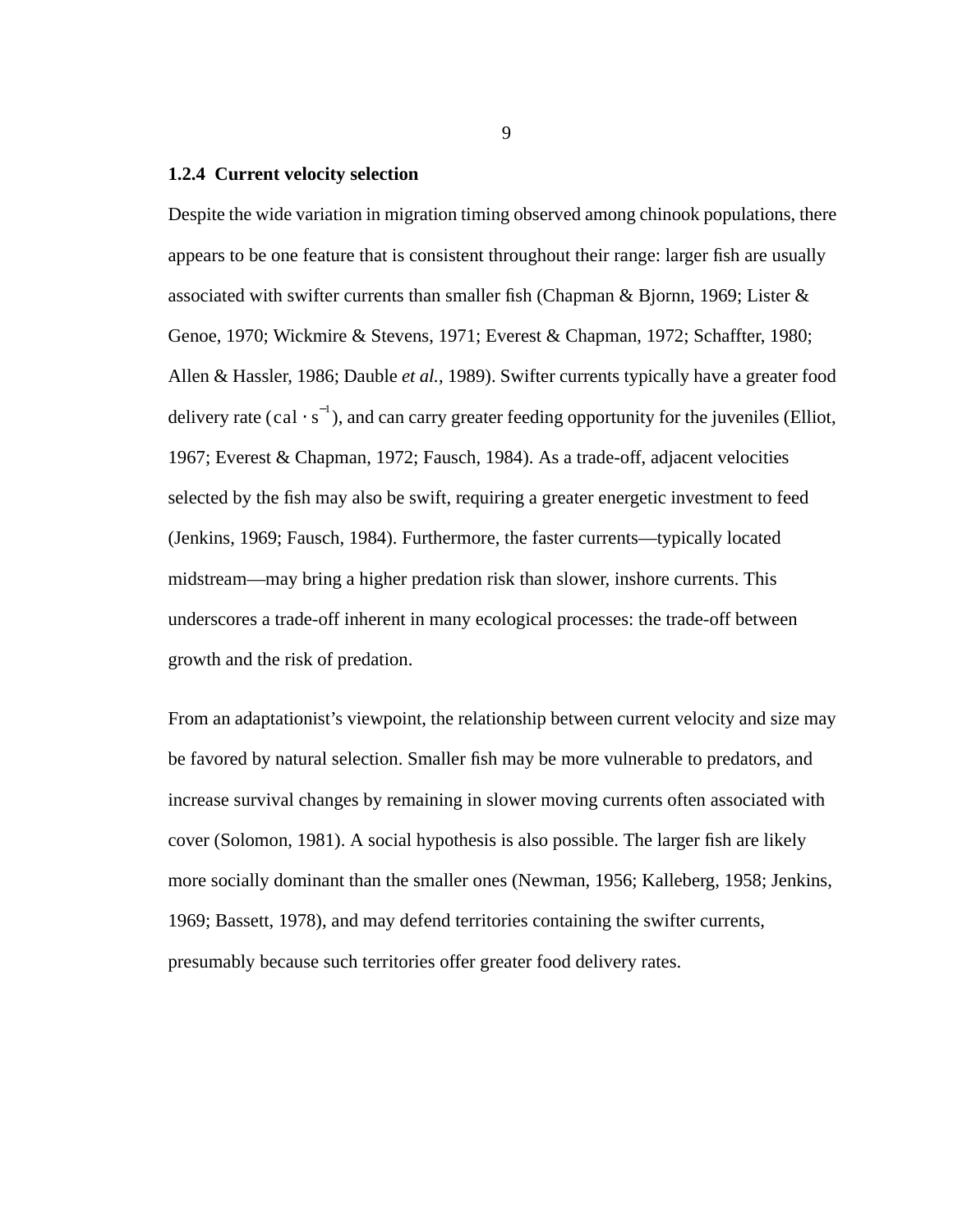#### **1.3 Optimization modelling approach**

#### **1.3.1 Migration timing**

Some researchers, taking an adaptationist's viewpoint, have recently developed an optimization model to describe the relationships between initial length, survival and growth in fresh and salt water, and migration timing (Bohlin *et al*., 1993a; Mangel, 1994). Bohlin *et al.* (1993a) argue that

> "If fish migrate to increase growth rate and thereby fecundity (Gross, 1987), and if postmigratory mortality is negatively size dependent, then the benefit of early migration would be faster growth (as a result of longer time spent in the more productive environment), and the cost would be increased mortality (as a result of smaller body size at migration). The optimal migration time may therefore be the date at which the profit (benefit minus the cost) is maximized … The individual optimal might be predicted from life history theory by assuming that natural selection tends to favour reaction norms which maximize the lifetime fitness or reproductive value."

This problem can be described mathematically by representing the profit or "fitness" as the log of lifetime reproduction, where lifetime reproduction is the product of premigratory survival, the survival after the onset of migration, and fecundity, then determining the effect of a marginal increase of age at migration. At the optimal age at migration, the marginal change in profit is zero. The problem allows for both immediate and future ramifications for decisions. So, for example, migrating out of freshwater during a period of increased predation is not necessarily optimal, because the migration may lead to even worse predation along the migratory route, or in the estuary or ocean. The problem can be viewed along a time continuum, where at each moment, a fish makes the decision to remain in freshwater, or begin its seaward migration. The point at which migration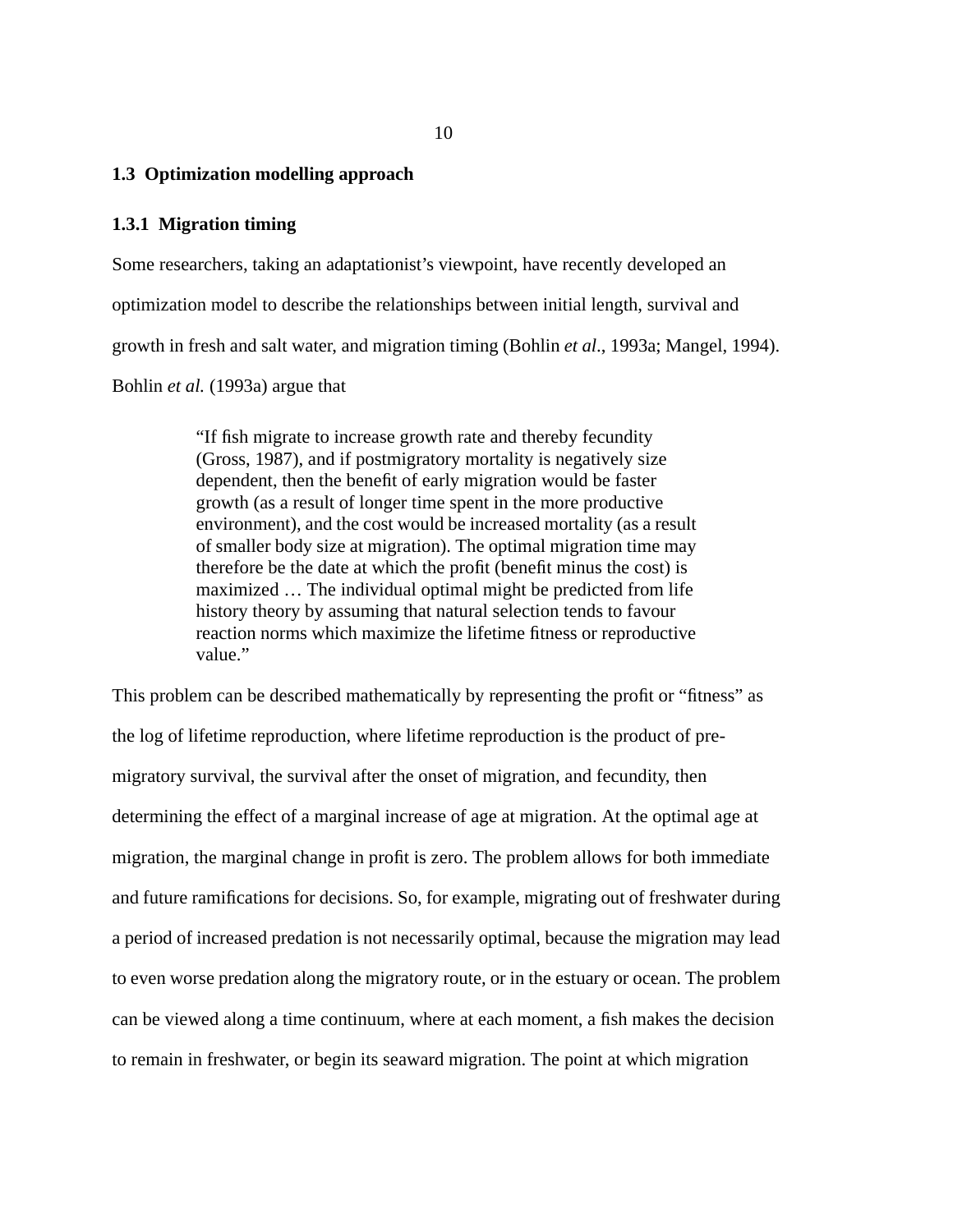optimally begins is the time when the marginal benefit of delaying migration outweighs the marginal costs (FIGURE 1.3).



Time of migration

**FIGURE 1.3** The optimal age at migration occurs when the marginal immediate costs equal the marginal future profits. Migration prior to the optimal time, though it brings higher pre-migratory survival, brings with it a low future profit due to high migration and ocean mortality. Migration after the optimal time, though it brings lower migration and ocean mortality, brings higher pre-migratory mortality and lower fecundity (presumably because of forgone ocean growth).

Similar approaches have been used to predict habitat shifts of bluegill (Gilliam, 1982; Werner & Gilliam, 1984). In fact, prediction of migration timing amounts to a habitat shift problem. Gilliam's (1982), chief result is that given the choice of two habitats (*e.g.*, freshwater and ocean habitats), with growth and mortality rates,  $g_1$ ,  $\mu_1$ ; and  $g_2$ ,  $\mu_2$ respectively, a juvenile optimally chooses the habitat of maximum  $g/\mu$  (FIGURE 1.4). This "rule" or result, however, assumes that growth rates and mortality rates *do not*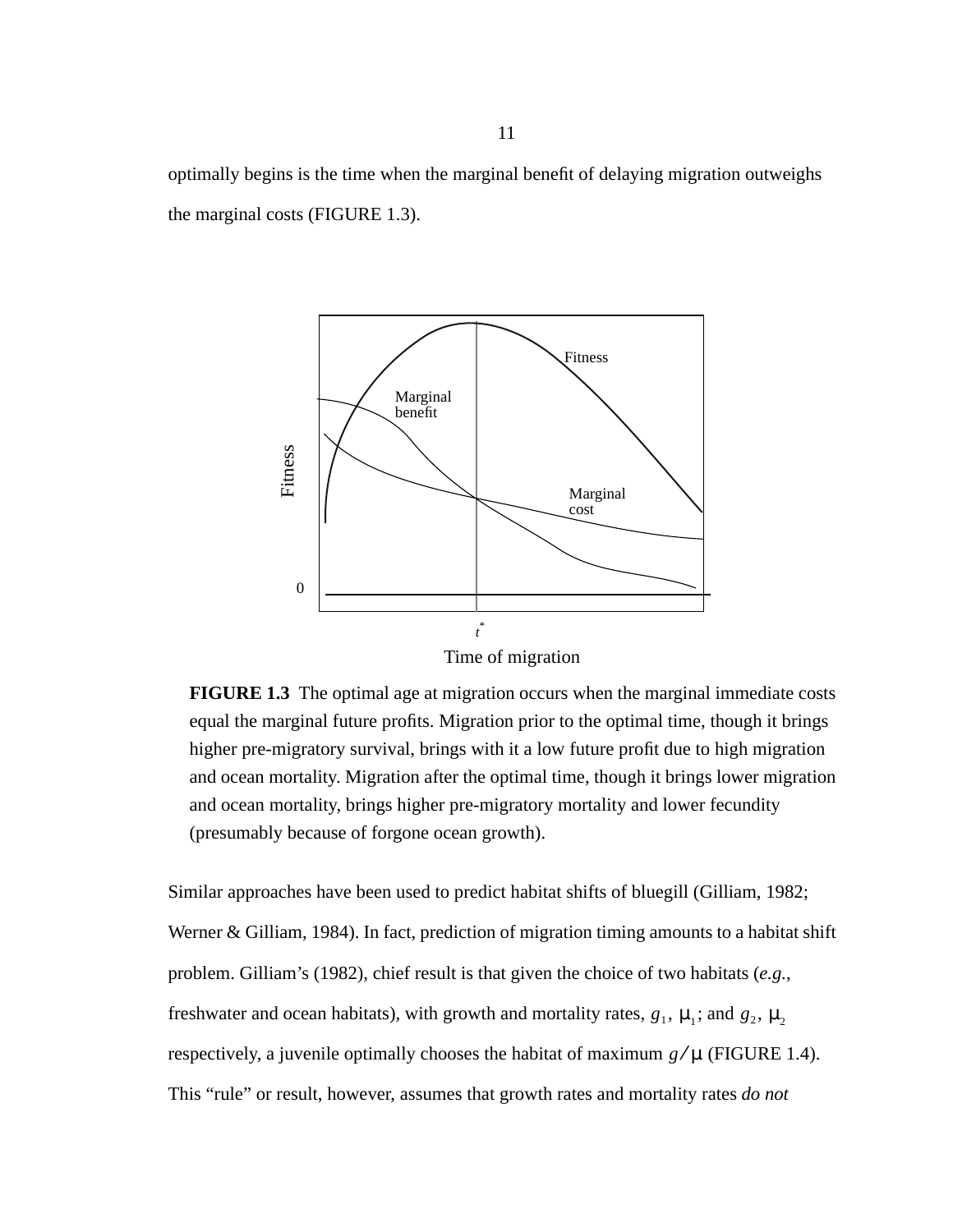*depend explicitly on time*, and so must be used with caution. Although the Bohlin model does not predict the same "rule," it gives consistent qualitative results: all else being equal, the larger  $g_1$ , the longer a juvenile should wait before making a transition from freshwater to saltwater, and the higher  $\mu_2$ , the earlier a juvenile should migrate.



**FIGURE 1.4** Fitness and the ratio of growth rate to mortality rate for the freshwater and ocean environments (here it is assumed that migration mortality is incorporated into the ocean mortality function). *t\** is the time when a habitat shift from freshwater to the ocean maximizes fitness. Notice that it corresponds to the point where the freshwater and ocean ratios of growth rate to mortality rate intersect. This graph is based on the approach of Gilliam (1982).

Can the three models (Mangel, Bohlin and Gilliam) be used to explore the yearly, seasonal, and daily patterns of migration? Each has its advantages and disadvantages (TABLE 1.2). Since Gilliam is not time-explicit, it is questionable whether it can address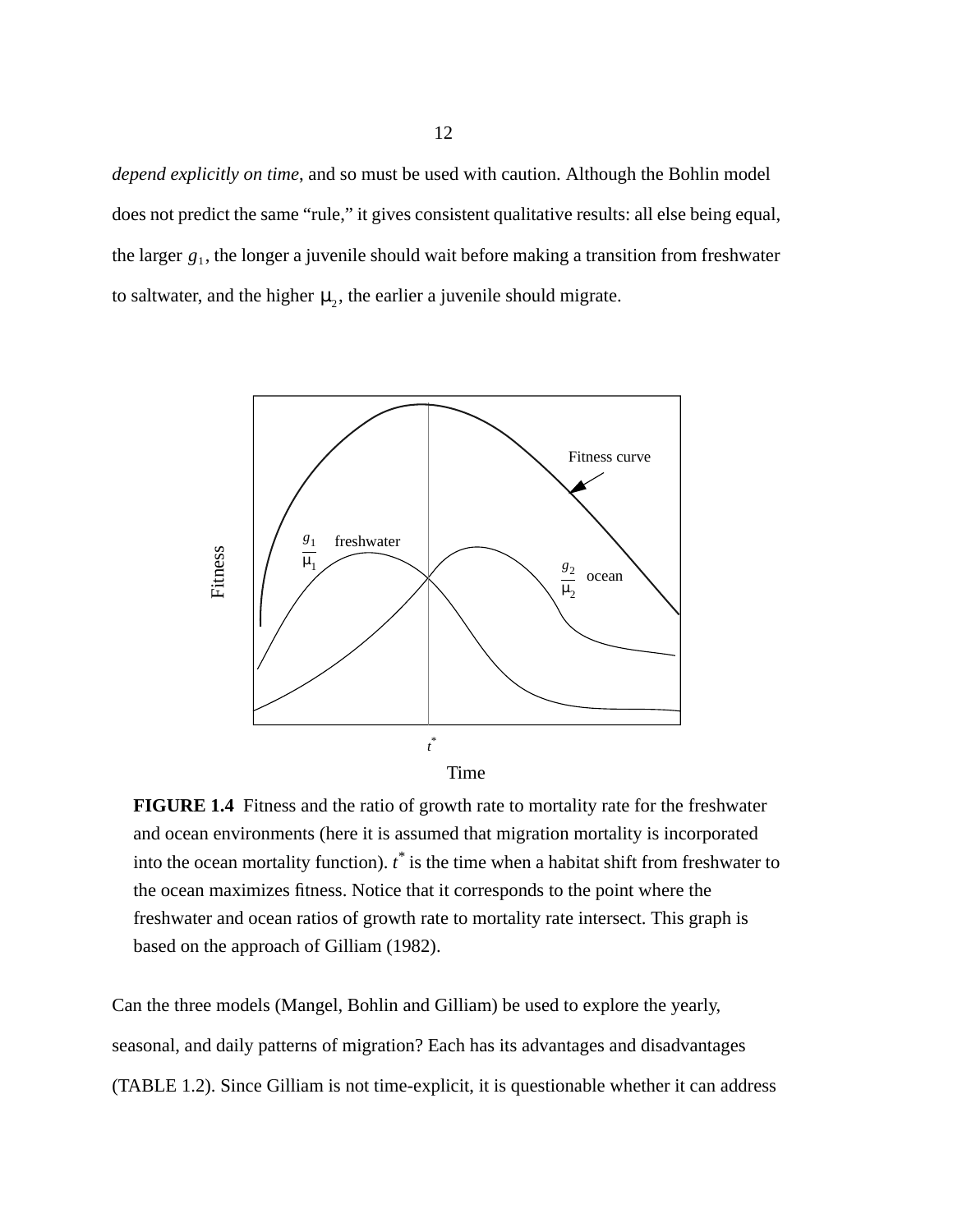any of the questions adequately, since seasonal temperature is known to strongly influence patterns of growth and mortality. Let us assume that when considering yearly averages of growth and survival, it can be used to predict year of migration. Then all three can predict year of migration, only Bohlin can predict within-year migration timing, and none are appropriate for predicting daily migration pattern.

| Model         | <b>Time Horizon</b> | <b>Migration</b><br>Timing                     | <b>Fitness</b><br><b>Criterion</b> | <b>State</b><br>Variable(s) | Time explicit<br>growth and<br>survival? |
|---------------|---------------------|------------------------------------------------|------------------------------------|-----------------------------|------------------------------------------|
| <b>Bohlin</b> | fixed, 1 year       | Continuous                                     | Weight at end<br>of year           | Weight                      | yes                                      |
| Mangel        | free <sup>a</sup>   | <b>Discrete</b><br>(specific time)<br>of year) | Expected<br>Reproduction           | Weight or<br>Length         | yes                                      |
| Gilliam       | infinite            | Continuous                                     | Expected<br>Reproduction           | Weight (size)               | N <sub>0</sub>                           |

**TABLE 1.2** Model descriptions.

<sup>a</sup> "free" indicates that the final time is free to be varied in the optimization.

How well do these models predict the relationship between migration timing and latitude? The Bohlin and Gilliam models predict that delayed migration of northern chinook stocks is not a result of freshwater growth alone. They predict that poorer growth in the north should result in earlier migration of northern populations! They also predict that delayed migration in the north can only be a result of (i) poorer ocean or migration survival for northern juveniles, (ii) poorer pre-migration survival of southern stocks, or (iii) better marine growth for southern populations. Of the three possibilities, (iii) is unlikely, while (i) and (ii) are plausible. Note that these hypotheses are not mutually exclusive, and all can act together to shape behavior.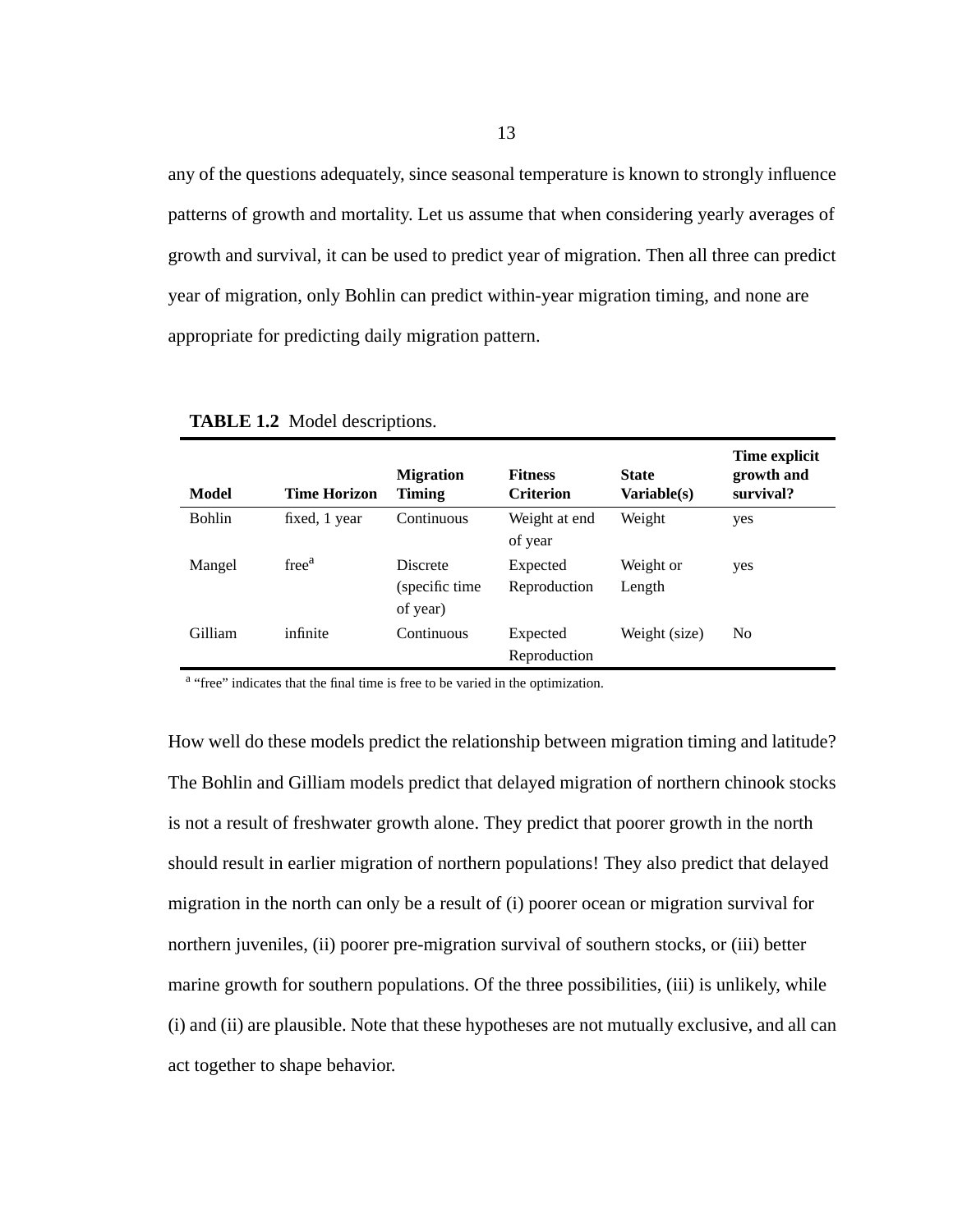Mangel (1994) showed, in his analysis of young atlantic salmon migration timing, that increasing "food utilization efficiency," a scaling factor of both ocean and freshwater growth rates, could lead to earlier migration. However, more model runs are required to determine how freshwater and ocean survival and growth, varied independently, influence migration timing, and if it can predict the observed relationship between migration timing and latitude.

Do the models predict that of the chinook stocks located on the Columbia or Fraser River, coastal populations migrate prior to inland populations? Assuming that size specific ocean growth and survival are the same for upstream and downstream populations, the Bohlin and Gilliam models could agree with the migration pattern if (i) size-specific migration survival is poorer for upriver populations, or (ii) size-specific pre-migration survival is better for upriver populations. Both of these scenarios are plausible, and (i) is especially likely considering that upstream salmon probably encounter a greater number of freshwater predators during their seaward migration. Considering the importance of (i) and (ii), there is a need to show how freshwater survival changes explicitly as a function of migration distance and its correlated variables such as current velocity, temperature, and predation. Unfortunately, none of the three models treat migration distance explicitly.

## **1.3.2 Current velocity selection models**

The problem of current velocity selection can also be approached through optimization modeling, as one of optimal microhabitat selection. The most promising models consider not only growth (Fausch 1984), where the usual approach is to maximize rate of energy gain, but also survival (Gilliam 1982; Clark & Levy 1988; Leonardsson, 1991). A given

14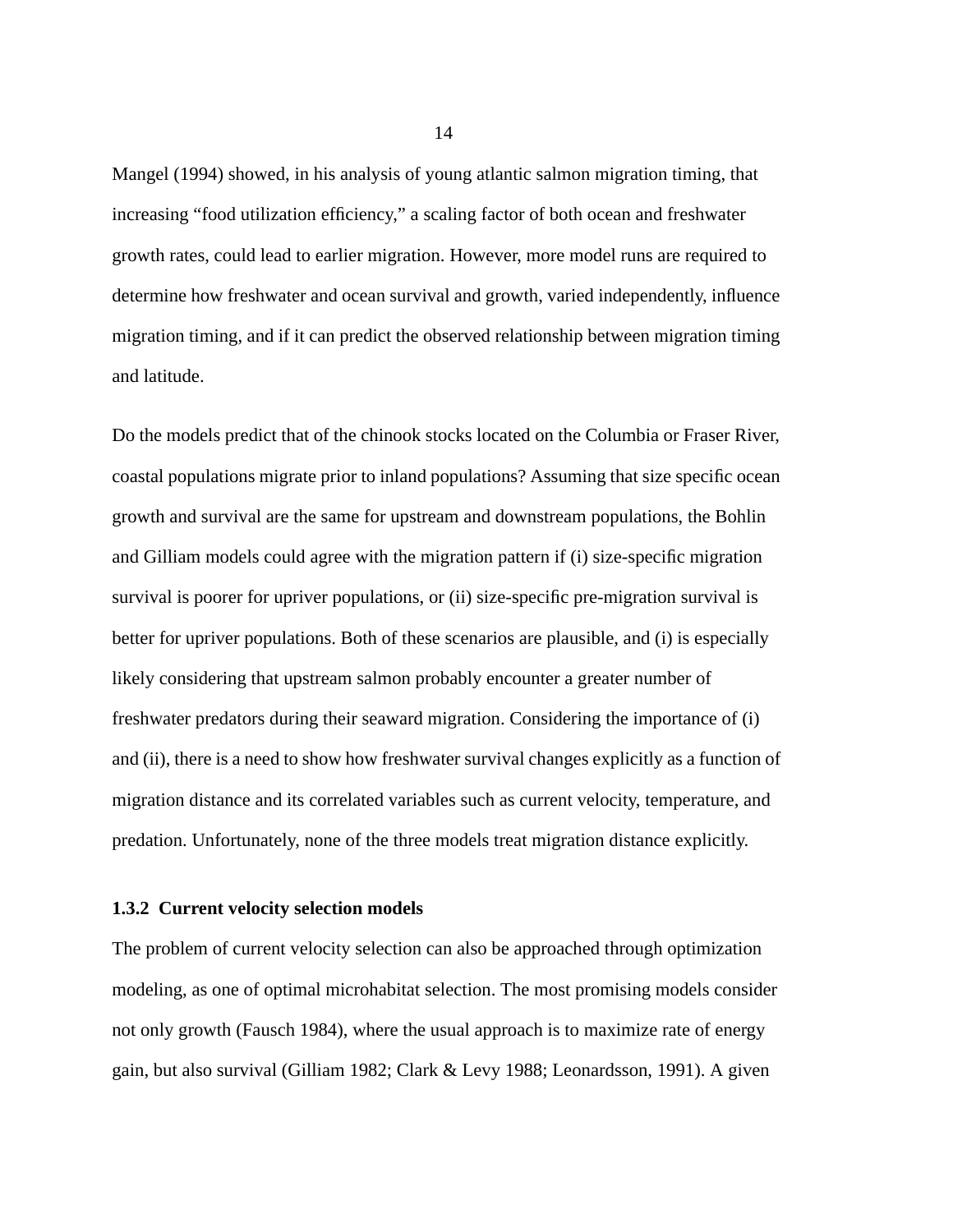current velocity choice may be profitable for feeding, but may also be more dangerous. The degree of profit or danger depends on the size of the individual (Werner & Hall, 1988; Bugert & Bjornn, 1991; Bugert *et al.*, 1991). Gilliam's model once again is applicable to stream velocity selection, if we partition the river cross-section into regions of differing stream velocities, so that a finite number of mutually exclusive regions are defined, each having an average current velocity. Typically midstream habitats will have higher current velocity than habitats near shore.

How well can existing models predict the movement of salmon in to faster currents as they grow? Let us first assume that the most profitable stream positions, those maximizing potential growth, are associated with faster currents, and the "safest" regions are in nearshore areas, associated with slower currents. Then smaller juveniles, being more vulnerable to predators would likely forego the more profitable growth positions in favor of cover nearshore. As they grow, predation risk diminishes, and the juvenile can move into faster, more profitable currents. Gilliam's model could predict such a shift since it is based on maximizing  $g/\mu$  (FIGURE 1.5).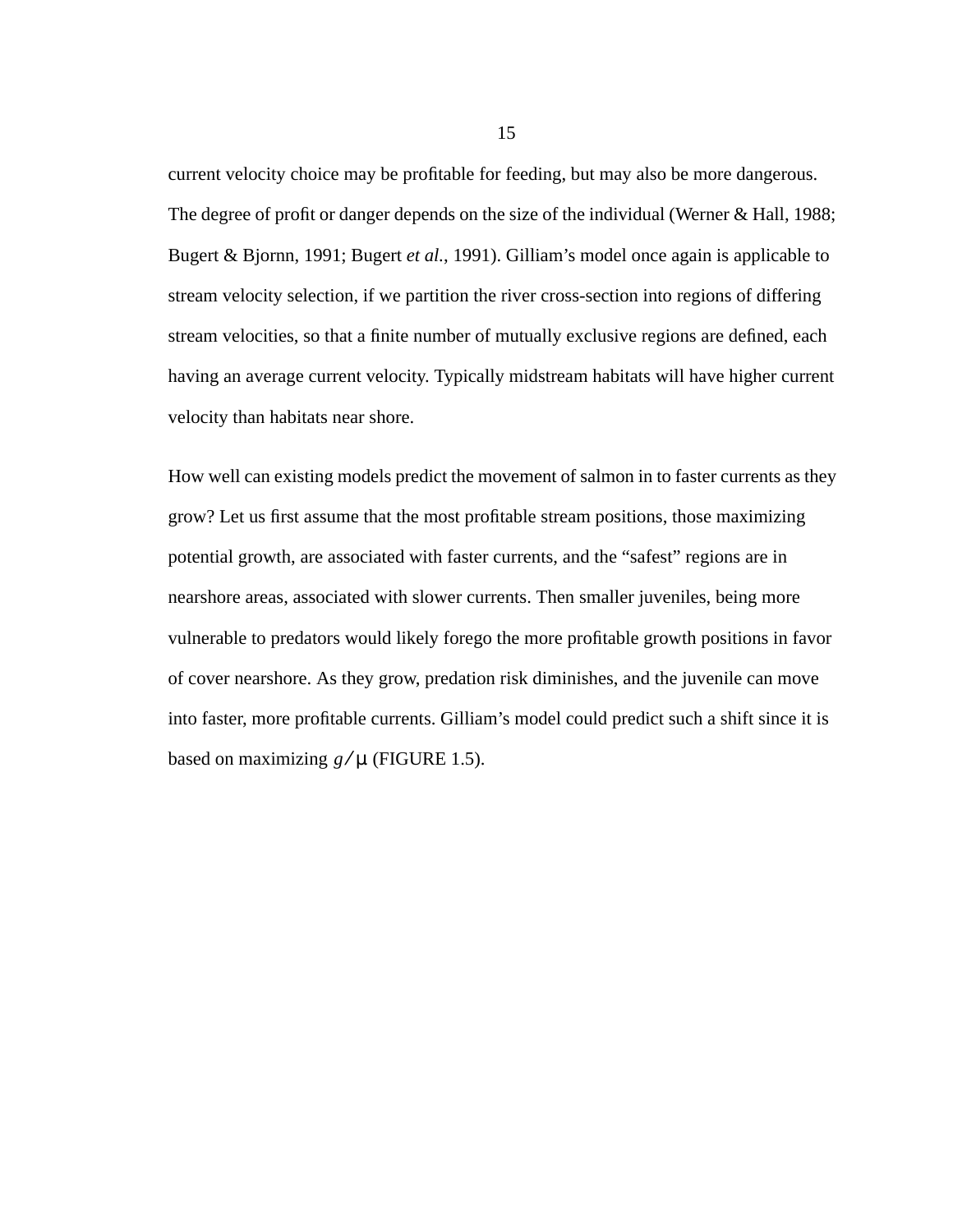

**FIGURE 1.5** Fitness and the ratio of growth rate to mortality rate for the slow current and swift current habitats.  $w_s$  is the size at which a habitat shift from slower to faster currents maximizes fitness.

## **1.4 Research questions and problems**

The literature abounds with observations and patterns concerning the early life history of chinook salmon. Observations show latitude and migration distance patterns of migration timing, and seasonal and diurnal patterns as well. Now that much data on the early life history of chinook has been tabulated and general patterns recognized, the time is ripe to ask the question, "What accounts for these patterns?" This question brings us to the realm of behavioral ecology. I will strive to view the question in two ways: "What survival or reproductive benefit does the behavior hold" (the adaptationist's question); "What mechanism accounts for the behavior." (the mechanist's question). The bulk of this work focuses on the adaptationist's question, and in the case of migrating salmon, is less studied than mechanisms.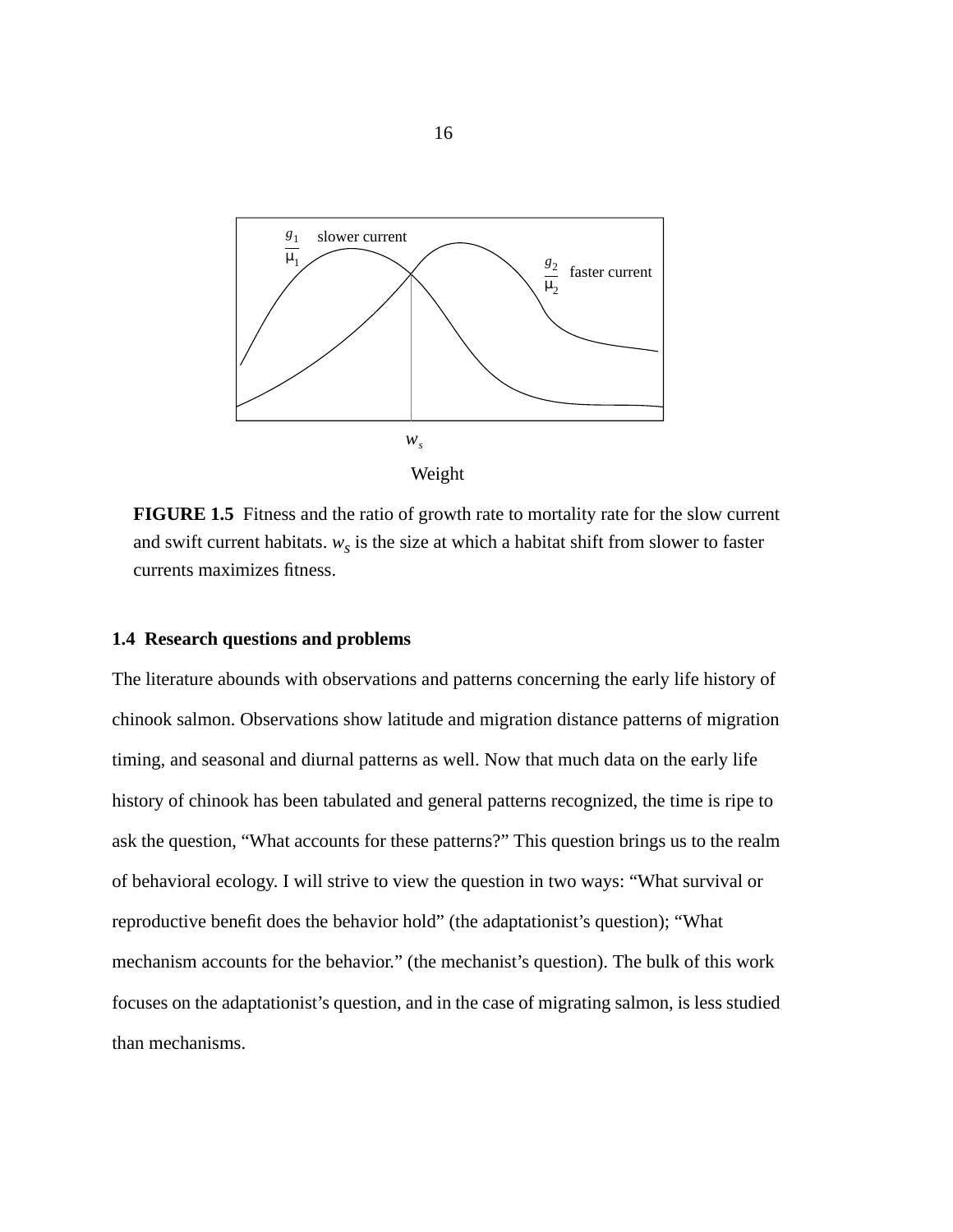The approach I take is to derive migration behaviors based on maximizing a measure of lifetime salmon fitness, and compare these simulated behaviors to actual observations. These behaviors are derived independently from the known behavioral mechanisms (smolting and ontogenetic switch from positive rheotaxis to negative rheotaxis), but are later compared to the known mechanism induced migration behavior. My hope is that the behaviors produced by the selective pressures acting in the fitness optimization, match the behaviors produced by known mechanisms, giving an independent understanding of behavior that is lacking. This more general approach—looking at behavior from more than one point of view—was advocated by Tinbergen (1963). In reality, however, it is only through the physiology of the salmon and the mechanisms of behavior, that salmon could achieve the optimal solutions predicted by the fitness model. Therefore, ultimately, the survival and reproductive value of behavior must be considered together with mechanisms to fully understand why salmon behave as they do.

Specifically, I will address the following behavioral questions:

- 1. What accounts for the relationship between early life history type and latitude? (i.e. why are ocean-type chinook associated with lower latitudes (the Oregon coast and California), and the stream-type chinook with higher latitudes (greater than 56°N)?).
- 2. In rivers where both ocean- and stream-type chinook are present (i.e the Fraser R. and the Columbia R.), why do ocean-type typically inhabit the lower reaches, while streamtype inhabit the upper reaches?
- 3. Why do chinook salmon typically begin their seaward migration between the months of February and May?
- 4. Why do chinook juveniles migrate mostly at night?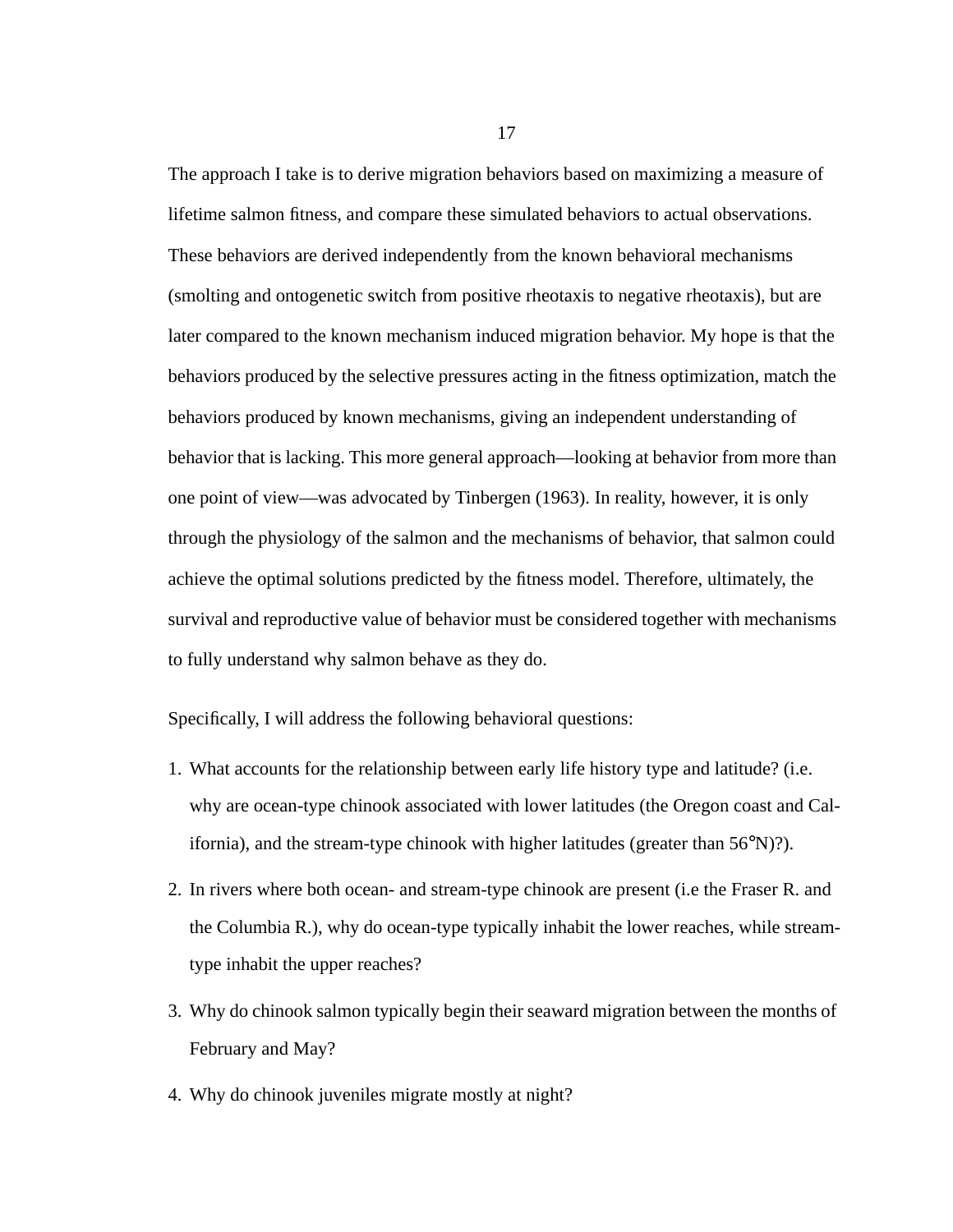5. Why do juveniles typically move from regions of slower to swifter stream currents as they grow?

Chapters 2 and 3 address questions (1) and (2), and static optimization models are constructed to account for selective pressures that shape migration timing. Sensitivity analyses are preformed to observe how migration timing varies with both freshwater "growth opportunity" (related to latitude), and migration distance. Other model parameters are varied to examine whether the models yield sensible results.

Chapter 4 introduces seasonality into an model. Seasonality is shown to affect both the time of year and year of migration. Hence life history type (ocean- or stream-type) may be influenced by seasonal fluctuations of temperature and its related variables: growth opportunity, predation, and stream velocity.

In Chapter 5, I develop an optimal control model that is able to address both seasonal and diurnal migration timing, (3) and (4), as well stream velocity selection, (5). This model treats swimming velocity and current velocity as control variables (also known as decision variables). The sum of these variables gives migration velocity. The advantage of this model over the previous models, is that migration and feeding decisions are made on a continuous basis, and—in this respect—is more realistic.

Chapter 6 outlines the model analysis, and gives the basic mathematical results along with their biological interpretation. The importance of the "switching functions" is discussed, and is described in terms of the marginal increase in fitness with respect to displacement. Two important behaviors are identified that comprise an optimal migration strategy, and

18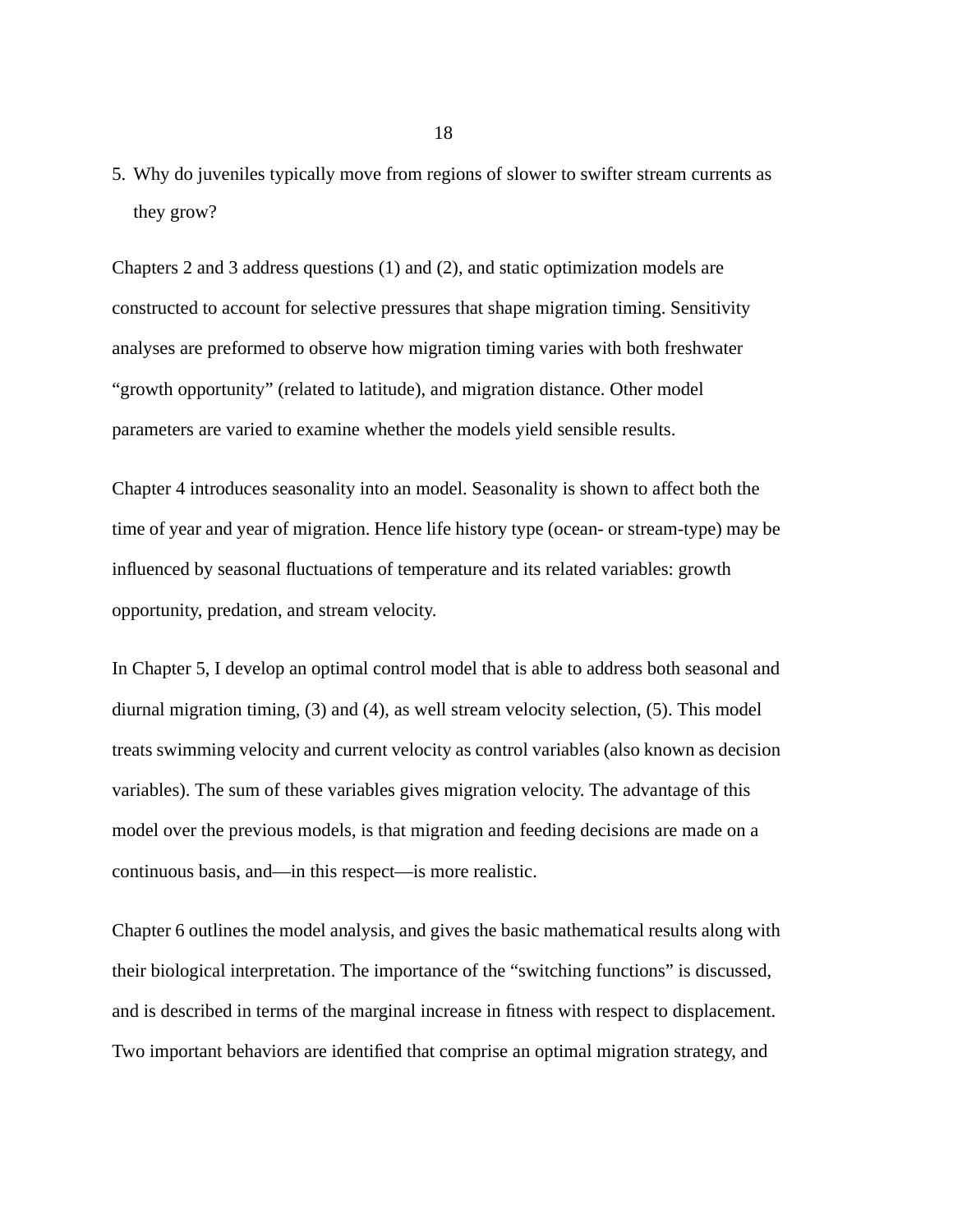fall into the categories of (a) predator avoidance and feeding, and (b) active migration. These results are quite general.

In Chapter 7, fluctuations in light intensity and current velocity are considered. Their influence on the optimal migration strategy is quantified by comparison to a simplified, autonomous (time does not enter the differential equations explicitly) version of the dynamic optimization model.

Appendix D contains outlines of the algorithms used to construct numerical solutions to the dynamic optimization model. The other appendices contain detailed information on model analysis I deemed too technical to be included in the main text.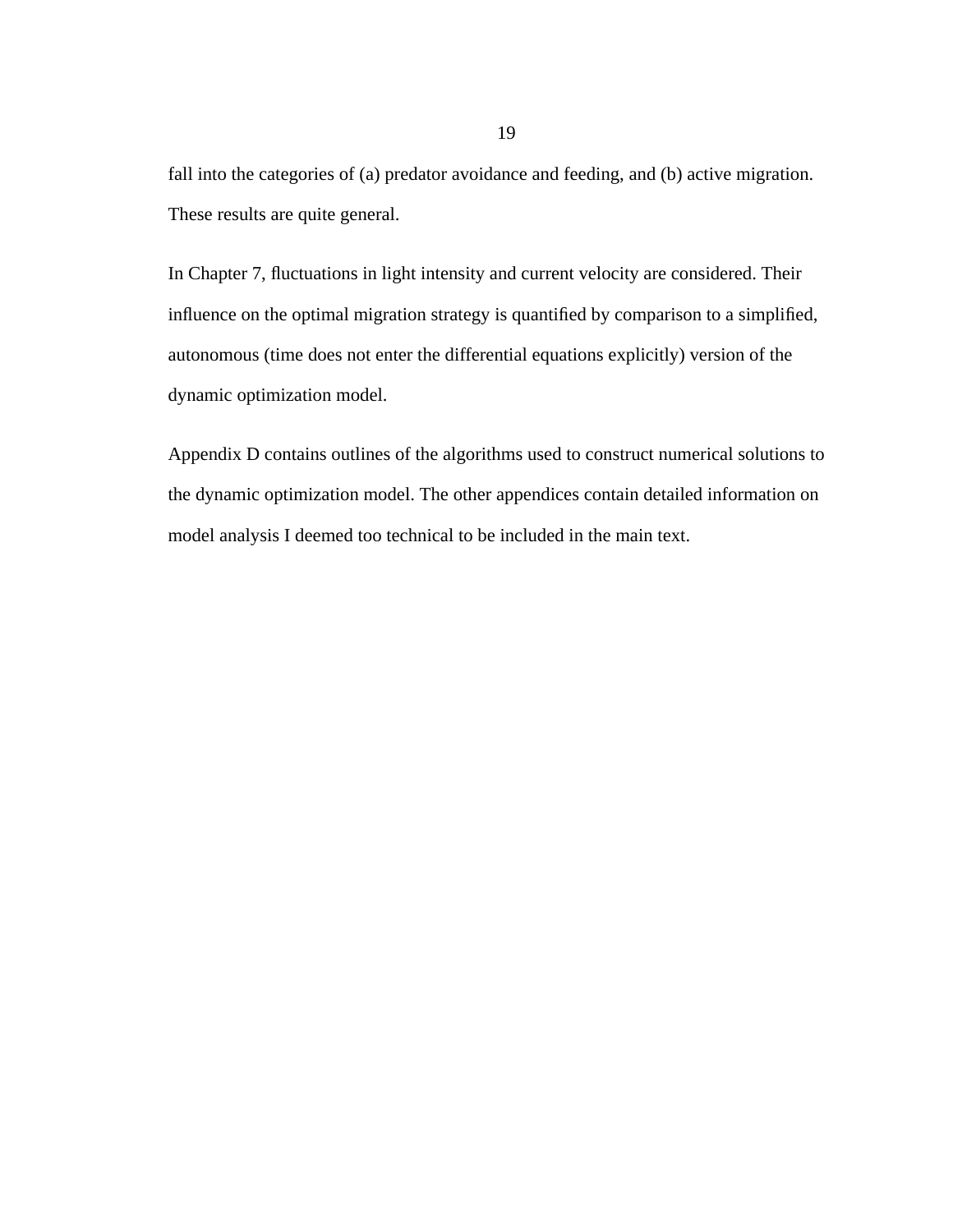# **CHAPTER 2 A HEURISTIC MODEL OF AGE AT MIGRATION**

A heuristic model of optimal age at migration developed in this chapter includes numerous simplifying assumptions, but strives for general biological insight. The advantage of such assumptions is that parameter sensitivity can be obtained over an entire parameter range without resorting to numerical schemes. Also, the resulting optimization problem will be straightforward: static and one dimensional. However, the disadvantages can be many, depending on the specific question asked, and it is possible to "get the right answer for the wrong reason." The more complex models developed in later chapters are designed to expose some of these errors.

Why use a simple heuristic model, when a more complex one may better capture reality? One reason is that the results of complex models can be difficult to interpret. The heuristic model is developed to build intuition about the survival and reproductive tradeoffs associated with several habitat variables including stream velocity, migration distance, temperature, and growth. The more complex models of later chapters do not reveal their secrets easily—even though general relationships may exist, they are difficult to uncover. A simple model may offer insight into these more complex and mathematically cumbersome models. Where the complex models appear to give a "counter-intuitive" result, a heuristic model may show that the result follows from basic assumptions.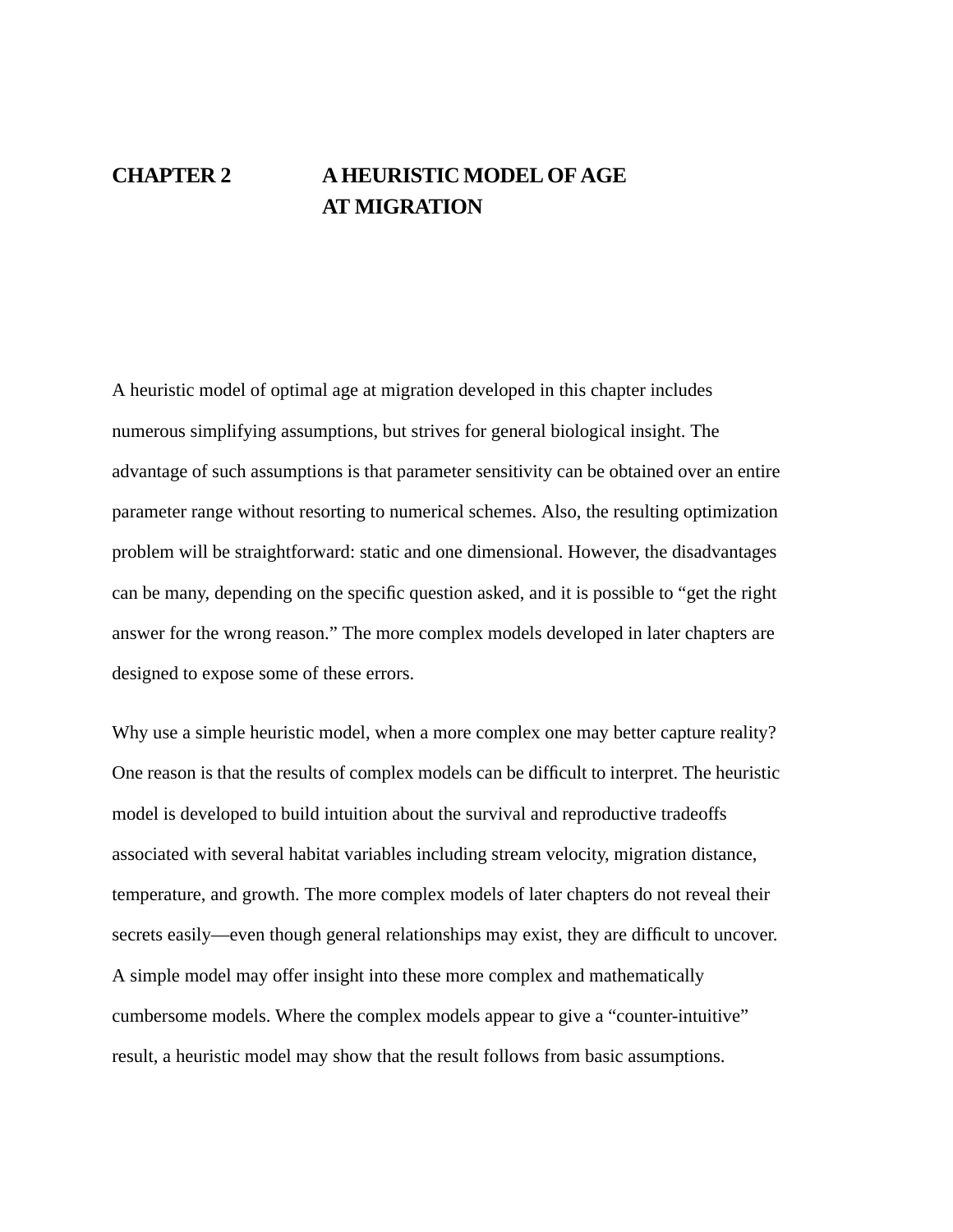# **2.1 Model Development**

The model contains parameters and state variables included to address questions about latitude and migration distance gradients in age at migration. It consists of two state equations, governing the change in weight and migration distance; a control or "decision" parameter—age at seaward migration; and a fitness measure—expected reproduction. For simplicity, I assume that a juvenile has a very straightforward migration strategy: (i) initially it holds station, swimming against the river current; (ii) at some unspecified time, known as the age at migration or the "switching time,"  $t_m$ , the juvenile migrates seaward in an average river velocity  $u$ , and with average swimming velocity,  $v$ ; (iii) the fish matures and returns to spawn at a fixed time,  $t<sub>s</sub>$ . One important feature of this model is that migration distance enters explicitly, and it will therefore be possible to predict changes in optimal age as a function migration distances. Also, depredation is sizedependent and the benefits of delayed migration (increased migration survival) and the benefit of earlier migration (increased ocean growth) are both present.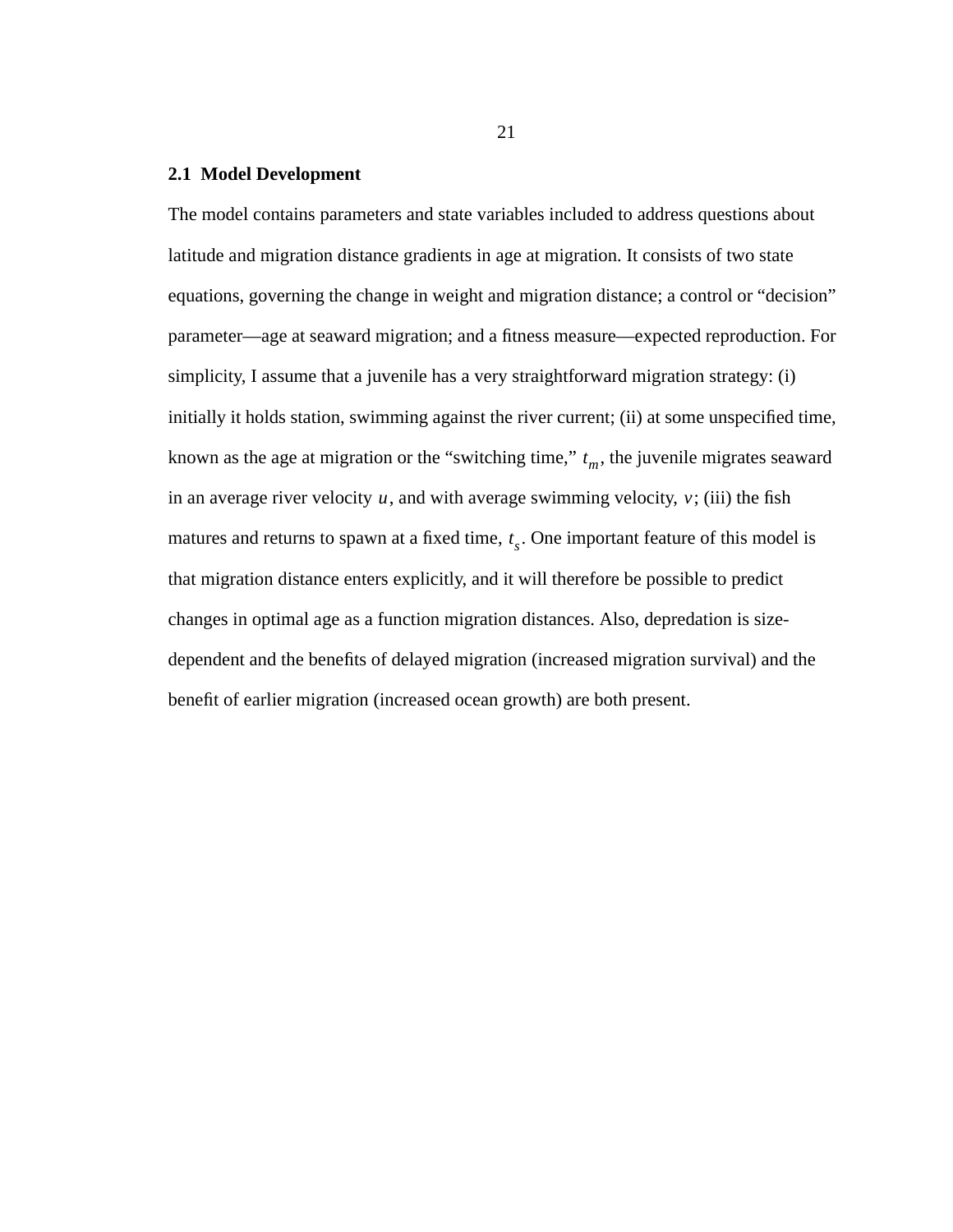**TABLE 2.1** Assumptions of the heuristic model.

| <b>Assumption</b>                                                         |  |  |
|---------------------------------------------------------------------------|--|--|
| Both ocean and freshwater growth are exponential                          |  |  |
| Temporal fluctuations of the environmental variables temperature, current |  |  |
| velocity, predator density and search velocity, food abundance are        |  |  |
| ignored                                                                   |  |  |
| Spawning time is fixed                                                    |  |  |
| Ocean survival is constant                                                |  |  |
| Migration velocity is constant                                            |  |  |
| Capture probability is a decreasing function of salmon weight. A          |  |  |
| predator's likelihood of capturing a juvenile decreases with increasing   |  |  |
| juvenile weight                                                           |  |  |
| Freshwater mortality is a result of depredation alone                     |  |  |

**TABLE 2.2** Heuristic model summary.

$$
\text{Maximize:} \qquad \qquad J(t_m) = -\int\limits_{t_m}^{t_m + a/z} (x + \zeta) \, \theta k(w) \, dt - \int\limits_{t_m + a/z}^{t_s} \mu dt + \log \left( w(t_o) \right)
$$

| Subject to: $\dot{x} = \begin{cases} 0 & \text{if } 0 \le t < t_m \\ z & \text{if } t \ge t_m \end{cases}$                                          |
|-----------------------------------------------------------------------------------------------------------------------------------------------------|
| $\dot{w} = \left\{ \begin{array}{ll} r_f w & \mbox{if} & 0 \leq t < t_m + a/z \\ r_o w & \mbox{if} & t_m + a/z \leq t \leq t_s \end{array} \right.$ |
| $0 \le t_m \le t_s - a/z$                                                                                                                           |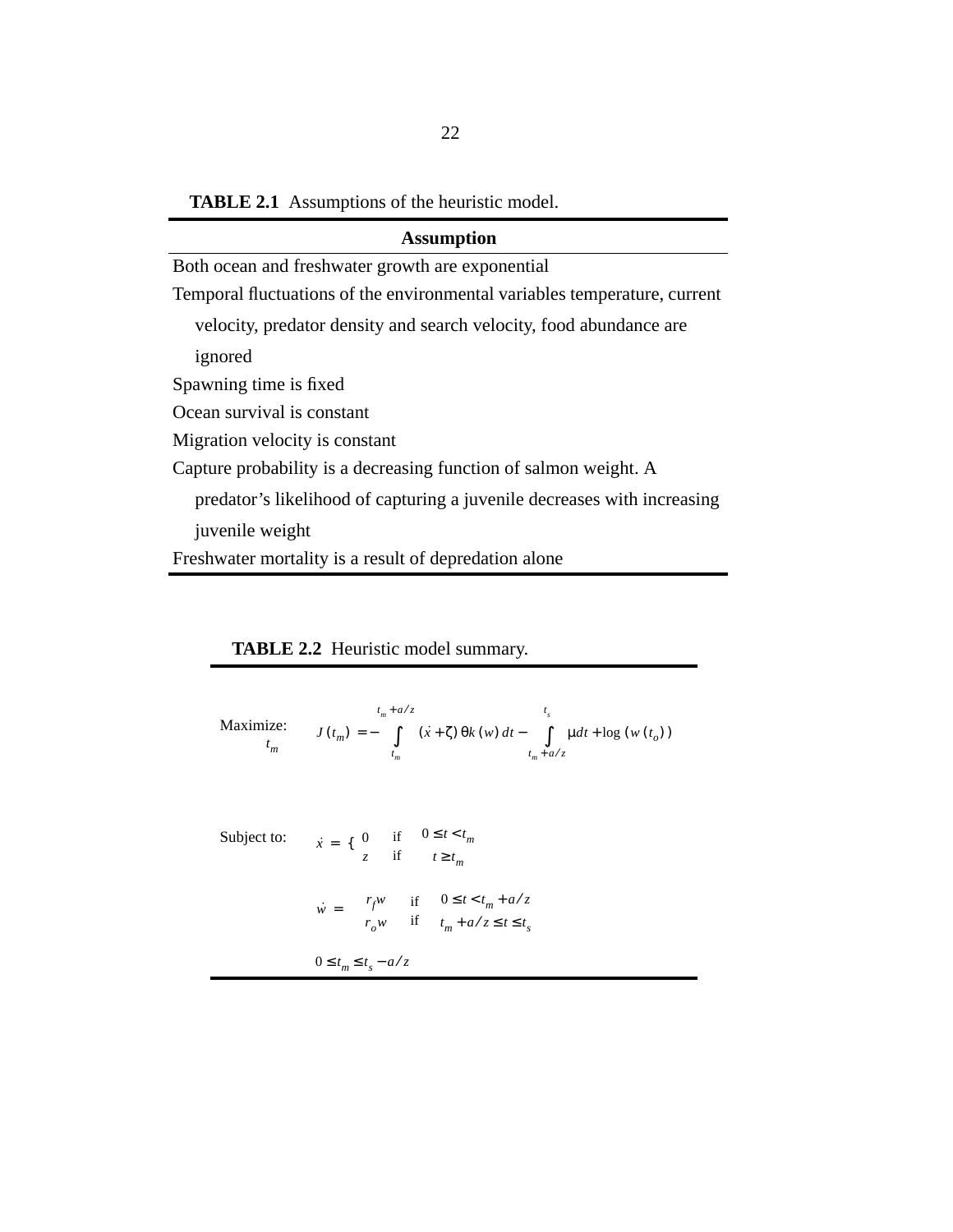| variable or<br>function | definition               | variable or<br>function | definition                      |
|-------------------------|--------------------------|-------------------------|---------------------------------|
| t                       | time                     | $t_m$                   | age at migration                |
| $r_f$                   | freshwater growth rate   | $t_{s}$                 | spawning time                   |
| a                       | migration distance       | $J(t_m)$                | objective function              |
| θ                       | predator density         | w(t)                    | weight                          |
| μ                       | ocean mortality rate     | x(t)                    | downstream displacement         |
|                         | predator search velocity | k(w)                    | capture probability             |
| Z.                      | migration velocity       | $S_f(t)$                | freshwater survival probability |
| $r_{o}$                 | ocean growth rate        | $S_{\alpha}(t)$         | ocean survival probability      |
| $R(t_m)$                | expected fecundity       |                         |                                 |

**TABLE 2.3** Heuristic model variables and functions.

# **2.1.1 Growth**

In freshwater and in the ocean, growth is exponential with parameters  $r_f$  and  $r_o$ respectively. Although exponential growth is unrealistic, the growth functions are mathematically convenient, each utilizing a single parameter only. Since growth is much greater in the ocean, I assume that  $r_o > r_f$ . The freshwater growth equation is

$$
\dot{w} = r_f w \text{ with solution } w(t) = w_0 \exp(r_f t), \text{ where } 0 \le t \le t_m,
$$
\n(2.1)

and the ocean growth equation is

$$
\dot{w} = r_0 w \text{ with solution } w(t) = w_0 \exp\left(r_f t_m\right) \exp\left(r_0 t\right), \text{ where } t_m < t \le t_s. \tag{2.2}
$$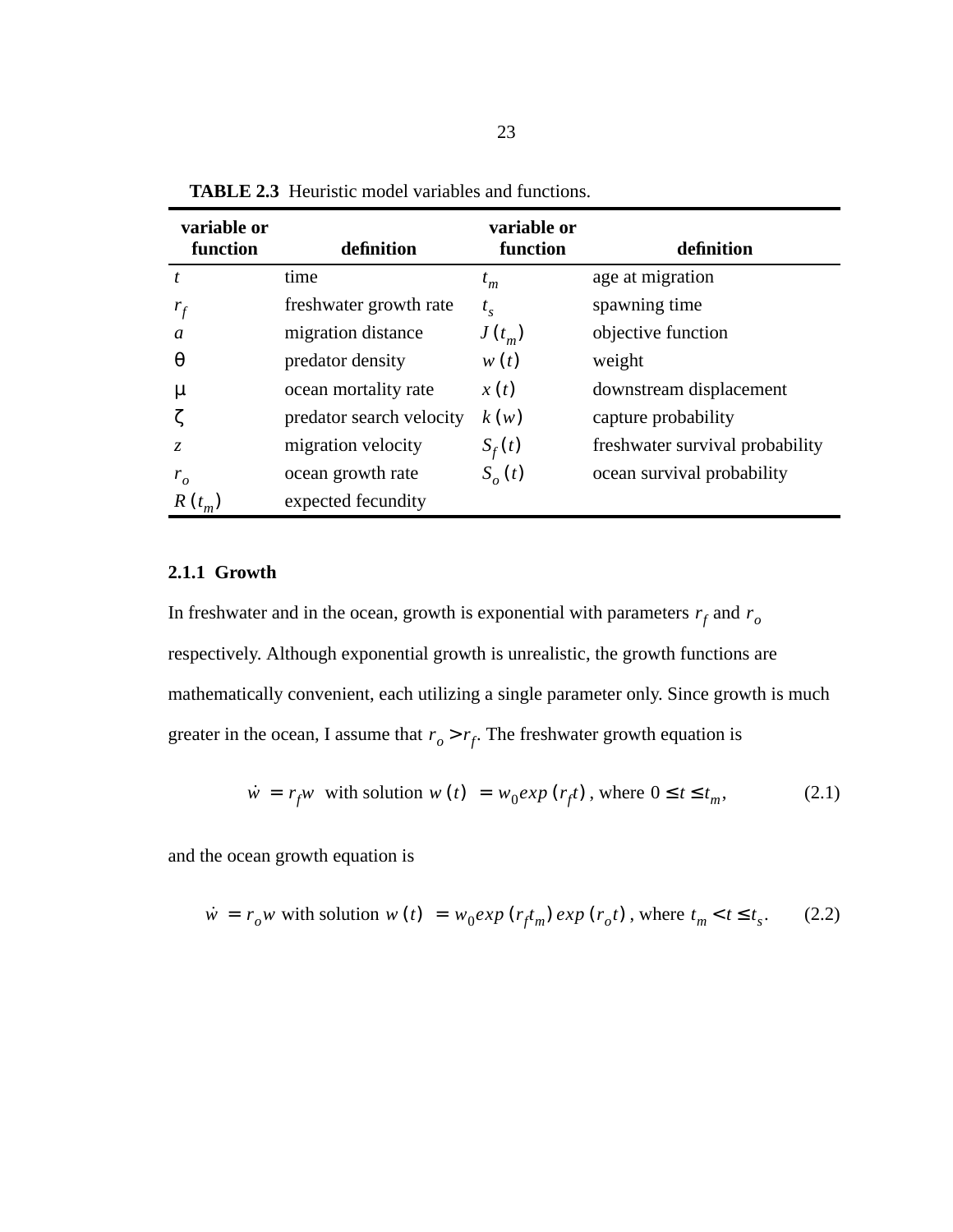# **2.1.2 Survival**

Freshwater survival is based on predator encounter rate and capture probability. The predator encounter rate is a product of predator density,  $\theta$ , and the sum of migration velocity,  $\dot{x}$ , and predator search velocity,  $\zeta$ :

$$
predator encounter rate = (x + \zeta) \theta.
$$
 (2.3)

I assume that during station holding,  $\dot{x} = 0$ , and during migration  $\dot{x} = z$ , where z is the sum of swimming and current velocity, hereafter called the migration velocity.

The capture probability,  $k(w)$ , is assumed to decrease with weight (*i.e.*, as the juvenile grows it becomes less susceptible to predators). Assuming that the probability of death due to predation in a time interval of length  $\Delta t$  is

$$
Pr\{\text{death in } \Delta t\} = (z + \zeta) \Theta k(w) \Delta t, \tag{2.4}
$$

the probability that the fish is alive at time  $t$ , during freshwater residence, is

$$
S_f(t) = exp\left(-\int_0^t (z + \zeta) \theta k(w) dt\right).
$$
 (2.5)

Assuming a constant ocean mortality rate,  $\mu$ , ocean survival is given by

$$
S_o(t) = exp\left(-\int_0^{t_m + a/z} (z + \zeta) \theta k(w) dt\right) exp\left(-\int_{t_m + a/z}^{t_s} \mu dt\right), \text{ where } t > t_m + \frac{a}{z}.
$$
 (2.6)

Although ocean mortality rate is known to vary with size, this relationship is ignored. Fortunately, the selective pressure for larger size at migration is still present in the capture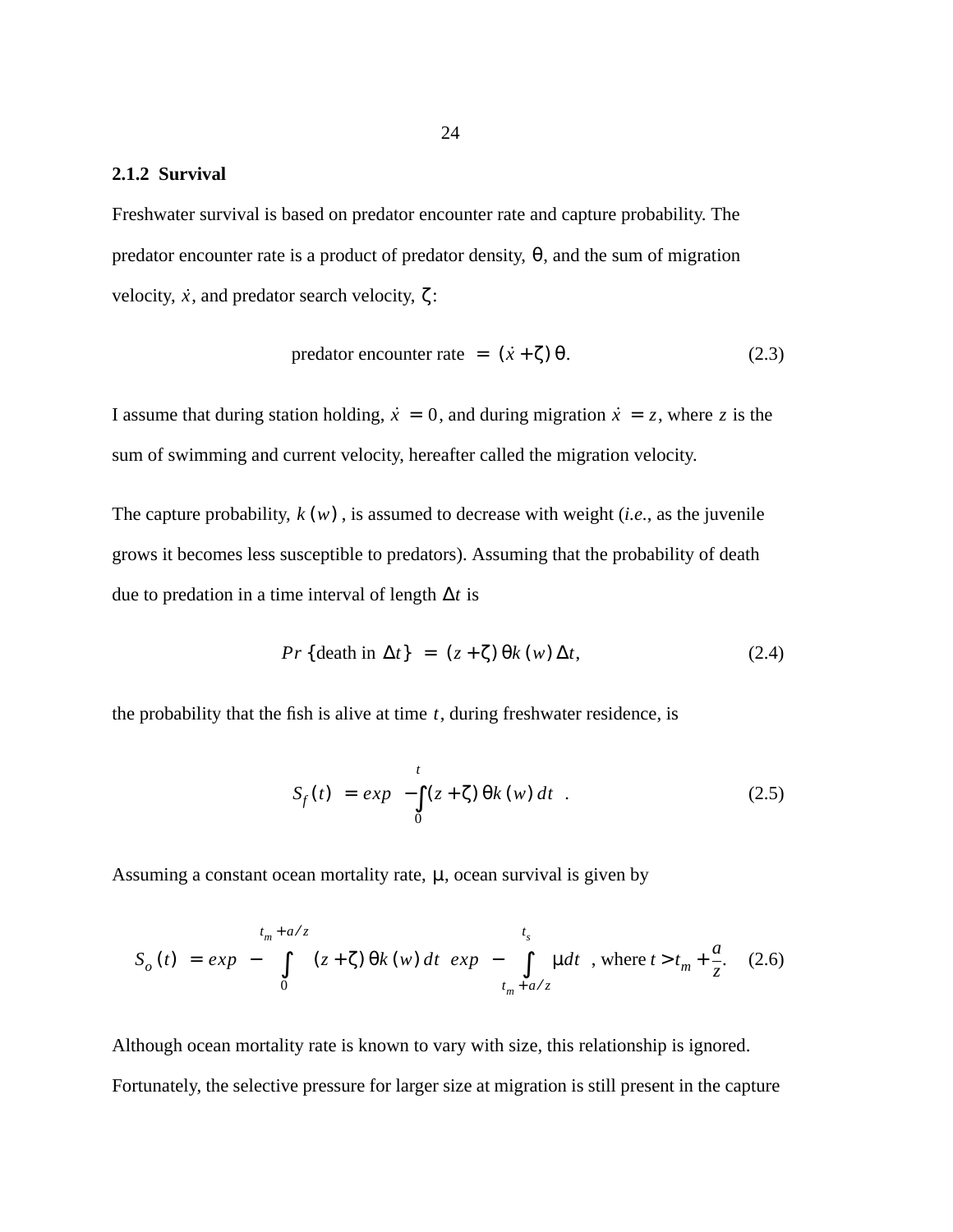probability function, which can be modified to include early ocean mortality. Since freshwater depredation is most severe during migration, it may be optimal to delay migration until the juvenile is sufficiently large to escape high predation risk.

## **2.1.3 Fitness measure**

The fitness measure is expected reproduction,  $R = l \cdot m$ , where *l* is the probability of survival from emergence to spawning, and  $m$  is the number of eggs produced by a female, assumed to be directly proportional to spawning weight,  $w(t<sub>s</sub>)$ . Expected reproduction may therefore be written as

$$
R(t_m) = S_f(t_m + \frac{a}{z}) S_o(t_s) w(t_s).
$$
 (2.7)

Although the scalar multiplier of spawning weight that yields the egg number has been ignored in (2.7), the optimal age at migration is unaltered by its absence.

# **2.1.4 Objective function**

It is easier to work with the log of expected reproductive success than expected reproductive success itself,

$$
J(t_m) = -\int_0^{t_m} \zeta \theta k(w) dt - \int_{t_m}^{t_m + a/z} (z + \zeta) \theta k(w) dt
$$
 (freshwater) (2.8)  

$$
-\int_{t_m + a/z}^{t_s} \mu dt
$$
 (ocean)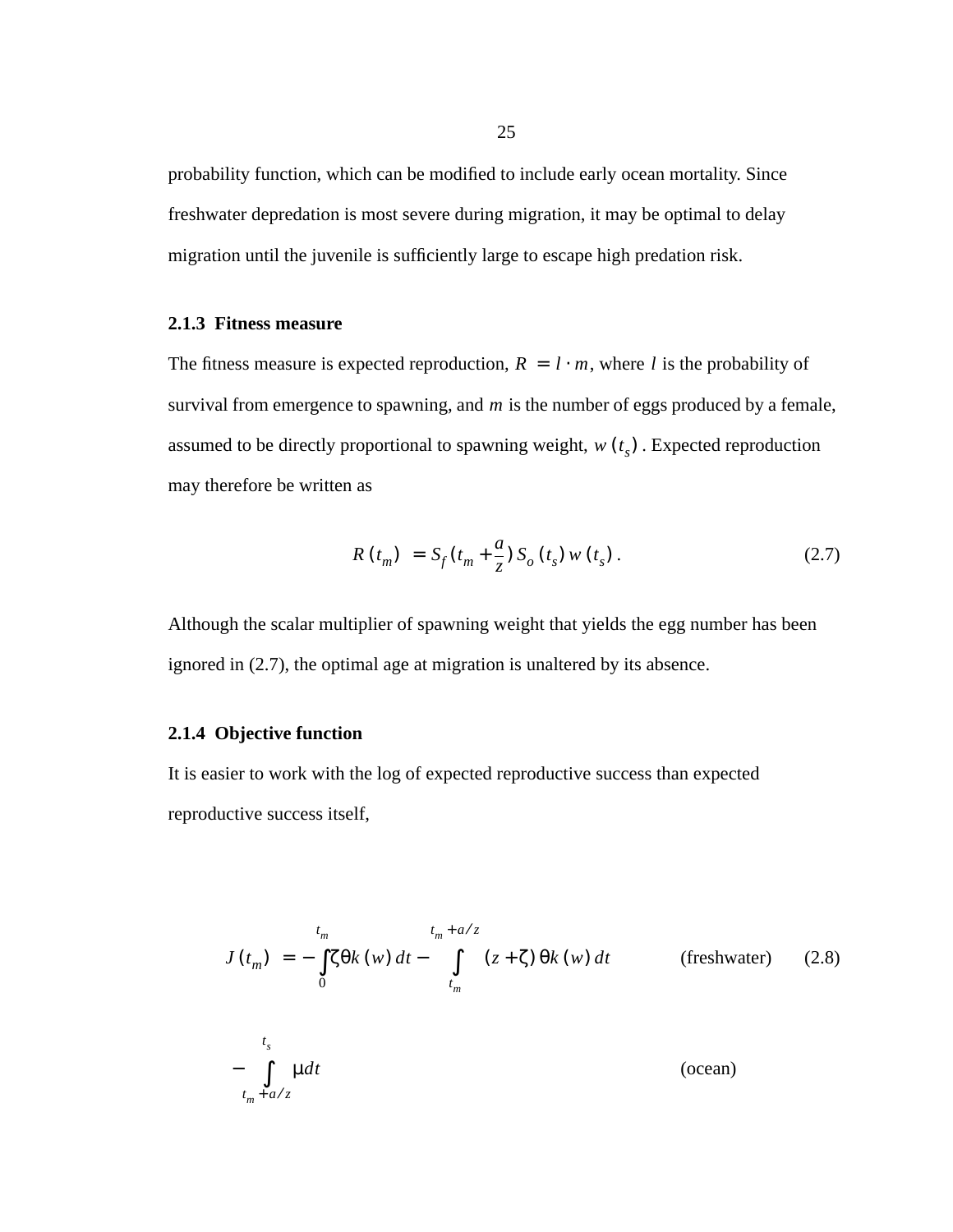$$
+ \log (w_s) + r_f t_m + r_o (t_s - t_m - \frac{a}{z}),
$$
 (fecundity)

where  $J$  is the objective function. The goal is to maximize this objective function with respect to the age at migration,  $t_m$ .

#### **2.2 Necessary conditions**

In the usual way, I approach the optimization problem by finding first and second order necessary conditions satisfied by an optimum. There are three possibilities for an optimal age at migration,  $t_m^*$ : either it lies at one of the points 0 or  $t_s$ , or it lies somewhere between these points. In the latter case, the conditions  $dJ(t_m^*)/dt_m = 0$ , and  $d^2J(t_m^*)/dt_m^2 \leq 0$  must hold, where

$$
dJ/dt_m = -(z+\zeta)\theta \cdot [k(w(t_m + a/z)) - k(w(t_m))] - \zeta \theta k(w(t_m)) + \mu + r_f - r_o
$$
\n
$$
\tag{2.9}
$$

and 
$$
d^2 J/dt_m^2 = z r_f w(t_m) \theta k_w (w(t_m)) - (z + \zeta) r_f w (t_m + \frac{a}{z}) \theta k_w (w(t_m + \frac{a}{z}))
$$
.(2.10)

Although much can be said about these equations without specifying an explicit form of the capture probability function (See "More general sensitivity results" on page 51), it is instructive to present two examples, incorporating different functions  $k(w)$ , and explore their salient, and potentially different features. The analysis will proceed by identifying the optimal age at migration as a function of model parameters, then varying the parameters to gauge the "sign" of their effect. The "sign" of an effect is deemed positive if increasing the parameter produces an increase in age at migration, and negative otherwise.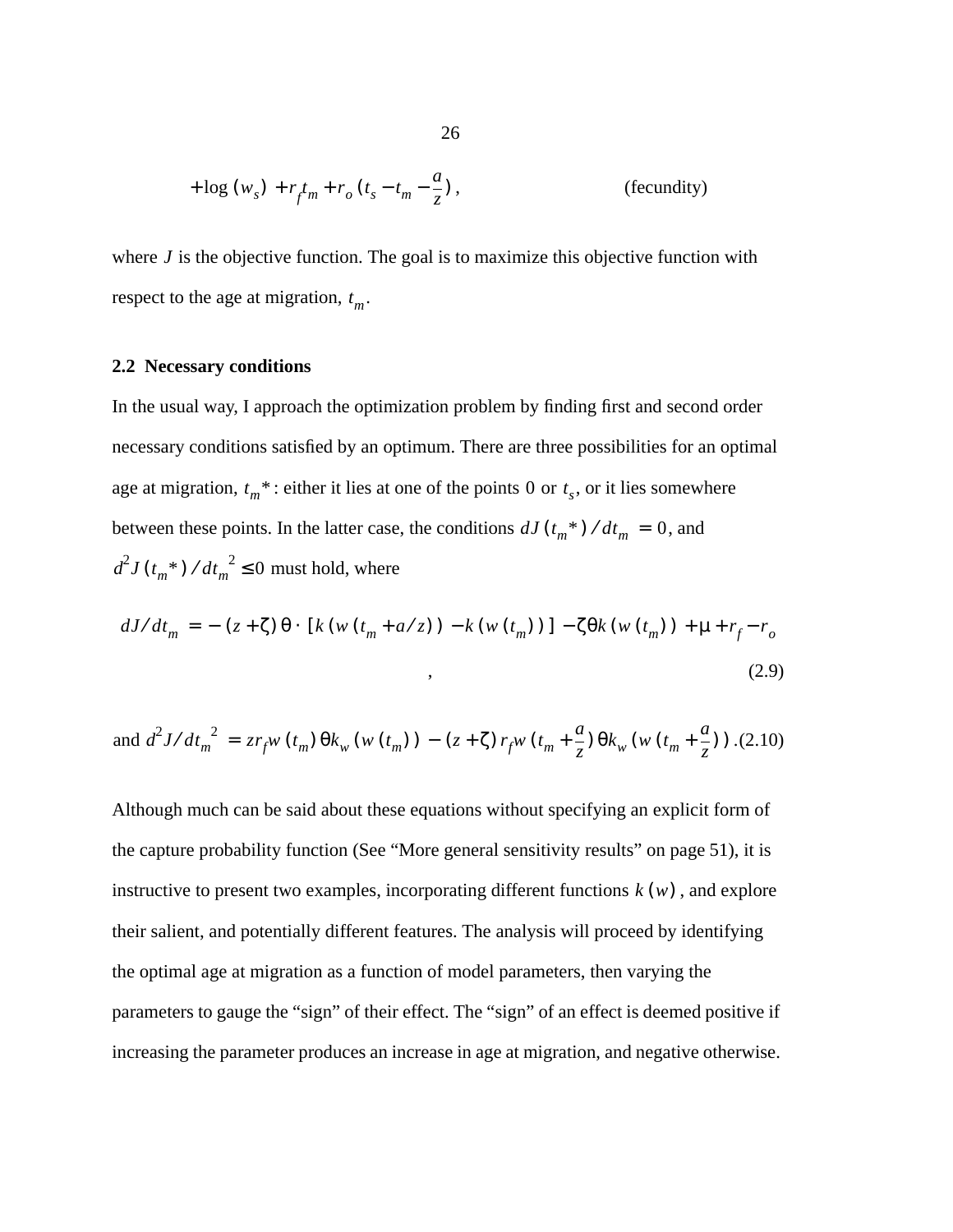Of particular interest are the effects produced by varying the distance traveled to the ocean and the freshwater growth rate. Do the parameter sensitivities qualitatively match the observed patterns of geographical distribution (i.e. younger age at migration for shorter migration distances, and delayed migration for slower growing fish)? The results must be interpreted cautiously, since the sensitivities conducted do not generally consider covariation among the parameters. The sensitivities are conducted by varying one parameter, while holding the rest constant.

## **2.2.1 Example 1**

In the first example I assume that the capture probability function is inverse to weight,  $k(w) = \frac{1}{w}$ , and that the initial weight is 1,  $w_0 = 1$ . The second order necessary condition is

$$
d^{2}J/dt_{m}^{2} = z\theta r_{f}w(t_{m})\left(-w^{-2}(t_{m})\right) - (z+\zeta)\theta r_{f}w(t_{m}+\frac{a}{z})\left(-w^{-2}(t_{m}+\frac{a}{z})\right), (2.11)
$$

$$
= -z\theta r_{f}e^{-r_{f}t_{m}} + (z+\zeta)\theta r_{f}e^{-r_{f}t_{m}}e^{-r_{f}a/z} = \theta r_{f}e^{-r_{f}t_{m}}\left[-z+(z+\zeta)e^{-r_{f}a/z}\right] \leq 0.
$$

The second derivative of the objective function is therefore nonpositive only when

$$
(z+\zeta)e^{-r_f a/z}-z\leq 0.
$$

The first order necessary condition is

$$
dJ/dt_m = \frac{\theta}{w} \left( \left( z + \zeta \right) \left( 1 - e^{-ar/z} \right) - \zeta \right) + \left( \mu + r_f - r_o \right) = 0,
$$

yielding an optimal weight at migration of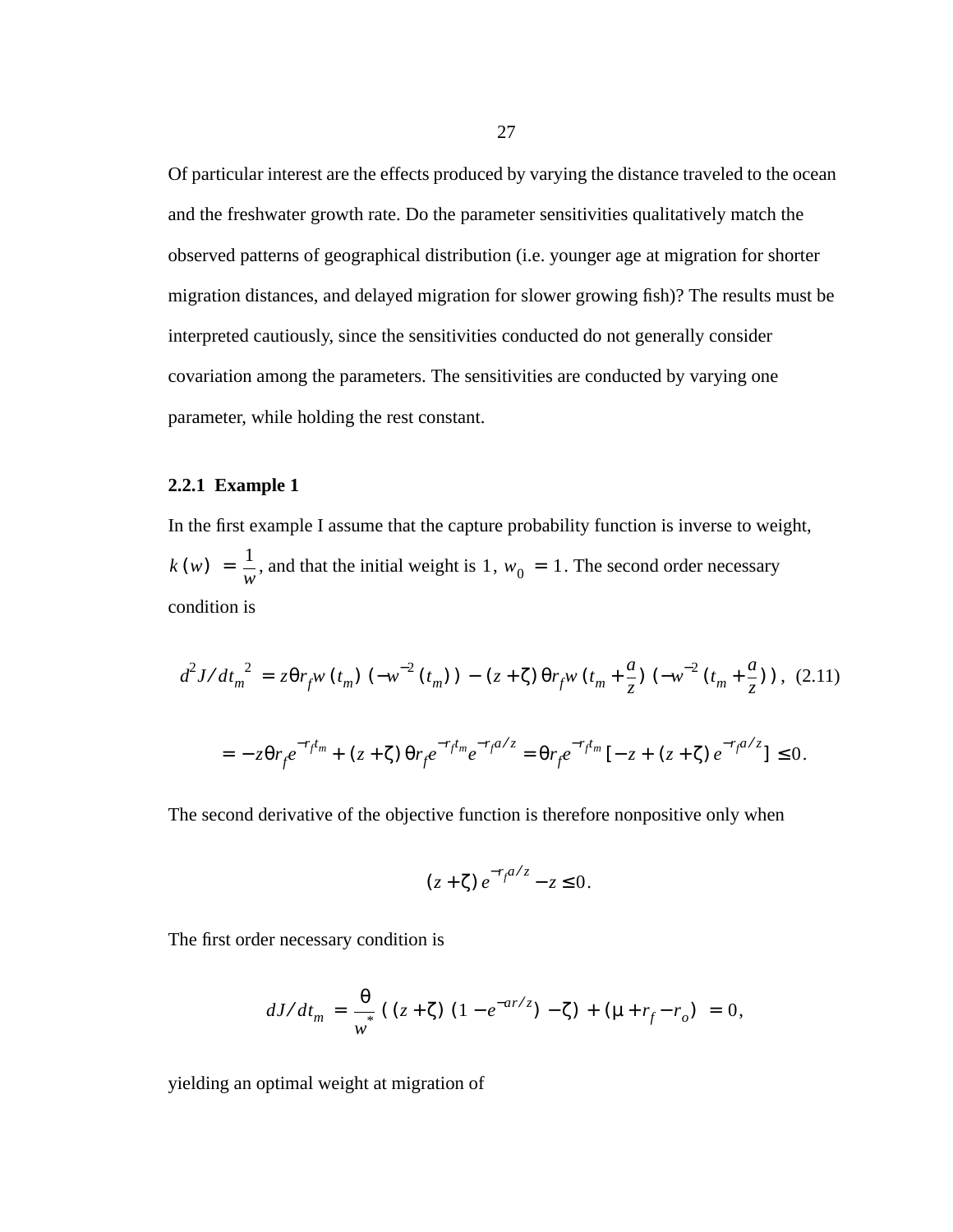$$
w^* = exp (r_f t_m^*) = \theta \cdot \left( \frac{z - (z + \zeta) e^{-ar_f/z}}{r_o - \mu - r_f} \right).
$$
 (2.12)

In this case, the spawning time parameter,  $t_s$  has no influence on the optimal migration timing. This peculiarity will also be found in "More general sensitivity results" on page 51, and is an artifact of the exponential growth functions and assumed concavity of fitness function (with respect to  $t_m$ ). Notice that, by (2.12), except for the freshwater growth parameter, if increasing a parameter produces a positive (negative) effect on optimal weight at migration,  $w^*$ , then it will also have a positive (negative) effect on optimal age at migration. I use the results frequently in the sensitivity analyses (TABLE 2.4).

| parameter                         | effect <sup>a</sup> |
|-----------------------------------|---------------------|
| freshwater growth rate, $r_f$     | $+$ or $-$          |
| migration distance, a             | $^{+}$              |
| predator density $\theta$         | $^{+}$              |
| ocean mortality rate, $\mu$       | $^{+}$              |
| predator search velocity, $\zeta$ |                     |
| migration velocity, $z$           | $+$ or $-$          |
| ocean growth rate, $ro$           |                     |

**TABLE 2.4** Parameter effects (example 1).

<sup>a</sup> It is possible that the effect of the given parameter is 0 or has the indicated sign.

## **2.2.1.1 Effect of migration distance**

By examining the first and second derivative of the objective function, I deduce that

increasing  $a$  favors a delayed outmigration. When  $a$  is less than

 $\tilde{a} = -(z/r_f) \log (z/(z+\zeta))$ , the fitness function decreases with outmigration timing,

28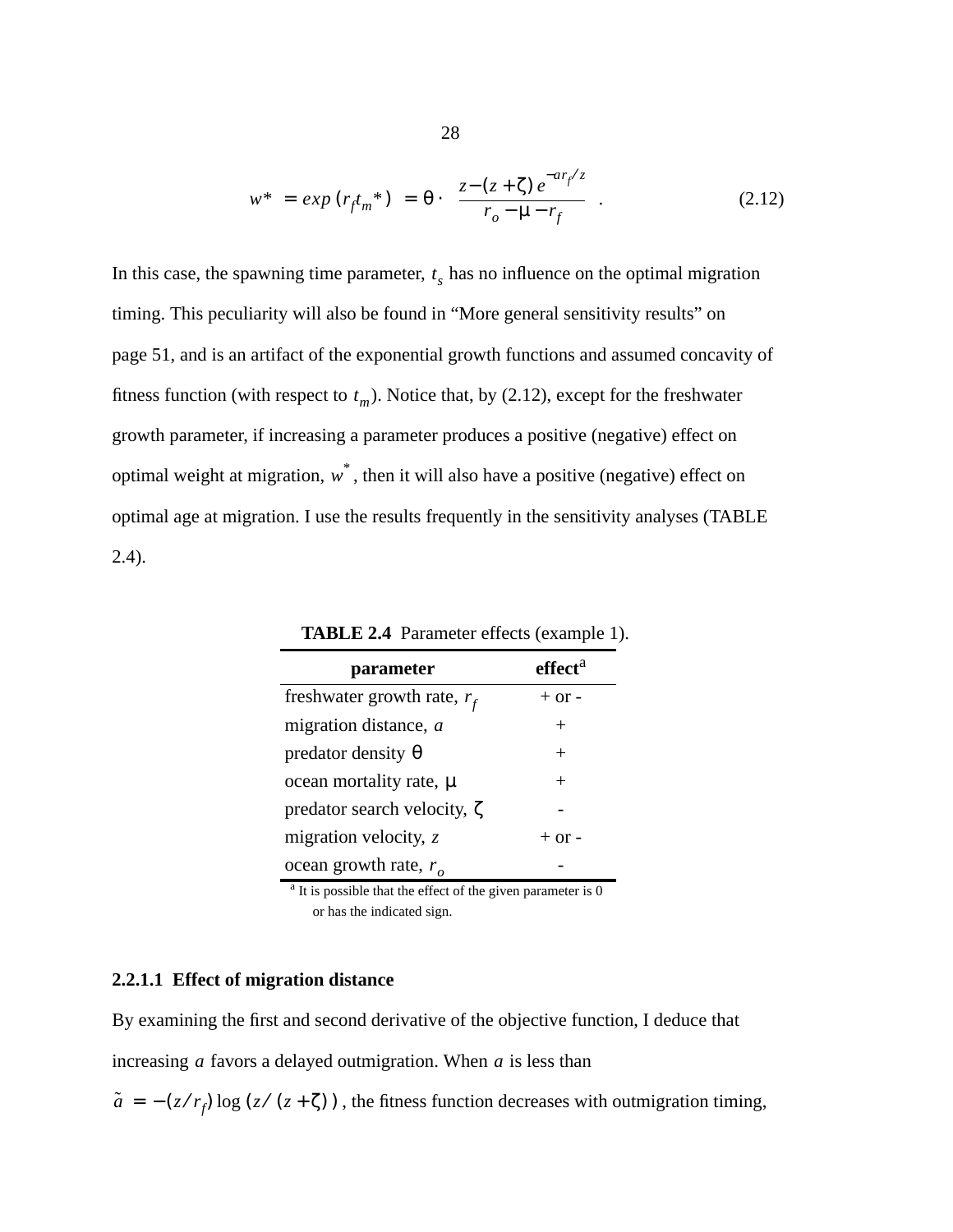and the optimal choice is immediate migration. When the migration distance exceeds  $\tilde{a}$ , the second derivative of the objective function is negative, and immediate migration is favored whenever

$$
a \le a_{crit} = -\frac{z}{r_f} \log \left( \frac{\theta z - (r_o - \mu - r_f)}{\theta \cdot (z + \zeta)} \right), \text{ (where } \theta z > r_o - \mu - r_f); \tag{2.13}
$$

otherwise, delayed migration is favored. Note that when θz is only slightly larger than  $r_o - \mu - r_f$  (relative to  $(z + \zeta) \theta$ ), then  $a_{crit}$  is large, and the optimal strategy for all realistic values of a is immediate outmigration. When  $\theta$ *z* is much greater than  $(r_o - \mu - r_f)$  (relative to  $(z + \zeta) \theta$ ), then immediate migration is favored only for short migration distances.

The critical migration distance increases with ocean growth rate and predator search velocity; and it decreases with predator density, ocean mortality and freshwater growth rate. The influence of migration velocity on the critical migration distance is more difficult to determine.

As *a* gets larger, the optimal migration timing  $t_m^*$  reaches a limit, namely

$$
\lim_{a \to \infty} t_m^* = \left(\frac{1}{r_f}\right) \log \left[\frac{\theta z}{r_o - \mu - r_f}\right].\tag{2.14}
$$

The effect of varying the migration distance is summarized below (FIGURE 2.1):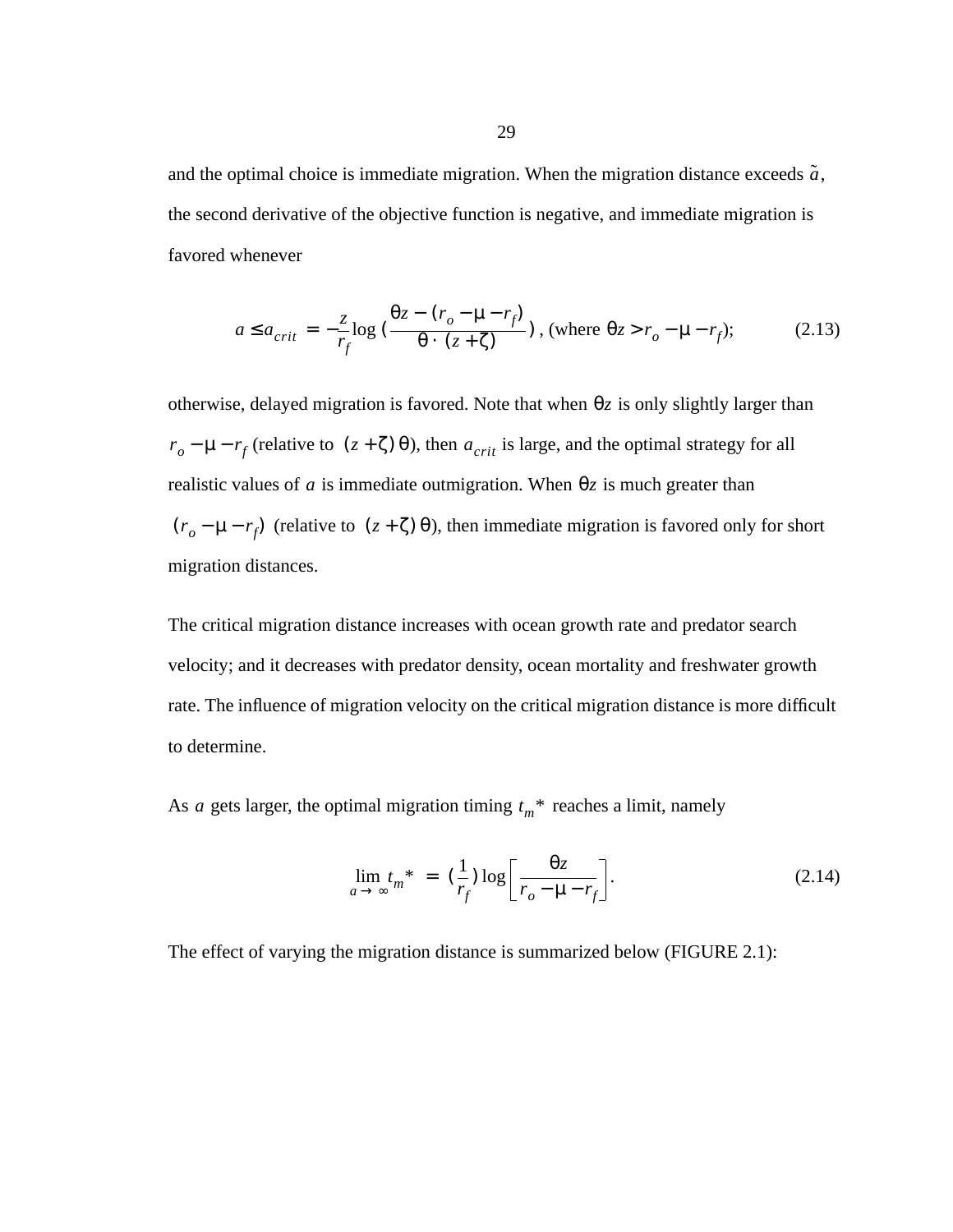- For migration distances smaller that a critical distance,  $a_{crit}$ , selection favors immediate migration. This critical distance increases with ocean growth rate and predator search velocity, and decreases with predator density, ocean mortality and freshwater growth rate.
- **•** As migration distance increases above the critical distance, delayed migration is favored, and migration timing increases with migration distance. As migration distance becomes large, the optimal migration timing approaches  $r_f^{-1} \log [\theta z \cdot (r_o - \mu - r_f)^{-1}]$ .



**FIGURE 2.1** Optimal migration timing is an increasing function of migration distance. For short migration distances  $(a < a<sub>crit</sub>)$ , outmigration is immediate. As migration distance increases, optimal migration timing approaches a maximum.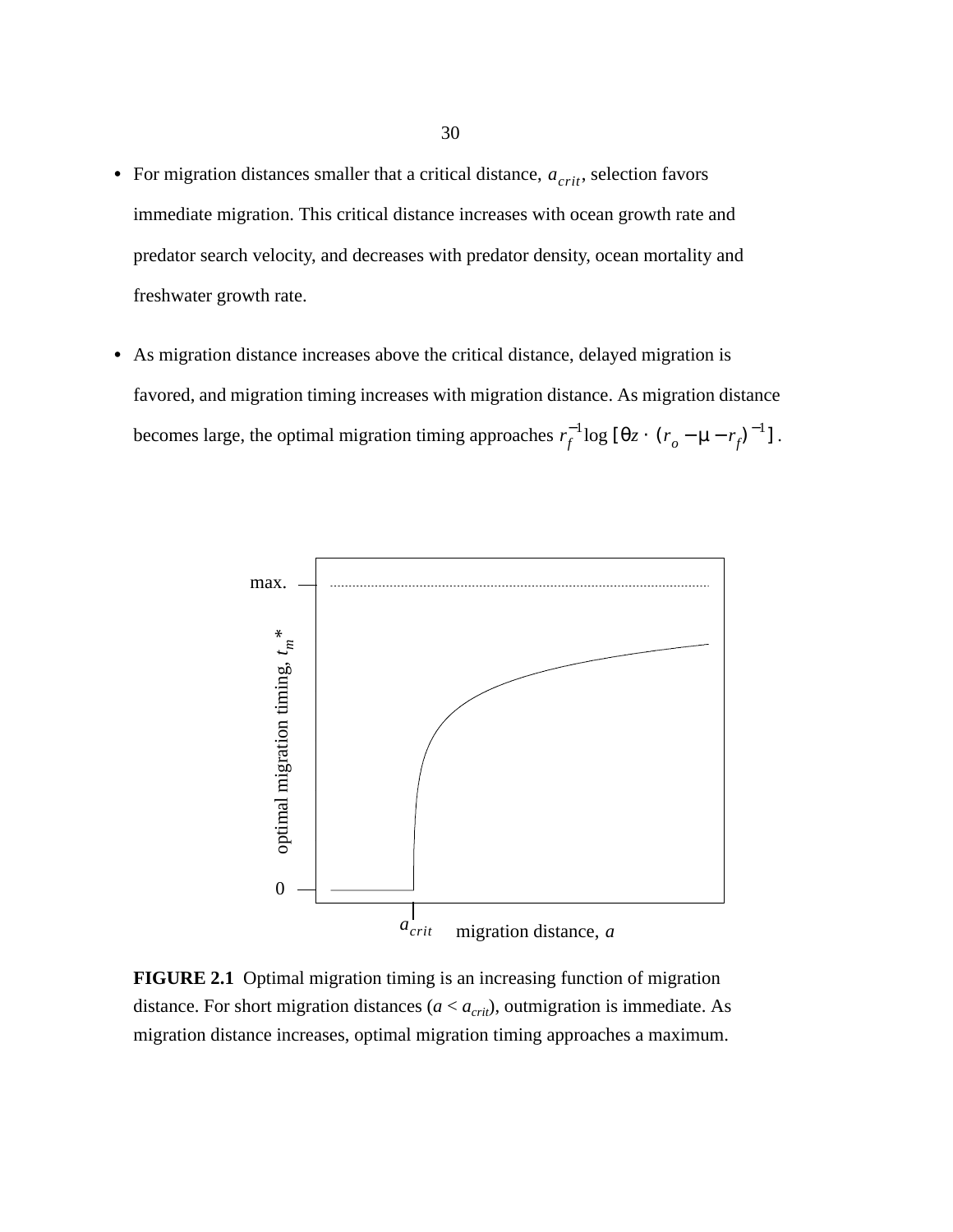## **2.2.1.2 Effect of migration velocity**

Migration velocity has a more complicated effect. Increasing the velocity does not reduce the number of encounters due to the juvenile's movement, but *does* decrease the number of encounters due to active predator searching. To gauge how this effects migration timing, I examine the marginal change in migration timing with respect to migration velocity:

$$
\frac{d}{dz}t_m^* = \frac{dw^*}{dz}\frac{e^{-r_f t_m^*}}{r_f} = \frac{\theta}{(r_o - \mu - r_f)} \left[1 - e^{-ar_f/z} \left(\frac{(z + \zeta) ar_f}{z^2} + 1\right)\right] \frac{e^{-r_f t_m^*}}{r_f}.
$$
 (2.15)

I am interested in values of z that make the numerator zero, (*i.e.*, where  $\frac{d}{dz}t_m^* = 0$ ). This occurs where

$$
\zeta = \frac{z^2 \cdot (e^{ar_f/z} - 1)}{ar_f} - z.
$$
 (2.16)

A plot of (2.16) shows that there are two possibilities: (a) when predator search velocity is less than or equal to  $ar_f/2$ , an increase in migration velocity produces later migration; (b) otherwise, there is a critical migration velocity below which an increase in migration velocity produces later migration, and above which an increase in migration velocity produces earlier migration (FIGURE 2.2).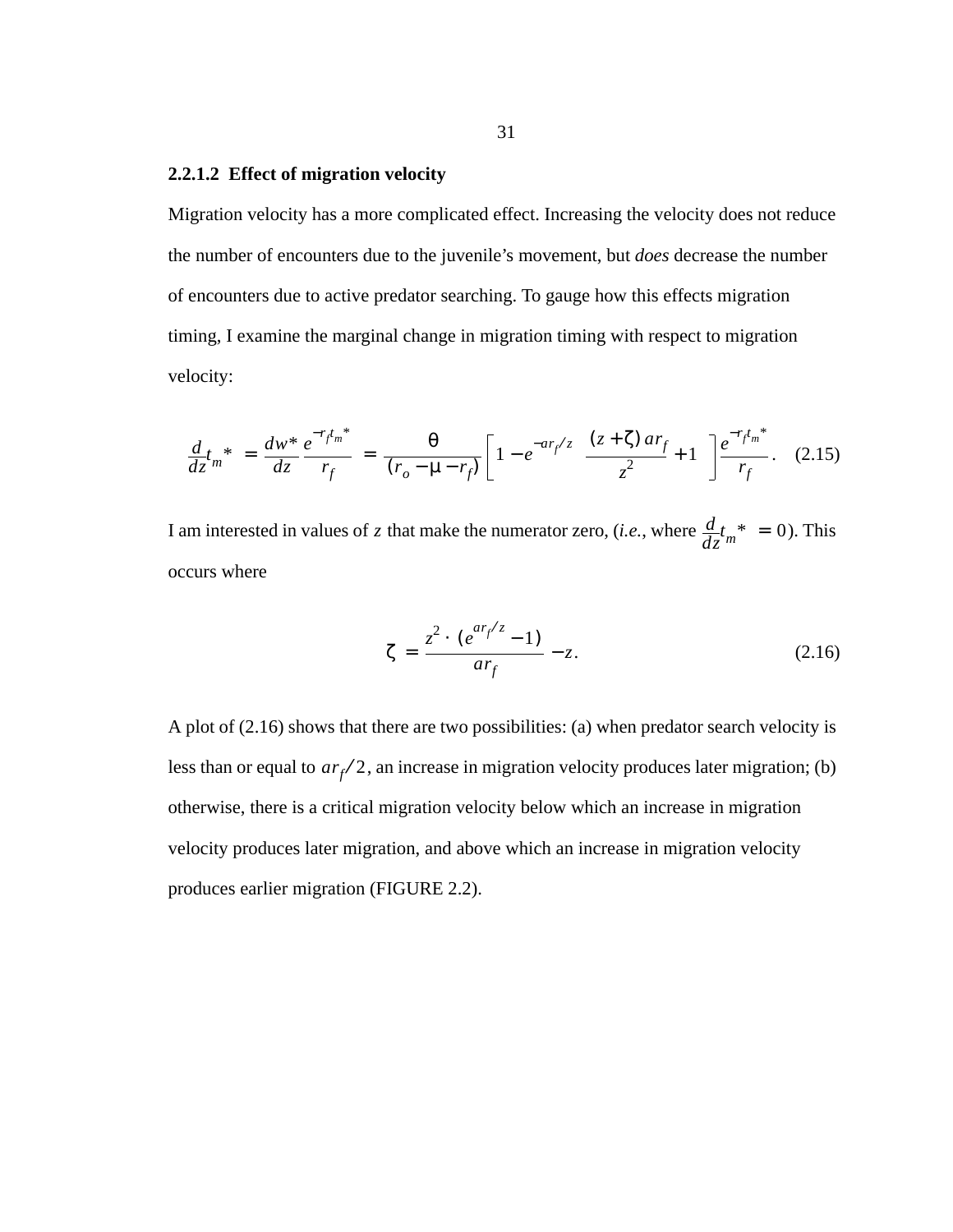

**FIGURE 2.2** For predator search velocities less than  $ar/2$ , an increase in migration velocity results in later migration. When predator search velocities exceed  $ar/2$ , there is a critical migration velocity, below which increasing migration velocity results in later migration, and a above which, increasing migration velocity results in earlier migration. When predator search velocity and migration velocity fall above the dashed curve to the upper right, migration is immediate.

### **2.2.1.3 Effect of freshwater growth**

The influence of freshwater growth is also more complex than that of migration distance. Migration timing may either increase or decrease with freshwater growth, depending on the values of the parameters. I strive to partition the parameter space into regions where migration time increases, decreases, and shows no effect.

For sufficiently small values of  $r_f$ , the objective function has negative slope over all points  $t_m \geq 0$ , and therefore, immediate outmigration is optimal.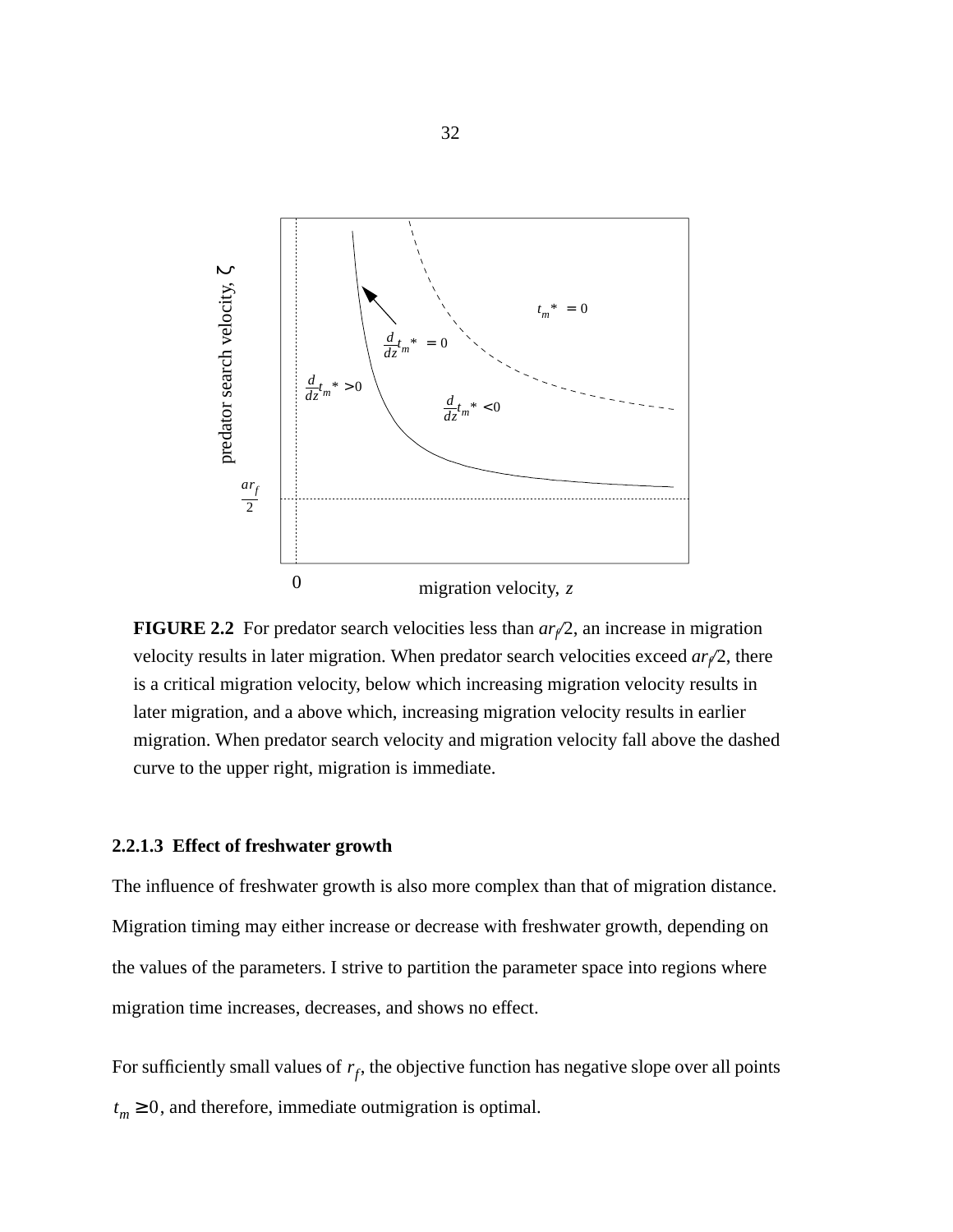As  $r_f$  increases beyond a critical value  $r_{crit}$ , migration is delayed. This critical growth rate satisfies the equation

$$
\theta \cdot \left( \frac{z - (z + \zeta) e^{-ar_{\text{crit}}/z}}{r_o - \mu - r_{\text{crit}}} \right) = 1, \tag{2.17}
$$

guaranteed to have a positive solution whenever  $\theta \zeta > \mu - r_o$  (this is true since I assumed that  $r_o - \mu - r_f > 0$ ,  $\theta$  and  $\zeta$  are both positive).

The critical freshwater growth rate increases with ocean growth rate and predator search velocity, and decreases with ocean mortality rate and migration distance. The influences of predator density and migration velocity are more difficult to determine.

The derivative of  $t_m^*$  with respect to  $r_f$  is given below.

$$
\exp\left(r_f t_m^*\right) \left(r_f \frac{d}{dr_f} t_m^* + t_m^*\right) = \theta \frac{\left(r_o - \mu - r_f\right) \left(z + \zeta\right) e^{-ar_f/z} a/z + z - \left(z + \zeta\right) e^{-ar_f/z}}{\left(r_o - \mu - r_f\right)^2}
$$
\n
$$
\frac{d}{dr_f} t_m^* = \theta e^{-r_f t_m^*} \frac{\left[\left(r_o - \mu - r_f\right) a/z - 1\right] \left(z + \zeta\right) e^{-ar_f/z} + z}{\left(r_o - \mu - r_f\right)^2 r_f} - \frac{t_m^*}{r_f} \tag{2.18}
$$

Setting this quantity equal to zero, and solving for  $\theta$  produces

$$
\theta = exp \left\{ r_f \frac{\left[ (r_o - \mu - r_f) a / z - 1 \right] (z + \zeta) e^{-a r_f / z} + z}{(r_o - \mu - r_f) (z - (z + \zeta) e^{-a r_f / z})} \right\} \cdot \frac{r_o - \mu - r_f}{z - (z + \zeta) e^{-a r_f / z}} \qquad (2.19)
$$

The function on the right of the above equation (viewed as a function of  $r_f$ ) has two vertical asymptotes: one at  $r_f = (-z/a) \log [z/(z+\zeta)]$  and the other at  $r_f = r_o - \mu$ .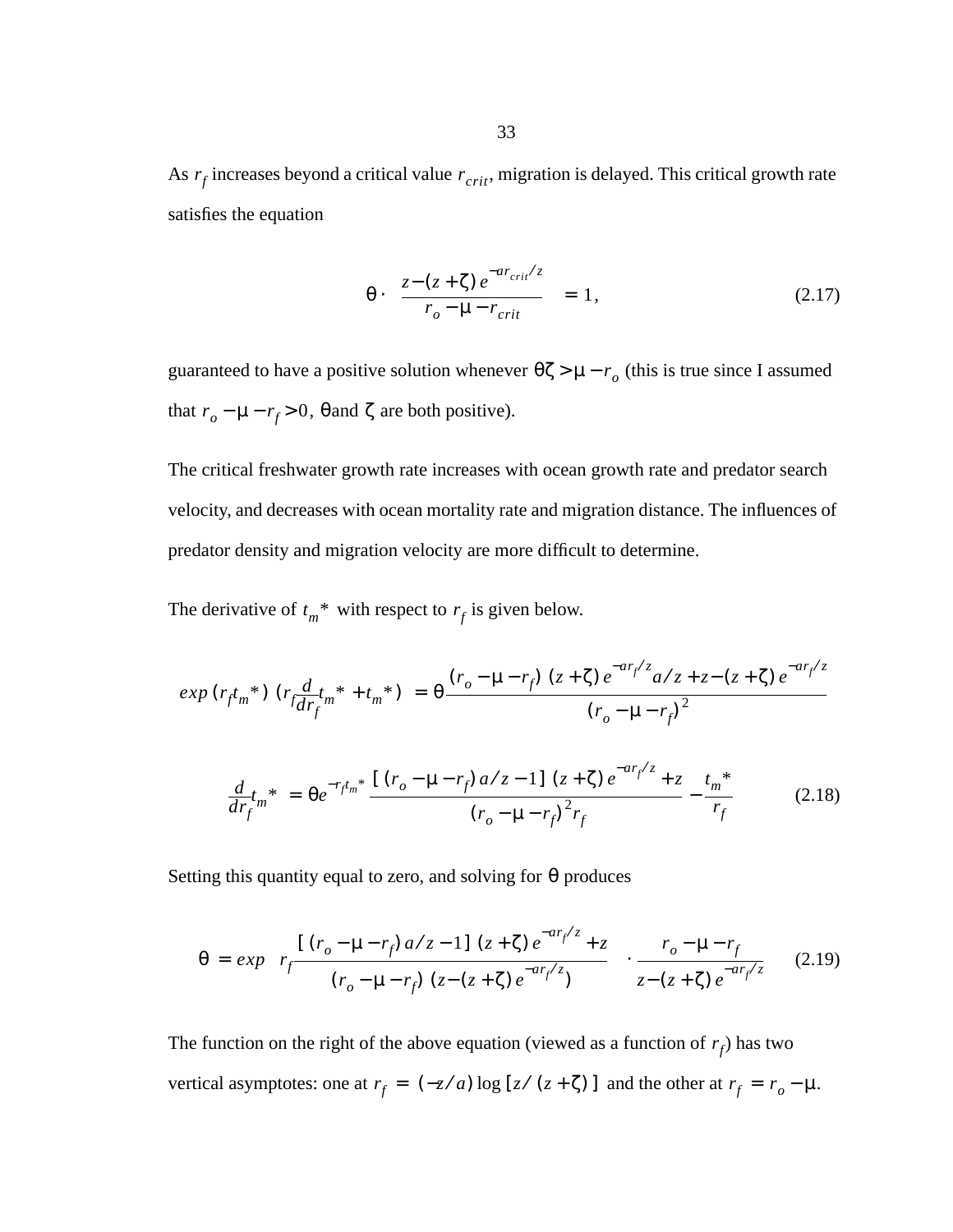As the freshwater growth,  $r_f$ , decreases toward  $(-z/a) \log [z/(z+\zeta)]$ , the R.H.S. of (2.19) approaches + $\infty$ , and when  $r_f$  increases toward  $r_o - \mu$ , it also approaches + $\infty$ (FIGURE 2.3).



**FIGURE 2.3** The curve above represents the values of predator density and freshwater growth rate that give zero marginal change of age at migration with respect to freshwater growth. Large values of predator density (above the curve) give a negative marginal change, small values (below the curve), a positive marginal change.

The results of this analysis are summarized in the three observations below (FIGURE 2.4):

**•** When freshwater growth rate is small, immediate migration is favored, because remaining in freshwater at a small size leads to higher mortality, and the fish must forego some ocean growth. Increasing the freshwater growth rate at this low level exerts greater pressure to take advantage of growing before enduring predation during migration; therefore,  $dt_m * / dr_f > 0$ .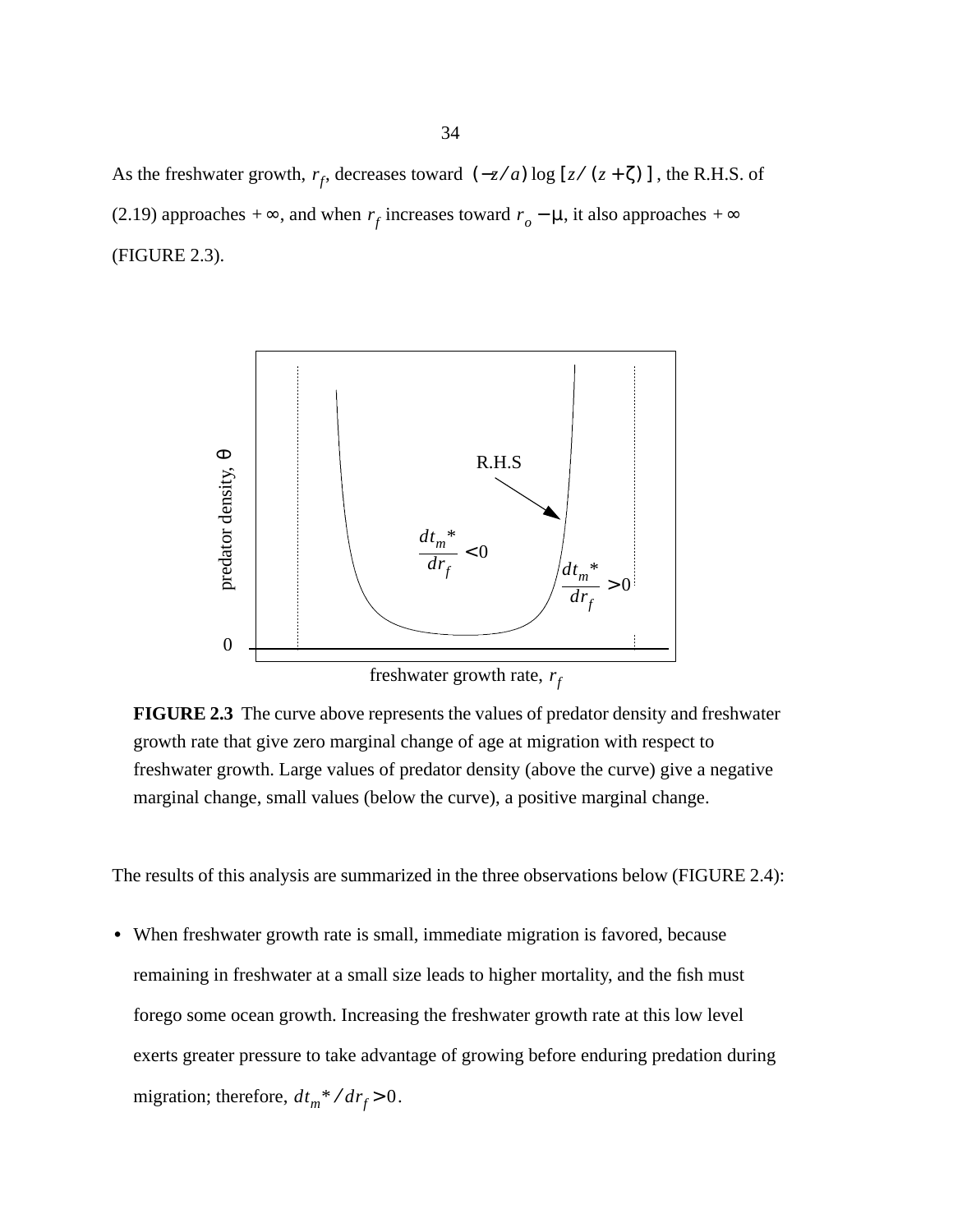- **•** When freshwater growth rate is sufficiently large (close to ocean growth rate − ocean mortality rate), there is little or no advantage of migrating to the ocean, and lifetime freshwater residence is best. Increasing the freshwater growth rate at this high level exters greater pressure to stay in freshwater, therefore,  $dt_m * / d r_f > 0$ .
- **•** For intermediate values of freshwater growth rate, neither immediate migration or lifetime freshwater residence is favored. The fish leave earlier to take advantage of a longer ocean growth period, and leave at a larger weight (meaning better freshwater survival). Increasing freshwater growth rate from this intermediate value favors earlier outmigration.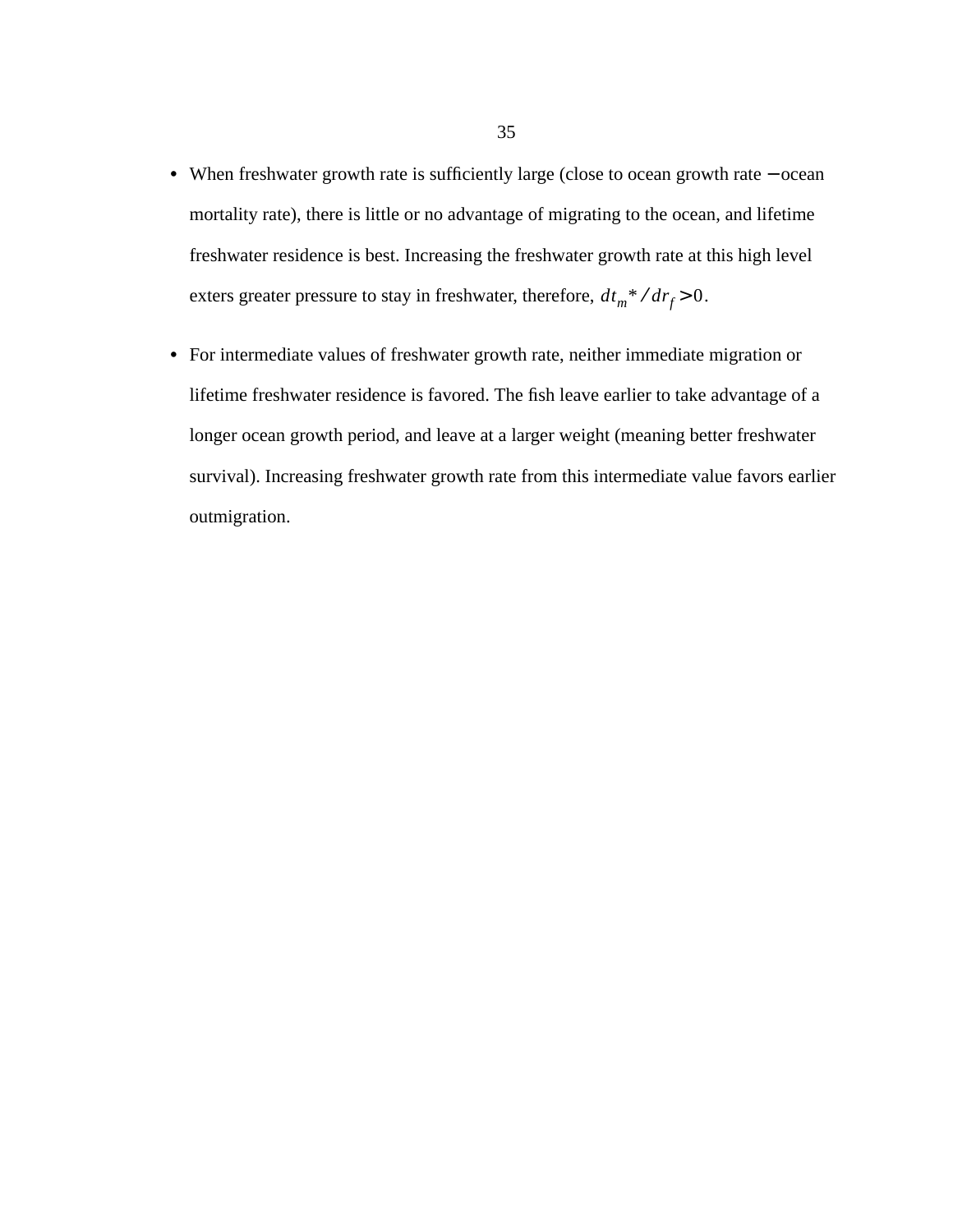

**FIGURE 2.4** Optimal migration timing as a function of freshwater growth rate. For small freshwater growth rates (less than  $r_{crit}$ ), immediate migration is favored. When freshwater growth rate approaches  $r<sub>o</sub> - \mu$ , a lifetime freshwater residence strategy is favored. For intermediate freshwater growth rates, an increase in freshwater growth leads to earlier migration.

## **2.2.1.4 Effect of temperature**

Knowing the effect of temperature hinges on knowing the relationship between the temperature and the model parameters, and the relationship between these temperatureinfluenced parameters and optimal age at migration. Freshwater temperature influences the freshwater growth rate and the predator search velocity, and can have a strong effect on the optimal migration timing. When food is scarce, increasing temperatures lead to a decrease in growth rate due to high metabolic costs, that the fish is unable to offset with a higher consumption rate. In a food rich environment, however, increasing temperatures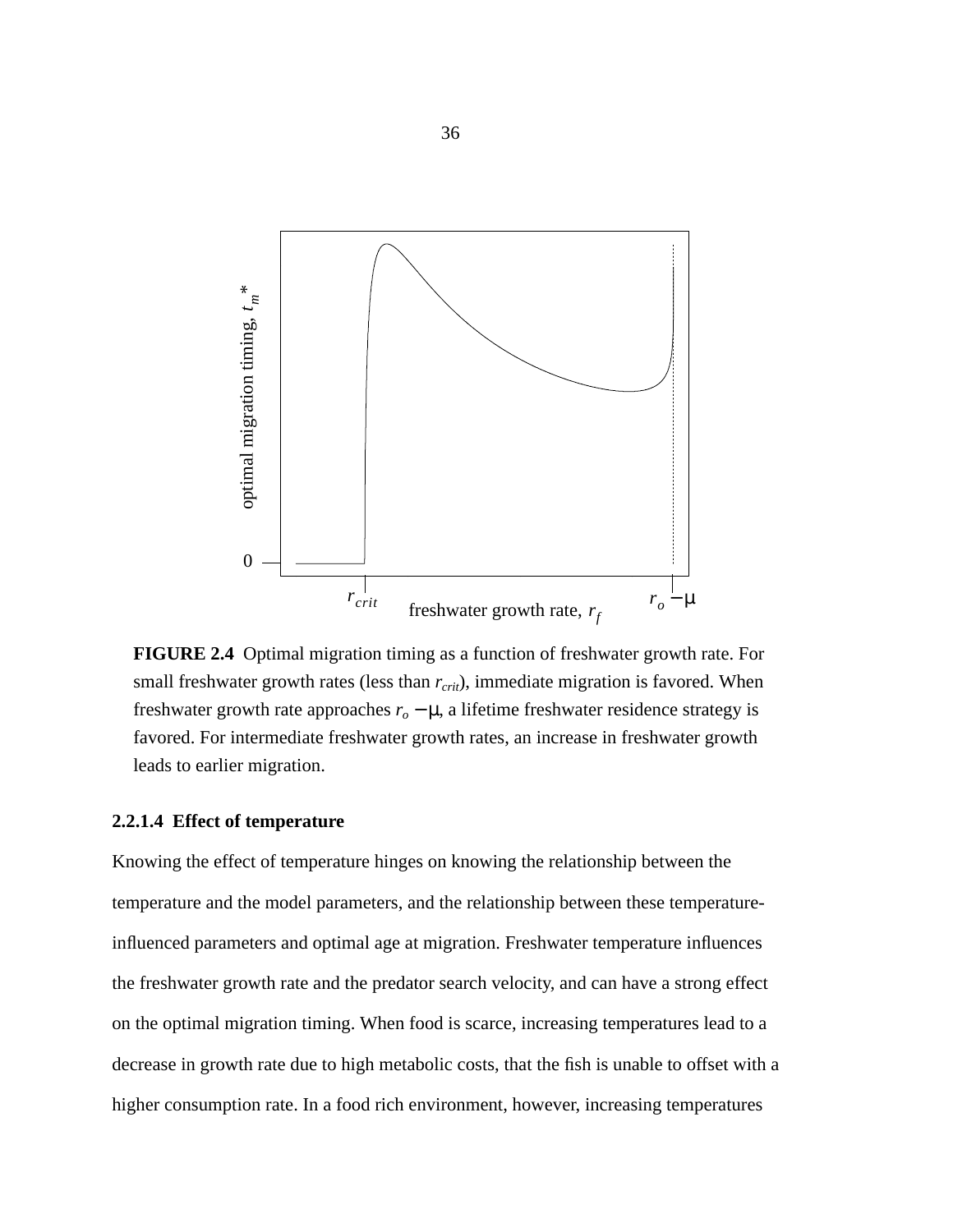may lead to a higher consumption rate that surpasses the metabolic costs, leading to a higher growth rate. When the temperature is too high, it is lethal. Increasing the freshwater temperature increases the predator search velocity, which in turn favors an earlier migration (TABLE 2.4). Based on these two parameters, freshwater growth and predator search velocity, it is clear that the sign of the effect of temperature can be either positive or negative depending on the *level* of these parameters, and whether an increase in temperature leads to an increase or decrease in freshwater growth (FIGURE 2.5). Other factors influenced by temperature include migration velocity (a function of swimming performance and current velocity) and predator density, and these must be included for a comprehensive treatment of the influence of temperature.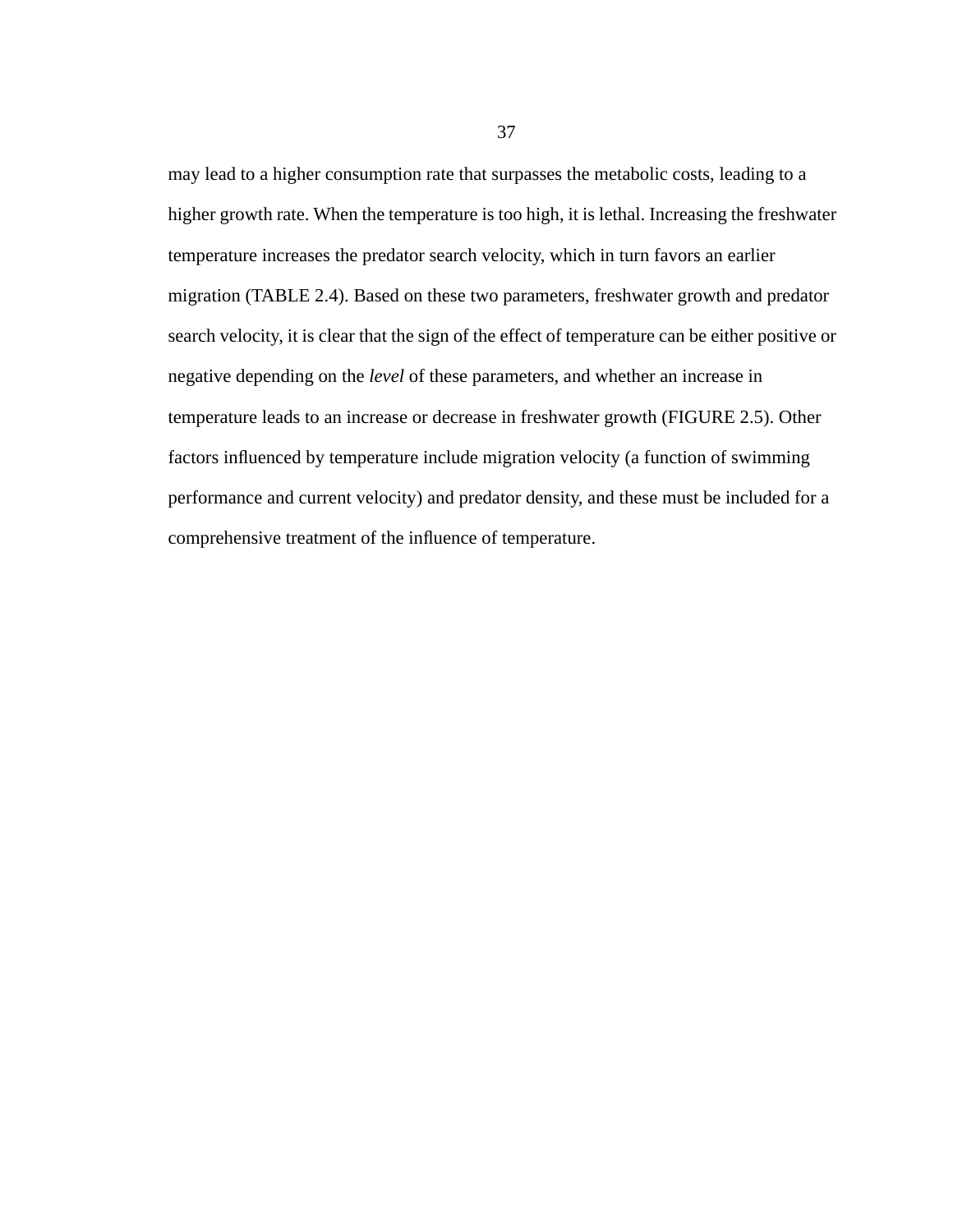

freshwater growth rate,  $r_f$ 

**FIGURE 2.5** Isoclines of optimal age at migration. Below the dashed curve, age at migration declines with increasing freshwater growth rate; above the dashed curve, it increases. An increase in temperature produces a change in freshwater growth rate,  $\Delta r_f$ , in predator search velocity,  $\Delta \zeta > 0$ , and hence in migration timing  $\Delta t_m^*$ .  $\Delta t_m^* < 0$ whenever Δζ is large enough relative to  $\Delta r_f$ .  $\Delta t_m^*$  < 0 is guaranteed whenever  $(\Delta t_m^* / dr_f) \Delta r_f < 0$  (see A and B above, the arrows represent the vector  $(\Delta r_f, \Delta \zeta)$ ).

# **2.2.1.5 The effects of other parameters**

The only parameters that do not show a monotonic effect on migration timing are freshwater growth rate and migration velocity. An increase in predator search velocity or an increase ocean growth rate make earlier migration more favorable. The former makes a longer freshwater residence time more costly due to decreased freshwater survival, and the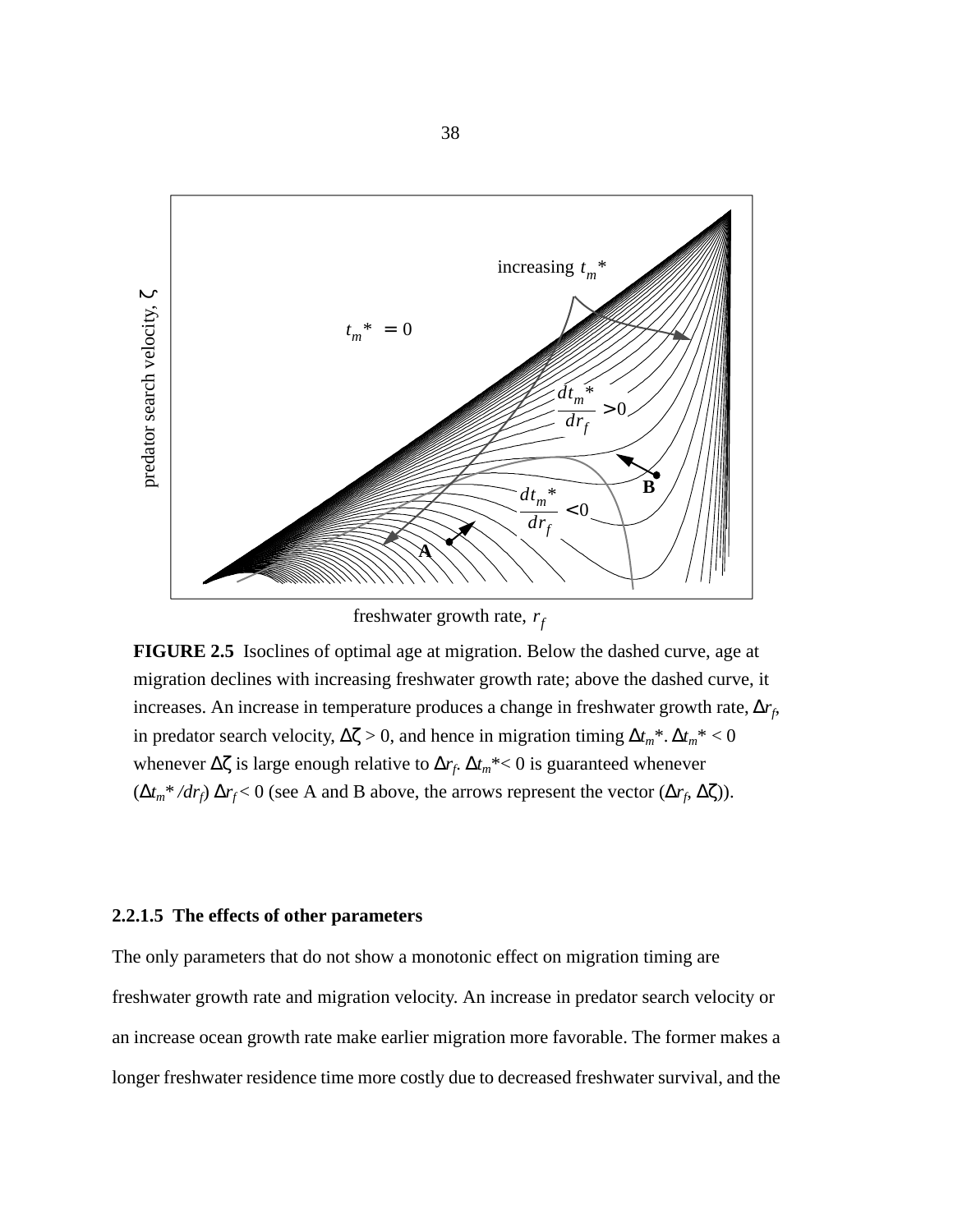latter makes the ocean more attractive. Increasing migration distance, predator density, ocean mortality rate, makes a delayed (not immediate) outmigration optimal.

### **2.2.2 Example 2**

It is not clear how robust the above sensitivity results are with respect to the choice of capture probability function. To examine robustness, I select a different capture probability function, and see how the sensitivity results compare with the first example (TABLE 2.5). This process, although it does not represent an exhaustive treatment, can offer some insight, especially in the case where the resulting sensitivities differ from the previous. For this second example, only the capture probability function will change—all other model characteristics will remain the same (see TABLE 2.1 & TABLE 2.2). Sensitivity analysis for a wider class of capture probability functions will be explored in the next paragraph (See "More general sensitivity results" on page 51).

| parameter                         | effect <sup>a</sup> |
|-----------------------------------|---------------------|
| freshwater growth rate, $r_f$     | $+$ or $-$          |
| migration distance, a             | $^{+}$              |
| predator density $\theta$         | $^{+}$              |
| ocean mortality rate, μ           | $^{+}$              |
| predator search velocity, $\zeta$ |                     |
| migration velocity, $z$           |                     |
| ocean growth rate, $r_{o}$        |                     |
| spawning time, $t_s$              |                     |

**TABLE 2.5** Parameter effects (example 2).

<sup>a</sup> In all cases, it is possible for the effect to be 0, or to have the given sign.

39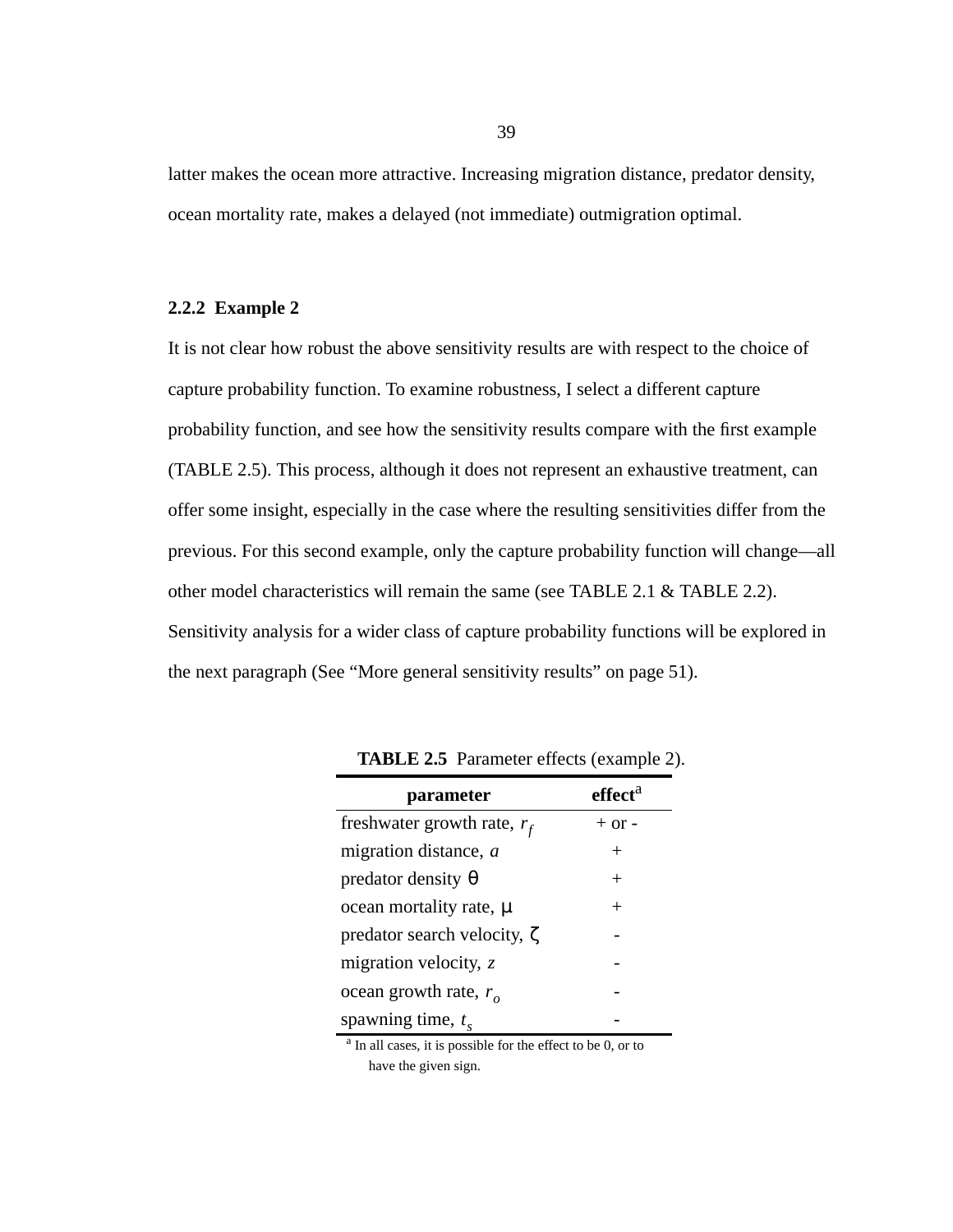Let  $k(w) = -\log(w)$ , and assume  $e^{-1} < w < 1$ , so that the function remains between 0 and 1 as a true probability. The second derivative evaluated at this capture probability function is

$$
d^2J/dt_m^2 = -z\theta r_f + (z+\zeta)\theta r_f = \zeta\theta r_f, \qquad (2.20)
$$

demonstrating that *J* is a linear function of age at migration. This leaves three possibilities for an optimal strategy, depending on the slope of the line:

- (i) Immediate migration,  $t_m^* = 0$ , if the slope is negative,
- (ii) Lifetime freshwater residency,  $t_m^* = t_s$ , if the slope is positive,
- (iii) Migration at ny age 0 and  $t_s$ , if the slope is zero.

I proceed by building an indicator function whose sign determines the optimal migration timing, namely  $\Delta J = J(t_s) - J(0)$ . When the indicator function,  $\Delta J$ , is positive, then  $t_m^* = t_s$ , when it is negative, then  $t_m^* = 0$ .

$$
\Delta J = J(t_s) - J(0) = \int_{0}^{t_s} \zeta \theta \log (w(t)) dt + \log (w_0) + r_f t_s
$$
 (2.21)

$$
-\left[\int_{0}^{a/z} (z+\zeta) \theta \log (w(t)) dt - (t_s - a/z) \mu + \log (w_0) + r_f a/z + r_o (t_s - a/z)\right]
$$

$$
= \theta \zeta \cdot \left( \log (w_0) t_s + \frac{r_f t_s^2}{2} \right) - (z + \zeta) \theta (\log (w_0) \frac{a}{z} + \frac{r_f}{2} (\frac{a}{z})^2) + (t_s - \frac{a}{z}) (r_f + \mu - r_o)
$$

Assuming that  $w_0 = e^{-1}$ , we obtain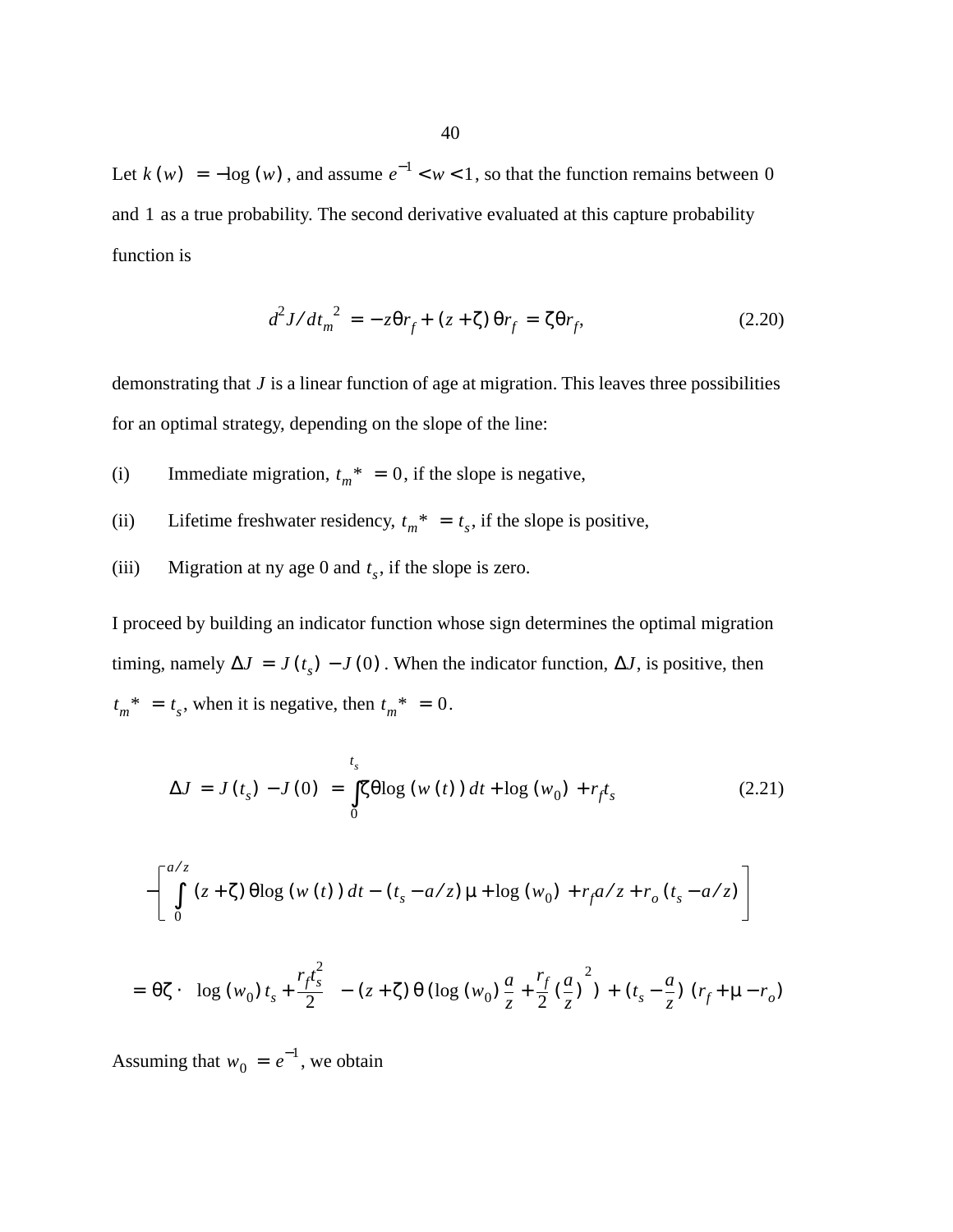$$
\Delta J = \left(\frac{r_f t_s^2}{2} - t_s\right) \theta \zeta - \left(\frac{r_f}{2} \left(\frac{a}{z}\right)^2 - \frac{a}{z}\right) (z + \zeta) \theta + (t_s - \frac{a}{z}) (r_f + \mu - r_o). \tag{2.22}
$$

To insure that  $k(w) \geq 0$ , I stipulate that

$$
-\log\left(e^{-1}e^{r_f t_s}\right) = 1 - r_f t_s \ge 0. \tag{2.23}
$$

I also must assume that the duration of the ocean-ward migration is less than or equal to the life-span of the fish, *i.e.*,

$$
\frac{a}{z} \le t_s. \tag{2.24}
$$

# **2.2.2.1 Effect of migration distance**

As in example 1, age at migration increases with migration distance. Migration distance is allowed to vary between 0 and  $t_o z$  only, so that constraint (2.24) is satisfied.

*Migration distance zero.* When the migration distance is zero, the indicator function is

$$
\Delta J|_{a=0} = \left(\frac{r_f t_s^2}{2} - t_s\right) \Theta \zeta + t_s \cdot (r_f + \mu - r_o) ,
$$

a parabola in  $t_s$  which is negative between  $t_s = 0$  and  $t_s = t'$ , and positive for  $t_s > t'$ , where

$$
t' = \left[1 + \frac{(r_o - \mu - r_f)}{\theta \zeta}\right] \frac{2}{r_f}.
$$
 (2.25)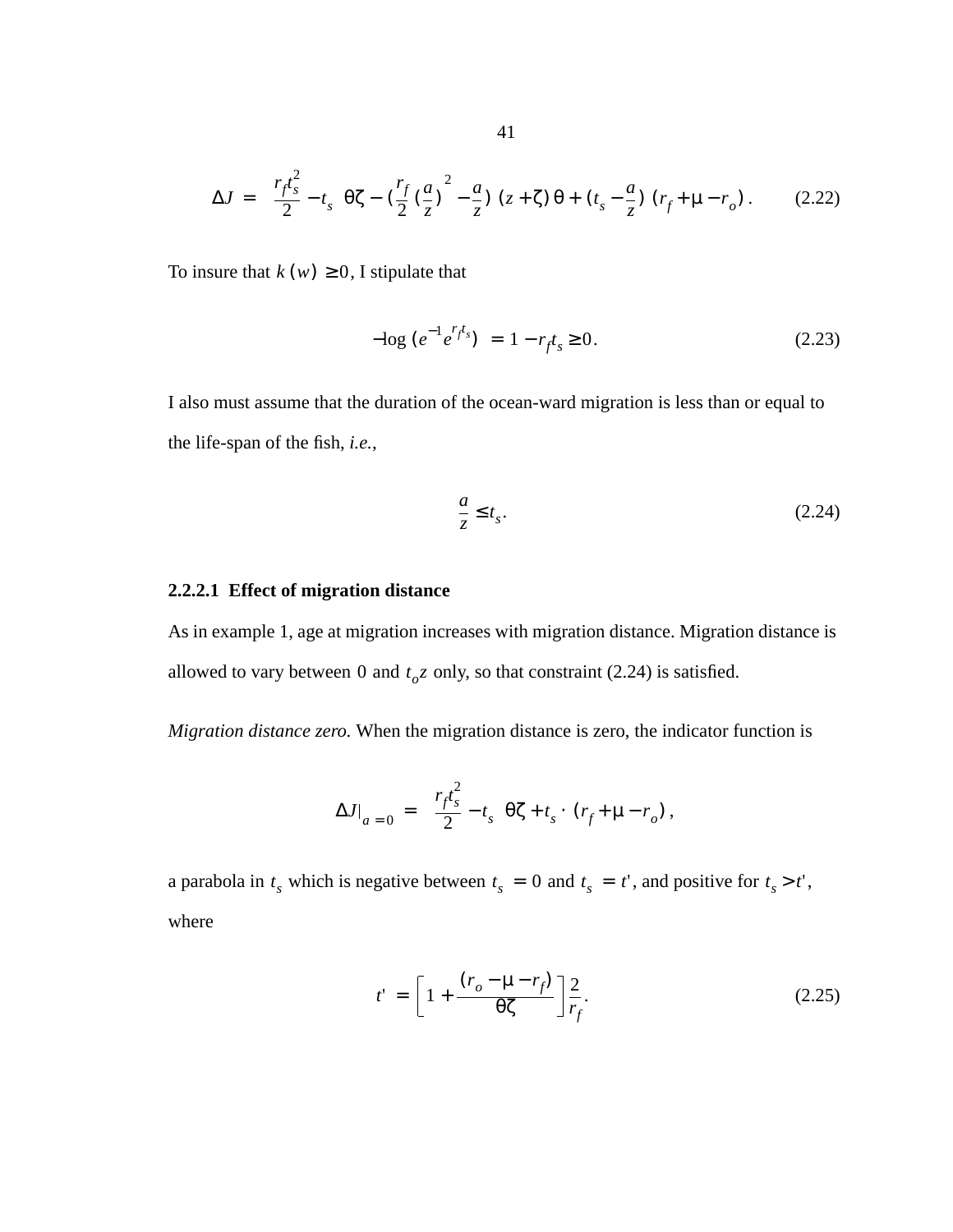Using (2.23), and the assumption that ocean growth rate exceeds the sum of the ocean mortality and freshwater growth rate,  $(i.e., (r_o - \mu - r_f) > 0)$ , the spawning time is guaranteed to lie between  $0$  and  $t'$ , and therefore the indicator function is negative, making immediate migration optimal.

*Migration distance at maximum.* When  $a = t_s z$ , the indicator function is

$$
\Delta J\big|_{a=t_s z} = -\theta z t_s \cdot \left(\frac{r_f t_s}{2} - 1\right) > 0,
$$

making lifetime freshwater residence the optimal strategy.

*General relationship*. In general, the indicator functions defines a parabola in a that opens downward, with its vertex at a value too great for a to attain under constraints (2.23) and (2.24), namely

$$
a_{vertex} = \frac{z}{r_f} \left[ \frac{r_o - \mu - r_f}{(z + \zeta) \theta} + 1 \right].
$$

Thus, the indicator function is monotonically increasing from  $a = 0$ , where immediate migration is optimal to  $a = t_s z$ , where lifetime freshwater residence is optimal. For some migration distance between these two values,  $a_{crit}$ , the indicator function is zero and both strategies are optimal (FIGURE 2.6).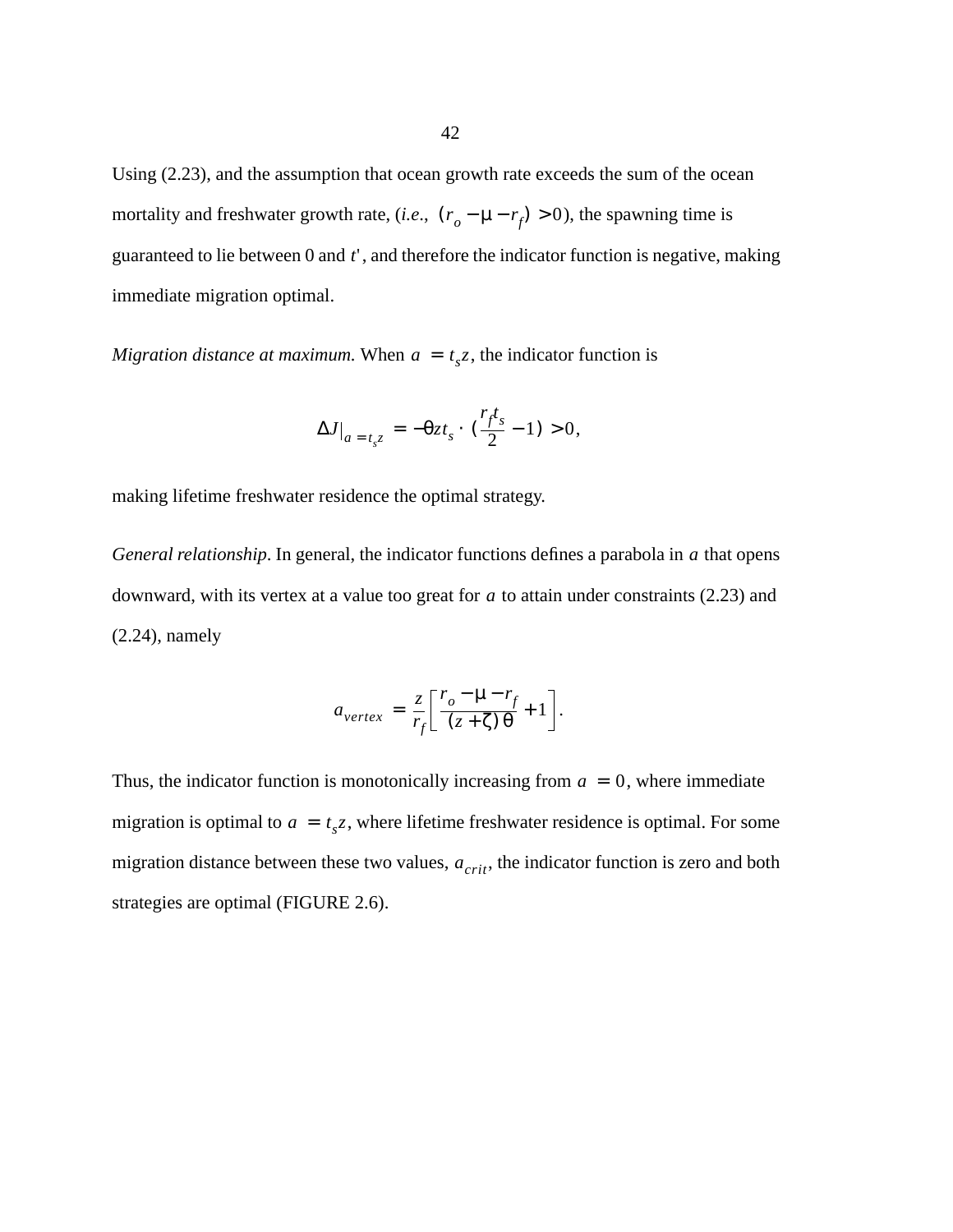

migration distance, *a*

**FIGURE 2.6** The indicator function increases with migration distance. Migration distance is constrained to lie between 0, where  $\Delta J < 0$ , and  $t_s z$ , where  $\Delta J > 0$ . For values of the migration distance less than *acrit*, immediate migration is optimal; otherwise, lifetime freshwater residence is optimal. The migration distance at the vertex violates the constraint on *a*.

## **2.2.2.2 Effect of freshwater growth**

Next, I investigate the effect of freshwater growth rate. The indicator function is a linear function of freshwater growth rate whose slope can be positive, zero, or negative depending on the value of the parameters. I show that the effect of freshwater growth rate on age at migration can be positive or negative, depending on the value of migration distance.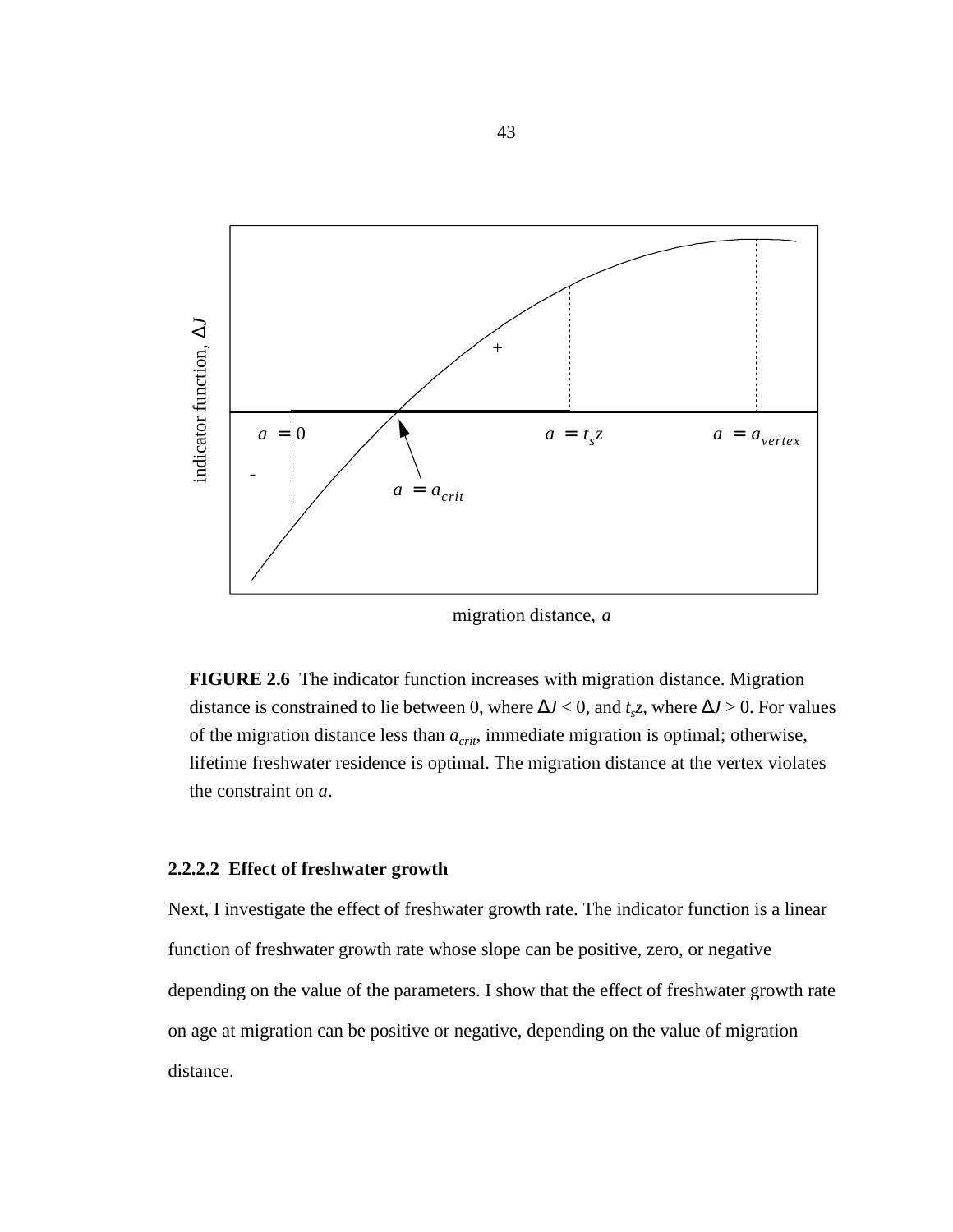*Null cline analysis.* It is helpful to examine the null cline of the indicator function, (i.e. the values of the parameters making the indicator function zero). Notice that the indicator function is zero whenever

$$
r_{f} = \left[ \frac{-\frac{a}{z} (r_{o} - \mu + (z + \zeta) \theta) + t_{s} (\theta \zeta + (r_{o} - \mu))}{-\frac{(z + \zeta) \theta}{2} (\frac{a}{z})^{2} + (t_{s} - \frac{a}{z}) + \frac{\zeta \theta t_{s}^{2}}{2}} \right].
$$
 (2.26)

The numerator of the R.H.S of  $(2.26)$  is positive when  $a = 0$ , is decreasing and linear in , and has a root at the point *a*

$$
a = \frac{zt_s(\theta\zeta + (r_o - \mu))}{(r_o - \mu + (z + \zeta)\theta)},
$$

(which is less than  $t_s z$ , as required by  $(2.24)$ ).

The denominator of the R.H.S. of (2.26) is a parabola that opens downwards when considered a function of  $a$ . When  $a = 0$ , the denominator is positive, and therefore it has two real roots: one positive, and the other negative. The positive root is the one of interest, since migration distance is assumed positive.

There are two possibilities: (a) the root of the denominator exceeds the root of the numerator, or (b) it does not. In the case of (a) increasing  $r_f$  can have a negligible effect on migration timing or increase it (FIGURE 2.7). In the case of (b), increasing  $r_f$  can have a negligible effect on migration timing, or decrease it (FIGURE 2.8).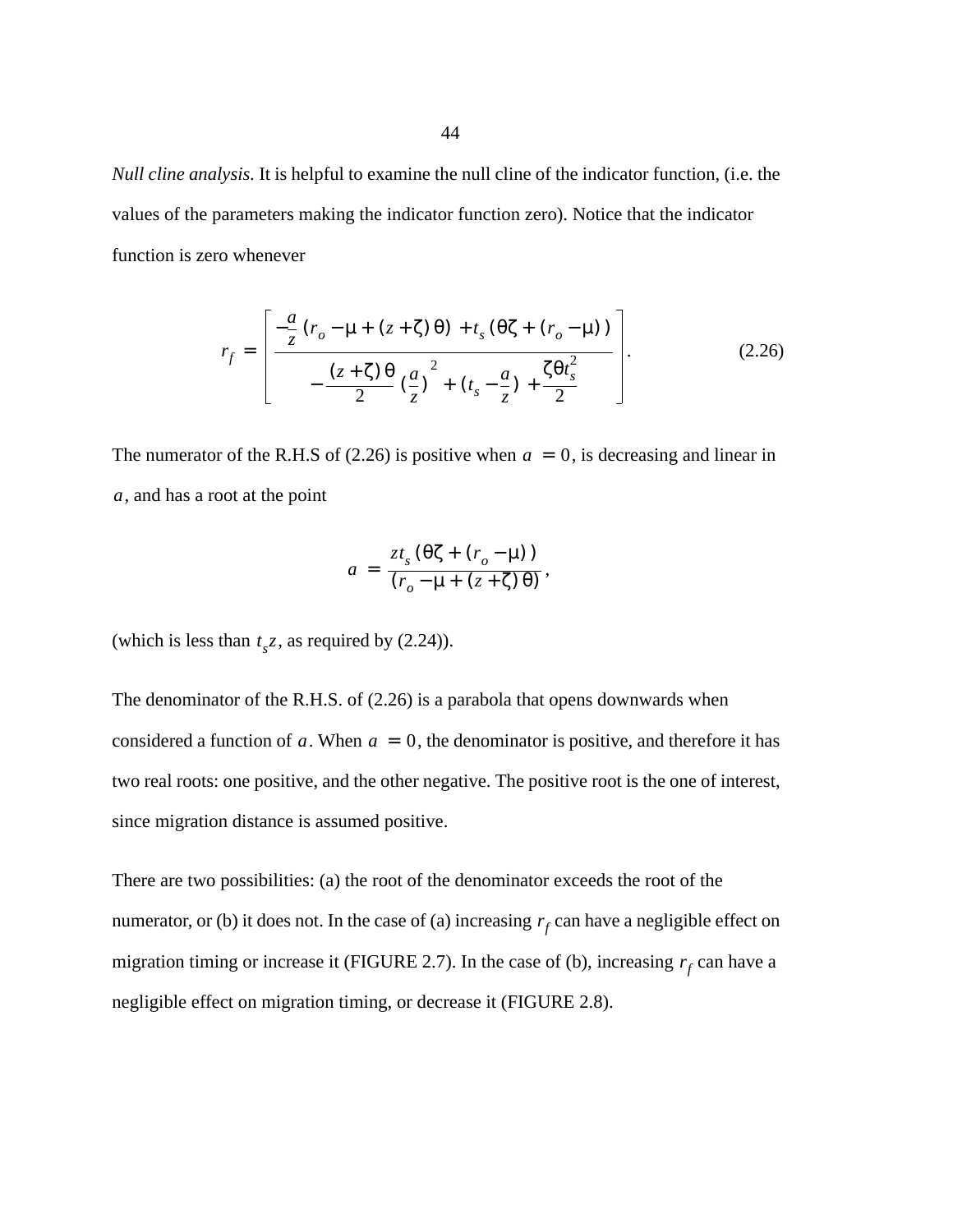

migration distance

**FIGURE 2.7** Null cline of the indicator function when the root of the denominator exceeds the root of the numerator in (2.26). For values of migration distance less than  $a_1$ , immediate migration is optimal, regardless of  $r_f$ . When migration distance is between  $a_1$  and  $a_2$ , immediate migration is optimal for small values of  $r_f$ , and lifetime freshwater residence is optimal for larger values of  $r_f$ . When migration distance exceeds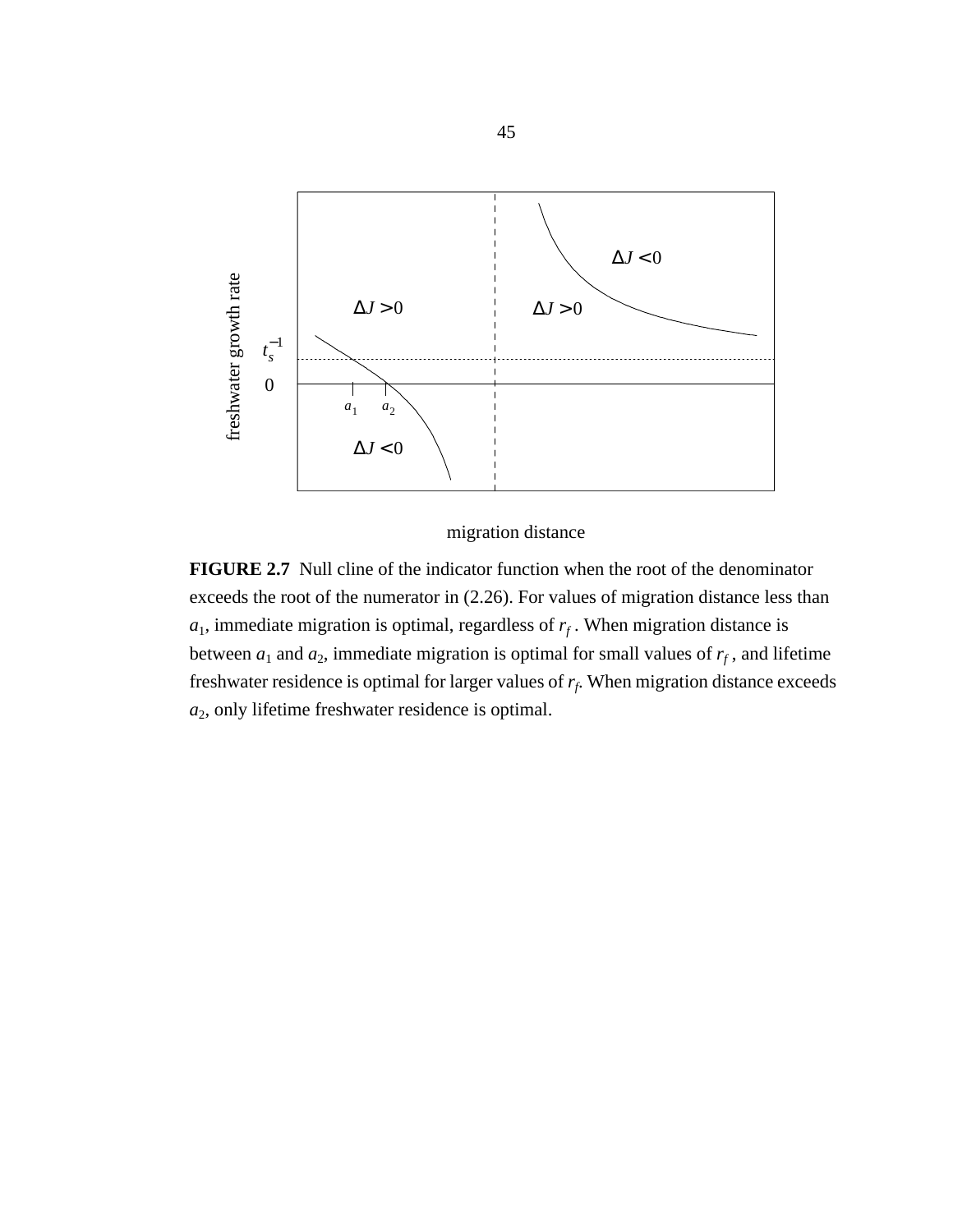

migration distance

**FIGURE 2.8** Null cline of the indicator function when the root of the numerator exceeds the root of the denominator in  $(2.26)$ . When migration distance is less than  $a_1$ , immediate migration is optimal; when it is greater than  $a_2$ , lifetime freshwater residence is optimal. In both of these cases, changing  $r_f$  does not influence the optimal strategy. However, when the migration distance is between  $a_1$  and  $a_2$ , increasing  $r_f$  can change the optimal strategy from lifetime freshwater residence to immediate migration (negative effect).

## **2.2.2.3 Effect of predator density**

The indicator function is a linear function of predator density. When predator density is zero, the indicator function is

$$
\Delta J|_{\theta=0} = -(t_s - a/z) (r_o - r_f - \mu),
$$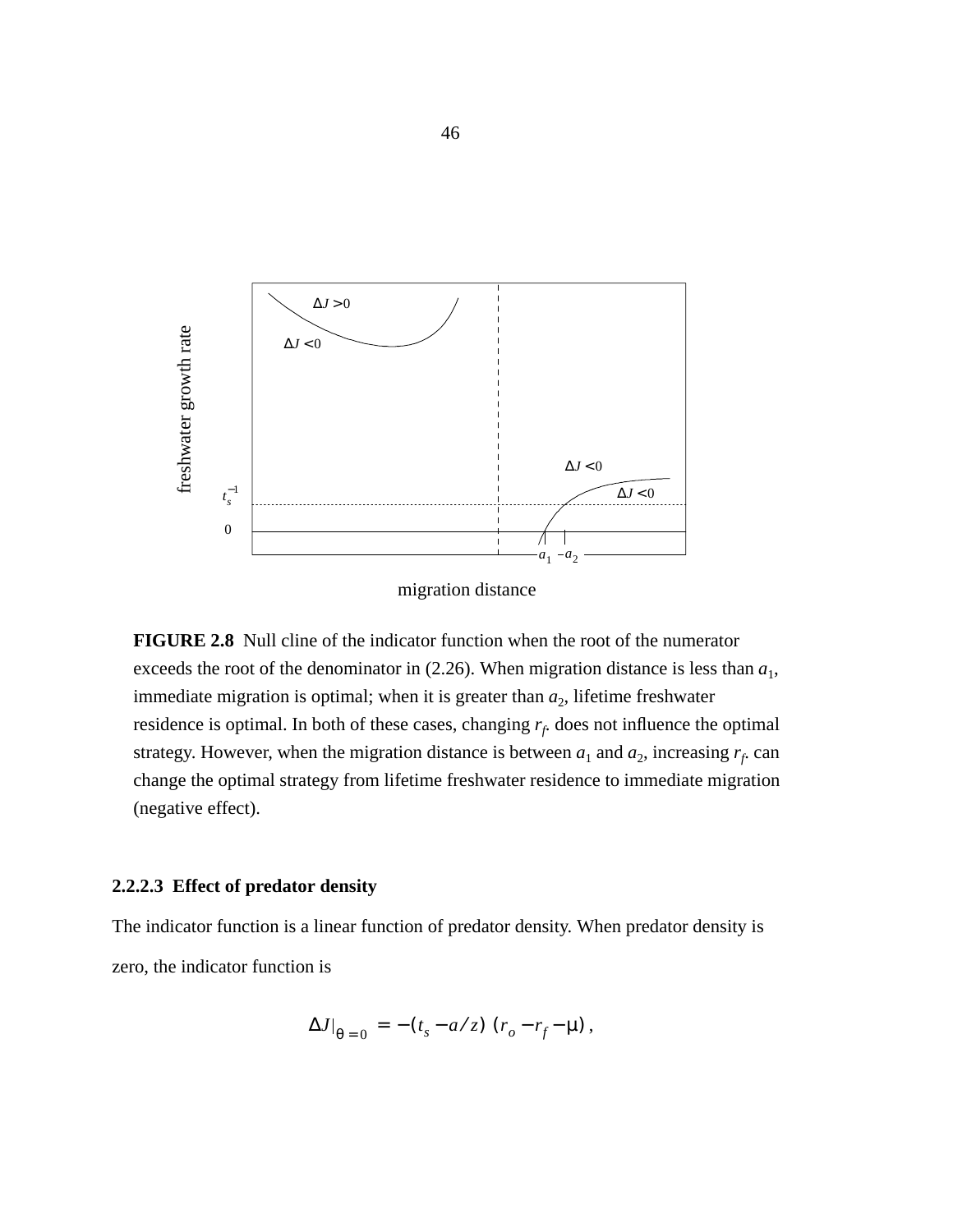and is therefore negative since and both  $(t_s - a/z)$  and  $(r_o - r_f - \mu)$  are assumed positive. Only when the slope of the line defined by  $\Delta J$  and  $\theta$  is positive, is it possible for lifetime freshwater residence to be optimal (i.e.  $\Delta J > 0$ ); otherwise, the indicator function is negative over its entire range, making immediate outmigration optimal over all values of  $\theta$ . Therefore the effect of  $\theta$  on age at migration is either negligible or positive.

# **2.2.2.4 Effect of predator search velocity**

The indicator function is a linear function of predator search velocity,  $\zeta$ , with slope

$$
slope = \left[\frac{r_f t_s^2}{2} - t_s - \frac{r_f}{2} \left(\frac{a}{z}\right)^2 + \frac{a}{z}\right] \theta = (t_o - \frac{a}{z}) \left[\frac{r_f}{2} (t_s + \frac{a}{z}) - 1\right] \theta
$$
  

$$
\le (t_s - \frac{a}{z}) \left[r_f t_s - 1\right] \theta \le 0.
$$

Therefore, increasing the predator search velocity can only lower the indicator function, and consequently, has a nonpositive effect on age at migration.

#### **2.2.2.5 Effect of migration velocity**

I next examine how increasing the migration velocity, z, changes the migration timing. Considering  $\Delta J$  a function of z,

$$
\lim_{z \to \infty} \Delta J = \left(\frac{r_f t_s^2}{2} - t_s\right) \Theta \zeta + \Theta a + t_s \cdot (r_f + \mu - r_o) \,. \tag{2.27}
$$

The R.H.S. of (2.27) is a horizontal asymptote of  $\Delta J$  as a function of z. When z achieves its lower bound of  $a/t_s$ ,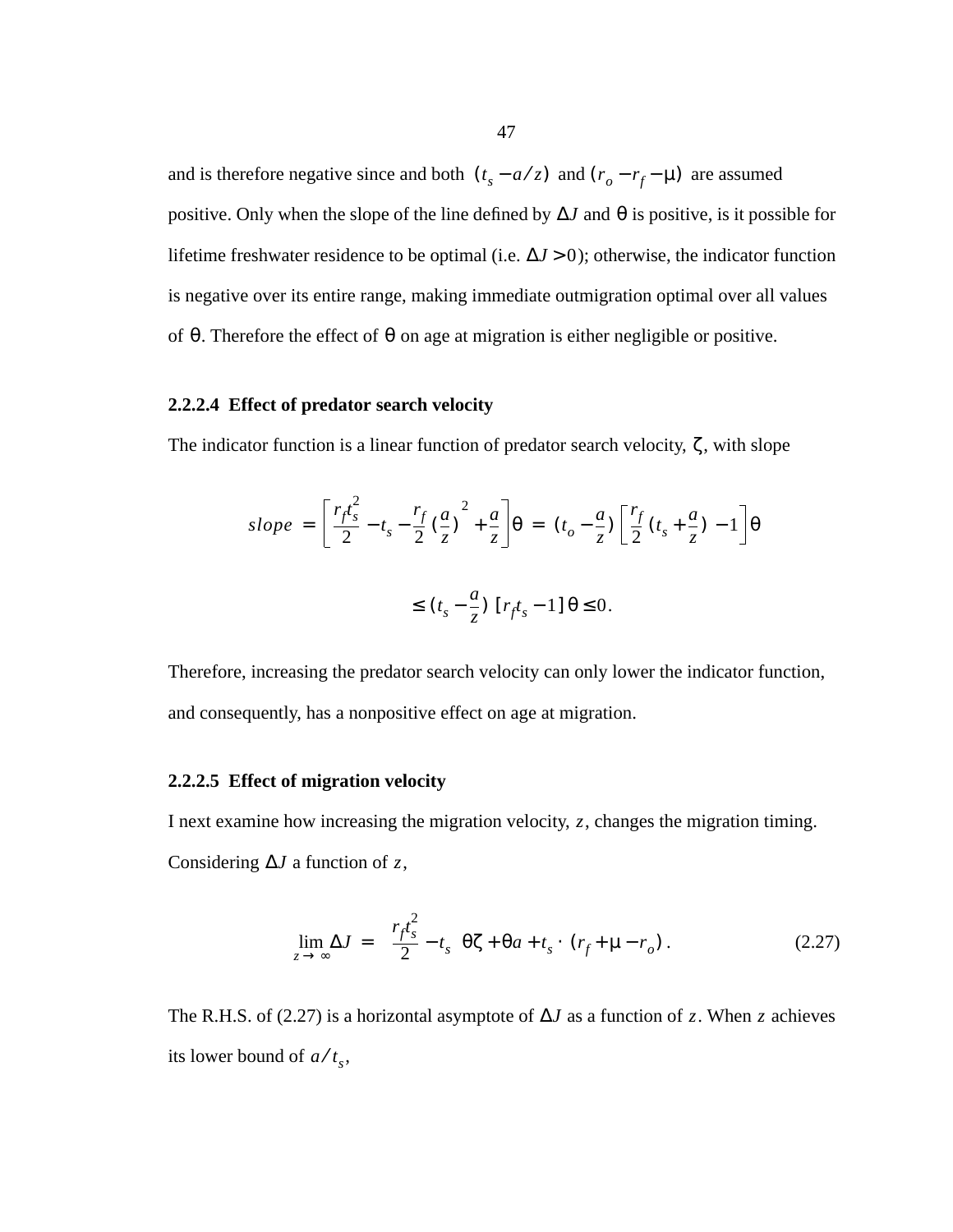$$
\Delta J\big|_{z = a/t_s} = -\bigg[\frac{r_f t_s^2}{2} - t_s\bigg]\theta z \ge 0. \tag{2.28}
$$

To determine the slope of  $\Delta J$  as a function of z, I take the derivative:

$$
\frac{d\left(\Delta J\right)}{dz} = \frac{\theta r_f a^2}{2z^2} + \frac{a}{z^2} \left(r_f + \mu - r_o\right) + \frac{\theta \zeta r_f a^2}{z^3} - \frac{\theta \zeta a}{z^2}.
$$

This equation provides two important pieces of information about  $\Delta J$  as a function of z.  $(1)$  as z decreases to zero, the third term on the R.H.S. dominates, and the derivative is positive; (2) there is only one value of z satisfying  $\frac{d^2(2\pi)}{1} = 0$ .  $d \left( \Delta J \right)$  $\frac{d^2y}{dz^2} = 0$ 

Note also that the horizontal asymptote always lies below  $\Delta J\big|_{z = a/t_s}$ .

$$
\lim_{z \to \infty} \Delta J - \Delta J \big|_{z = a/t_s} = \left(\frac{r_f t_s}{2} - 1\right) \theta \zeta + \left(r_f + \mu - r_o\right) - a \theta \frac{r_f}{2} < 0
$$

Piecing together these results leaves two possibilities: (a) lifetime freshwater residence is optimal for all values of z satisfying the constraint  $z \ge a/t_s$  (FIGURE 2.9); and (b) as z increases from  $a/t<sub>s</sub>$ , the optimal strategy switches from lifetime freshwater residence to immediate migration (FIGURE 2.10).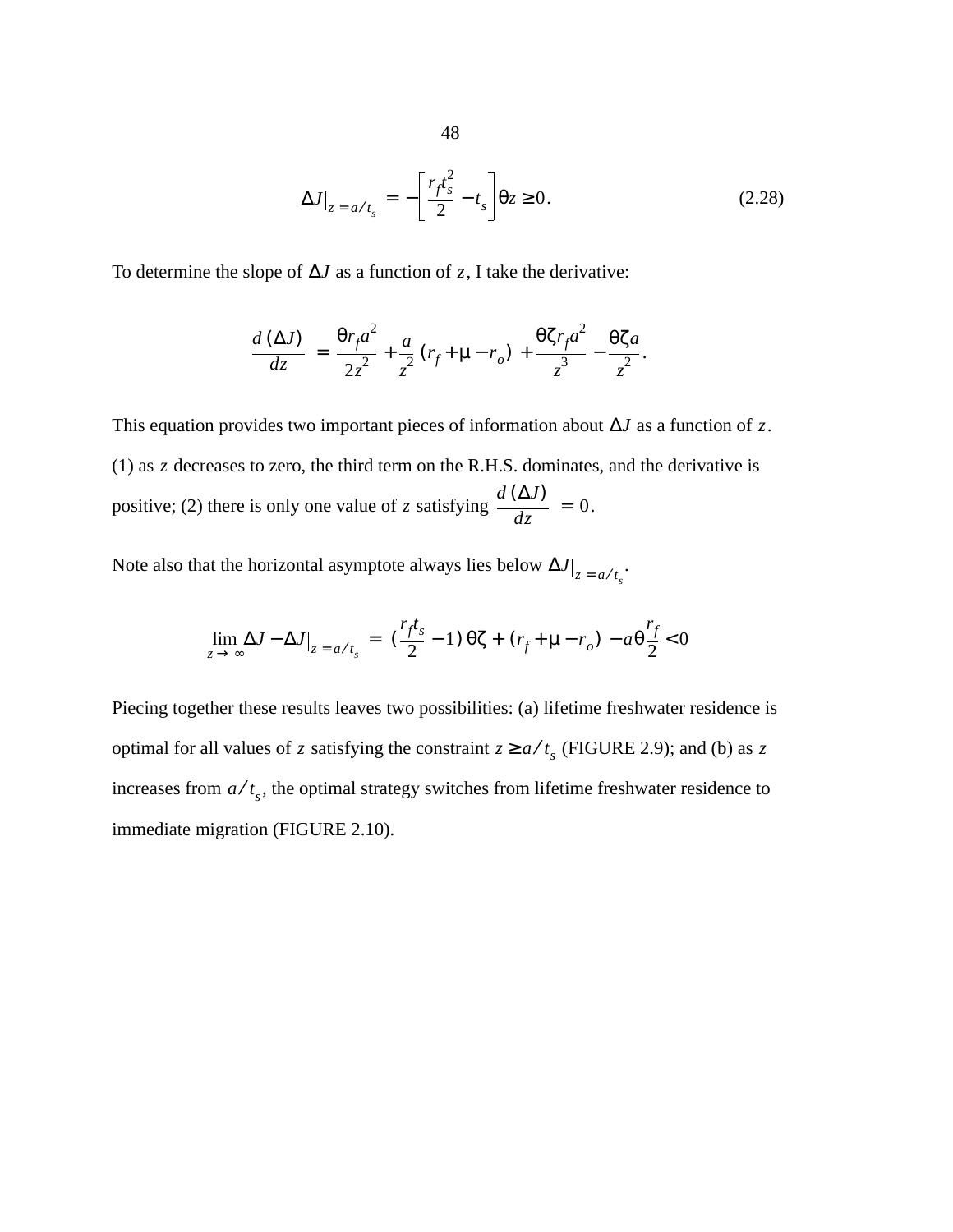

**FIGURE 2.9** The fitness difference as a function of migration velocity. In this case the horizontal asymptote is positive, and the optimal strategy is lifetime freshwater residence for all values of migration velocity, *z*, satisfying  $z \ge a / t_s$ .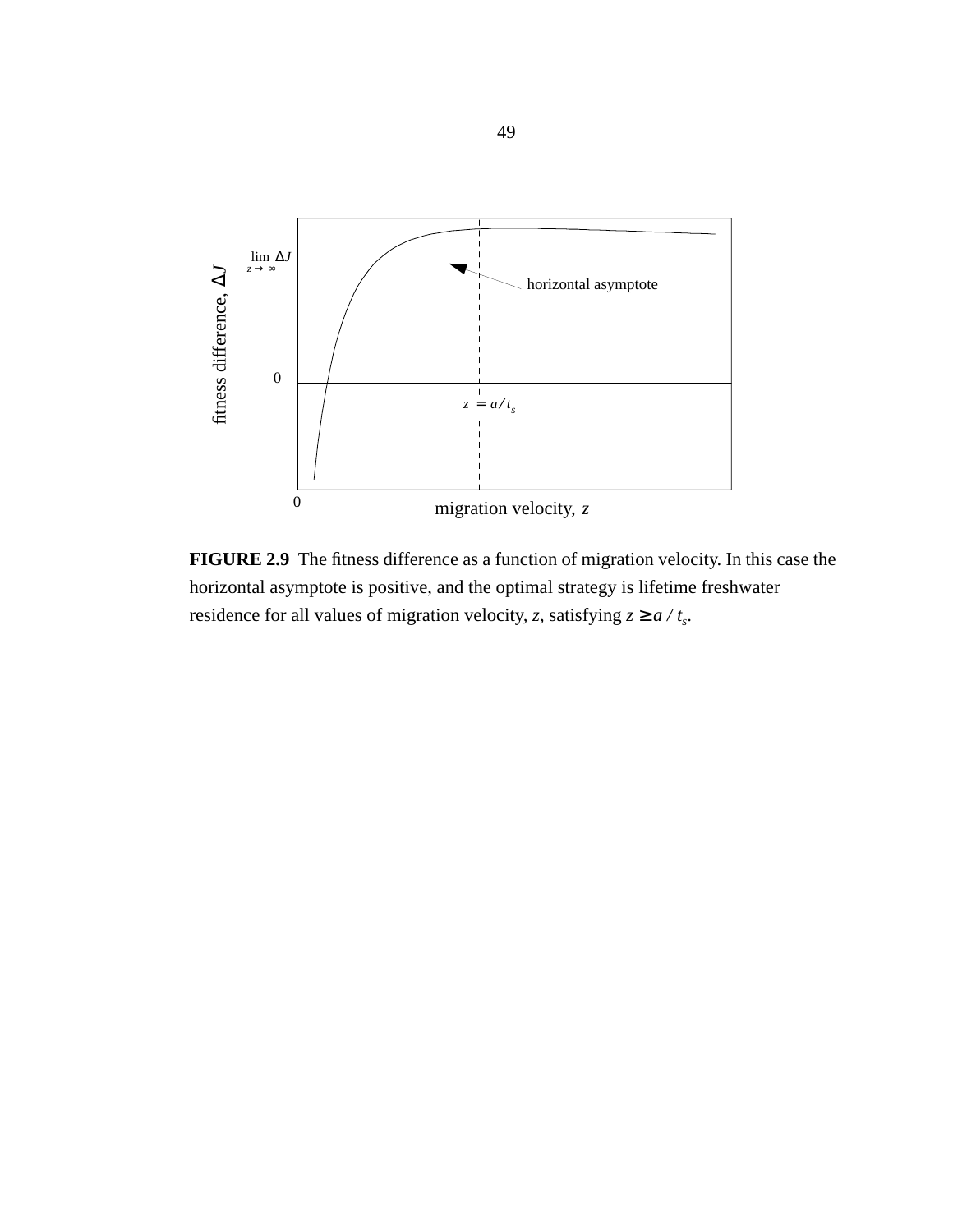

**FIGURE 2.10** The fitness difference as a function of migration velocity. In this case the horizontal asymptote is negative, and the optimal strategy is lifetime freshwater residence for migration velocities between  $a / t_s$  and  $z_{\text{crit}}$ . If  $z$  exceeds  $z_{\text{crit}}$ , then immediate migration is optimal.

#### **2.2.2.6 Effect of spawning time**

The graph of  $\Delta J$  as a function of spawning time,  $t_s$ , defines a parabola that opens upwards, with its vertex at the point

$$
t_{s, \, vertex} = \frac{(r_o - r_f - \mu)}{\zeta \theta r_f} + \frac{1}{r_f}.
$$
 (2.29)

 $t_{s, \, vertex}$  exceeds the upper bound on spawning time,  $r_f^{-1}$ , since the first term on the R.H.S. of (2.29) is positive, and therefore  $\Delta J$  decreases for  $\frac{a}{z} \le t_s \le r_f^{-1}$ . At the point  $t_s = \frac{a}{z}$ ,

$$
\Delta J\Big|_{t_s=\frac{a}{z}} = -\left(\frac{r_f}{2}\left(\frac{a}{z}\right)^2 - \frac{a}{z}\right)\theta z > 0,
$$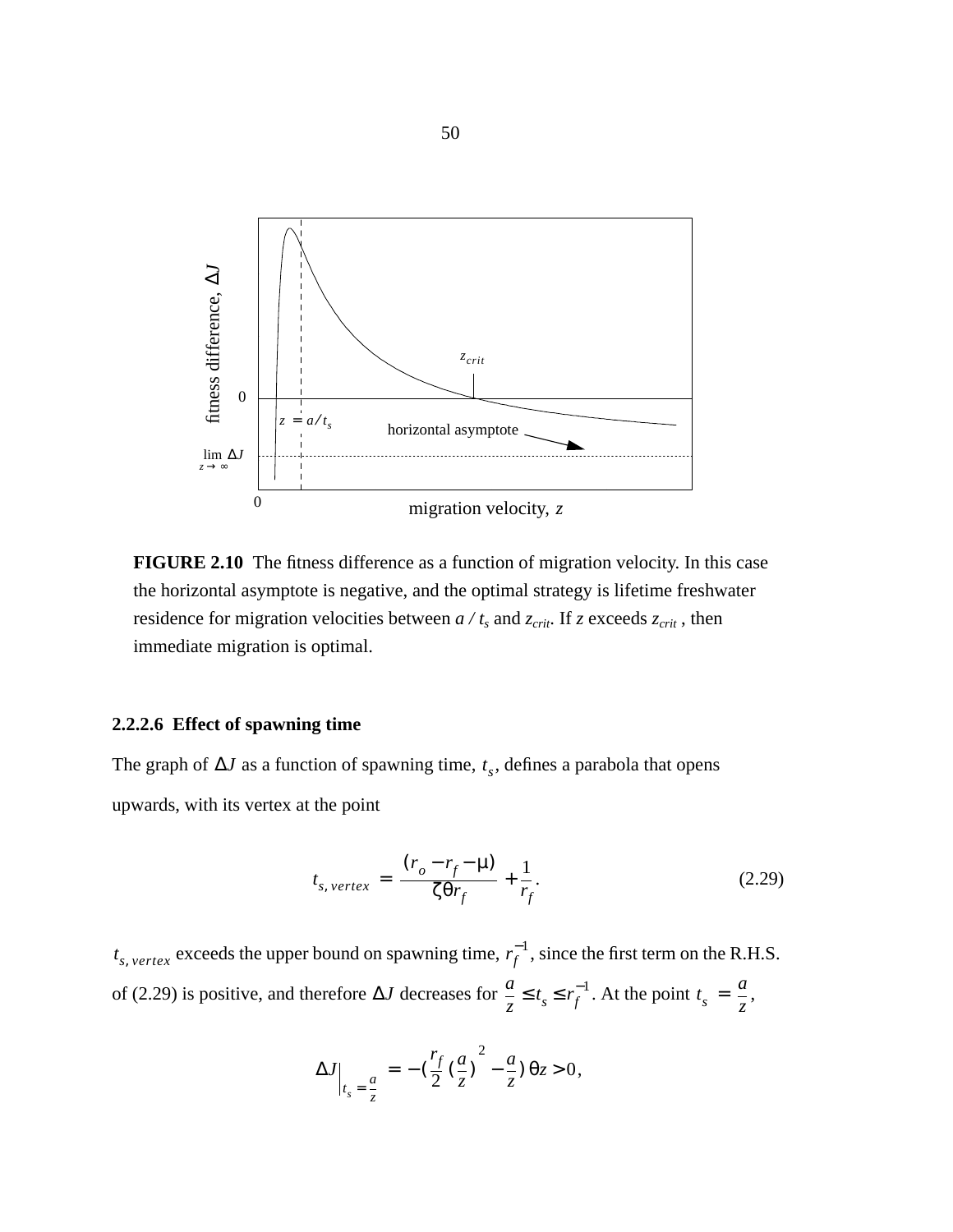which demonstrates that for small values of spawning time, the optimal strategy is lifetime freshwater residence. Increasing  $t_s$  to  $r_f^{-1}$  can lead to two possible outcomes: (a)  $\Delta J$ remains positive, or (b) it becomes negative. In either case, it is impossible to switch from the lifetime freshwater residence to the immediate migration strategy by increasing  $t_s$ . Therefore increasing the time of spawning can either produce no effect on age at migration or decrease it.

#### **2.2.2.7 Effect of other parameters**

The remaining parameters ocean mortality,  $\mu$ , and ocean growth,  $r<sub>o</sub>$ , are both linearly related to the indicator function. The indicator function increases with ocean mortality and decreases with ocean growth. When  $r_o$  is large enough,  $\Delta J$  is negative, and when small, can be either negative or positive. When increasing the ocean mortality rate, the only possible switch in strategy is from immediate migration to lifetime freshwater residence. Therefore age at migration increases with ocean mortality and deceases with ocean growth.

#### **2.2.3 More general sensitivity results**

In this more general sensitivity analysis, I focus on a class of capture probability functions,  $k(w)$ , that decrease with weight, and produce an optimal age at migration determined by the equation

$$
-\theta \cdot (z + \zeta) k (w^* e^{ar_f z}) + \theta z k (w^*) + \mu + r_f - r_o = 0, \qquad (2.30)
$$

and satisfies (2.10), i.e.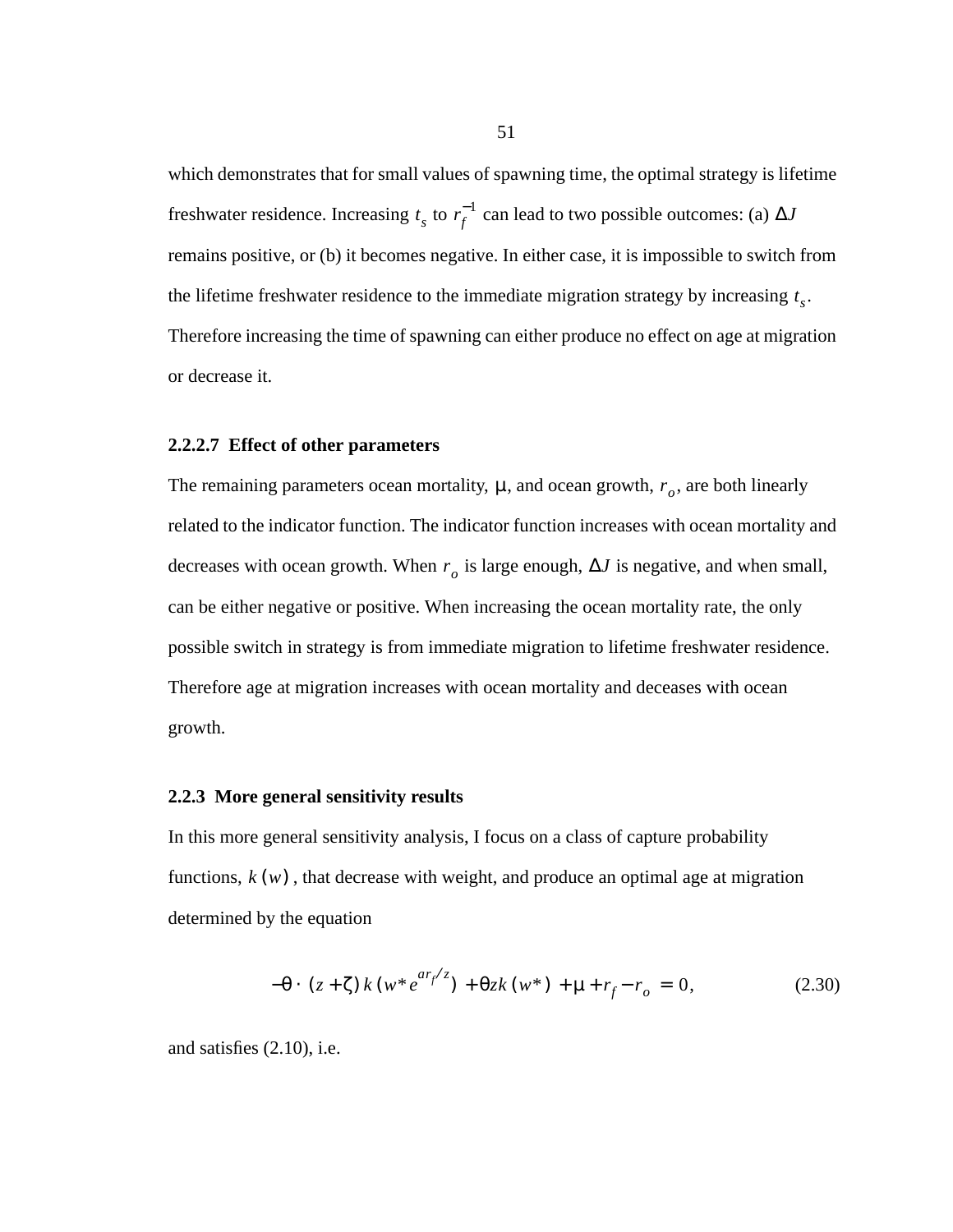$$
zk_w(w^*) - (z + \zeta) e^{ar_f/z} k_w(w^* e^{ar_f/z}) < 0,
$$
\n(2.31)

where  $w^* = w(t_m^*)$ . This general class of capture probability functions includes the function form example 1, but not example2. Except for the case of the freshwater growth parameter,  $r_f$ , if an increase in the parameter produces an increase (decrease) in  $w^*$ , then it also produces produces an increase (decrease) in  $t_m^*$ . I take advantage of this fact below.

### **2.2.3.1 Effect of migration distance**

The effect of migration distance on migration timing may be determined by examining the derivative of the optimal migration weight with respect to migration distance. Differentiating implicitly in (2.30),

$$
-(z+\zeta) k_w (w^* e^{ar_f/z}) \left[ w^* \frac{r_f}{z} e^{ar_f/z} + e^{ar_f/z} \frac{d}{da} w^* \right] + z k_w (w^*) \frac{d}{da} w^* = 0
$$
  

$$
\frac{d}{da} w^* = \frac{(z+\zeta) k_w (w^* e^{ar_f/z}) \left[ w^* \frac{r_f}{z} e^{ar_f/z} \right]}{z k_w (w^*) - (z+\zeta) k_w (w^* e^{ar_f/z}) e^{ar_f/z}} \tag{2.32}
$$

The numerator of the R.H.S of (2.32) is negative since  $k_w < 0$ , and the denominator is negative by (2.10), therefore  $\frac{d}{da}w^*$ , and age at migration increases with migration distance.

# **2.2.3.2 Effect of ocean mortality**

Next I examine how a marginal increase in the ocean mortality rate influences the migration timing. Differentiating (2.30) implicitly,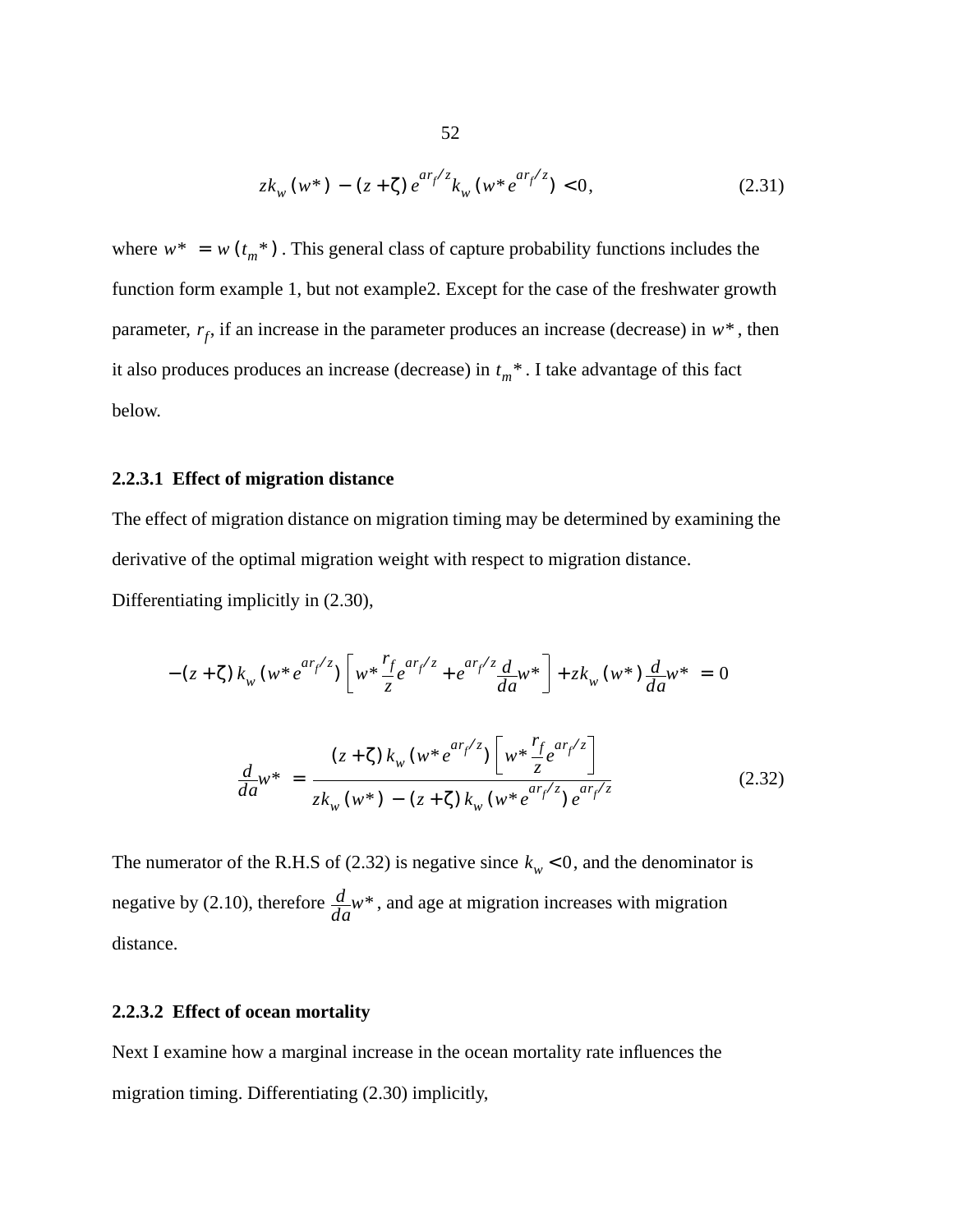$$
-(z+\zeta)\theta k_w(w*e^{ar_f/z})e^{ar_f/z}\frac{d}{d\mu}w^* + \theta z k_w(w^*)\frac{d}{d\mu}w^* + 1 = 0
$$
  

$$
\frac{d}{d\mu}w^* = \frac{-1}{\theta z k_w(w^*) - (z+\zeta)\theta k_w((w^*)e^{ar_f/z})e^{ar_f/z}}.
$$
(2.33)

By (2.10), the denominator is negative, and therefore increasing the ocean mortality increases the age at migration.

#### **2.2.3.3 Effect of ocean growth**

A richer ocean environment should lead to earlier and earlier migration, to take advantage of increased growth, the following equation shows that this is indeed the case:

$$
\frac{d}{dr_o} w^* = \frac{1}{\theta z k_w (w^*) - (z + \zeta) \theta k_w (w^* e^{ar_f/z}) e^{ar_f/z}}.
$$
\n(2.34)

By (2.10), the denominator is negative, making the derivative of the age at migration with respect to ocean growth negative.

# **2.2.3.4 Effect of predator density**

Increasing predator density increases the predator encounter rate in freshwater during both station holding and migration. The encounter rate is greatest during migration, and if predator density is large, delaying migration is the best strategy, as demonstrated below:

$$
\frac{d}{d\theta}w^* = \frac{(z+\zeta) k (w^* e^{ar_f/z}) - zk (w^*)}{\theta z k_w (w^*) - (z+\zeta) \theta k_w (w^* e^{ar_f/z}) e^{ar_f/z}}
$$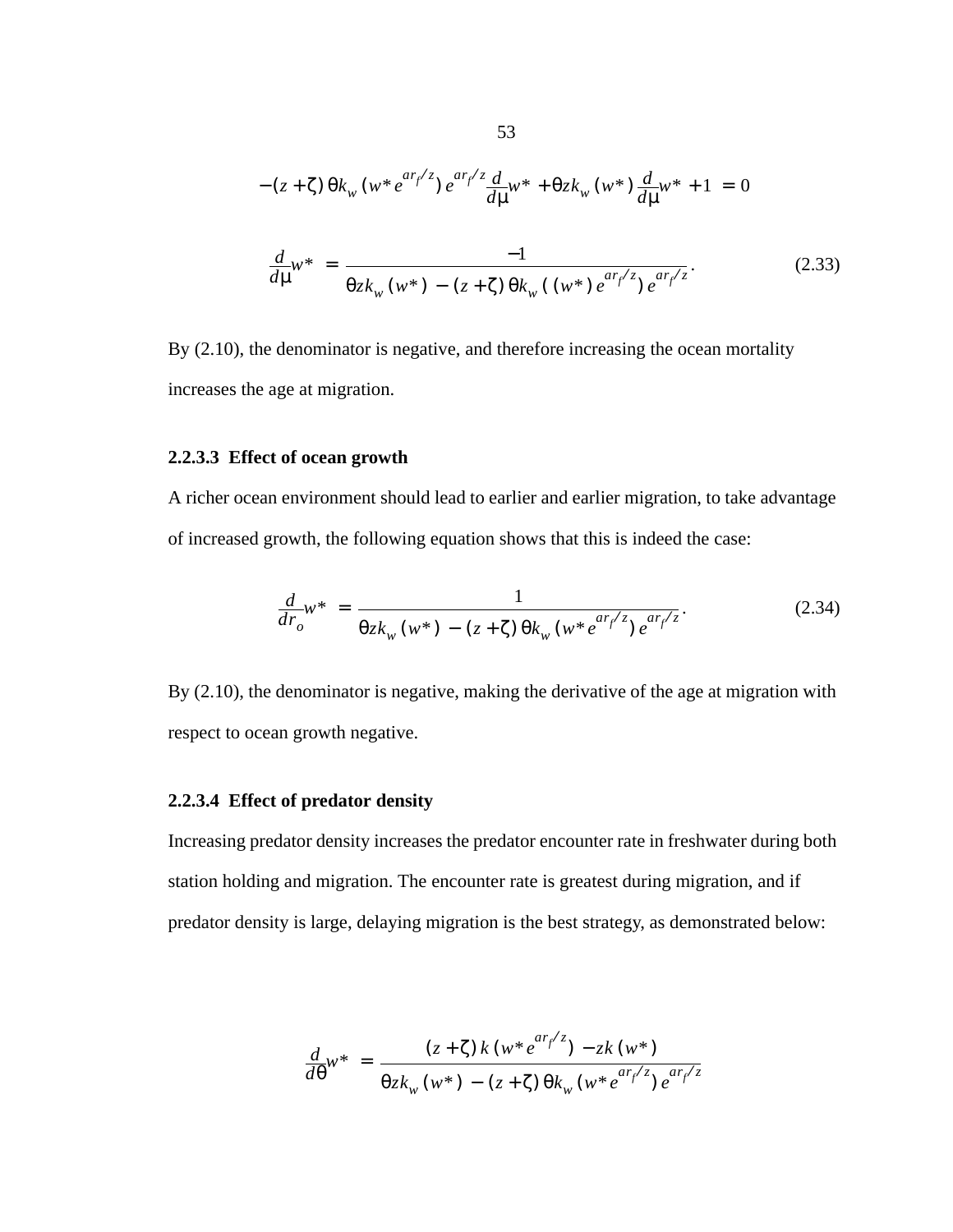Using (2.30) in the numerator,

$$
\frac{d}{d\theta}w^* = \frac{(\mu + r_f - r_o) / \theta}{\theta z k_w (w^*) - (z + \zeta) \theta k_w (w^* e^{ar_f/z}) e^{ar_f/z}} > 0.
$$
\n(2.35)

Therefore migration timing increases with predator density.

#### **2.2.3.5 Effect of predator search velocity**

Increasing the predator search velocity increases the predator encounter rate due to predator movement uniformly over the juveniles freshwater residence. Delaying migration only serves to increase the amount of time the juvenile is at risk in freshwater, and therefore, an earlier migration is optimal, as demonstrated below:

$$
\frac{d}{d\zeta}w^* = \frac{k(w^*e^{ar_f/z})}{zk_w(w^*) - (z+\zeta)k_w(w^*e^{ar_f/z})e^{ar_f/z}} < 0.
$$
\n(2.36)

#### **2.2.3.6 Effects of migration velocity and freshwater growth**

Migration timing does not necessarily change monotonically with either migration velocity or freshwater growth rate as I discovered in Example 1 above. Their sensitivies depend on the choice of parameters, and the capture probability function.

#### **2.2.3.7 Effect of freshwater growth on size at migration**

Although the sign of the effect of freshwater growth on age at migration is dependent on the value of the model parameters (See "Effects of migration velocity and freshwater growth" on page 54), the sign of its effect on *size at migration* is easily determined, and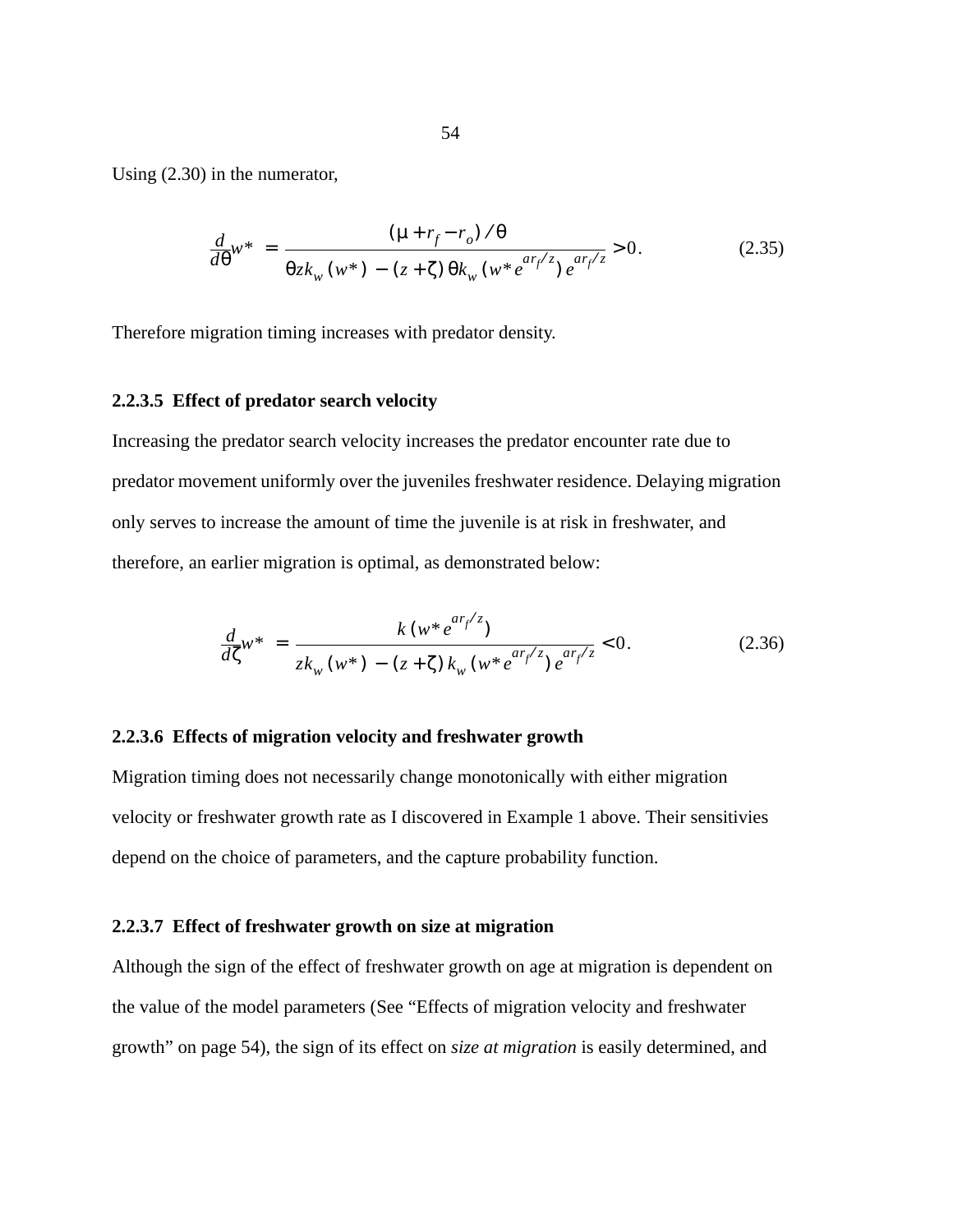found to be positive. Taking the derivative of the optimal size at migration with respect to freshwater growth yields

$$
\frac{d}{dr_{f}}w^{*} = \frac{(z+\zeta)\theta k_{w}(w^{*}e^{ar_{f}/z})w^{*}e^{ar_{f}/z}a/z - 1}{\theta z k_{w}(w^{*}) - (z+\zeta)\theta k_{w}(w^{*}e^{ar_{f}/z})e^{ar_{f}/z}} > 0.
$$
\n(2.37)

This quantity is positive because the denominator is negative by (2.10), and the numerator is negative because the capture probability function decreases with weight. Therefore increasing freshwater growth rate increases the optimal *size at migration*.

#### **2.3 Summary**

The results of this chapter may be summarized as follows: increasing predator search velocity or ocean growth tends to decrease the optimal age at migration, while increasing migration distance, predator density, or ocean mortality rate tends to increase the optimal age at migration. Two of the model parameters, freshwater growth rate and migration velocity can have either a positive or negative effect on age at migration, depending on the value of the other parameters. Temperature influences both ocean and freshwater growth rate, and mortality rates, and since the effect of these variables on age at migration may counterbalance each other, it is not clear what its net effect is.

Except in the case of freshwater growth, the sign of a parameter's effect on optimal weight at migration is the same as the sign of its effect on age at migration (i.e early migration means smaller weight). Increasing freshwater growth increases optimal size at migration, but may at the same time, *decrease* optimal age at migration.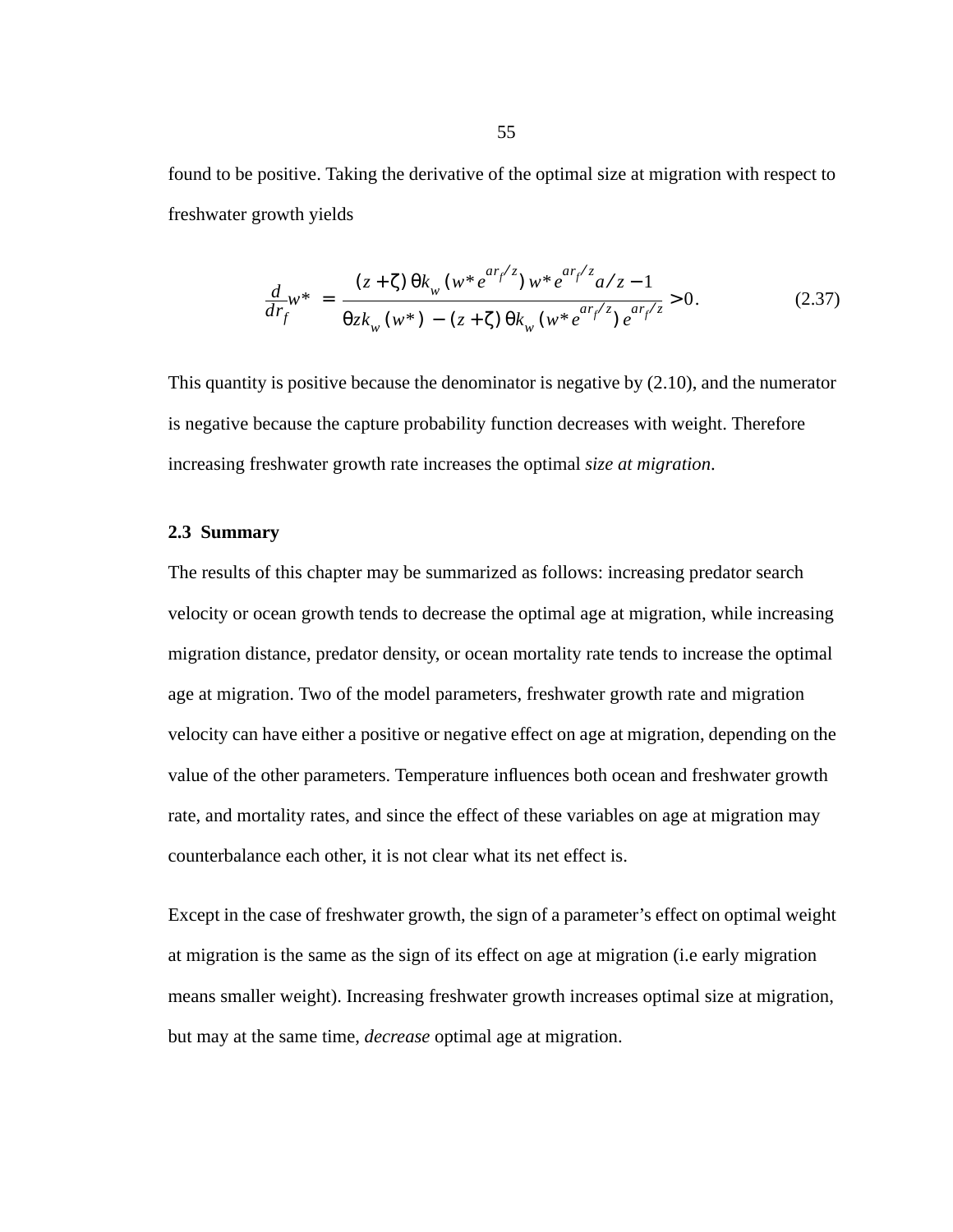## **2.4 Discussion**

What insight has been gleaned from this endeavor? One lesson is that some variable's influence, (i. e. migration distance, predator density, ocean mortality rate, ocean growth rate, predator search velocity), on age at migration is easily understood, while others are not (migration velocity and freshwater growth). Assuming the model correctly identifies the inherent tradeoffs associated with these variables, variables whose influence in not easily understood are connected to selective pressures that, in combination, both reward and punish early migration. For example, increasing freshwater growth diminishes the cost of early migration, providing an opportunity to begin ocean feeding sooner and with less cost during migration. On the other hand, delaying migration confers a survival advantage to the juvenile by decreasing migration mortality. These benefits are in competition with one another, tugging age at migration in opposite directions, and depending on the other parameters, either side can win the tug-o-war.

The model does predict an increase in age at migration with migration distance (assuming all else is equal), but its predictions on latitudinal gradient are less clear. Assuming the *hypothetical* relationships between latitude and the parameters in TABLE 2.6, there are influences of increasing latitude that favor earlier migration with respect to some parameters (predator density and ocean growth rate), and later migration with respect to others (ocean mortality rate and predator search velocity). As pointed out earlier a general pattern of decreasing freshwater growth rate with latitude, could lead to either earlier or later migration depending on the value of other parameters.

56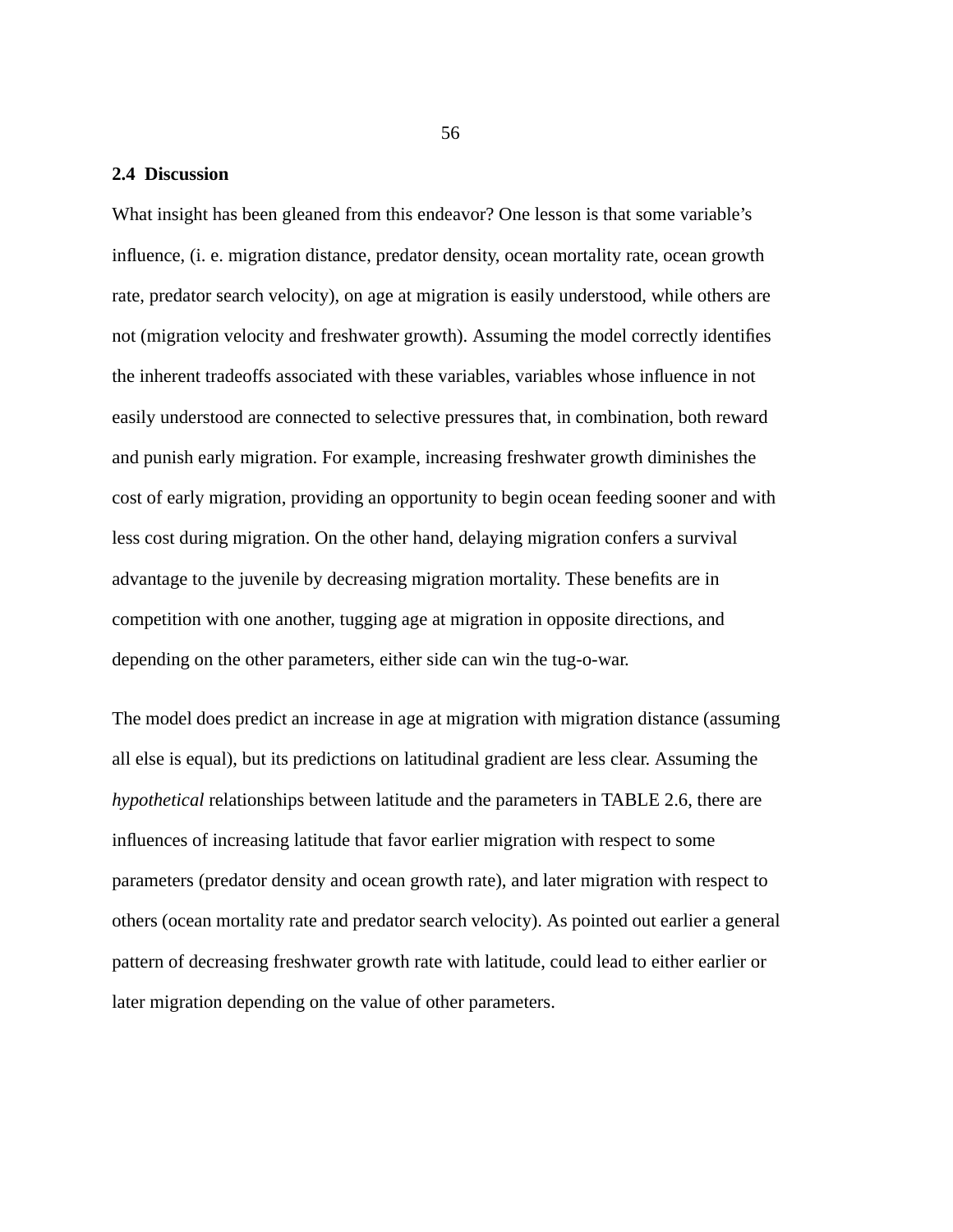| parameter                         | <b>Hypothetical</b><br><b>Influence of</b><br><b>Latitude on</b><br>parameter | Corresponding<br>influence on age<br>at migration <sup>a</sup> |
|-----------------------------------|-------------------------------------------------------------------------------|----------------------------------------------------------------|
| freshwater growth rate, $r_f$     |                                                                               |                                                                |
| predator density $\theta$         |                                                                               |                                                                |
| ocean mortality rate, $\mu$       | $^+$                                                                          | $^{+}$                                                         |
| predator search velocity, $\zeta$ |                                                                               | $^{+}$                                                         |
| migration velocity, $z$           | ?                                                                             | ?                                                              |
| ocean growth rate, $r_a$          |                                                                               |                                                                |

**TABLE 2.6** Latitude and migration timing.

<sup>a</sup> A question mark indicates that the sign of the influence is unknown (as predicted by the model), or no hypothetical relationship was assumed.

The "success" of demonstrating an increase in age at migration with migration distance must be interpreted cautiously, since it applies under the stipulation that "all else is equal." In reality, of course, all else is seldom equal, and the relationship between migration and other model parameters must be understood—especially since local conditions of temperature, food abundance, current velocity, and predation risk, for example, can change radically with migration distance.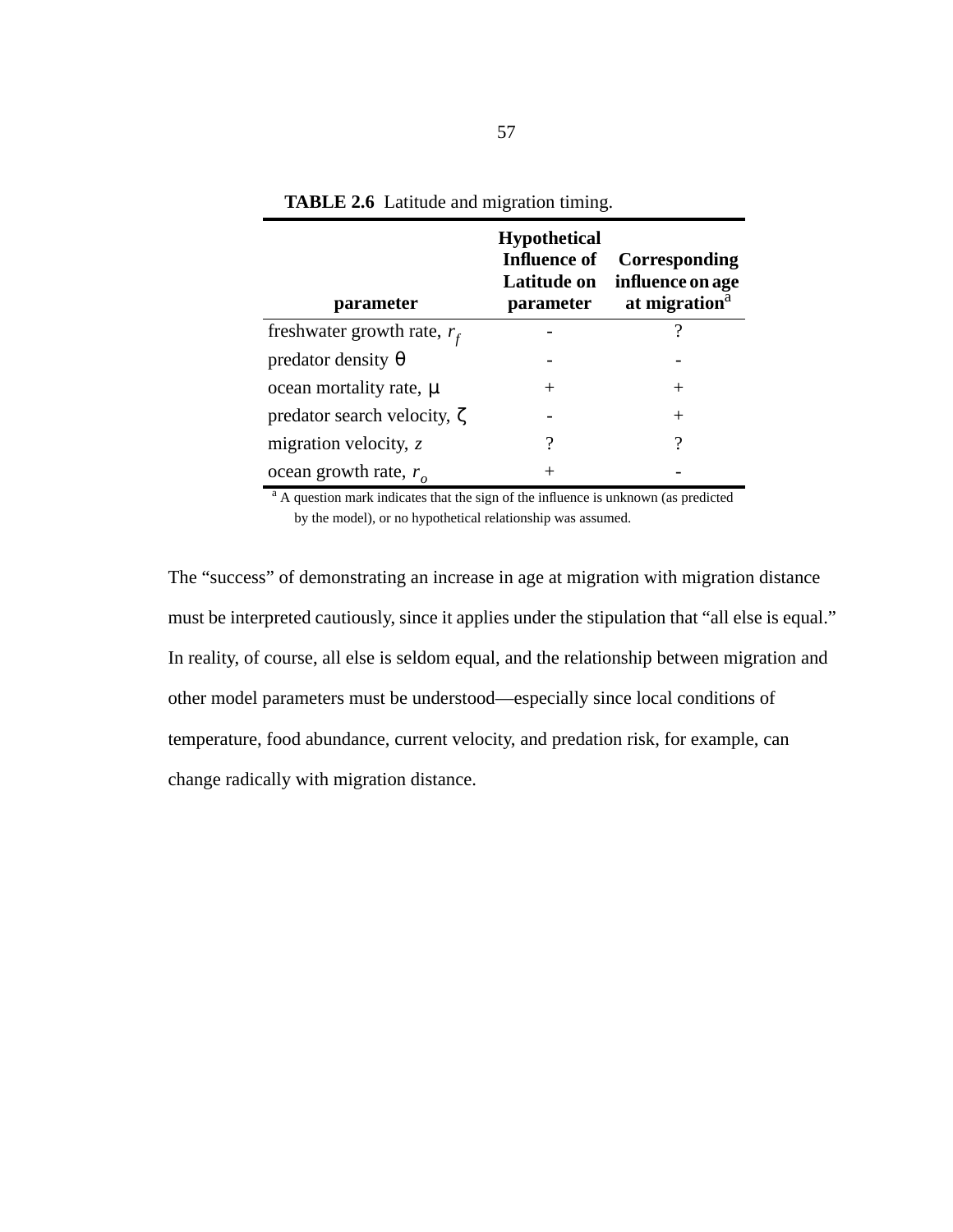# **CHAPTER 3 MORE REALISTIC GROWTH AND FECUNDITY ASSUMPTIONS**

In the previous chapter, I developed a heuristic model which assumed both ocean and freshwater growth were exponential, and that fecundity was directly proportional to size. However, in reality, growth is exponential—or at least nearly exponential—only for small young fish and tapers off as the fish grows. Moreover, fecundity is not usually found to be proportional to weight, but some fractional exponent of weight (Healey & Heard, 1984). What is gained by including more realistic assumptions? Analyzing and comparing a model that includes more realistic assumptions at this point could reveal what results from the heuristic model hinge on unlikely assumptions. I seek to understand how the sensitivity results derived in the last chapter hold up when confronted with more realistic growth and fecundity assumptions.

One of the drawbacks of including these more realistic assumptions is that the mathematics becomes more complicated. The heuristic model optimization could be carried out, in most cases, by examining first and second derivatives of the objective function. Unfortunately, for the objective function in this chapter, derivatives are not obtainable, and maximization must be accomplished through numerical schemes (Press *et al*., 1988). The simpler model revealed parameter sensitivities easily, requiring basic calculus only, and the influence of parameters could be readily determined over the entire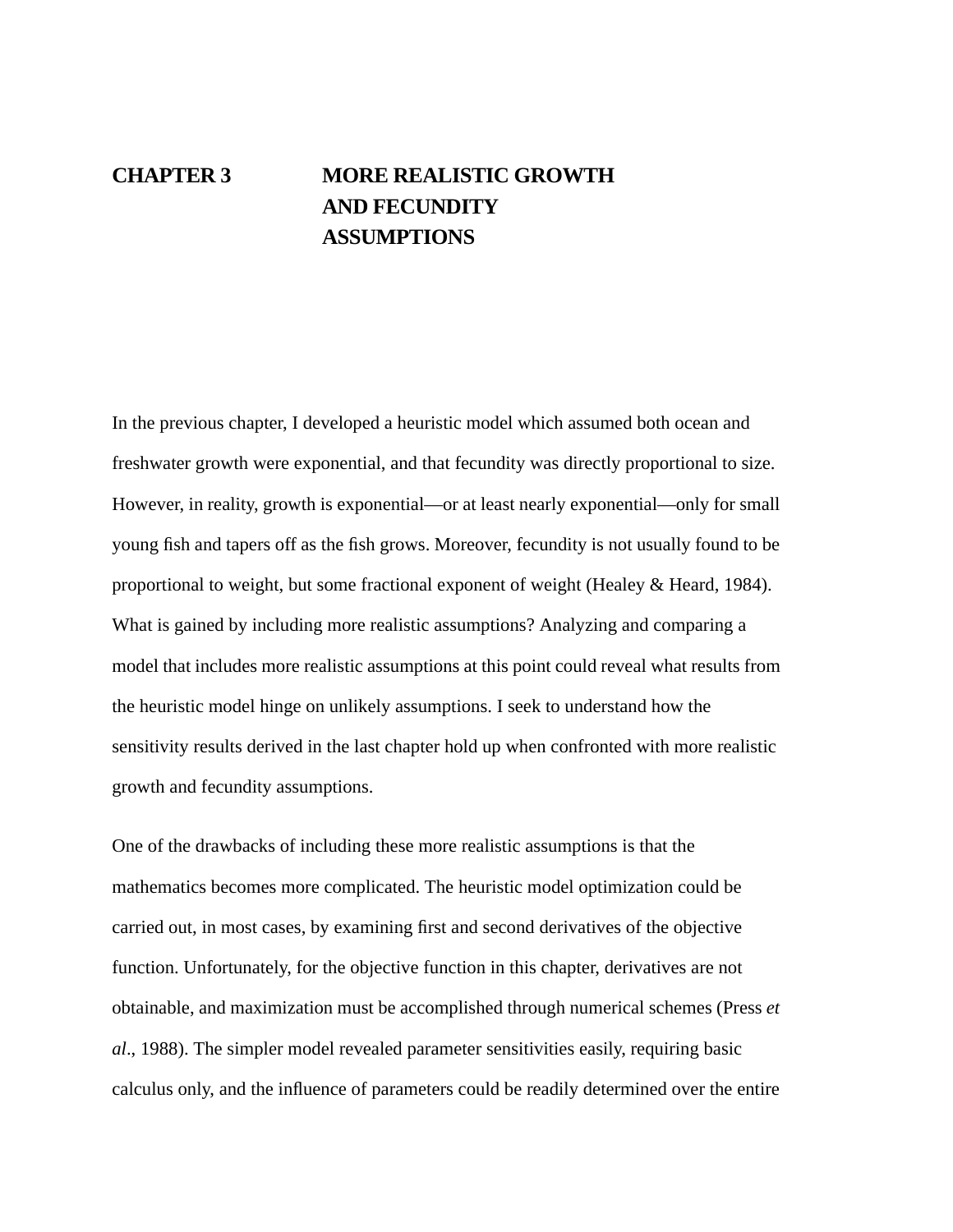range of the parameter space. Here, for practicality, we must settle for knowing a parameter's influence over some restricted range of the parameter space.

Again, as in the previous chapter, the main focus will be on the relationship between age at migration, latitude and migration distance, although the effect of other variables will be considered as well. The parameter estimates will be based on various literature values or regressions on data found in the literature when possible; otherwise, reasonable values are assigned (TABLE 3.2). The maximization scheme used is based on functional values alone since derivative information is not available (Brent, 1973). It proceeds by fitting successive parabolas to the objective function, until the optimal age at migration is found to within a nominal error tolerance. Each objective function evaluation requires simultaneous numerical integration to determine weight and fitness, these are performed using either the fourth-order Runga-Kutta or Bulirsch-Stoer method (Press *et al*., 1988).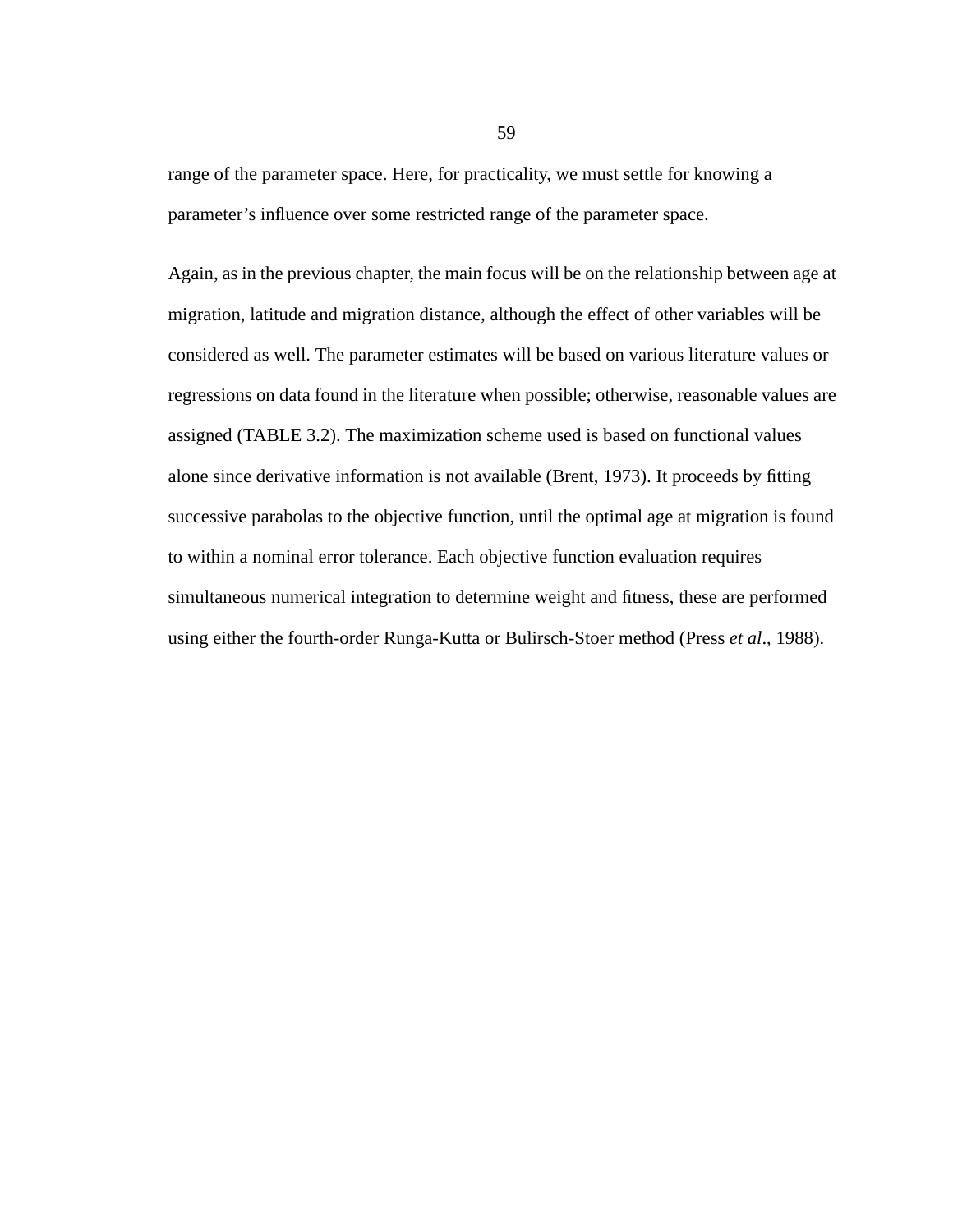# **TABLE 3.1** Model assumptions.

| Assumption <sup>a</sup>                                                   |
|---------------------------------------------------------------------------|
| Ocean and freshwater growth functions reflect diminishing returns         |
| Fecundity is proportional to weight at spawning raised to a fractional    |
| exponent                                                                  |
| Temporal fluctuations of the environmental variables temperature, current |
| velocity, predator density and search velocity, food abundance are        |
| ignored                                                                   |
| Spawning time is fixed                                                    |
| Ocean survival is constant                                                |
| Migration velocity is constant                                            |
| Capture probability is a decreasing function of salmon weight. A          |
| predator's likelihood of capturing a juvenile decreases with increasing   |
| juvenile weight                                                           |
| Freshwater mortality is a result of depredation alone                     |

<sup>a</sup> The first two assumptions differ from the assumptions of the previous chapter.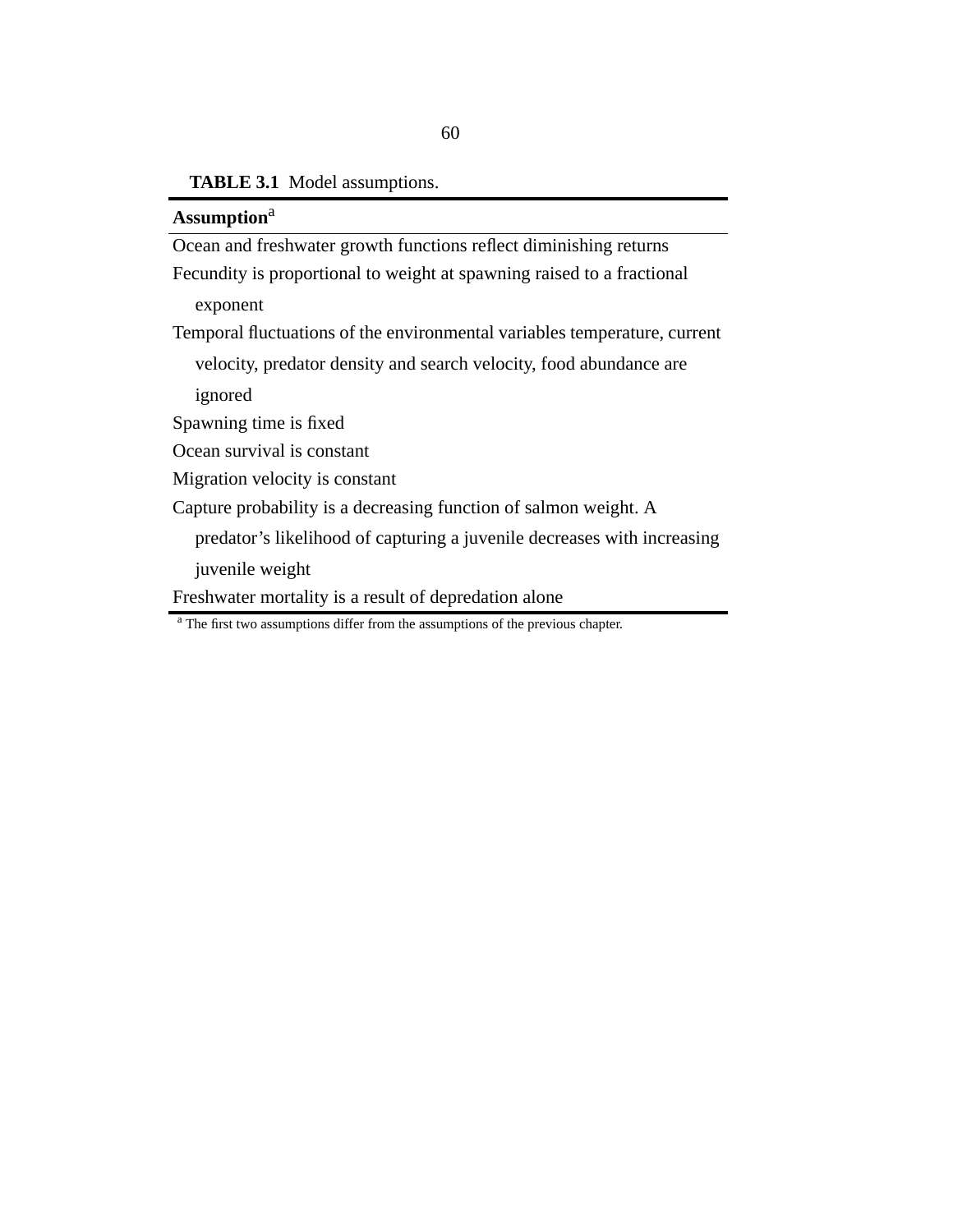**TABLE 3.2** Model summary.

Maximize:  
\n
$$
J(t_m) = -\int_{t_m}^{t_m + a/z} \theta(\dot{x} + \zeta) k(w) dt - \int_{t_m + a/z}^{t_s} \mu dt + \log [m(w(t_s))]
$$
\n
$$
J(t_m) = -\int_{t_m}^{t_m + a/z} \theta(\dot{x} + \zeta) k(w) dt - \int_{t_m + a/z}^{t_s} \mu dt + \log [m(w(t_s))]
$$
\n
$$
\dot{x} = \begin{cases} 0 & \text{if } 0 \le t < t_m \\ z & \text{if } t \ge t_m \end{cases}
$$
\n
$$
\dot{w} = \begin{cases} g_f(w) & \text{if } 0 \le t < t_m + a/z \\ g_o(w) & \text{if } t_m + a/z \le t \le t_s \end{cases}
$$
\n
$$
0 \le t_m \le t_s - a/z
$$

# **3.1 Development of more realistic relationships**

#### **3.1.1 Ocean growth**

Both freshwater and ocean growth equations are assumed to follow a generalized von Bertalanffy growth model,

$$
\dot{w} = \alpha w^{\phi} - \beta w, \qquad (3.1)
$$

where the R.H.S. represents the difference between anabolism (growth assimilation) and catabolism (respiration). Theoretically, the exponent  $\phi$  assumes the value  $2/3$ , however, it is instructive to vary this quantity in the upcoming sensitivity analysis. As it varies from  $2/3$  to 1, growth varies from the standard von Bertalanffy, which is limited, to exponential, which is unlimited. Thus, the parameter represents a bridge between ocean growth in the current chapter (limited growth), to that in the previous chapter (unlimited, exponential growth).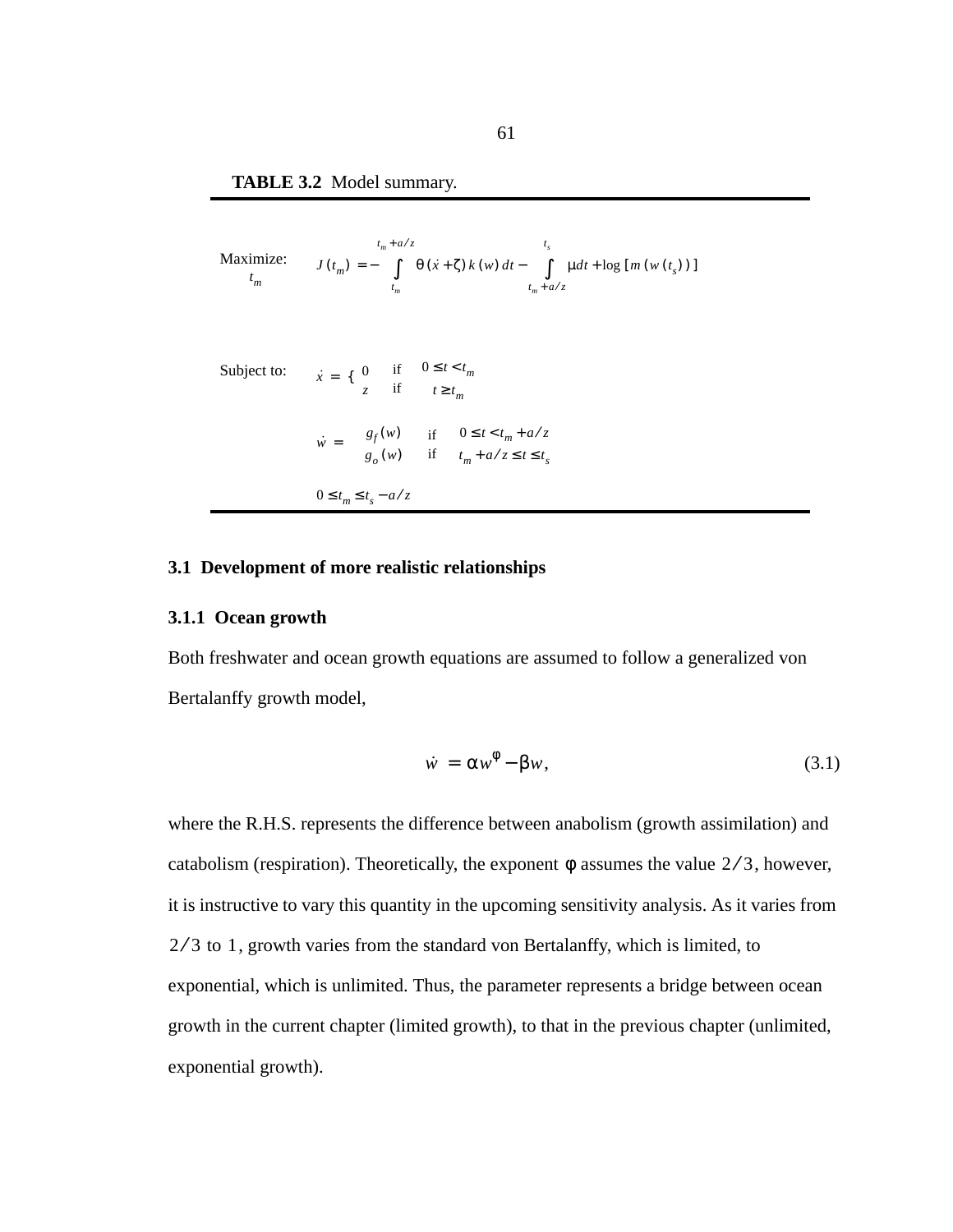#### **3.1.2 Freshwater growth**

The freshwater growth function I consider here includes, handling time, food density, and metabolic costs:

$$
g_f(w) = \frac{c \tau \rho \gamma(w) v}{1 + \rho \gamma(w) h(w) v} - c \alpha_2 w^{\beta 2} v^{\eta} - c \alpha_1 w^{\beta 1},
$$
 (3.2)

where the first term on the R.H.S. represents rate of energy consumed, second and third terms represent rate of energy lost to active and standard metabolism respectively (Ware 1978).  $\rho(t)$  represents the food density on the stream surface, and  $\gamma(w)$ , the width of the intersection between the reactive field cross section and stream surface. The fraction of the ration available for work and growth is  $\tau$ . The handling time,  $h(w)$ , is the time required for a fish to apprehend and consume one calorie of food. The conversion factor,  $c$ , converts calories to grams.

One important characteristic of this growth function is that, like the von Bertalanffy growth function, growth is limited. As a fish in freshwater grows, it consume more and more food to offset its increased metabolic demand, otherwise its growth is very poor. The freshwater environment is relatively poor in food compared with the ocean environment and growth slows quickly after a boom (if food is available). Assuming the parameter estimates of TABLE 3.2, as weight becomes large the freshwater growth function is approximately

$$
g_f(w) \cong c \tau \rho w^{0.345} v - c \alpha_2 w^{0.76} v^{\eta} - c \alpha_1 w^{0.624},
$$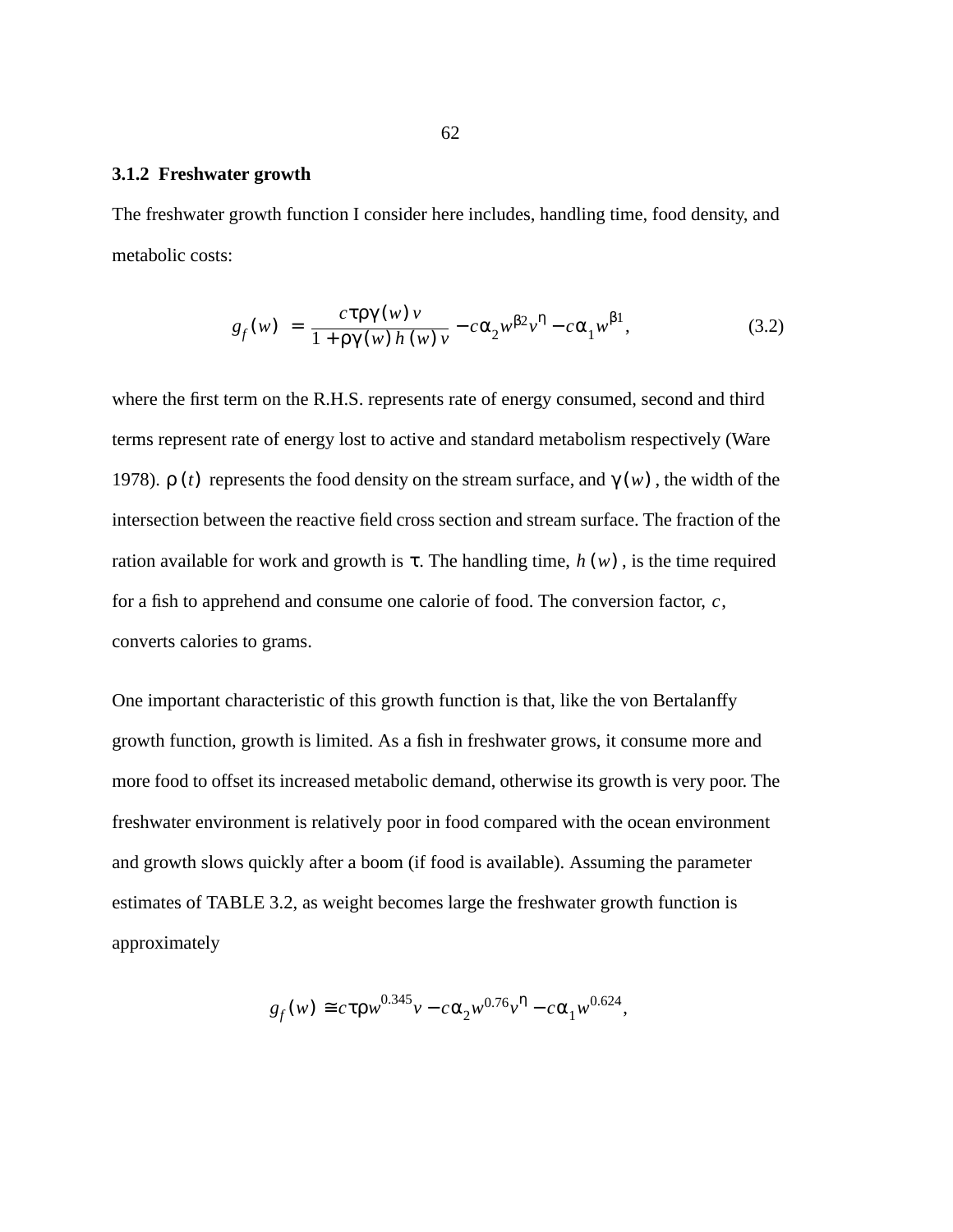showing that the exponents of weight for the metabolic terms dominate the exponent of weight for the anabolic term. Therefore, as weight becomes large, growth tends to zero, (*i.e*., growth is limited).

| <b>Parameter Description</b>                                      | <b>Parameter or</b><br>Relationship | <b>Estimate</b>                               | <b>Data Source</b>     |
|-------------------------------------------------------------------|-------------------------------------|-----------------------------------------------|------------------------|
| standard metabolism $\left(\text{cal} \cdot \text{s}^{-1}\right)$ | $\alpha_{1}$                        | $3.646584 \times 10^{-4}$                     | Brett (1965)           |
|                                                                   | $\beta_1$                           | 0.6239528                                     | Brett (1965)           |
| active metabolism $\left(\text{cal} \cdot \text{s}^{-1}\right)$   | $\alpha_{2}$                        | $3.651952 \times 10^{-3}$                     | Brett (1965)           |
|                                                                   | $\beta_2$                           | 0.7609603                                     | Brett (1965)           |
|                                                                   | η                                   | 2.360445                                      | Brett (1965)           |
| oxycalorific equivalent                                           | q                                   | 3.42 cal $mg^{-1}$                            | Webb (1974)            |
| calories to grams conversion                                      | $\boldsymbol{c}$                    | $1.6949 \times 10^{-4}$ g · cal <sup>-1</sup> | White & Li (1985)      |
| factor                                                            |                                     |                                               |                        |
| swimming speed                                                    | $\boldsymbol{\nu}$                  | $0.6~{\rm m\cdot s}^{-1}$                     | Brett (1965)           |
| handling time                                                     | h(w)                                | $18w^{-0.69}$ s · cal <sup>-1</sup>           | Ware (1978)            |
| reaction field                                                    | $\gamma(w)$                         | $0.02w^{0.345}/\sqrt{\pi}$ m                  | Ware (1978)            |
| food density                                                      | ρ                                   | 1 cal $\cdot$ m <sup>-2</sup>                 |                        |
| net food conversion efficiency                                    | τ                                   | 0.7                                           | Brett & Groves (1979)  |
| distance from redd to estuary                                     | a                                   | 613 km                                        |                        |
| current speed                                                     | $\mathfrak u$                       | $1 \text{ m} \cdot \text{s}^{-1}$             |                        |
| initial weight                                                    | $w_0$                               | $3.38$ g                                      |                        |
| capture probability                                               | k(w)                                | $w^{-1}$                                      |                        |
| predator density                                                  | $\theta$                            | $1 \text{ km}^{-1}$                           |                        |
| predator search velocity                                          | ζ                                   | 115 km $\cdot$ yr <sup>-1</sup>               |                        |
| ocean growth rate $(g \cdot yr^{-1})$                             | $g_{o}(w)$                          | $25.870w^{2/3} - 0.7888w$                     | Parker & Larkin (1959) |
| ocean mortality rate                                              | $\mu$ <sub>o</sub> $(w)$            | .316 $yr^{-1}$                                | Parker (1962)          |
| fecundity                                                         | m(w)                                | $48.94w^{0.548}$                              | Healey & Heard (1984)  |

| <b>TABLE 3.3</b> Parameters and their estimates. |
|--------------------------------------------------|
|--------------------------------------------------|

# **3.1.3 Fecundity**

Studies confirm significant fecundity-size relationships within chinook populations (Galbreath & Ridenhour 1964; Healey & Heard 1984). Theoretically, the fecundity is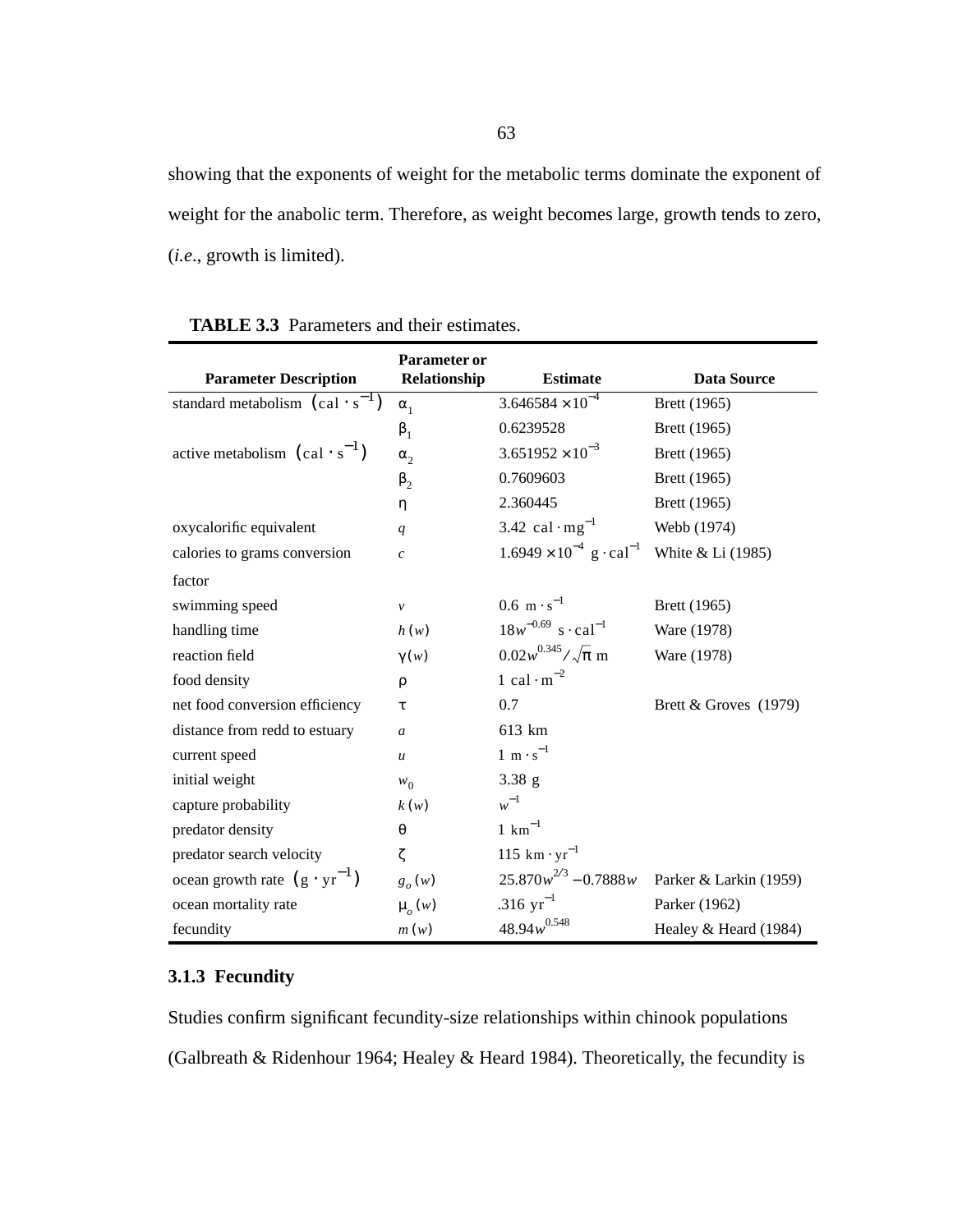proportional to the cube of length, and using an allometric relationship, I relate fecundity to weight through the relationship

$$
m(w) = a_m w^{b_m}.
$$
 (3.3)

#### **TABLE 3.4** Parameter sensitivity.

| parameter                          | parameter range                                                    | age at<br>migration<br>range (yr.) | effect | heuristic<br>model effect |
|------------------------------------|--------------------------------------------------------------------|------------------------------------|--------|---------------------------|
| freshwater food density, p         | 1 to 10 cal $\cdot$ m <sup>-2</sup>                                | 1.0 to $4.5$                       | $^{+}$ | $+$ or $-$ <sup>a</sup>   |
| freshwater swimming                | $1.826 \times 10^{-3}$ to $5.478 \times 10^{-3}$                   | 1.78 to .60                        |        | $NA^b$                    |
| metabolism coefficient, $\alpha$ , |                                                                    |                                    |        |                           |
| freshwater standard                | $1.823292 \times 10^{-4}$ to $5.469876 \times 10^{-4}$ 1.14 to .93 |                                    |        | NA.                       |
| metabolism coefficient, $\alpha_1$ |                                                                    |                                    |        |                           |
| migration distance, a              | 30 to 1500 km                                                      | .06 to 2.09                        | $+$    | $+$                       |
| predator density, $\theta$         | .02 to 1.0 $km^{-1}$                                               | 1.48 to 1.04                       |        | $+$                       |
| ocean mortality rate, $\mu$        | 0.00 to 3.16 $yr^{-1}$                                             | 1.02 to 1.35                       | $+$    | $+$                       |
| predator search velocity, $\zeta$  | 86.25 to 143.75 km $\cdot$ yr <sup>-1</sup>                        | 1.21 to .90                        |        |                           |
| current velocity, u                | 0 to 3 m $\cdot$ s <sup>-1</sup>                                   | 1.03 to $1.05$                     | $+$    | $+$ or $-$                |
| initial weight, $w_0$              | 1.69 to 5.07 $g$                                                   | 1.15 to .94                        |        | NA.                       |
| spawning time, $t_{s}$             | 2.5 to 7.5 yr                                                      | 1.00 to 1.05                       | $^{+}$ | $^{+}$                    |

<sup>a</sup> Assuming that the effect exponential freshwater growth parameter of the previous chapter may be compared to the freshwater food density of this chapter.

<sup>b</sup> NA indicates that no analogous parameter exists in the heuristic model, or it does exist but was not varied.

# **3.2 Parameter effects**

### **3.2.1 Effect of food density**

All else being equal, what effect does an increase of food density have on age at

migration? There are two competing points of view:

1. When food density is larger, freshwater habitat is more attractive due to increased

growth potential, and this should lead to delayed ocean migration.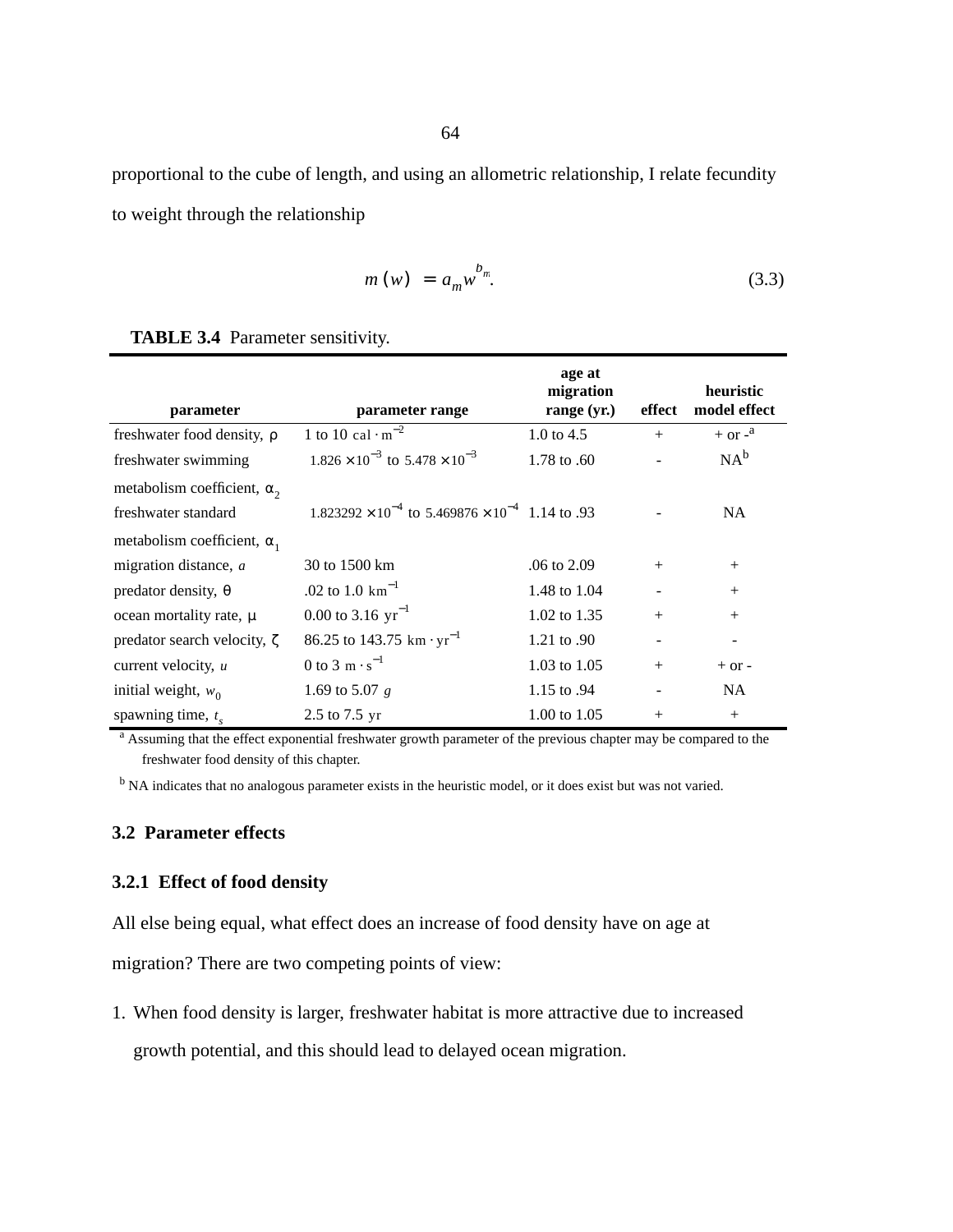2. When food density is larger, a juvenile will grow faster, outgrowing its predators more quickly. The juvenile optimally migrates earlier to take advantage of a longer ocean growth period.

Both of these hypotheses are short-sighted, and do not consider all of the factors at play. The first neglects the benefits of a longer ocean growth period, the second, the advantage of migrating at a large size to avoid being eaten. However, looking at these two hypotheses shows the countervailing selective pressures produced by a increase in food density, and the question is, "Which force is strongest?"

In this simplified case, where there are no seasonal effects on parameters considered, the first point of view prevails. Simply stated, the small increment in weight at spawning produced by an earlier migration does not compensate for the corresponding decrease in freshwater survival. It is possible to perturb parameters of the model so that hypothesis 2 wins out, but this required making the benefits of prolonged ocean growth unreasonably high (FIGURE 3.1).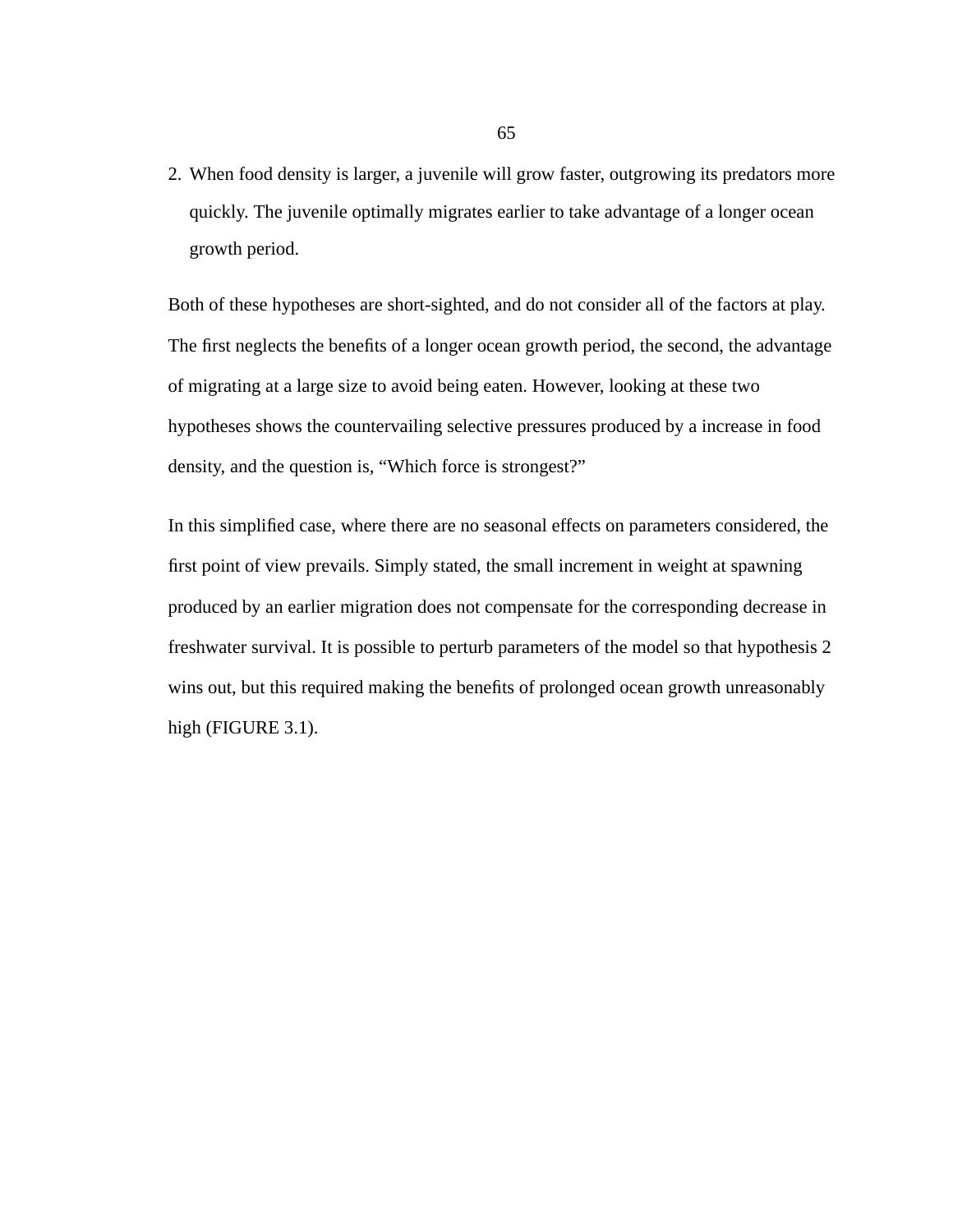

**FIGURE 3.1** Optimal migration time can be forced to decrease with food density if the von Bertalanffy anabolism exponent, φ, is large enough. However, theoretically, and in practice, this exponent lies near 2/3, where time of migration decreases with food density.

#### **3.2.2 Effect of migration distance**

As in the case of the previous heuristic model, with exponential growth and fecundity linear with weight, age at migration increases with migration distance. This appears to be a robust result: when the migration corridor presents greater risk to the migrant (relative to the risk it experiences during station holding) it should invest a greater amount of time in growth before migrating.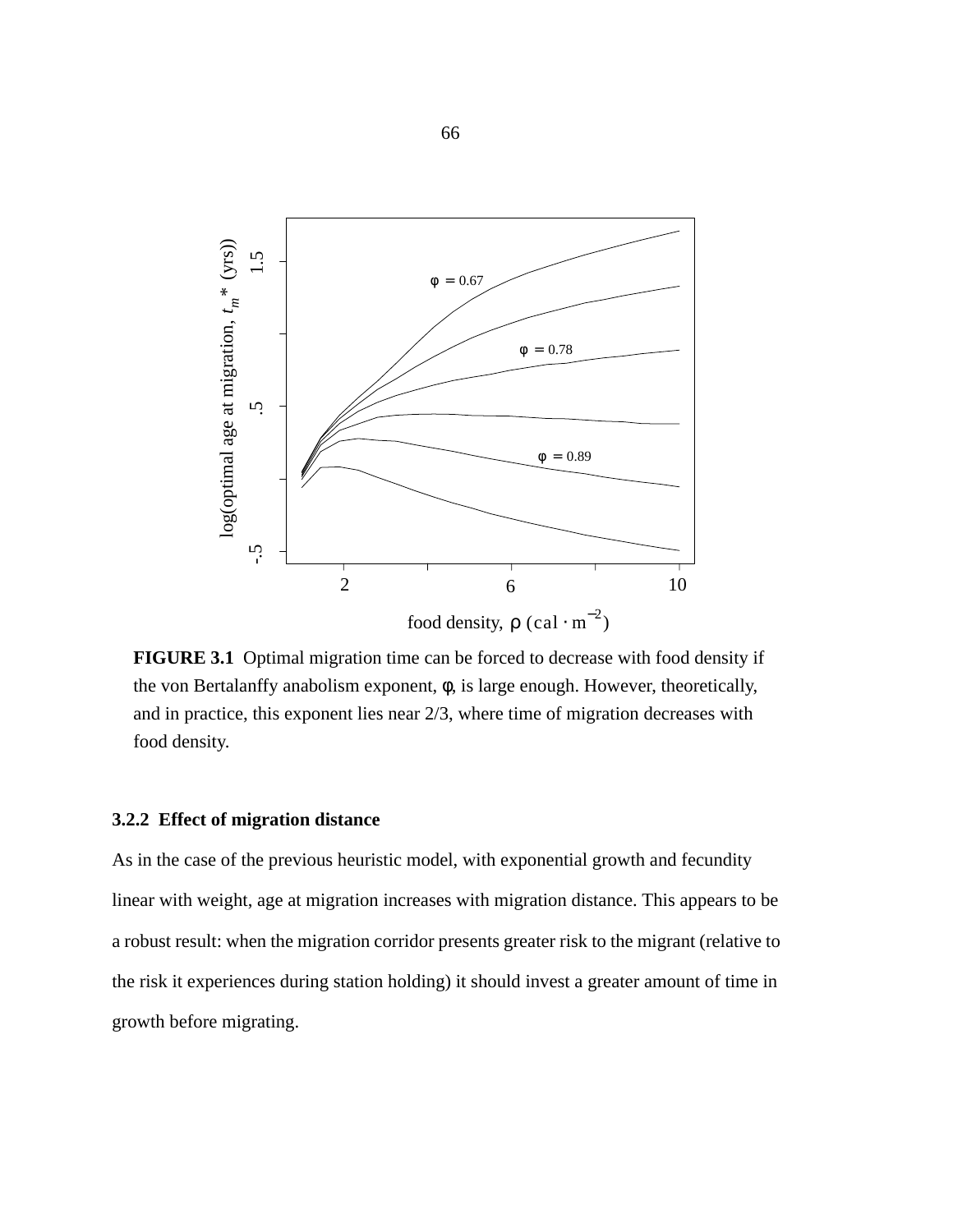### **3.2.3 Effect of predator density**

Interestingly, the effect of predator density  $(+)$  is contrary to that predicted by the previous heuristic model (-). When predator density is larger, both the predation rate during station holding and during migration increases. There are two possible strategies for the juvenile:

- 1. Migration is delayed to decrease the risk during migration.
- 2. Migration is earlier to decrease the time at risk in freshwater, with some compensation through a longer ocean growth period.

Under the assumptions of exponential growth strategy 1 is favored, but when more realistic, limited growth assumptions are added, strategy 2 is favored. Under limited growth assumptions, the benefit to migration survival given by delayed migration does not counter balance the benefit of decreased time at risk during station holding and a prolonged period of ocean growth. This occurs, at least in part, because a limited freshwater growth curve does not offer the same benefit of prolonged freshwater residence offered by exponential growth (FIGURE 3.2).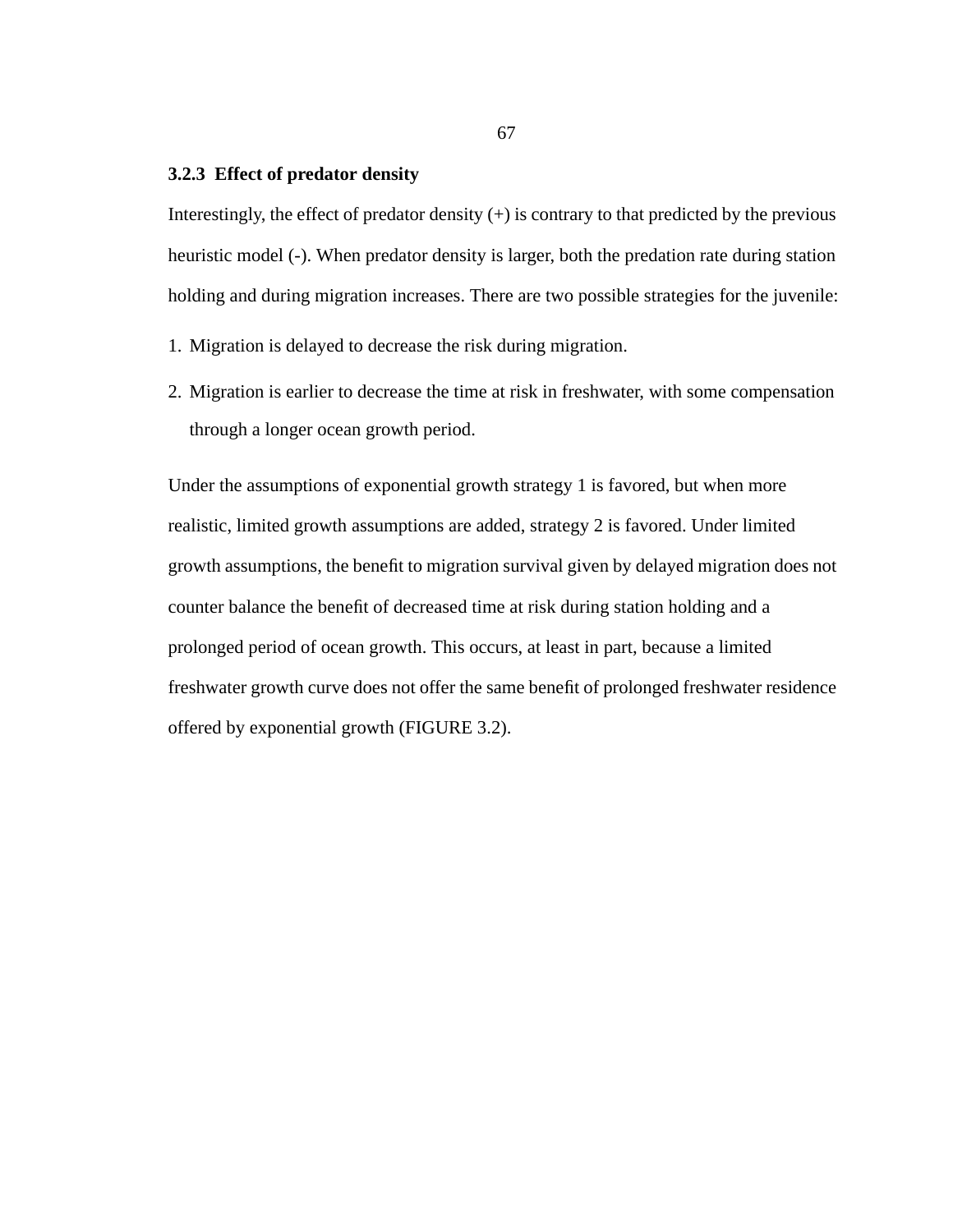

**FIGURE 3.2** The log of age at migration as a function of predator density. As the terms leading to limited growth (metabolism, handling time) are reduced from their estimated values to zero, through the multiplier *d*, age at migration becomes and increasing function of predator density. This demonstrates how making the freshwater growth function limiting rather than exponential, changes the relationship between predator density and age at migration.

# **3.2.4 Effect of other parameters**

The influence of freshwater growth rate (as determined by food intake, and metabolism), migration distance, ocean mortality rate, predator search velocity, and current velocity are all consistent with the heuristic case (TABLE 3.4).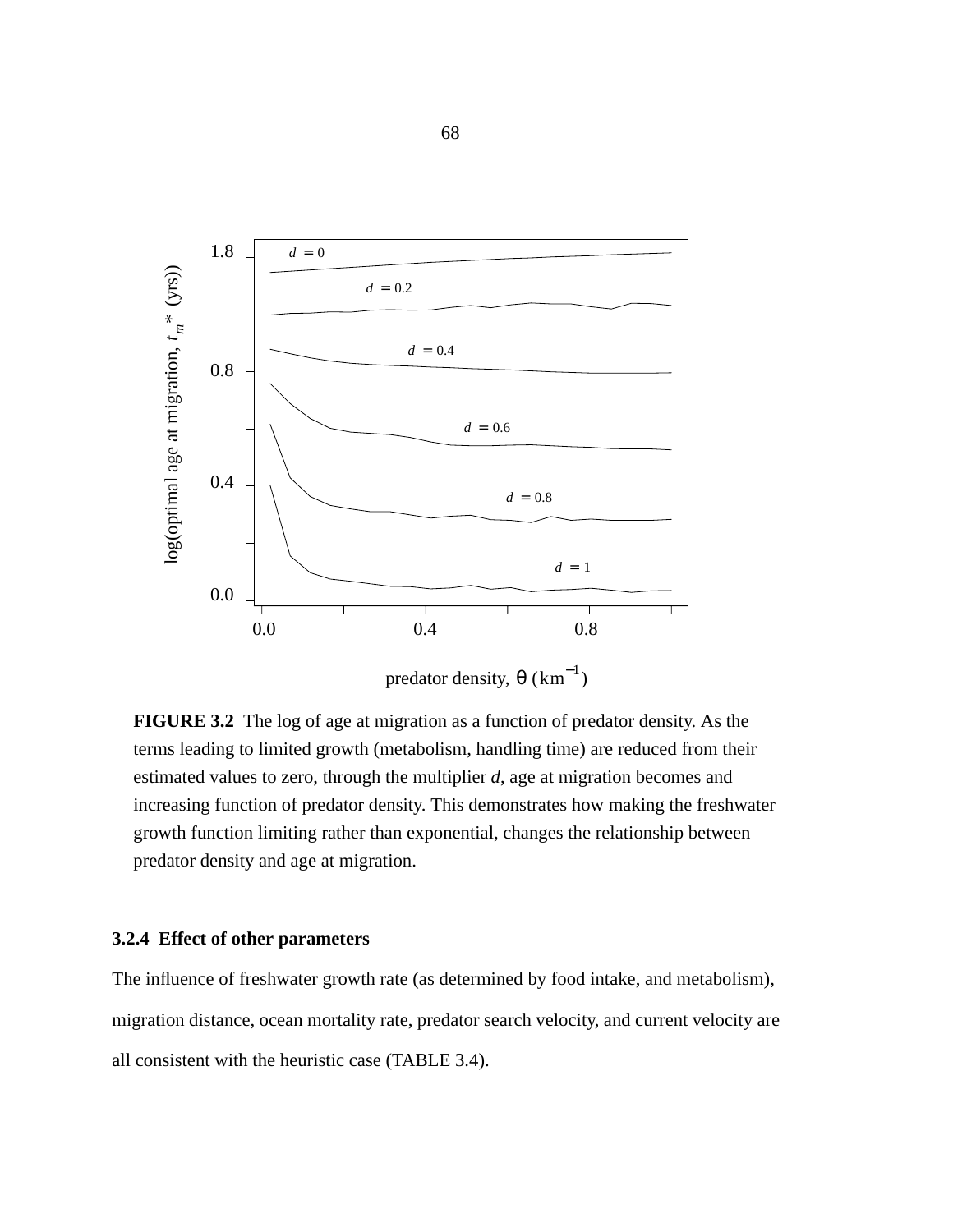#### **3.3 Summary**

Varying freshwater growth parameters reveals that as freshwater growth increases, so does optimal age at migration. The sign of this effect reverses, however, as the influence of limited ocean growth is decreased—becoming more exponential in nature. The effects of migration distance, predator ocean mortality rate, predator activity, current velocity, and spawning time are all consistent with the heuristic model. Predator density, however is inconsistent with the heuristic model: its increase results in a decrease in age at migration. This is partially, if not wholly, due to the introduction of the limiting effects of handling time and metabolism on growth. By reducing these limiting effects, it is possible to reverse the sign of the effect so that age at migration increases with predator density.

#### **3.4 Discussion**

Except in the case of predator density, adding more realistic growth and fecundity assumptions did not change the signs of the parameter effects. The effect of predator density changed from "+" in the heuristic case to "-" in the more general setting. I was able to show that by reducing the influence of metabolic cost terms and handling time, making freshwater growth less limited, it was possible to reverse the effect of predator density (from  $-$  to  $+$ ) on age at migration, making it consistent with the heuristic model result (FIGURE 3.2). This was done while leaving the ocean growth and fecundity relationships unchanged, indicating that the reverse in the effect of predator density was, in part, if not wholly, attributable to the addition of limited freshwater growth. A simple biological argument makes sense of this result. When predator density is increased, risk of predation is greater in freshwater, and is most intense during the period of migration when the predator encounter rate is highest. If a resulting delay in migration is optimal, then the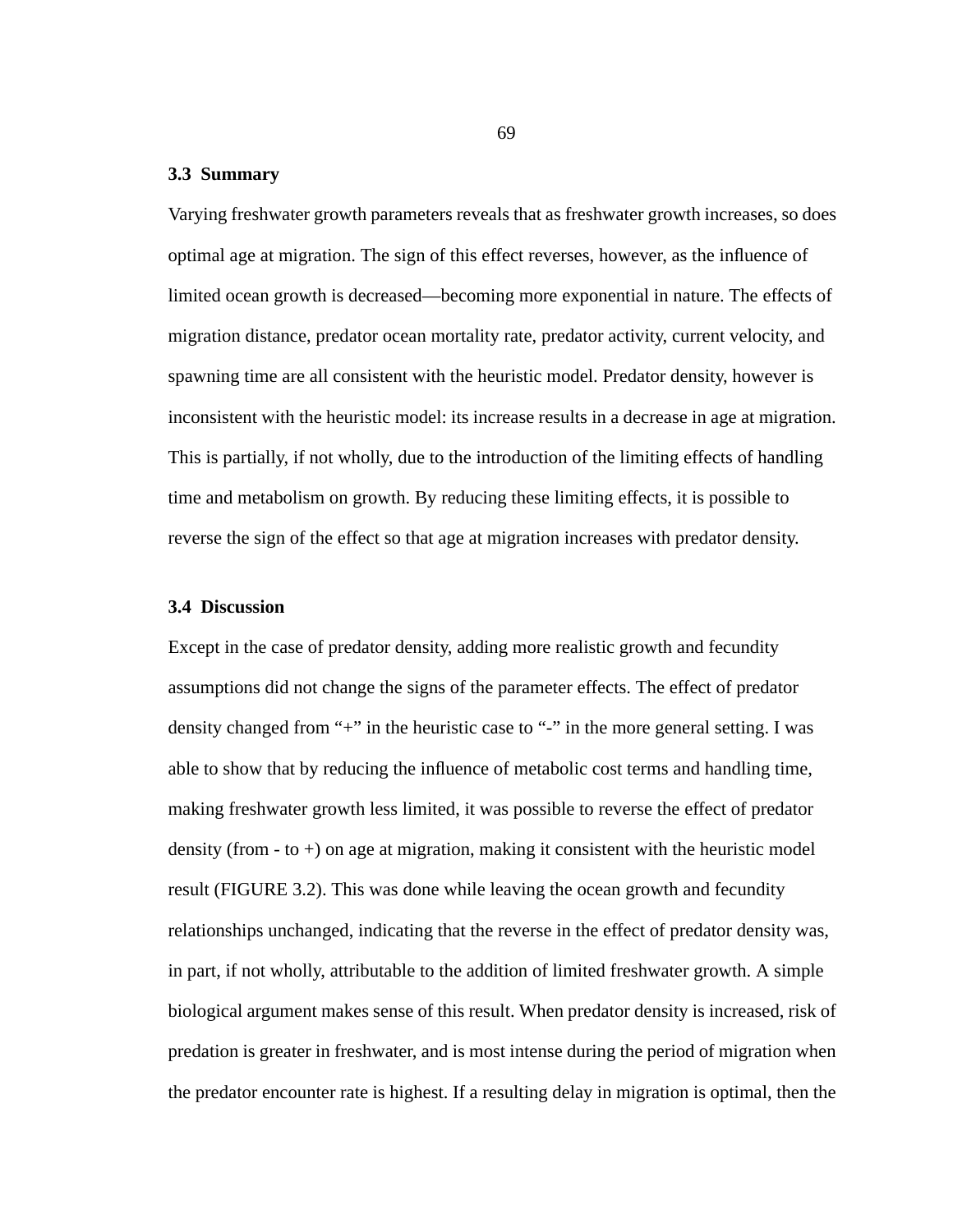benefit of growth during this delay had better offset the increased depredation risk during the delay. But the more limited freshwater growth becomes, the less likely this offset will occur, and therefore, as we discovered, the optimal age at migration actually decreases with predator density.

A similar argument shows why reducing the effect of limiting ocean growth results in a switch from a positive effect of freshwater growth on age at migration to a negative effect on age at migration (FIGURE 3.1). For if an increase in freshwater growth leads to earlier migration, then the increased ocean growth must offset the greater predation experienced during the earlier migration. As ocean growth becomes more limited, however, this offset becomes less likely, making age at migration increase with freshwater growth.

Although I present more realistic assumptions in this chapter, and, to some degree, illustrate the robustness of heuristic model results, there are still many simple assumptions present that certainly do not hold in reality, and these must be examined more closely. For example, how does introducing the effect of seasonally varying temperature influence the sensitivity results? By including seasonality, is the year of migration influenced as well as the season of migration? These questions are addressed in the following chapter.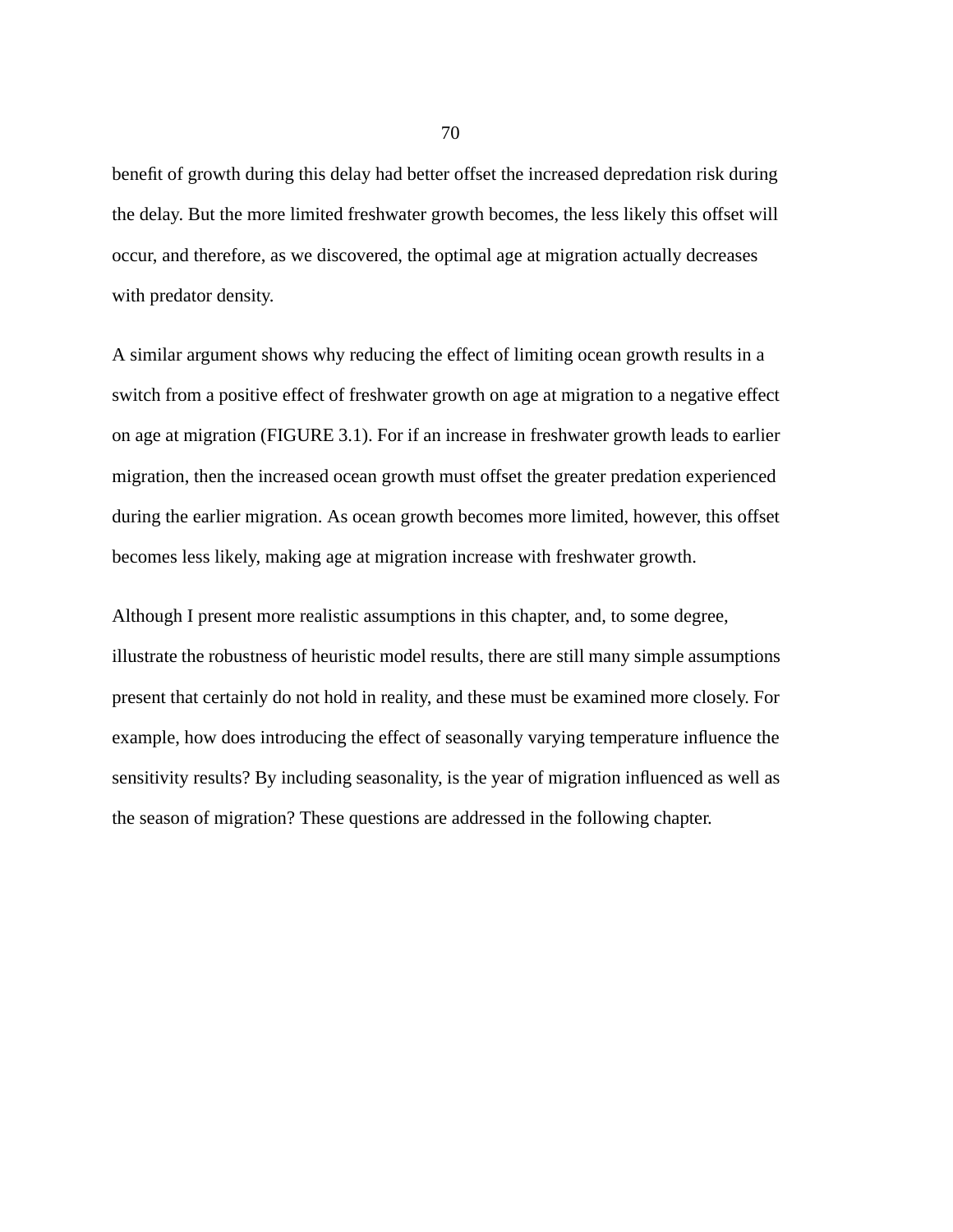# **CHAPTER 4 SEASONAL EFFECTS**

Until now, I have held important environmental and biological variables such as current velocity, food availability, predator activity, and growth parameters, constant over time. In reality, this assumption does not hold. Mean daily temperature (averaged over many years), for example, follows a periodic function, and is known to influence growth and predator activity. Do these temperature fluctuations influence migration timing? Quantitative studies relating temperature and migration timing are scarce (Jonsson & Rudd-Hansen 1985; Bohlin *et al.*, 1993b), but show clear relationships. There is good reason that a relationship between temperature and migration timing exists, for smolt development is controlled by the temperature related variables such as growth rate and photoperiod, and the more developed a smolt, the more likely it will migrate (Dickhoff  $\&$ Sullivan, 1987). Other seasonally related factors such as increasing stream velocity are also thought to promote downstream movement (Kjelson *et al*., 1982).

In this chapter, I include the influence of seasonality (TABLE 4.1), and as in previous chapters, focus on how migration timing affects individual fitness, and calculate the optimal age at migration based on hypothesized selective pressures. Including seasonality changes the nature of the objective function, producing local maxima that represent optimal within-year timing, and a global maximum that gives the optimal age at migration. The model suggests that temperature regime changes not only the optimal *within-year* migration timing but also, the optimal *year* of migration. As in the previous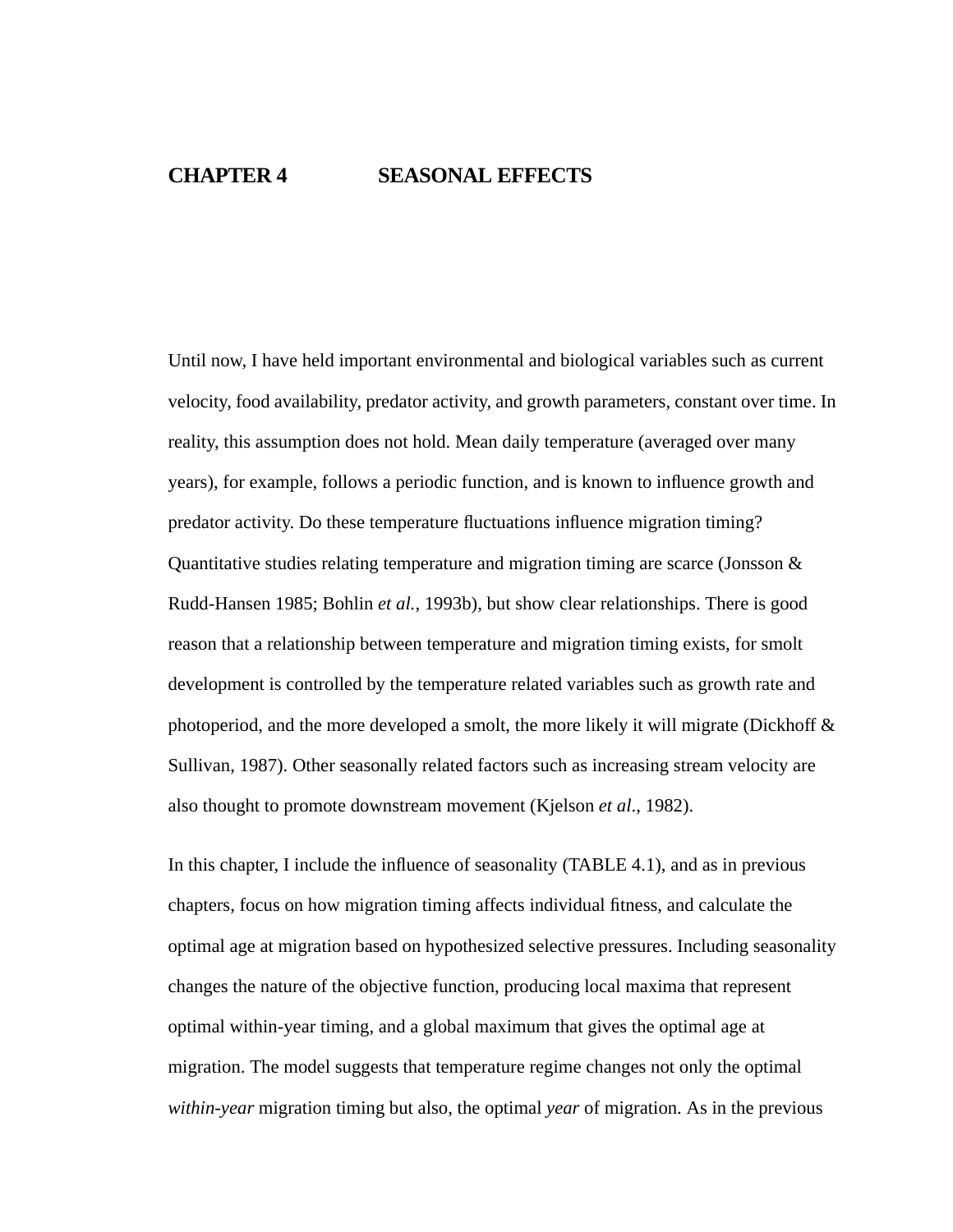chapters, I catalogue the effects of changing mean food availability, migration distance,

and other parameters, and then compare the results to those of previous chapters.

**TABLE 4.1** Model assumptions.

| <b>Assumption</b>                                                                                                                                                       |
|-------------------------------------------------------------------------------------------------------------------------------------------------------------------------|
| Ocean and freshwater growth functions reflect diminishing returns                                                                                                       |
| Fecundity is proportional to weight at spawning raised to a fractional<br>exponent                                                                                      |
| Some temporal fluctuations of temperature related variables are<br>considered: predator activity, food abundance, metabolic processes,<br>food consumption <sup>a</sup> |
| Spawning time is fixed                                                                                                                                                  |
| Ocean survival is constant                                                                                                                                              |
| Migration velocity is constant                                                                                                                                          |
| Capture probability is a decreasing function of salmon weight                                                                                                           |
| Freshwater mortality is a result of depredation alone                                                                                                                   |

<sup>&</sup>lt;sup>a</sup> This assumption differs from that of the previous chapter, where seasonality is ignored.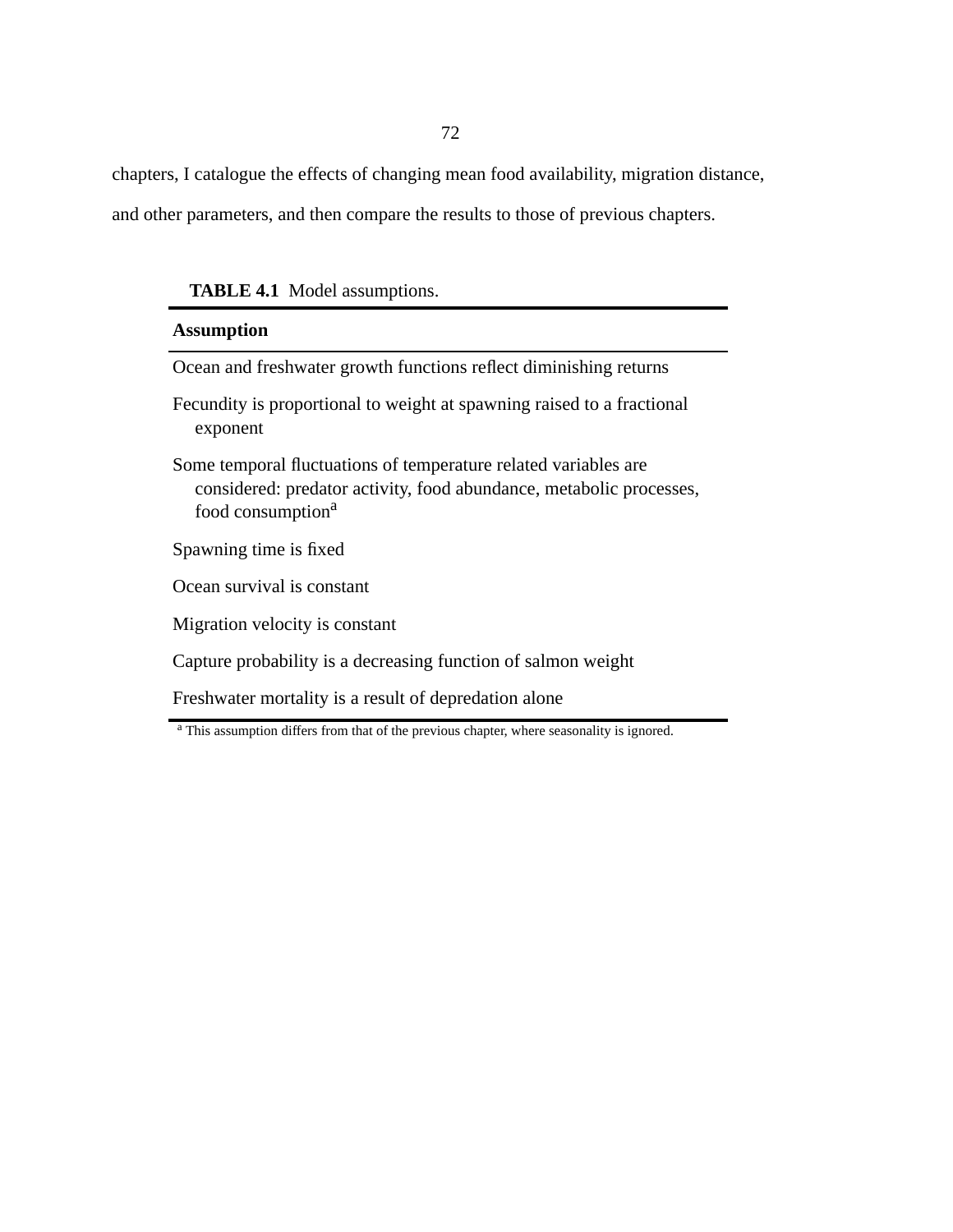# **TABLE 4.2** Model summary.

Maximize:  
\n
$$
J(t_m) = -\int_{t_0}^{t_m + a/z} \theta(t) \left(\dot{x} + \zeta(t)\right) k(w, t) dt - \int_{t_m + a/z}^{t_s} \mu dt + \log [m(w(t_s))]
$$
\n
$$
= \int_{t_0}^{t_m + a/z} \theta(t) \left(\dot{x} + \zeta(t)\right) k(w, t) dt - \int_{t_m + a/z}^{t_s} \mu dt + \log [m(w(t_s))]
$$
\n
$$
\dot{x} = \begin{cases} 0 & \text{if } t_0 \le t < t_m \\ z & \text{if } t \ge t_m \end{cases}
$$
\n
$$
\dot{w} = \begin{cases} g_f(w, t) & \text{if } t_m + a/z \le t \le t_s \\ g_o(w, t) & \text{if } t_m + a/z \le t \le t_s \end{cases}
$$
\n
$$
t_0 \le t_m \le t_s - a/z
$$
\n
$$
x(t_0) = 0
$$
\n
$$
w(t_0) = w_0
$$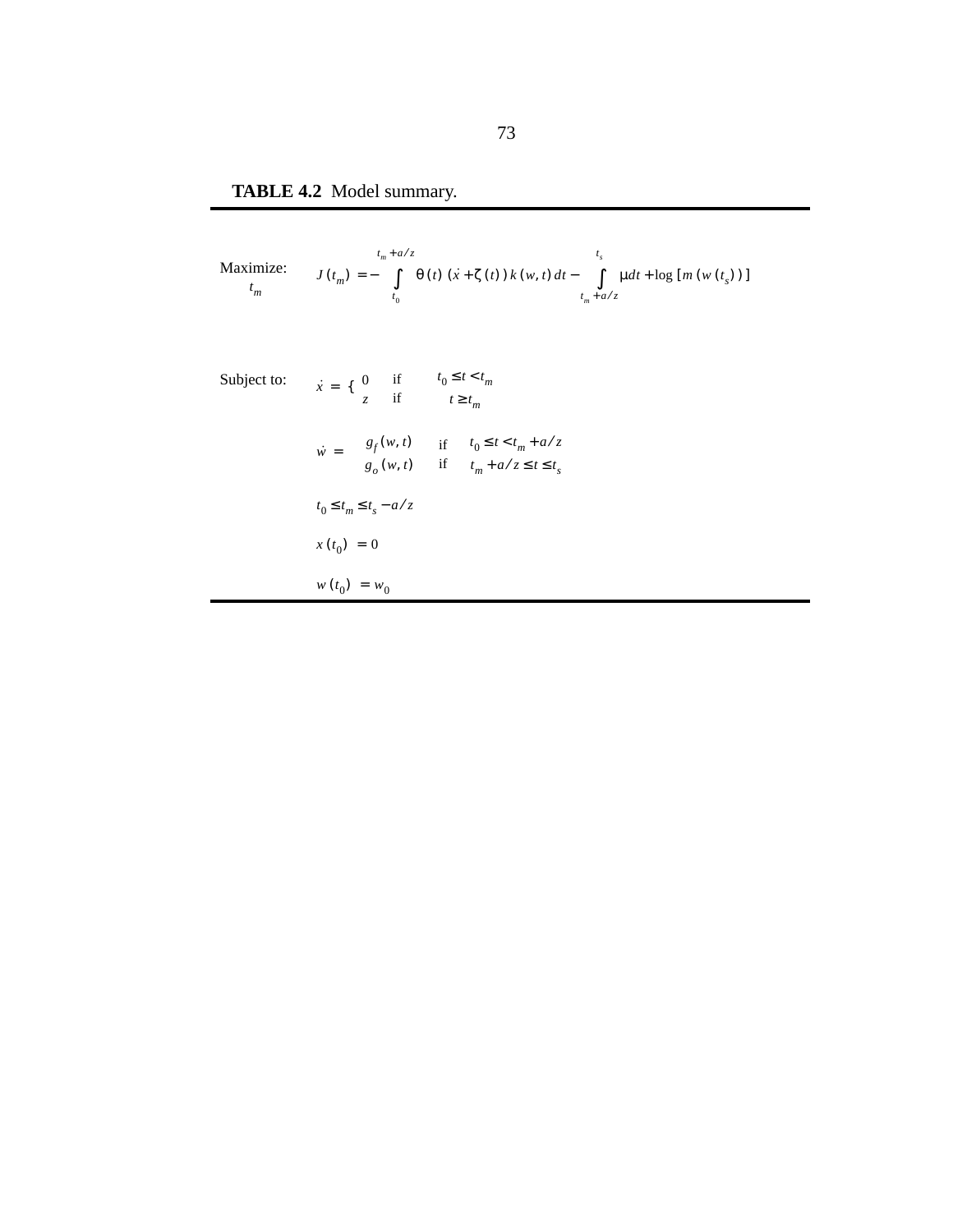| variable or<br>function | definition               | variable or<br>function | definition              |
|-------------------------|--------------------------|-------------------------|-------------------------|
| t                       | time                     | $t_m$                   | age at migration        |
| $g_f(w, t)$             | freshwater growth rate   | $t_{s}$                 | spawning time           |
| a                       | migration distance       | $J(t_m)$                | objective function      |
| μ                       | ocean mortality rate     | w(t)                    | weight                  |
| $\zeta(t)$              | predator search velocity | x(t)                    | downstream displacement |
| Z.                      | migration velocity       | k(w, t)                 | capture probability     |
| $g_{\rho}(w, t)$        | ocean growth rate        | $\theta(t)$             | predator density        |
| $t_{0}$                 | time of emergence        | $W_0$                   | initial weight          |
| m(w)                    | fecundity                |                         |                         |

**TABLE 4.3** Main model variables and functions.

# **4.1 Model development**

Model changes include a new temperature dependent growth function and predation rate, and also a periodic mean daily temperature function. To sync the seasonal variation with the emergence date, time 0 will correspond to the beginning of a new year, and the emergence date is redefined as  $t_0$  (TABLE 4.3).

#### **4.1.1 Temperature dependent growth**

The rates of food consumption, excretion, and metabolism are all influenced by temperature. And to capture this influence, I use the Fish Bioenergetics  $2 \text{ model}^1$  (Hewitt & Johnson, 1992). This model is based on the balanced energy equation

 $Consumption = (Metabolic Loss) + (Waste Loss) + (Growth),$ 

<sup>1.</sup> The Model 2 software package is available through the University of Wisconsin Sea Grant Institute. For more information, contact: Communications Office, University of Wisconsin Sea Grant, 1800 University Ave., Madison, WI 53705-4094. The software package runs only on IBM/compatibles.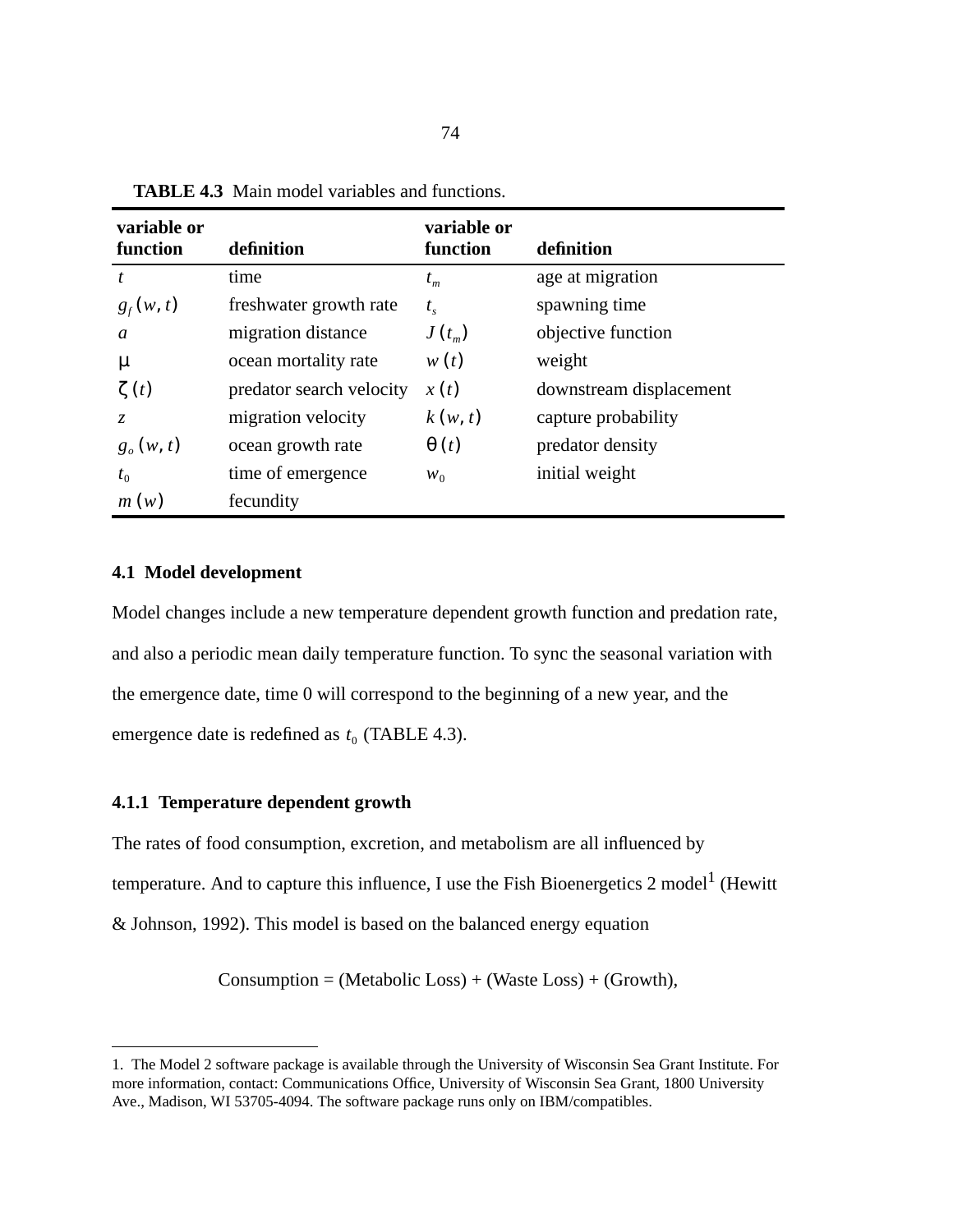or, using variables defined later in this chapter:

$$
C = (R+S) + (F+U) + \Delta B.
$$

Water temperature, fish size, energy density, and food availability are the primary factors affecting this energy budget. The computations are based on specific rates—grams of food per gram of predator per day.

#### **4.1.1.1 Consumption**

Consumption—the rate at which food is consumed by a fish—is determined by calculating a maximum consumption as an allometric function of weight, then scaling it by a parameter representing food availability and a function representing temperature dependent feeding activity. The basic equations for calculating consumption are:

$$
C = C_{max} \cdot P \cdot f_c(T), \qquad (4.1)
$$

$$
C_{max} = a_c w^{b_c}, \qquad (4.2)
$$

where  $C_{max}$  is the maximum specific feeding rate, w is fish weight, C is the specific feeding rate (consumption), P is a proportionality constant,  $a_c$  and  $b_c$  are allometric function parameters, T is water temperature, and  $f_c(T)$  is the water temperature dependence function. Temperature dependent functions have been developed for several salmon species: chinook, coho, pink, and sockeye. The function is calculated using the Thornton & Lessem (1978) algorithm.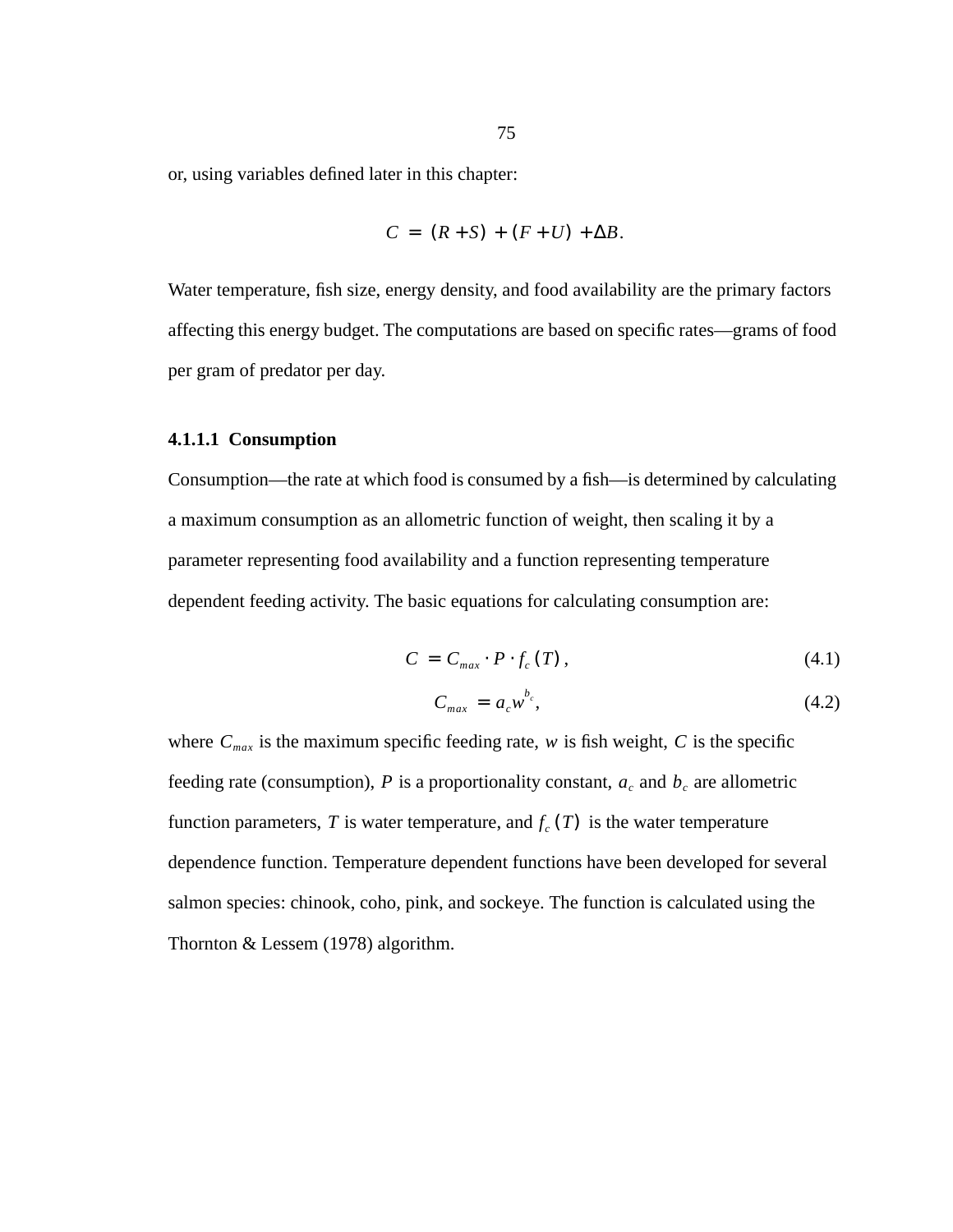

**FIGURE 4.1** Temperature dependent food consumption functions for chinook/coho, and pink/sockeye (Hewitt & Johnson, 1992).

# **4.1.1.2 Respiration and specific dynamic action**

Respiration is the amount of energy used by fish for metabolism—determined by calculating standard metabolism as an allometric function of weight, then increasing that value through a temperature dependent function and an activity factor. Specific dynamic action is then added to this quantity to determine the total metabolic rate. The equations are given by

$$
R = ar wb fr (T) \cdot activity \qquad (4.3)
$$

$$
S = SDA \cdot (C - F), \qquad (4.4)
$$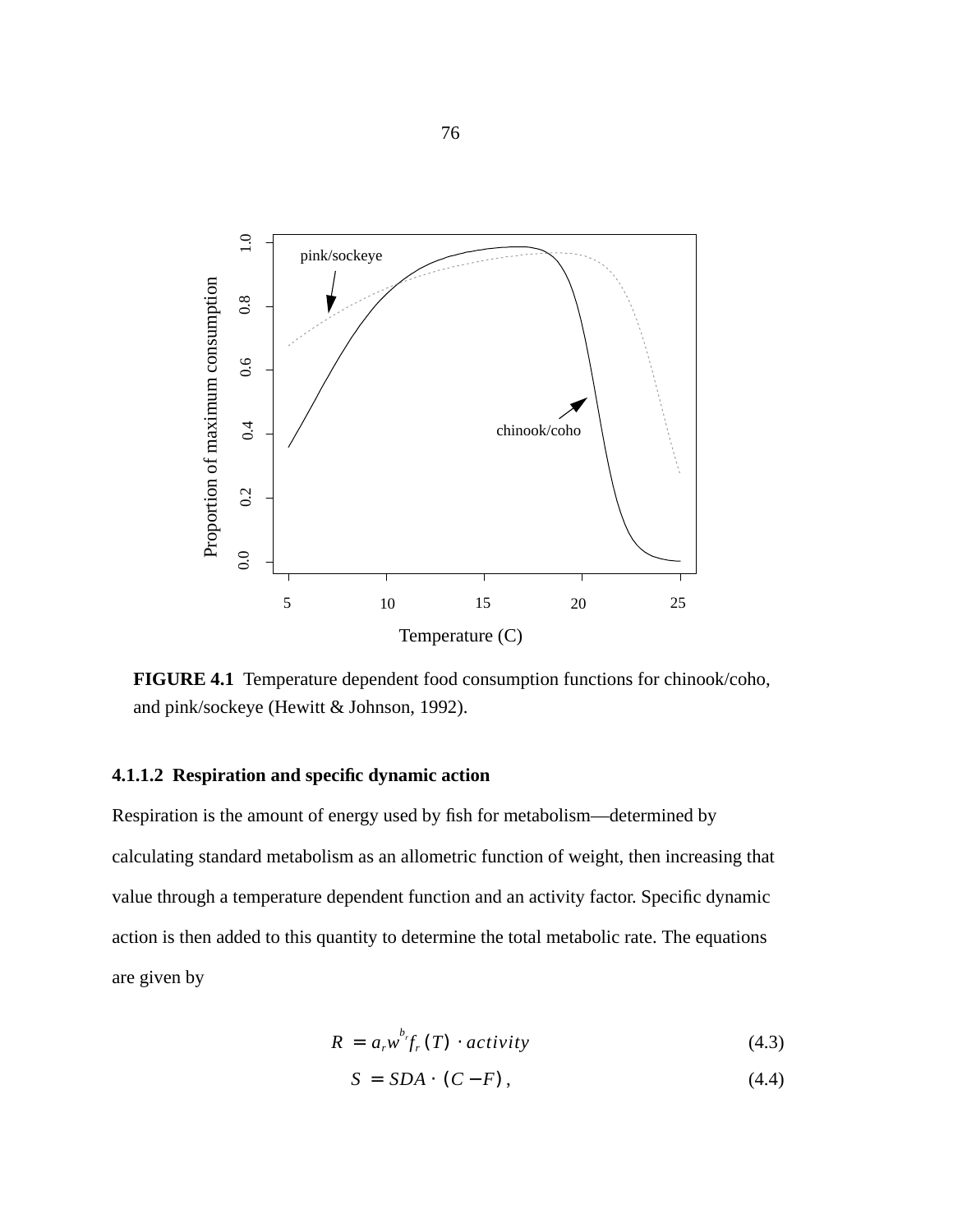where R is the specific rate of respiration,  $a_r$  and  $b_r$  are parameters of the allometric relationship for standard metabolism,  $f_r(T)$  is the water temperature dependence function, *activity* is the increment for active metabolism, S is the energy lost to specific dynamic action, SDA is the proportion of assimilated energy lost to specific dynamic action, and  $F$  is the specific rate of egestion.

#### **4.1.1.3 Waste losses (egestion and excretion)**

Energy not available for growth and not lost in metabolism is lost through egestion (fecal waste) and excretion (nitrogenous waste). The corresponding model equations are

$$
F = PF \cdot C \tag{4.5}
$$

$$
U = au Tbu \cdot exp(\gammau P) \cdot (C - F), \qquad (4.6)
$$

where  $F$  is the waste lost through egestion,  $PF$  represents the fraction of consumption that appears as fecal matter, and  $U$  is the waste lost through excretion.  $PF$  will change over time as the digestibility of diet changes.

#### **4.1.2 Temperature dependent depredation rate**

Recall that predation rate is governed by the movement of juveniles and the activity of the predators. In equation form, it is described as

$$
\theta(t) \left( \left| \dot{x}(t) \right| + \zeta(t) \right) k(w,t),
$$

where  $\theta(t)$  is the predator density,  $\dot{x}(t)$  is the migration velocity,  $\zeta(t)$  is the predator search velocity, and  $k(w, t)$  is the capture probability. Predator search velocity, capture probability, and predator density are all functions of temperature. Until some temperature threshold is realized, increasing temperature leads to increased predator activity (and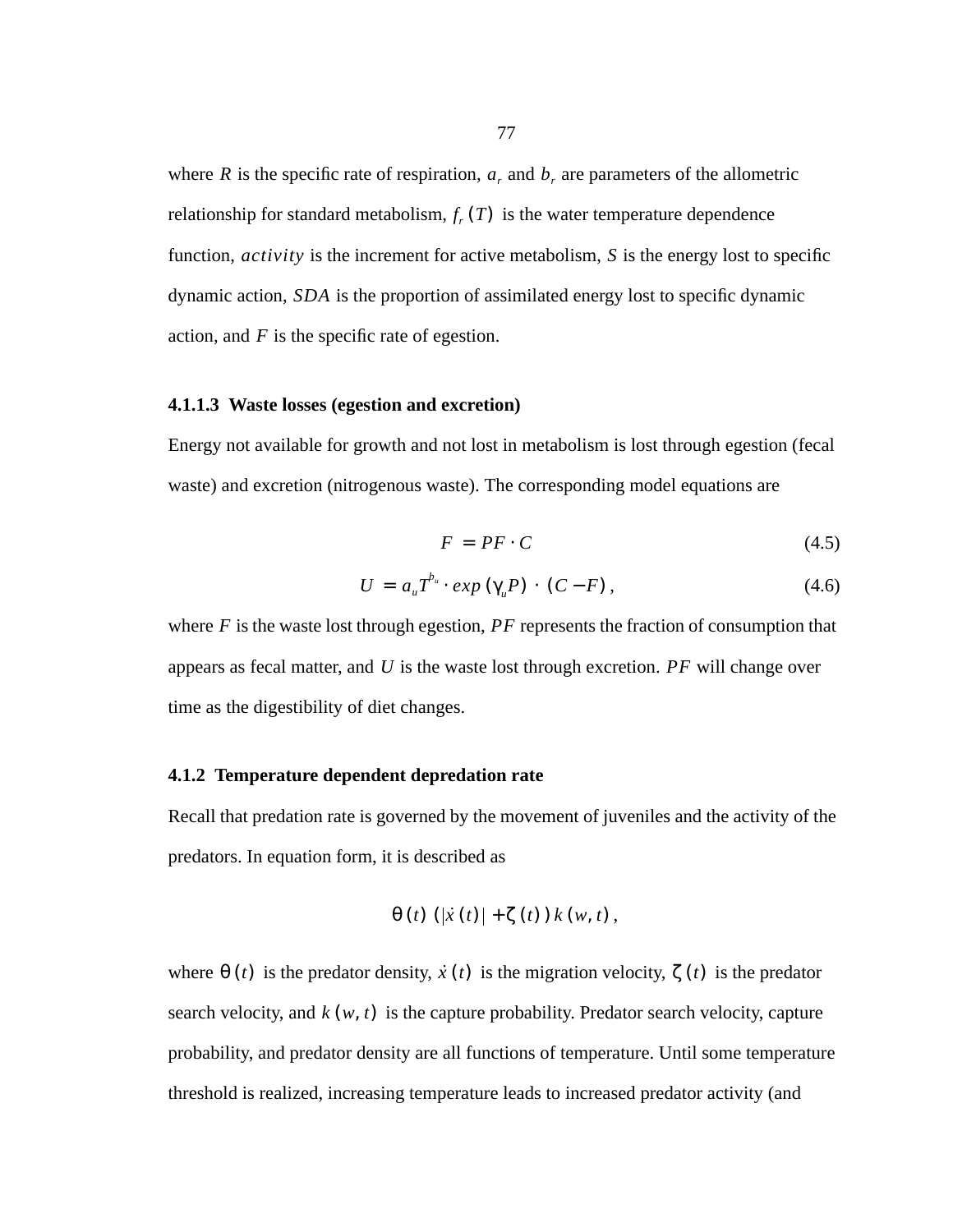hence predator search velocity and capture probability). Since capture probability scales predator search velocity, let us assume that the influence of temperature on predation rate is strictly through the capture probability function. To model this influence, I scale a maximum capture probability function by a temperature dependent function,

$$
k(w, t) = k_{max}(w) \cdot f_{pred}(T(t)). \qquad (4.7)
$$

The temperature dependent scaling function is similar to the consumption function  $f_c(T)$ : it gauges the influence of temperature on predator consumption of salmon. Using this fact, I use the function  $f_c(T)$ , calibrated for the appropriate predator as the scaling function,  $f_{pred}(T)$  (FIGURE 4.2).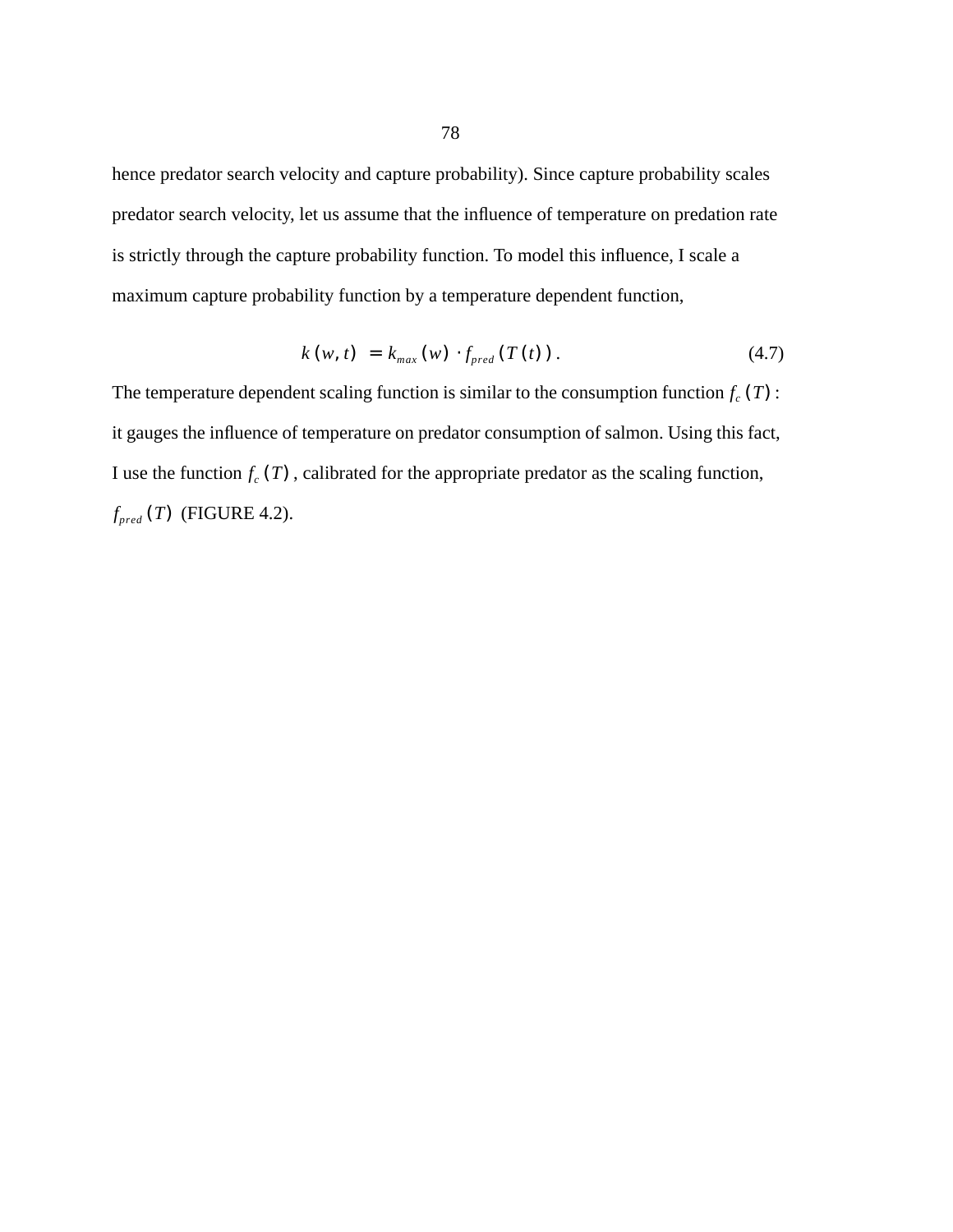

**FIGURE 4.2** The proportion of the maximum consumption as a function of temperature for walleyr, smallmouth bass (Hewitt & Johnson 1992), and northern squawfish (Vigg & Burley, 1991).

# **4.1.3 Mean daily temperature data**

Now that I have shown the importance of temperature on important biological variable, I proceed to show how the time series of daily water temperatures, measured at a fixed location, may be modeled. Since mean temperature patterns are periodic (with period of one year) and are linked to photoperiod, I choose to use the standard sine function:

$$
T(t) = L + A \cdot \sin\left(\frac{2\pi (t - \phi)}{365}\right),\tag{4.8}
$$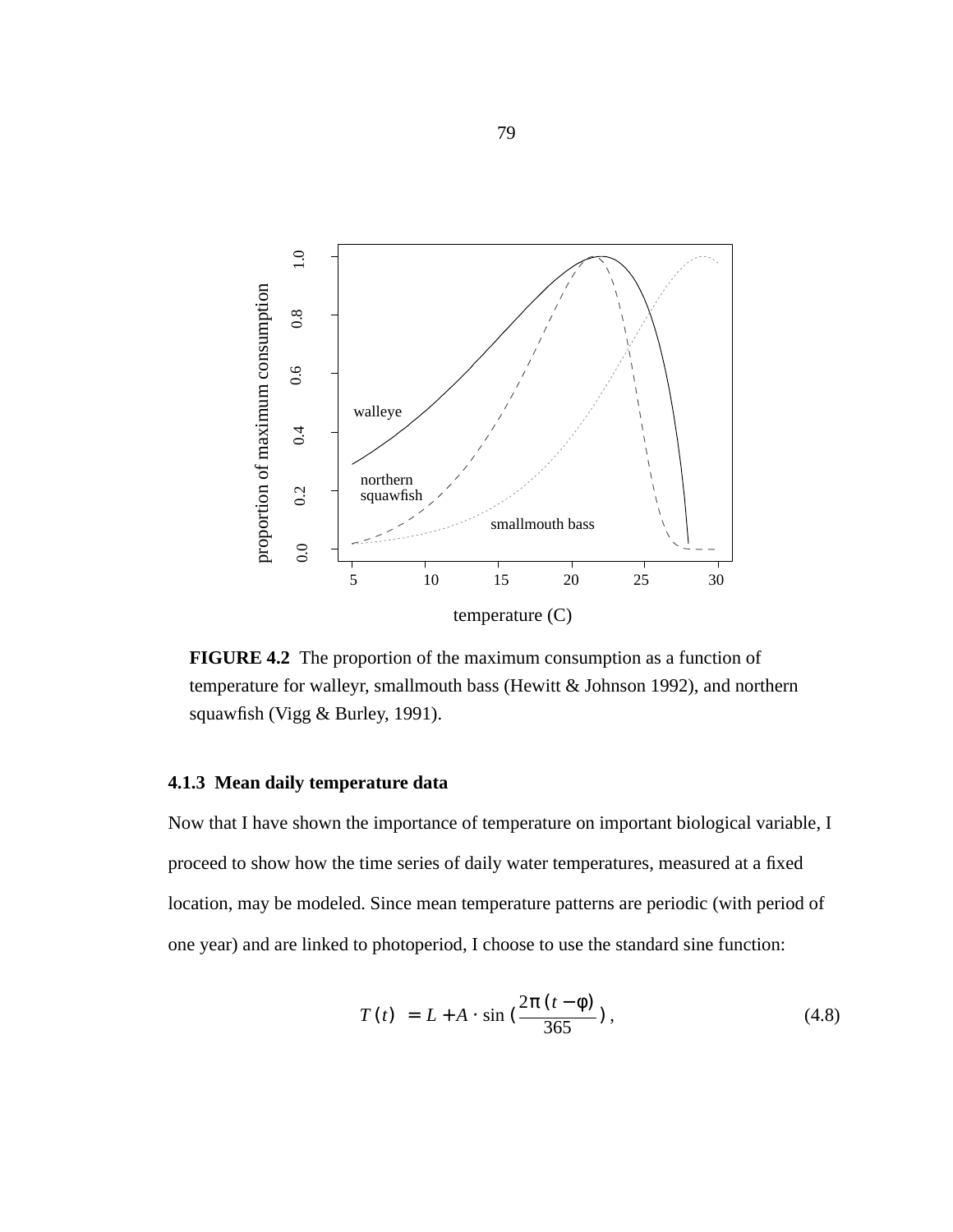where  $L$  is a mean annual temperature level,  $A$  is the amplitude of the sin curve, and  $2\pi\phi/365$  is the phase angle. The temperature function is fit to data using nonlinear least squares, and the fit is remarkably good for some data sets (FIGURE 4.3).



**FIGURE 4.3** Nonlinear least squares fit of Snake River daily average temperature data recorded at Anatone Gage, Washington, 1975-1982 (Conner *et al.*, 1993).

# **4.2 Simulation results and sensitivity**

Including seasonal effects changes the nature of the fitness vs. age-at-migration curve. In the absence of seasonal effects, the curve has one hump, and the optimal migration time changes continuously as a function of model parameters. When seasonal effects are present, each year contains a hump, and the top of each hump corresponds to a global or local maximum (FIGURE 4.4). The sensitivity analysis will focus on the influence of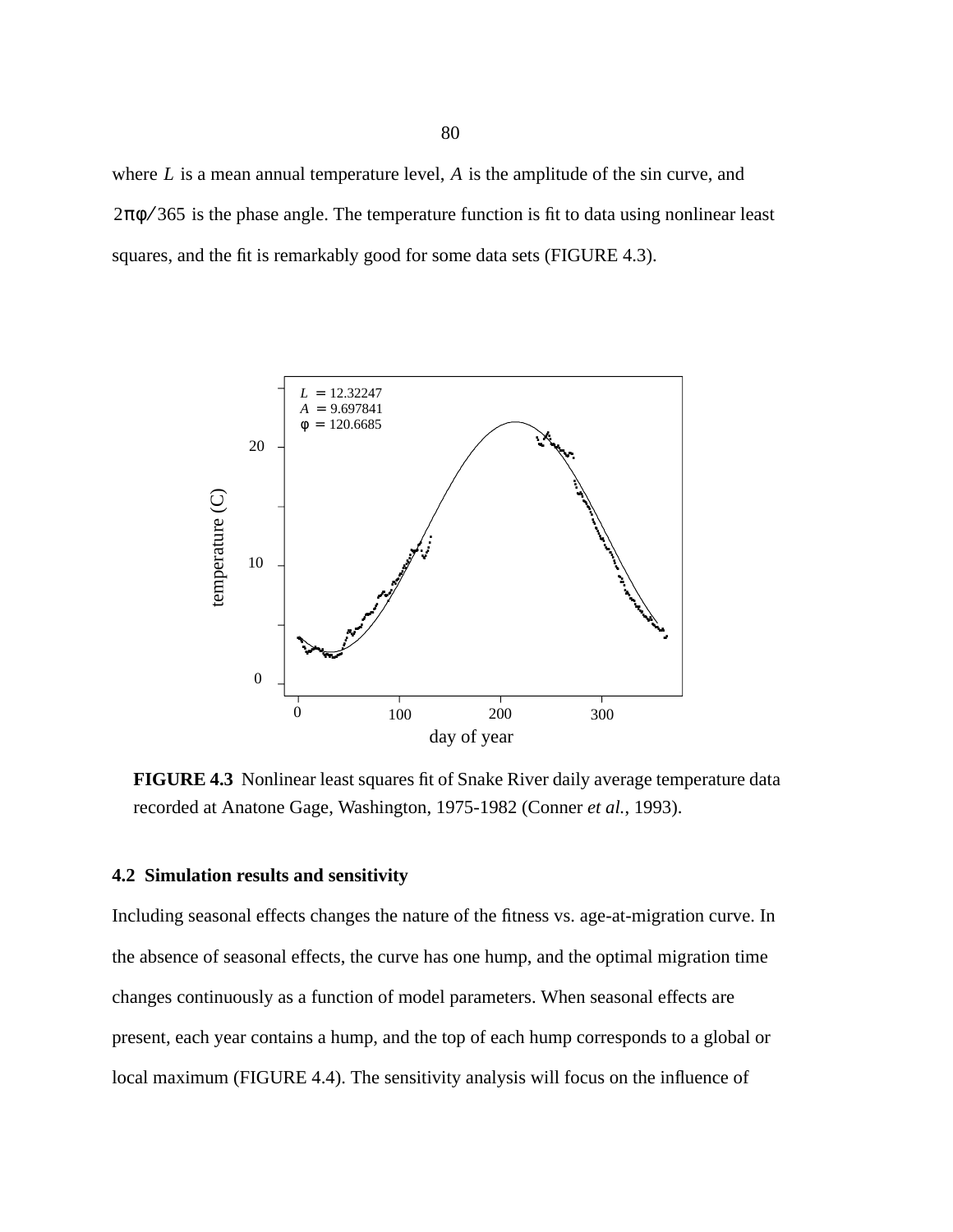parameters on both the year, and the time of year that fish migrate. Most parameters have a large influence on the year of migration, but little on the day of year.

| <b>Parameter Description</b>                     | Parameter          | <b>Units</b>       | <b>Estimate</b>           | <b>Data or Parameter</b>          |
|--------------------------------------------------|--------------------|--------------------|---------------------------|-----------------------------------|
|                                                  | or<br>Relationship |                    |                           | <b>Source</b>                     |
| consumption                                      | C(t)               | $d^{-1}$           | see reference (chinook)   | Hewitt & Johnson (1992)           |
| respiration                                      | R(t)               | $d^{-1}$           | see reference (chinook)   | Hewitt & Johnson (1992)           |
| specific dynamic action                          | S(t)               | $d^{-1}$           | see reference (chinook)   | Hewitt & Johnson (1992)           |
| egestion                                         | E(t)               | $d^{-1}$           | see reference (chinook)   | Hewitt & Johnson (1992)           |
| excretion                                        | U(t)               | $d^{-1}$           | see reference (chinook)   | Hewitt & Johnson (1992)           |
| proportion of maximum<br>capture probability     | $f_{pred}(T)$      |                    | see reference (walleye)   | Hewitt & Johnson (1992)           |
| amplitude of temperature<br>function             | A                  | $\mathbf C$        | 9.697841                  | Connor et al. (1993) <sup>a</sup> |
| mean level of temperature<br>function            | L                  | $\mathcal{C}$      | 12.32247                  | Connor et al. (1993)              |
| phase angle parameter of<br>temperature function | φ                  | $\mathbf d$        | 120.6685                  | Connor et al. (1993)              |
| swimming speed                                   | $\mathcal V$       | m/s                | 0.6                       | Brett (1965)                      |
| distance from redd to<br>estuary                 | $\boldsymbol{a}$   | km                 | 200                       |                                   |
| current speed                                    | $\boldsymbol{u}$   | m/s                | 1                         |                                   |
| initial weight                                   | $w_0$              | g                  | 3.38                      |                                   |
| maximum capture<br>probability                   | $k_{max}(w)$       | none               | $w^{-1}$                  |                                   |
| predator density                                 | $\theta$           | $km^{-1}$          | 1.5                       |                                   |
| predator search velocity                         | ζ                  | $km \cdot yr^{-1}$ | 115                       |                                   |
| ocean growth rate                                | $g_{o}(w)$         | $g \cdot yr^{-1}$  | $25.870w^{2/3} - 0.7888w$ | Parker & Larkin (1959)            |
| ocean mortality rate                             | $\mu_{\rho}(w)$    | $\rm yr^{-1}$      | .316                      | Parker (1962)                     |
| fecundity                                        | m(w)               | eggs               | $48.94w^{0.548}$          | Healey & Heard (1984)             |
| spawning time                                    | $t_{s}$            | yr                 | 5.0                       |                                   |
| emergence date                                   | $t_{0}$            | yr                 | $1/6$ (March 1)           |                                   |

**TABLE 4.4** Functions, parameters, and their estimates.

<sup>a</sup> The temperature function parameters where estimating using nonlinear regression on data contained in the indicated report.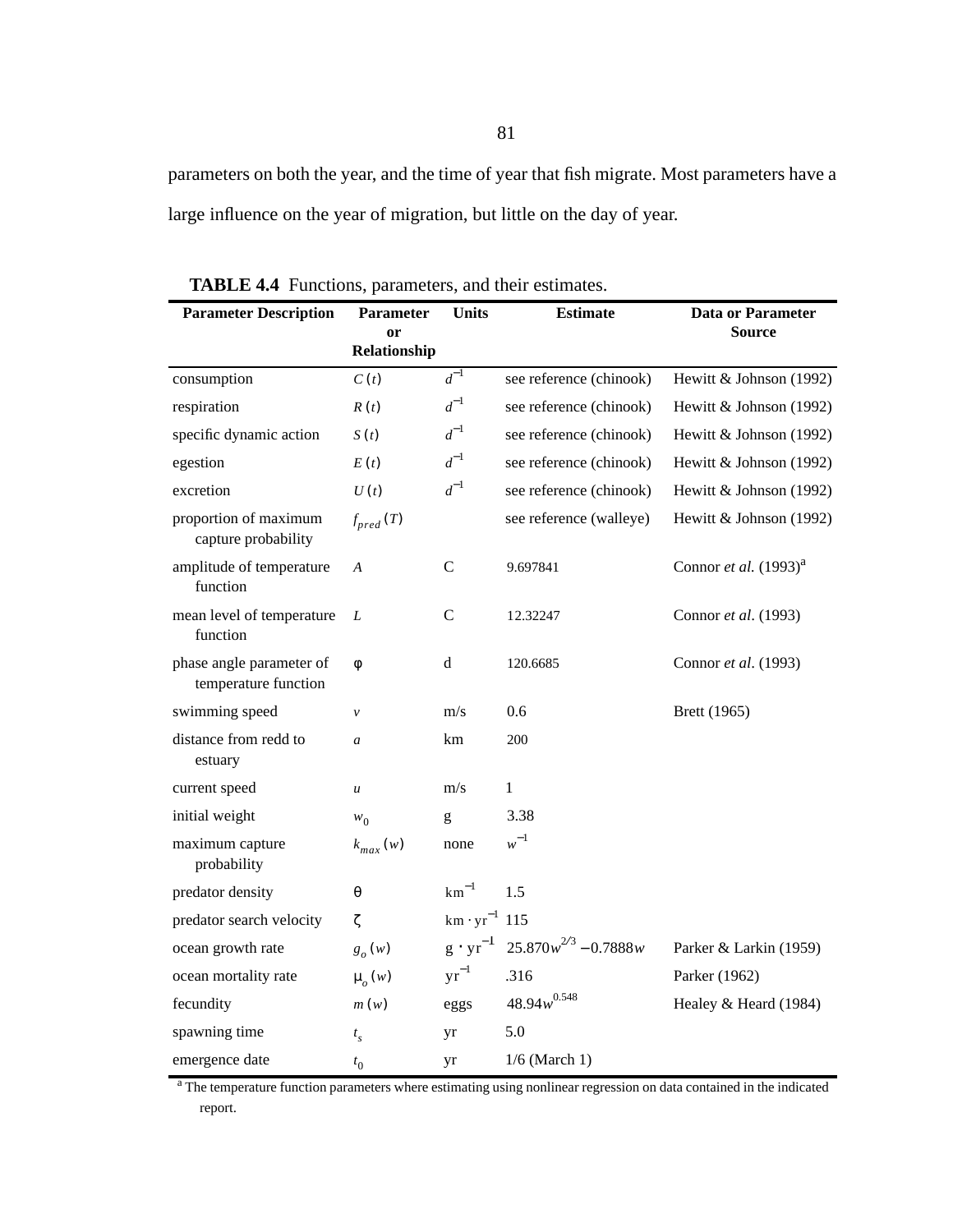

**FIGURE 4.4** Comparison of log fitness vs. age-at-migration curves when temperature is constant and when it fluctuates. Notice that in the presence of fluctuating temperatures, the optimal migration occurs almost half a year earlier. The constant temperature model actually produces a poor strategy—migrate during the summer when predation is high.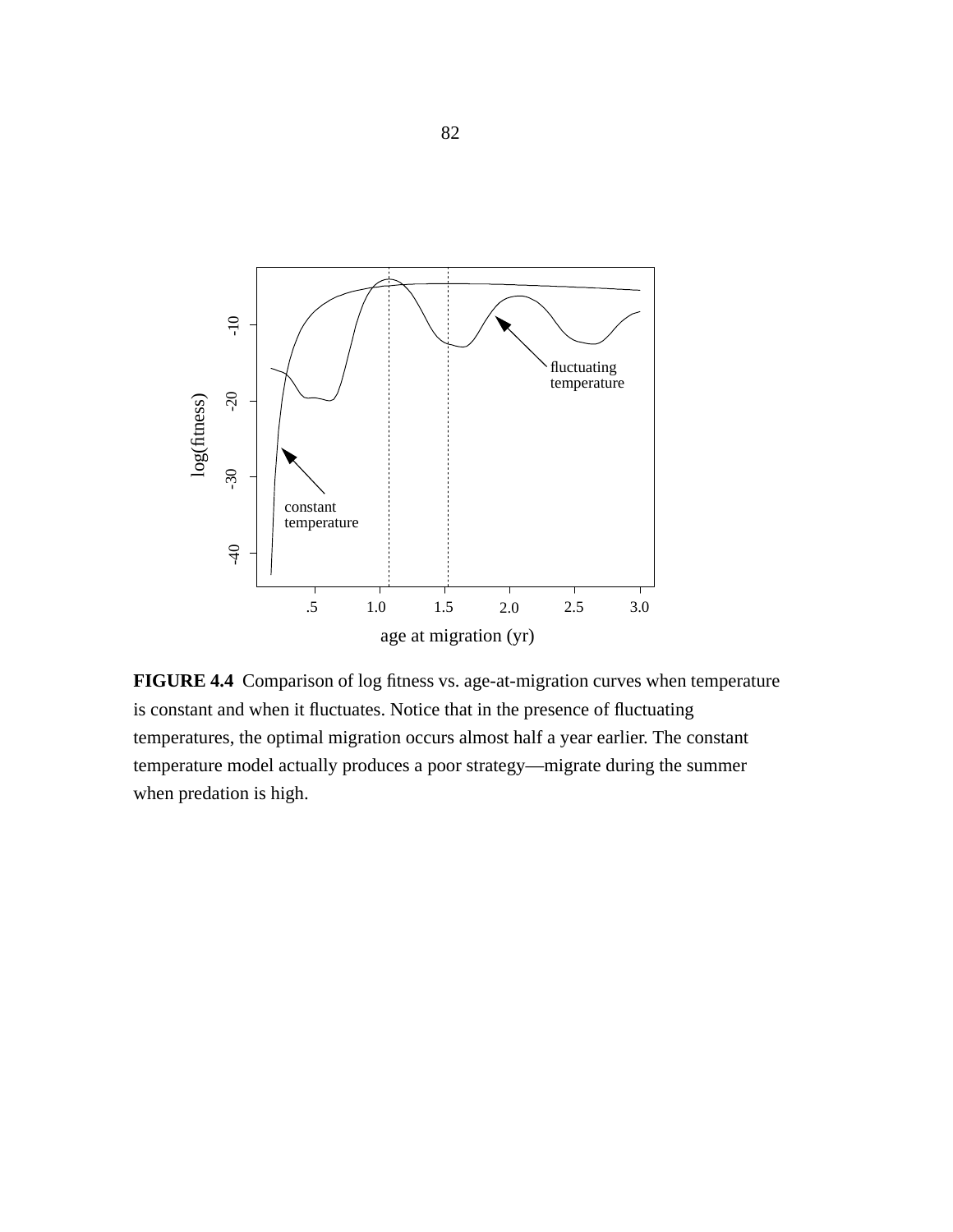| parameter                             | parameter range                             | age at<br>migration<br>range $(yr)$ | effect         | effect<br>(no)<br>seasonality) |
|---------------------------------------|---------------------------------------------|-------------------------------------|----------------|--------------------------------|
| food availability, <i>Pvalue</i>      | $0$ to $1$                                  | .17 to 1.07                         | $+$            | $+^a$                          |
| migration distance, a                 | 50 to 2000 km                               | .17 to 4.06                         | $+$            | $+$                            |
| predator density, $\theta$            | .2 to 6.0 $\text{km}^{-1}$                  | $1.07$ to $1.07$                    | 0 <sup>b</sup> | $+$                            |
| ocean mortality rate, $\mu$           | 0.00 to .632 $yr^{-1}$                      | $1.07$ to $1.07$                    | $\Omega$       | $^{+}$                         |
| predator search velocity, $\zeta$     | 86.25 to 143.75 km $\cdot$ yr <sup>-1</sup> | 1.21 to .90                         |                |                                |
| current velocity, $u$                 | 0 to 3 $\text{m} \cdot \text{s}^{-1}$       | 1.03 to 1.05                        | $+$            | $^{+}$                         |
| initial weight, $w_0$                 | 1.69 to 5.07 $g$                            | 1.15 to .94                         | -              | $\overline{\phantom{a}}$       |
| spawning time, $t_{\rm s}$            | 2.5 to 7.5 yr                               | $1.00 \text{ to } 1.05$             | $+$            | $+$                            |
| amplitude of temp. function A         | 7.27 to 12.12 C                             | 1.07 to .17                         |                | $NA^c$                         |
| mean level of temp. function, L       | 13 to 17 C                                  | .25 to 1.09                         | $+$            | NA.                            |
| phase angle of temp. function, $\phi$ | 60 to 180 d                                 | .90 to 1.23                         | $+$            | NA.                            |

# **TABLE 4.5** Sensitivity results.

<sup>a</sup> Although this food availability parameter is different from the one included in the case where seasonality is absent (previous chapter), in both cases, its increase results in greater food availability and hence greater growth.

<sup>b</sup> An effect of 0 indicates that no change in the age at migration was observed when varying the parameter over the given range.

 $\rm^c$  NA indicates that no analogous parameter exists in the model where seasonality is absent.

# **4.2.1 Effect of migration distance**

In previous chapters I showed that increasing migration distance leads to a delay in migration. The same is true in the presence of fluctuating temperature. However, because the optimization problem admits several local minima, one of which may become a global minimum by changing migration distance, the optimal age at migration does not vary smoothly. In other words, the best time of year to migrate stays relatively fixed as migration distance varies, but when migration distance exceeds a certain threshold, optimal age at migration jumps discontinuously to the next year (FIGURE 4.5).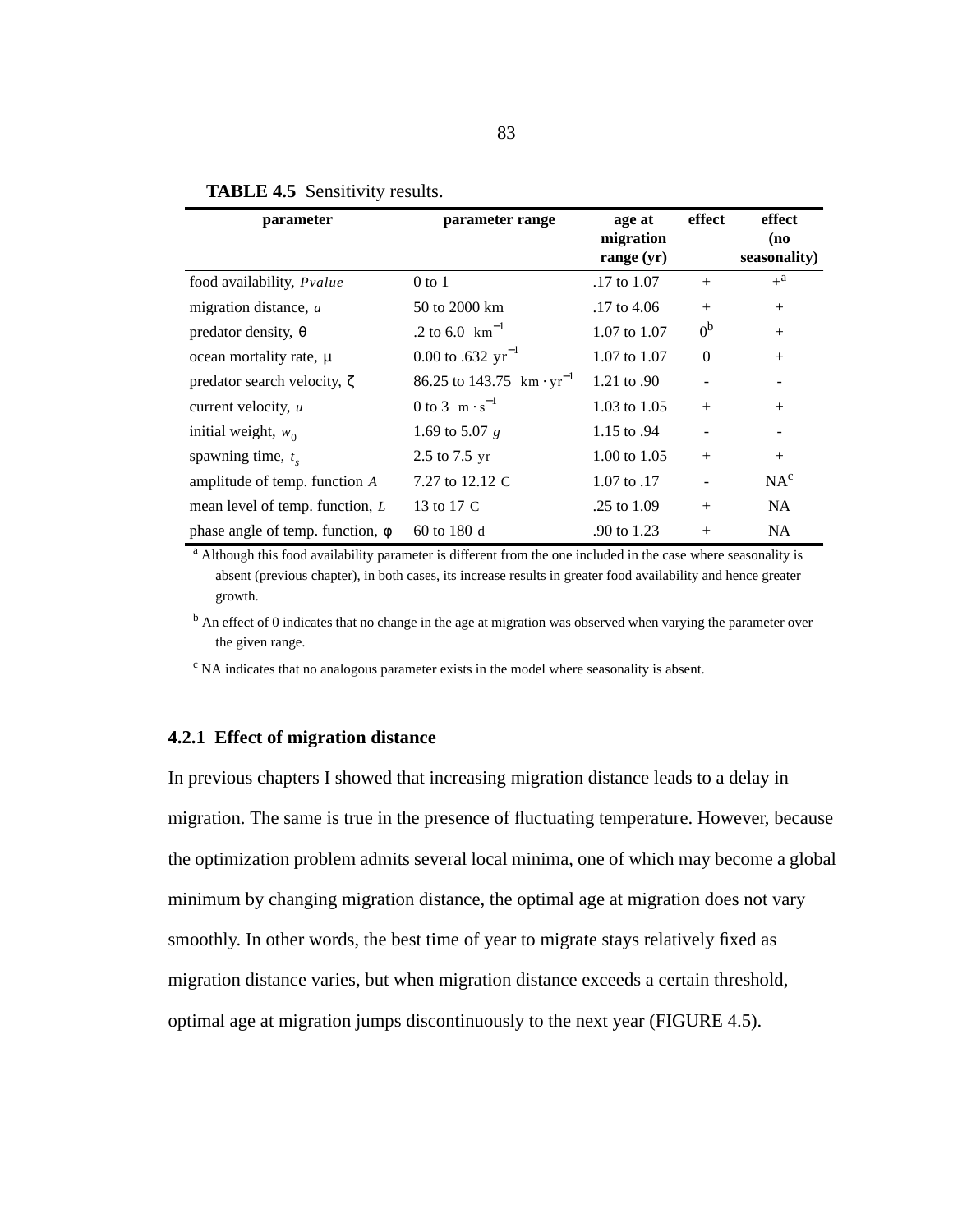

**FIGURE 4.5** Influence of migration distance on optimal age at migration. The step function described by the curve of asterisks describes the global optimum age at migration, while the lines represent local optimums. Notice that the optimal age at migration leaps discontinuously between years as migration distance increases, but the optimal time of year for migration changes little.

#### **4.2.2 Effect of food availability**

The P-value is defined as the proportion of the maximum consumption that is influenced by food availability. As the P-value increases, so does food availability, and therefore I can gauge the qualitative influence of an increase in food availability by increasing the P-value. Using such a technique, I determined that an increase in food availability led to decrease in age at migration—the same result obtained in the absence of seasonality (TABLE 4.5).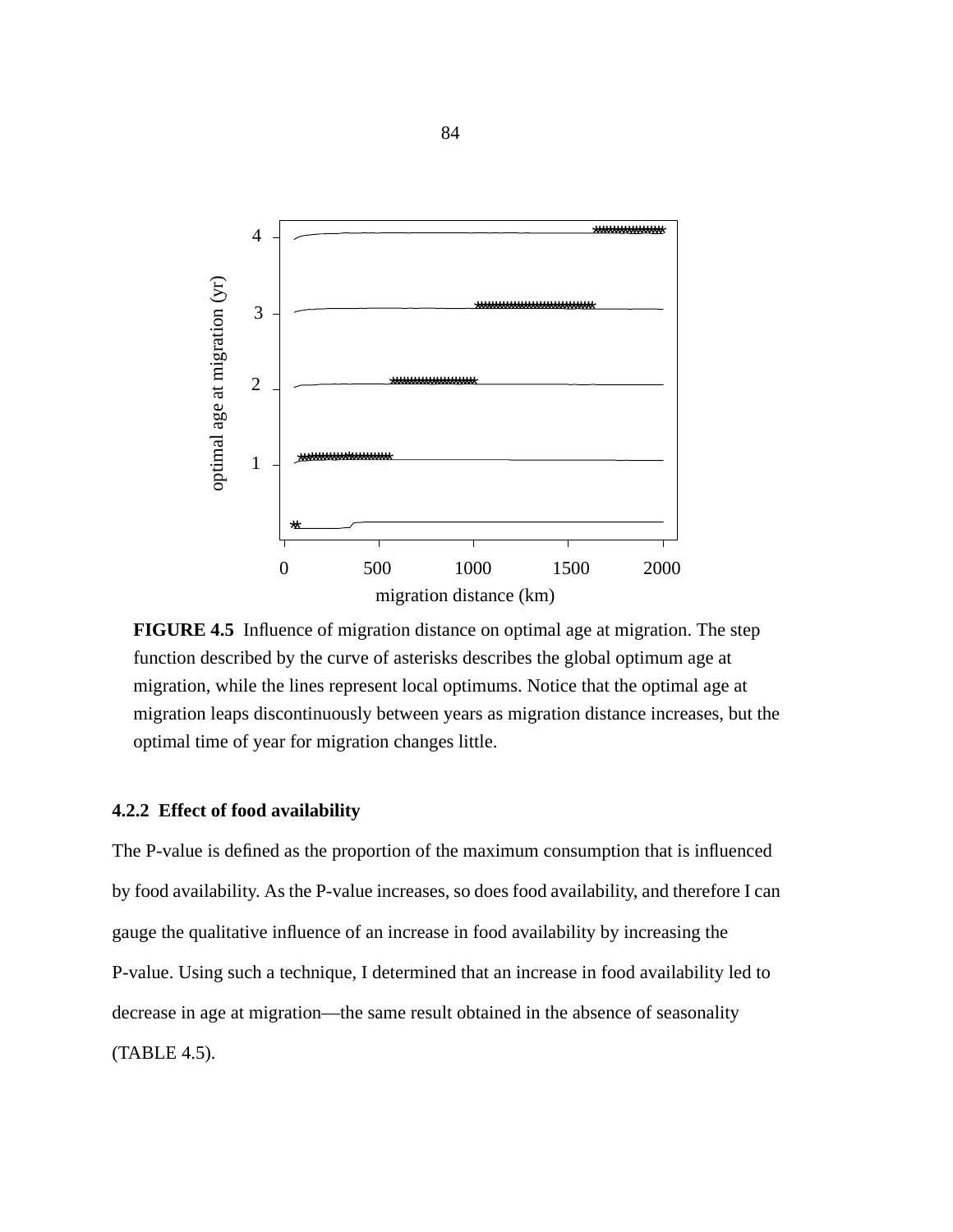#### **4.2.3 Effects of temperature function parameters**

Of the three temperature function parameters, the phase angle parameter, which defines the time of year at which temperature rises above the mean temperature, has the most influence, and its main influence is exerted on within-year migration timing. A rule of thumb, based on the many simulations, is that fish optimally migrate at a time when temperatures have reached a minimum, and predation risk is diminished (FIGURE 4.6). This time of minimum temperature is controlled by the phase angle parameter. As the amplitude of the temperature fluctuations diminishes, this relationship begins to break down (FIGURE 4.4). In contrast, depending on their levels, the amplitude and average temperature parameters mainly influence year of migration, affecting within-year migration timing to a lesser degree. Like migration distance, their influence yields a discontinuous movement of optimal age at migration from year to year.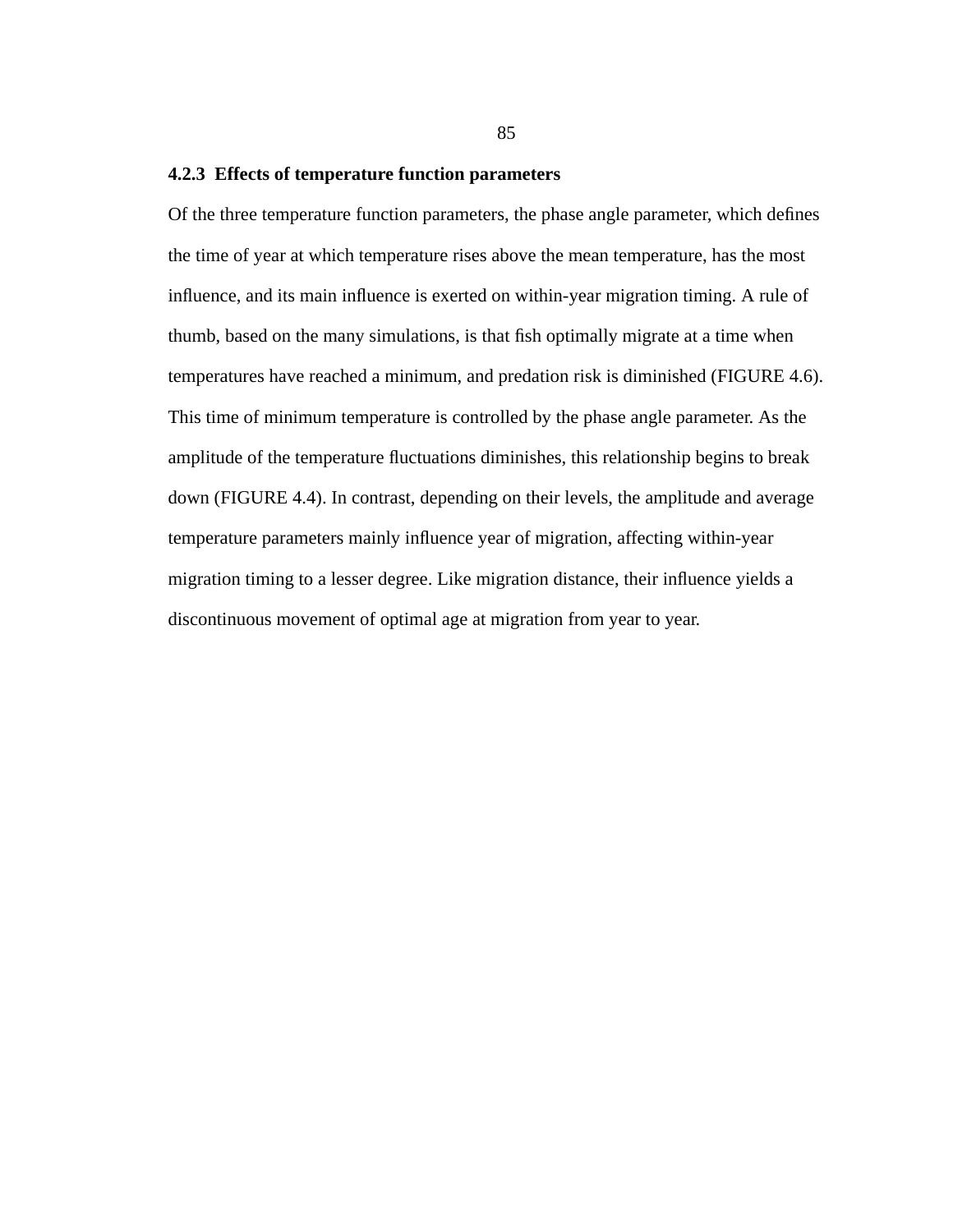

**FIGURE 4.6** The effect of temperature fluctuations on the log(fitness) curve. The maxima correspond to the minima of the temperature curve. As the fish ages, the effect of temperature is less severe, owing to its larger size, and consequently, its greater ability to escape enemies.

# **4.2.4 Effect of other parameters**

Largely, the remaining parameters show an influence on migration timing consistent with the case where seasonality was ignored. The exceptions are predator density and the ocean mortality rate which showed no effect on age at migration over their given range (TABLE 4.5). This appears to be a result of the anchoring of within-year optimal migration timing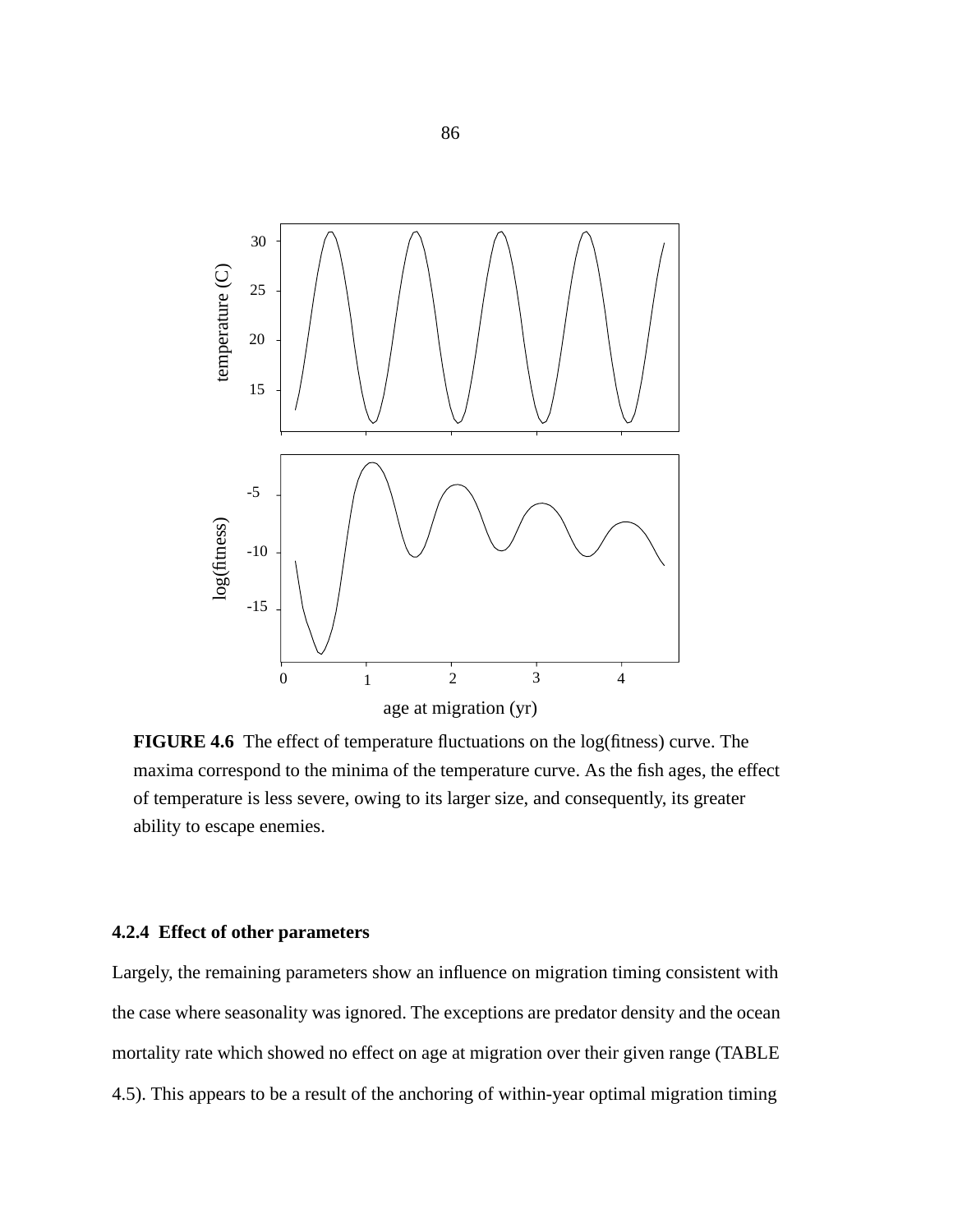by the temperature curve, making specific times of the year best for migration. Rather than producing a continuous effect on optimal migration timing, migration timing either varies little—not at all in the case of predator density and ocean mortality (for the parameter estimates used)—or jumps between years.

#### **4.3 Summary**

In this chapter I included temporal fluctuations in food consumption, metabolic processes, and predator activity. The temporal fluctuations in these variables were driven by a periodic temperature function of given average temperature, phase angle, and amplitude. The objective function has yearly humps corresponding to the best within-year migration timing, the tallest hump representing the global maximum. As a result, seasonal temperature fluctuations exerted a strong influence on the age at migration, not only determining the optimal *within-year* migration timing, but also the optimal *year* of migration. The best time of migration corresponds to times of low temperature, when predator activity is at a minimum. As fish grow, the influence of seasonality decreases because larger fish are less susceptible to predators.

The sign of the parameter effects were consistent with the case where seasonality was absent. The phase angle parameter defines the time of minimum temperature, and therefore is responsible for anchoring the optimal age at migration to a particular time of year. Other parameters have little to no effect on within-year migration timing (TABLE 4.5), but can strongly influence the optimal year of migration (*e.g.*, migration distance) (FIGURE 4.5).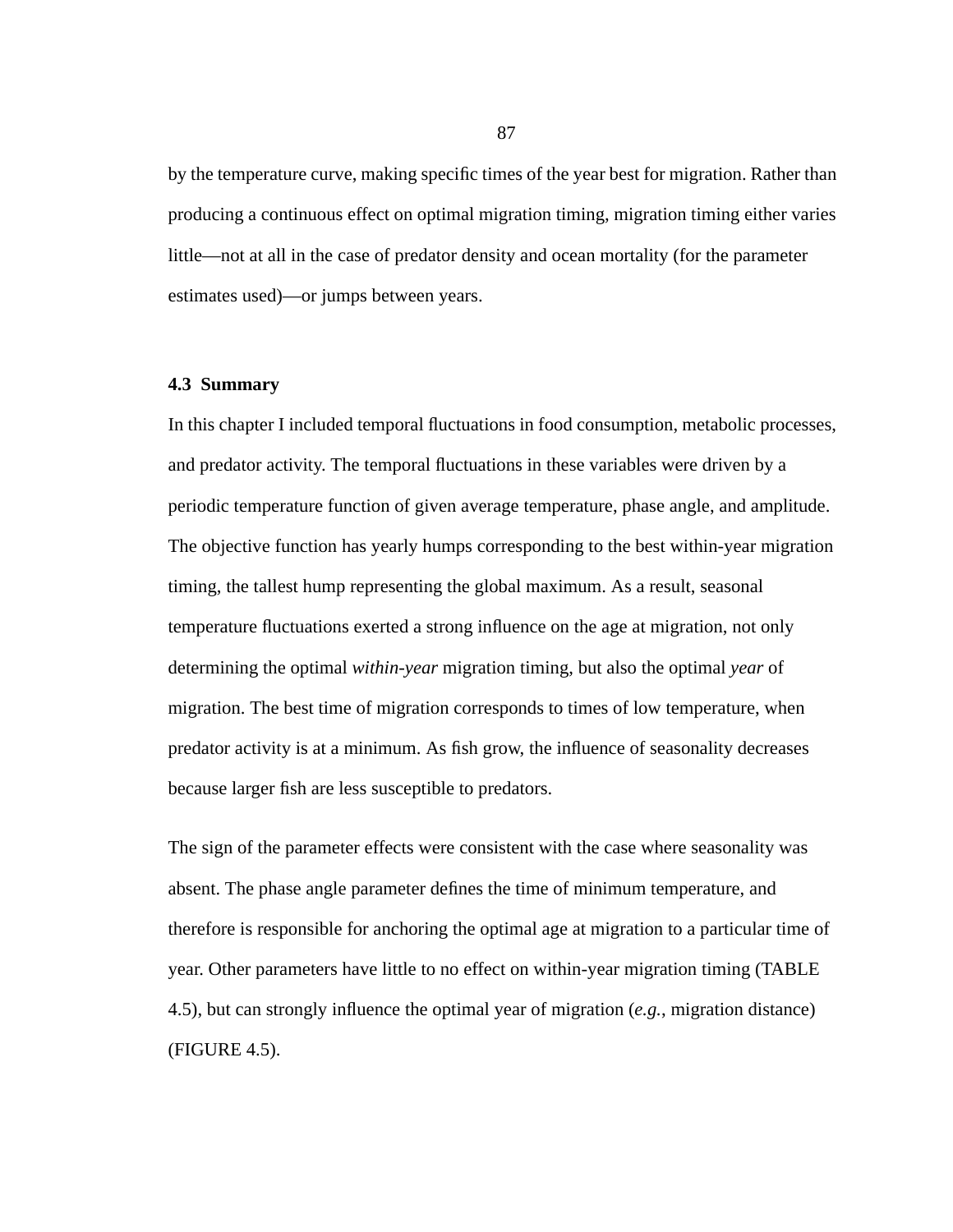## **4.4 Discussion**

The simulations show that the best time to migrate is when predator activity is at its lowest, (*i.e*., during winter months). Although this seems a reasonable result, it is not usually witnessed in nature. One may argue, from a physiological standpoint, that during the cold winter months smolt development is retarded and is hence an unlikely time to migration. On the other hand, one ought to ask, if winter is the best time to migrate, why do the fish not migrate to the ocean at a less developed state, and relying on smolt development with increased exposure to saltwater, as is witnessed in some ocean-type fry (Reimers 1973)? My point is that although one may appeal to smolt physiology for an explanation of migratory behavior, one wonders what survival or reproductive benefit is produced by the population-specific smolt development schedule—a schedule depending strongly on endogenous, as well and exogenous factors.

I believe the results of this chapter raise an important question: *If* predator activity is least during winter months, why do not all salmon populations migrate at that time? I believe the answer depends on knowing the temporal patterns of survival, not only in freshwater, but also in the ocean and estuary. For winter migration may eliminate some freshwater mortality, but what about size-dependent ocean and estuary mortality? Many agree that larger fish are better able to handle the insult of a more osmotically challenging saltwater environment (Brett & Glass, 1973; McCormick & Naiman, 1984; Hargreaves & LeBrasseur, 1986), and that they are better able to escape predators (Werner & Hall, 1988; Bugert & Bjornn, 1991; Bugert *et al.*, 1991). These factors ought to be incorporated in the ocean mortality function, and could yield more realistic migration timing patterns.

88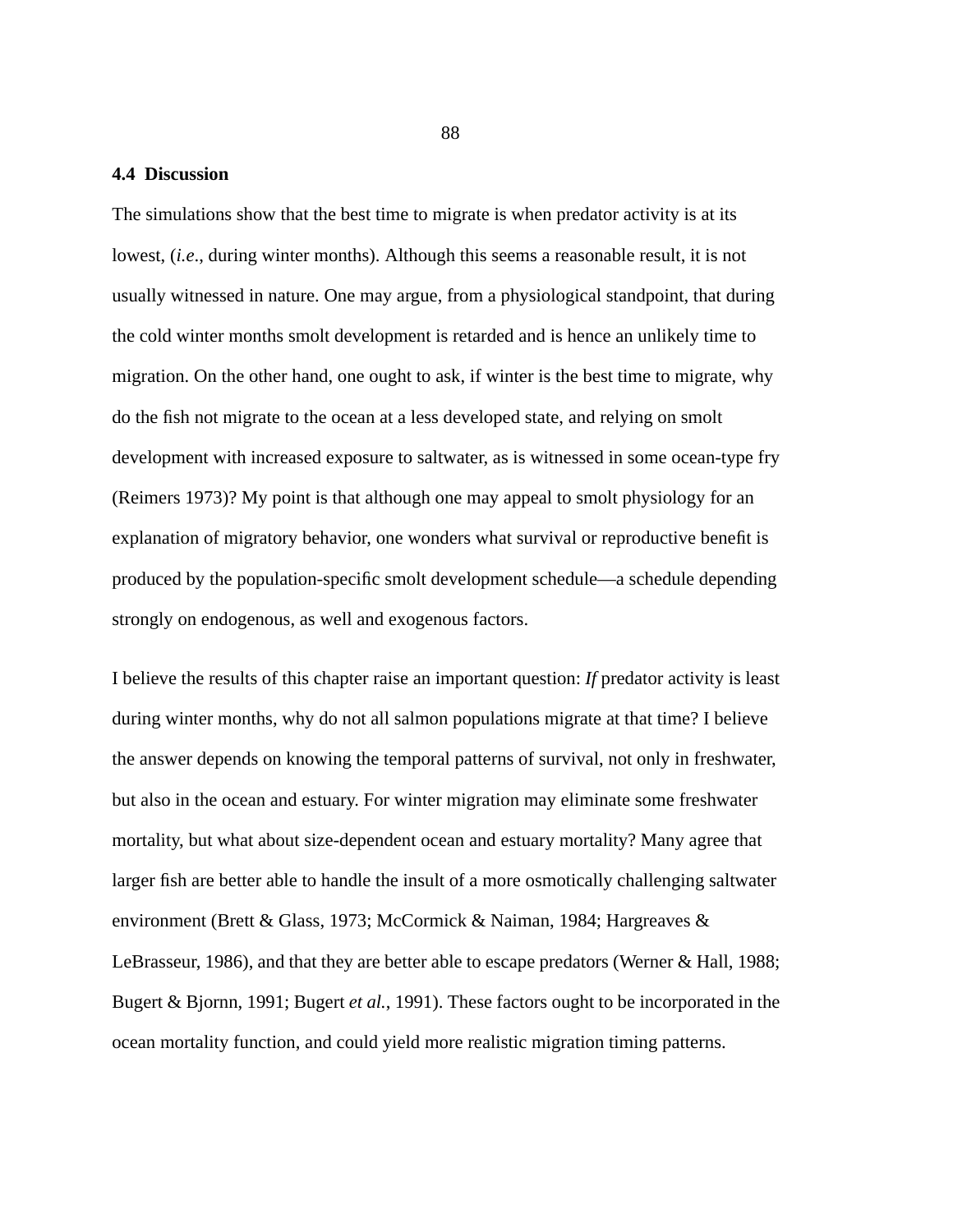Another result of the simulations shows that, all else being equal, increasing the mean yearly temperature, increases freshwater residency. In reality, colder climes produce populations with greater freshwater residence times than warmer ones. Recall that ocean-type populations predominate in the south, and stream-type, in the south. However, the sensitivity performed on mean temperature assumed *all other factors were equal*, and certainly the other important factors vary with latitude, such as freshwater predator abundance, and the performance demands of the ocean environment: osmo-regulator and locomotor performance is inhibited in colder waters (Brett, 1967; Knutsson & Garv, 1976; Beamish, 1978; Webb, 1978; Virtanen & Oikari, 1984). Another factor ignored was the possibility of lethal temperatures. In some parts of California, a yearlong stay in certain freshwater regions is not feasible, since summer temperature are routinely lethal in their habitat (TABLE 4.5). I believe that including the patterns of freshwater predation, size-dependent saltwater readiness, and lethal temperatures, would yield more realistic latitudinal patterns.

| <b>Gauge Station</b>                                  | <b>Station No.</b> | Lat. S              | No. days mean temp. $> 25^{\circ}$ (C) |          |                             |               |          |          |
|-------------------------------------------------------|--------------------|---------------------|----------------------------------------|----------|-----------------------------|---------------|----------|----------|
|                                                       |                    |                     | 1988                                   | 1989     | 1990                        | 1991          | 1992     | 1993     |
| Merced R. near Stevinson, CA                          | 11272500           | $37^{\circ} 22' 32$ |                                        | $-$ b    |                             | 34            | 59       | --       |
| San Joaquin R. near Newman, CA                        | 11274000           | $37^{\circ}$ 21' 55 |                                        |          |                             |               |          | 24       |
| Tuolumne R. at Modetso, CA                            | 11290000           | $37^{\circ} 38' 91$ |                                        | 25       | $-$                         | 49            |          |          |
| San Joaquin R. near Vernalis, CA                      | 11303500           | $37^{\circ}40'$     | - 0                                    | $- -$    | 70                          | 36            | 57       | 19       |
| Sacramento R. below Wilkins<br>Slough near Grimes, CA | 11390500           | $39^{\circ} 01' 0$  |                                        | $\theta$ | $\Omega$                    | $\Omega$      | $\Omega$ | $\Omega$ |
| Sacramento R. at Freeport, CA                         | 11447650           | $38^{\circ} 27'$    |                                        | $\Omega$ | $\mathcal{D}_{\mathcal{L}}$ | $\mathcal{D}$ | 9        | $\Omega$ |

**TABLE 4.6** Lethal water temperatures in some California rivers. The estimates were derived from USGS data.<sup>a</sup>

<sup>a</sup> Lethal temperatures are estimated at  $> 25.1$  C (Brett, 1952).

<sup>b</sup> The symbol "--" indicates that the year contained too many missing daily temperatures for an accurate estimate.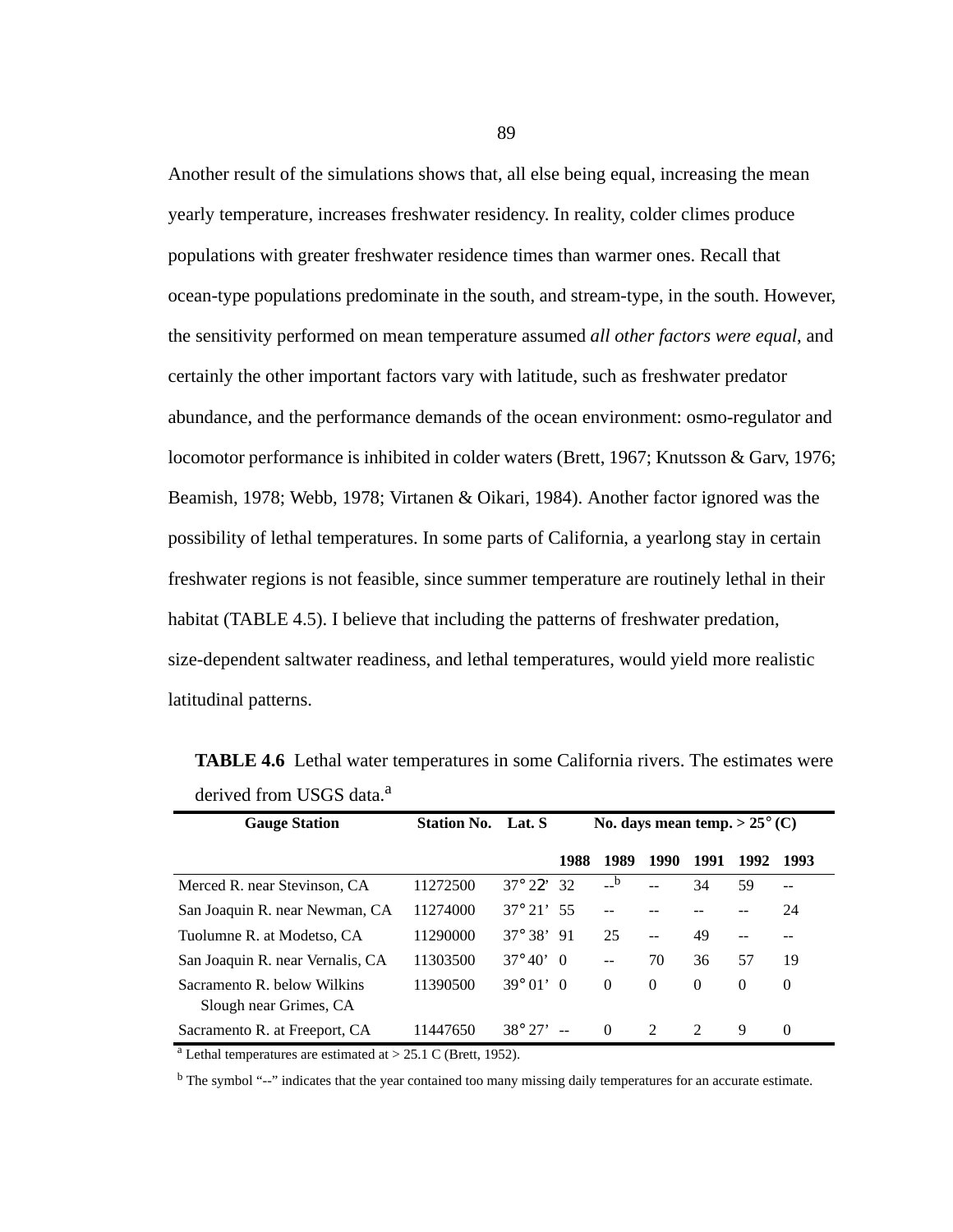The parameter effects of this chapter were in qualitative agreement with those of the previous chapter, where seasonality was ignored. As before, age at migration increased with food availability, migration distance, current velocity, and spawning time; and decreased with predator activity and initial weight. Of special interest are the predator density and ocean mortality rate which showed no influence on age at migration over their chosen range. This is an artifact of added seasonality. The only parameter with a strong influence on with-year migration timing is the phase angle: all other parameters show their main influence on between-year age at migration (see for example FIGURE 4.5). This suggests the possibility of carrying out the optimization in two phases: (i) determine the optimal with-year migration timing, then (ii) given this best time of the year to migrate, what year should the migration take place. The first phase can be accomplished using a continuous variable (time of the year), and second with a discrete, "yes or no" variable: should the fish migrate this year or not? The continuous approach of the first phase was the approach of Bohlin *et al.* (1993), while the discrete approach of the second phase as used by Mangel (1994). The approach I use integrates these two phases.

90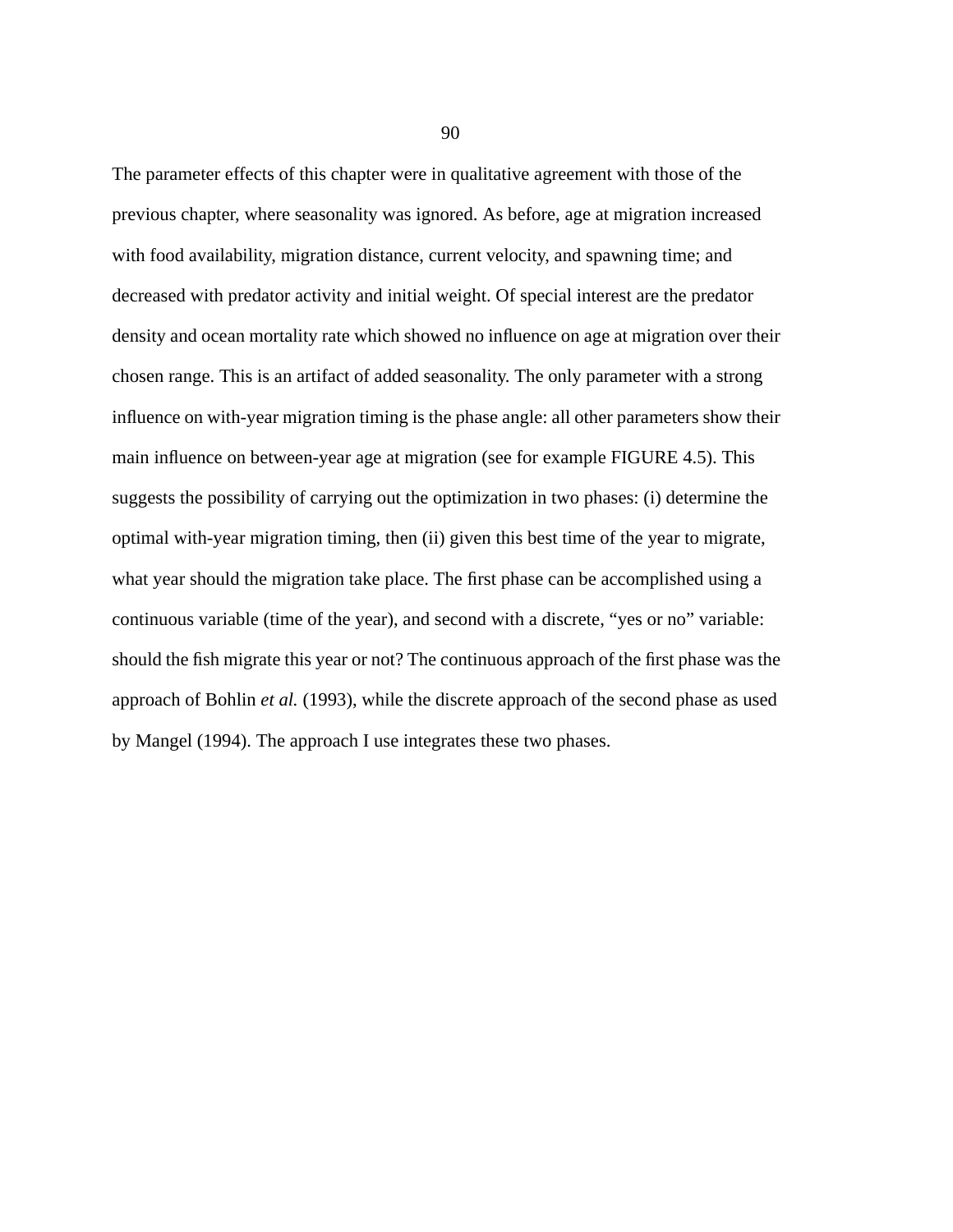# **CHAPTER 5 A MORE GENERAL APPROACH: DYNAMIC OPTIMIZATION MODELLING**

The study of migratory behavior is not limited to understanding age at migration. There is a rich complex of behaviors leading up to migration and during migration itself behaviors promoted by ontogeny and environmental changes. Studies show that although there is much variation in behavior among chinook populations, some common behavior patterns are evident<sup>1</sup>: fry initially inhabit the stream or river margin, but move into higher velocity locations as they grow; fry migrate mostly at night; fry move with freshets.

Models of the previous chapters are not able to capture the continuous decision process involved with these migration and feeding behaviors. The previous models assumed that once migration began, it continued at a constant rate until estuary entry. To capture the mosaic of behaviors considered in this chapter, the fish must be able to cease migration during different hours of the day and migrate in different cross-sections of the river or stream. Migration, considered at this level, involves a continuous decision process: at each instant the fish must be able to choose its migration velocity and its proximity to shore. The previous models presented static optimization problems involving only a single decision (*i.e.*, when to migrate), and do not apply here. Fortunately, there exists a modelling framework able to deal with the problem of a continuous decision process

<sup>1.</sup> See sections 1.2.3, 1.2.4, and 1.3.2 of CHAPTER 1.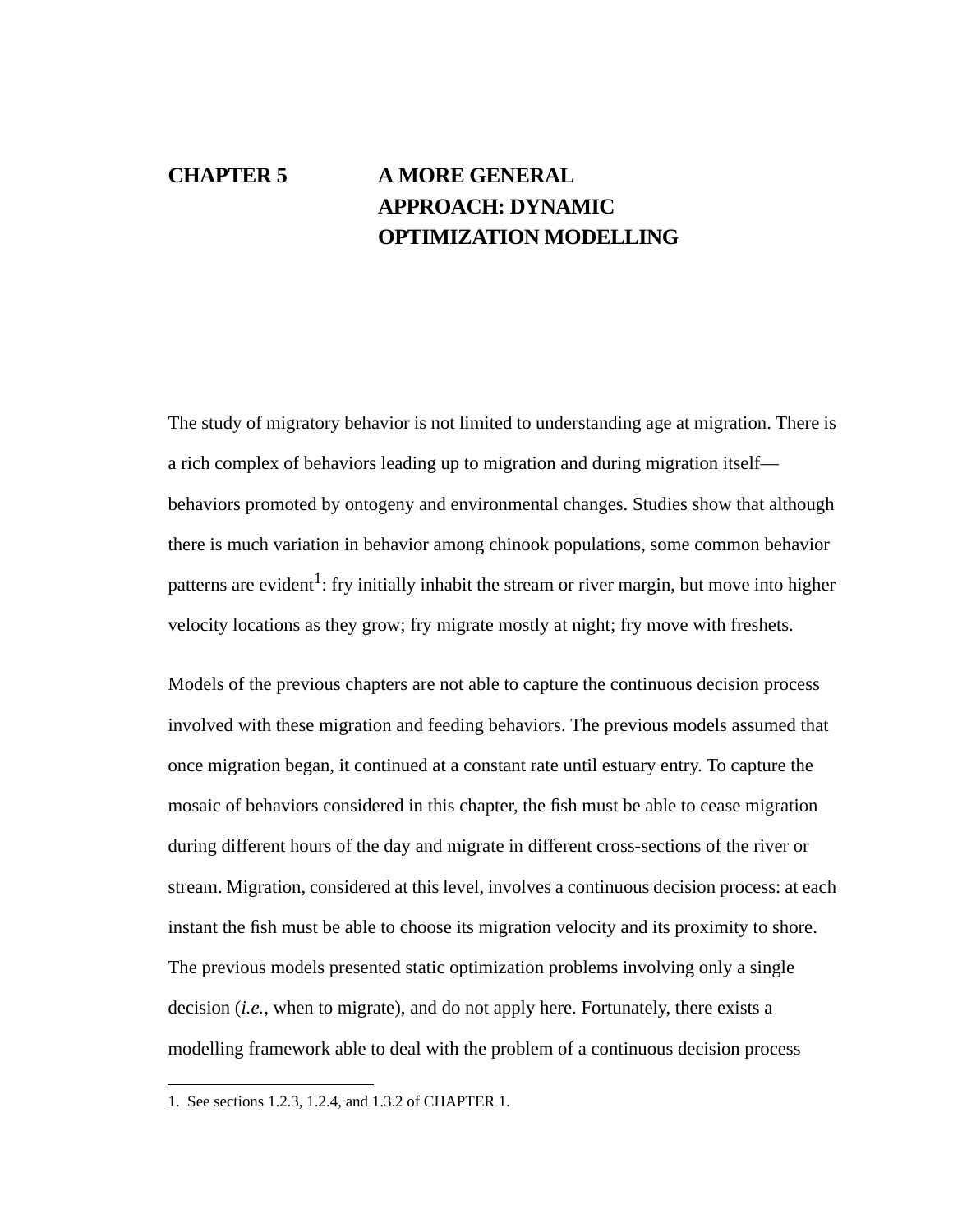rather than a static one: *dynamic optimization modelling* (Oster & Wilson 1984; Smith 1984; Mangel & Clark 1988).

As in the case of the static optimization problem of previous chapters, behavior is viewed as an organ shaped by natural selection into a form which optimizes the salmon's fitness. The assumptions underlying this class of models are that (a) each behavior allowed by the model is phyletically feasible, and (b) the organism either possesses or can develop a mechanism for achieving nearly optimally solutions to behavioral problems (Mangel & Clark 1988).

The model, as it is presented in this chapter, takes its most general form, making a minimal number of assumptions (TABLE 5.1). In later chapters, special cases will be considered and simplifying assumptions made. Attention is given to each phase the salmon life-cycle including freshwater, estuarine, and ocean residence (FIGURE 5.1), although the main focus is on behavior during freshwater residence and migration. The additional problems of identifying optimal estuarine residence time and age at maturity are subsumed by the general form of the model, but receive no treatment in upcoming chapters.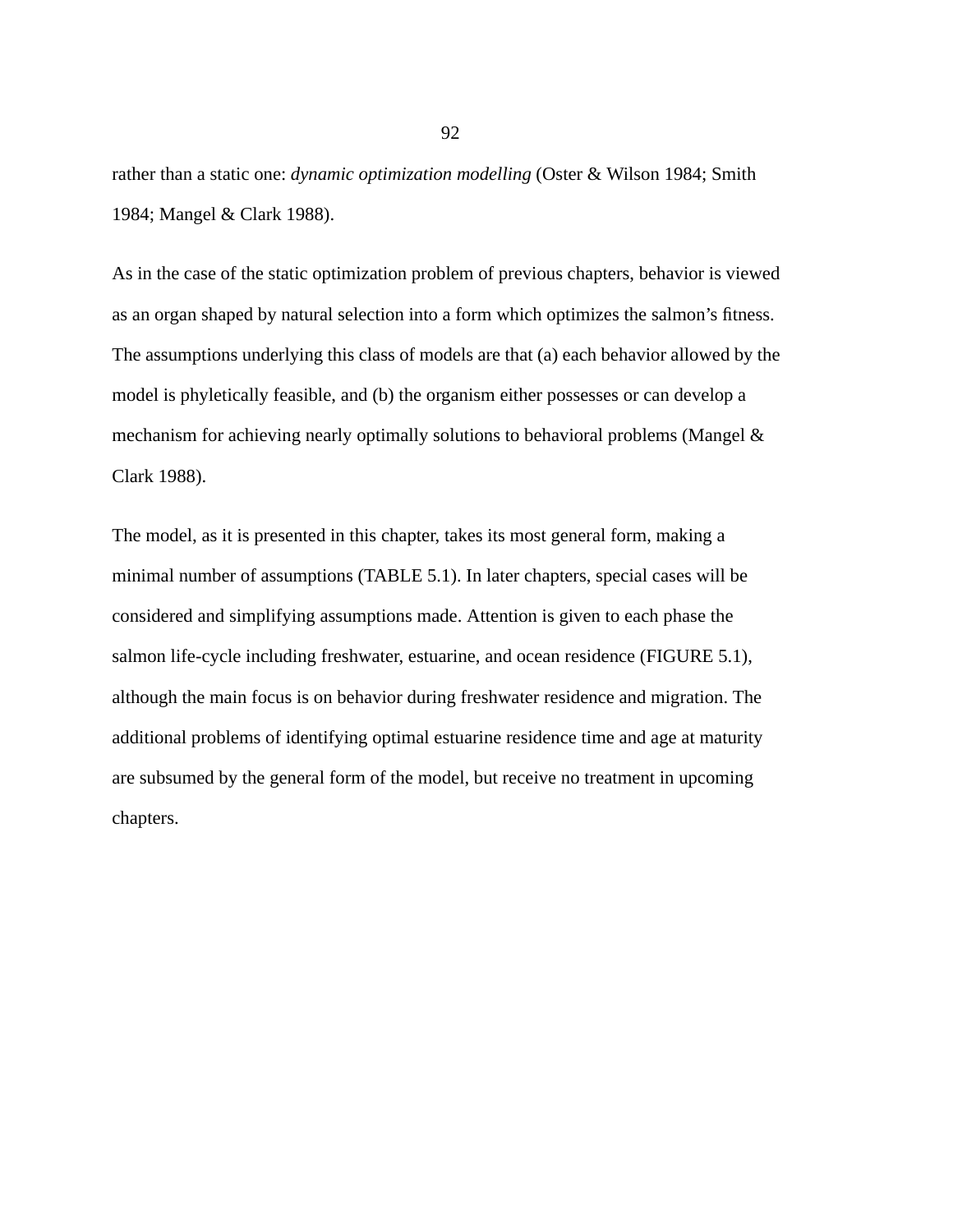

**FIGURE 5.1** Chinook life cycle summary. Lifetime reproductive success depends on survival in the  $\bullet$  freshwater,  $\bullet$  estuarine, and  $\bullet$  ocean habitats, as well as  $\bullet$  fecundity and egg-to-fry survival.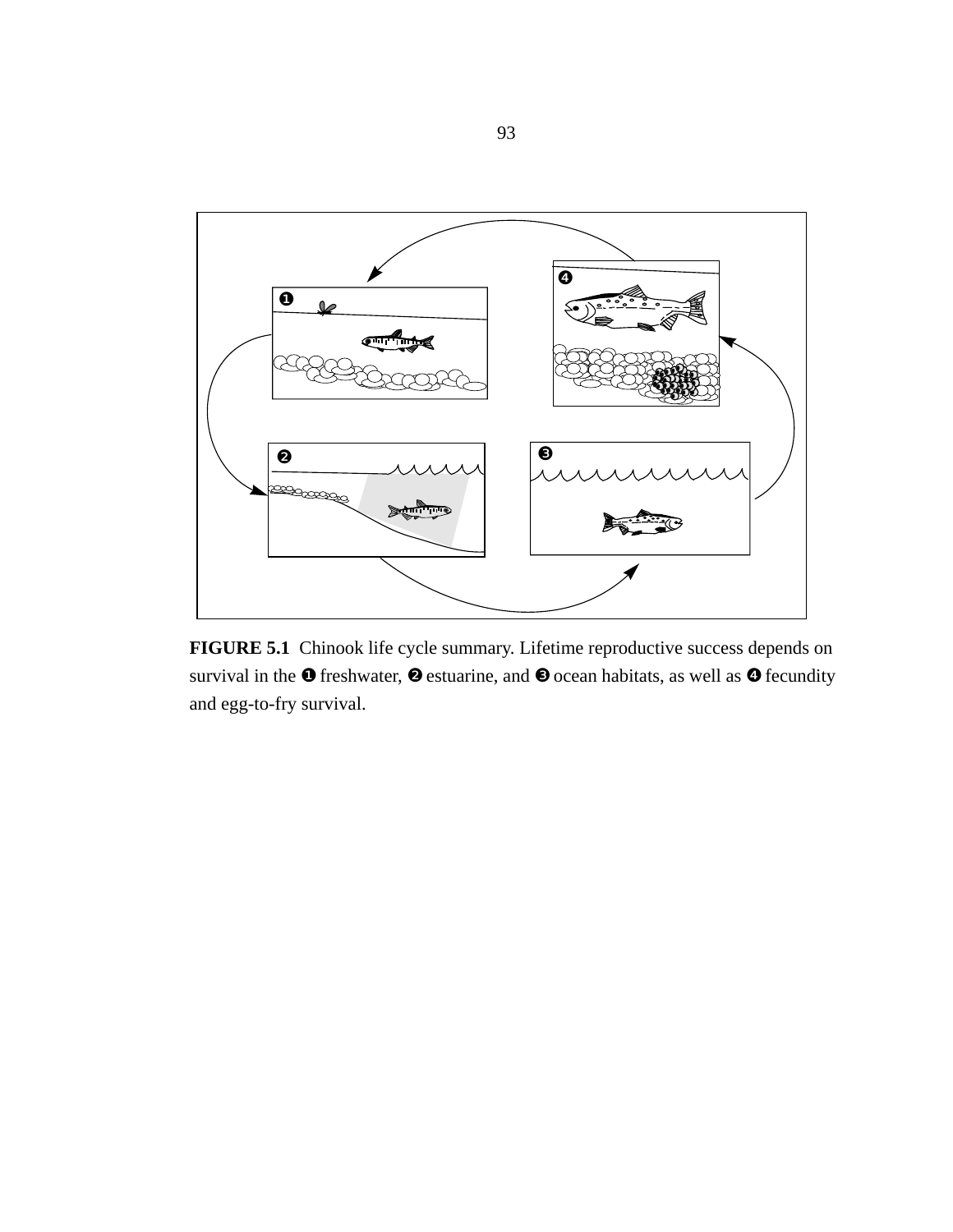#### **TABLE 5.1** Model assumptions.

#### **Assumption**

- Ocean growth is based on a von Bertalanffy growth equation, with parameters that are allowed to vary with time.
- Estuarine growth is weight and time dependent and not locked down to a particular form.
- Freshwater growth is time, space, and size dependent. It is based on a Holling type II disk equations for consumption, and metabolic costs determined by fish size and temperature.
- Fecundity a function of weight at spawning.
- Freshwater residence time, estuary residence time, and spawning time are free.
- Emergence time is fixed.
- Ocean mortality rate decreases with weight.
- Migration velocity is allowed to vary continuously as the sum of swimming velocity and current velocity control variables.<sup>a</sup>
- Movement is one dimensional, measured in the upstream/downstream direction.
- Capture probability is a decreasing function of salmon weight, and allowed to vary with time.

Freshwater mortality is a result of depredation alone.

<sup>&</sup>lt;sup>a</sup> This assumption differs from that of the previous chapters, where once migration began, it did not cease until the arrived in the estuary or ocean, and migration velocity was assumed constant.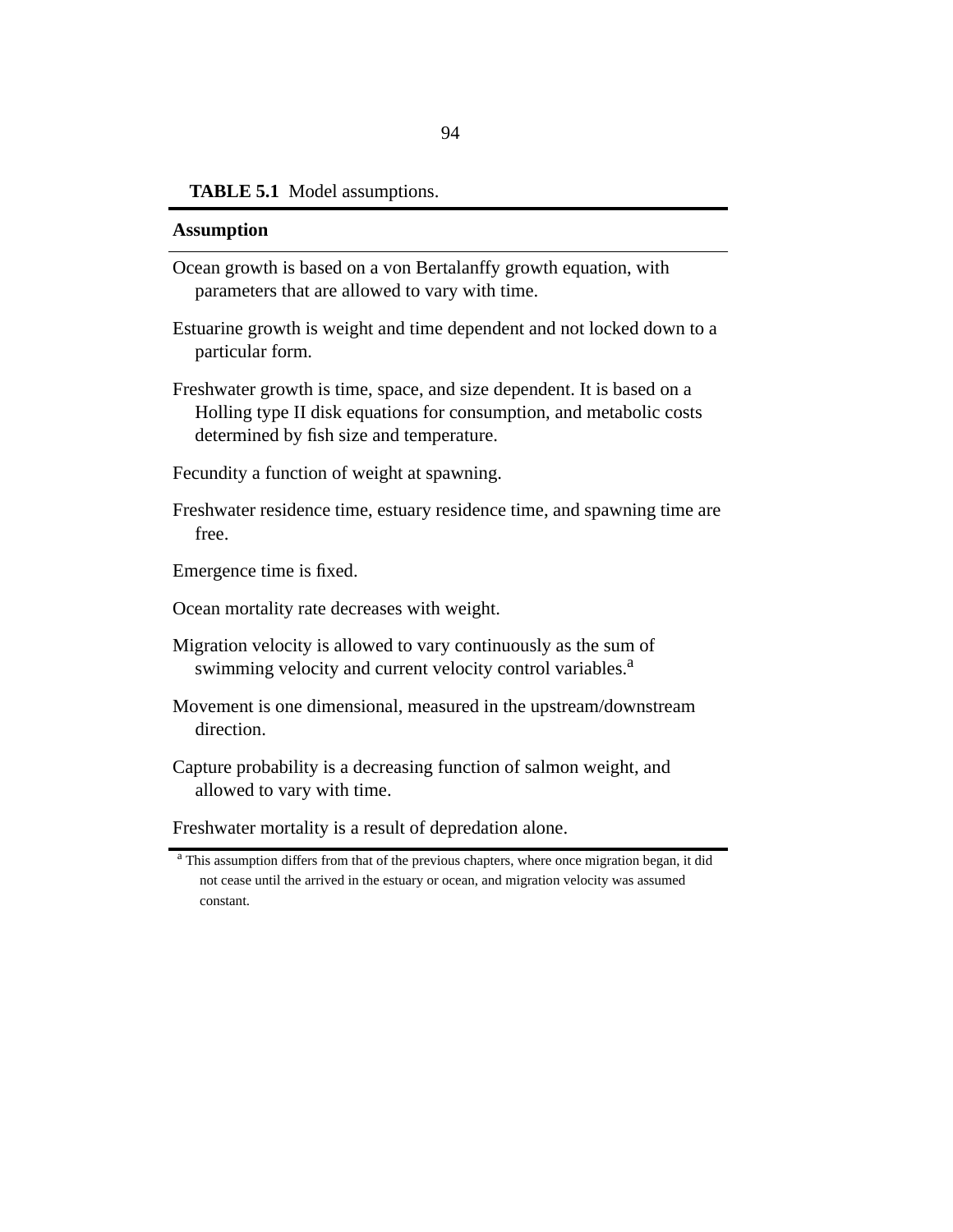| Maximize:<br>$u, v, t_p, t_e, t_s$ | $-\int ( u + v  + \zeta(x, t)) \theta(u, x, t) k(x, w, t) dt + \Phi(w(t_f), t_f, t_e, t_s)$<br>$t_{0}$ | (objective functional)             |
|------------------------------------|--------------------------------------------------------------------------------------------------------|------------------------------------|
| Subject to:                        | $\dot{x} = u + v$                                                                                      | (displacement state eq.)           |
|                                    | $\dot{w} = g(v, x, w, t)$                                                                              | (weight state eq.)                 |
|                                    | $0 \le u \le u_{max}(x, t)$                                                                            | (stream velocity)<br>constraint)   |
|                                    | $ v  \ge v_{max}(w)$                                                                                   | (swimming velocity)<br>constraint) |
|                                    | $x(t_0) = 0, w(t_0) = w_0$                                                                             | (initial conditions)               |
|                                    | $t_0 \leq t \leq t_f$                                                                                  |                                    |

**TABLE 5.2** General optimization model summary.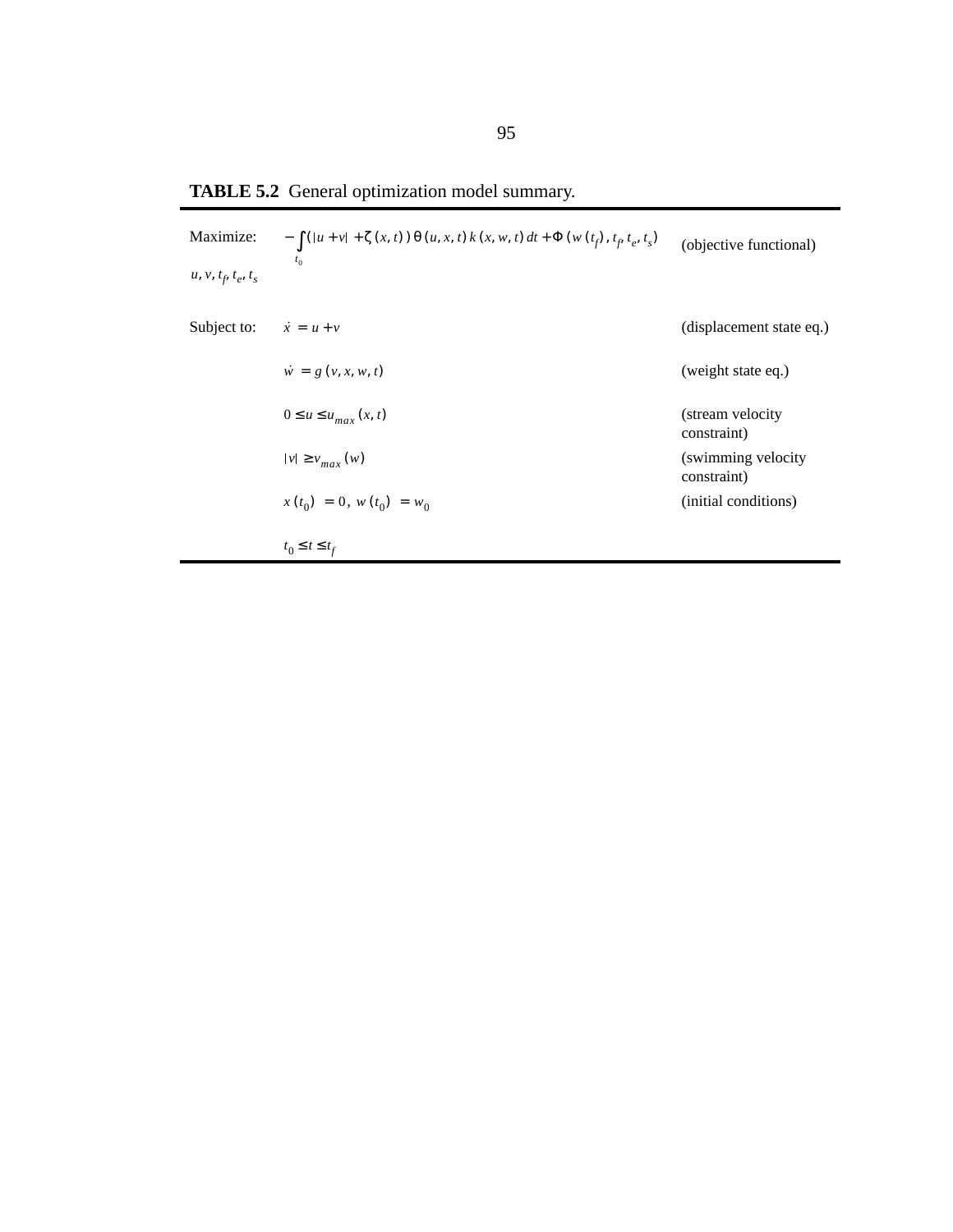|                            | Variable or<br>function     | Unit                        | <b>Description</b>                                         |  |  |
|----------------------------|-----------------------------|-----------------------------|------------------------------------------------------------|--|--|
|                            | $\boldsymbol{t}$            | S                           | Time                                                       |  |  |
|                            | u(t)                        | $m \cdot s^{-1}$            | Current velocity (control variable)                        |  |  |
|                            | v(t)                        | $m \cdot s^{-1}$            | Swimming velocity (control variable)                       |  |  |
|                            | z(t)                        | $m \cdot s^{-1}$            | Migration velocity                                         |  |  |
|                            | x(t)                        | m                           | Downstream displacement (state variable)                   |  |  |
|                            | w(t)                        | g                           | Salmon weight (state variable)                             |  |  |
|                            | $u_{max}\left(x,t\right)$   | $m \cdot s^{-1}$            | Maximum current velocity                                   |  |  |
|                            | $v_{max}(w)$                | $m \cdot s^{-1}$            | Maximum swimming velocity                                  |  |  |
|                            | a                           | m                           | Distance from redd to estuary                              |  |  |
| growth                     | g(v, x, w, t)               | $\overline{g \cdot s^{-1}}$ | Growth rate of juvenile                                    |  |  |
| parameters                 | $\mathcal{C}$               | $cal \cdot s^{-1}$          | Consumption rate                                           |  |  |
| and functions d            |                             | $cal \cdot s^{-1}$          | Food delivery rate                                         |  |  |
|                            | N(v, x, w, t)               | $cal \cdot s^{-1}$          | Net energy gain                                            |  |  |
|                            | $\mathcal{C}_{\mathcal{C}}$ | $g \cdot caI^{-1}$          | Calories to grams conversion constant                      |  |  |
|                            | $\rho(t)$                   | cal $\cdot$ m <sup>-2</sup> | Prey density                                               |  |  |
|                            | τ                           | dimensionless               | Net conversion efficiency                                  |  |  |
|                            | $\gamma(w, t)$              | m                           | Reactive field diameter                                    |  |  |
|                            | h(w)                        | $s \cdot ca1^{-1}$          | Handling time                                              |  |  |
| survival                   | $\theta(u, x, t)$           | $\rm m^{\overline{-1}}$     | Predator density                                           |  |  |
| parameters                 | $\zeta(x,t)$                | $m \cdot s^{-1}$            | Predator search velocity                                   |  |  |
| and functions $k(x, w, t)$ |                             | dimensionless               | Capture probability                                        |  |  |
|                            | $\mu_{\alpha}(w, t)$        | $s^{-1}$                    | Ocean mortality rate                                       |  |  |
|                            | $\mu_e(w, t)$               | $s^{-1}$                    | Estuary mortality rate                                     |  |  |
| other                      | $t_{\rm s}$                 | ${\bf S}$                   | Spawning time                                              |  |  |
|                            | $t_f$                       | $\mathbf S$                 | Time that the juvenile arrives in the estuary              |  |  |
|                            | $t_e$                       | S                           | Time that the juvenile enters the ocean (from the estuary) |  |  |
|                            | $t_{0}$                     | S                           | Time of emergence                                          |  |  |
|                            | m(w)                        | egg number                  | Fecundity                                                  |  |  |

**TABLE 5.3** Main parameters and functions.

# **5.1 Model development**

A model must be selected that is able to (a) describe the range of salmon behaviors observed, (b) treat decision making as a state dependent dynamic process, (c) consider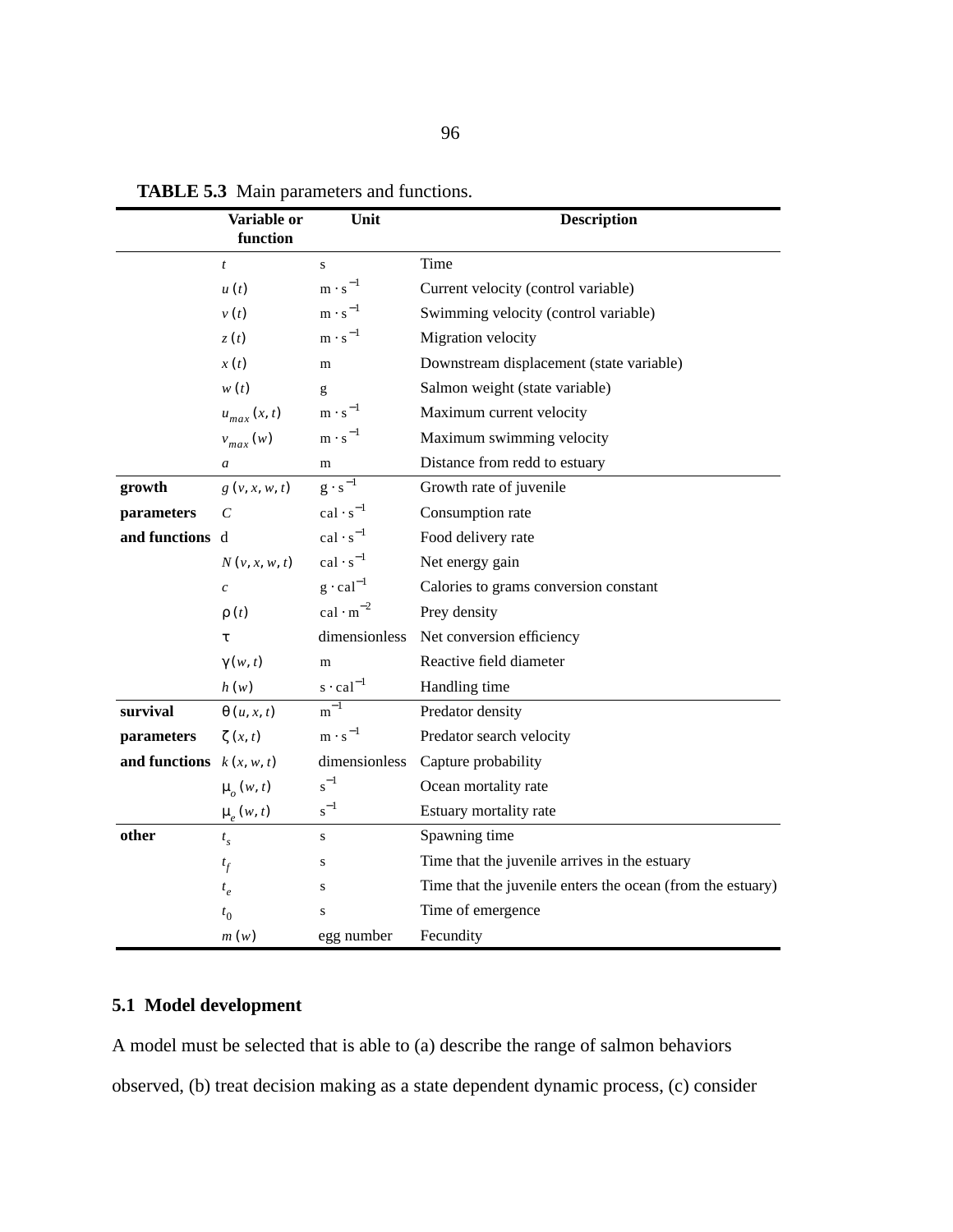past and future costs and benefits, and (d) realistically link the state dynamics with decisions. It must also be mathematically and numerically manageable. Achieving all of these desirable qualities simultaneously is difficult—if not impossible—and eventually, some simplifying assumptions will be made.

In the dynamic optimization modelling framework I present, six elements are present: an *objective functional* which values various behaviors, a set of *control variables* representing the continuous choices available to the juvenile, *control parameters* representing discrete choices, a set of *state variables* representing the state of the juvenile—in this case the size and downstream location of the juvenile, *control variable constraints* specifying the range of available choices, and *boundary conditions* on the state variables (TABLE 5.2).

#### **5.1.1 Control variables: current velocity and swimming velocity**

At any given time, a juvenile makes two decisions: the current velocity in which it swims, and its swimming velocity. These represent the control variables.

#### **5.1.1.1 Current velocity**

After emergence, juveniles have a range of current velocities in which to swim. Current velocity is typically zero at the shoreline, and is typically maximal near midstream. Let  $u(t)$  represent the chosen current velocity at time  $t$ . Then

$$
0 \le u(t) \le u_{max}(x(t),t), \qquad (5.9)
$$

where  $u_{max}(x, t)$  represents the maximum current velocity at downstream position x and time  $t$ .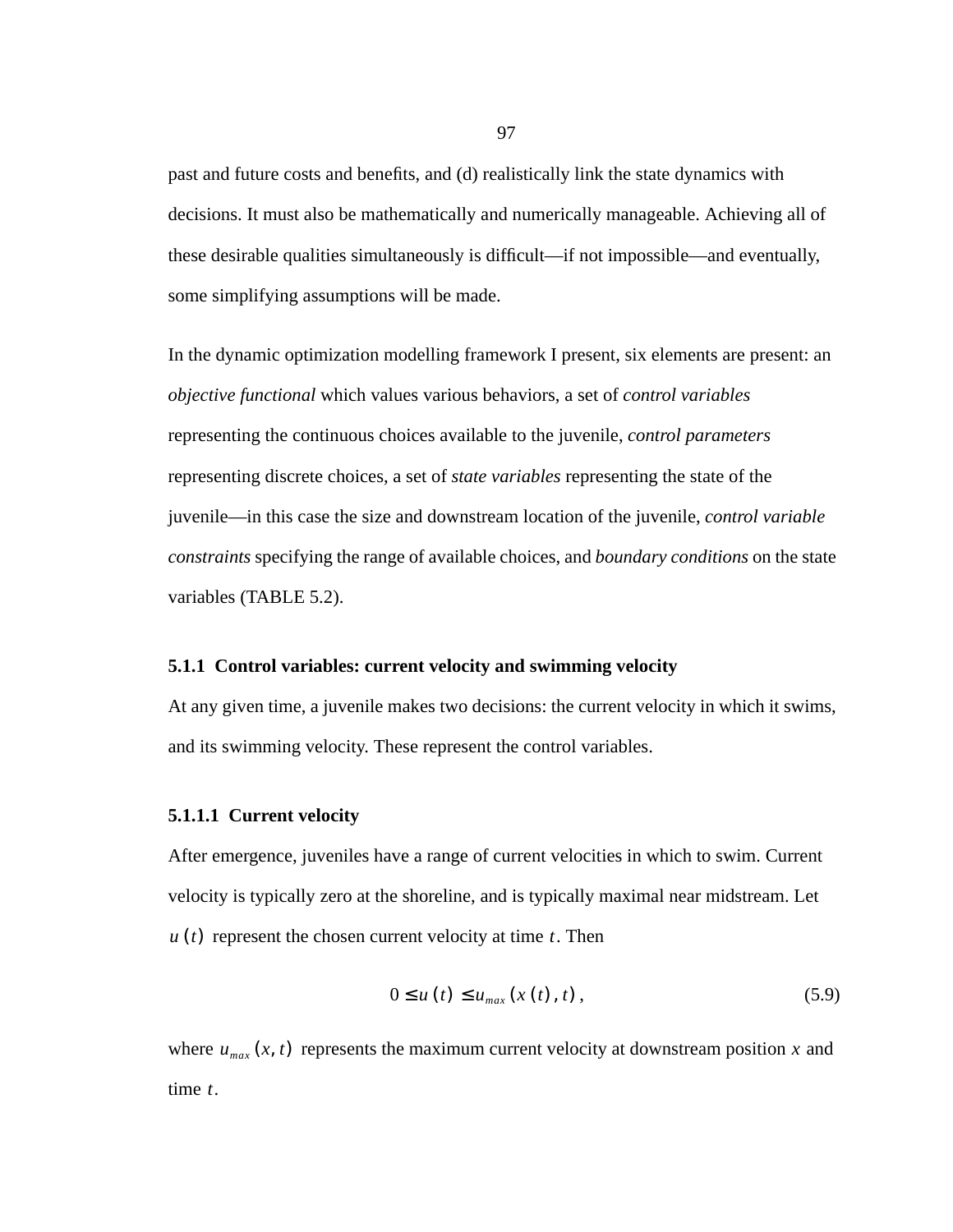# **5.1.1.2 Swimming velocity**

Juveniles also choose their swimming velocity,  $v(t)$ , measured relative to the current velocity. Swimming velocity ranges from zero to the fatigue speed of the fish,  $v_{max}(w)$ , which is a function of weight. Therefore,

$$
|v(t)| \le v_{max}(w(t)), \qquad (5.10)
$$

where  $w(t)$  is fish weight at time  $t$ . Fish swimming downstream have positive swimming velocity, and those swimming upstream, a negative swimming velocity.

Since the swimming velocity is measured relative to the current velocity, the actual migration velocity,  $z(t)$ , is the sum of the current velocity and swimming velocity at time (FIGURE 5.2), *t*

$$
z(t) = u(t) + v(t). \t\t(5.11)
$$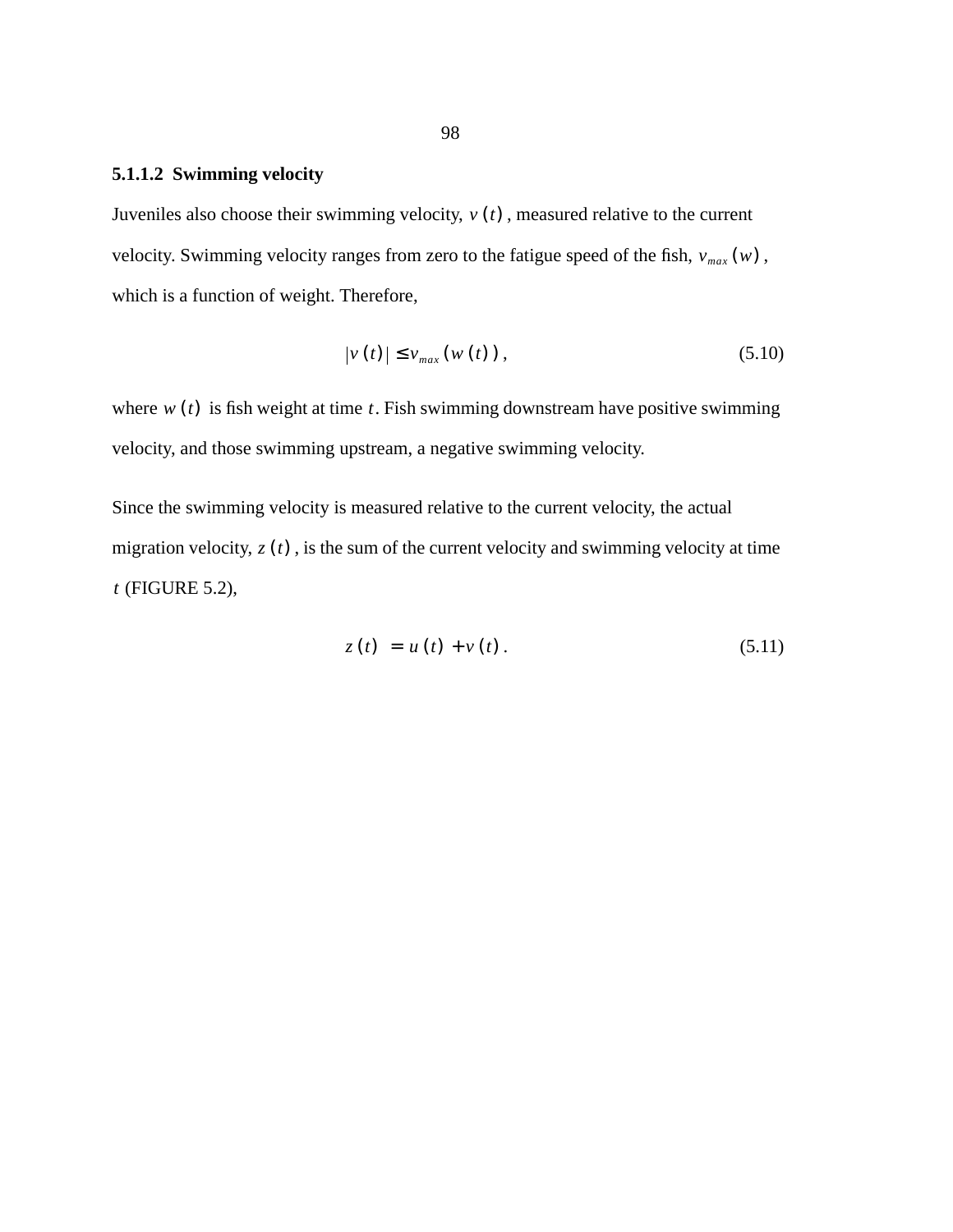

**FIGURE 5.2** The control variables: swimming velocity and current velocity. Depicted is a chinook fry swimming against the current, which therefore has a negative swimming velocity. Since swimming velocity is measured relative to the current velocity, the migration velocity is  $u + v$ .

#### **5.1.2 State variables: downstream displacement and weight**

Two state variables are defined for a juvenile: its weight  $w(t)$ , and its downstream position,  $x(t)$ , measured relative to the point of emergence. Since fish make dynamic decisions based on weight and position, it is essential to know how these states evolve over time.

#### **5.1.2.1 Downstream displacement**

The first simplifying assumption I make, is that movement is tracked only in the upstream or downstream direction—no lateral movement is accounted for. This assumption makes the change in downstream position of the juvenile easy to compute:

$$
\dot{x}(t) = u(t) + v(t). \tag{5.12}
$$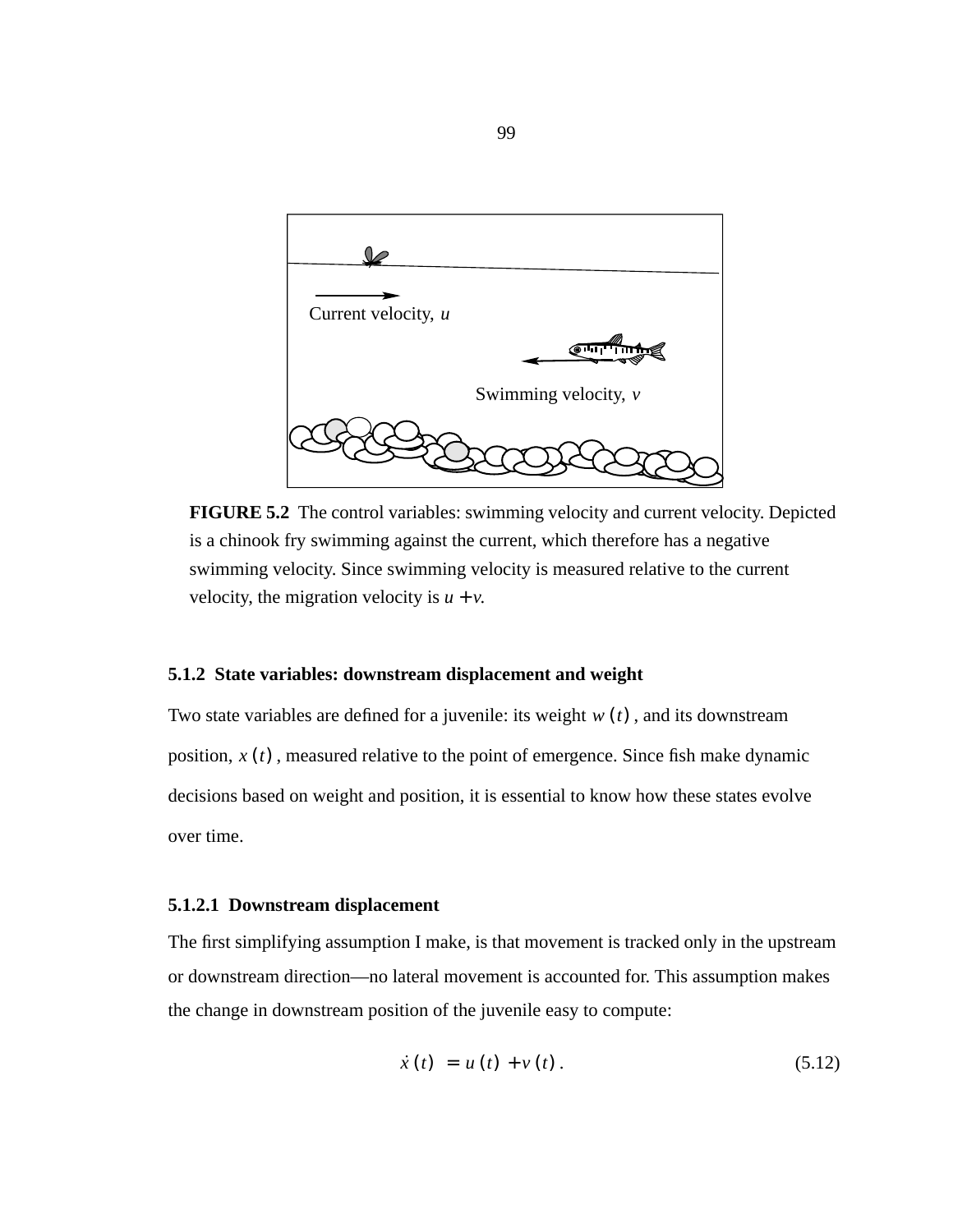This is the rate of displacement relative to the stream substrate. The positive direction is taken to be downstream, and the juvenile is assumed to be at position  $x = 0$  at  $t = t_0$ , a total distance of a meters from the estuary.

Within this framework, the juvenile can control its freshwater residence time, and migration behavior through adjusting the values of  $u$  and  $v$  through time. When  $v(t) = -u(t)$ , the juvenile is holding station, when  $v(t) + u(t) < 0$ , it is migrating upstream, and when  $v(t) + u(t) > 0$ , it is migrating downstream.

#### **5.1.2.2 Weight**

#### **5.1.2.2.1 Freshwater growth**

Weight changes according to the amount of food the juvenile consumes, its standard metabolic costs, and its active metabolic costs. Feeding activity involves an inherent trade-off. If the fish is entirely inactive, then even though its metabolic cost is minimal, no food is obtained, and consequently, weight declines. When activity is too great, metabolic costs overtake the benefit of food intake, and weight again declines. The juvenile is faced with choosing an activity level that strikes a balance between the rate of food intake and metabolic costs (FIGURE 5.3). The growth function is assumed to be concave in swimming speed, capturing the essential features described above. The speed at which growth is maximized is denoted by  $v_g(x, w, t)$ .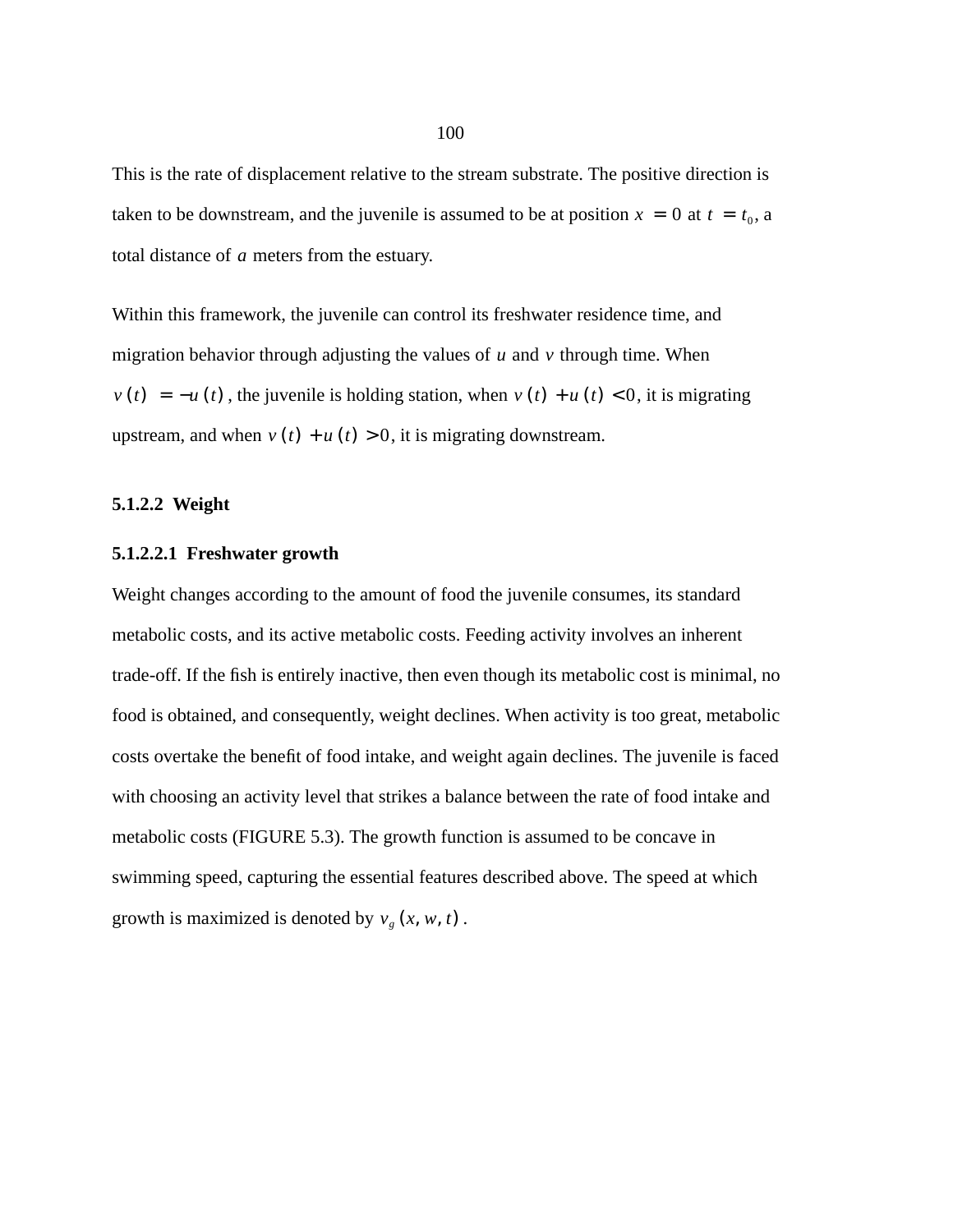

**FIGURE 5.3** Typical growth curve as a function of swimming speed, where weight and temperature are fixed. Growth is concave in swimming speed, and there is one unique maximum value,  $v = .48 \text{ m} \cdot \text{s}^{-1}$ . Growth is negative for swimming speeds either too small,  $|v| \le 0.21 \text{ m} \cdot \text{s}^{-1}$ , or too great,  $|v| \ge 0.71 \text{ m} \cdot \text{s}^{-1}$ . This curve was derived based on a Holling (1959) type II feeding curve, and a metabolic cost curve in Hewitt & Johnson (1991). It represents the growth rate of a fish weighing 5 g at a temperature of  $15^{\circ}$  C.

Weight changes according to the dynamical equation

$$
\dot{w}(t) = g(v, x, w, t), \tag{5.13}
$$

where  $g$  is a growth function which depends on the swimming velocity, location, weight, and time. I express growth in terms of consumption, metabolic loss (active and inactive), and waste loss,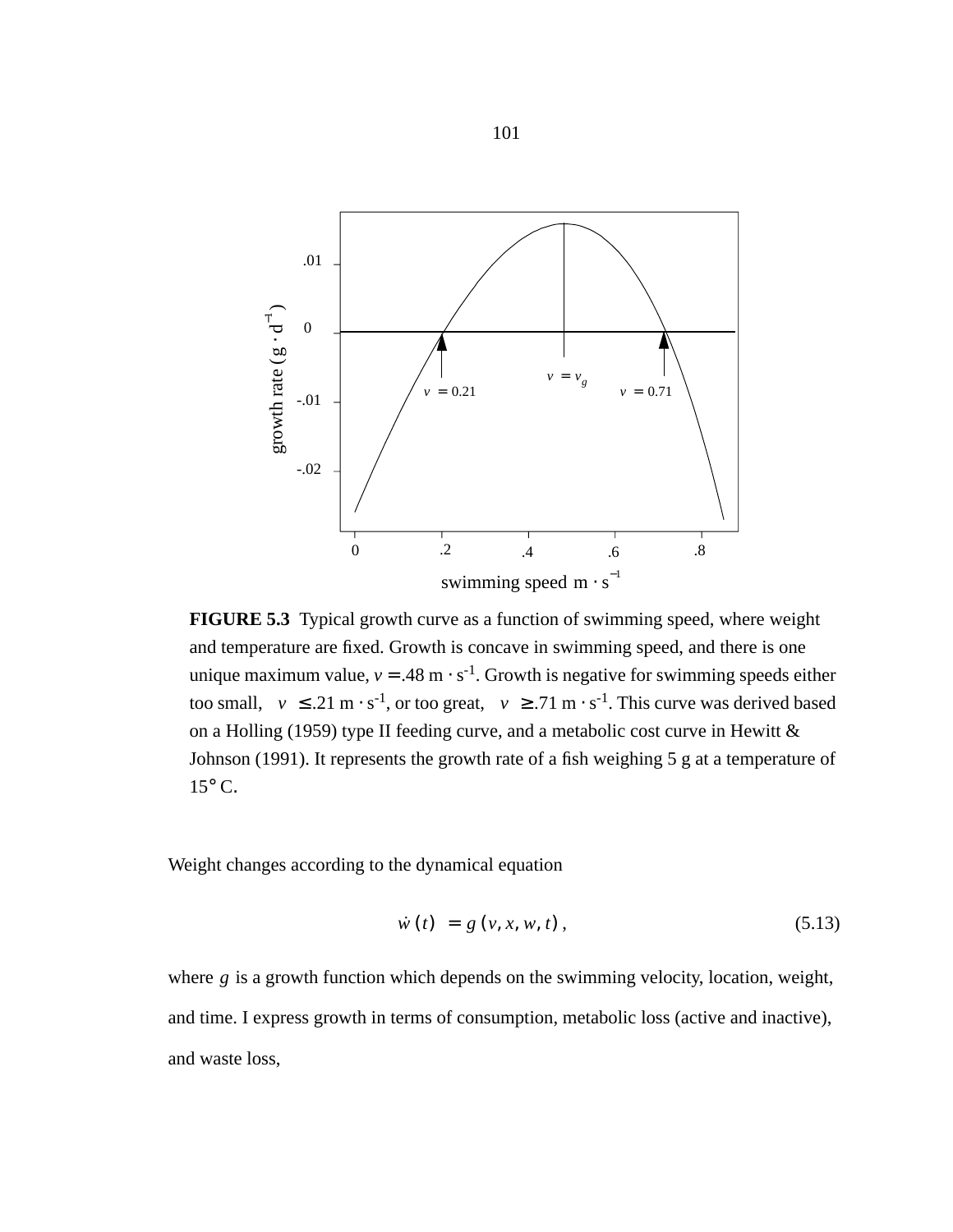Growth = Net Energy Gain - Metabolic Loss,

$$
g(v, x, w, t) = N(v, x, w, t) - M(v, x, w, T(t))
$$
\n(5.14)

The form of the growth function is taken from a combination of functions found in the literature. The net energy rate,  $N(v, x, w, t)$ , which consists of the portion of the ration available for work or somatic growth is calculated according to Ware (1978), and the metabolic rate,  $M(v, x, w, T)$ , according to Hewitt & Johnson (1991). The function  $T(t)$ gives water temperature as a function of time, and from here forward, T will represent temperature (C).

*Net energy gain.* The energy available for work or somatic growth is known as the net energy gain. To calculate this function, measures of food consumption and loss due to specific dynamic action are needed. Food consumption depends on the food delivery rate, and to capture the advantages of searching for food at a faster rate, I assume that the rate of food delivery increases with swimming speed. Juvenile chinook are also assumed to be surface feeders (Becker, 1973a)—although a similar derivation is possible for a general drift feeder—to simplify the form of the intake function. The food delivery rate is directly proportional to the swimming speed of the juvenile:

$$
d = \rho(x, t) \gamma(x, w, t) |v|,
$$
\n(5.15)

where  $\rho(t)$  is the prey density on the stream surface, and  $\gamma(w, t)$  is the width of the intersection between the reactive field cross section and the stream surface. When the juvenile adopts a "sit-and-wait" strategy ( $v = -u$ , picking off food from the surface as it floats within visual range, the delivery rate is  $d = \rho(x, t) \gamma(x, w, t) u$ .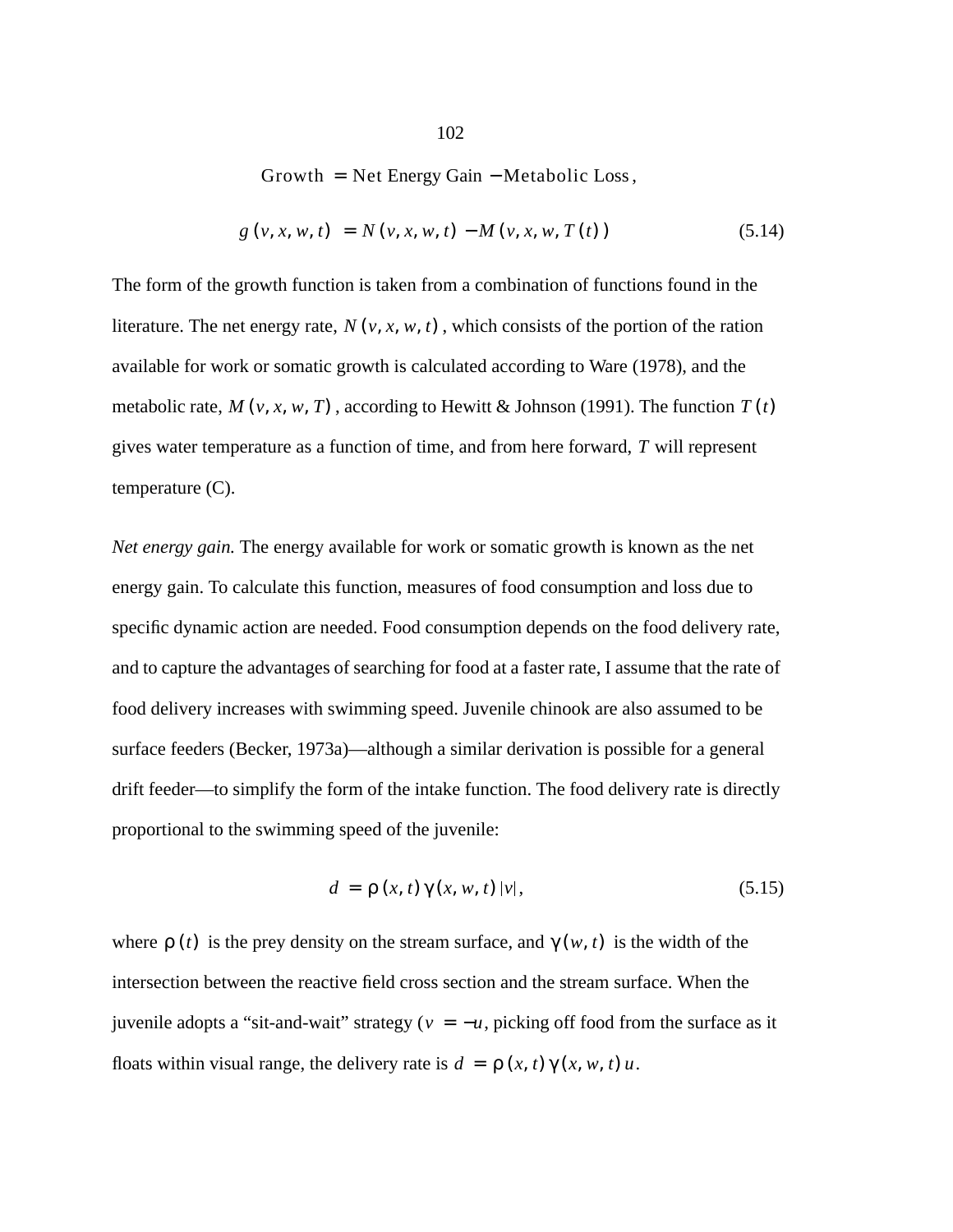As the delivery rate increases, not all food delivered will be consumed, because consumption rate, C, is limited by handling time of food items. A Holling (1959) Type II feeding curve is used to model this phenomenon:

$$
C = \frac{d}{1 + d \cdot h(w)},\tag{5.16}
$$

where an average of  $h(w)$  seconds must be devoted to handling a single calorie of food, then the time spent handling food, and  $d$  is the food delivery rate. Not all of the food consumed is available for work. Some is lost in nitrogenous and fecal waste, and to specific dynamic action (Ware, 1980). The ratio of net energy to energy consumed is called the *net conversion efficiency*,  $\tau(t)$ .

Incorporating the expressions for the food delivery rate (5.15), and the food consumption rate (5.16), the rate of net energy gain is

$$
N(v, x, w, t) = \frac{\tau(t) \rho(x, t) \gamma(x, w, t) |v|}{1 + \rho(x, t) \gamma(x, w, t) h(w) |v|}.
$$
 (5.17)

*Metabolic Rate.* The metabolic rate consists of energy lost through respiration, and is calculated by first calculating an allometric function of weight, then increasing that value through a water temperature dependence function and a factor representing activity. Activity will be an increasing function of swimming velocity. The respiration function is given explicitly by

$$
R_g(v, w, T) = \alpha_R w^B \cdot f_R(T) \cdot ACT(v, T), \qquad (5.18)
$$

where the water temperature dependence function for respiration is given by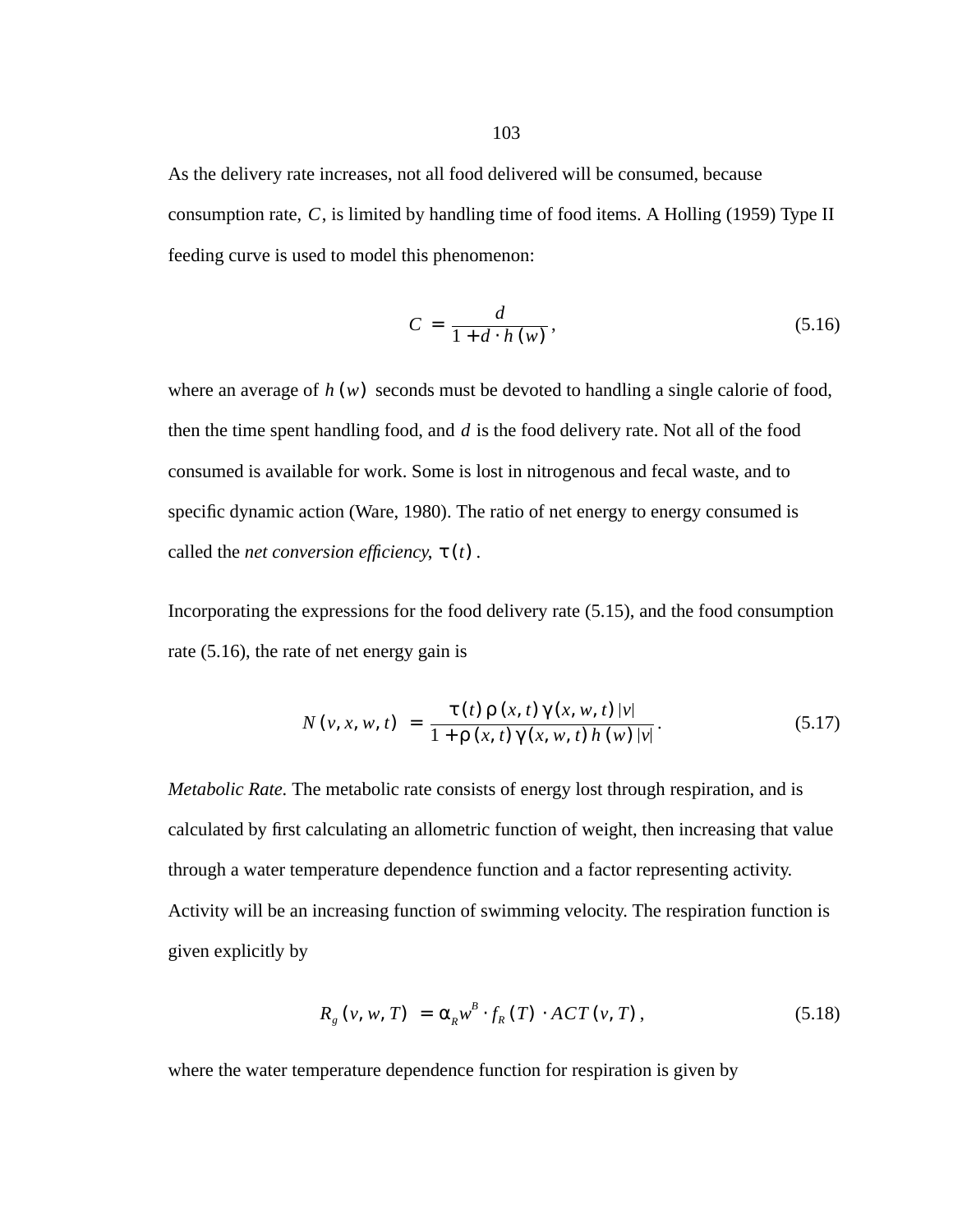$$
f_R(T) = exp(\theta_R T),
$$

and the activity function is given by

$$
ACT(v, T) = exp((TOR - (TMR \cdot T))|v|).
$$

The variables,  $\theta_R$ ,  $TO_R$ ,  $TM_R$ , represent parameters that need to be estimated.

#### **5.1.2.2.2 Estuarine growth**

Upon arriving in the estuary, a juvenile salmon faces a new set of challenges: new predators, new food habits, and higher salinities. These new challenges necessitate the use of estuarine specific survival and growth equations—both relevant to ultimate reproductive success of the individual.

Observations indicate that estuarine growth varies seasonally. Estimates of the instantaneous increase in mean weight are  $2.1-2.7\% \cdot d^{-1}$  in the Campbell River estuary (Levings *et al.*, 1986), 5.5%  $\cdot$  d<sup>-1</sup> in the Nanaimo estuary (Healey 1982), and 3.5%  $\cdot$  d<sup>-1</sup> in the Nitinat estuary (Healey, 1982). Reimers (1971) showed that in the Sixes River estuary, growth in the estuary was from late April to early June 0.9 mm  $\cdot d^{-1}$ , but was relatively poor during June to August (0.07 mm  $\cdot$  d<sup>-1</sup>). Neilson *et al*. (1985) suggested this decline in growth resulted from a combination of high temperatures that reduced growth efficiency and competition for food.

These observations suggest using an exponential growth equation with a time varying rate of increase for the duration of estuarine growth. However, unlimited growth is unrealistic,

$$
104 \\
$$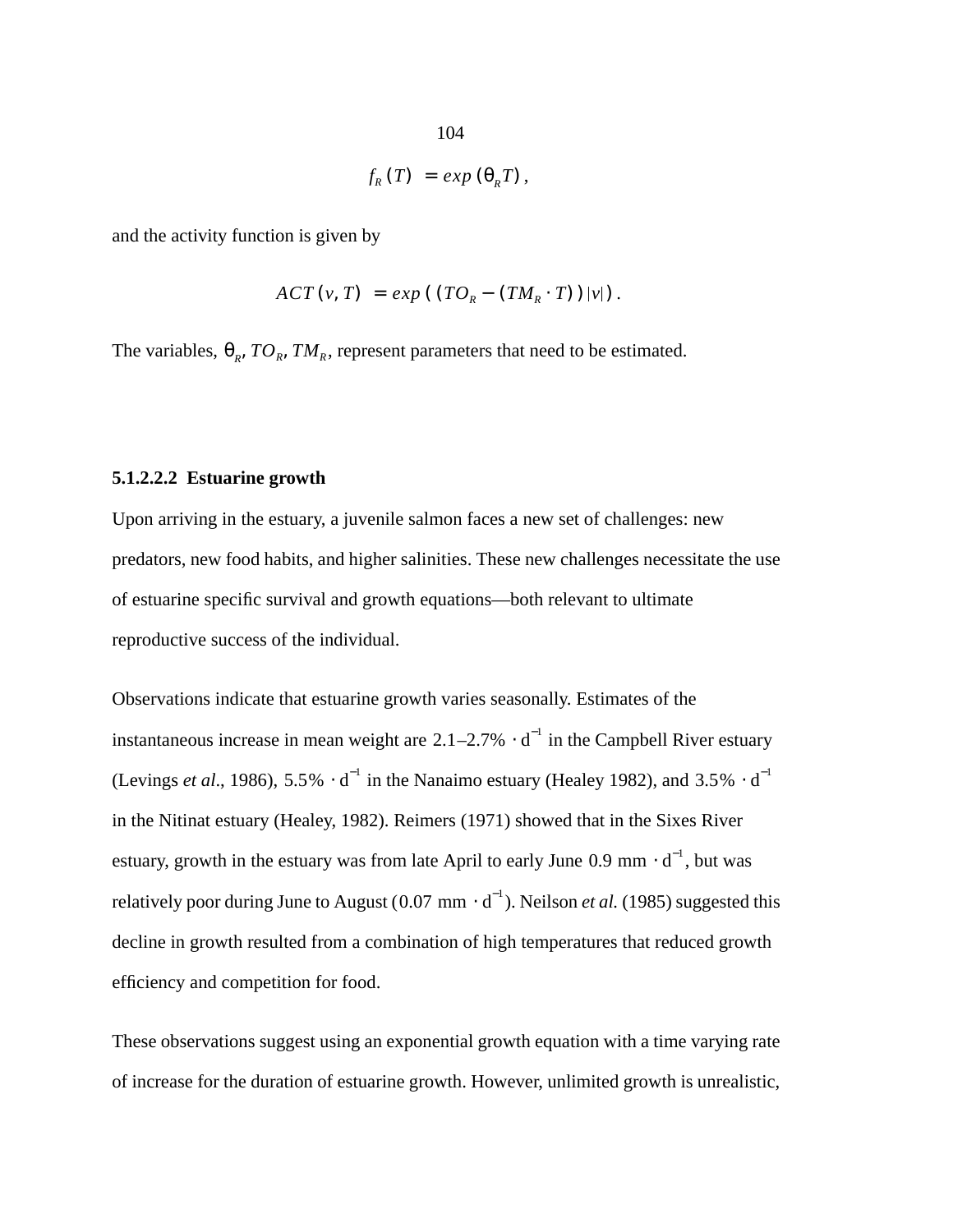and some amount of time growth should taper off, as it does when a von Bertalanffy is applied. If I were to assume exponential growth instead, it would be difficult to get fish to leave the estuary at all (unless the growth rate was assumed sufficiently small), because the estuarine residence time,  $t_e - t_f$  is assumed to be free.

#### **5.1.2.2.3 Ocean growth**

Of the three chinook habitat types I cover: stream, estuarine, and ocean, the ocean contains the greatest growth potential for salmon. For example, upon entering the ocean, chinook can average 10 cm in fork length, and after 5 yrs of ocean growth, average about 90 cm in fork length (Loeffel & Wendler, 1969). Data of Loeffel & Wendler (1969) show two important characteristics: ocean growth rate is greatest in the chinook's first year of life and tapers off with time, and there is a definite seasonal pattern of growth, with rapid summer growth and slow winter growth. Like Henry (1972), I use a Bertalanffy growth curve to model ocean growth (Ricker, 1976):

$$
\dot{w} = a_o(t) w(t)^{2/3} - b_o(t) w(t). \qquad (5.19)
$$

The first term,  $a_o(t) w(t)^{2/3}$ , describes anabolism, and the last term,  $b_o(t) w(t)$ , catabolism.

#### **5.1.3 Fitness measure**

The fitness measure is lifetime reproductive success,  $R = l \cdot m$ , where l is the probability of survival from emergence to spawning, and m is the number of eggs produced by a female at spawning. The probability of survival from emergence to spawning consists of three factors: the freshwater survival,  $S(t_f)$ , estuarine survival,  $S_e(t_e)$  and ocean entry to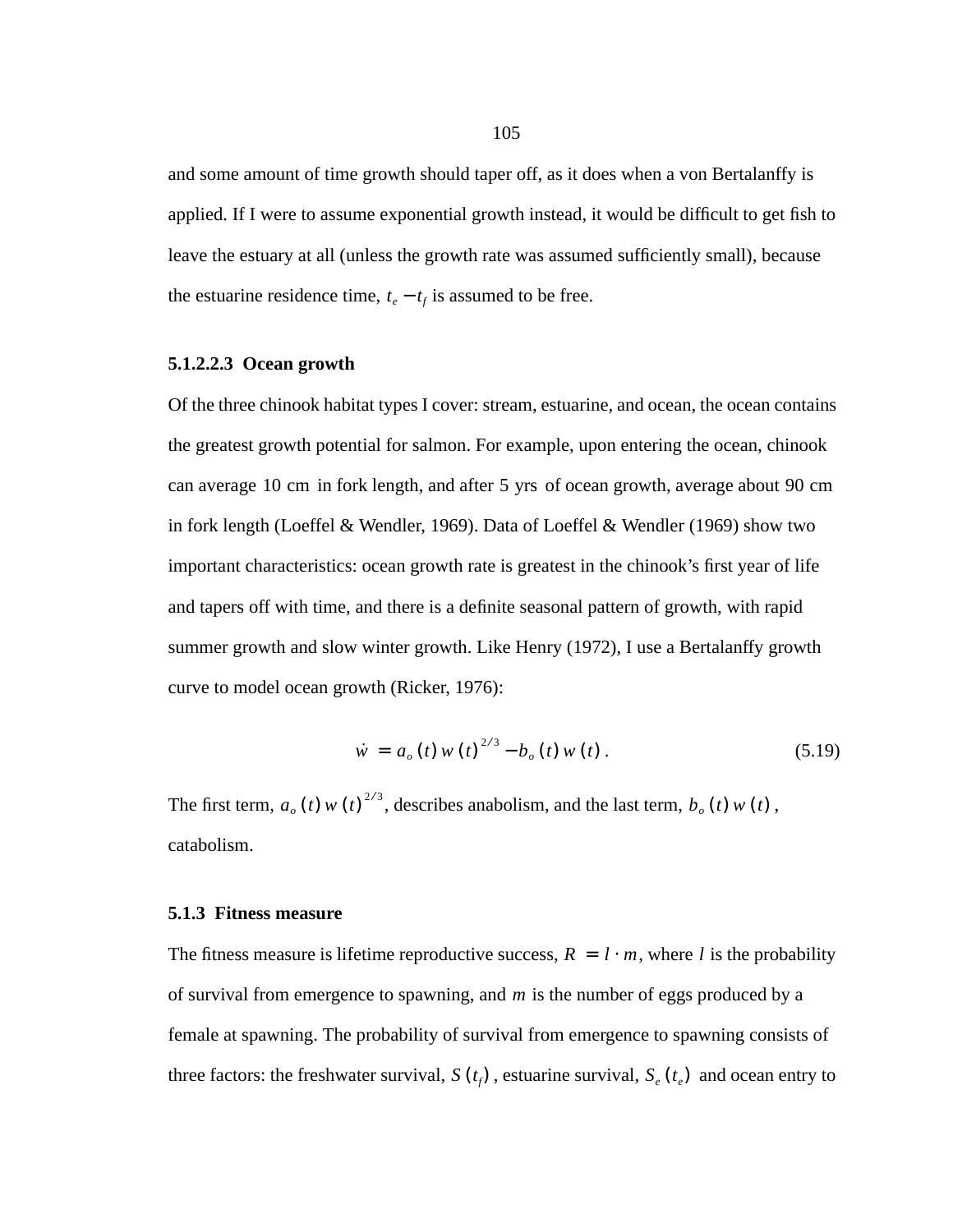spawning survival,  $S_o(t_s)$ . Since survival factors and reproduction are typically size dependent, growth in freshwater, the estuary, and the ocean is also considered.

Expected lifetime reproduction is defined by

$$
R = S(t_{f}) S_{e}(t_{e}) S_{o}(t_{s}) m(w(t_{s})).
$$

(I have ignored the egg-to-fry survival in the above expression since, assuming it is constant, it does not influence the optimal solution sought.) I could attempt to maximize lifetime reproductive success directly with respect to the control variables and control parameters, however, there it is more convenient to use the natural log of reproductive success,

$$
J=\log(R).
$$

In the context of dynamic optimization,  $J$  is a functional that depends on the control variables u and v as well as control parameters  $t_f$ ,  $t_e$ , and  $t_s$ : all of the variables that represent choices. This functional is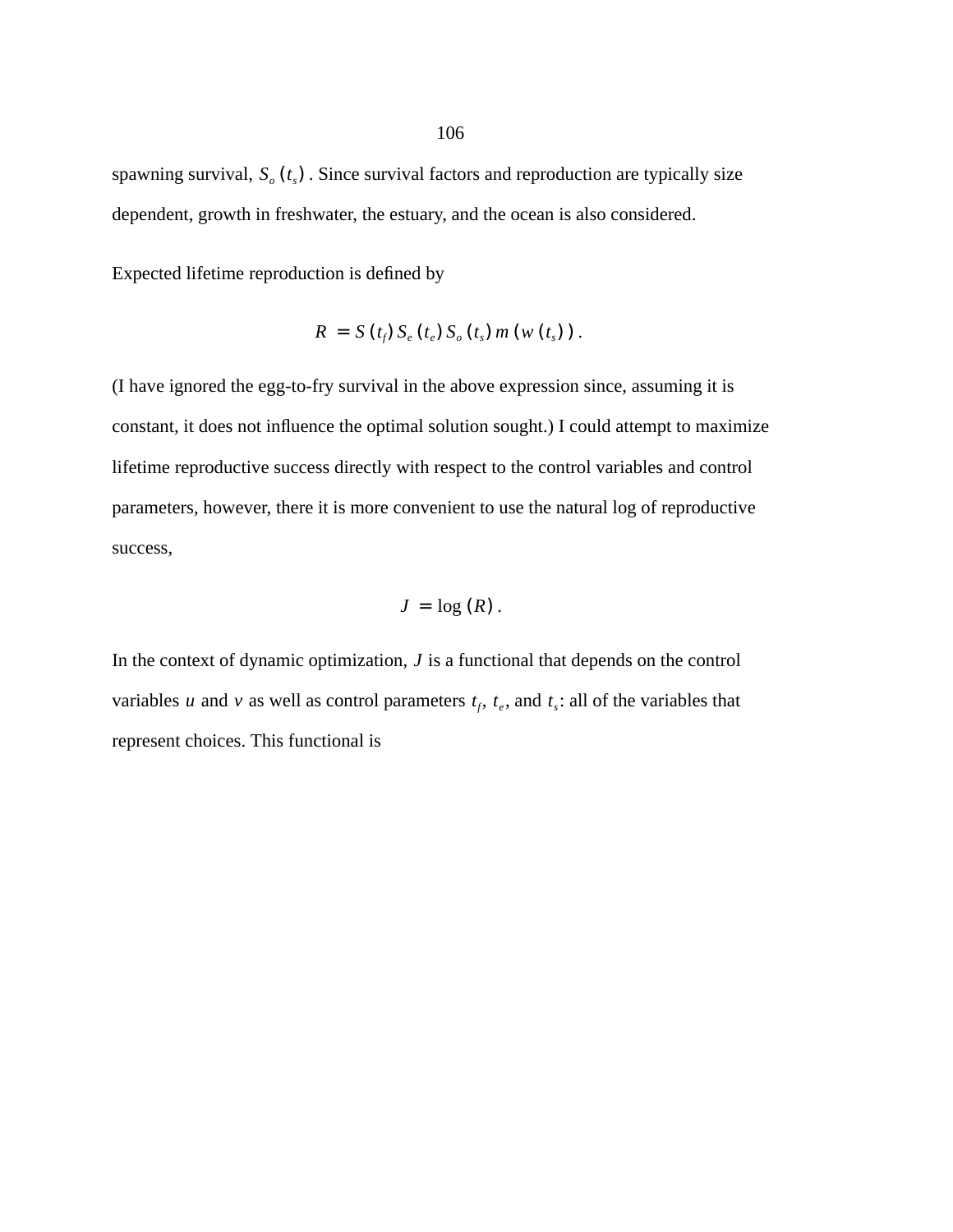$$
J(u, v, t_{\beta}, t_{\epsilon}, t_{s}) =
$$
  
\n
$$
-\int_{t_{0}}^{t_{f}} (|u + v| + \zeta(x, t)) \theta(x, t) k(w, t) dt
$$
 (freshwater)  
\n
$$
-\int_{t_{\epsilon}}^{t_{\epsilon}} u_{\epsilon}(w, t) dt
$$
 (estuary)  
\n
$$
-\int_{t_{\epsilon}}^{t_{s}} u_{\epsilon}(t) dt
$$
 (ocean)  
\n
$$
+ (\log (a_{m}) + b_{m} \log (w(t_{s})))
$$
 (fecundity)

The newly introduced variables appearing in this expression will be defined later.

For convenience, define a post-migration fitness component,

$$
\Phi(w(t_f), t_f, t_e, t_s) =
$$
\n
$$
-\int_{t_e}^{t_e} \mu_e(w, t) dt - \int_{t_e}^{t_s} \mu_o(w, t) dt + \log (a_m) + b_m \log (w(t_s)).
$$
\n(5.20)

Then the functional  $J$  can be simplified to

$$
J(u, v, t_{\beta}, t_{e}, t_{s}) =
$$
\n
$$
- \int_{t_{0}}^{t_{f}} (|u + v| + \zeta(x, t)) \theta(x, t) k(x, w, t) dt + \Phi(w(t_{f}), t_{\beta}, t_{e}, t_{s}).
$$
\n(5.21)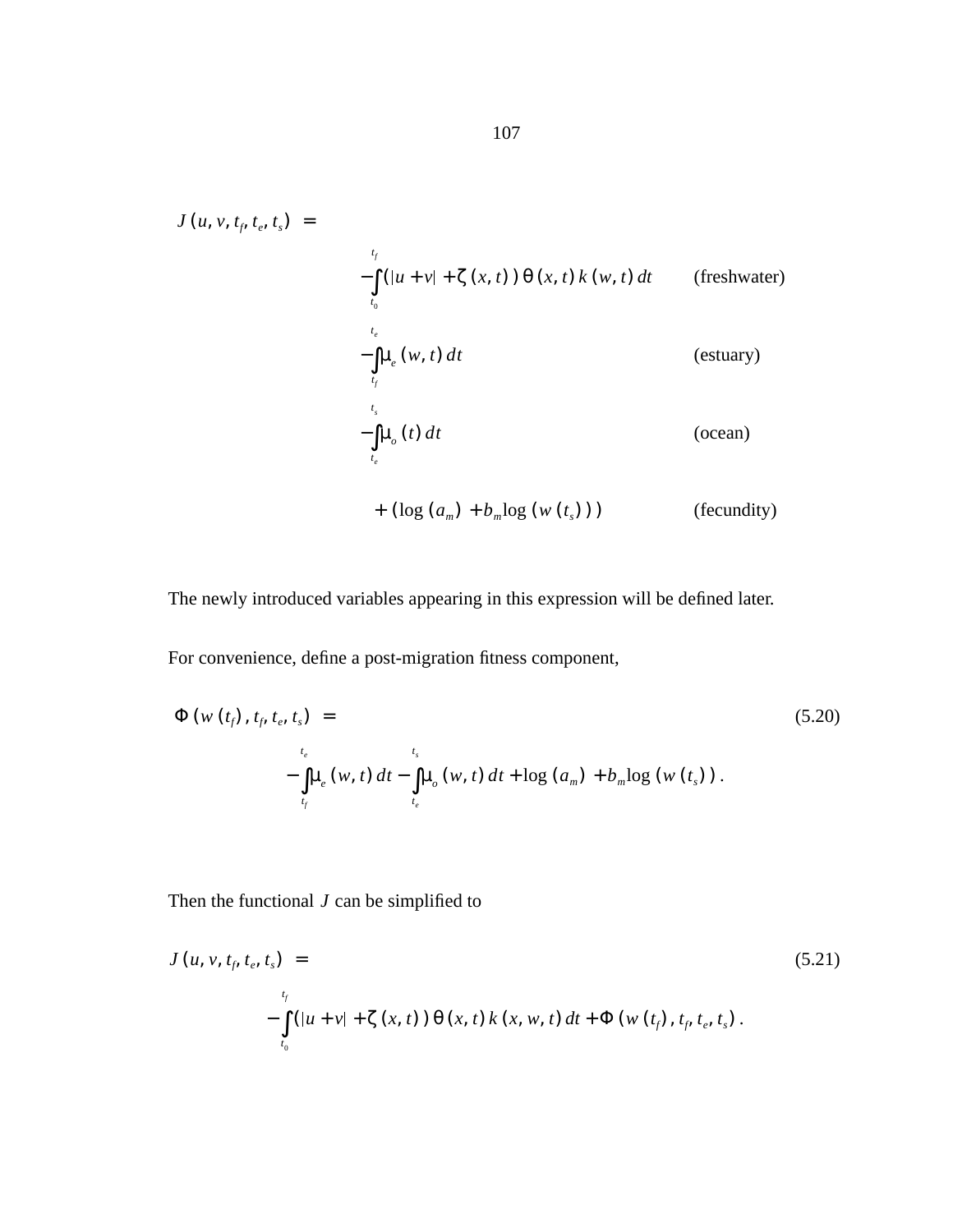Since the log is a monotone increasing function, control variables maximizing  *also* maximize *J*, and vise versa. In this formulation,  $J(u, v, t_f, t_e, t_s)$  is the *objective functional*, or the *performance index*; it is the quantity we strive to maximize with respect to the control variables u and v, and the times,  $t_f$ ,  $t_e$ , and  $t_s$ .

#### **5.1.3.1 Freshwater survival**

Predation is often implicated as the main cause of juvenile mortality after emergence, and heavy predation losses have been documented (Foerster & Ricker, 1941; Hunter, 1959). Unfortunately, little is known of the in-river losses due to other morality agents like disease, parasitism, and starvation. Throughout, I assume that predation is the sole source of mortality. When the other mortality factors are constant with respect to the control variables and parameters, then the optimal behavior is unaltered by their inclusion. Although this assumption is unrealistic, the influences of other mortality factors are likely qualitatively similar to the influence of predation: longer residence time means greater exposure risk, and risk decreases with juvenile weight.

Encounters with predators are due to a combination of predator and prey activities. The predator encounter rate (*i.e.*, an instantaneous rate giving the average number of predators encountered per second) increases with migration speed and also with predator search velocity. Predator search velocity is incorporated to allow for predator encounters whether or not the juvenile is stationary. Over a small increment of time,  $\Delta t$ , the probability of a predator encounter is

$$
Pr\{\text{Encoder in } \Delta t\} = (|u + v| + \zeta(x, t)) \Theta(u, x, t) \Delta t, \tag{5.22}
$$

where  $\theta(u, x, t)$  is the predator density, and  $\zeta(x, t)$  is the predator search velocity.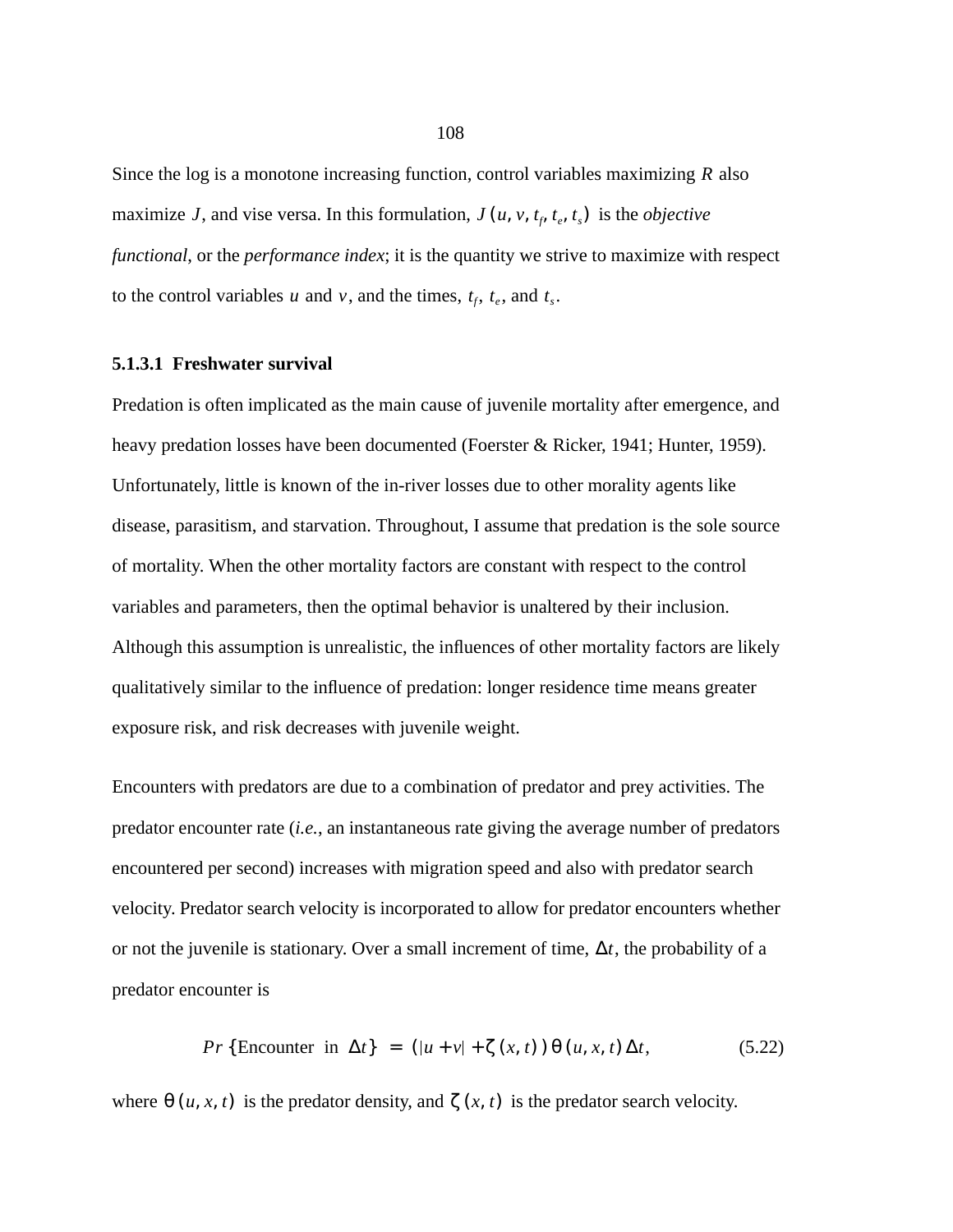The predator density function represents predators per meter of river and is allowed to vary with current velocity. This allows for the possibility that predator densities may be smaller in nearshore areas, where more protective cover may exist (Solomon, 1981). Next, I assume that the probability that an encounter leads to a capture is a function of position, fish weight and time,  $k(x, w, t)$ . In most taxa, larger individuals are assumed to stand a better chance of escape than smaller ones (Werner & Gilliam, 1984).

Temperature also influences predation rate. Vigg & Burley (1991) observed that the daily ration of northern squawfish *(Ptycholcheilus oregonensis*), a major salmonid predator on the Columbia River, increased with temperature from about 0.5 salmonids  $\cdot$  predator $^{-1}$  at 8.0°C to 7.0 salmonids · predator<sup>-1</sup> at 21.5°C. The influence of temperature may be incorporated in the capture probability,  $k(x, w, t)$ , as a function of time,  $t$ , and downstream position,  $x$ .

Putting these elements together, I derive the probability that a juvenile survives from emergence to an arbitrary time t, during its freshwater residence. The probability of death between time t and  $t + \Delta t$ , is the probability of an encounter and a capture in this interval, namely,

$$
Pr\{\text{death in } [t, t + \Delta t] \} = (|u(t) + v(t)| + \zeta(x, t)) \theta(x, t) k(x, w, t) \Delta t. \quad (5.23)
$$

The probability that the juvenile is alive at time  $t + \Delta t$  is equal to the probability that it survives to time t times the probability that it remains alive between t and  $t + \Delta t$ :

$$
S(t + \Delta t) = (1 - Pr \{ Death in [t, t + \Delta t] \}) S(t).
$$
 (5.24)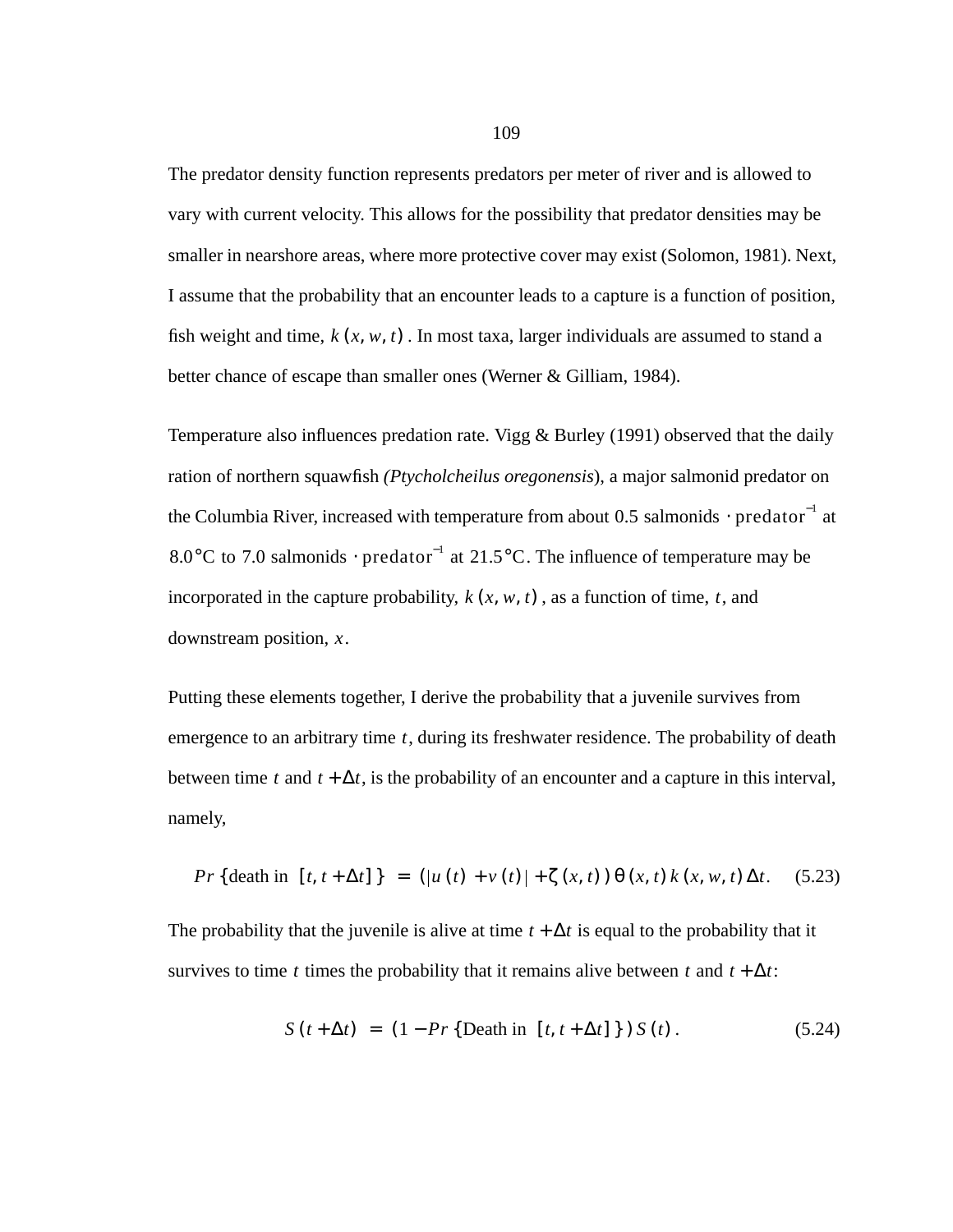By substituting (5.23) into (5.24) and taking the limit as  $\Delta t$  tends to zero, we obtain the differential equation for survival during migration as

$$
\frac{dS}{dt} = -\left(|u + v| + \zeta(x, t)\right) \Theta(u, x, t) k(x, w, t) S,
$$

with the initial condition  $S(t_0) = 1$ .

The probability of surviving in-stream from emergence to an arbitrary time,  $t$  is then

$$
S(t) = exp\left(-\int_{t_0}^t (|u + v| + \zeta(x, \xi)) \theta(u, x, \xi) k(x, w, \xi) d\xi\right).
$$
 (5.25)

The fish arrives at the estuary at time  $t_f$ —a control parameter—and begins its salt water residence.

# **5.1.3.2 Estuarine survival**

Little is known about the mortality of juvenile salmon during estuarine residence, but in this general treatment, I allow estuarine mortality rate to vary with size and season. Specifically, I assume that the probability of death in an interval  $[t, t + \Delta t]$  is proportional to  $\Delta t$ :

$$
Pr\{\text{Death in } [t, t + \Delta t] \} = \mu_e(w, t) \Delta t, t_f \le t \le t_e,
$$

where  $\mu_e(w, t)$  is the instantaneous estuary mortality rate. The probability of survival from time from the moment the juvenile enters the estuary to an arbitrary time  $t + \Delta t$ , prior to ocean entry, is the probability that it is alive at  $t$  times the probability that is does not die during  $[t, t + \Delta t]$ :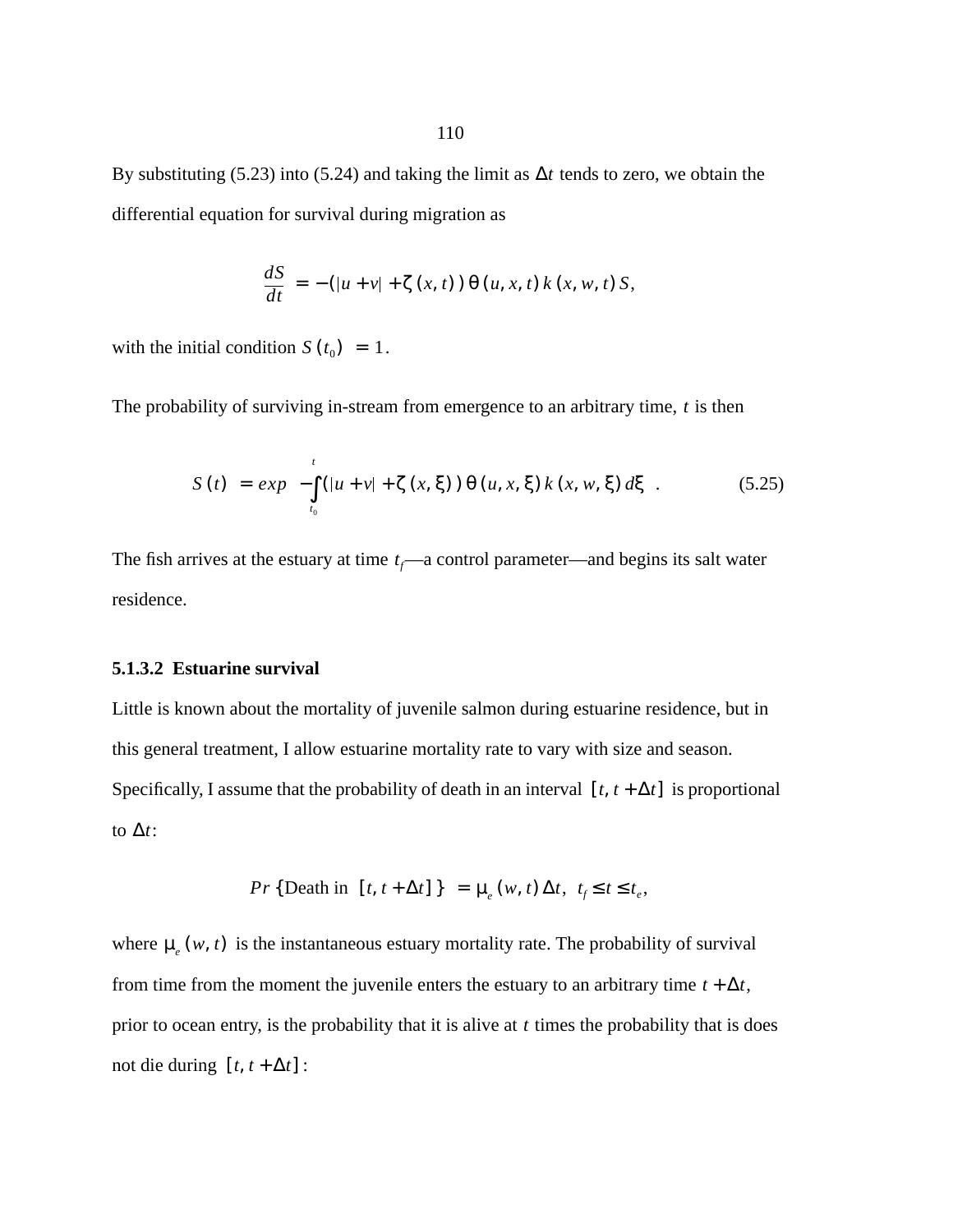$$
S_e(t + \Delta t) = S_e(t) (1 - \mu_e(w, t) \Delta t), \qquad (5.26)
$$

Subtracting  $S_e(t)$  from both sides of (5.26), dividing by  $\Delta t$ , and then taking the limit as ∆*t* tends to zero, yields the differential equation

$$
\frac{dS_e}{dt} = -\mu_e(w, t) S_e(t),
$$

with boundary condition  $S_e(t_f) = 1$ ; its solution is

$$
S_e(t) = exp\left(-\int_{t_f}^t \mu_e(w, \xi) d\xi\right). \tag{5.27}
$$

In the most general case, estuarine residence time,  $t_e - t_f$ , is left free, since it depends on control parameters  $t_e$  and  $t_f$ .

#### **5.1.3.3 Ocean survival**

As in the case of freshwater mortality, ocean mortality is thought to decline with size (Parker, 1962). Early during their ocean residence, salmon fall prey to fishes, birds, and mammals, and as they growth become potential prey for fewer and fewer species. At a weight of about 250 g salmon are no longer available to most birds. On the high seas, the number of predators that can take large salmon (*e.g.*, halibut and killer whales) is limited (Ricker, 1976). I assume that the probability of death in a small interval of time  $[t, t + \Delta t]$ is proportional to  $\Delta t$ ,

$$
Pr\{\text{Death in } [t, t + \Delta t] \} = \mu_o(w, t) \Delta t, t_e \leq t \leq t_s,
$$

where  $\mu_o(w, t)$  is the weight and time dependent instantaneous ocean mortality rate, and  $t_s$  is the time that the chinook returns to spawn. Assuming the observations of and Parker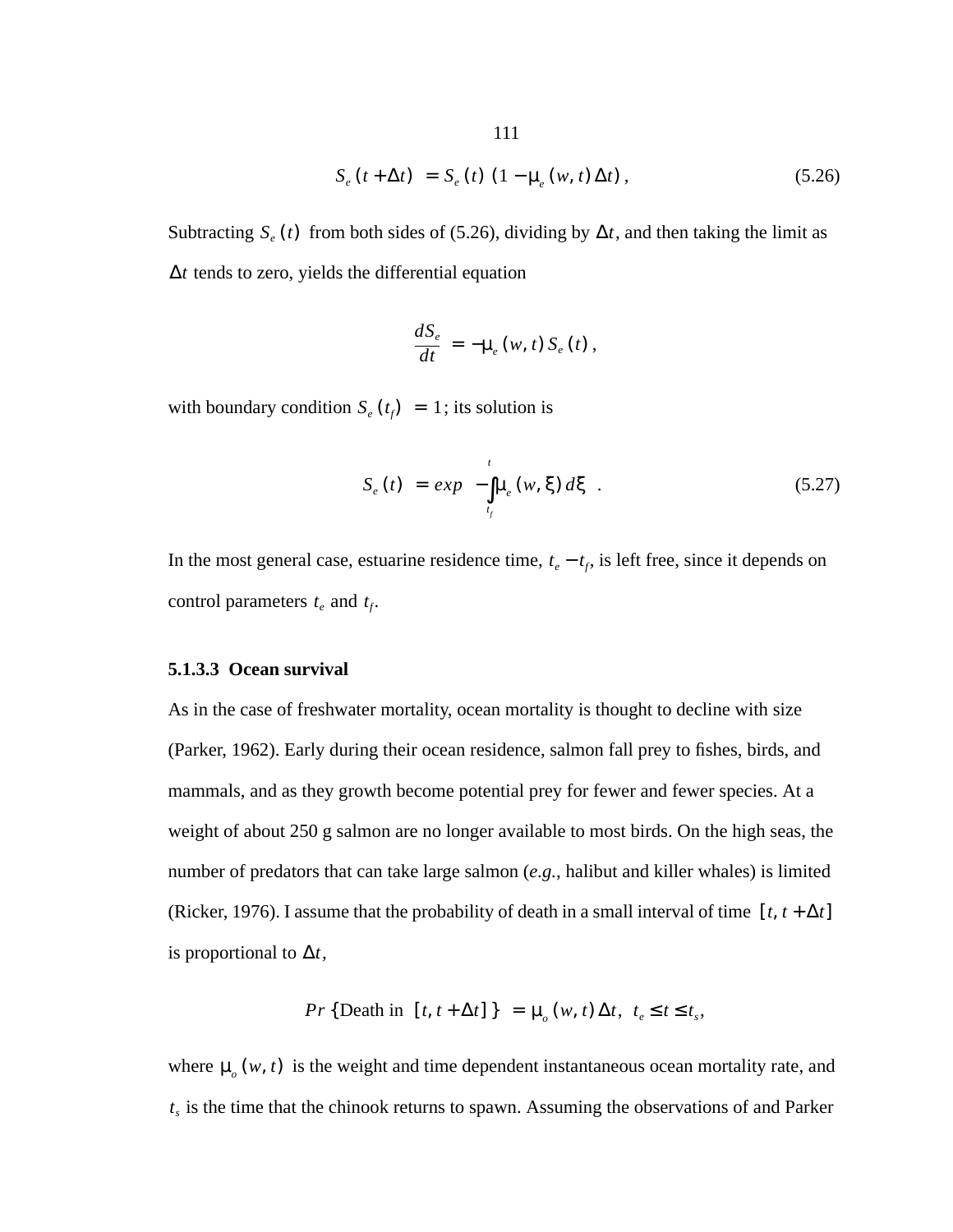(1962) and Ricker (1976) are true, mortality rate falls rapidly for small weights, and approaches a constant as weight increases.

Following a development similar to that of the derivation of the estuarine survival function, the ocean survival is

$$
S_o(t) = exp\left(-\int_{t_c}^{t} \mu_o(w, \xi) d\xi\right).
$$
 (5.28)

#### **5.1.3.4 Fecundity**

The next component of the fitness measure (reproductive success) considered here is fecundity. Many studies have confirmed significant fecundity-size relationships within chinook populations (Galbreath & Ridenhour, 1964; Healey & Heard, 1984). The majority of these studies relate the fork length of a mature female to the number of eggs. I relate fecundity to weight rather than length, using an allometric relationship between length and weight to convert length data to weight data. The form of the fecundity-weight relationship is

$$
m(w) = a_m w^{b_m}, \qquad (5.29)
$$

where  $m(w)$  is egg number and  $w$  is weight.

## **5.1.4 Egg-to-fry survival**

To complete the description of survival during the chinook life cycle, we must consider egg-to-fry survival, which is the average number of eggs surviving to the fry stage divided by the average number of eggs deposited in a redd per female. Factors influencing egg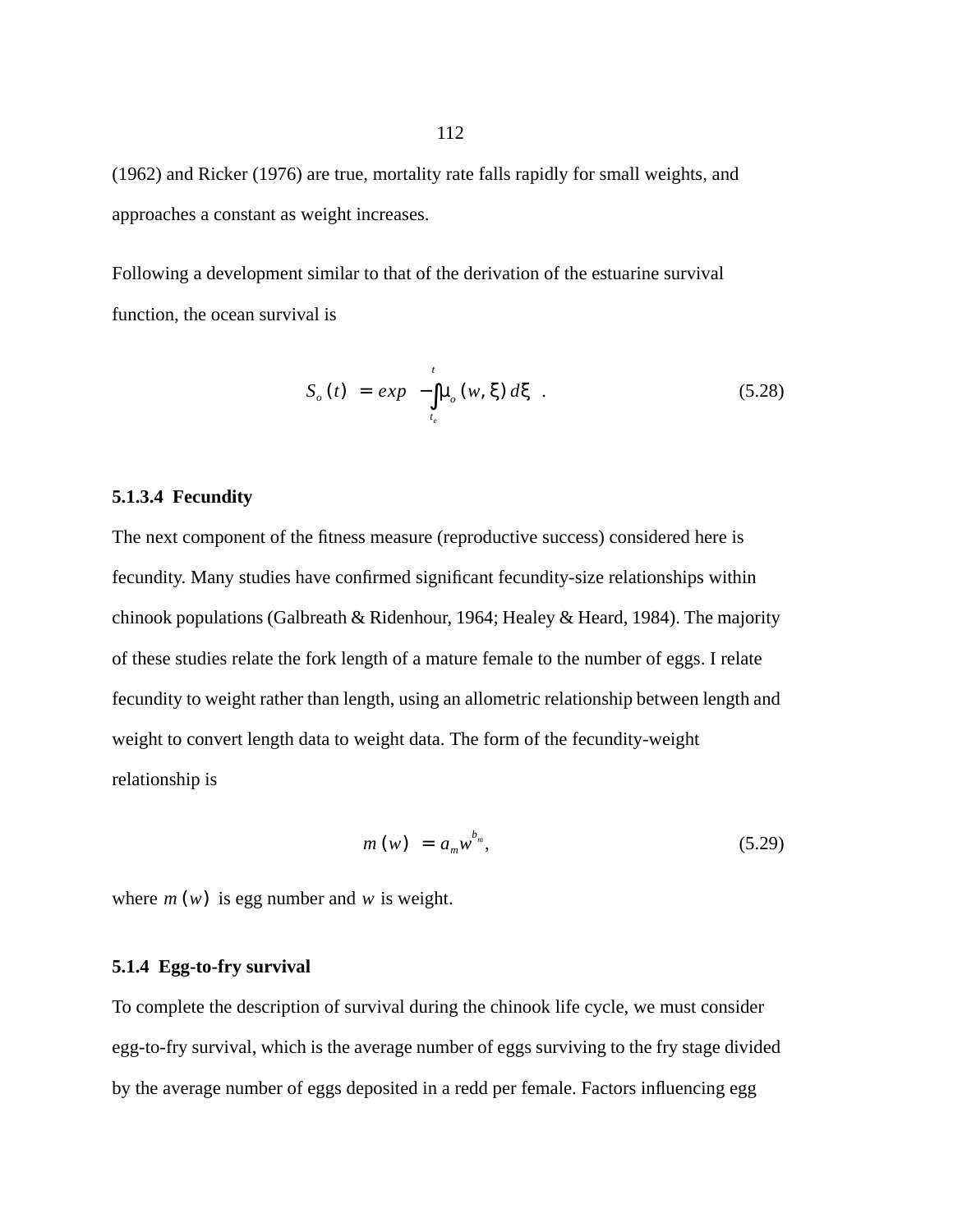mortality include low dissolved oxygen concentrations, high percentage of small particles (fines) in the substrate, flooding and scouring, and dewatering. According to Healey (1991) the estimates of egg-to-fry survival are hard to interpret because of uncertainty in the estimates of both the potential eggs deposited and the numbers of fry produced. In the proposed model, I will assume that egg-to-fry survival is a constant, and since it merely scales the lifetime reproduction of a female, it has no influence on the solution to the optimal control problem at hand.

#### **5.2 Optimization model summary**

In this chapter, I presented a justification for approaching the problem of diel migration pattern and current velocity selection from a behavioral ecology perspective. By considering the possible selective pressures on shaping the behavior of young salmon, and couching them in equation form, I developed an optimization model that retained the ability to predict migration timing as in other chapters, but was much more general in that it treated diel migration and current velocity selection patterns. The resulting optimization problem was dynamic, and included current velocity and swimming velocity as control variables; time of entry into the estuary, time of ocean entry, and spawning time as control parameters; weight and downstream displacement as state variables, and the log of expected reproductive success as the objective functional.

# **5.3 Discussion**

The dynamic optimization model presented here retains the ability to predict migration timing as previous chapters, but includes more detail on the migratory and pre-migratory behavior itself, such as diel migration and current selection. Although this behavior is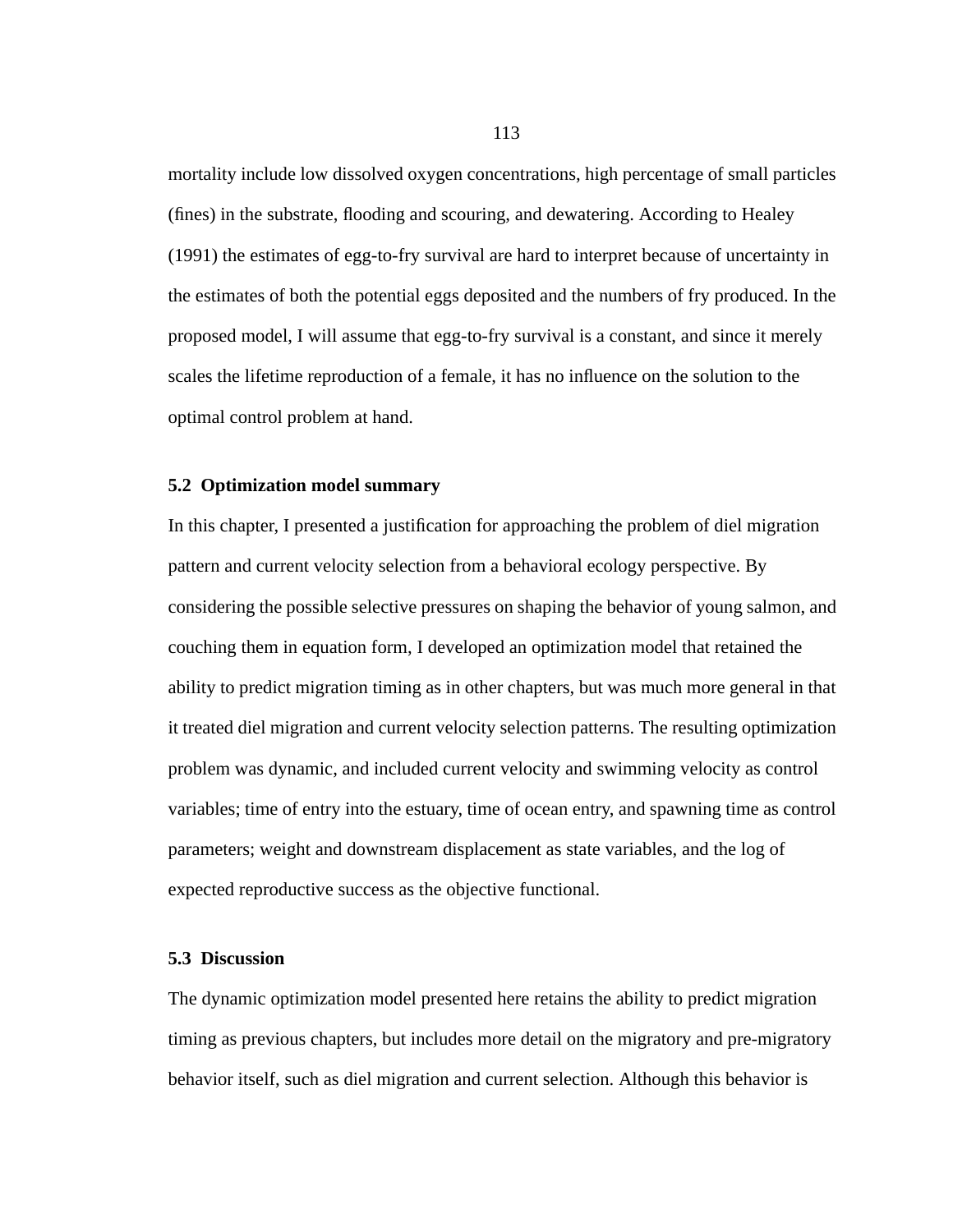really the focus of the model, in its most general form, it is also able to predict time of entry in the estuary and ocean, as well as spawning time. These times are chosen so that the fitness criterion is as large as possible.

One must use such a general model cautiously. In the case where a general model does a good job of giving qualitative results consistent with observations of nature, one gains very little. Often, it is only when the model misses the mark that anything can truly be gleaned from the modelling experience. This fact together with the need to find numerical solutions to the optimization problem prompts the use of an incremental approach demonstrated in the treatment of age at migration in previous chapters. First, a very simple form of the model is assumed and its qualitative results are compared to nature. Observing the areas of inconsistencies with nature, hypothesis for the discrepancies are given, and new elements are added to the model to test the hypothesis. The results of this model are then weighed against reality, and the process continues.

Be aware that the models used here an in previous chapters are based on perfect knowledge, and that the behaviors predicted might be nearly optimal, but the salmon may have no known mechanism for achieving the optimal behavior. (Recall that I assumed from the outset that the organism either possesses or can develop a mechanism for achieving nearly optimal solutions.) A complex behavior such as migrating upstream to a ephemeral feeding area at exactly the right time, may be an optimal, but it is likely impossible based on known mechanisms. However, from a philosophical point of view, nature usually punishes inefficiency (sub-optimal behavior), and in response, animals can develop elaborate behaviors, which at first seem improbable, to "solve" ecological problems.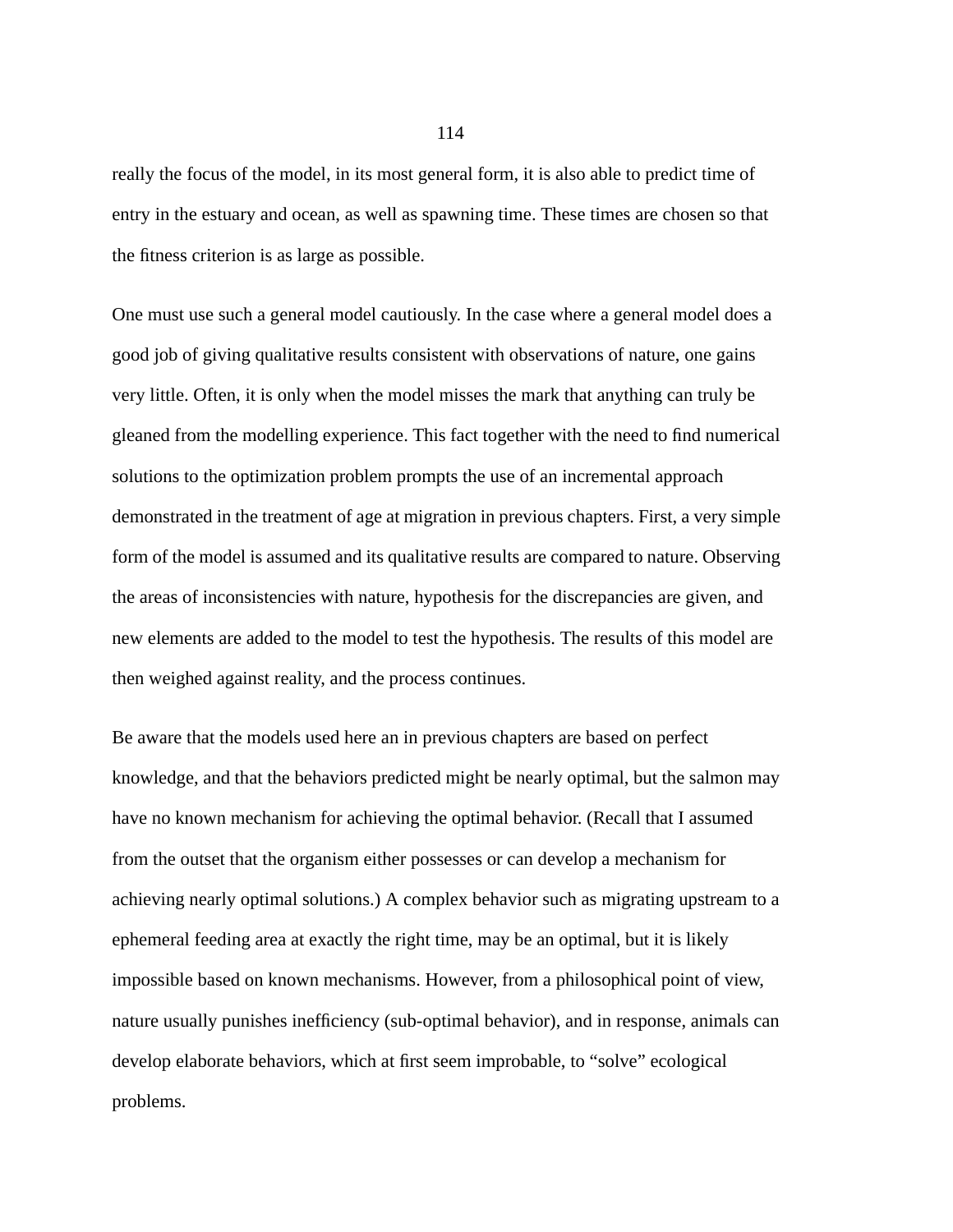Although this model was developed specifically to analyze the problem of chinook migratory behavior, its use is not limited to this species. The rest of the genus *Oncorhynchus* is subject to the selective pressures operating on chinook, albeit to different degrees. Very simple migration strategies such as immediate migration after emergence displayed by pink salmon can be treated with the model as well as complex migration strategies, such as upstream to a lake prior to migration displayed by some sockeye populations.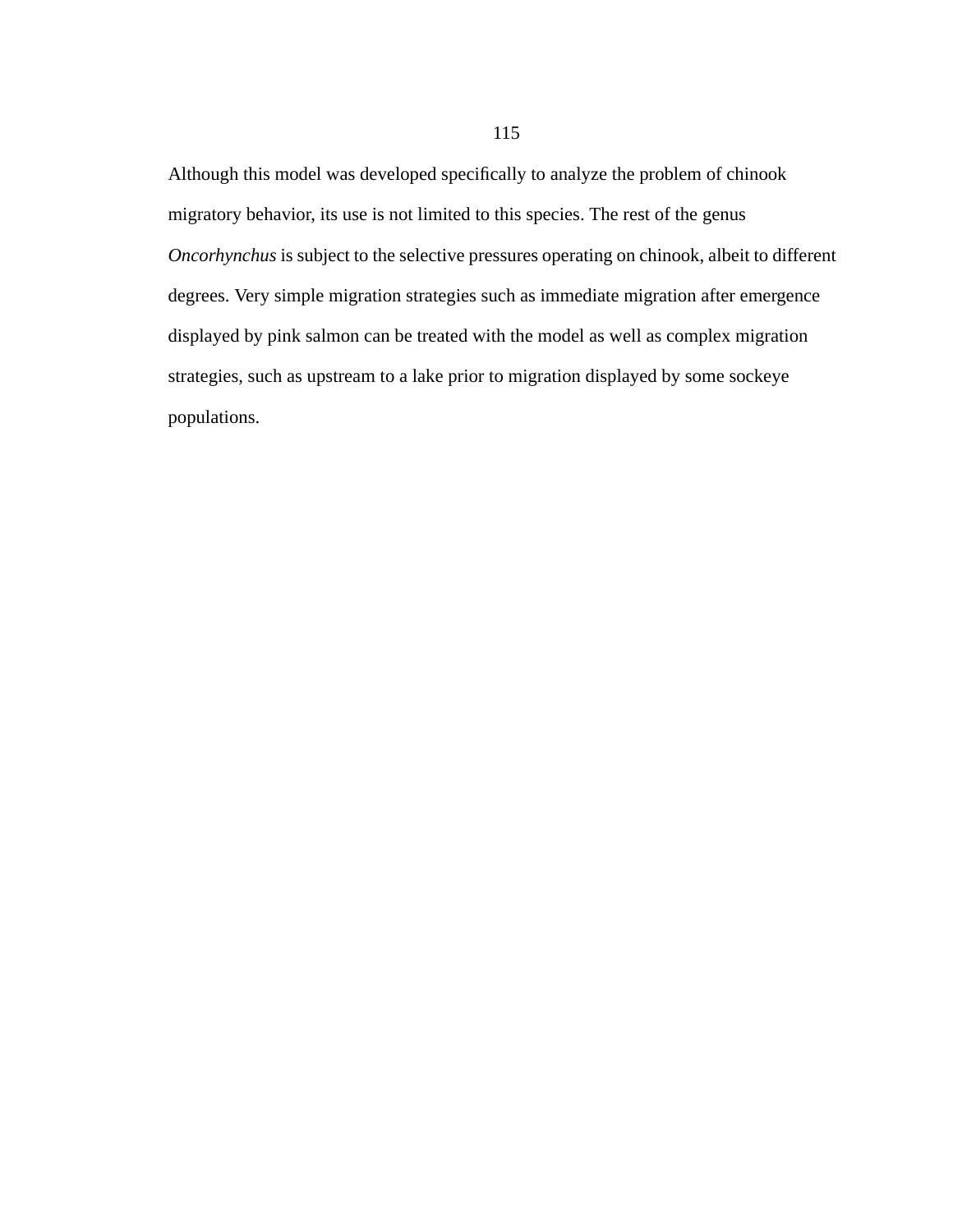Now that the dynamic optimization model has been specified, it must be solved. A solution consists of swimming velocity and current velocity schedules, as well as estuary entry, ocean entry, and spawning times that make the fitness measure as large as possible. In mathematical terms, it consists of control variables and control parameters that maximize the objective functional. Since the problem involves optimizing with respect to functions of time (the control variables), the solution is not found by simply taking a derivative and setting it equal to zero—a technique applied to a typical static optimization problem. Rather, dynamic optimization problems are usually approached with the techniques of *dynamic programming* (Mangel & Clark, 1988) or *Pontryagin's Maximum Principle* (PMP) (Pontryagin *et al.*, 1962), and recently, with the modern computational techniques of genetic algorithms (Michalewicz *et al.*, 1992) and evolutionary programming (Fogel, 1994). In this chapter, I apply the PMP, or in more recent terminology, due to generalizations, *the maximum principle*.

Dynamic optimization problems are of two types: continuous and discrete time. In the continuous time case, the dynamic programming approach is equivalent to the maximum principle (Dixit, 1976), but in practice, optimal control is usually applied to continuous time problems, and dynamic programming, to discrete time problems. Dynamic programming is the technique applied by Mangel (1994) in his studies of salmon life history. It is a solution method that starts with the final stage of the life history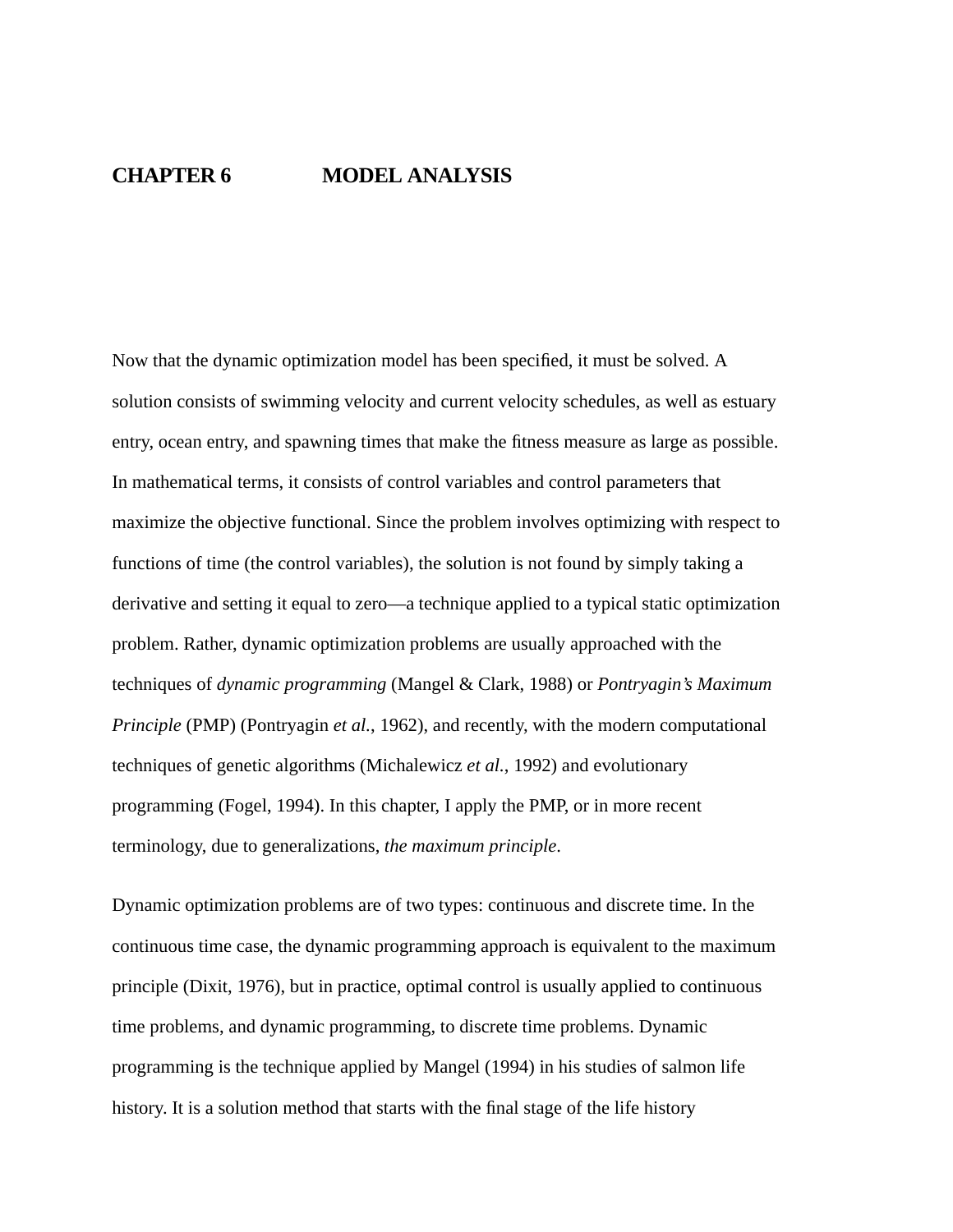(reproducing individuals) and then links to previous stages working backwards through time (Mangel & Clark, 1988).

For some unusual problems, it is possible to find *analytical solutions* to optimal control problems using dynamic programming or the maximum principle, but in practice, numerical techniques must be applied. My strategy for solving the optimal control problem is to apply an analytical technique to simplify the computer algorithms used to obtain numerical solutions. Besides simplifying the algorithms, these analytic findings can reveal qualitative information about the solution useful for biological insight.

| Maximize:<br>$u, v, t_p, t_e, t_s$ | $t_f$<br>$-\int ( u + v  + \zeta(x, t)) \theta(u, x, t) k(x, w, t) dt + \Phi(w(t_f), t_f, t_g, t_s)$<br>$t_{0}$ | (objective functional)             |
|------------------------------------|-----------------------------------------------------------------------------------------------------------------|------------------------------------|
| Subject to:                        | $\dot{x} = u + v$                                                                                               | (displacement state eq.)           |
|                                    | $\dot{w} = g(v, x, w, t)$                                                                                       | (weight state eq.)                 |
|                                    | $0 \le u \le u_{max}(x, t)$                                                                                     | (stream velocity<br>constraint)    |
|                                    | $ v  \ge v_{max}(w)$                                                                                            | (swimming velocity<br>constraint)  |
|                                    | $x(t_0) = 0, x(t_f) = a, w(t_0) = w_0$                                                                          | (initial and final)<br>conditions) |
|                                    | $t_0 \leq t \leq t_f, t_f \leq t_e \leq t_s.$                                                                   | (control parameter<br>constraints) |

|  | <b>TABLE 6.1</b> General optimal control problem. <sup>a</sup> |  |  |  |  |
|--|----------------------------------------------------------------|--|--|--|--|
|--|----------------------------------------------------------------|--|--|--|--|

<sup>a</sup> This general model has control constraints that depend on the state variables and an objective functional integrand that is not continuously differentiable in the control parameters (*i.e*., it involves the absolute value of the sum of the control variables). Therefore it is a nonsmooth dynamic optimization problem.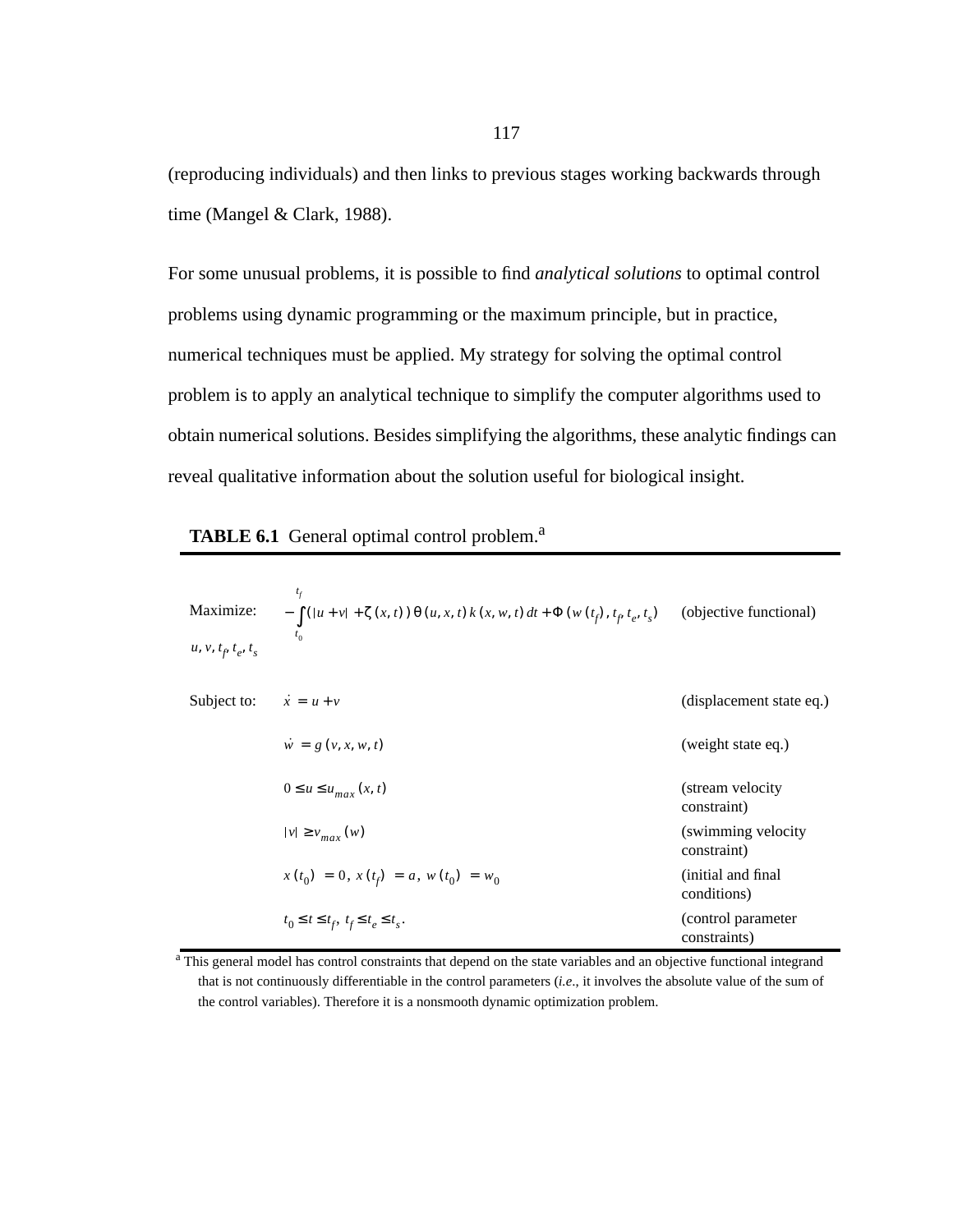The analytic technique I wish to apply is the maximum principle; however, as the general problem stands (TABLE 6.2), there are two difficulties preventing its use. First of all, the problem involves control parameters (*i.e.*,  $t_f$ ,  $t_e$ ,  $t_s$ ), but the formulation of Pontryagin *et al.* (1962) allows no such parameters. However, Hestenes (1966) handles the control parameters in a formulation of the *general control problem of Bolza*. Secondly, (i) the control constraints are functions of the state variables, and (ii) the integrand of the objective functional is not continuously differentiable in the control variables. If the control problem involved (i) alone or (ii) alone, it would remain in the realm of Hestenes's work, but as it stands, it is a problem of *dynamic and nonsmooth optimization*<sup>1</sup>, which requires a more general technique than the maximum principle (Clarke, 1989).

To side-step this last difficulty, I will assume that the control constraints are independent of the state variables—although in reality this assumption is violated—simplifying the problem so that it becomes a general control problem of Bolza. Removing the state dependence to the control constraints may not change the qualitative nature of the optimal solution, only its quantitative nature. This can be tested by applying nonsmooth techniques, dynamic programming, or stochastic optimization.

#### **6.1 More simplifying assumptions**

With the goal of first developing some intuitive results appearing in analytic rather than numerical form, I choose to make another simplifying assumption: that is to remove the relationship between current velocity and predator density. Unfortunately, this removes a

<sup>1.</sup> It is imprecise to call these problems optimal control problems. They are more accurately called *differential inclusion problems* which subsume problems in optimal control. The techniques to solve such problems generalize Pontryagin's Maximum Principle (Clarke, 1975).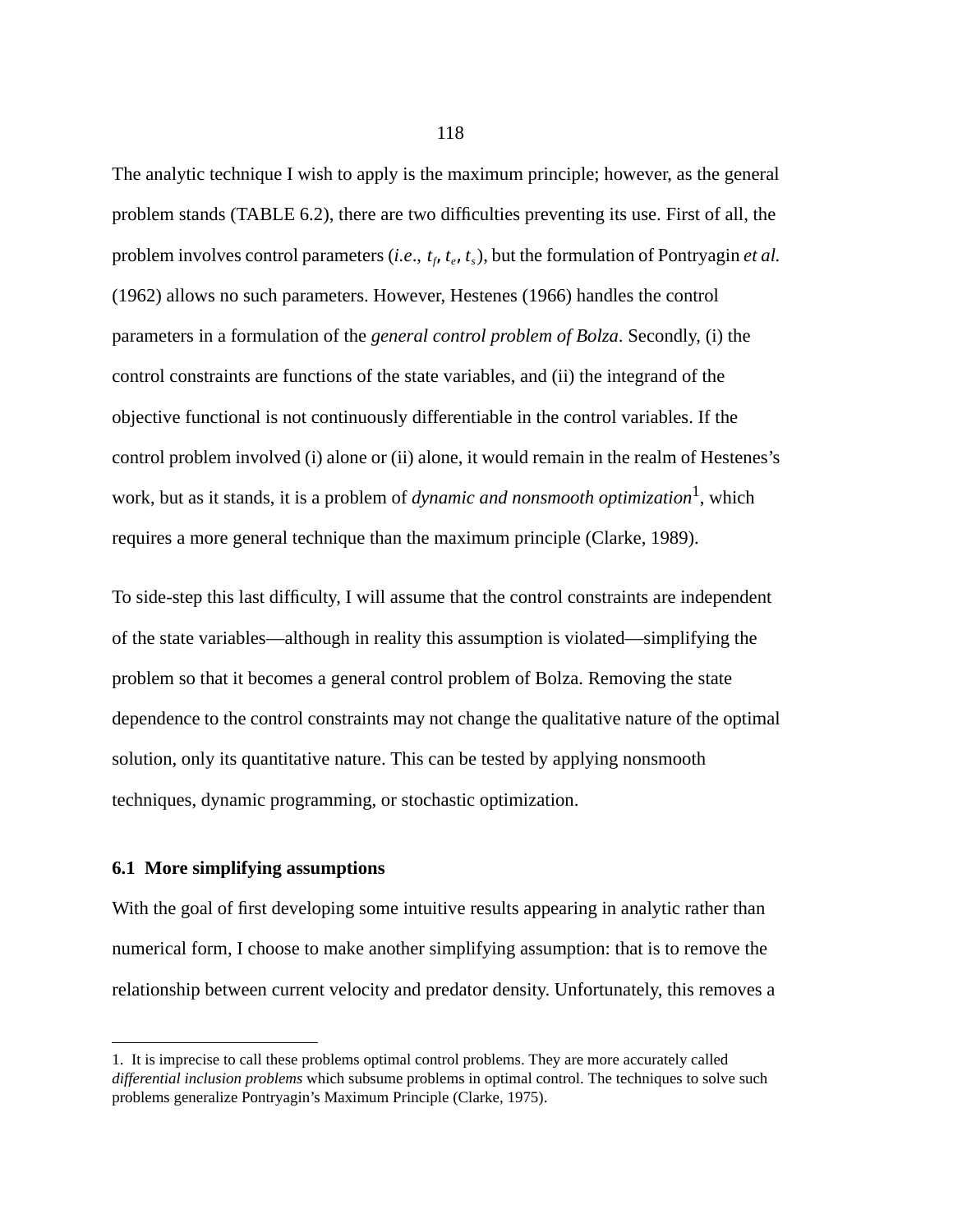selection pressure that favors small fish remaining inshore to avoid predators in swifter currents, and the solution will likely not reflect the fact that fish move into swifter waters as they develop. As an advantage, the optimization problem becomes simpler to analyze, and at least the selection pressure for diurnal patterns of migration is retained.

Another assumption made to simplify the optimization is that fitness is enhanced by a small increase in weight. This assumption makes the co-state variable associated with weight positive (See "Co-state variables" on page 123). It is a reasonable assumption since larger fish are generally more likely to avoid predators, and have a greater survival probability.

**TABLE 6.2** Simplifying assumptions of this chapter.<sup>a</sup>

#### **Assumption**

- A.1 Maximum current velocity does not vary with river kilometer, but is allowed to vary with time.
- A.2 Maximum swimming speed does not vary with weight, but is allowed to vary with time.
- A.3 Predator density does not vary with current velocity.
- A.4 A marginal increase in fish size increases fitness.

<sup>&</sup>lt;sup>a</sup> These assumptions result in a less general model than that presented in CHAPTER 5.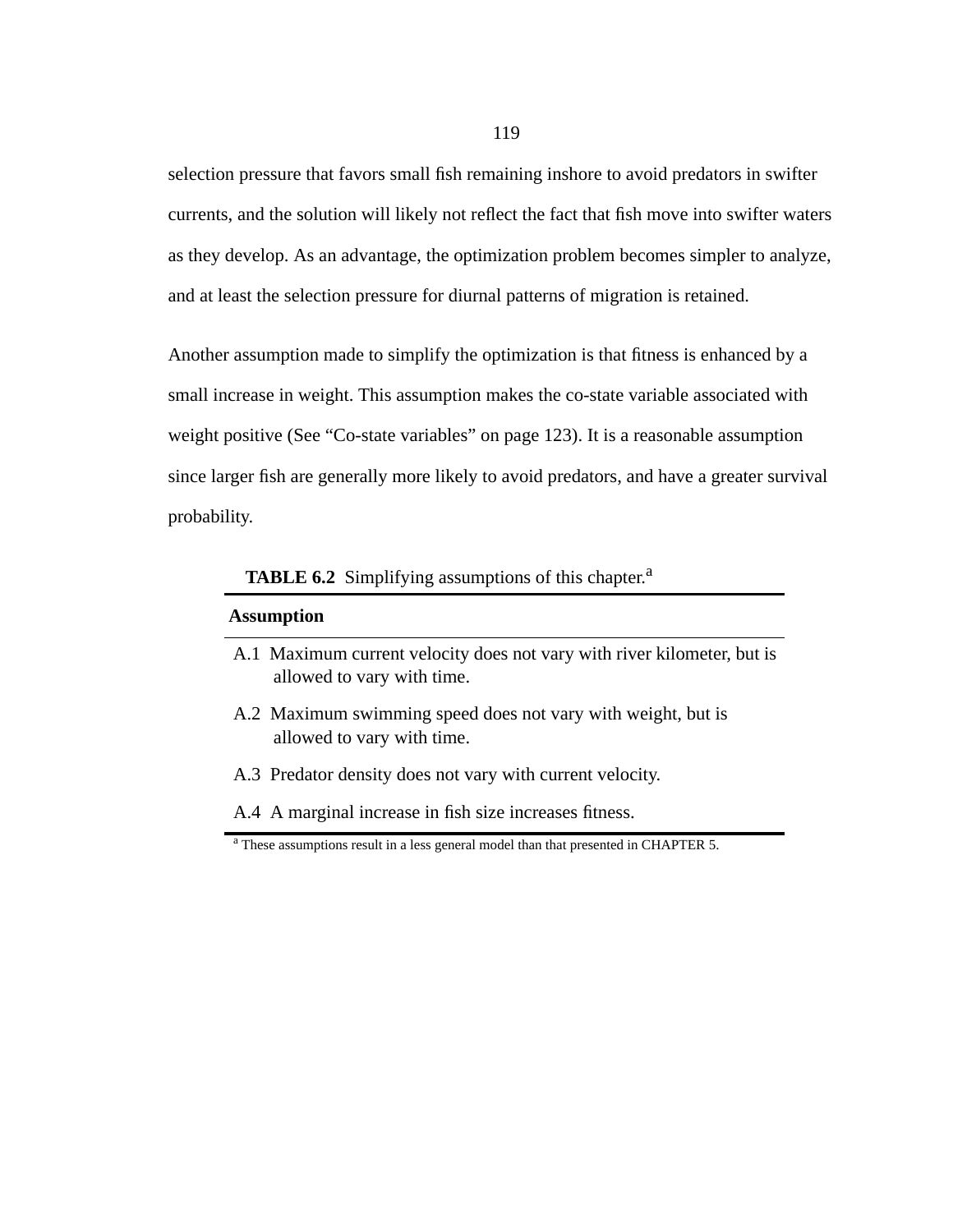| Maximize:<br>$u, v, t_p, t_e, t_s$ | $t_f$<br>$-\int (  u + v  + \zeta(x, t)) \theta(x, t) k(x, w, t) dt + \Phi(w(t_f), t_f, t_e, t_s)$<br>$t_{0}$ | (objective functional)             |
|------------------------------------|---------------------------------------------------------------------------------------------------------------|------------------------------------|
| Subject to:                        | $\dot{x} = u + v$                                                                                             | (displacement state eq.)           |
|                                    | $\dot{w} = g(v, x, w, t)$                                                                                     | (weight state eq.)                 |
|                                    | $0 \le u \le u_{max}(t)$                                                                                      | (stream velocity<br>constraint)    |
|                                    | $ v  \ge v_{max}(t)$                                                                                          | (swimming velocity<br>constraint)  |
|                                    | $x(t_0) = 0, x(t_f) = a, w(t_0) = w_0$                                                                        | (initial and final)<br>conditions) |
|                                    | $t_0 \le t \le t_f, t_f \le t_e \le t_s.$                                                                     | (control parameter<br>constraints) |

**TABLE 6.3** The simplified optimal control problem.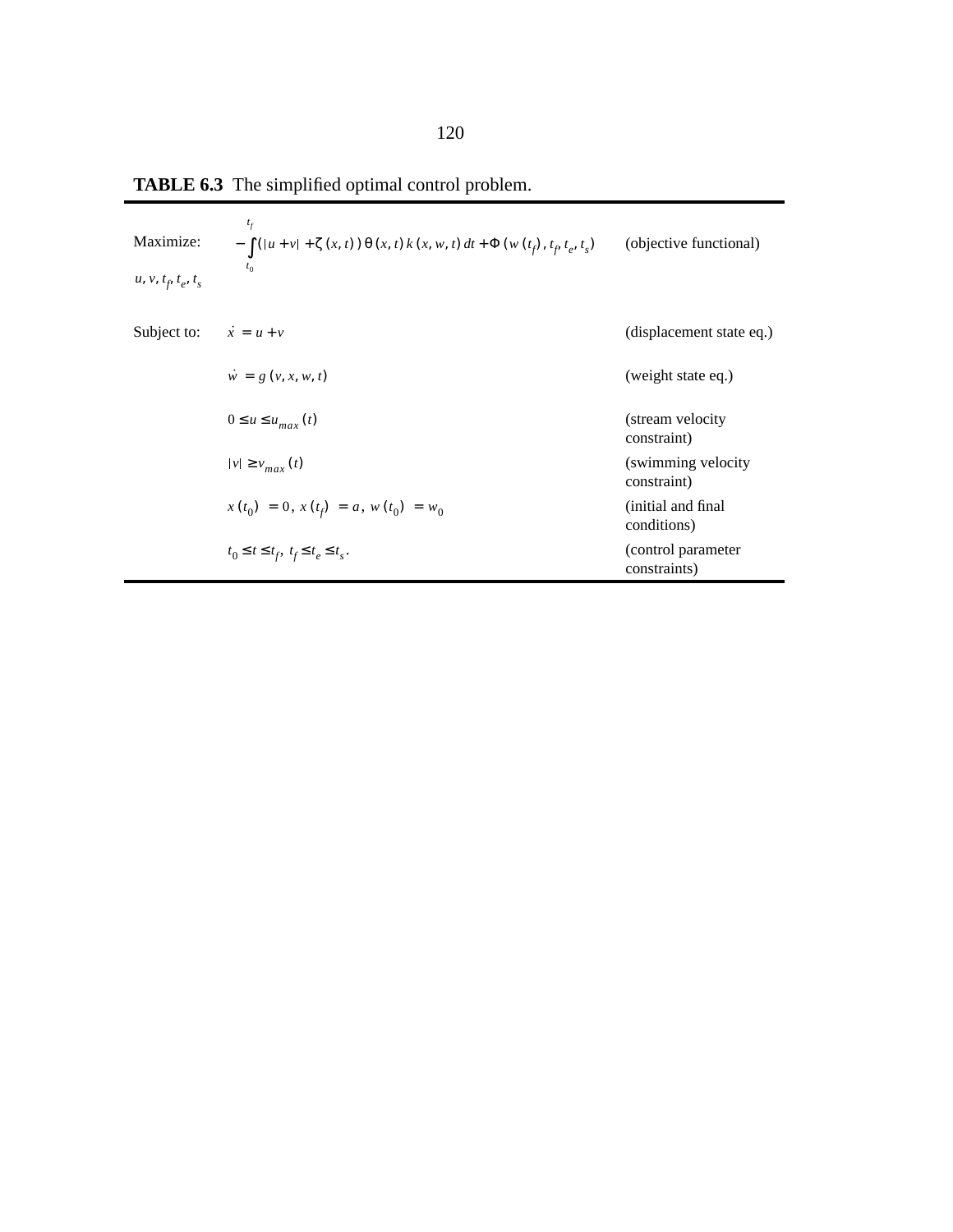| Variable or function                              | <b>Description</b>                                                                             |
|---------------------------------------------------|------------------------------------------------------------------------------------------------|
| $u^*(t)$                                          | Optimal current velocity. <sup>a</sup>                                                         |
| $v^*(t)$                                          | Optimal swimming velocity.                                                                     |
| $x^*$ $(t)$                                       | Optimal downstream displacement trajectory.                                                    |
| $w^*(t)$                                          | Optimal weight trajectory.                                                                     |
| $t_f^*$                                           | Optimal time of arrival in the estuary.                                                        |
| $t_e^*$                                           | Optimal time of ocean entry.                                                                   |
| $t_s^*$                                           | Optimal spawning time.                                                                         |
| $\lambda_1(t)$                                    | The co-state variable associated with downstream displacement.                                 |
| $\lambda_2(t)$                                    | The co-state variable associated with weight.                                                  |
| $\sigma_1(x, w, \lambda_1, t)$                    | The switching function when $\lambda_1(t)$ is positive                                         |
| $\sigma_{2}(x, w, \lambda_{1}, t)$                | The switching function when $\lambda_1(t)$ is nonpositive                                      |
| $v_g(x, w, t)$                                    | Maximum growth speed. It is the unconstrained swimming speed that                              |
|                                                   | maximizes growth.                                                                              |
| $\tilde{v}_g(x, w, t)$                            | Constrained maximum growth speed. The swimming speed that maximizes                            |
|                                                   | growth, when constrained it is constrained by the maximum swimming speed.                      |
|                                                   | $\tilde{v}_g = min(v_g, v_{max})$ .                                                            |
| $u_{crit}(x, w, \lambda_1, \lambda_2, t)$         | Critical current velocity. <sup>b</sup> It is a critical value of the maximum current velocity |
|                                                   | used to determine the values of the current velocity and swimming velocity that                |
|                                                   | maximize the Hamiltonian.                                                                      |
| $\tilde{u}_{crit}(x, w, \lambda_1, \lambda_2, t)$ | Constrained critical current velocity. It is the critical current velocity                     |
|                                                   | constrained by the maximum swimming speed. $\tilde{u}_{crit} = min(u_{crit}, v_{max})$ .       |

**TABLE 6.4** Special notation.

<sup>a</sup> The policy functions use similar notation but are functions of the state and co-state variables.

<sup>b</sup> The critical current velocity is defined more clearly in APPENDIX B. It is useful in the case where the switching function is negative and the maximum swimming velocity exceeds the maximum current velocity.

# **6.2 Applying the maximum principle**

The goal of applying the necessary conditions that comprise the maximum principle is to maximize the objective function with respect to the control variable functions and control parameters, and to use these optimal choices to help determine optimal state trajectories. In the discussion that follows, optimal choices of the control parameters, control variables,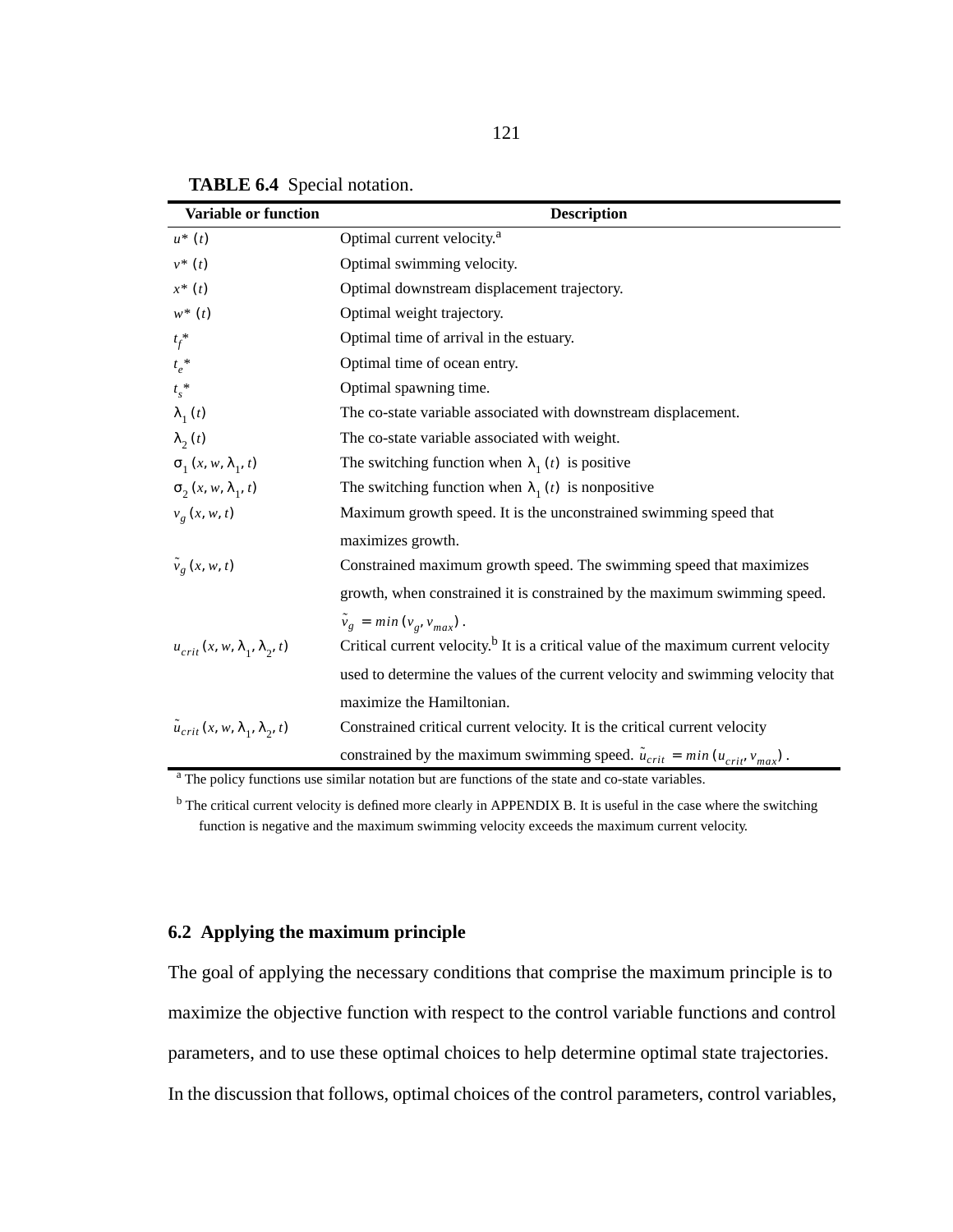and state variables are indicated by an asterisk "\*" (TABLE 6.4). Using this convention,  $u^*$  (*t*) and  $v^*$  (*t*) represent optimal choices for the current velocity and swimming velocity variables,  $x^*$  (t) and  $w^*$  (t), optimal choices for the downstream displacement and weight variables, and  $t_f^*$ ,  $t_e^*$ , and  $t_s^*$  represent optimal choices for the control parameters.

The maximum principle is applied in two phases. First, a function called the Hamiltonian is maximized with respect to its control variable arguments. Secondly, these maximizing arguments are used to construct a two-point boundary value problem whose solution includes the optimal state variable trajectories (*i.e*., the optimal weight and downstream displacement schedules).

# **6.3 The value function**

The *value function* at time  $t$ ,  $V(x, w, t)$ , also known as the *optimal return function*, is defined as the unique value of the objective functional acquired by starting from a point  $(x, w, t)$  and proceeding optimally to the terminal time, in this case  $t_f$ . For convenience, the terminal time is the time of entry into the estuary, because at that point, the integration in the objective functional terminates. The value function is defined mathematically as

$$
V(x, w, t) = (6.30)
$$

$$
\max_{u, v, t_{\beta}, t_{e}, t_{s}} \left\{ -\int_{t}^{t_{f}} \left( |u + v| + \zeta(x, \xi) \right) \theta(x, \xi) k(w, \xi) d\xi + \Phi(w(t_{f}), t_{\beta}, t_{e}, t_{s}) \right\}.
$$

The constraints on the control variables, terminal condition, and conditions on the control parameters must be observed in calculating the value function (TABLE 6.1). The value function is sometimes called the *fitness-to-go* in the behavioral ecology context, because it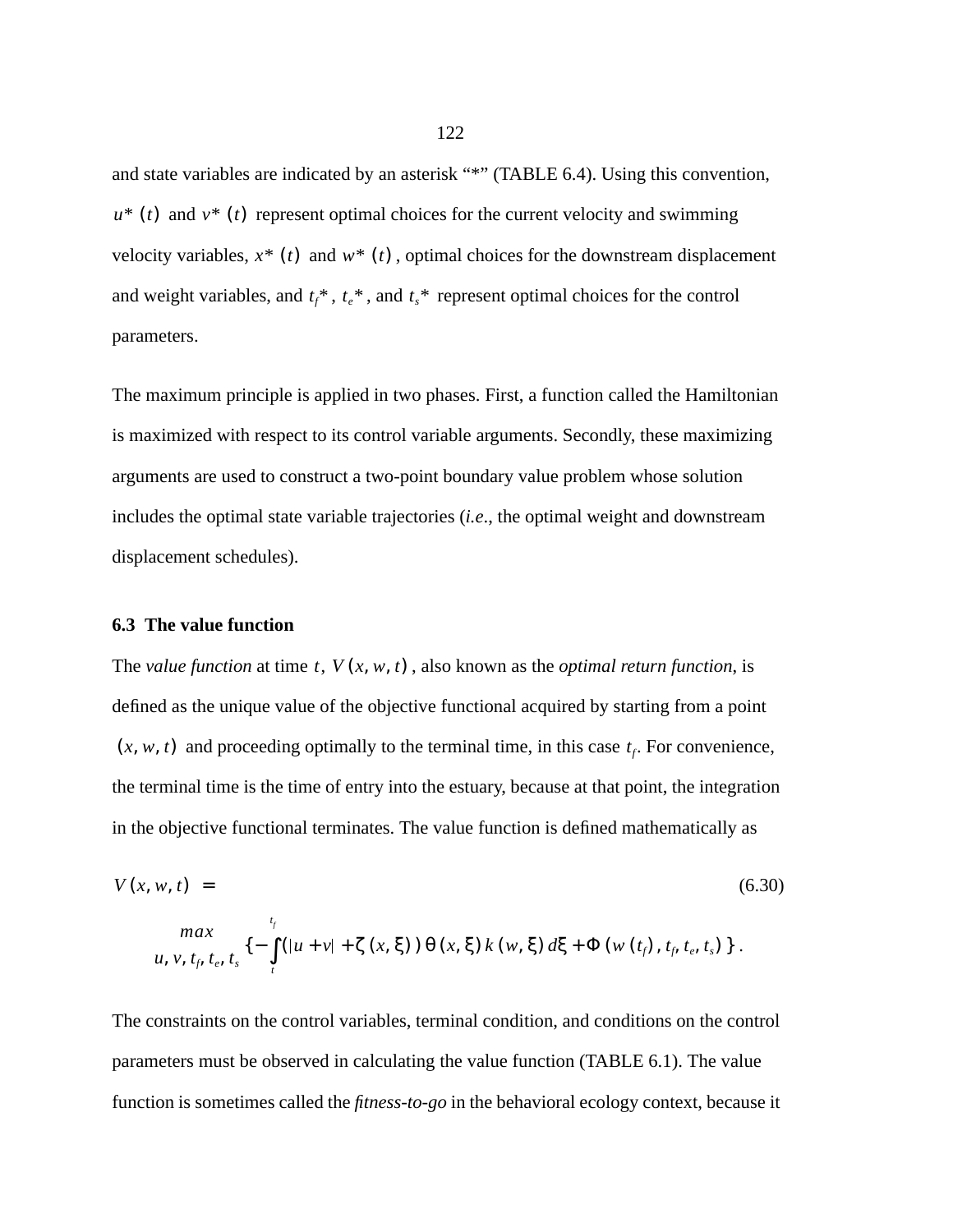represents the remaining fitness of the individual from time  $t$ , to the final time,  $t_f$ , assuming an optimal choice for the control variables  $u$  and  $v$ , and the control parameters  $t_f$ ,  $t_e$  and  $t_s$ .

#### **6.3.1 Co-state variables**

 $\lambda_1(t)$  and  $\lambda_2(t)$  represent, respectively, the marginal contributions of the state variables  $x(t)$  and  $w(t)$  to the objective functional at time  $t$ . Mathematically, they are defined by

$$
\lambda_1(t) = V_x(x, w, t)
$$
 and  $\lambda_2(t) = V_w(x, w, t)$ .<sup>1</sup>

These variables are called *co-state variables*. In economics, they are known as *shadow prices.* Biologically, they show how the fitness, measured over the juvenile's remaining lifetime, is influenced by a marginal increase in downstream displacement or weight. For example, if the co-state variable associated with displacement,  $\lambda_1$ , is positive, then remaining fitness is enhanced by an increase in downstream position; otherwise, if  $\lambda_1 < 0$ , then a downstream increment decreases remaining fitness. If  $\lambda_1 = 0$  there is no advantage to being further upstream or downstream. In the analysis that follows, only the co-state variable associated with weight is assumed positive (see simplifying assumption A.4 of TABLE 6.2). This assumption cannot be imposed without specifying certain conditions on the model parameters and functions, because the co-state variables are dependent upon model functions and parameters. The following two results describe situations in which the co-state variables are known to be positive or nonnegative from the time of emergence to estuary entry (i.e. the *time horizon*). The proofs of these results are in APPENDIX A.

<sup>1.</sup> The notation denotes partial differentiation with respect to the subscript, (*i.e.*,  $V_r = \frac{\sigma}{2}$  and  $V_w = \frac{\sigma}{2}$ ). 1. The notation denotes partial differentiation with respect to the subscript, (*i.e.*,  $V_x = \frac{\partial V}{\partial x}$  and  $V_w = \frac{\partial V}{\partial w}$ <br>This notation is used throughout.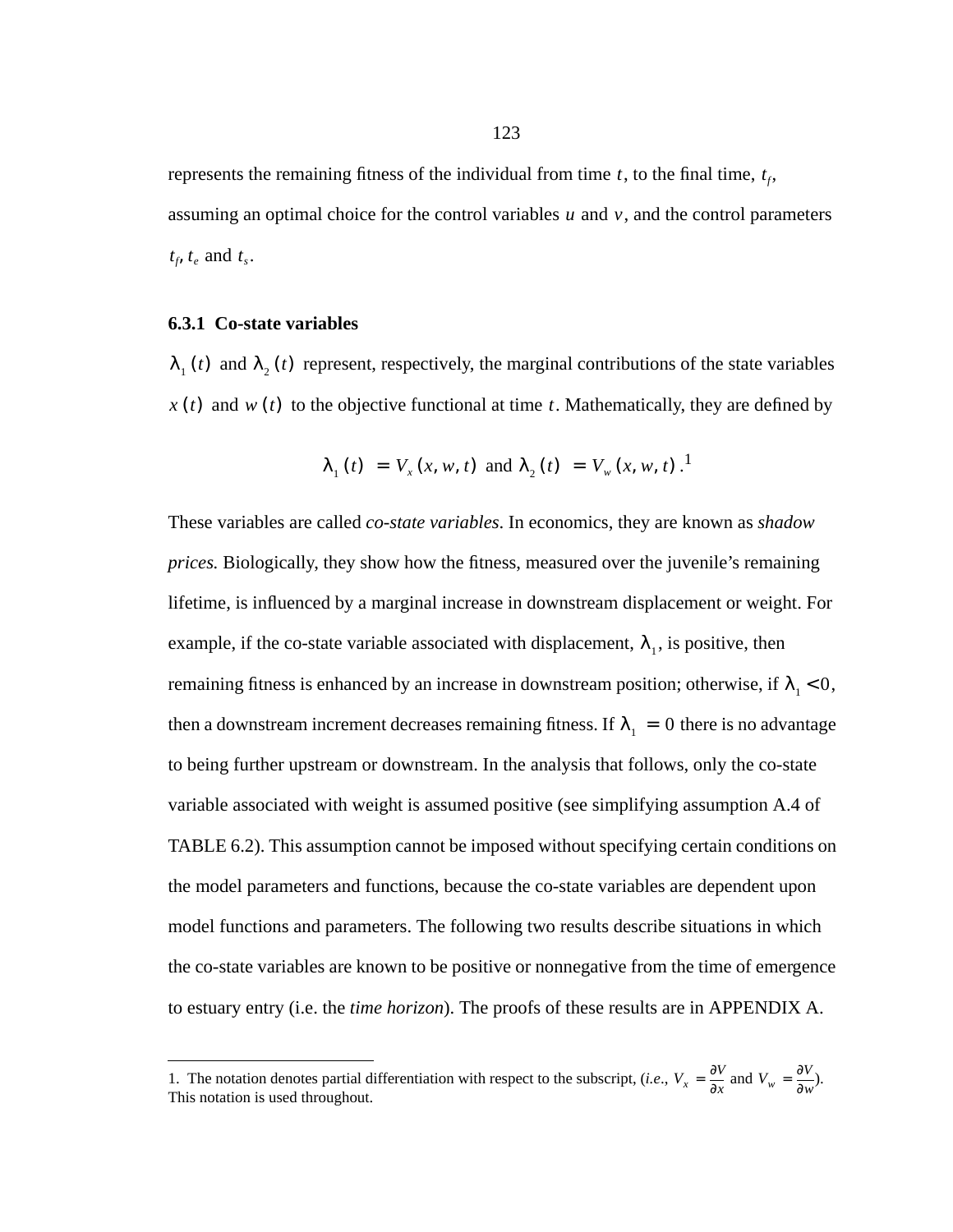**Result 6.1** If k is decreasing in w and  $\Phi$  is increasing in w, then  $\lambda_2(t)$  is nonnegative *for all t in the time horizon. If, in addition, either k is strictly decreasing in w, or*  $\Phi$  *is strictly increasing in w, then*  $\lambda_2(t)$  *is positive for all t in the time horizon.* 

**Result 6.2** If  $u_{max}$  and g are increasing in x; k,  $\zeta$ , and  $\theta$  are decreasing in x; and k is *decreasing in w; then*  $\lambda_1(t)$  *is nonnegative for all t in the time horizon.* 

#### **6.3.2 The Hamiltonian**

The first step of the maximum principle is to maximize the *Hamiltonian* with respect to its control variable arguments. The Hamiltonian consists of elements of the objective functional integrand and the state equations,

$$
H(x, w, u, v, \lambda_{1}, \lambda_{2}, t) =
$$
\n
$$
-(|u + v| + \zeta(x, t)) \Theta k(x, w, t) + \lambda_{1}(u + v) + \lambda_{2} g(v, x, w, t).
$$
\n(6.31)

In maximizing the Hamiltonian, the control constraints must be observed.

The maximizing control variable arguments will be "functions" of x, w,  $\lambda_1$ ,  $\lambda_2$  and t. These maximizing arguments are not really functions, since it is possible for multiple values of u and v to maximize the Hamiltonian at the same point  $(x, w, \lambda_1, \lambda_2, t)$ . The maximizing arguments, called *policy functions*<sup>1</sup>, are denoted by  $u^* (x, w, \lambda_1, \lambda_2, t)$  and  $v^*$  (*x*, *w*,  $\lambda_1$ ,  $\lambda_2$ , *t*) (Dixit, 1976). Whenever the value returned by one of these policy functions is a single point *(i.e., the singleton set), the set is represented by the point itself*; otherwise, the entire maximizing set is specified. Do not confuse the policy functions with

<sup>1.</sup> This is a term borrowed from economics. To be more precise, these "functions" are actually *multifunctions* whose output can be a set containing more than one element.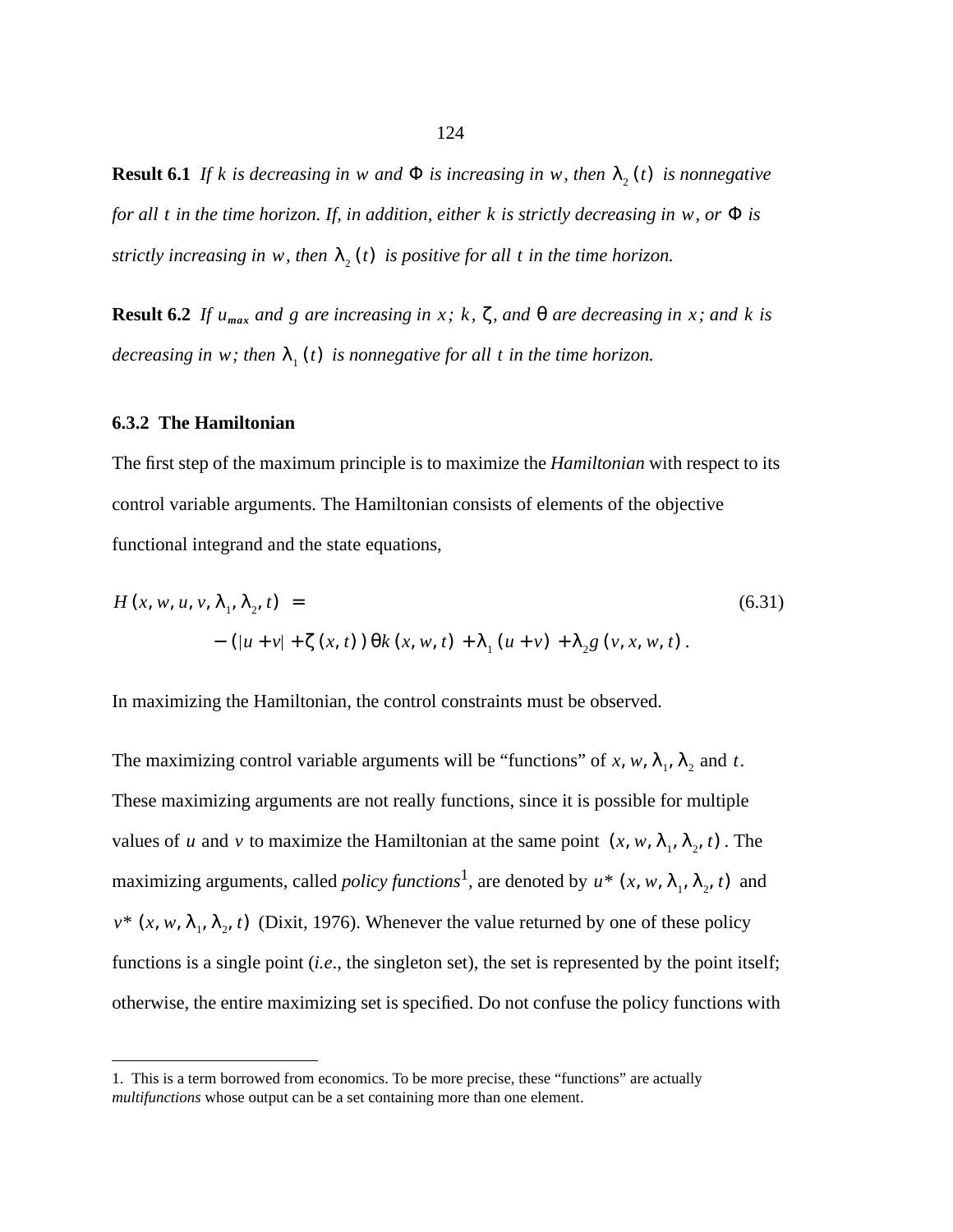the optimal controls themselves; the optimal controls are functions of time alone (TABLE 6.1). Although they are given similar notation, the context will make it clear which is meant. The optimal control variables are connected to their corresponding policy functions through

$$
u^*(t) \in u^*(x^*(t), w^*(t), \lambda_1(t), \lambda_2(t), t) \text{ and } (6.32)
$$

$$
v^*(t) \in v^*(x^*(t), w^*(t), \lambda_1(t), \lambda_2(t), t).^{1}
$$
\n(6.33)

The simple act of maximizing the Hamiltonian yields a great deal of information about the optimal behavior types, although more is needed before the optimal state and control paths can be constructed (FIGURE 6.1).

The analysis will proceed by considering two different cases: the first where the co-state variable associated with displacement is positive, and the second, where it is nonpositive. In both cases, I first determine what values of the current velocity are optimal given an arbitrary choice of the swimming velocity. This amounts to maximizing the Hamiltonian over cross-sections defined by fixed swimming velocity. This allows me to write  $u^*$  as a function of  $v$ . When the result is substituted into the Hamiltonian, the optimization problem becomes one-dimensional, involving only the swimming velocity, and it is easier to analyze. For the sake of brevity, only an outline of the methodology and results are presented in this chapter. A more complete demonstration of the Hamiltonian optimization may be found in APPENDIX B.

<sup>1.</sup> The distinction between an optimal control a policy function (which returns a set of values maximizing the Hamiltonian) is very important in the case of a singular path, where the optimal control is not uniquely determined by the policy function (Conrad and Clark 1987; Huffaker *et al.* 1992).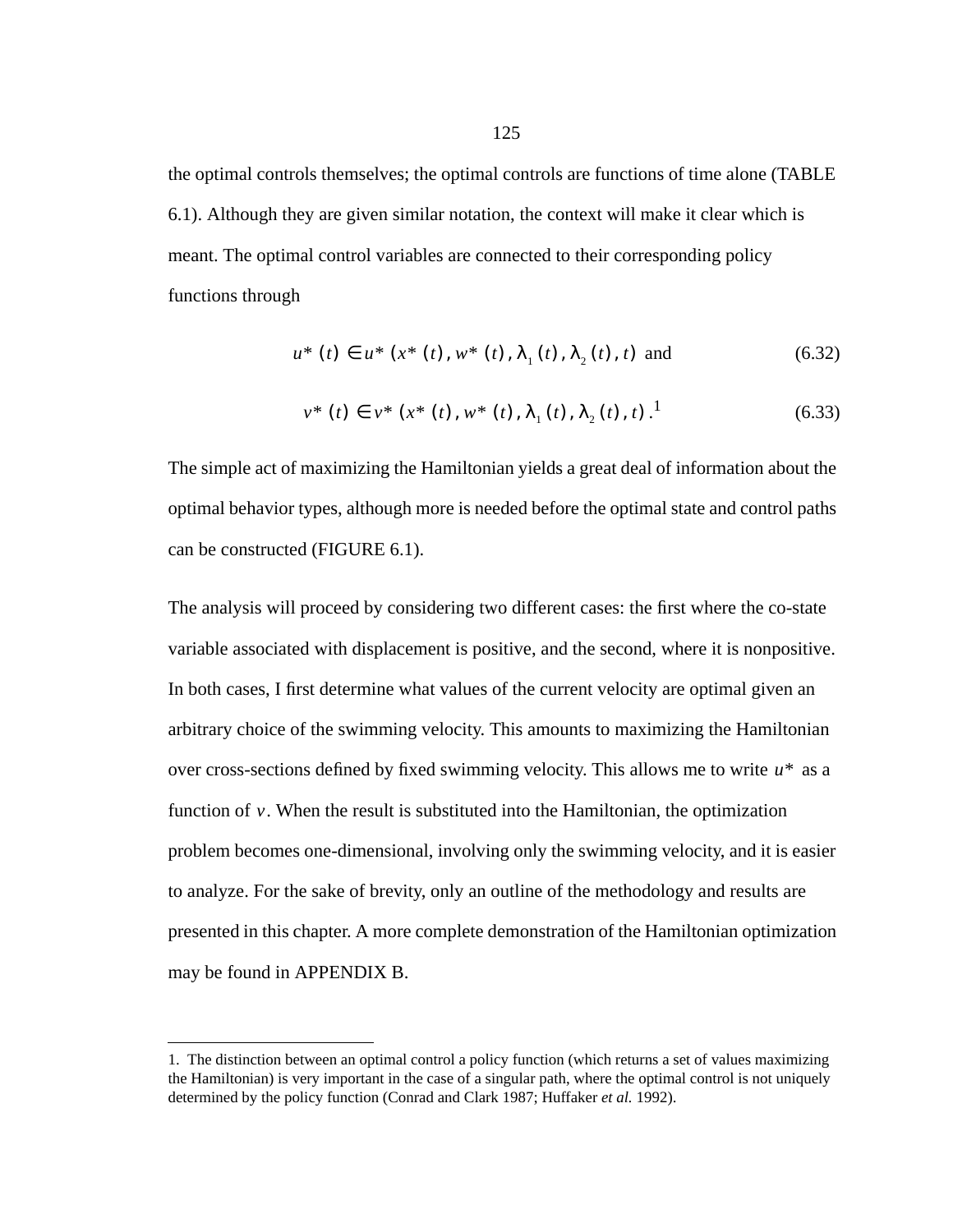A function known as the switching function plays an important role in determining the optimal migration behaviors. There are two different switching functions used:

$$
\sigma_1 = \lambda_1 - \theta k \text{ and } \sigma_2 = \lambda_1 + \theta k. \tag{6.34}
$$

When the co-state variable associated with displacement is positive,  $\sigma_1$  is used as the switching function; otherwise,  $\sigma_2$  is the best choice. It turns out that behavioral changes will be determined by a change in sign of one of these switching functions.<sup>1</sup>

# **6.3.2.1** When the co-state variable  $\lambda_1$  is positive

In this section, I present the optimal behavior results when the co-state variable associated with displacement is positive. There are three types of behavior that the fish show at any time: 1) a predator avoidance and feeding behavior and 2) an active migration behavior 3) a behavior intermediate to (1) and (2) that represents a singular case (FIGURE 6.1). These three behaviors correspond to when the switching function,  $\sigma_1$ , is negative, positive, and zero, respectively.

<sup>1.</sup> In linear optimal control problems involving a single control variable, the switching function is the multiplier of the control variable, as it appears in the Hamiltonian. It indicates whether the maximum or minimum value of the control variable is optimal. When the switching function is zero, there are infinitely many values of the control variable that maximize the Hamiltonian, and it is possible that the solution admits a *singular control*. The control problem presented here is not linear. However, the Hamiltonian is piecewise linear in  $u + v$ , the migration velocity. When the migration velocity is positive, its multiplier is  $\sigma_1$ ; when negative, its multiplier is  $\sigma_2$ . It turns out, in maximizing the Hamiltonian, that the sign of the function,  $\sigma_1$ , provides the best indicator of the optimal controls when the co-state variable  $\lambda_1$  is positive, and  $\sigma_2$  provides the best indicator when  $\lambda_1$  is nonpositive.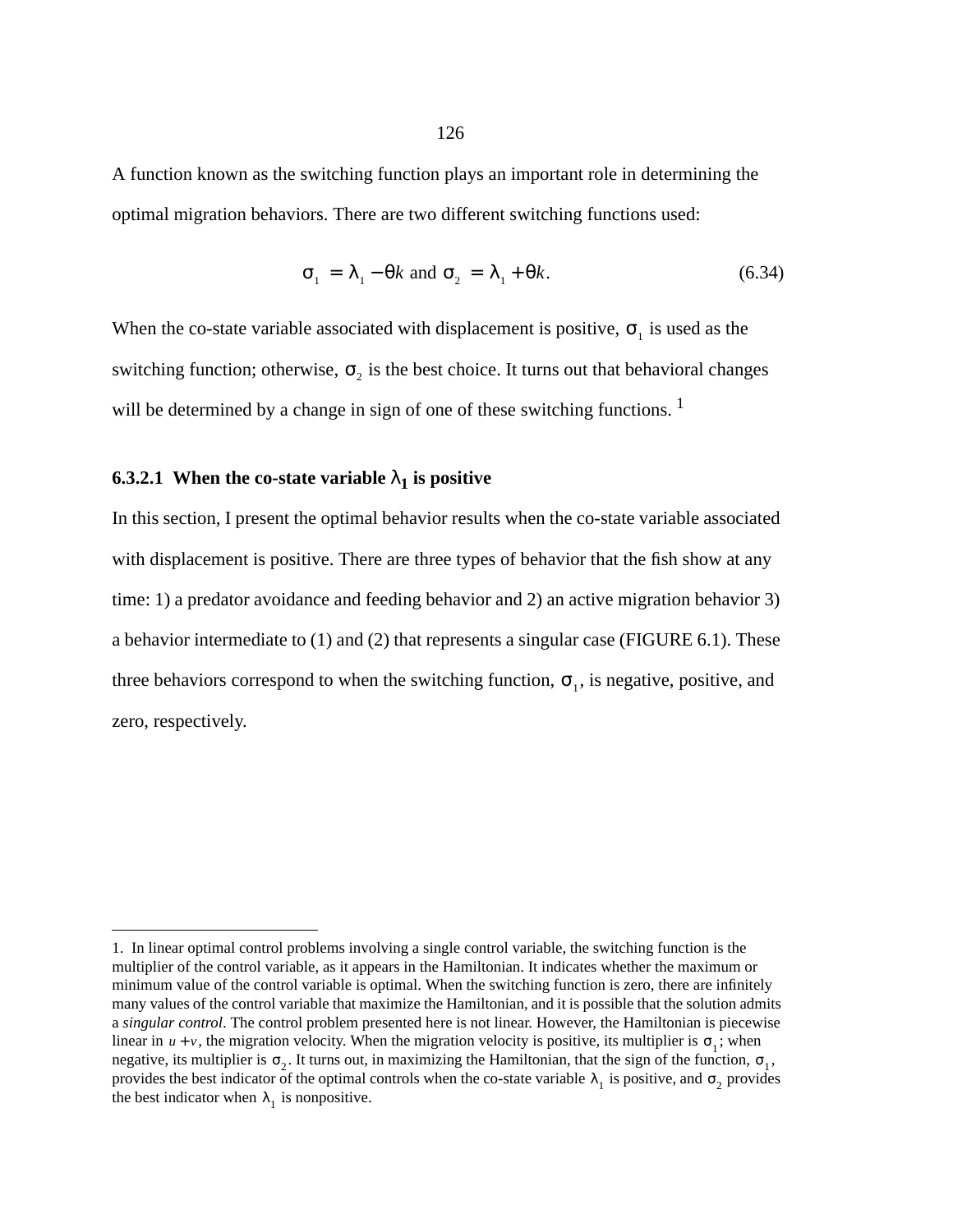

**FIGURE 6.1** Optimal current and swimming velocities as determined by maximizing the Hamiltonian when  $\lambda_1$  is positive.<sup>a</sup> In figure (a) the maximum current velocity exceeds the maximum growth speed. In figure (b) the reverse is true. When the switching function  $\sigma_1$  is negative,  $\bullet$ , behavior is driven by predator avoidance and feeding. When it is positive, ❷, behavior is driven by the need to migrate to the ocean and take advantage of its tremendous growth potential. When it is zero, behavior is intermediate to  $\bullet$  and  $\bullet$ , and the current velocity is not uniquely determined (unless  $u_{\text{max}} = 0$ ).

<sup>a</sup> In all cases I assumed that the maximum swimming speed exceeded the maximum growth speed.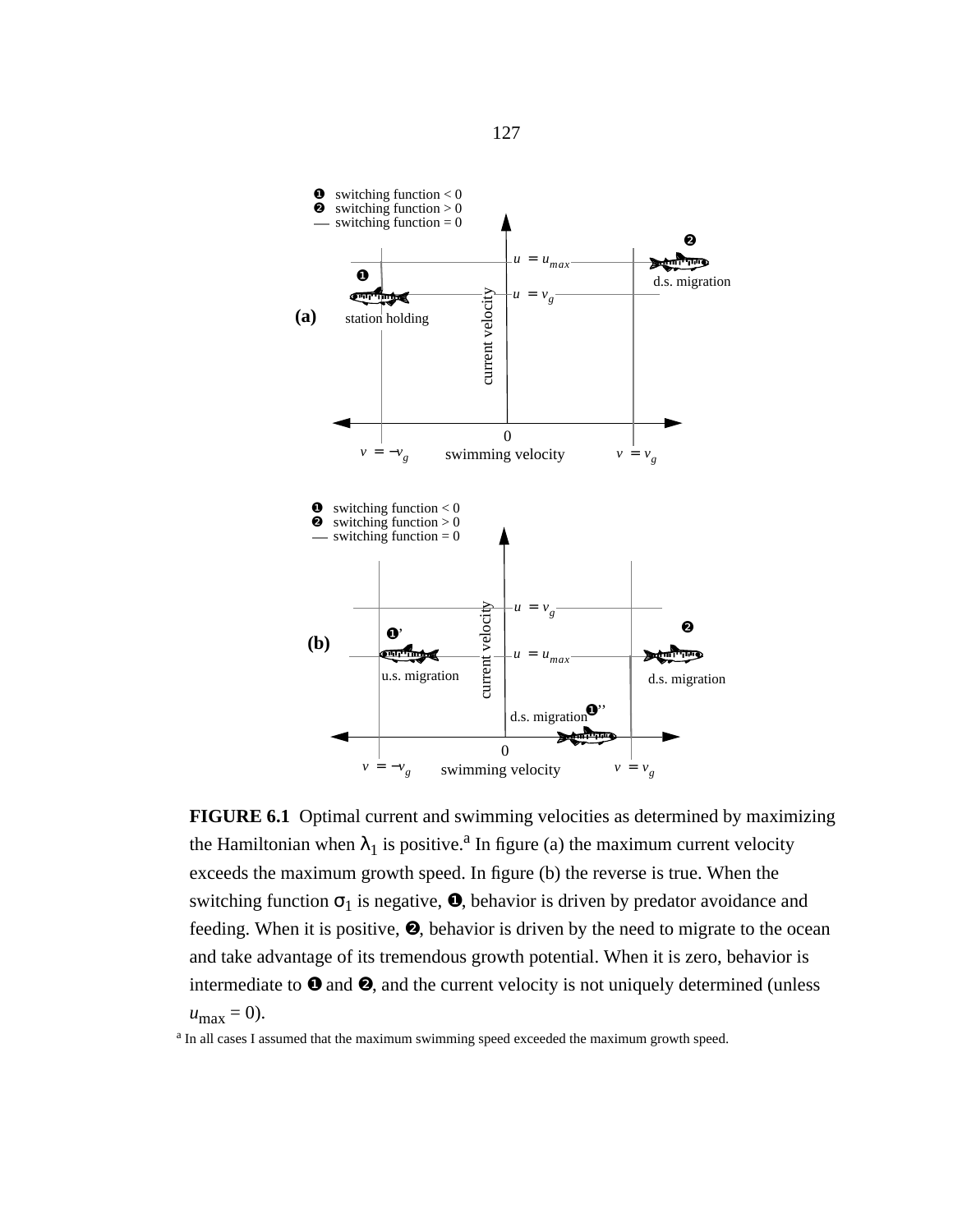| Case Number    | Sign of<br>Switching<br>Function $\sigma_1$ | <b>Swimming Velocity</b><br>Condition | <b>Optimal Current</b><br>Velocities |
|----------------|---------------------------------------------|---------------------------------------|--------------------------------------|
| $\mathbf{1}$   | $^{+}$                                      | none                                  | $u^* = u_{max}$                      |
| 2a             |                                             | v > 0                                 | $u^* = 0$                            |
| 2 <sub>b</sub> |                                             | $u_{max} + v < 0$                     | $u^* = u_{max}$                      |
| 2c             |                                             | $v \leq 0 \leq u_{max} + v$           | $u^* = -v$                           |
| $3a^a$         | $\theta$                                    | v > 0                                 | $u^* = [0, u_{max}]$                 |
| 3 <sub>b</sub> | $\theta$                                    | $u_{max} + v < 0$                     | $u^* = u_{max}$                      |
| 3c             | 0                                           | $v \leq 0 \leq u_{max} + v$           | $u^* = [-v, u_{max}]$                |

**TABLE 6.5** Optimal choices of current velocity corresponding to different choices of the swimming velocity when  $\lambda_1$  is positive.

Three different cases arise, depending on the sign of the switching function. Optimal current velocity depends on the sign of the switching function and the swimming velocity.

In cases 3a and 3c there is no single optimal choice for the current velocity. This is the case where the switching function is zero, and the problem may admit a singular path.

The results of the Hamiltonian maximization can be divided into three different cases depending on the sign of the switching function  $\sigma_1$ . In the following analysis, each of the three cases characterized by the sign of the switching function is considered separately, and I determine the optimal current and swimming velocities associated with each (TABLE 6.5). To guide intuition, recall that the switching function  $\sigma_1$  is the difference of the marginal value of an increment in downstream displacement,  $\lambda_1$ , and the predation gradient,  $\theta k$ , which represents the marginal predation risk of migration over this increment of downstream displacement. When the predation gradient is small relative to  $\lambda_1$ , making  $\sigma_1$  positive, downstream migration is optimal; otherwise, a behavior that keeps immediate predation risk low is best.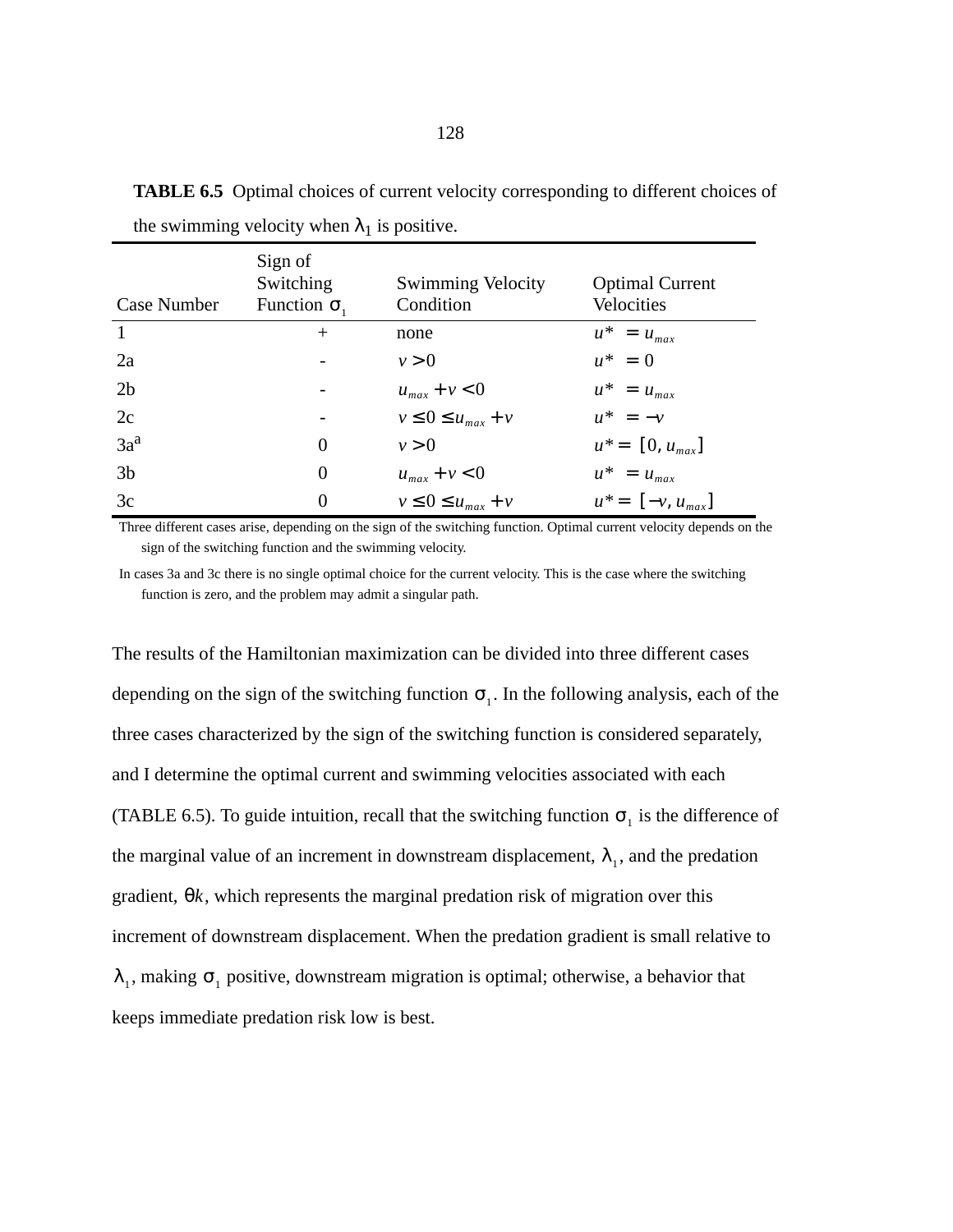#### **6.3.2.1.1** A positive switching function  $(\sigma_1 > 0)$

When the predation gradient,  $\theta k$ , exceeds  $\lambda_1$ , then the switching function is positive and the optimal current velocity is known to be  $u_{max}$  (TABLE 6.5). A plot of the Hamiltonian along the curve  $u = u_{max}$  shows that the optimal velocity is given by  $\bar{v} = min(v', v_{max})$ , where v' satisfies

$$
\sigma_1 + \lambda_2 g_v(v', w, t) = 0. \tag{6.35}
$$

When there is not solution to (6.35), then the maximizing velocity is  $v^* = 0$ . This occurs when  $\sigma_1 + \lambda_2 g_v \big|_{v=0} < 0$ , where  $g_v$  is a right-hand derivative. This represents an extreme case in which an increase in swimming velocity above zero serves only to decrease growth.

Overall, the behavior when the switching function is positive can be characterized as an *active downstream migration behavior*; a behavior driven more by the need to migrate than by immediate feeding and predator avoidance. A fish's best option is to actively migrate downstream, swimming in the swiftest current. Its swimming velocity is zero (in the case of severely depressed growth), or greater than its optimal growth velocity (provided that the optimal growth velocity does not exceed the maximum swimming speed,  $v_{max}$ ).

# **6.3.2.1.2** A negative switching function  $(\sigma_1 < 0)$

When predation gradient,  $\theta k$ , is less than  $\lambda_1$ , then the switching function is negative and the optimal current velocity lies along the curve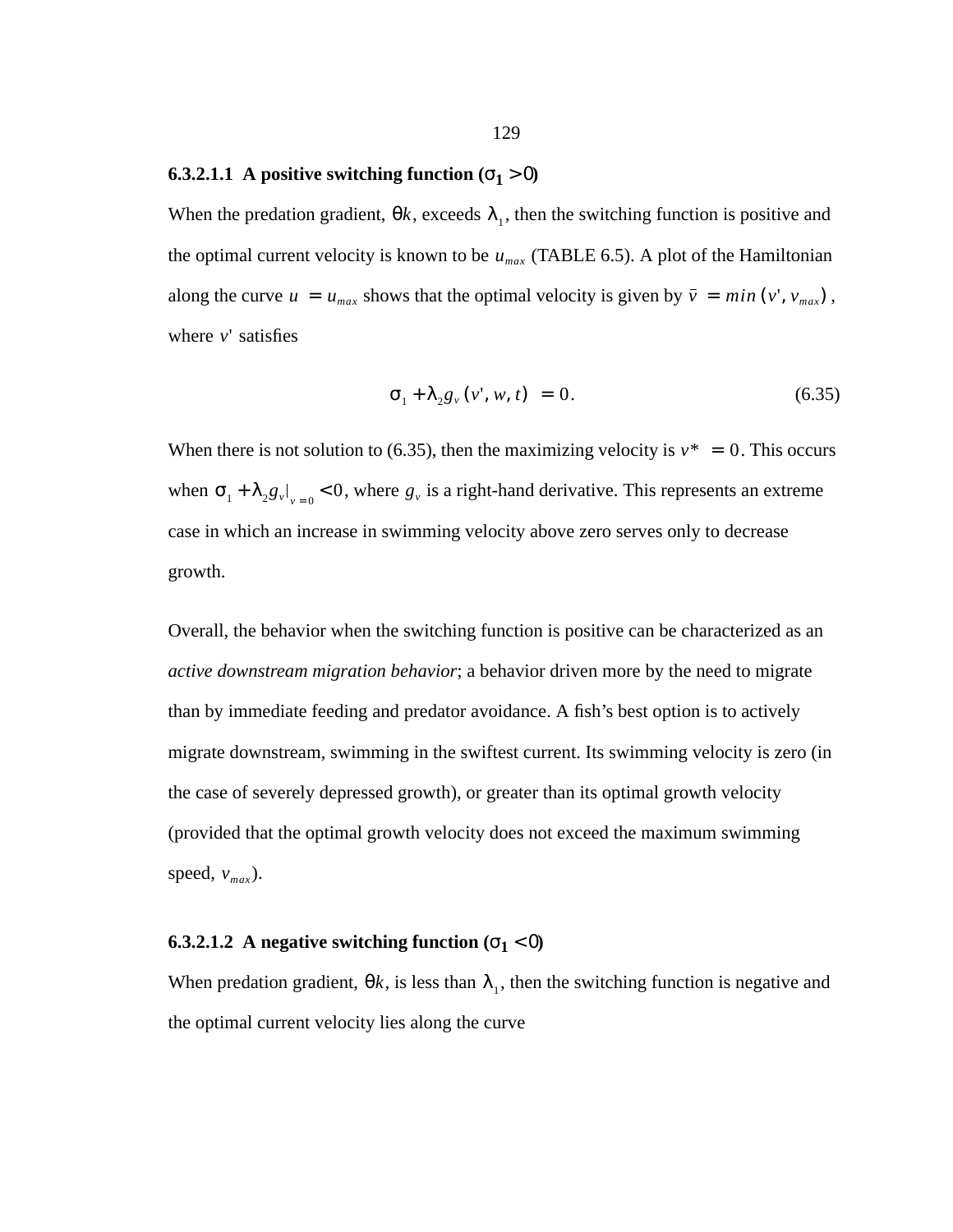$$
u = \begin{cases} 0 & \text{if } v > 0\\ u_{\text{max}} & \text{if } v < -u_{\text{max}}\\ -v & \text{if } -u_{\text{max}} \le v \le 0 \end{cases}
$$

.

Optimizing the Hamiltonian over this curve yields the desired optimal swimming velocity (TABLE 6.6). The optimal strategy can be more complicated when the switching function is negative than when it is positive. When the switching function is positive, the optimal strategy is always downstream migration. When it is negative, the optimal strategy may involve no migration, downstream migration, or even upstream migration, *depending on the value of the maximum current speed* relative to the maximum growth velocity. When the maximum current speed exceeds the maximum growth speed, then the fish holds station, swimming against the current at a rate that maximizes growth. Here, the fish has the best of both worlds: it minimizes its expected risk of predation (its predator encounter rate is smallest when stationary), and it maximizes its growth.

What happens when the maximum current velocity drops below the maximum feeding speed? One thing is known for sure: it is *impossible* for a fish to have the best of both worlds. For if it minimizes predation risk by remaining stationary (with respect to the substrate), its growth is not maximal, and conversely, if its growth is maximal (*i.e.*, it is swimming at its maximum growth speed), then its predator encounter rate is not minimal since it is not stationary. The fish must choose a swimming velocity that balances the trade-off between feeding and predation, and this means that the optimal strategy will consist of swimming more slowly than the optimal growth speed while migrating either upstream or downstream. When the maximum current velocity is zero, downstream migration is optimal and the optimal current velocity choice is zero. When the maximum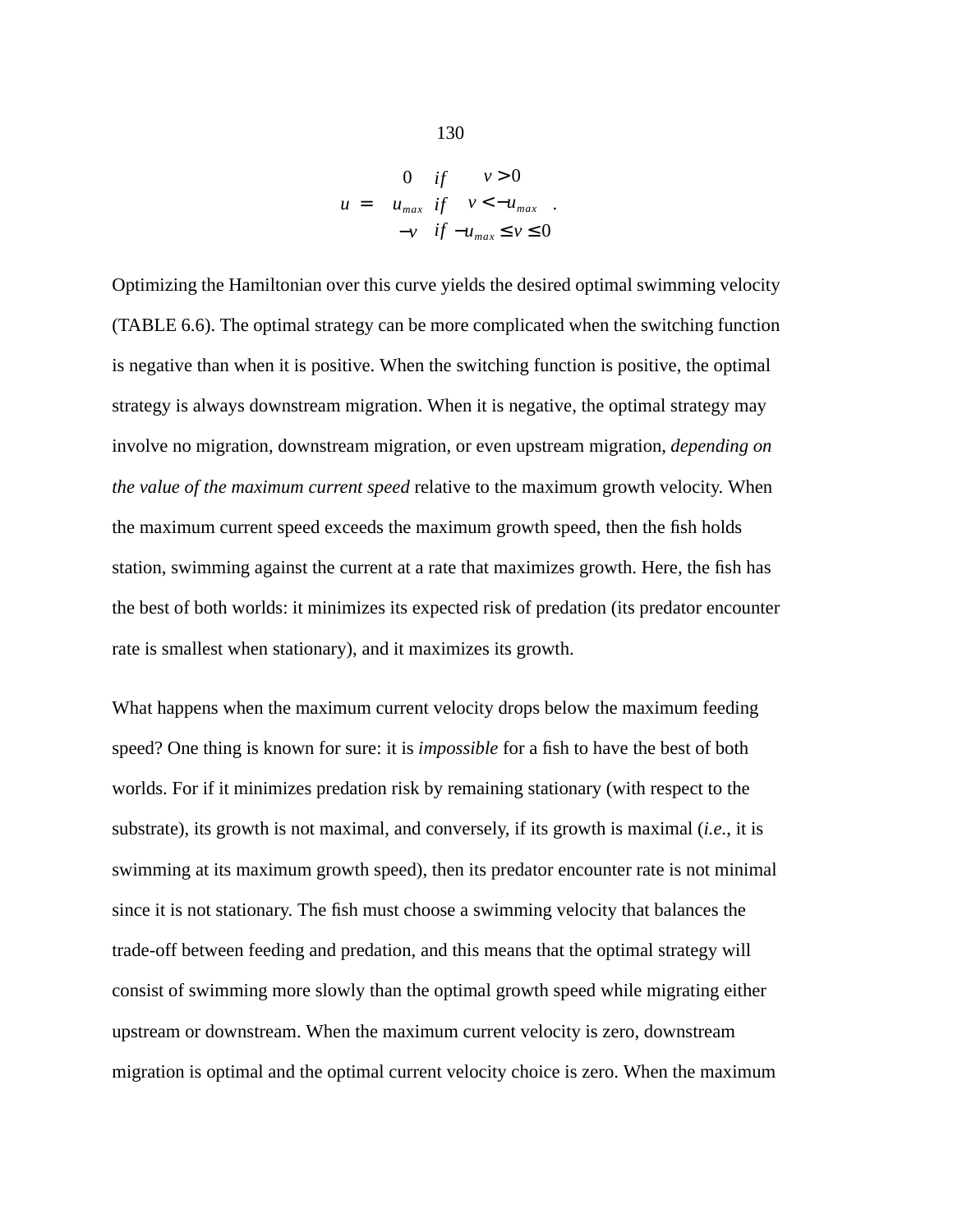current velocity approaches the optimal growth speed*, upstream migration* is optimal and the optimal current velocity choice is  $u_{max}$ .

The possibility of upstream migration is surprising since, in essence, migrating upstream serves to increase the length of the migration route, and consequently the number of predator encounters. What compensates for this detriment? The answer is—growth during the upstream migration. Recall that predator encounters are less likely to lead to capture if the juvenile is larger. Therefore, if the maximum current velocity is less than the maximum growth speed, the juvenile may opt to swim upstream near its maximum growth speed (and in the swiftest current to reduce predator encounters), with the benefit of increased growth, and hence the possibility of better survival, *even though the strategy is known to lead to a greater number of encounters.*

**TABLE 6.6** Optimal swimming velocity summary when the switching function  $\sigma_1$  is negative.<sup>a</sup>

| Possibility  | $u_{max}$ Condition                       | Optimal current and swimming<br>velocities               |
|--------------|-------------------------------------------|----------------------------------------------------------|
| $\mathbf{i}$ | $\tilde{v}_e < u_{max}$                   | $u^* = -v^*$ , $v^* = -\tilde{v}_0$                      |
| iia          | $0 \leq u_{max} \leq \tilde{u}_{crit}$    | $u^* = 0, 0 \le v^* \le \tilde{v}_e$                     |
| iib          | $0 < u_{crit} < u_{max} \leq \tilde{v}_e$ | $u^* = u_{max}, -\tilde{v}_g \le v^* \le -u_{max}$       |
| iic          | $v_{max} > u_{max} = u_{crit} > 0$        | Velocities given in (iia) and (iib) are both<br>optimal. |

Here the switching function is negative. The optimal swimming velocity depends on the value of  $u_{max}$  relative to the constrained maximum growth velocity  $\tilde{v}_g = min(v_g, v_{max})$ . When the maximum current velocity exceeds  $\tilde{v}_g$ (possibility i), the juvenile optimally holds station swimming against the current at its optimal growth speed. If the maximum current velocity does not exceed the constrained maximum growth speed (possibility iia–c), the optimal velocities depend on the maximum current velocity relative to a critical value,  $u_{crit}$  or the constrained critical current velocity  $\tilde{u}_{crit} = min(u_{crit}, v_{max})$ .

<sup>a</sup> In iia-b the optimal swimming velocity is unique and lies in the specified interval.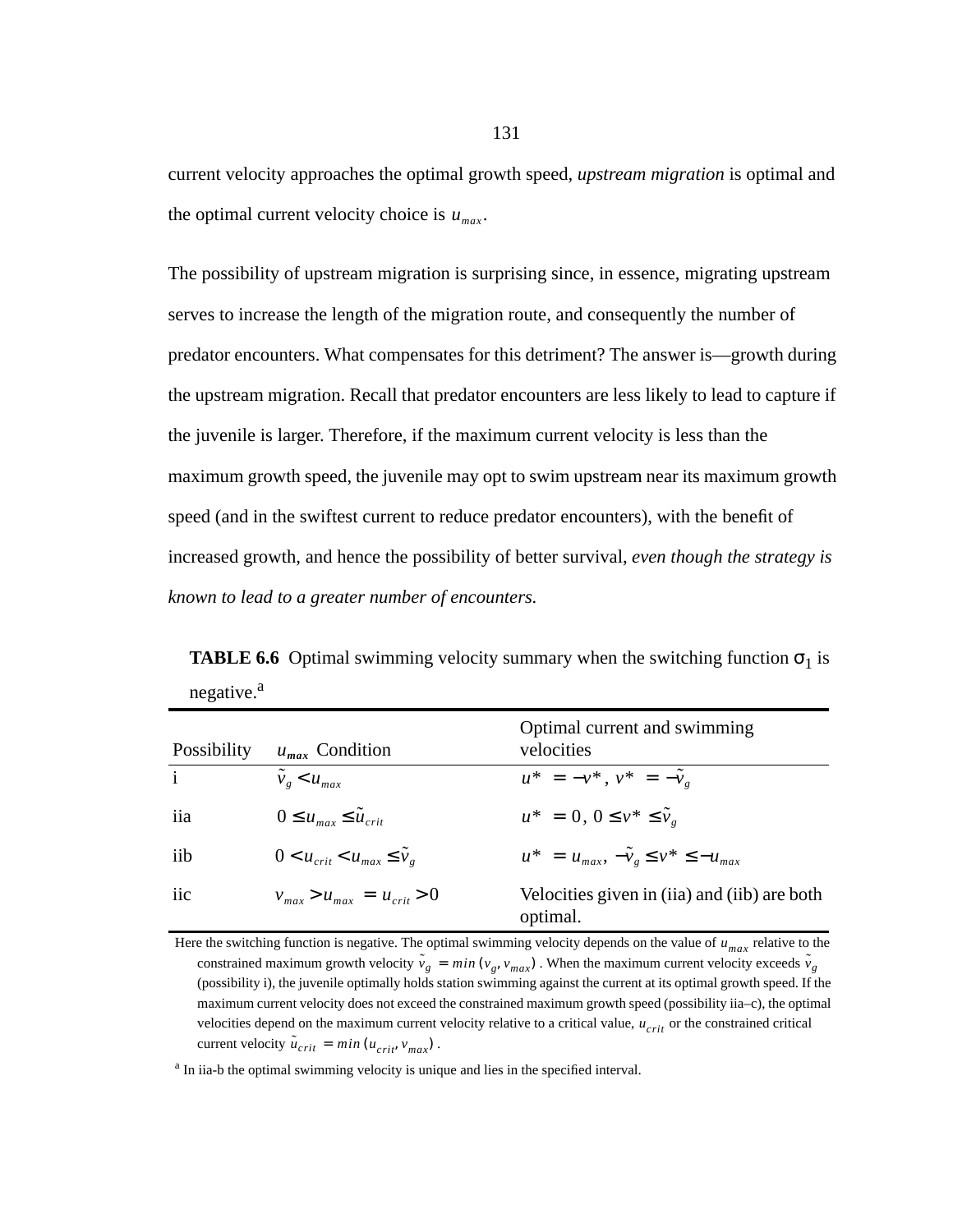# **6.3.2.1.3 Switching function zero (** $\sigma_1 = 0$ **)**

When the switching function is zero, the optimal swimming velocity is found by maximizing the Hamiltonian over the region

$$
u = \begin{cases} [0, u_{max}] & \text{if } v > 0 \\ \{u_{max}\} & \text{if } v < -u_{max} \\ [-v, u_{max}] & \text{if } -u_{max} \le v \le 0 \end{cases}.
$$

This maximization problem does not yield a unique current and swimming velocity (TABLE 6.7). Rather, unless  $u_{max} = 0$ , there are infinitely many current velocities maximizing the Hamiltonian. One consistent result, however, is that the optimal swimming speed is always  $min(v_g, v_{max})$ .

This case may correspond to a singular path. Although maximizing the Hamiltonian does not produce unique values of the current and swimming velocity when the switching function is zero, it does not mean that the optimal controls are not unique. More analysis is needed, and dynamics must be considered (See "The canonical equations and optimal control parameters" on page 138). It is also possible that the switching function is zero for only an instant of time, ruling out the possibility of a singular path.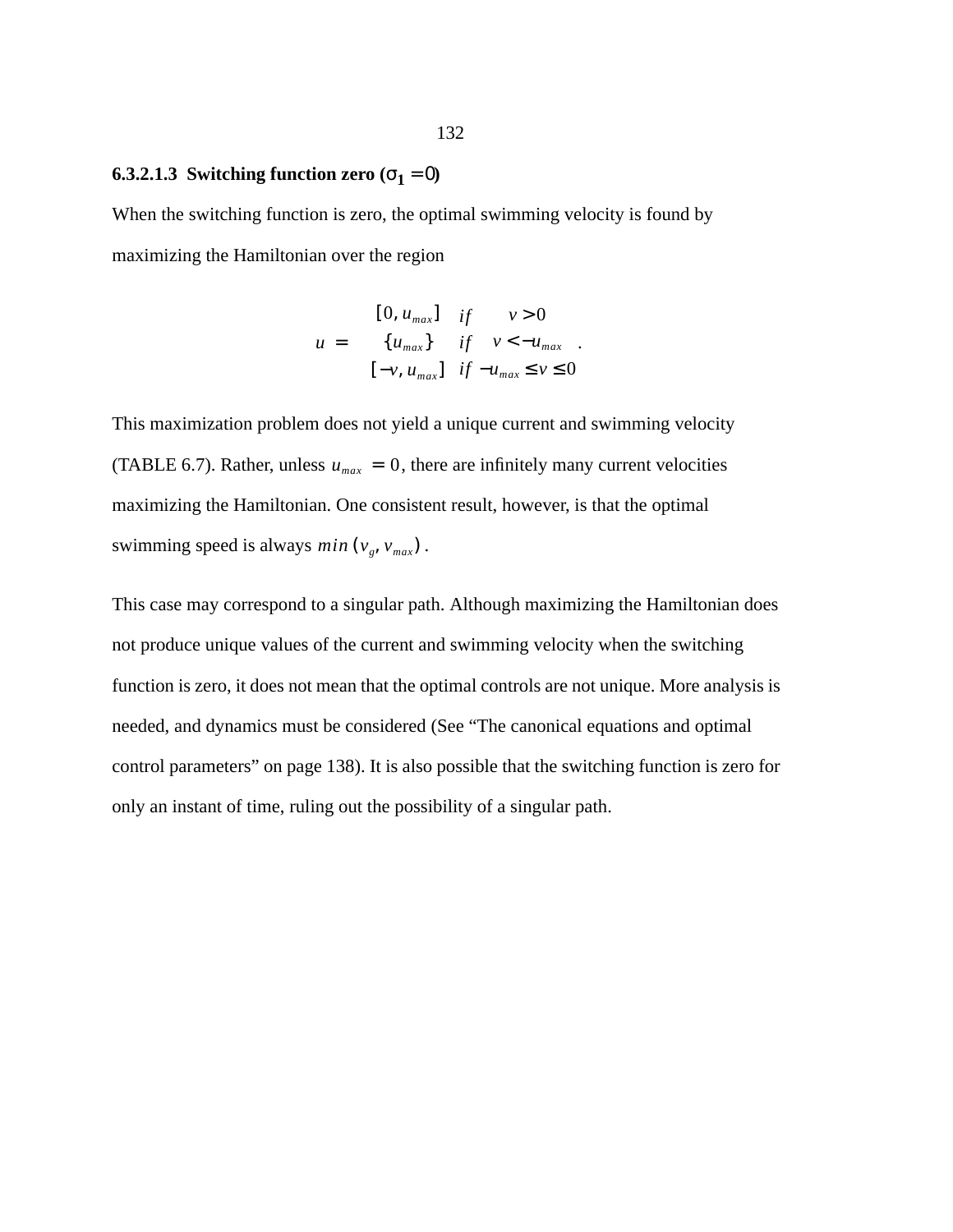| Possibility             | $u_{max}$ Condition        | <b>Optimal Velocities</b>                                    |
|-------------------------|----------------------------|--------------------------------------------------------------|
| $\mathbf{i}$            | $\tilde{v}_g \leq u_{max}$ | $u^* = [\tilde{v}_g, u_{max}]$ and $v^* = -\tilde{v}_g$ , or |
|                         |                            | $u^* = [0, u_{max}]$ and $v^* = \tilde{v}_e$                 |
| $\overline{\mathbf{1}}$ | $u_{max} < v_{e}$          | $u^* = [0, u_{max}]$ and $v^* = \tilde{v}_e$                 |

**TABLE 6.7** Optimal swimming velocities when the switching function  $\sigma_1$  is zero.

Here the switching function is zero. As in case 2, the optimal velocities depend on the maximum current velocity relative to the constrained maximum growth velocity. Regardless of the value of  $u_{max}$ , the optimal current velocity is not uniquely determined, while the swimming speed,  $|v^*|$ , is always equal to the constrained maximum growth speed. When  $u_{max} < \tilde{v}_g$ , the juvenile swims with the current, but when  $\tilde{v}_g \le u_{max}$ , the juvenile optimally swims either with the current or against the current.

## **6.3.2.2** When the co-state variable  $\lambda_1$  is nonpositive

In this section, I derive optimal behavior when the co-state variable associated with displacement is nonpositive (meaning that the marginal value of displacement downstream is zero or negative). The results show that there are three types of behavior that a fish shows at any given time: 1) predator avoidance and feeding, 2) active *upstream* migration, or (3) a behavior intermediate to (1) and (2) (FIGURE 6.1). These three behaviors correspond to when the switching function,  $\sigma_2$ , is positive, negative, and zero, respectively.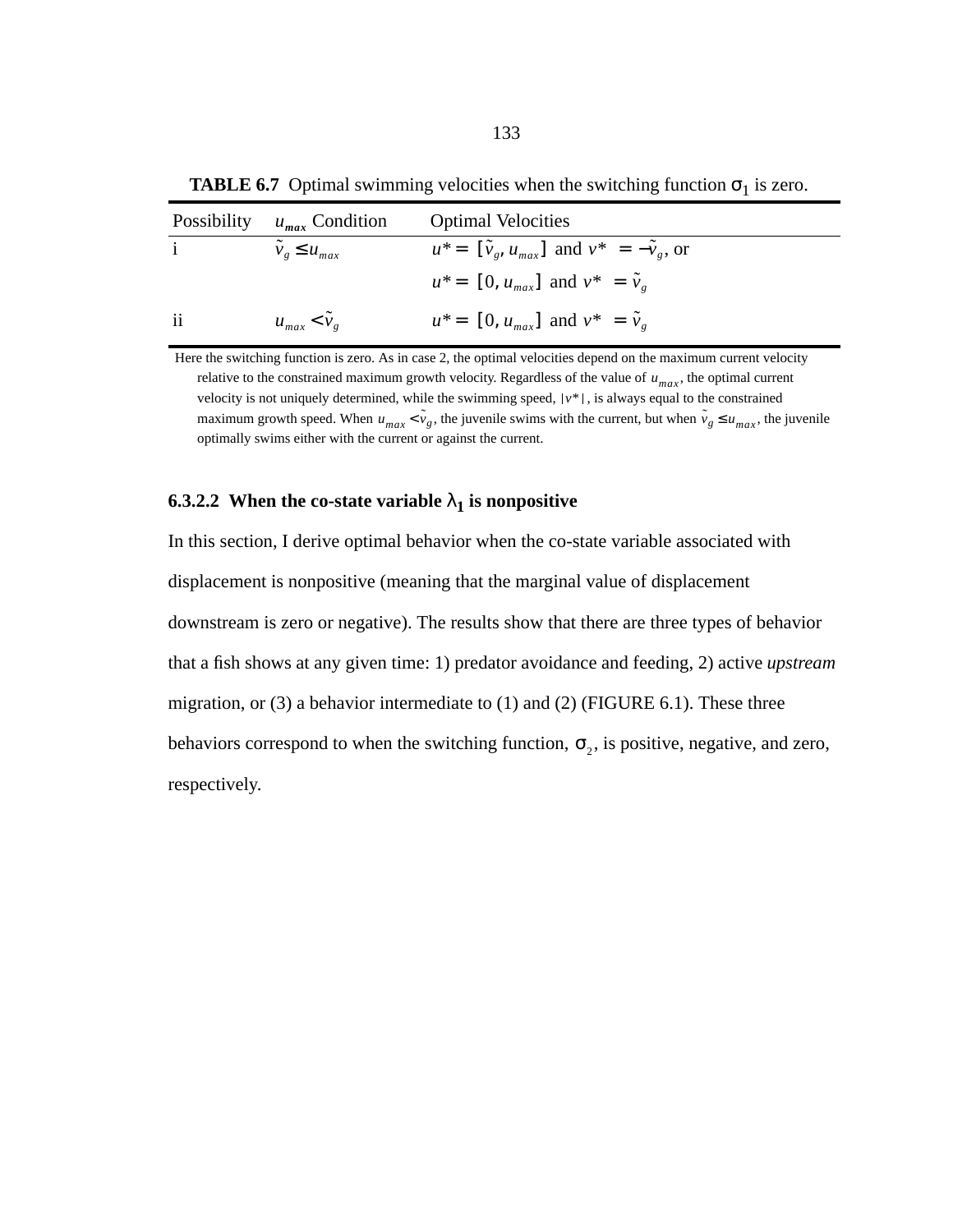



<sup>a</sup> In all cases I assumed that the maximum swimming speed exceeded the maximum growth speed.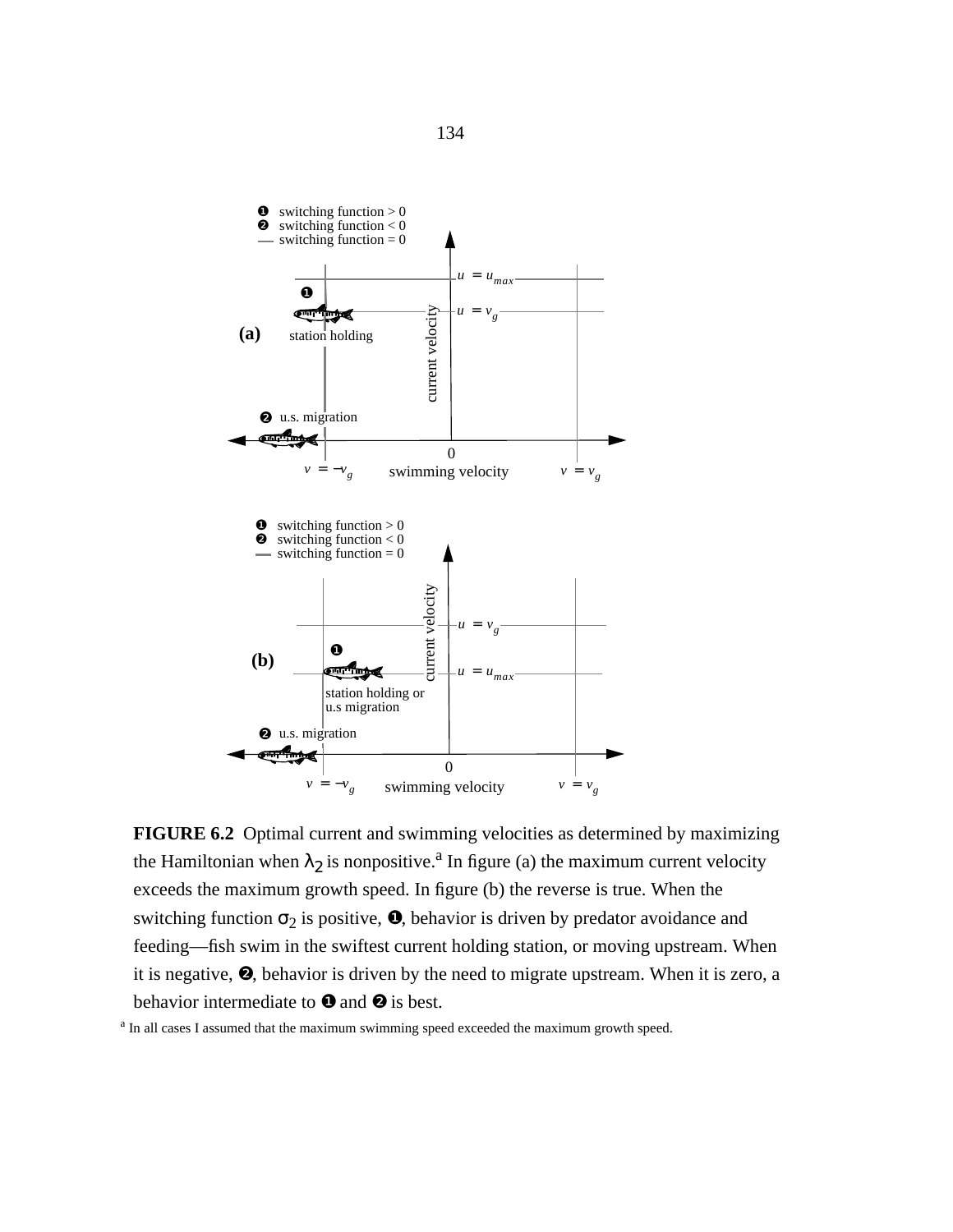| Case Number    | Sign of the<br>Switching<br>Function $\sigma_2$ | <b>Swimming Velocity</b><br>Condition | <b>Optimal Current</b><br>Velocities |
|----------------|-------------------------------------------------|---------------------------------------|--------------------------------------|
| $\mathbf{1}$   |                                                 | none                                  | $u^* = 0$                            |
| 2a             | $^{+}$                                          | v > 0                                 | $u^* = 0$                            |
| 2 <sub>b</sub> | $^{+}$                                          | $u_{max} + v < 0$                     | $u^* = u_{max}$                      |
| 2c             | $^{+}$                                          | $v \leq 0 \leq u_{max} + v$           | $u^* = -v$                           |
| 3a             | $\Omega$                                        | v > 0                                 | $u^* = 0$                            |
| 3 <sub>b</sub> | $\Omega$                                        | $u_{max} + v < 0$                     | $u^* = [0, u_{max}]$                 |
| 3c             | $\theta$                                        | $v \leq 0 \leq u_{max} + v$           | $u^* = [0, -v]$                      |

**TABLE 6.8** Optimal choices of current velocity corresponding to different choices of the swimming velocity when  $\lambda_1$  is nonpositive.

Three different cases arise, each depending on the sign of the switching function. Optimal current velocity depends on the sign of the switching function and the swimming velocity.

In cases 3a and 3c there is no single optimal choice for the current velocity. This is the case where the switching function is zero, and the problem may admit a singular path.

# **6.3.2.2.1** A negative switching function  $(\sigma_2 < 0)$

When the predation gradient,  $\theta k$ , is less than  $|\lambda_1|$ , then the switching function  $\sigma_2$  is negative and we need only optimize the Hamiltonian along the curve  $u = 0$  (TABLE 6.5). A plot of the Hamiltonian restricted to this curve shows that the optimal velocity is given by  $v^* = -min(|v''|, v_{max})$ , where  $v'' < 0$ , and satisfies

$$
\sigma_2 + \lambda_2 g_v(v'', x, w, t) = 0. \tag{6.36}
$$

If  $\sigma_2 + \lambda_2 g_v|_{v=0} > 0$  ( $g_v$  is a left-hand derivative), then (6.36) has no solution, and the maximizing swimming velocity is  $v^* = 0$ . This is an exceptional case where growth is so depressed that an increase in swimming speed above 0 decreases growth.

Overall, when the switching function  $\sigma_2$  is zero, an *upstream migration behavior* is optimal. It is a behavior which is driven more by the need to migrate than by freshwater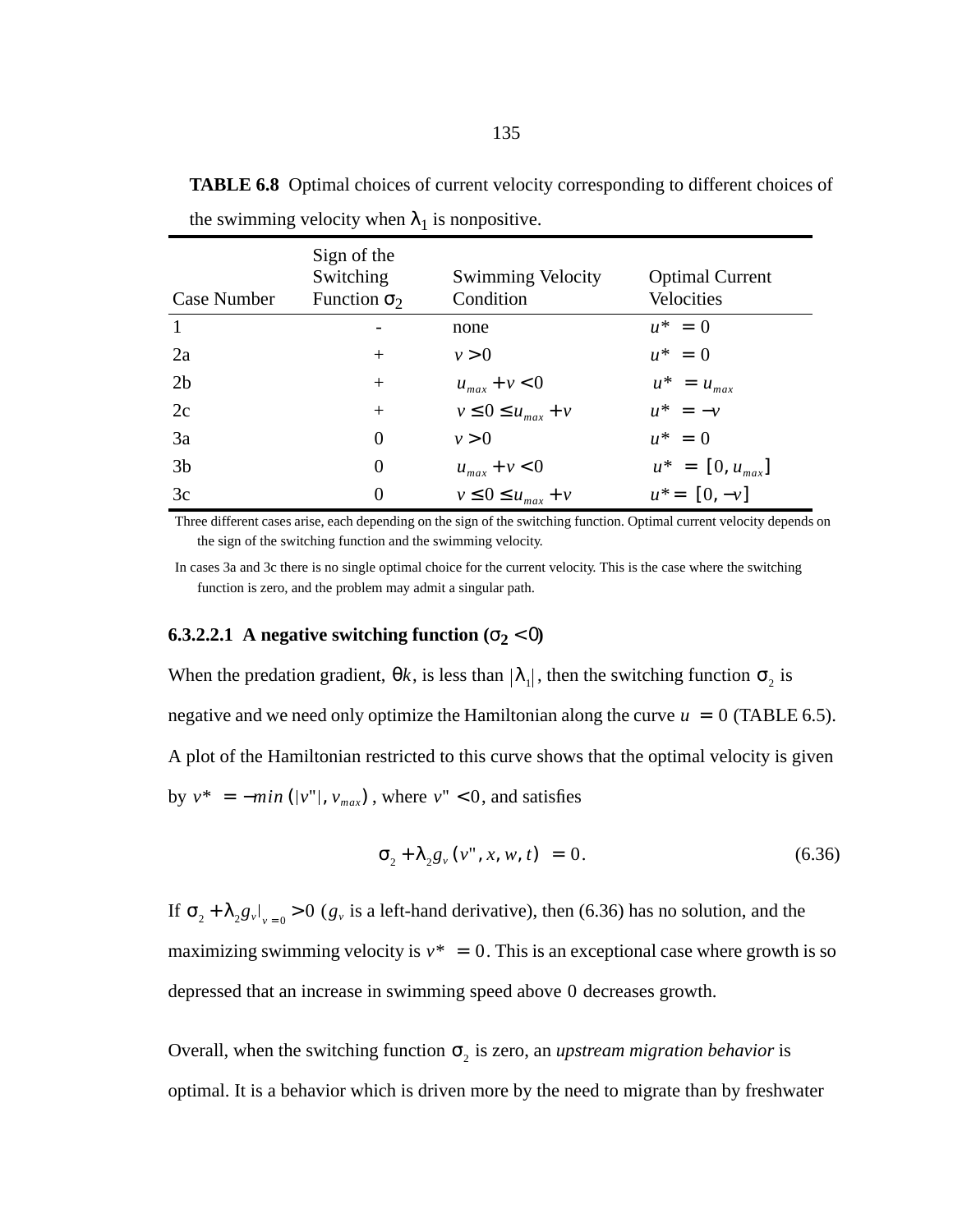predator avoidance and feeding. A fish's best option is to actively migrate upstream, swimming in the slowest current (typically nearshore). The optimal swimming velocity greater than its optimal growth velocity (provided that the optimal growth velocity does not exceed the maximum swimming speed,  $v_{max}$ ), or zero if growth is too depressed.

# **6.3.2.2.2** A positive switching function ( $\sigma_2 > 0$ )

When the predation gradient,  $\theta k$ , is less than  $|\lambda_1|$  the switching function is negative and the optimal current velocity lies along the curve

$$
u = \begin{cases} 0 & if & v > 0 \\ u_{max} & if & v < -u_{max} \\ -v & if & -u_{max} \le v \le 0 \end{cases}
$$
 (TABLE 6.6).

**TABLE 6.9** Optimal swimming velocity summary when the switching function  $\sigma_2$  is positive.

| <b>Possibility</b> | $u_{max}$ Condition                                                           | Optimal current and<br>swimming velocities |
|--------------------|-------------------------------------------------------------------------------|--------------------------------------------|
| $\mathbf{i}$       | $\tilde{v}_g < u_{max}$                                                       | $u^* = \tilde{v}_e, v^* = -\tilde{v}_e$    |
| iia                | $u_{max} < \tilde{v}_g \& \lambda_2 g_v(-u_{max}, x, w, t) + \sigma_2 \leq 0$ | $u^* = u_{max}$ ,                          |
|                    |                                                                               | $v^* = -min( v'' , v_{max})$               |
| iib                | $u_{max} < \tilde{v}_g \& \lambda_2 g_v(-u_{max}, x, w, t) + \sigma_2 > 0$    | $u^* = u_{max}, v^* = -u_{max}$            |

The optimal swimming velocity depends on the value of  $u_{max}$  relative to the constrained maximum growth velocity  $\tilde{v}_g = min(v_g, v_{max})$ . When the maximum current velocity exceeds the constrained maximum growth speed (possibility i), the juvenile optimally holds station swimming against the current at its (constrained) optimal growth speed. If the maximum current velocity does not exceed the constrained maximum growth speed (possibility iia–b), the optimal velocities depend on the sign of  $\lambda_2 g_y(-u_{max}, x, w, t) + \sigma_2$ . The optimal behavior is characterized by station holding (in i and iib) or upstream migration in slack current at a swimming velocity that does not exceed the maximum growth speed.

The optimal strategy can be more complicated when the switching function  $\sigma_2$  is positive than when it is negative. When the switching function is negative, the optimal behavior is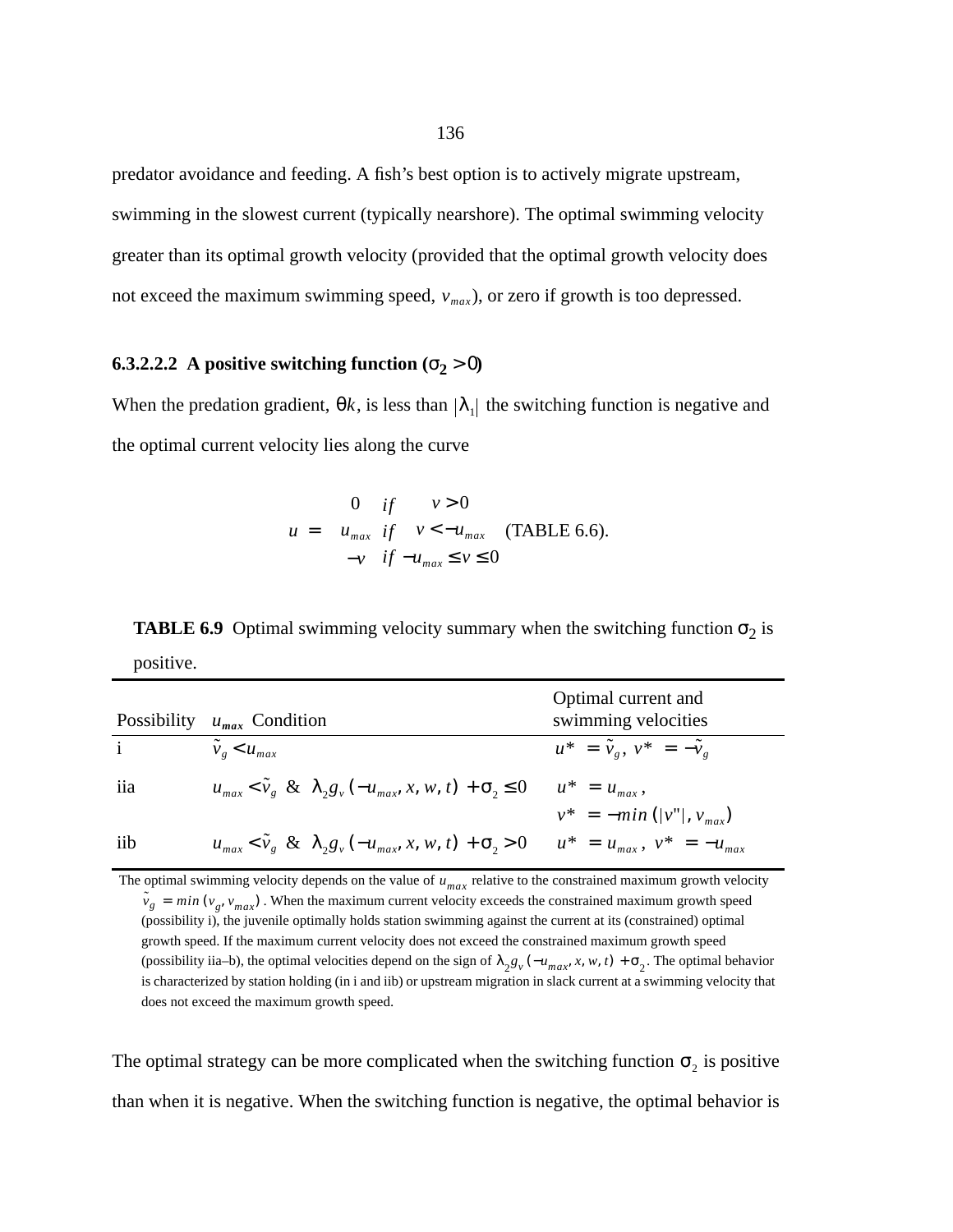always upstream migration. When positive, the optimal strategy may involve upstream migration or station holding, *depending on the value of the maximum current speed relative to the maximum growth velocity*. When the maximum current speed exceeds the maximum growth speed, then the fish holds station, swimming against the current at a rate that maximizes growth. Here, the fish has the best of both worlds: it minimizes its expected risk of predation (its predator encounter rate is smallest when stationary), and maximizes growth.

When the maximum current velocity drops below the maximum feeding speed it is impossible for a fish to have the best of both worlds. For if it minimizes predation risk by remaining stationary (with respect to the substrate), its growth is not maximal, and conversely, if its growth is maximal (*i.e*., it is swimming at its maximum growth speed), then its predator encounter rate is not minimal since it is not stationary. The fish must choose a swimming velocity that balances the feeding and depredation tradeoffs, and this means that the optimal strategy will consist of swimming more slowly than the optimal growth speed, holding station or moving upstream, always in the most rapid current.

# **6.3.2.2.3** Switching function zero  $(\sigma_2 = 0)$

When the predation gradient,  $\theta k$ , equals  $\lambda_1$ , the switching function is zero, and the optimal swimming velocity is found by maximizing the Hamiltonian over the region

$$
u = \begin{cases} 0 & if & v > 0 \\ [0, u_{max}] & if & v < -u_{max} \\ [0, -v] & if & -u_{max} \le v \le 0 \end{cases}.
$$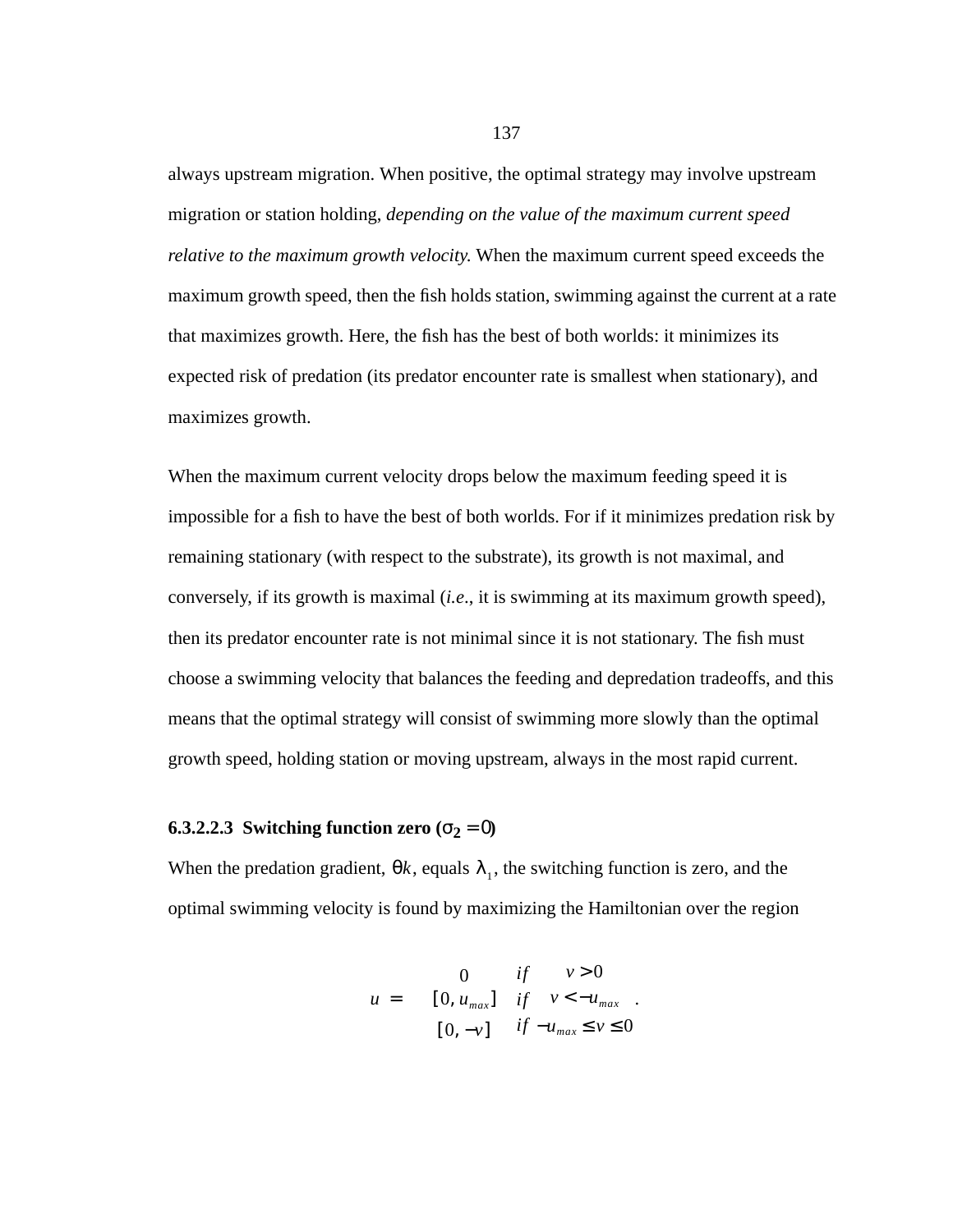Unless  $u_{max} = 0$ , this maximization problem does not yield a unique current and swimming velocity (TABLE 6.7). Rather, there are infinitely many current velocities maximizing the Hamiltonian. One consistent result, however, is that the optimal swimming speed is always  $-min(v_g, v_{max})$ . This case may correspond to a singular path (compare to  $\sigma_1 = 0$ ).

| Possibility   | $u_{max}$ Condition        | <b>Optimal Velocities</b>                              |
|---------------|----------------------------|--------------------------------------------------------|
| $i \sim$      | $\tilde{v}_e \leq u_{max}$ | $u^* = [0, \tilde{v}_e]$ and $v^* = -\tilde{v}_e$ , or |
| $\mathbf{ii}$ | $u_{max} < v_g$            | $u^* = [0, u_{max}]$ and $v^* = -\tilde{v}_e$          |

**TABLE 6.10** Optimal swimming velocities when the switching function  $\sigma_2$  is zero.

As in case 2, the optimal velocities depend on the maximum current velocity relative to the constrained maximum growth velocity. Unless  $u_{max} = 0$ , the optimal current velocity is not uniquely determined, while the swimming velocity is always equal to the negative of the constrained maximum growth speed. Notice that it is always optimal to swim against the current, and that since the migration velocity is always nonpositive, migration is allowed only in the upstream direction.

## **6.3.3 The canonical equations and optimal control parameters**

The next step in the maximum principle is to develop a system of simultaneous differential equations called the canonical equations, whose solution gives the optimal state and costate paths. The canonical equations consist of a set of four ordinary differential equations that govern the change in the optimal state variables and the co-state variables over time. To begin with, define

$$
H^* = H|_{(u,v)=(u^*,v^*)},\tag{6.37}
$$

so that  $H^*$  is a function that does not include the control variable arguments—it is a function of x, w,  $\lambda_1$ ,  $\lambda_2$  and t alone.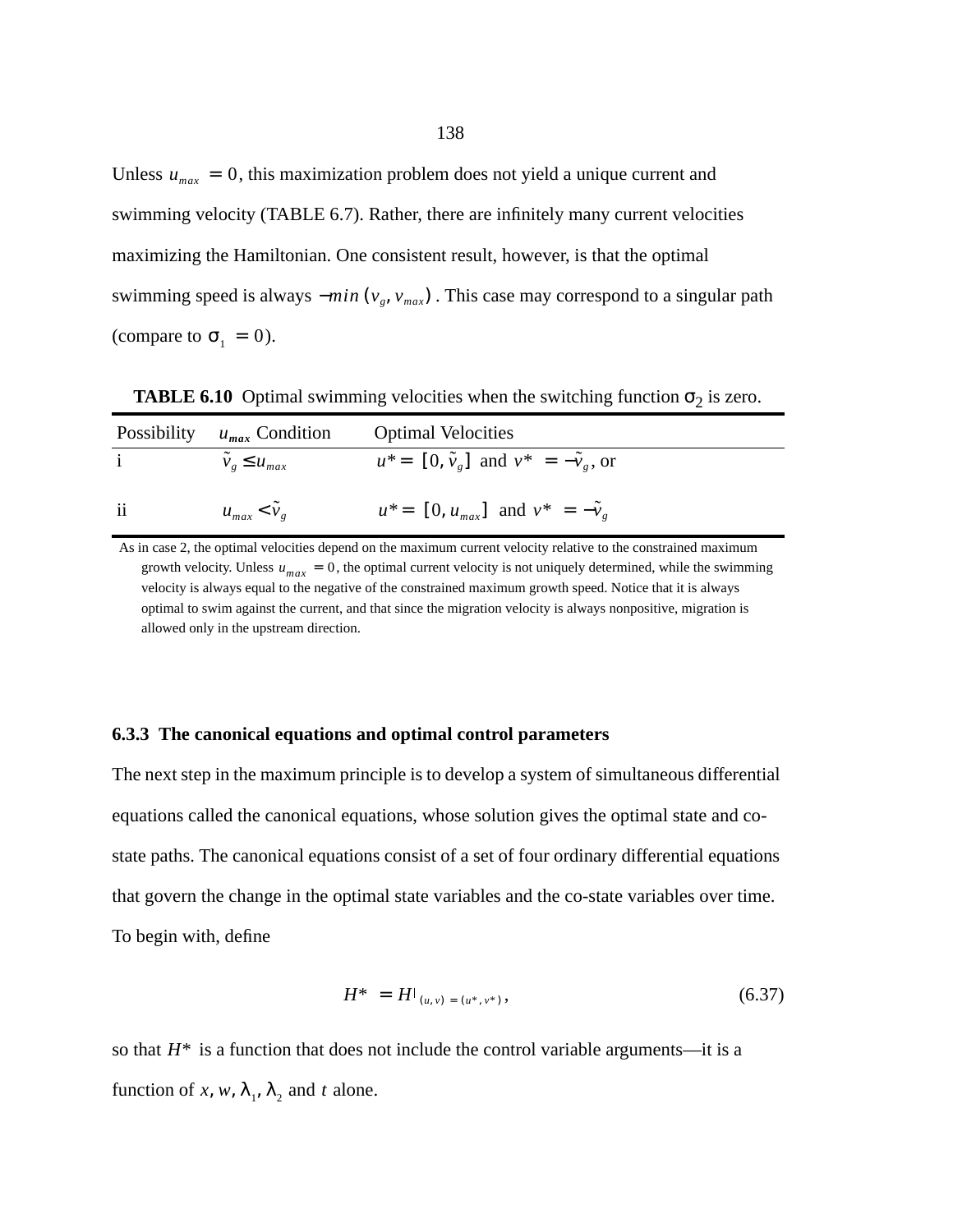According to the maximum principle, the co-state variables satisfy

$$
\dot{\lambda}_1 = -H_x^* \text{ and } \tag{6.38}
$$

$$
\dot{\lambda}_2 = -H_w^* \tag{6.39}
$$

and the optimal state variables must satisfy the original state equations evaluated at *u*\* and  $v^*$ , namely

$$
\dot{x} = u^* + v^* \quad \text{and} \tag{6.40}
$$

$$
\dot{w} = g|_{v^*}.
$$
\n(6.41)

Recall that, in general, the policy functions,  $u^*$ ,  $v^*$ ; depend on x, w,  $\lambda_1$ ,  $\lambda_2$ , t. Therefore, equations (6.38)–(6.41) represent a system of four simultaneous differential equations in 4 variables, without explicit dependence on  $u$  and  $v$ . These are the canonical equations. In the next section the boundary conditions will be specified, making it possible to solve these equations.

#### **6.3.4 Transversality conditions**

So far, only three boundary conditions are available for the canonical equations:  $f(x(t_0) = 0, w(t_0) = w_0, \text{ and } x(t_f^*) = a; \text{ and furthermore, } t_f^*, t_e^*, \text{ and } t_s^* \text{ are }$ unknown. It is therefore impossible to solve the system of equations without another boundary condition, and the values of  $t_f^*$ ,  $t_e^*$ , and  $t_s^*$ . All of this information is supplied by the *transversality conditions*:

$$
\lambda_2(t_f^*) = \Phi_{w|_{w=w(t_f^*)}}, \ (\Phi_{t_f} + H)|_{t=t_f^*} = 0, \ \Phi_{t_e|_{t_e=t_e^*}} = 0, \text{ and } \Phi_{t_s|_{t_s=t_s^*}} = 0, \tag{6.42}
$$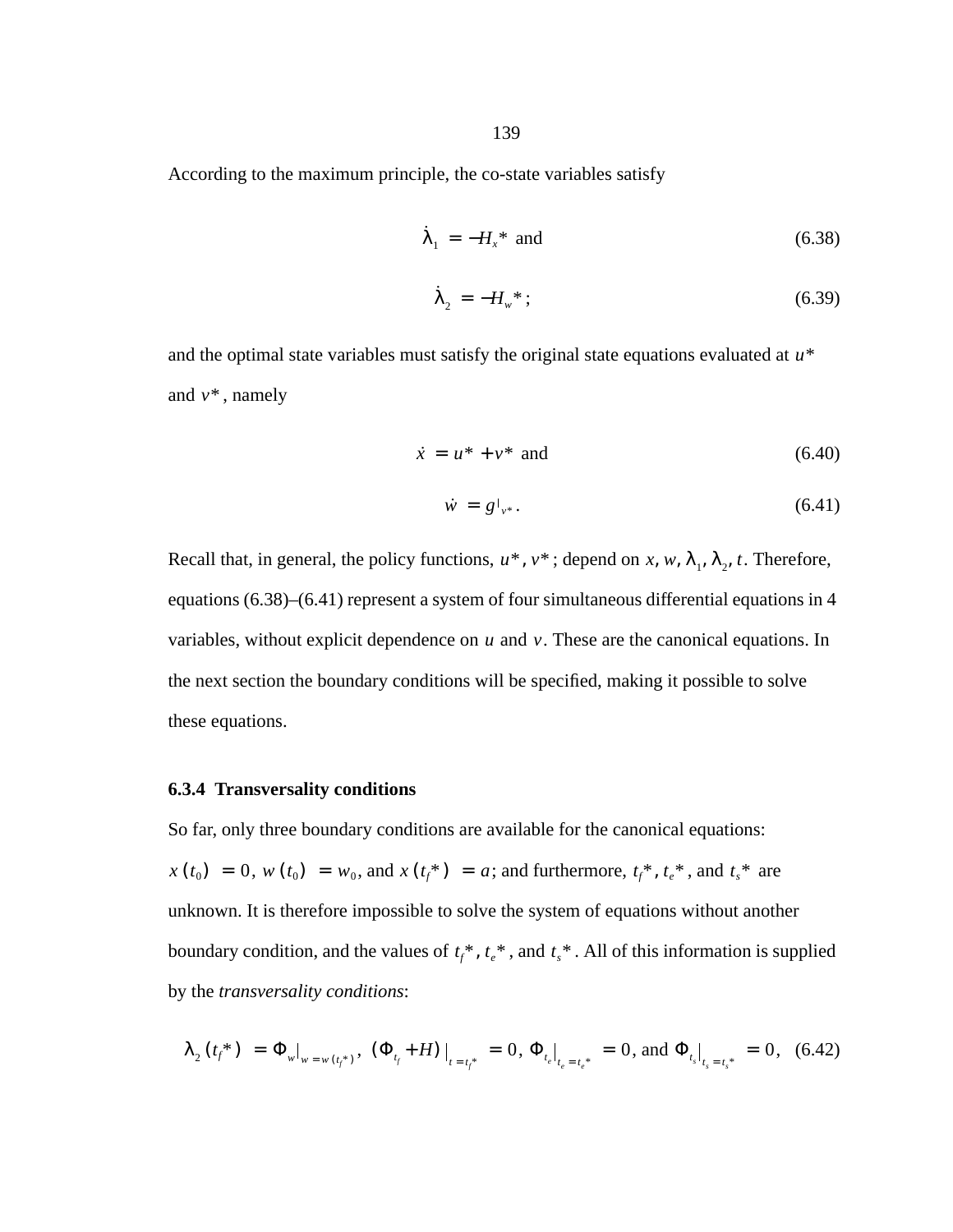where I assume that  $t_f^* < t_e^* < t_s^*$ , (*i.e.*, ocean residence and estuarine residence time are not zero).

To summarize, the necessary conditions consist of a total of 4 canonical equations with three boundary conditions specified at the outset, and 4 transversality conditions. These 4 transversality conditions supply the 4th condition needed to solve the canonical equations as well as a set of 3 equations for determining the optimal values of the 3 control parameters,  $t_f^*$ ,  $t_e^*$ , and  $t_s^*$ . The canonical equations, along with their boundary conditions, comprise a *two point boundary value problem* which can, in theory, be solved using some numerical routine. Two popular methods for solving this type of problem are the *shooting method* and the *relaxation method* (Press *et al*., 1988).

# **6.4 Summary**

The optimal control problem was presented in a form that allowed application of the maximum principle. To avoid the need to resort to nonsmooth techniques, dependence of the control variable constraints on the state variables was omitted. In addition, for simplicity, the dependence of predator density on current velocity was also omitted. Once the problem was specified, the maximum principle was applied: the Hamiltonian was maximized with respect to the control variables to obtain the policy functions, the co-state and state equations were defined, and the transversality conditions were developed to supply enough boundary conditions to provide a boundary condition for the canonical equations and to determine the optimal control parameters.

A remarkable amount of information about the optimal controls was gleaned by simply maximizing the Hamiltonian (FIGURE 6.1). One important result is that optimal behavior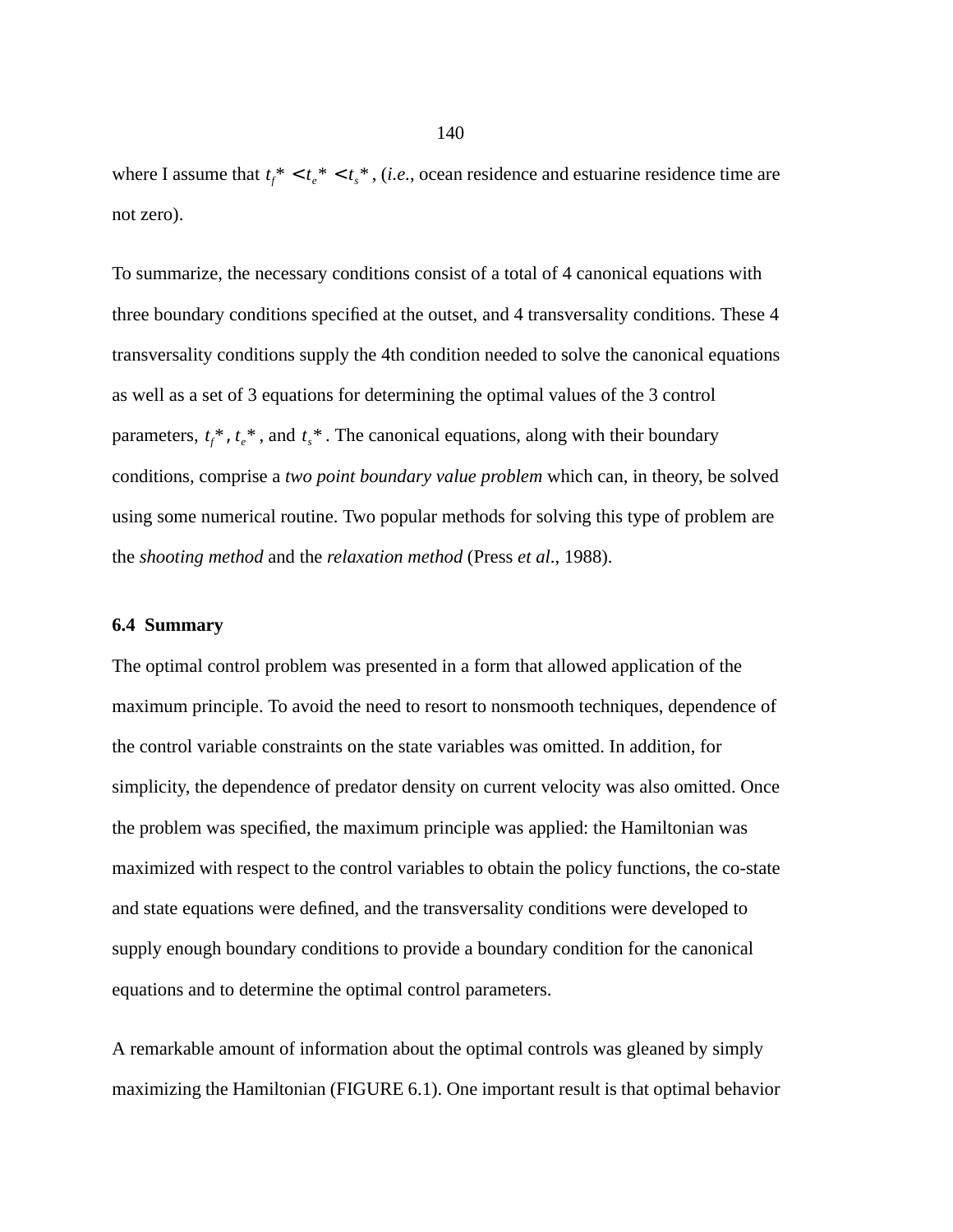is largely controlled by the sign of the switching function (defined as  $\sigma_1$  when  $\lambda_1 > 0$ , and  $\sigma$ <sub>2</sub> otherwise).

First focussing on the case where a marginal increase in downstream displacement is beneficial to fitness (*i.e.*,  $\lambda_1 > 0$ ), the sign of the switching function  $\sigma_1$  is informative. When it is positive, active downstream migration is optimal: the fish swims downstream in the swiftest current, at a speed that exceeds the maximum growth speed (if the maximum swimming speed permits).

When the switching function,  $\sigma_1$ , is negative, there are three possibilities: (i) if the maximum current velocity exceeds the maximum growth speed, then the fish holds station, migrating against the current, swimming at its maximum growth speed; (ii) otherwise, the juvenile either (a) migrates upstream, swimming in the most rapid current, and at a swimming velocity that exceeds the maximum current velocity, but is less than the optimal growth velocity or (b) swims downstream in a current of zero velocity, and at a swimming velocity that does not exceed the optimal growth velocity. Option (a) is optimal when the maximum current velocity is close to zero (relative to the maximum growth velocity), and option (b) is optimal when it is close to the maximum growth velocity.

When the switching function  $\sigma_1$  is zero, maximizing the Hamiltonian gives more limited knowledge of the optimal controls. If the maximum current velocity exceeds the maximum growth speed, then one of two behaviors is optimal: (a) the fish swims against the current at its maximum growth speed and in a current velocity at least as great as its maximum growth speed; (b) the fish swims downstream in a current velocity not exceeding its maximum current velocity, with a swimming speed equal to its maximum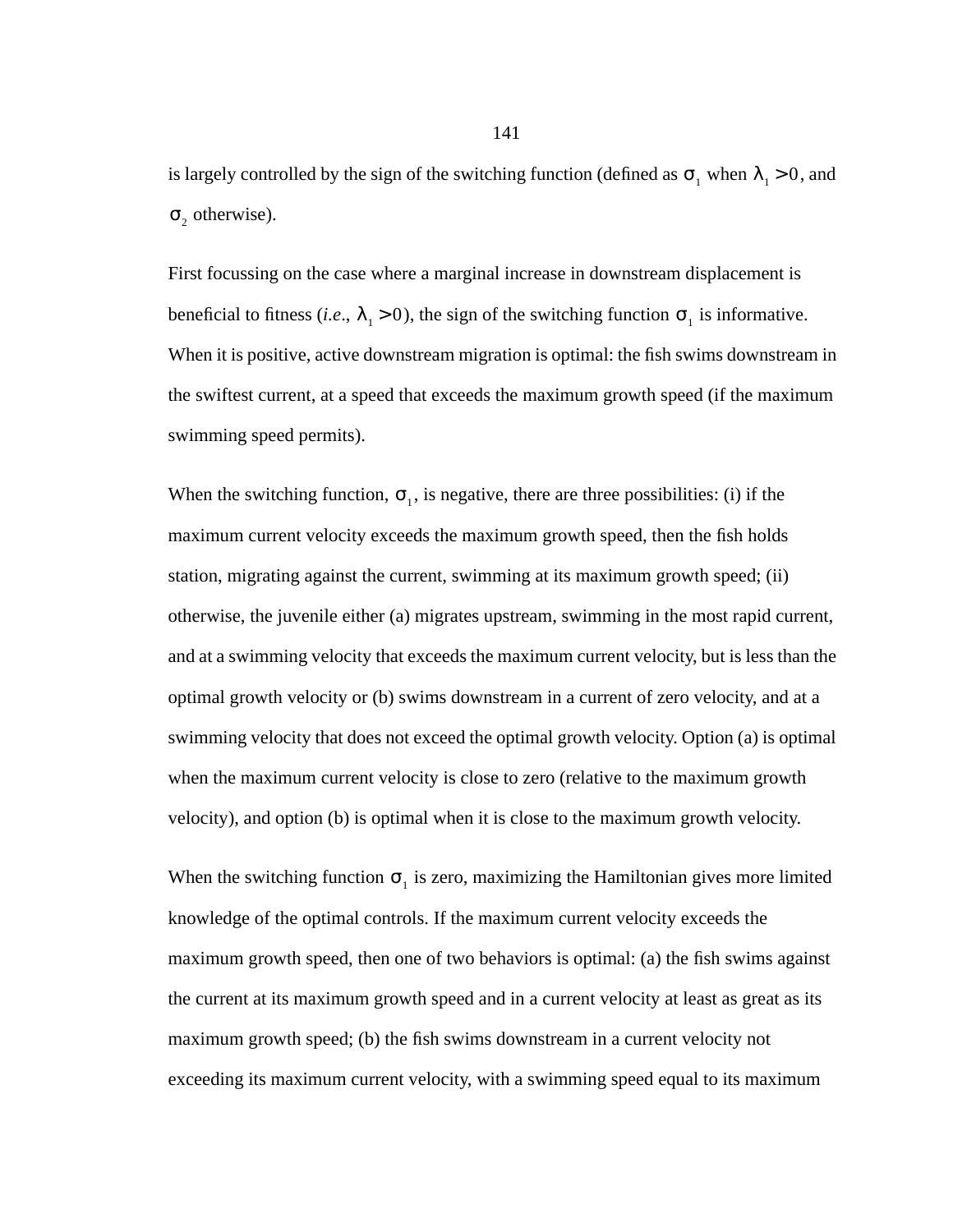growth speed. Notice that, unless  $u_{max} = 0$ , the optimal current velocity is not uniquely determined, but is only known to lie in an interval; the swimming *speed*, however, always equals the maximum growth speed. If the maximum current velocity is less than the maximum growth speed, then option (a) is optimal.

Focussing next on the case where the co-state variable associated with displacement is nonpositive, the sign switching function  $\sigma$ <sub>2</sub> largely characterizes the optimal behaviors. When it is negative, a fish displays upstream migration behavior, swimming in slack current or near the shore  $(u = 0)$ , while swimming upstream at a speed that exceeds the maximum growth speed (if the maximum swimming speed allows).

When the switching function  $\sigma_2$  is positive, a fish shows feeding and predator avoidance behavior, but there are actually three possible behaviors based on the maximum current velocity. (a) If the optimal current velocity exceeds the maximum growth velocity, the fish holds station, swimming against the current at their maximum growth speed. Otherwise, the fish swims in the swiftest current either (b) holding station, or (c) migrating upstream with a swimming speed between the maximum growth speed and the maximum current velocity. Only one of these three behaviors is optimal at any given time.

When the switching function  $\sigma_2$  is zero, a fish displays a behavior intermediate to when  $\sigma_2$  is positive or negative. Unless  $u_{max} = 0$ , the optimal behavior is not actually uniquely determined by this case, and further analysis of the canonical equations is needed. However, it is known that the fish swims upstream at its constrained maximum growth velocity, swimming in any current from 0 to  $min(\tilde{v}_g, u_{max})$ .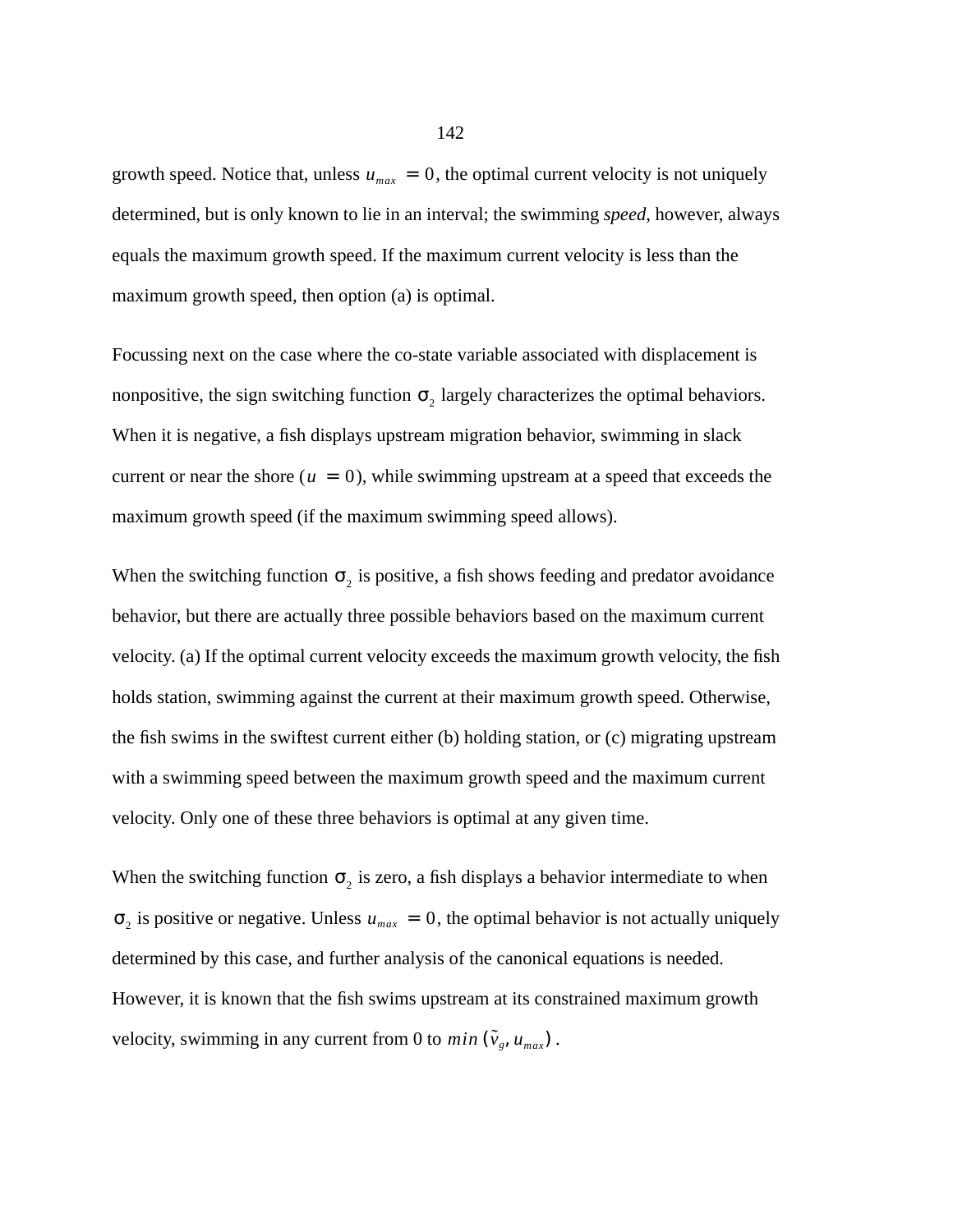This analysis shows that when the co-state variable associated with displacement is nonpositive, no downstream migration strategy is ever optimal.

#### **6.5 Discussion**

Probably the most useful result of this section is that behaviors are largely determined by the switching functions and the difference between the maximum current velocity and the maximum growth velocity. When the co-state variable associated with displacement is positive, the switching function is  $\sigma_1$ , and represents difference between (i) the marginal change in future fitness for a marginal increase in downstream displacement and (ii) the probability of death over a marginal increase in downstream displacement. The analysis shows that when the marginal value of and increment in downstream position exceeds the marginal cost of predation over that distance increment, then the juvenile optimally migrates downstream. This corresponds to the case where the switching function  $\sigma_1$  is positive. The optimal behavior, at this point, is driven more by selection pressure to migrate to the ocean than pressure to avoid predators or feed. Because, during active migration, predation risk is not minimal and growth is not maximal (unless  $v_{max} \le v_g$ ).

What happens when the switching function  $\sigma_1$  is negative? In this case, the fish is averse to active migration. Although the fish *will* move under low maximum current velocity conditions, behavior is driven more by feeding and predator avoidance. Movements when is negative are more properly referred to as *appetitive movements* (Southwood, 1962) σ1rather than migration. When maximum current velocity exceeds maximum growth speed, then the fish enjoys the best of both worlds—minimal predation and maximum growth by holding station and swimming against the current at its optimal growth speed. If, on the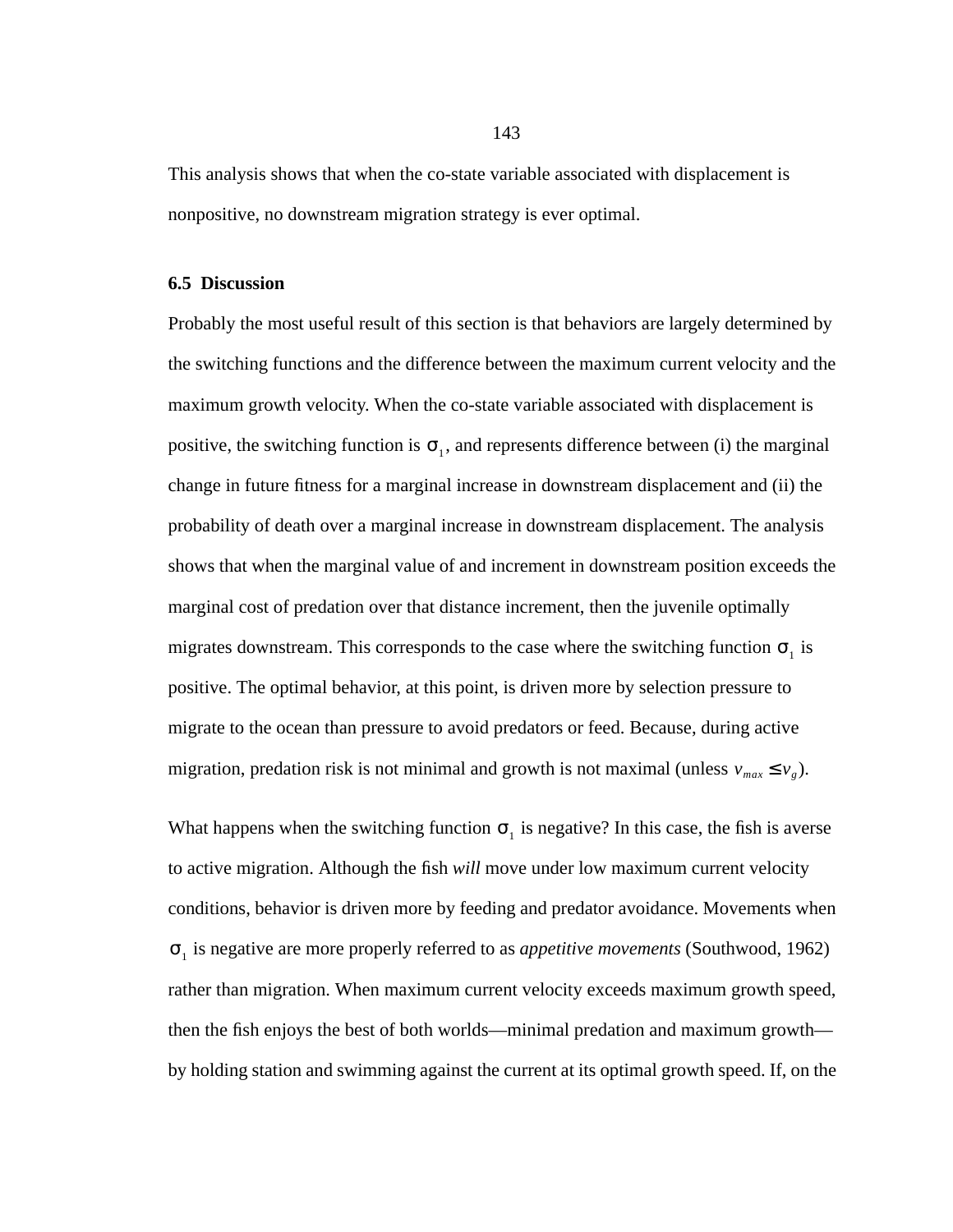other hand, maximum current velocity is less than the maximum growth speed, the fish must make the best of a bad situation and some unexpected behavior ensues. For example, it is possible for the fish to move upstream! This occurs when the benefit to growth during the upstream movement (in the form of reduced predation risk in the future and other sizerelated benefits), exceeds the cost of greater predator encounters during this upstream movement. The other possibility (when maximum current velocity is less than the maximum growth speed) is that the fish moves downstream in a river current of zero (*i.e*., near shore) with a swimming velocity less than is maximum growth speed. Here the fish accepts a higher predator encounter rate (*i.e*., migration velocity is not zero), for the sake of increased growth rate. Another benefit is that less migration distance will need to be covered in the future.

When the switching function  $\sigma_1$  is zero, maximizing the Hamiltonian produces less information on the optimal migration strategy. However it does appear to be an *intermediate strategy*, lying between the case where migration is the driving force of behavior, and the case where growth and predator avoidance are the driving forces. This case must be explored further by considering the dynamics of the canonical equations. A singular solution may show a smooth transition between growth and predator avoidancedriven behavior, and active migration behavior. If, on the other hand, the switching function  $\sigma_1$  is zero only for an instant, there will be a abrupt change from one behavior to the other. This issue and others will be explored in later chapters, in which emphasis is placed on obtaining a numerical solution to the control problem.

The above discussion assumed that the co-state variable associated with displacement was positive. When it is nonpositive, the switching function is  $\sigma_2$  rather than  $\sigma_1$ , and can be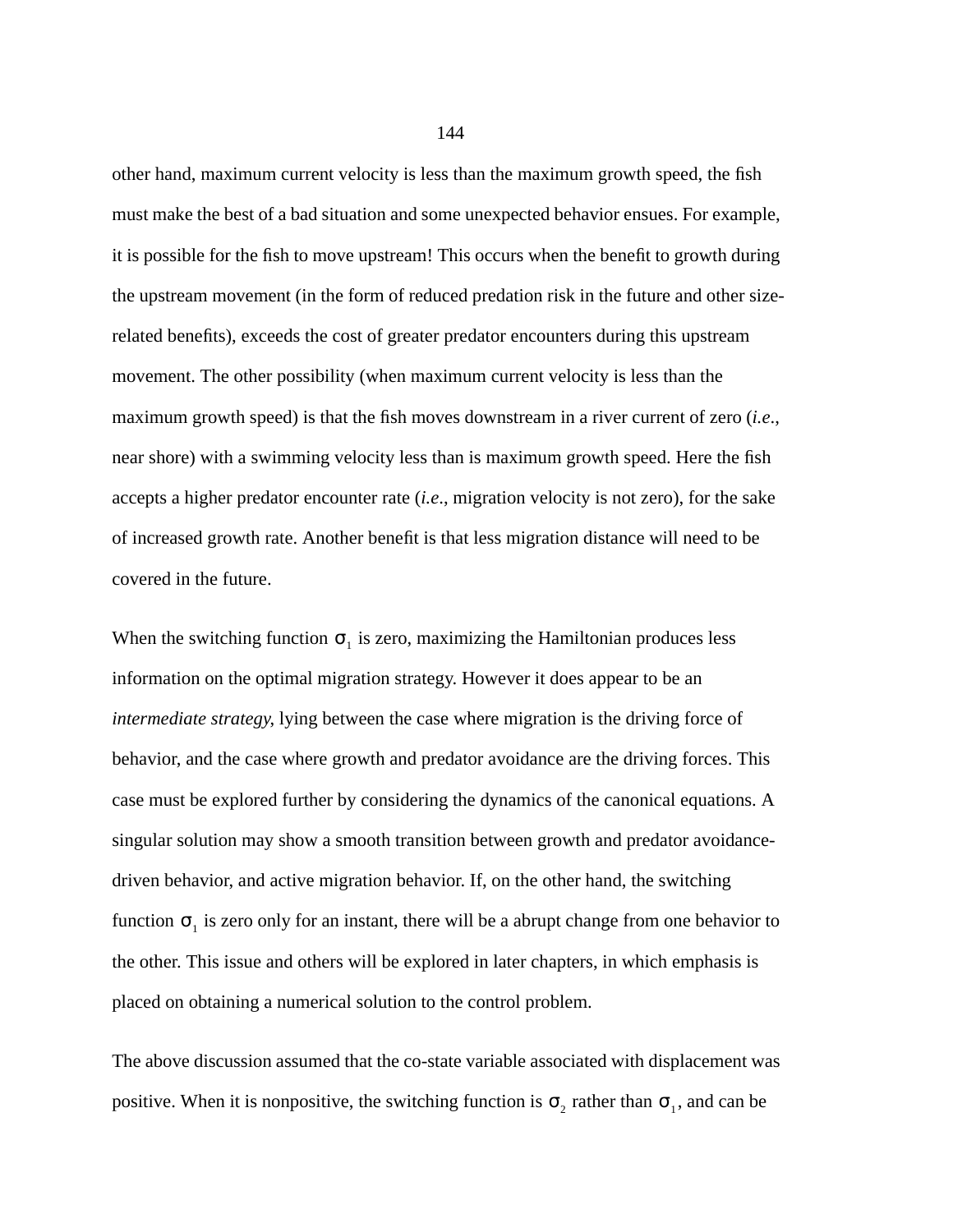interpreted as the difference between (i) the probability of death over a marginal increase in upstream displacement and (ii) the marginal change in future fitness for a marginal increase in upstream displacement. When this quantity is positive, cost of migration is too great and station holding is optimal; when it is negative, the benefit of upstream movement is high enough that the fish migrates upstream. The case where it is zero represents an intermediate strategy, where neither upstream movement or station holding behavior is better. In this case, the possibility of a singular solution must be explored.



**FIGURE 6.3** The juvenile chinook behavior space is partitioned into four quadrants defined by the sign of the switching function  $\sigma_1$  (assuming  $\lambda_1 > 0$ ) and the difference between the maximum current velocity and maximum growth speed. Behavior in quadrants I and II is characterized as downstream migration; III and IV, as predator avoidance and feeding behavior which involves station holding (III or possibly IV) or appetitive movements (IV only).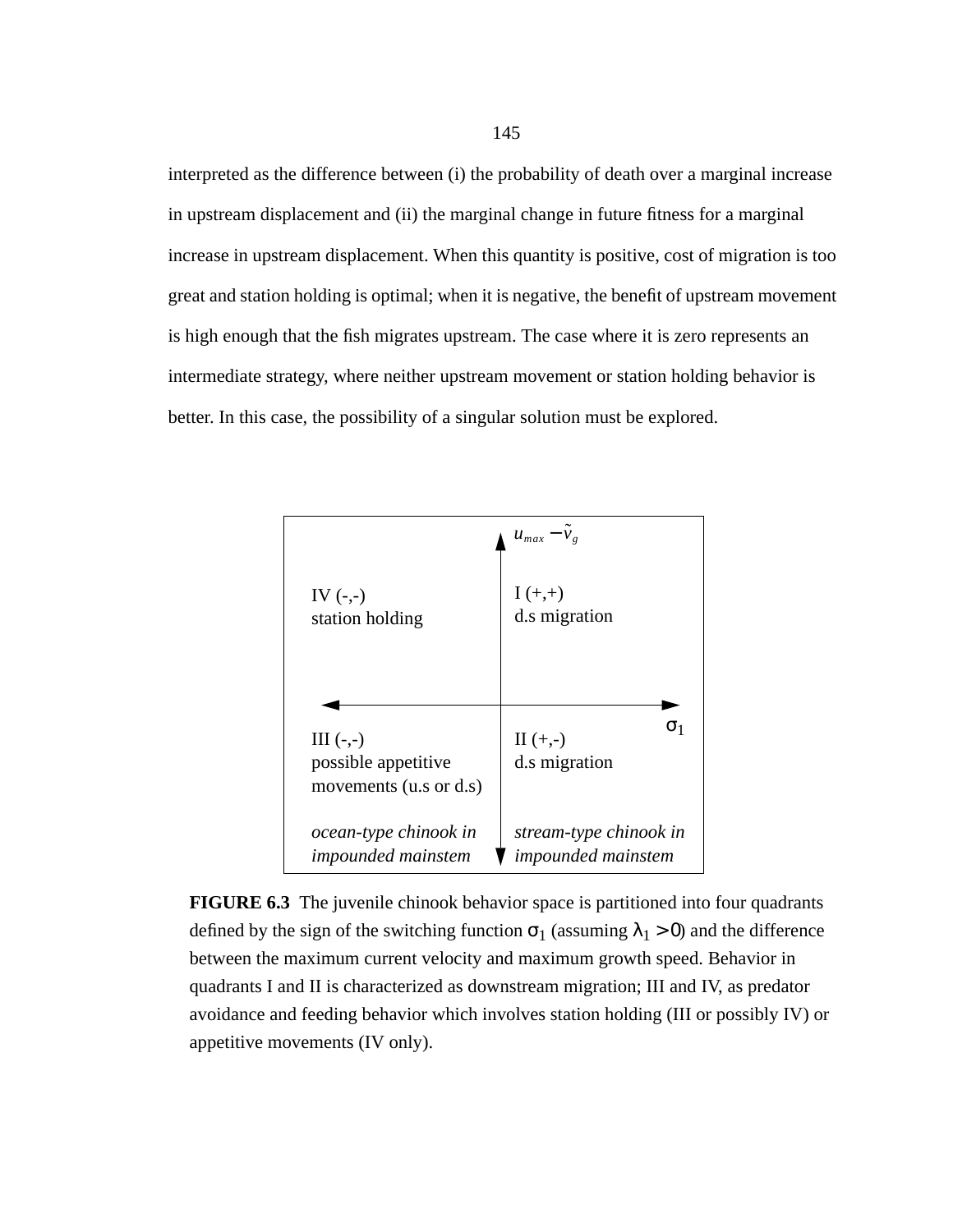How do these model-derived behaviors compare with observed juvenile chinook movements? Observations of movements on the Snake River show that during the "migration" season, stream-type chinook move more swiftly through the Lower Granite reservoir than do ocean-type chinook. Zabel (1994) estimated an average migration rate of 5.22 (km/d) for 17 release groups of stream-type chinook, and 1.41 (km/d) for ocean-type chinook (only 1 release group) during the 1991 season. My optimization results suggest that ocean-type chinook migrate more slowly because their movements are appetitive, characterized by a negative switching function  $\sigma_1$  and low current velocity. These oceantype chinook rear in the mainstem of the Snake River, subject to low current velocities of impounded waters where station-holding feeding behavior is suboptimal because delivery rate of food is low, making appetitive movement best. In contrast, stream-type chinook rear in tributaries of the Snake River (*e.g*., the Salmon and Clearwater Rivers), and when they reach the mainstem of the Snake River are moving more quickly downstream. This suggests that these fish have a positive switching function  $\sigma_1$  in the mainstem (FIGURE

6.3).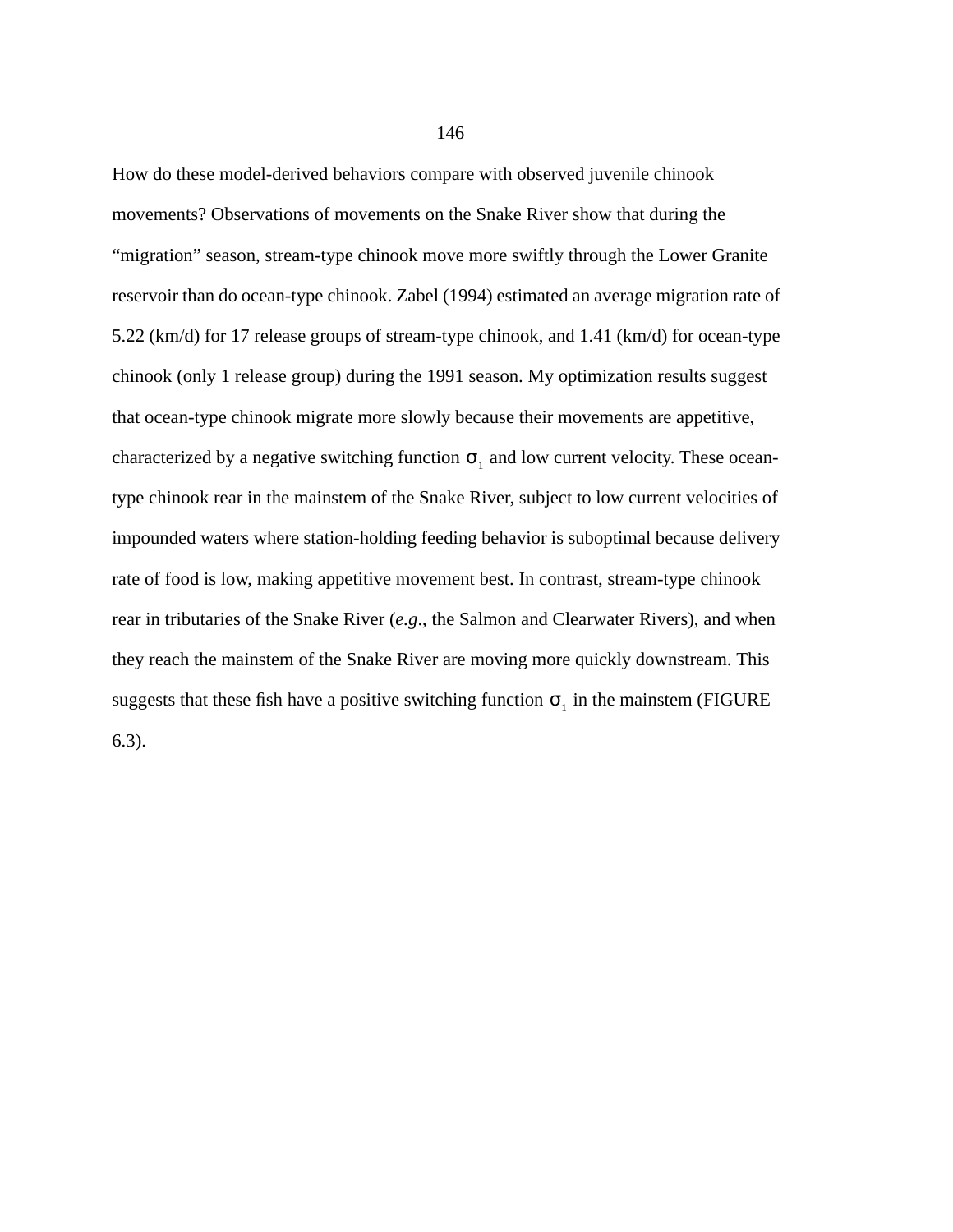# **CHAPTER 7 EFFECTS OF FLUCTUATING LIGHT, TURBIDITY, AND CURRENT VELOCITY ON MIGRATION BEHAVIOR**

# **7.1 Introduction**

Patterns of migration exhibited in salmon populations appear to be driven in part by fluctuations of light intensity. Migration has observed to occur mostly at night, or in some cases during freshets when turbidity is high. High turbidity can produce nighttime conditions and stimulate a "nighttime" migration response (Junge & Oakley, 1966). Once the juvenile is in a physiological state which predisposes it to downstream migration (*i.e.*, its smolt development is sufficient), a change in light can provide the environmental cue for migration to begin.

None of the previous chapters have dealt with fluctuating light intensity explicitly. However, if I can establish a link between the switching function, discussed in the previous chapter, and light intensity, then its influence can be quantified, because behavior is largely characterized by the switching function. Recall that when the switching function is negative, an active migration behavior is optimal, and when positive, a predator avoidance and feeding behavior is optimal. The switching function is comprised of three elements, the co-state variable associated with downstream displacement, the predator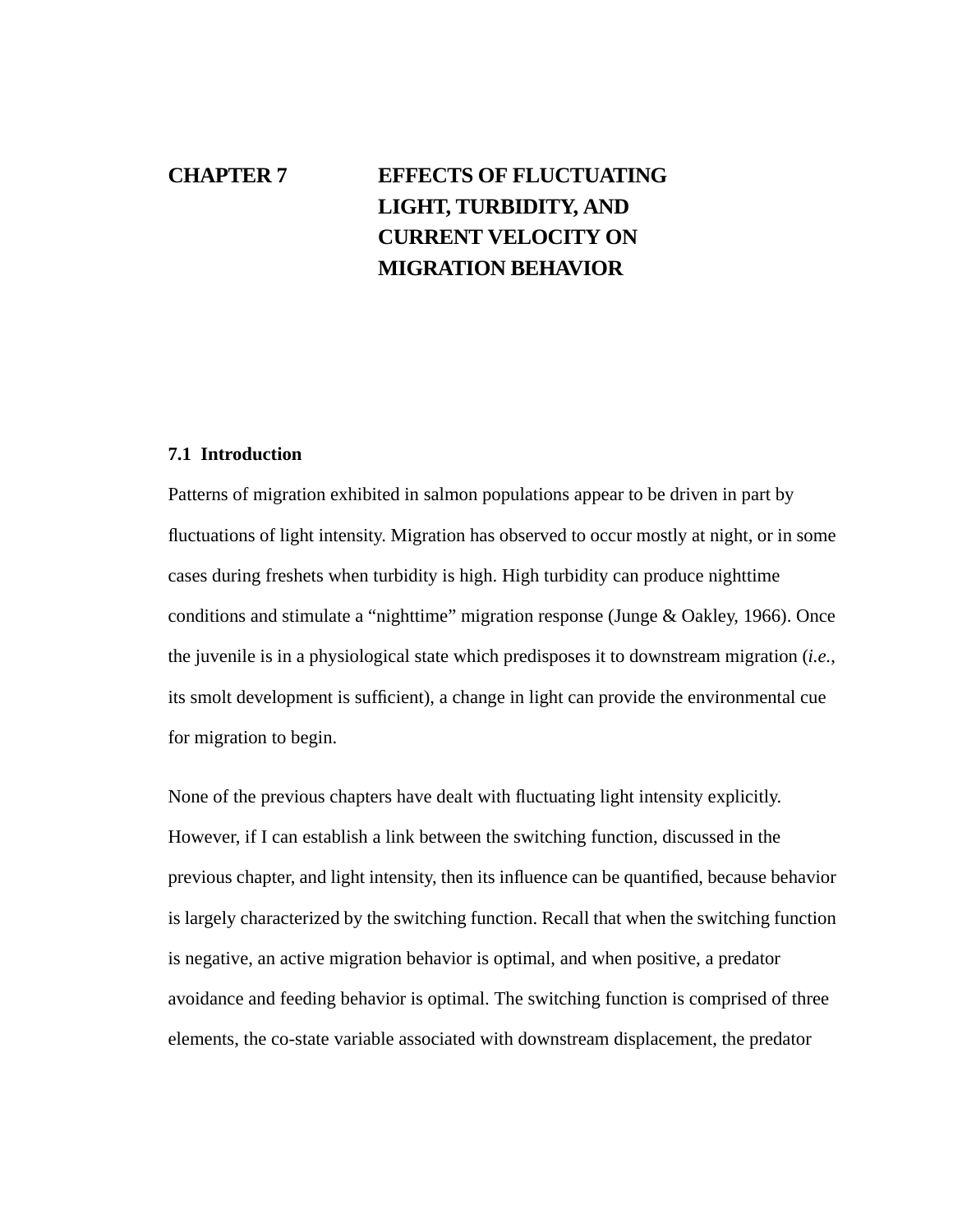density, and the capture probability. Fluctuating light levels can influence the capture probability, providing the link to the switching function I seek.

My approach to understanding the influence of fluctuating light levels is to compare solutions in the absence of fluctuating light levels—an *autonomous*<sup>1</sup> case, to solutions in its presence. This represents a controlled experiment—not on nature, but on the dynamic optimization model. What results do I expect? Just as seasonality modulated the fitness function in CHAPTER 4, making certain times of the year better for migration, I expect fluctuating light and current velocity will modulate the fitness functional of this chapter, making certain times of the day and year better for migration than others. So that the effects are not confounded, I eliminate time varying factors not related to current velocity or light, and I make some other simplifying assumptions for ease of model analysis (TABLE 7.2).

<sup>1.</sup> The term *autonomous* is used to indicate that the underlying canonical equations are not explicit functions of time.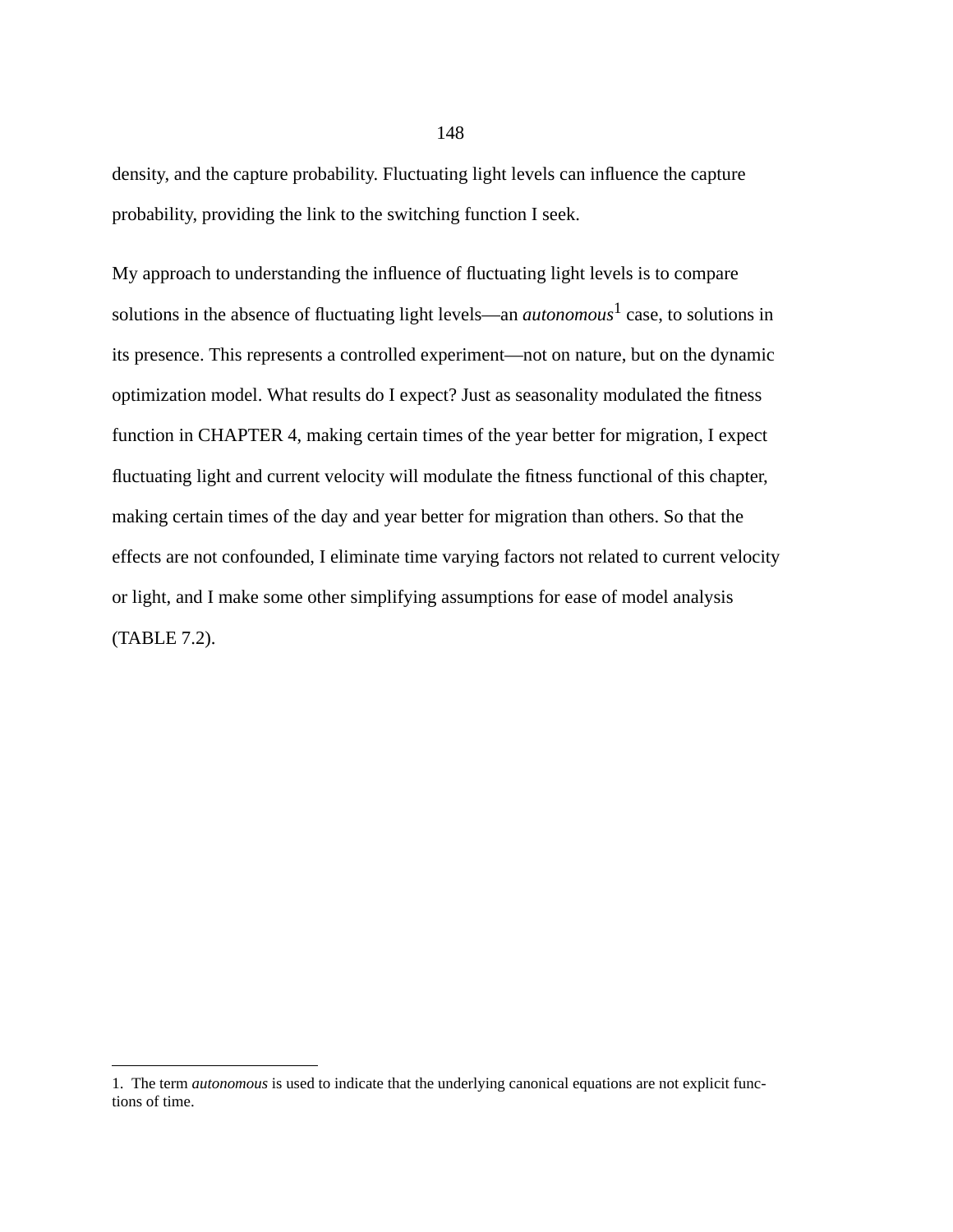### **TABLE 7.1** Further model simplifications.<sup>a</sup>

#### **Assumption**

The control parameters,  $t_e$  and  $t_s$  are treated as known Maximum swimming velocity,  $v_{max}$ , is constant Predator density,  $\theta$ , and predator search velocity,  $\zeta$ , are constant Food density is constant  $t_f(u_{max} + v_{max}) \ge a$ , allowing sufficient time to journey to the estuary. The maximum current velocity exceeds the maximum swimming velocity<sup>b</sup> Estuarine mortality rate is equal to ocean mortality rate and are constant

#### **7.2 An autonomous case**

The simplest case I consider is an autonomous one that removes explicit time dependence of the model parameters. In this case the influence of light and current velocity fluctuations are deliberately omitted, so that their influence can be quantified later by way of comparison. This represents the "control" simulation. The assumptions for the autonomous case are summarized in TABLE 7.2.

<sup>&</sup>lt;sup>a</sup> The simplifications are in addition to those of the previous chapter.

<sup>&</sup>lt;sup>b</sup> This simplifies the problem of maximizing the Hamiltonian (see FIGURE 6.1a).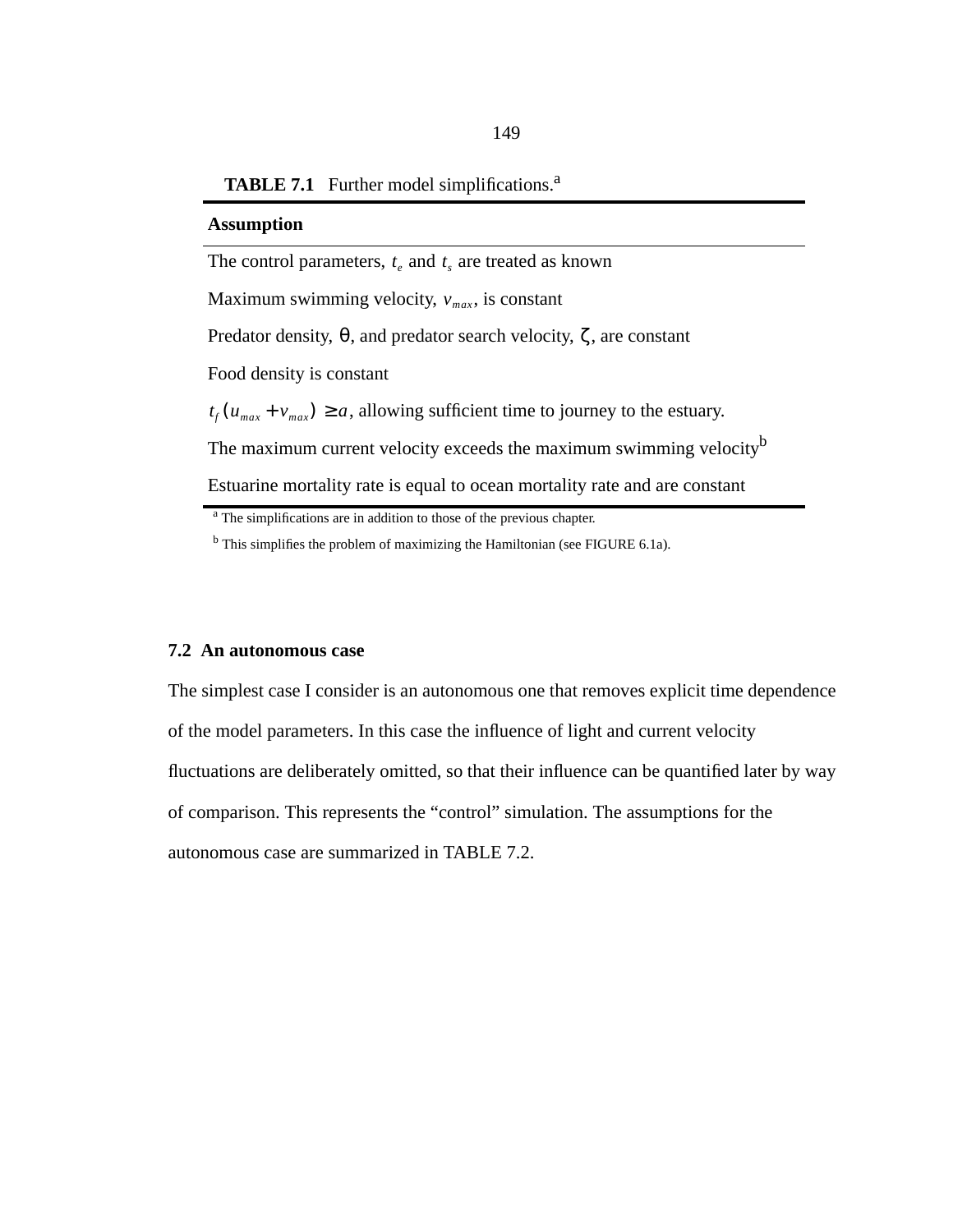**TABLE 7.2** Model assumptions (autonomous case with fixed estuary entry  $time$ ). $a$ 

| <b>Assumption</b>                                                                                                                                                                                                                                              |
|----------------------------------------------------------------------------------------------------------------------------------------------------------------------------------------------------------------------------------------------------------------|
| The maximum current velocity is constant                                                                                                                                                                                                                       |
| The growth function depends only on weight (not on time)                                                                                                                                                                                                       |
| Predation rate depends only on weight (not on time)                                                                                                                                                                                                            |
| Time of estuary entry, $t_f$ , is treated as known                                                                                                                                                                                                             |
| 9.771.11.1.0<br>$\mathbf{u}$<br>and the contract of the contract of the contract of the contract of the contract of the contract of the contract of the contract of the contract of the contract of the contract of the contract of the contract of the contra |

<sup>a</sup> The third and fourth assumptions will be relaxed when fluctuating light levels are considered (See "Light sensitive predation" on page 154)

## **TABLE 7.3** Optimal control problem (autonomous case with fixed estuary entry time).

| Maximize:<br>u, v             | $-\int ( u + v  + \zeta) \theta k(w) dt + \Phi(w(t_f))$ | (objective functional)         |
|-------------------------------|---------------------------------------------------------|--------------------------------|
| Subject to: $\dot{x} = u + v$ |                                                         | (displacement equation)        |
|                               | $\dot{w} = g(v, w)$                                     | (weight equation)              |
|                               | $0 \le u \le U_{max}$                                   | (current velocity constraint)  |
|                               | $ v  \leq v_{max}$                                      | (swimming velocity constraint) |

# **7.2.1 Optimal solution types**

By using the maximum principle—maximizing the Hamiltonian and building the canonical equations— it is possible to characterize all solutions to the autonomous case on the based simply on the initial sign of the growth function and the initial sign of the switching function (See APPENDIX C). The maximized Hamiltonian and the canonical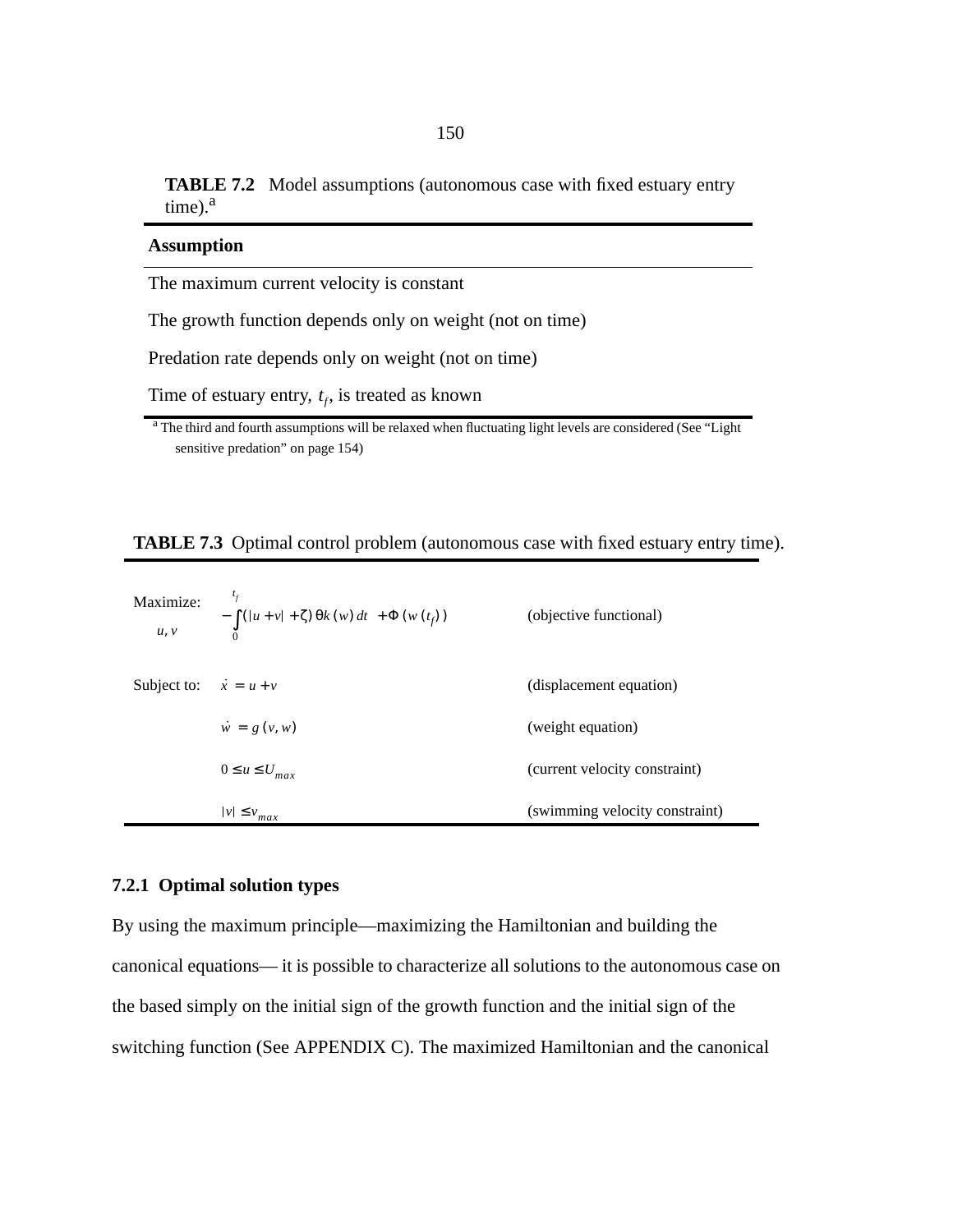equations are easily determined by the techniques of the last chapter, and are summarized in TABLE 7.3.

|                                                                | -Maximized Hamiltonian-                                                                                                                                                                                                                                                                                                           |                 |
|----------------------------------------------------------------|-----------------------------------------------------------------------------------------------------------------------------------------------------------------------------------------------------------------------------------------------------------------------------------------------------------------------------------|-----------------|
|                                                                |                                                                                                                                                                                                                                                                                                                                   | if $\sigma$ < 0 |
|                                                                | $\label{eq:hamiltonian} H^* \;=\; \left\{ \begin{array}{l} \;-\,\theta\zeta k\left(\,w\right)\,+\,\lambda_2 g\left(\,v_g,\,w\right)\\[2mm] \;-\,\left(\,u_{max}+\,\tilde{v}+\zeta\right)\theta k\left(w\right)\,+\,\lambda_1\left(u_{max}+\,\tilde{v}\right)\,+\,\lambda_2 g\left(\,\tilde{v},\,w\right)\,^b \end{array} \right.$ | if $\sigma > 0$ |
|                                                                | Canonical Equations—                                                                                                                                                                                                                                                                                                              |                 |
|                                                                |                                                                                                                                                                                                                                                                                                                                   | if $\sigma$ < 0 |
| $\dot{x} = \begin{cases} 0 \\ u_{max} + \tilde{v} \end{cases}$ |                                                                                                                                                                                                                                                                                                                                   | if $\sigma > 0$ |
|                                                                |                                                                                                                                                                                                                                                                                                                                   | if $\sigma$ < 0 |
|                                                                | $\dot{w} = \begin{cases} g(v_g, w) \\ g(\tilde{v}, w) \end{cases}$                                                                                                                                                                                                                                                                | if $\sigma > 0$ |
|                                                                |                                                                                                                                                                                                                                                                                                                                   |                 |
|                                                                |                                                                                                                                                                                                                                                                                                                                   | if $\sigma$ < 0 |
|                                                                | $\lambda_2 = \begin{cases} -\lambda_2 g_w(v_g, w) + \theta \zeta k_w(w) \\ -\lambda_2 g_w(\tilde{v}, w) + (u_{max} + \tilde{v} + \zeta) \theta k_w(w) \end{cases}$                                                                                                                                                                | if $\sigma > 0$ |
|                                                                |                                                                                                                                                                                                                                                                                                                                   |                 |

**TABLE 7.4** Maximum principle applied to the autonomous case.<sup>a</sup>

—Boundary Conditions—

 $x(t_0) = 0, x(t_f) = a, w(t_0) = w_0, \lambda_2(t_f) = d\Phi/dw$ 

<sup>a</sup> The switching function can be zero for only an instant (APPENDIX C), and therefore the case where  $\sigma = 0$  is omitted.

 $\stackrel{\circ}{\nu}$  is defined in CHAPTER 6.

For the autonomous optimal control problem presented above, one of the following three behaviors is optimal:

S1. Initially, the juvenile holds its station at  $x = 0$ , swimming against the current at its optimal growth speed. At some critical weight, it begins migrating downstream, swimming in the swiftest current, and actively swimming downstream at a speed greater than its optimal growth speed. The juvenile does not reach  $x = a$  until  $t_f$ (assumed fixed).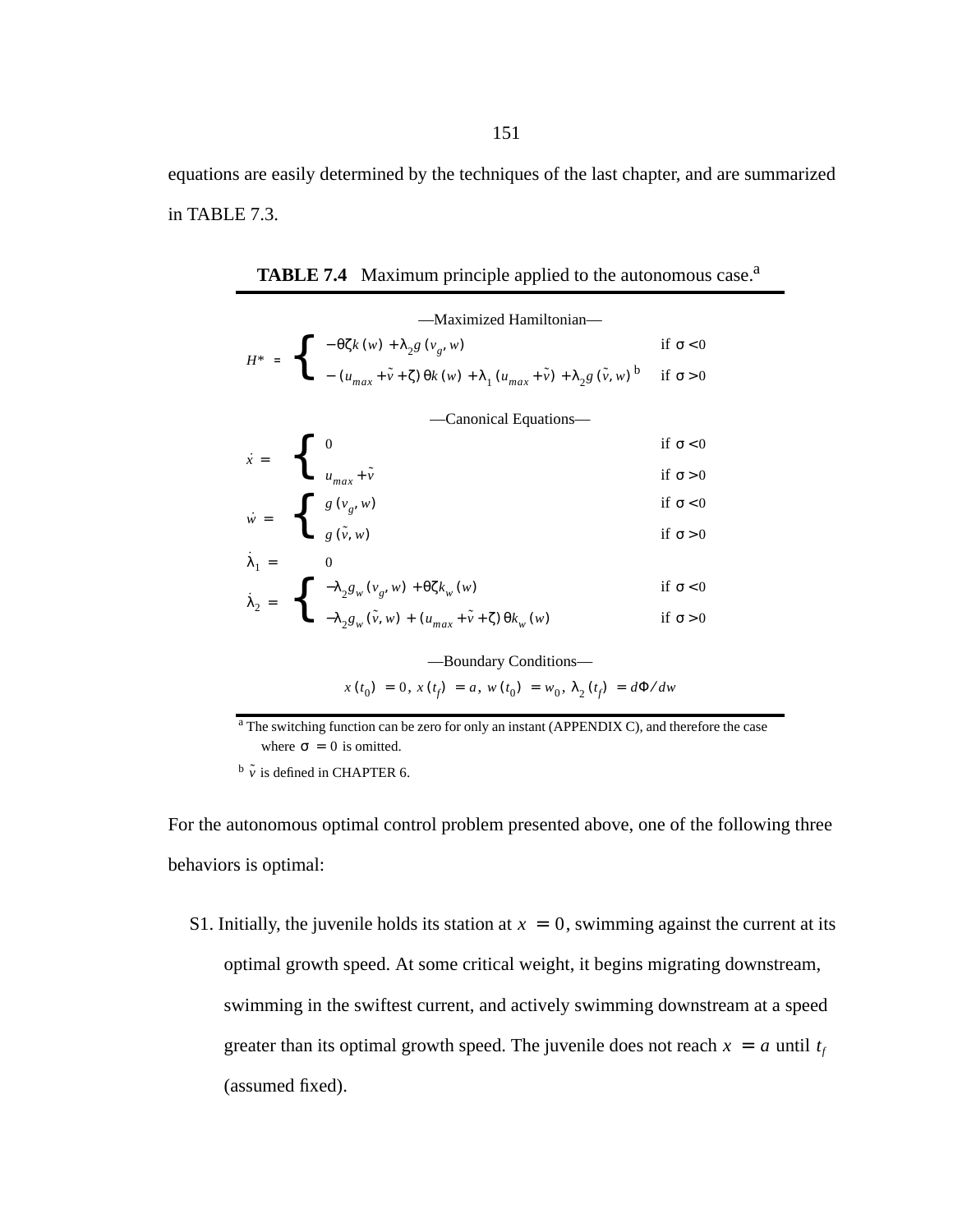- S2. The juvenile begins migrating immediately after emergence, swimming at a speed greater than or equal to its optimal growth speed, and in the swiftest current. It ceases migration only when  $x = a$ . If the juvenile reaches a before  $t_f$ , then it holds its station at  $a$ , swimming against the current at its optimal growth speed.
- S3. An infinite number of behaviors is optimal. At each instant the juvenile swims downstream at its optimal growth speed, or against the current at its optimal growth speed. Migration upstream is not permitted.



**FIGURE 7.1** Optimal strategy types. (a) The juvenile initially holds station until it grows above a critical weight, then continually migrates downstream until it reaches the estuary at  $t_f$  (strategy S1). (b) The juvenile begins downstream migration immediately, ceasing only when it reaches the estuary; it then holds station until  $t_f$ (strategy S2).

The three strategies S1, S2, and S3 were discovered by considering the initial sign of the growth function evaluated at the maximum growth speed,  $\tilde{v}_g(w_0)$ , and the initial sign of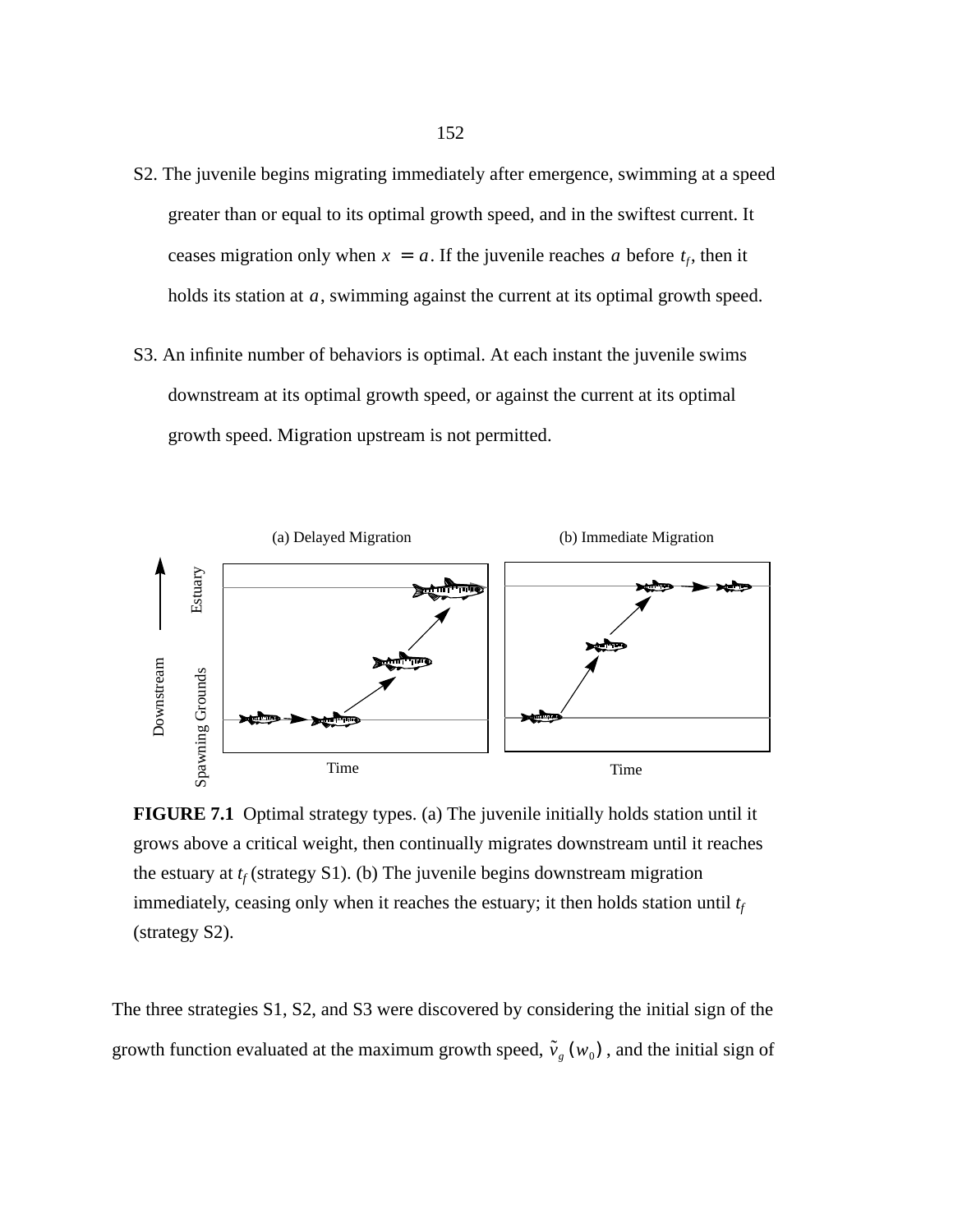the switching function (TABLE 7.5). Be aware that certain sign combinations are impossible.

**TABLE 7.5** Optimal strategies based on the initial sign of the growth and switching functions.

|                                | $\sigma(w_0) < 0$ | $\sigma(w_0) = 0$ | $\sigma(w_0) > 0$ |
|--------------------------------|-------------------|-------------------|-------------------|
| $g(v_{\varrho}(w_0), w_0) < 0$ | Impossible        | Impossible        | S <sub>2</sub>    |
| $g(v_g(w_0), w_0) = 0$         | Impossible        | S3 or $S2^a$      | S <sub>2</sub>    |
| $g(v_g(w_0), w_0) > 0$         |                   | S2                | S2                |
|                                | ___               |                   |                   |

 $\frac{a}{a}$  S3 applies when  $T(U_{max} + v_g(w_0)) > a$ , S2 otherwise.

Strategy S1, when examined in a more general light, represents a strategy commonly found in juvenile chinook populations. The fish initially demonstrate a feeding and predator avoidance behavior, followed by a rapid downstream migration. The optimization model predicts that this strategy will occur when growth potential is good and the estuary entry time is not chosen too small. Strategy S2 is best when growth is poor,  $(i.e., g(v<sub>g</sub>(w<sub>0</sub>), w<sub>0</sub>) < 0$  or when estuary entry time is small.

It is important to recognize the implications of fixing time of estuary entry in the autonomous formulation above. I assumed that the fish must choose a swimming velocity and current velocity schedule that would place them in the estuary at a pre-specified time,  $t_f$ . It is not immediately clear that if  $t_f$  is allowed to vary, that the three strategies, S1, S2, S3 represent a comprehensive list of optimal strategy types. The results of this section do generalize to the case where  $t_f$  is free, however, because the above results apply to *any given*  $t_f$ —including the optimal one.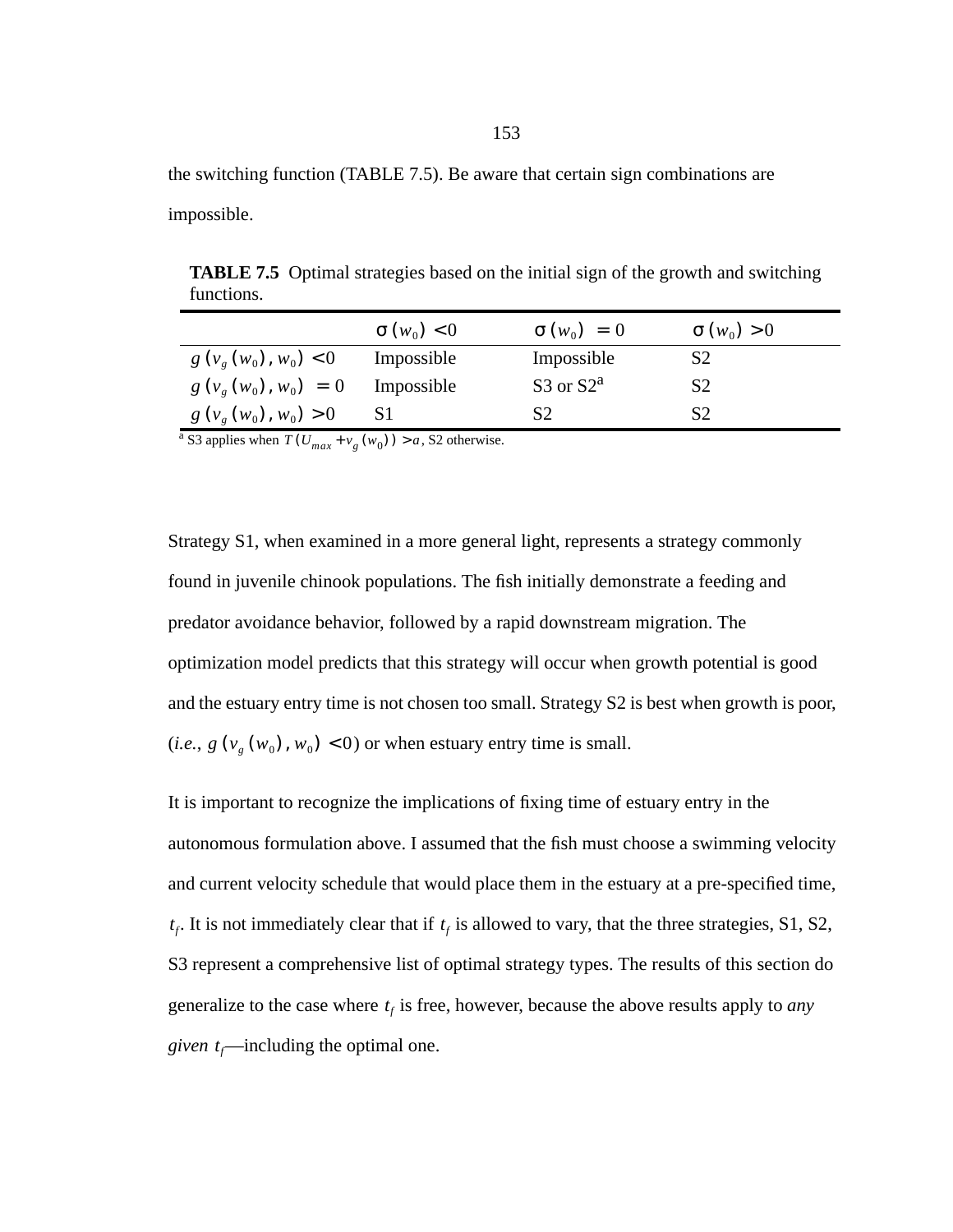| <b>Parameter Description</b> | <b>Parameter</b>              | <b>Units</b>                 | <b>Estimate</b>            | <b>Data or Parameter</b> |
|------------------------------|-------------------------------|------------------------------|----------------------------|--------------------------|
|                              | <sub>or</sub><br>Relationship |                              |                            | <b>Source</b>            |
| Metabolic cost               | M(t)                          | $g \cdot s^{-1}$             | see reference (chinook)    | Hewitt & Johnson (1992)  |
| oxycalorific equivalent      | q                             | cal $\cdot$ mg <sup>-1</sup> | 3.42                       | Webb (1974)              |
| calories to grams            | $\mathcal{C}$                 | $g \cdot caI^{-1}$           | $1.6949 \times 10^{-4}$    | White & Li (1985)        |
| conversion factor            |                               |                              |                            |                          |
| handling time                | h(w)                          | $s \cdot cal^{-1}$           | $18w^{-0.69}$              | Ware (1978)              |
| reaction field               | $\gamma(w)$                   | ${\bf m}$                    | $0.02w^{0.345}/\sqrt{\pi}$ | Ware (1978)              |
| food density                 | ρ                             | $cal \cdot m^{-2}$           | 1.15                       |                          |
| net food conversion          | τ                             | none                         | 0.7                        | Brett & Groves (1979)    |
| efficiency                   |                               |                              |                            |                          |
| swimming speed               | $\mathcal{V}$                 | $m \cdot s^{-1}$             | .6                         | Brett (1965)             |
| migration distance           | $\mathfrak{a}$                | km                           | 150                        |                          |
| current speed                | $\boldsymbol{u}$              | $m \cdot s^{-1}$             | 1.0                        |                          |
| initial weight               | $w_0$                         | g                            | 3.38                       |                          |
| capture probability          | k(w, t)                       | none                         | $\Omega(t) w^{-1}$         |                          |
| predator density             | $\theta$                      | $km^{-1}$                    | .15                        |                          |
| predator search velocity     | $\zeta$                       | $km \cdot yr^{-1}$           | 252.288                    |                          |
| ocean growth rate            | $g_{\rho}(w)$                 | $g \cdot yr^{-1}$            | $25.870w^{2/3} - 0.7888w$  | Parker & Larkin (1959)   |
| ocean mortality rate         | $\mu$ <sub>o</sub> $(w)$      | $yr^{-1}$                    | $3.6915w^{-0.7675}$        | Ricker (1976)            |
| fecundity                    | m(w)                          | eggs                         | $48.94w^{0.548}$           | Healey & Heard (1984)    |
| spawning time                | $t_o$                         | yr                           | 4.0                        |                          |

**TABLE 7.6** Functions, parameters, and their estimates.

# **7.3 Light sensitive predation**

The strategies derived under the assumption of autonomous canonical equations do not show the influence of fluctuating light levels as seen in the cycle of day and night and in situations of high turbidity. Given that predation is influenced by light levels, for example where predators are largely visual predators, light level may influence the capture probability, and consequently the switching function, making migration during low light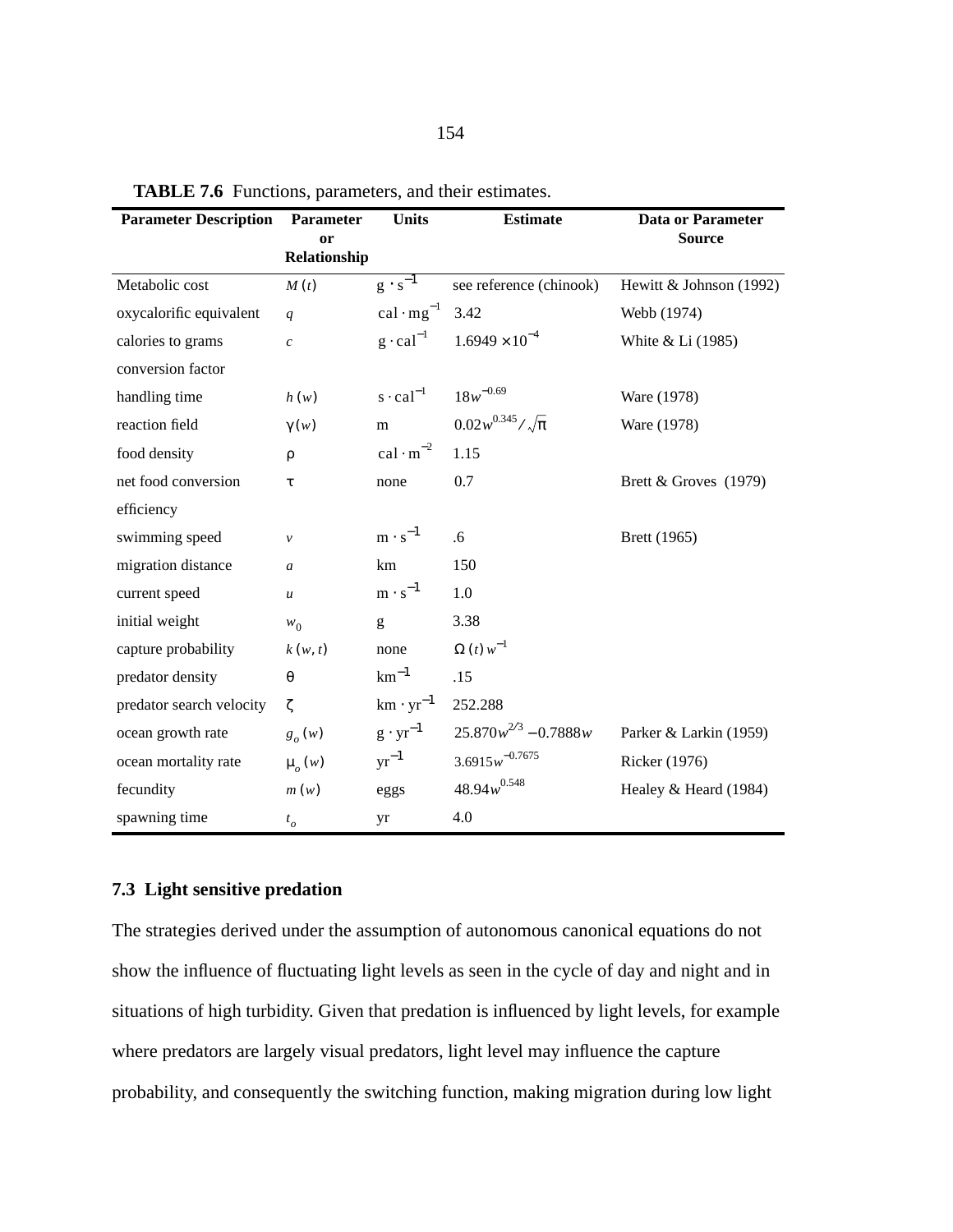levels best. This would mean a flip-flop between an active migration strategy and a feeding and predator avoidance behavior: when light levels fall the active migration behavior is optimal, and when they rise again feeding and predator avoidance behavior is best. This intuitive insight is not complete, as the simulations will show, because migration timing also depends on the fish size. Premature downstream movement, before the fish is of sufficient size to adequately defend against predators in the estuary, or along the migration route is undesirable.

#### **7.3.1 Numerical example (estuary entry time fixed)**

This switching behavior can be easily illustrated by specifying a light sensitive capture probability function. For example,

$$
k(w, t) = \left(\frac{1}{w}\right) \cdot \Omega(t), \qquad (7.1)
$$

where the function  $\Omega(t)$  represents the influence of light intensity on the capture probability function. As light intensity decreases, it is assumed that  $\Omega(t)$  decreases as well, so that the capture probability diminishes with nighttime or during a period of increased turbidity. For the sake of illustration, let

$$
\Omega(t) = \left\{ \begin{array}{ll} 1 - \kappa (16) (t - 72)^2 (73 - t)^2 & \text{if} \quad 72 < t < 73 \\ 1 & \text{otherwise} \end{array} \right., \tag{7.2}
$$

so that between 100 and 101 days after emergence, light levels drop due to high turbidity, decreasing the capture probability by a maximum of  $100 \times \kappa$ %. On all other days, no decrease in predation rate is assumed to be the result of light fluctuation, but rather as a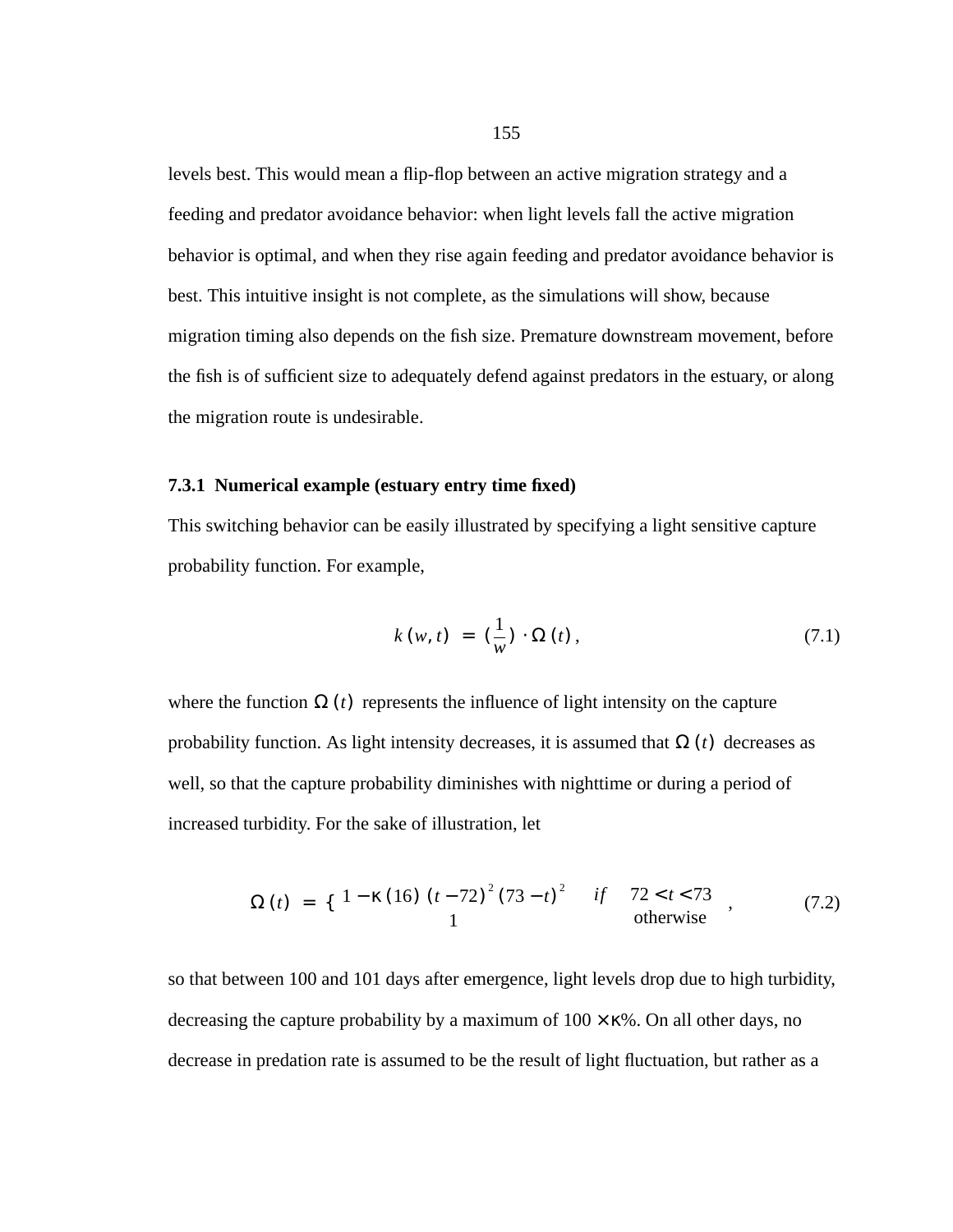result of increasing size. Although the daily fluctuations in light due to the earth's rotation are not explicitly treated here, the example will generalize.

Using the results obtained by maximizing the Hamiltonian (See "The Hamiltonian" on page 137.), and applying the shooting method to solve the resulting two-point boundary problem represented by the canonical equations and their boundary conditions, I obtain numerical solutions. The time of estuary entry,  $t_f$  is allowed to vary as a control parameter, and its optimal value is determined by using a numerical function maximizing algorithm known as Brent's Method (Brent, 1973; Press *et al.*, 1988).

## **7.3.1.1 Singular path?**

Another important detail is that, in this example, the switching function cannot be zero for more than an instant of time, and therefore the problem does not admit a singular path. I demonstrate this by showing that if the switching function is zero over an interval, then the capture probability must also be constant over the same interval, leading to a contradiction.

To this end, suppose that the switching function is zero over an interval of time, *I*. Then since  $\lambda_1$  is constant over the time horizon,

$$
\dot{\sigma} = -\theta \dot{k} = -\theta \left( k_w \dot{w}^* + k_t \right) = 0 \text{ over } I,
$$
\n(7.3)

which further implies that

$$
\dot{w}^* = \frac{-k_t}{k_w} = \left\{ \begin{array}{cc} w^* \dot{\Omega} / \Omega & \text{if} \quad 72 < t < 73 \\ 0 & \text{otherwise} \end{array} \right. \quad \text{over } I. \tag{7.4}
$$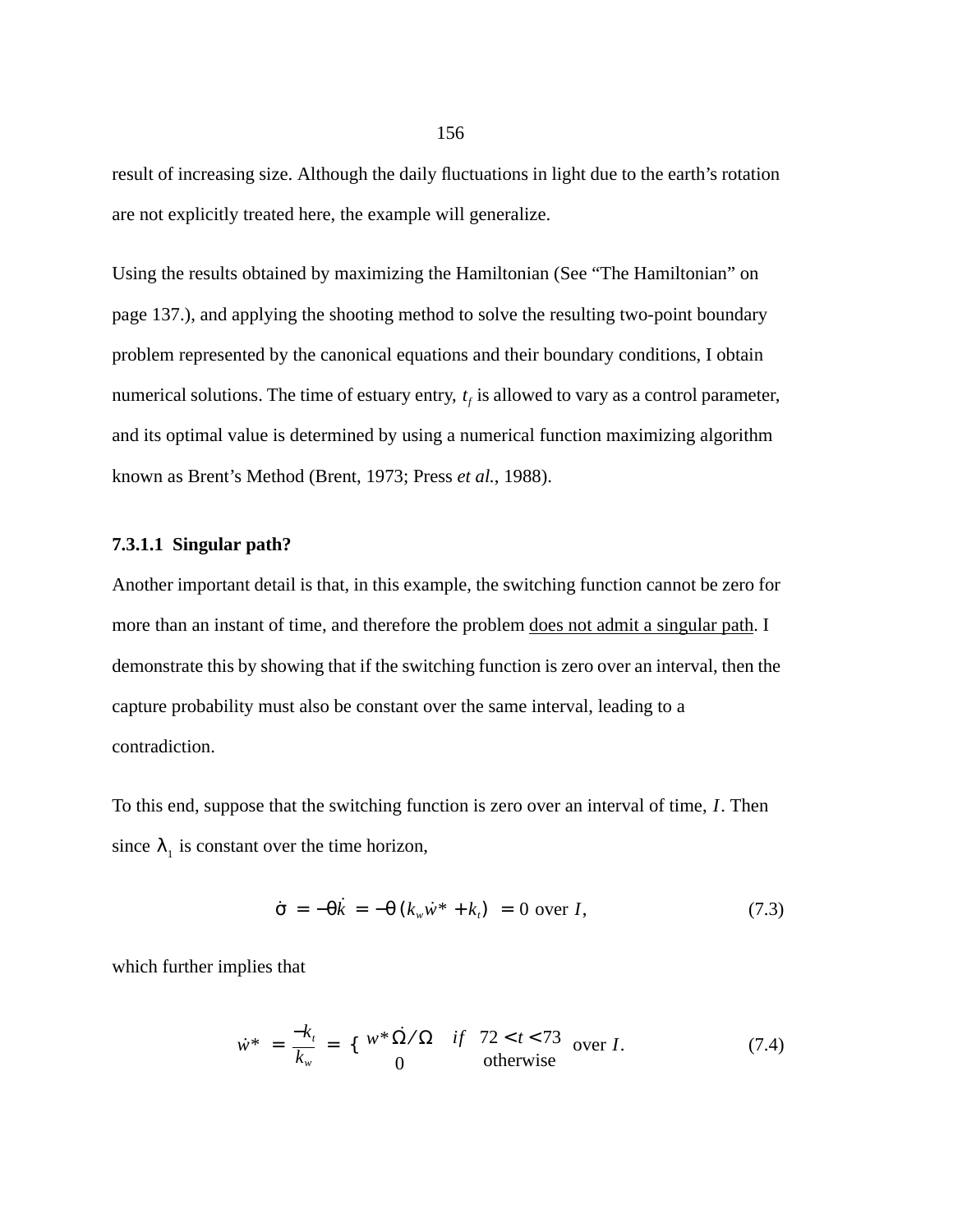In the example, however, whenever the switching function is zero,  $\dot{w}^* > 0$ , since  $v^* = v_g$ , and  $g(v_g, w) > 0$  for all feasible values of w. Therefore I can only lie in the interval  $(72.5, 73)$ .

If a singular path exists, then the functions  $\frac{g(v_g, w^*(t))}{g(v_g)}$  and  $\dot{\Omega}/\Omega$  would have to be identical over *I*. However, there is nothing that links these two functions together (when the switching function is zero)—they were chosen independently, and a simple plot shows that for any value of w where they agree, they diverge after a step forward in time. The two functions can only agree for an instant of time, ruling out the possibility of a singular path.  $\frac{f_g, W^+(t)}{W^* (t)}$  and  $\Omega / \Omega$ 

## **7.3.1.2 The optimal strategy**

As the fish grows, the capture probability diminishes, since it is inversely related to fish weight, making the quantity,  $θk(w, t)$  (I call it the *effective predator density*), gradually smaller. When the turbidity increases, the effective predator density decreases rapidly. When it falls below the value of the co-state variable associated with displacement, the switching function rises to a positive value, and active migration begins (See "A positive switching function" on page 141.). After the turbidity subsides, the switching function falls negative once again and migration ceases in favor of a feeding and predator avoidance behavior (*i.e*., holding station, and feeding at the maximum growth velocity). Once the fish's growth drives the switching function positive once again, the fish migrates to the estuary (FIGURE 7.2 & FIGURE 7.2).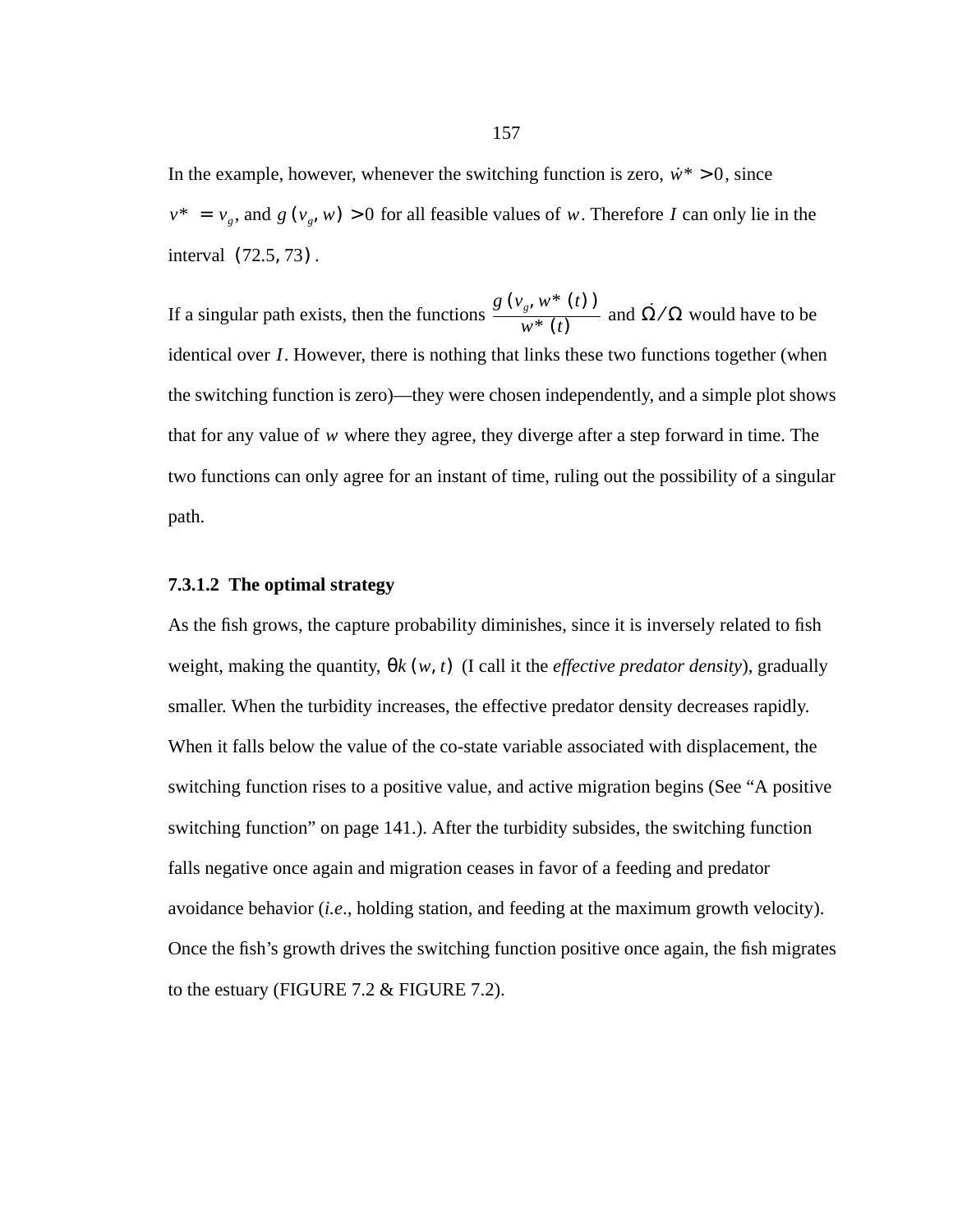

**FIGURE 7.2** Effective predator density diminishes due to increased weight of the fish and during the onset of high turbidity. As turbidity subsides, the switching function falls negative and the fish returns to feeding and predator avoidance behavior. As the fish continues to growth, the switching function rises again to a positive value, and the fish resumes active migration. This interrupted migration strategy occurs when the time of estuary entry,  $t_f$ , is fixed.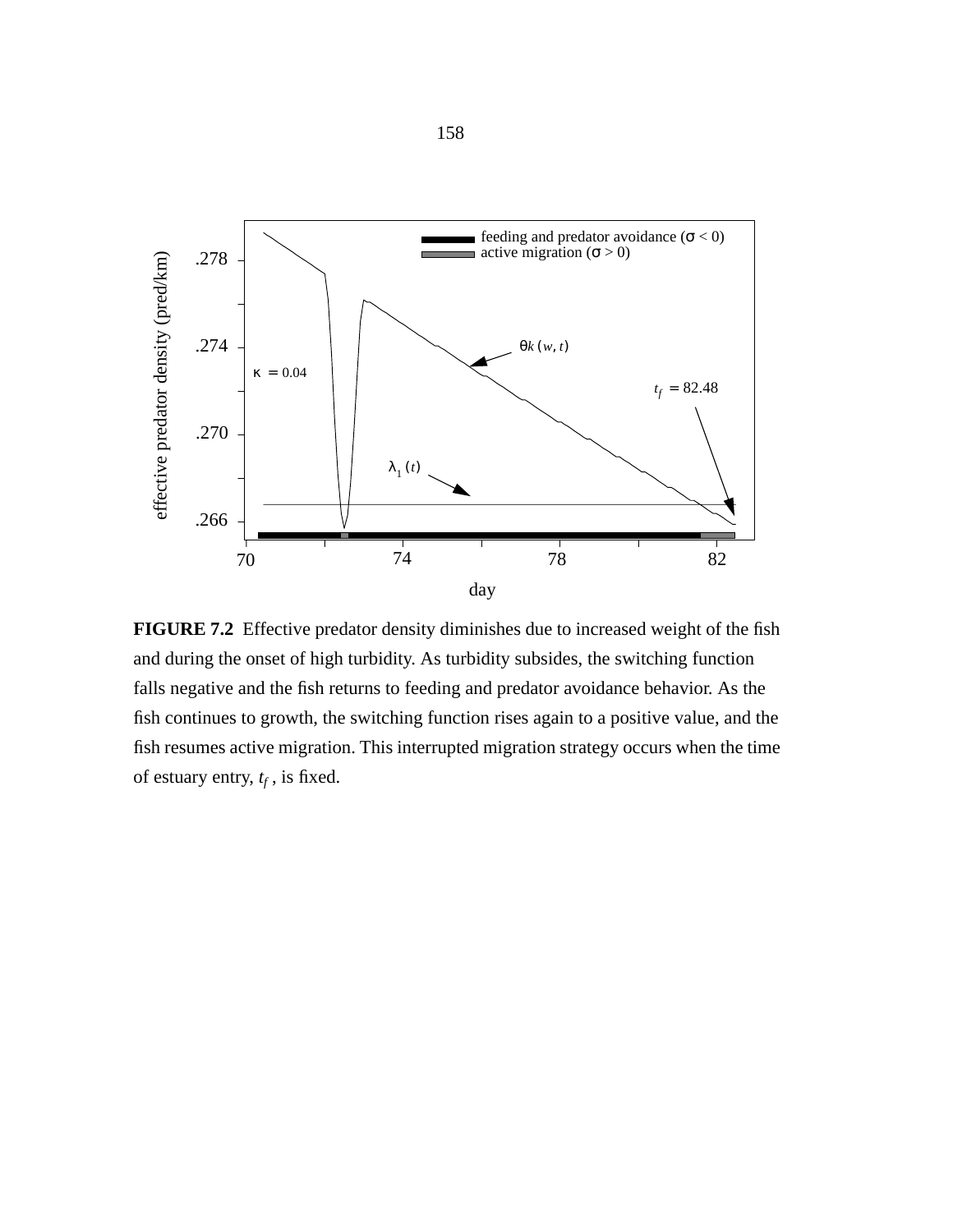



Without this time fluctuation in the capture probability (or other model parameters and functions), the autonomous case prevails, interrupted migration behavior does not occur —there is simply one switch from feeding and predator avoidance to an uninterrupted, active migration. When fluctuations in capture probability occur, the dips represent windows of active migration opportunity during which predation is lower. By taking advantage of these opportunities, a migrant increases its expected freshwater survival.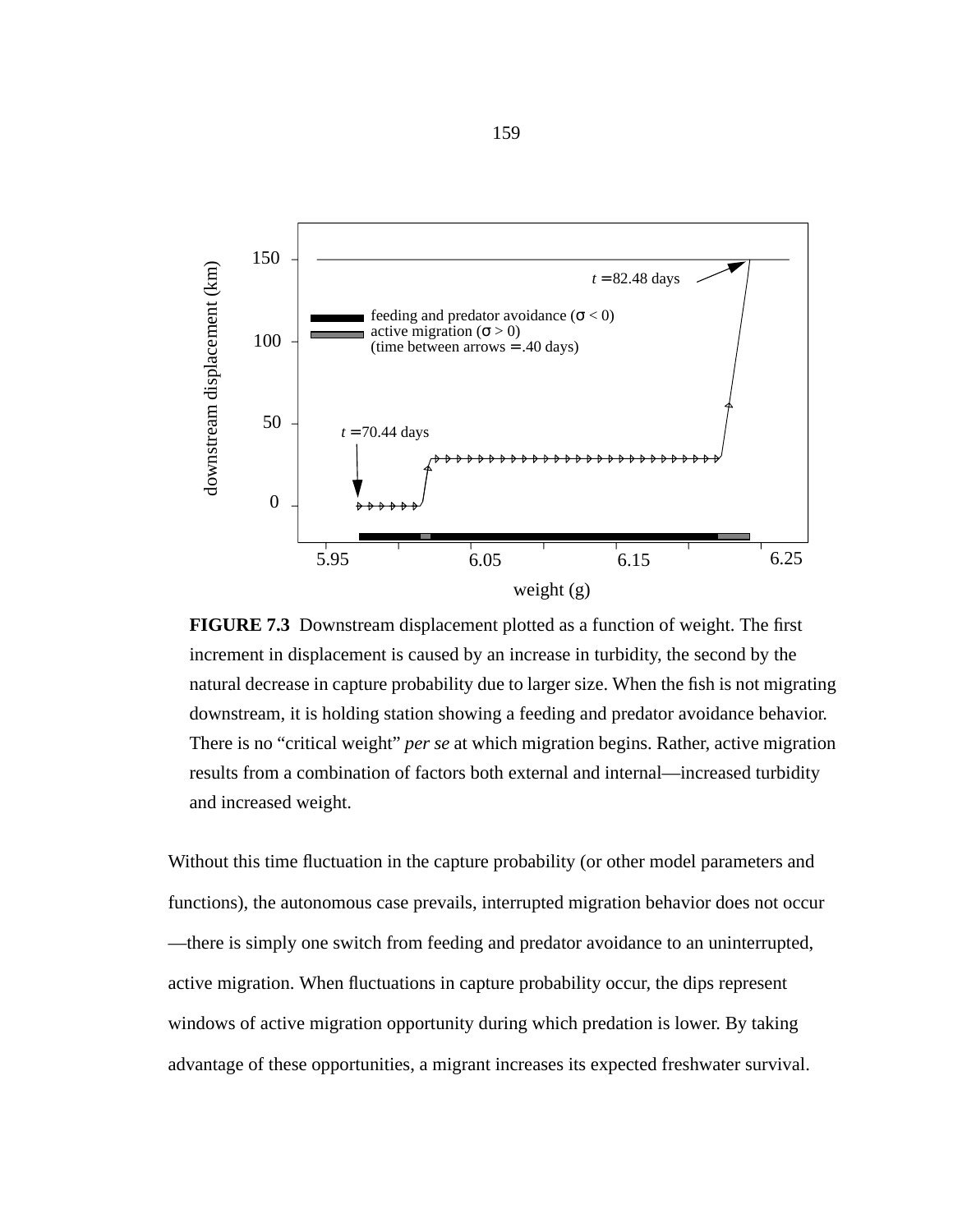There is a catch, however, because in this example, I assumed that the time of arrival in the estuary was fixed, and was not free to vary in the optimization. As this next example shows, when time is allowed to vary, optimal strategies can tend to either ignore the period of lower capture probability (my not migrating) or migrate during the period and continue to migrate to the estuary once it subsides—in other words an interrupted migration does not occur.

# **7.3.2 Numerical example (estuary entry time free)**

In the previous example, I assumed that the time of estuary entry was "fixed", and discovered an instance when an interrupted migration strategy was optimal. However, as we will discover in this section, this does not mean that this type of strategy is optimal when time of estuary entry is free to vary. In fact, for the functions and parameters used in the previous example (TABLE 7.6), the interrupted migration behavior does not appear to be optimal, regardless of the timing, duration, and magnitude in the decrease in capture probability.

When time of estuary entry is free to vary, there are just two optimal reactions to a decrease in capture probability: it should be ignored (the fish should continue to hold station), or it should stimulate a migration that does not cease until the fish has arrived in the ocean. This is clear from a plot of fitness as a function of estuary entry time. Generally, there are two humps in this curve, each corresponding to a candidate for the optimal time of estuary entry. One hump is due to the period of increased turbidity, and the other to the decreased capture probability due to fish growth (FIGURE 7.4).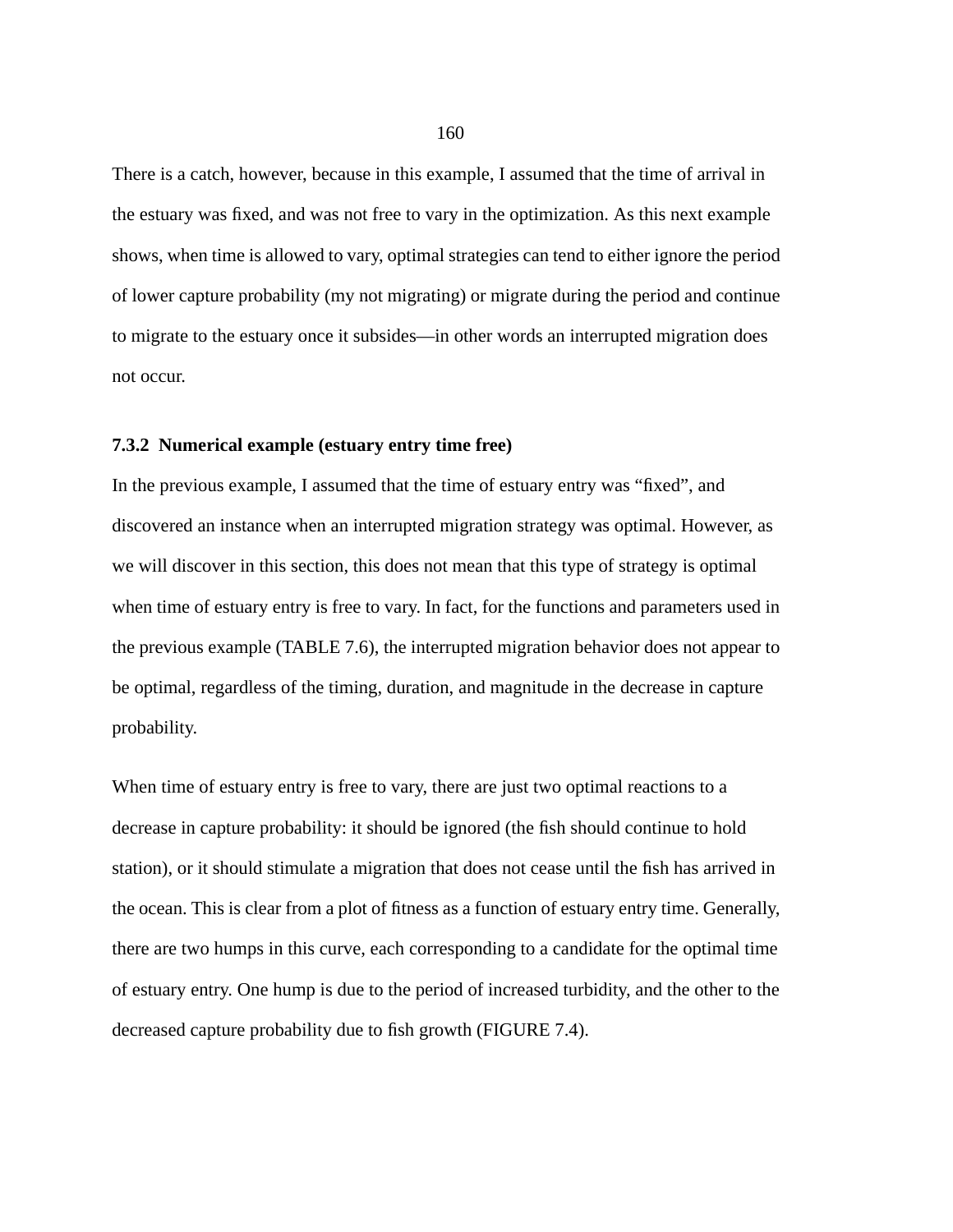

**FIGURE 7.4** Influence of turbidity on optimal time of estuary entry. There are two maxima of the fitness curve as a function of estuary entry time, the one on the left, corresponding to the period or turbidity, and the other corresponding to decreased capture probability due to natural growth. As the turbidity intensity parameter, κ, increases from 0, the global maximum switches from  $t_f^* = 82.48$  d to the maxima corresponding to an increase in turbidity  $t_f^* = 73.18$  d. This fitness curve is bimodal, and estuary entry times lying between the two modes are suboptimal. This leads to two possible optimal behavior (usually only one of which is truly optimal): either ignore the increased turbidity altogether, or initiate an uninterrupted seaward migration.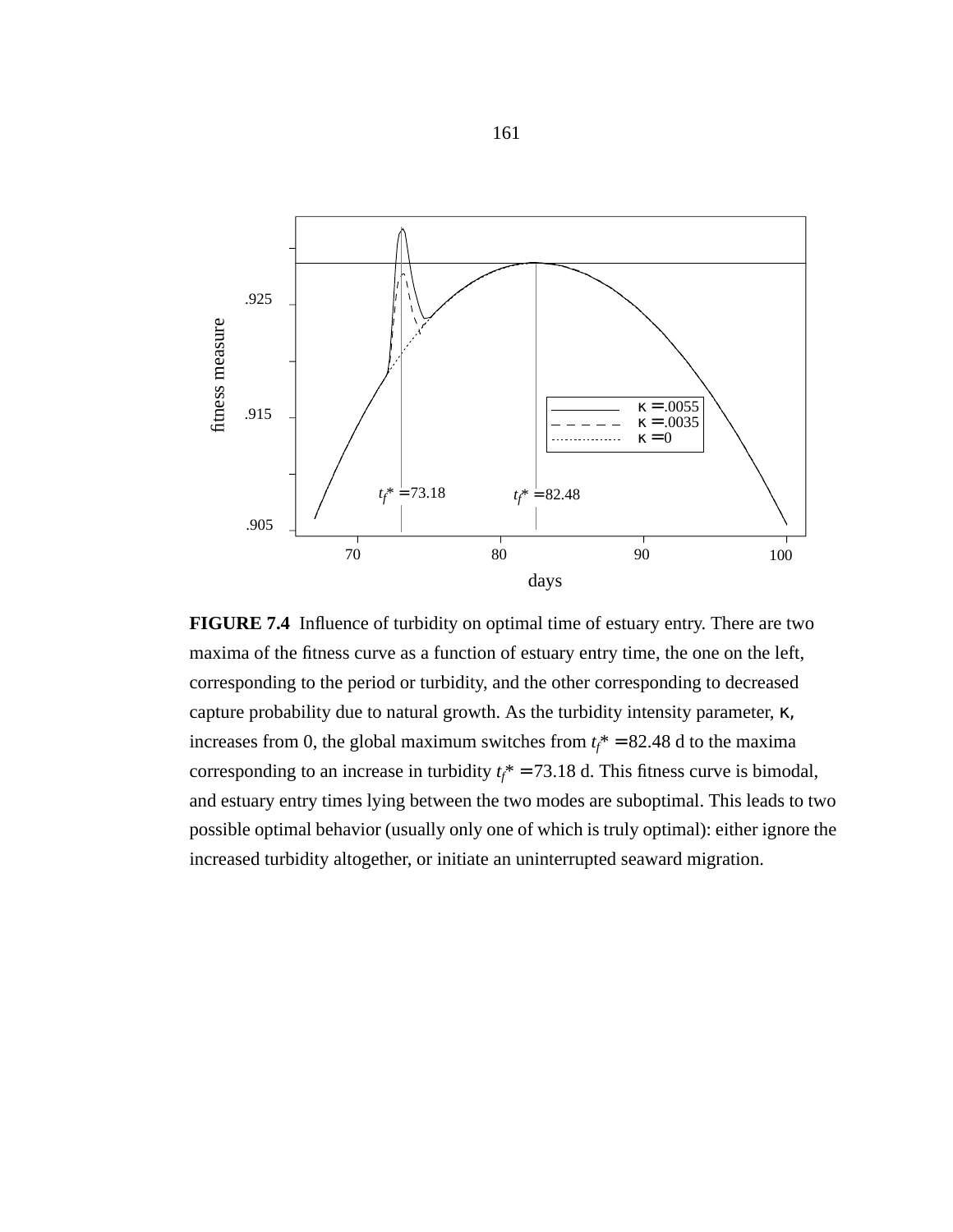

**FIGURE 7.5** The co-state variable corresponding to downstream displacement increases in response to a sufficient increase in turbidity intensity parameter, κ. As κ increases from 0 to .0055 (representing a .55% decrease in the capture probability), the co-state variable varies from  $\lambda_1 = .2670$  to  $\lambda_1 = .2773$ , making the switching function positive at an earlier date (8.3 days earlier), and therefore making an earlier migration optimal.

One surprising feature of the sensitivity of migration timing to a period of increased turbidity, is that it may take only a small change in capture probability to induce a much earlier migration. For example, FIGURE 7.5 shows that a .55% decrease in the capture probability over a one day period can induce migration. In the absence of increased turbidity, the capture probability must drop to .2670 before migration begins, but in its presence, the fish optimally migrate when the capture probability does not fall below .2773. Why should migration be so attractive during this minuscule change in capture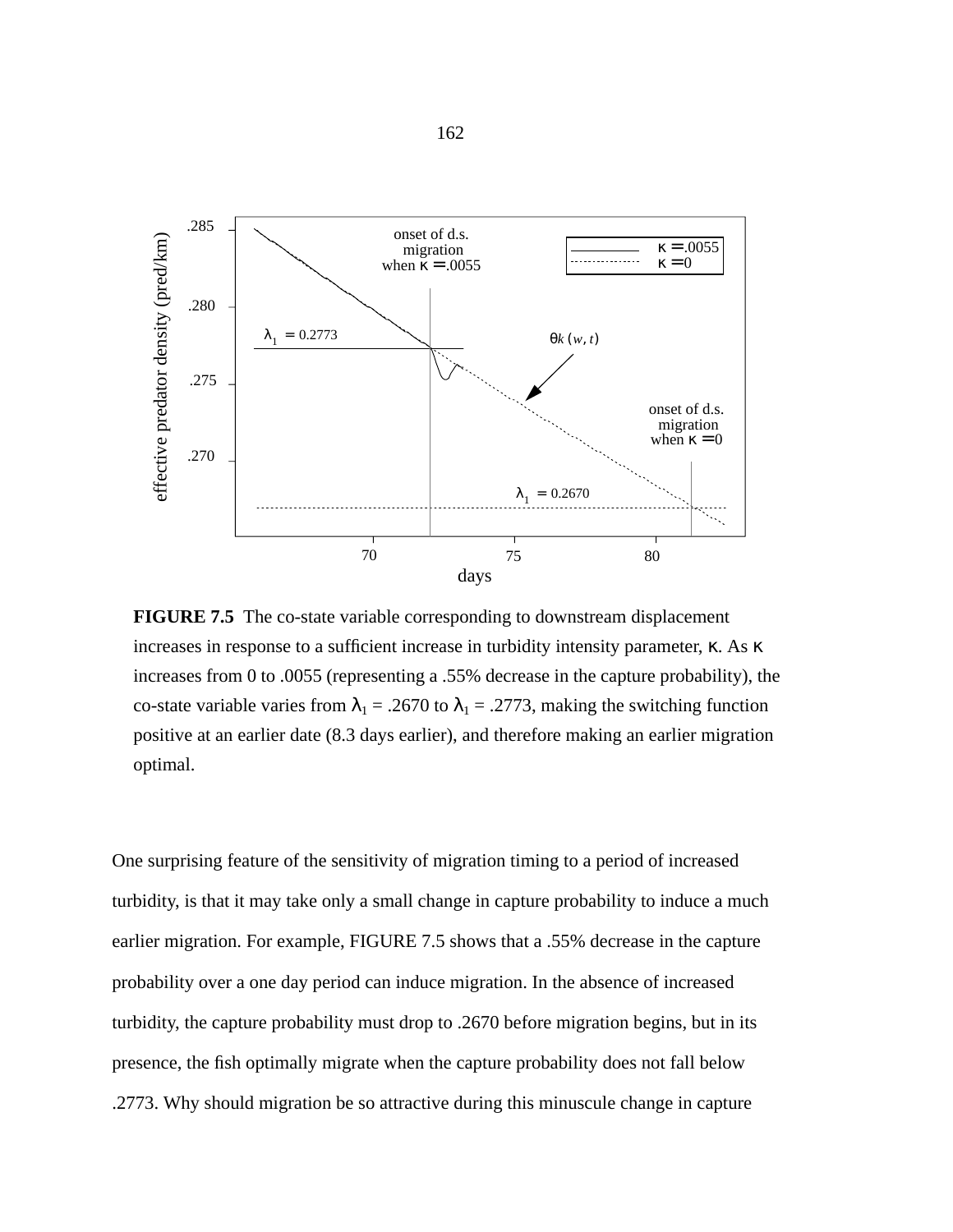probability? (This is especially puzzling since the capture probability does not even come close to the low level necessary for migration in the absence of increased turbidity.) The answer is that earlier migration is attractive not only because of reduced capture probability, but also because of reduced exposure time to predators in freshwater, and longer growth opportunity in the ocean. Juveniles migrating early during elevated turbidity, might suffer greater mortality enroute to the ocean than a juvenile migrating later at a larger size, but suffer lower overall freshwater mortality because of a shorter freshwater residence time, and experience greater growth over its lifetime. This argument hinges on the assumption that an earlier migration is not prohibited by a large decrease in ocean survival for the smaller migrant. Otherwise, a larger decrease in the capture probability might be necessary to make earlier migration optimal.

#### **7.3.2.1 Note on applying the maximum principle**

When seasonal or daily fluctuations of model parameters are allowed, the fitness curve is not necessarily a simple concave function with respect to the estuary entry time,  $t_f$ , and the transversality condition  $H + \Phi_{t_f} = 0$  can yield spurious solutions. In fact, for the example presented above, there are 3 solutions to  $H + \Phi_{t_f} = 0$ —two maxima and a minimum, only one of which is a global maximum—namely,  $t_f^* = 73.18$ , which all correspond to critical points of the fitness curve (FIGURE 7.4). Therefore, I take the cautious approach of first plotting the fitness curve as a function of  $t_f$ , (as in FIGURE 7.4) to avoid local maxima and minima, and to obtain a bracket on the optimal estuary entry time,  $t_f^*$ . Once the global solution is bracketed, I apply an algorithm that uses both inverse parabolic interpolation and golden section search—Brent's method (Press *et al*., 1989).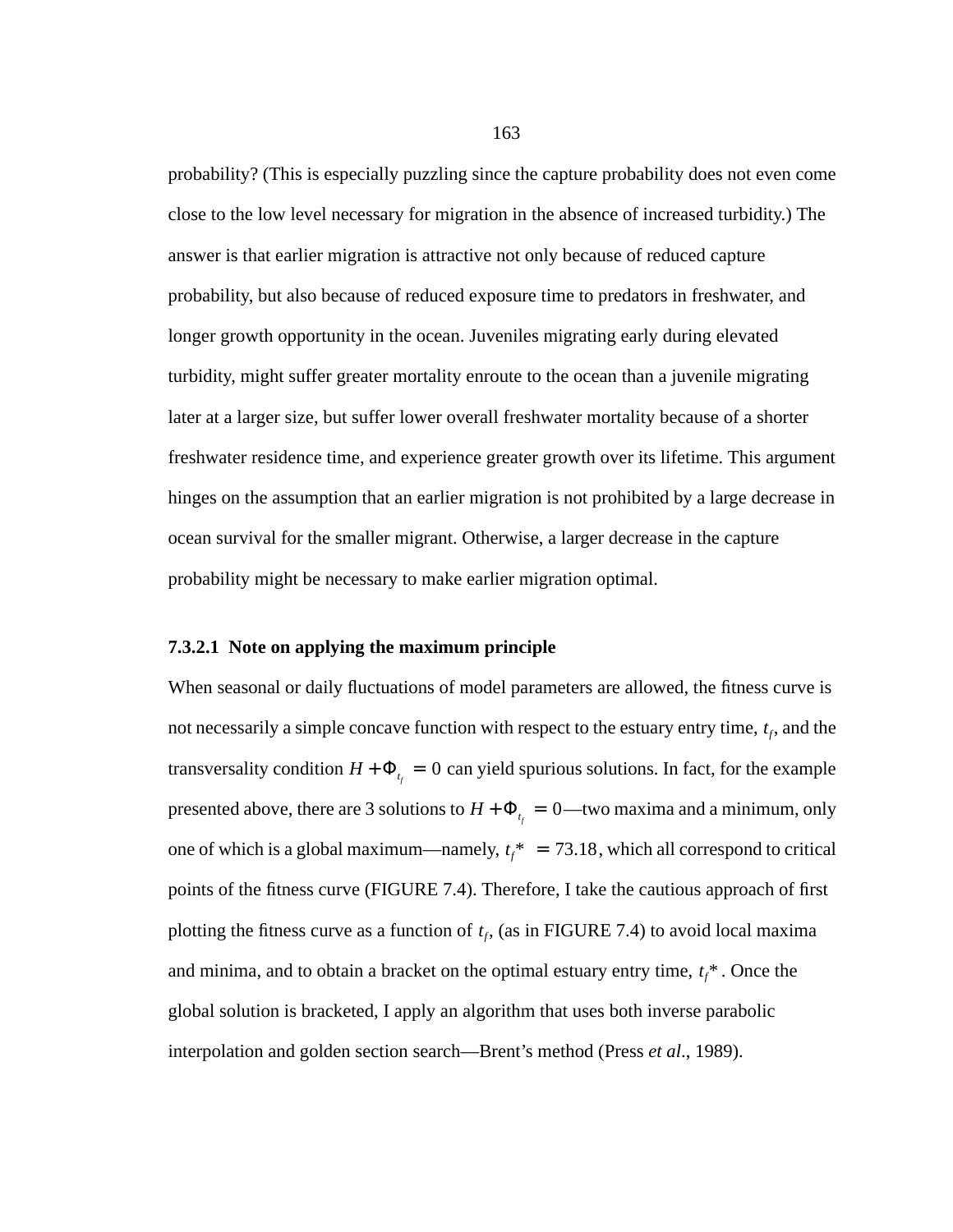# **7.4 Fluctuating current velocity**

During a freshet, when capture probability might diminish due to higher turbidity, the maximum current velocity increases. This occurs when there is a greater flow of water through a restricted cross-sectional area. In Davis (1981) all major salmonid outmigration occurred during a phase of a spring freshet, many other studies confirm that increases in flow correspond to higher catches of migrants (Mains & Smith, 1964; Raymond, 1968; Reimers, 1968; Salo, 1969; Wetherall, 1970; Stober *et al.*, 1973; Becker, 1973b; Anonymous, 1976; Kjelson *et al*., 1982; Hopkins & Unwin, 1987). As demonstrated earlier, (See "Light sensitive predation" on page 154) when the freshet grows in strength, turbidity can increase, making outmigration favorable. At the same time, there may be a benefit due to increased current velocity.

If the juvenile is in a sufficiently ready state to migrate to the ocean (*i.e.*, it is approaching the point at which the benefits of migration (better ocean growth) outweigh the costs (mortality), then migration during a freshet can serve to decrease migration time, decreasing the overall exposure time to predators on its seaward journey. To test this hypothesis in simulation, I allow fluctuations in the maximum current velocity over time, keeping all else equal (even turbidity levels), and like the previous section, gauge the simulated influence of increased current velocity on migration behavior.

164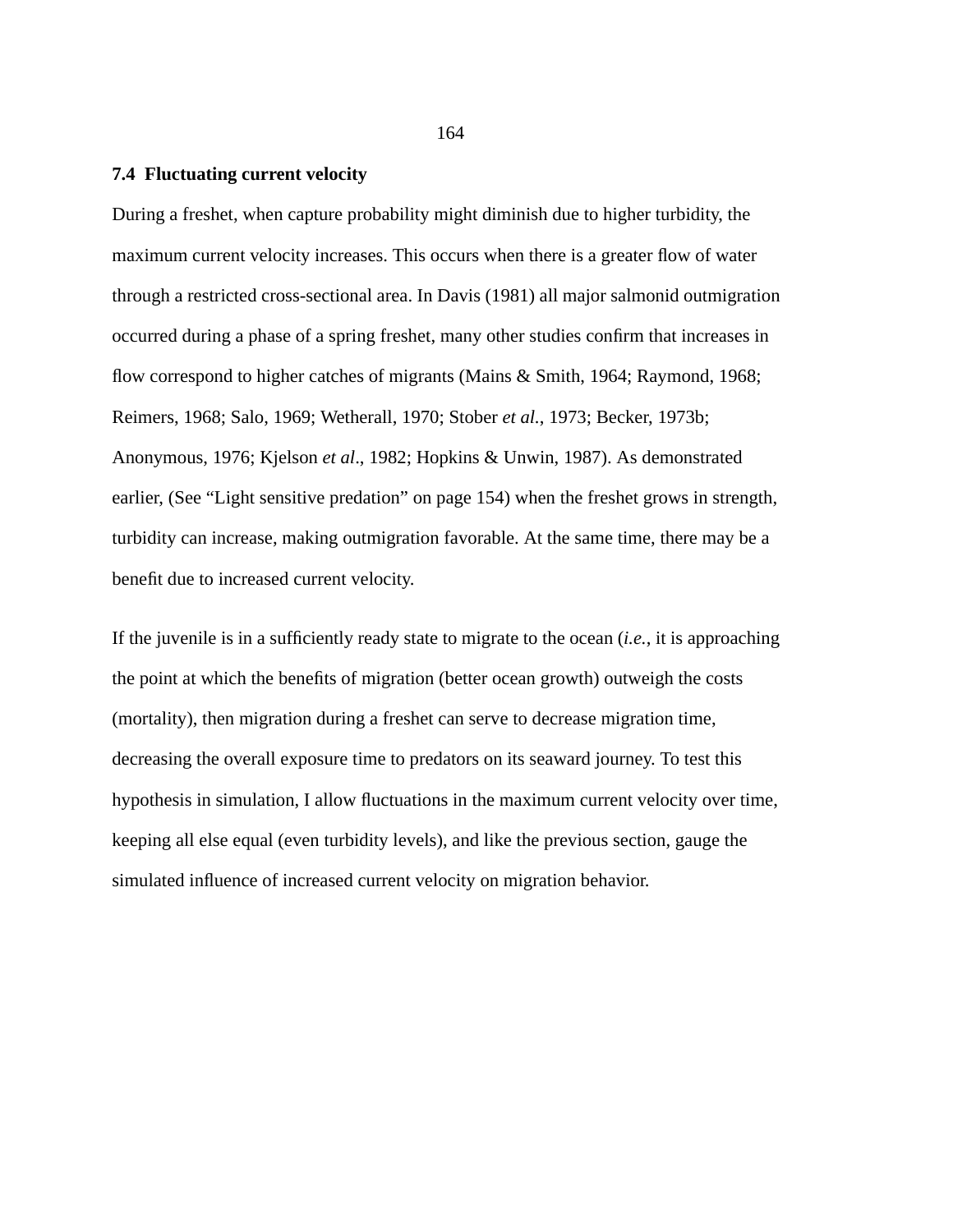## **7.4.1 Numerical example**

I simulate the change in maximum current velocity through the equation

$$
u_{max}(t) = \Omega_{current}\left(\frac{t - t_1}{t_2 - t_1}\right) \text{ (during a freshet } t_1 \le t \le t_2\text{)},\tag{7.1}
$$

and  $u_{max}(t) = 1.0$  otherwise.

where  $\Omega_{\text{current}}(\xi) = 1 + \kappa (16) (\xi)^2 (1 - \xi)^2$ . In this example, there will be a total of four consecutive freshets each lasting one day, starting at day 71,74,77, and 80 respectively. During each freshet, the current velocity increases by  $100 \times \kappa$ %. For this example, I assume that the maximum current velocity doubles over the freshet, so that  $\kappa = 1$ . For the 'control' simulation, the current velocity is held constant at 1.0.

The simulations show that if the freshet is of sufficient duration and intensity, and is timed when the juvenile is in a sufficient state of readiness (*i.e*., relatively large so that its capture probability is relatively small), then the juveniles optimally migrate with freshets (FIGURE 7.6). This occurs without the additional benefit of high turbidity, because the increased maximum current velocity associated with a freshet, reduces the travel time to the estuary, in turn reducing the time at risk to predators during migration. Mathematically, it occurs because a freshet timed prior to the optimal time of estuary entry in the absence of a freshet, serves to increase the co-state variable associated with downstream displacement,  $\lambda_1$ —a quantity interpreted as the marginal increase brought by an increase in downstream displacement. This means that the switching function turns positive sooner, making migration begin sooner (FIGURE 7.7).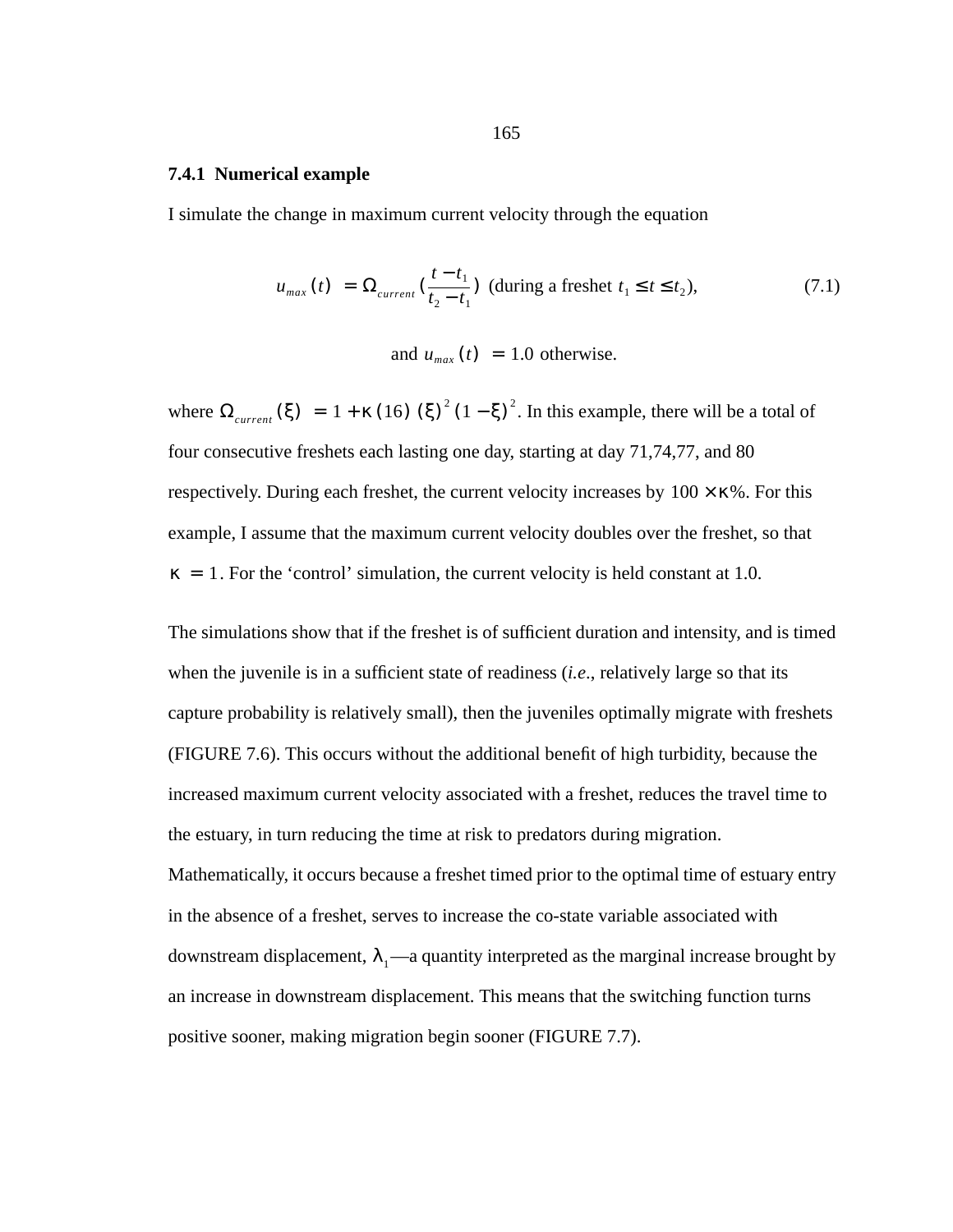

**FIGURE 7.6** The influence of freshets on the optimal time of estuary entry. (b) Of the four freshets of equal intensity starting at 71, 74, 77, and 80 days respectively, those timed closest to the optimal time of estuary entry in the absence of freshets,  $t_f^*$ , have the most influence.  $t_f^*$  represents a good measure of the approximate time of migration readiness. (a) Freshets that occur too early (relative to  $t_f^*$ ) do not influence time of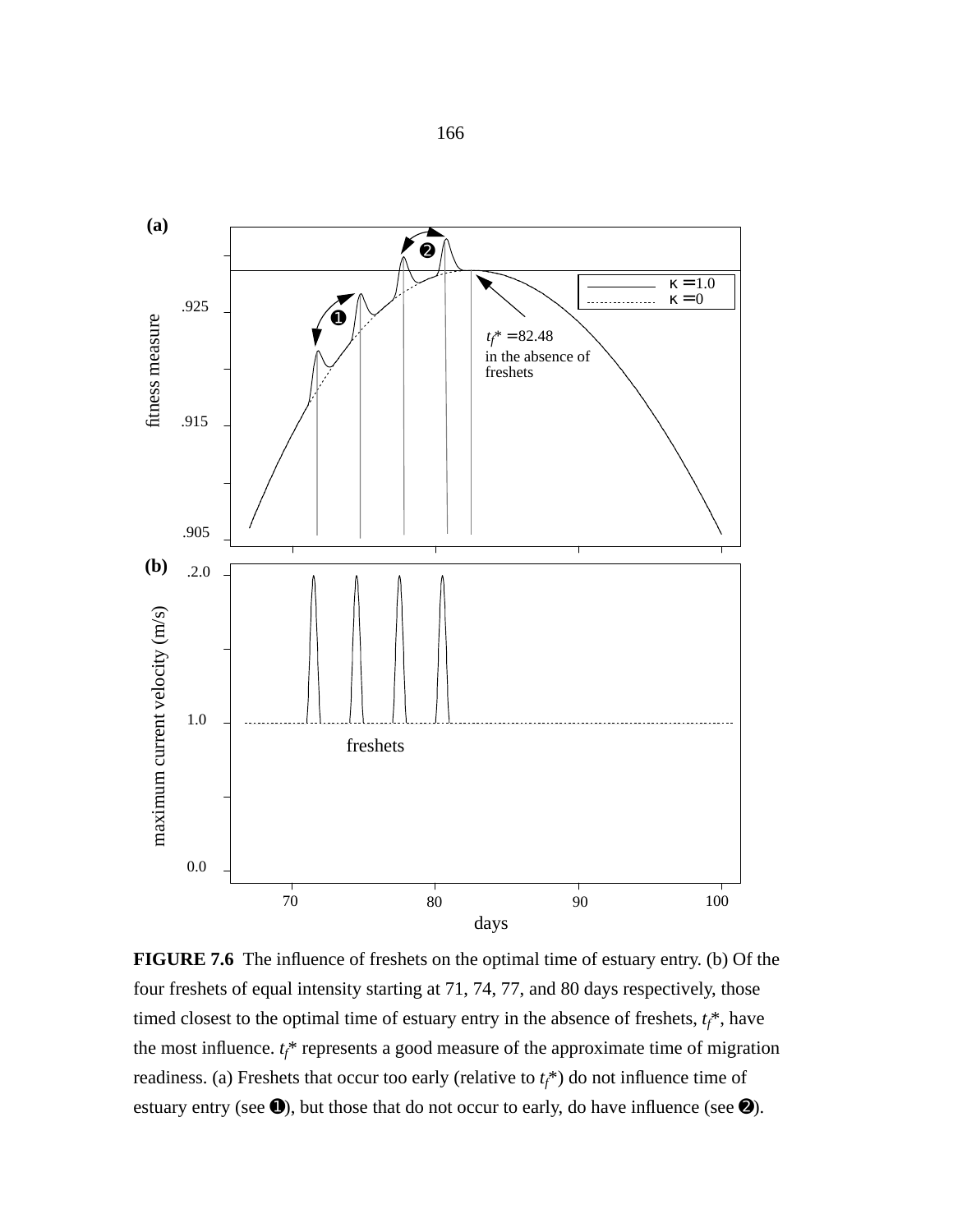

**FIGURE 7.7** A well timed freshet can increase the co-state variable associated with displacement,  $\lambda_1$ , making the switching function zero earlier, and therefore leading to earlier seaward migration.

The two examples of fluctuating light levels and maximum current velocity, taken together, demonstrate that there can be two advantages of migrating with freshets: reduced time at risk (due to high current velocity), and lower average capture probability (due to high turbidity).

# **7.5 Summary**

In the first section of this chapter, I developed an exhaustive list of optimal strategy types when time fluctuations in model parameters were ignored (the autonomous case). These strategies were then compared to the optimal strategies in the case where light levels and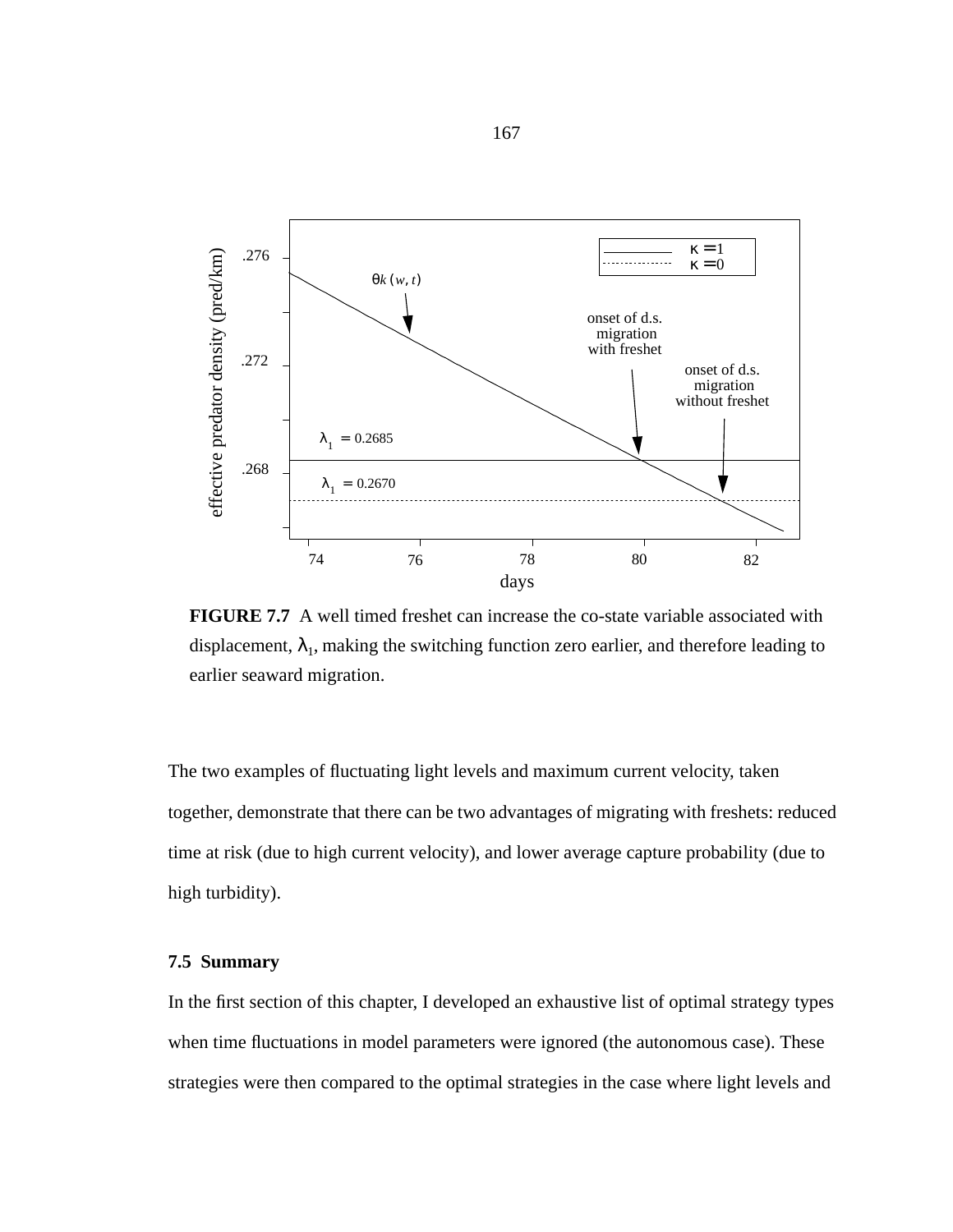maximum current velocities were allowed to fluctuate. This allowed me to gauge the influence of freshets and nighttime on migration behavior. In the autonomous case, one of three behaviors was found to be optimal:

- S1. Initially, the juvenile holds station, swimming against the current at its optimal growth speed. At some critical weight, it begins migrating downstream, swimming in the swiftest current, and actively swimming downstream at a speed greater than its optimal growth speed. The juvenile does not reach the estuary until  $t_f$  (assumed fixed).
- S2. The juvenile begins migrating immediately after emergence, swimming at a speed greater than or equal to its optimal growth speed, and in the swiftest current. It ceases migration only it is about to reach the estuary. If the juvenile reaches the estuary before  $t_f$ , then it holds station prior to entering the estuary, swimming against the current at its optimal growth speed.
- S3. An infinite number of behaviors is optimal. At each instant the juvenile swims downstream at its optimal growth speed, or against the current at its optimal growth speed, and migration upstream is not permitted.

When time of estuary entry was fixed, it was possible for interrupted migrations, characterized by downstream movement during periods of relatively low capture probability, and station holding when it is higher. When time of estuary entry was allowed to vary in the optimization problem, interrupted migration ceased to be optimal, and the optimal strategy was S1—initial station holding followed by an unceasing seaward migration. In the case of fluctuating capture probability or maximum current velocity, the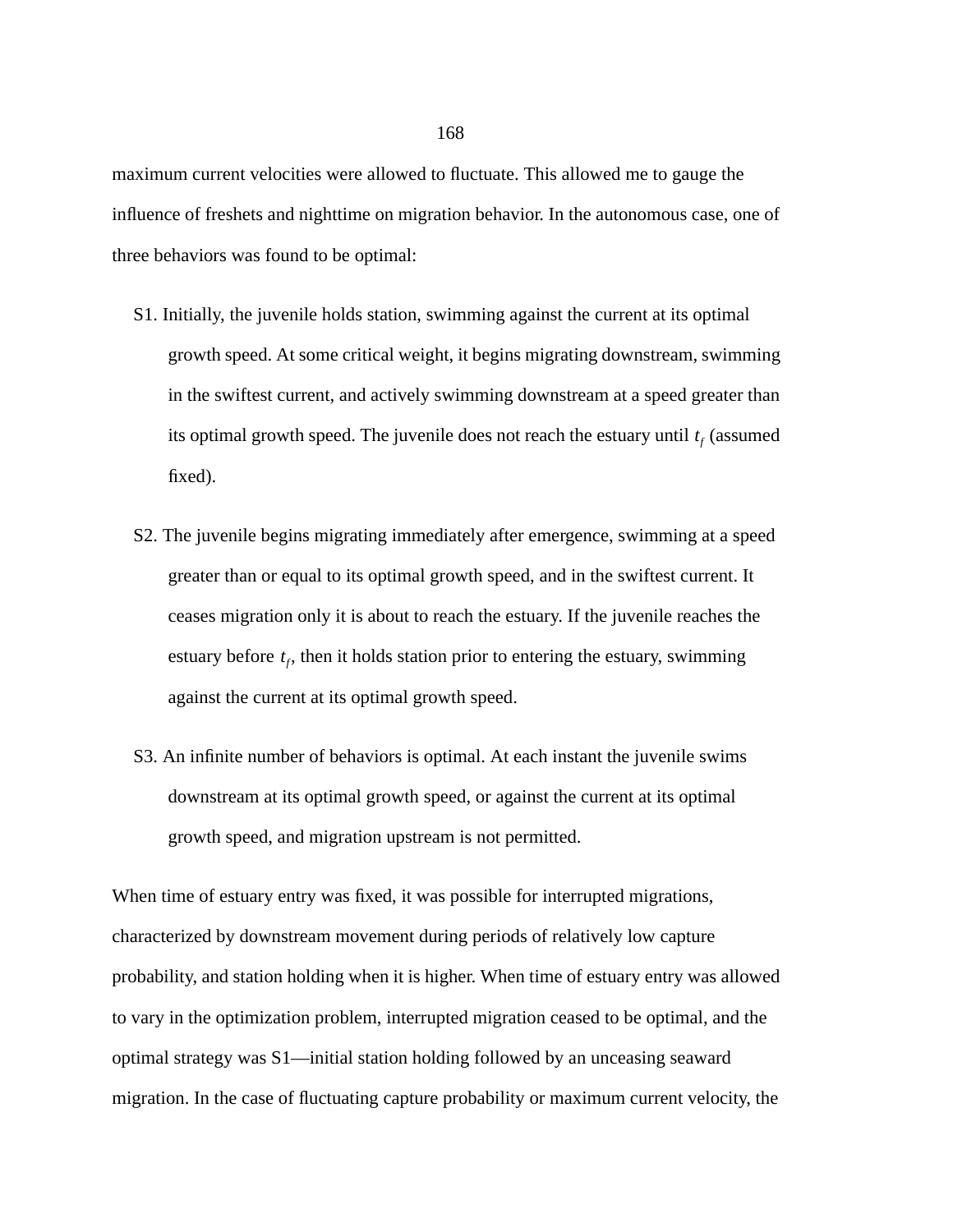reactions of the fish are similar, and exemplified by the optimal reaction to a freshet: either the freshet should be completely ignored (station holding), or the fish should migrate with the freshet, moving nonstop toward the estuary, migrating even after the freshet subsides. Fish ignore a freshet if it is not of sufficient strength or duration, or if it is not timed during a large enough size (*i.e*., near the time marking the onset of migration in the absence of a freshet.)

## **7.6 Discussion**

The methodology of this chapter follows a that of a controlled experiment, conducted not on nature, but on the dynamic optimality model. The questions posed— "What are the effects of fluctuation daylight? Fluctuating maximum current velocity?", are addressed by first analyzing the model in the absence of these fluctuations (the control), and then in their presence (the treatment). In the autonomous case, there were three strategy types found, with the first— station holding followed by an unceasing migration initiated at a critical weight—optimal whenever growth is initially positive (when maximized by  $v$ ), and the time of optimal estuary entry is sufficiently greater that  $a/(u_{max} + v_{max})$ .

Comparing the optimal strategies in the case of fluctuation light levels or current velocity, shows that there are certain windows of opportunity created by lower capture probability (in the case of low light levels) and shorter travel time to the estuary (in the case of current velocity). One thing made clear by the simulations, however, is that migration during these "windows of opportunity" is optimal only if they offer either sufficiently shorter travel time, or capture probability, and if they are properly timed. Those windows of opportunity, timed prematurely are optimally ignored by the fish. In contrast, when it is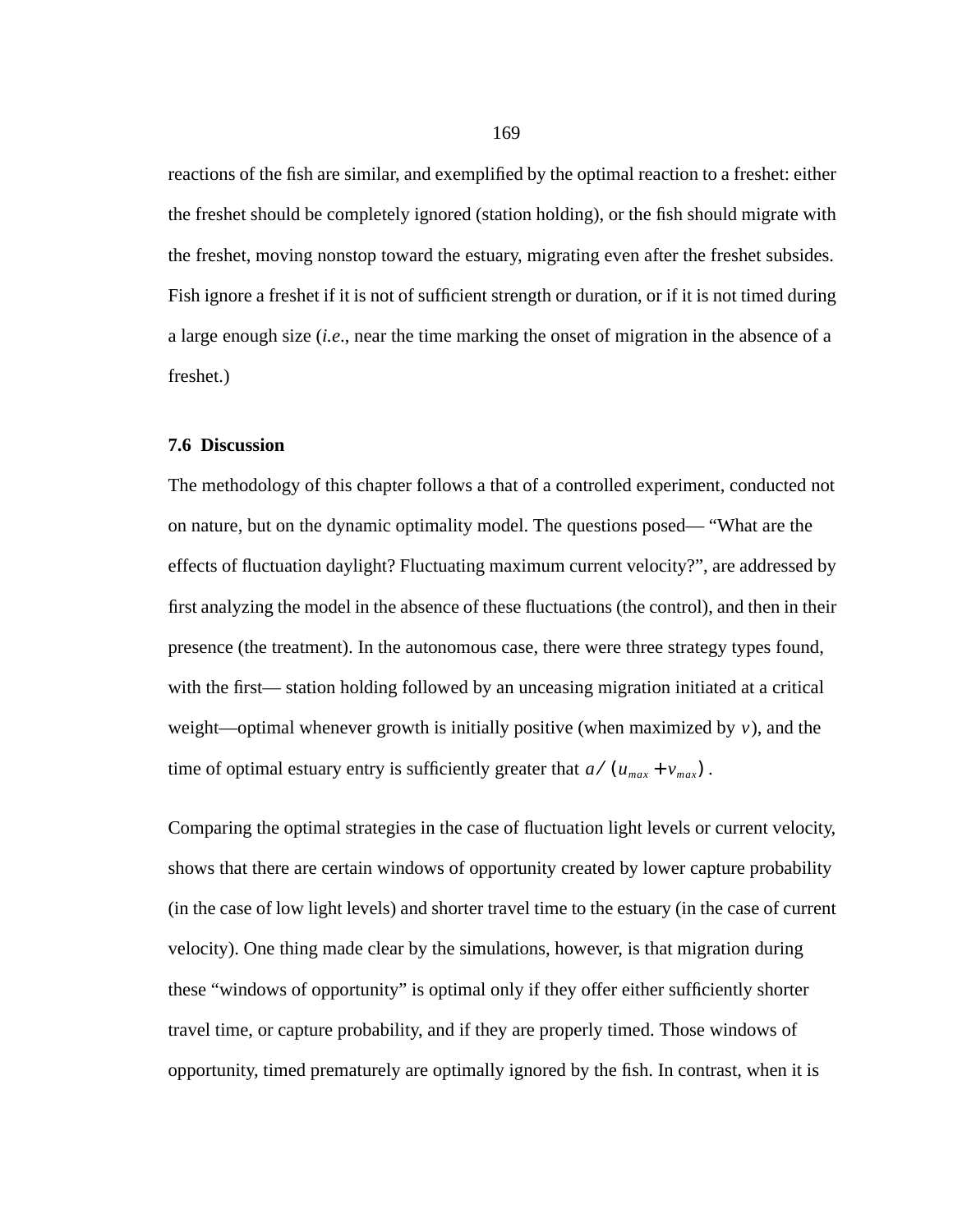timed at a state of migration readiness (in this case, sufficiently near the optimal migration timing in the absence of these windows of opportunity), then the fish optimally migrate during the window of opportunity. I believe this result is crucial, and bears on the proper management of salmon stocks: if we are to increase current velocity in the rivers to aide fish during migration, this increase must be well-timed, synced with the physiological development, or the state of readiness to migrate.

Another result of the model (at least for the calibration used in the numerical examples), is that interrupted migrations do not occur. In fact, the only way I was able to induce a interrupted migration was by fixing the time of estuary entry. This is only a reasonable assumption if the fitness curve peeks at the fixed estuary entry time,  $t_f$ , and is very steep in a neighborhood of  $t_f$ . This was not what I expected, but after some thought, does make sense, in terms of the model used. Since spatial homogeneity was assumed, there are not special feeding spots that juveniles should migrate to, stop and feed, and continue on their way. Furthermore, fish are assumed to have perfect knowledge of the duration, intensity, and timing of all fluctuations in current velocity, and future growth, disallowing risktaking behavior such as migrating with and early freshet rather than holding out for later freshet that might not materialize. To capture these types of strategies, a stochastic element and/or spatial heterogeneity must be added.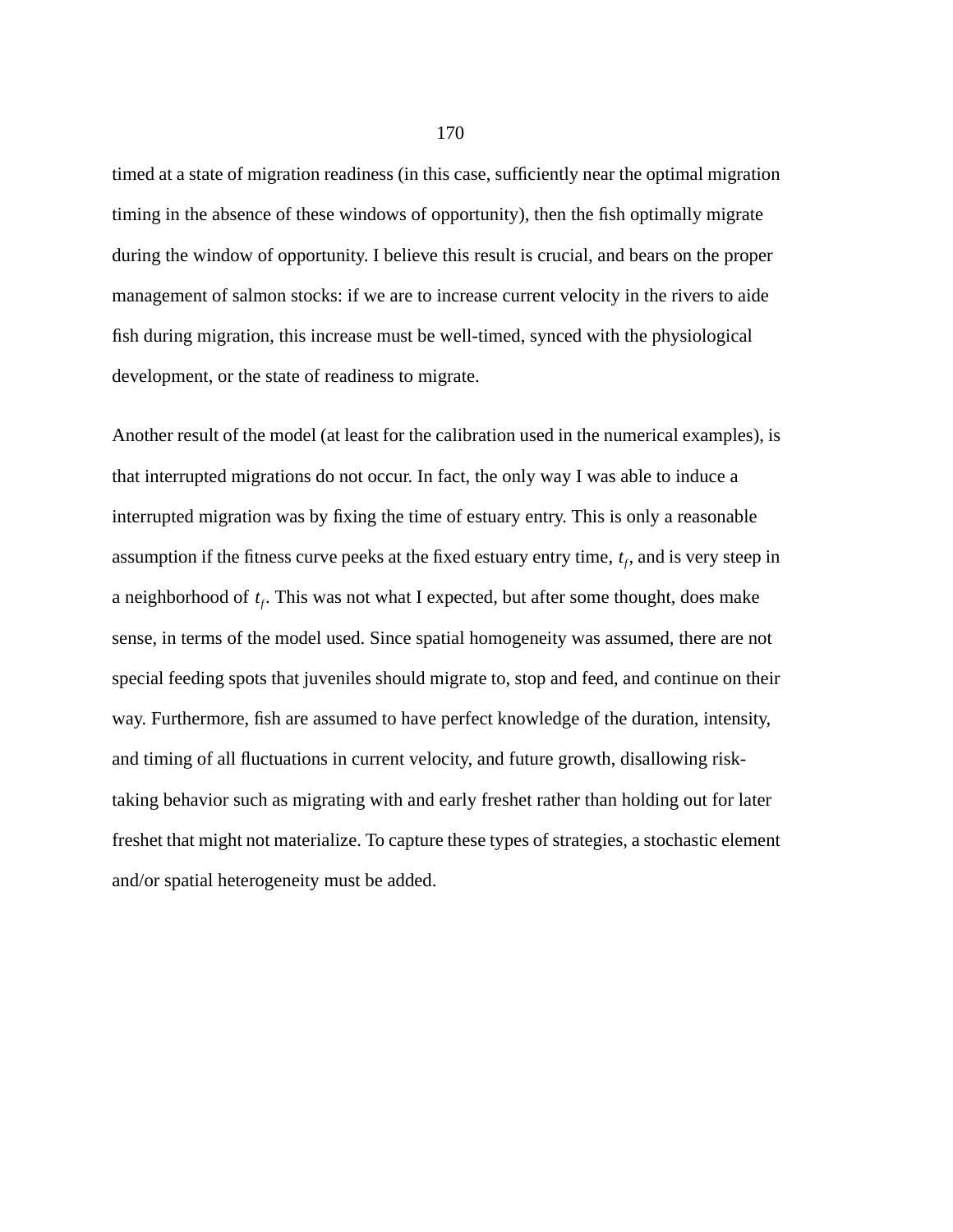# **CHAPTER 8 SUMMARY AND DISCUSSION**

#### **8.1 Overview**

In this work I focused on the migration behavior of salmon using a behavioral ecology approach. Specifically, I used optimization modelling to show how selective patterns shape geographical patterns of age at migration, seasonal and diurnal migration timing, and current velocity selection. The goal was to suggest explanations or hypothesis of migration behavior that could in turn possibly suggest new experiments and lead to further insight into why salmon behave as they do. In developing the models, I strove for parsimony and respect for the underlying salmon biology.

Like other models of habitat shifts (in this case salmon are shifting from a freshwater to an ocean habitat), I considered the growth and predation risk of both environments, but I also included the special cost of migration itself— in terms of energetic expenditure and predation risk enroute to the ocean. By approaching the problems using optimal control theory, it was possible to characterize optimal current velocity and swimming velocity choices based on the signs of the "switching functions" and the maximum current velocity relative to the swimming speed at which growth is maximal. Numerical and analytic solutions to the static optimization models (used in earlier chapters) led to insights into the selective pressures associated with of migration distance and growth opportunity and to insights about the selective pressures associated with daily and seasonal fluctuations in light and temperature. The selective pressures associated with each of these factors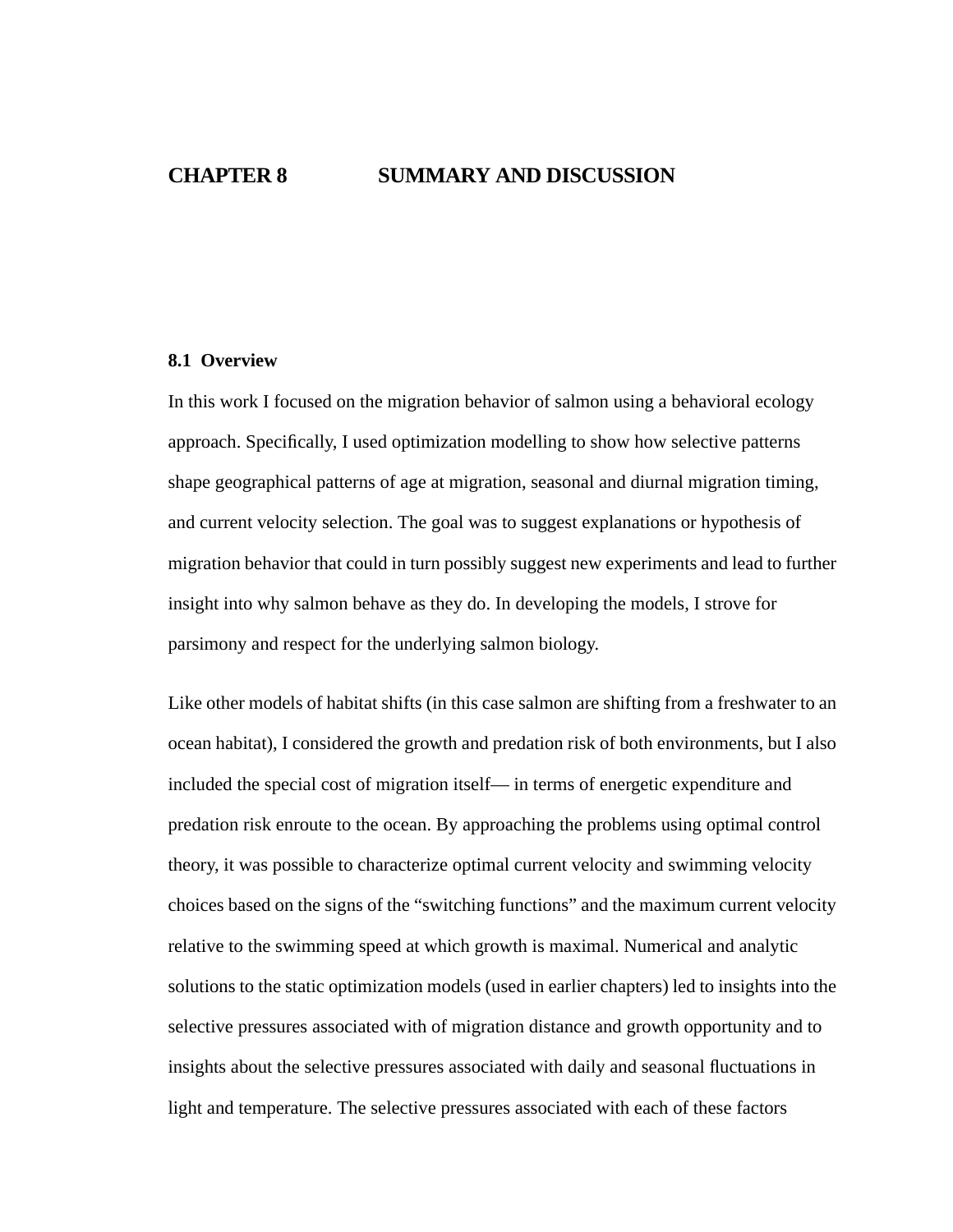influence age at migration as well as timing of migration, and the models are able to quantify the "sign" of the influence.

Analyzing salmon migration from this evolutionary perspective, provides new insight into behavior and aids in understanding the proximate mechanisms that determine behavior and the variation in life history types they produce. Ultimately, it is my hope that the results or indirect results (results due to further modelling or experiments) can be used to help manage salmon stocks properly.

## **8.2 Summary by chapter**

Chapter 1 contains introductory material: a literature review, problems and questions that the research addresses, justification for a behavioral ecology approach to the problems and questions addressed, and the evidence for spatial and temporal patterns of chinook migration behavior.

In Chapter 2 I develop and analyze a simple heuristic model of age at migration, that is designed to build intuition, and to yield simple analytic results. The results may be summarized as follows: increasing predator search velocity, ocean growth tends to decrease the optimal age at migration, while increasing migration distance, predator density, or ocean mortality rate tends to increase the optimal age at migration. Two of the model parameters, freshwater growth rate and migration velocity can have either a positive or negative effect on age at migration, depending on the value of the other parameters. Temperature influences both ocean and freshwater growth rate, and mortality rates, and since the effect of these variables on age at migration may counterbalance each other, it is not clear what its net effect is. Except in the case of freshwater growth, the sign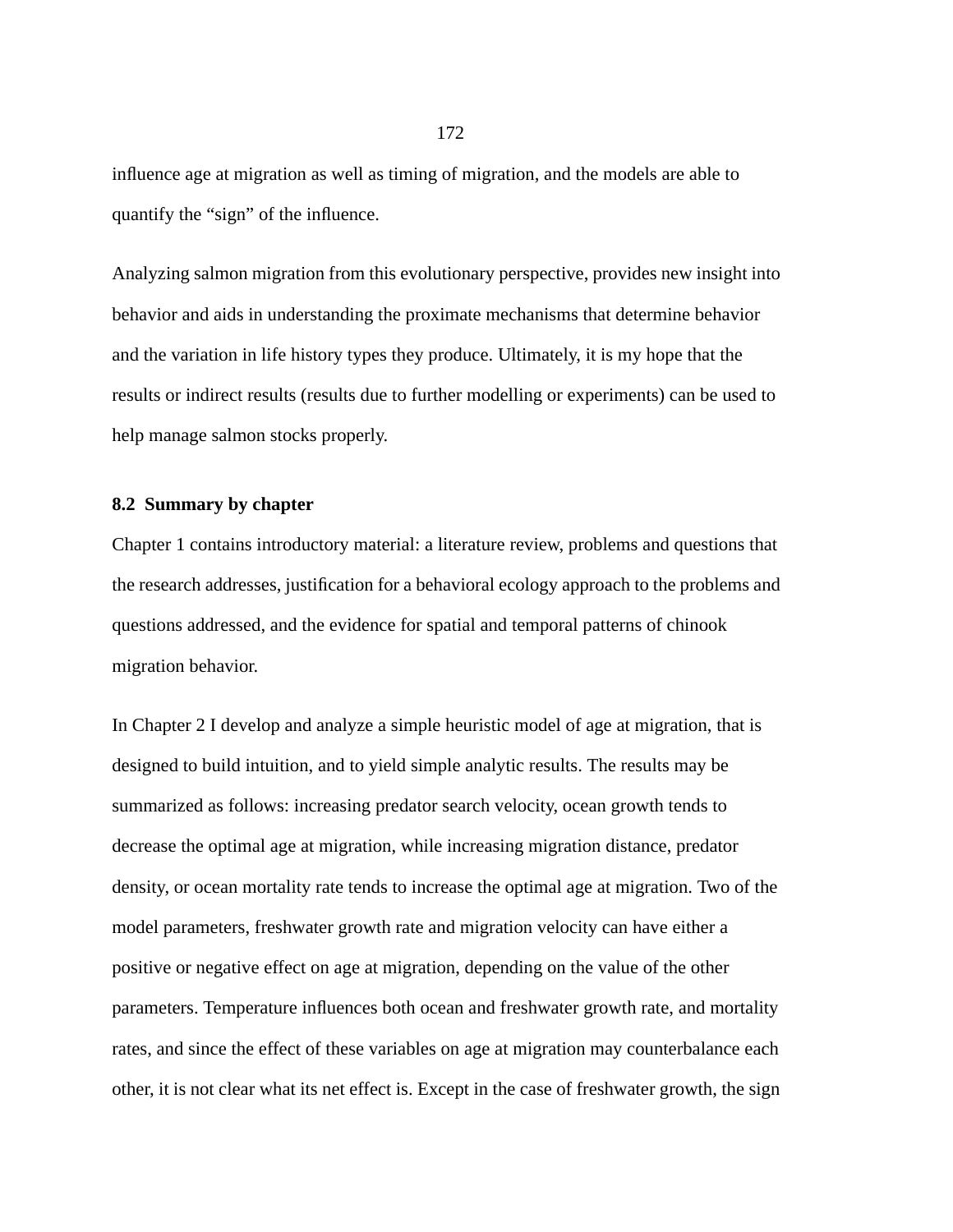of a parameter's effect on optimal weight at migration is the same as the sign of its effect on age at migration (*i.e*., early migration means smaller weight). Increasing freshwater growth increases optimal size at migration, but at the same time can *decrease* optimal age at migration.

In Chapter 3 I add more realistic growth and fecundity assumptions to the model. The ocean growth is determined by a von Bertalanffy curve rather than exponential curve; fecundity is proportional to a fractional exponent of spawning weight, rather than directly proportional to spawning weight; and the exponential freshwater growth of Chapter 2 is replaced by a growth curve that is the difference between a Holling Type II feeding function and a metabolic cost function that depends on weight and swimming velocity. Varying freshwater growth parameters reveals that as freshwater growth increases, so does optimal age at migration. However, the sign of this effect reverses as the influence of limited ocean growth is decreased—becoming more exponential in nature. This shows that limited ocean growth is at least in part—if not wholly—responsible for the positive effect of freshwater growth rate. The effects of migration distance, predator ocean mortality rate, predator activity, current velocity, and spawning time are all consistent with the heuristic model. Predator density, however is inconsistent: its increase results in a decrease in age at migration. By reducing the limiting effects of handling time and metabolism, it is possible to reverse the sign of the effect so that age at migration increases rather than decreases with predator density.

In Chapter 4 I included seasonality by through temporal fluctuations in food consumption, metabolic processes, and predator activity. The temporal fluctuations in these variables were driven by a periodic temperature function of given mean annual temperature, phase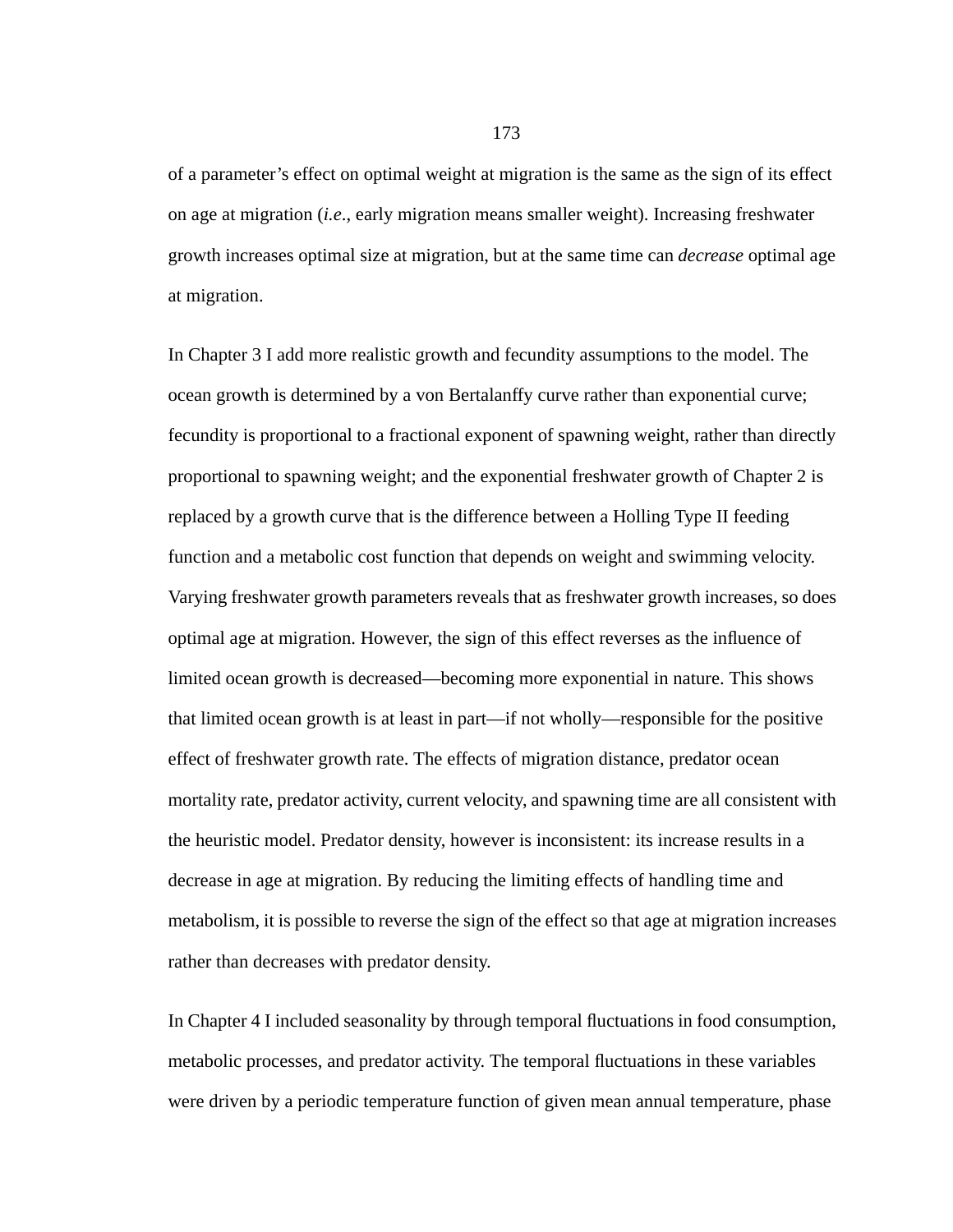angle, and amplitude. The resulting objective function had yearly humps corresponding to the best within-year migration timing, the tallest hump representing the global maximum. As a result, seasonal temperature fluctuations exerted a strong influence on the age at migration, not only determining the optimal *within-year* migration timing, but also the optimal *year* of migration. The best time of migration corresponded to periods of low temperature, when predator activity was at a minimum. As fish grew, the influence of seasonality decreased because larger fish were assumed less susceptible to predators.

The sign of the parameter effects were consistent with the case were seasonality was absent. The phase angle parameter defines the time of minimum temperature, and therefore is responsible for anchoring the optimal age at migration to a particular time of year. Other parameters have little to no effect on within-year migration timing, but can strongly influence the optimal year of migration.

In Chapter 5, I justified approaching the problem of diel migration pattern and current velocity selection from a behavioral ecology perspective. By considering the possible selective pressures shaping the behavior of young salmon, and couching them in equation form, I developed an optimization model that retained the ability to predict migration timing as in other chapters, but was much more general in that it treated diel migration and current velocity choice. The resulting optimization problem was dynamic, and included current velocity and swimming velocity as control variables; time of entry into the estuary, time of ocean entry, and spawning time as control parameters; weight and downstream displacement as state variables, and the log of expected reproductive success as the objective functional.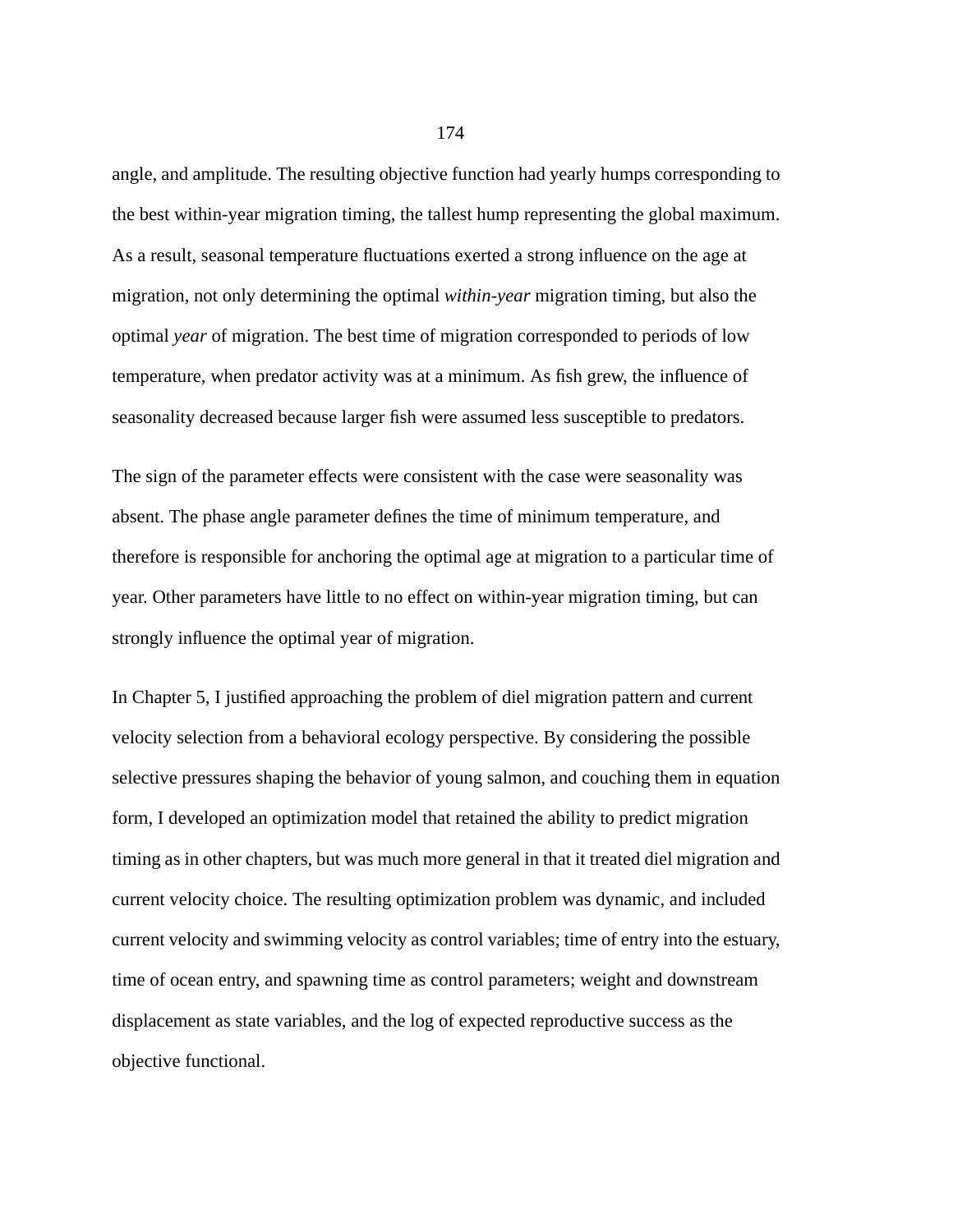In Chapter 6, the optimal control problem was presented in a form that allowed application of the maximum principle. To avoid resorting to nonsmooth techniques, dependence of the control variable constraints on the state variables was omitted. For simplicity, the dependence of predator density on current velocity was also omitted. Once the problem was specified, the maximum principle was applied: the Hamiltonian was maximized with respect to the control variables to obtain the policy functions, the co-state and state equations were defined, and the transversality conditions were developed to supply enough boundary conditions to solve the canonical equations and determine the optimal control parameters.

A remarkable amount information was gleaned by simply maximizing the Hamiltonian. One important result, is that optimal behavior is largely controlled by the sign of the appropriate switching function (defined as  $\sigma_1$  when  $\lambda_1 > 0$ , and  $\sigma_2$  otherwise).

First focusing on the case where a marginal increase in downstream displacement is beneficial to fitness (*i.e.*,  $\lambda_1 > 0$ ), the sign of the switching function  $\sigma_1$  is informative. When it is positive, active downstream migration is optimal: the fish swims downstream in the swiftest current, at a speed that exceeds the maximum growth speed (if the maximum swimming speed permits).

When the switching function  $\sigma_1$  is negative, there are three possibilities: (i) if the maximum current velocity exceeds the maximum growth speed, then the fish holds station, migrating against the current, swimming at its maximum growth speed; (ii) otherwise, the juvenile either (a) migrates upstream, swimming in the most rapid current, and at a swimming velocity that exceeds the maximum current velocity, but is less than the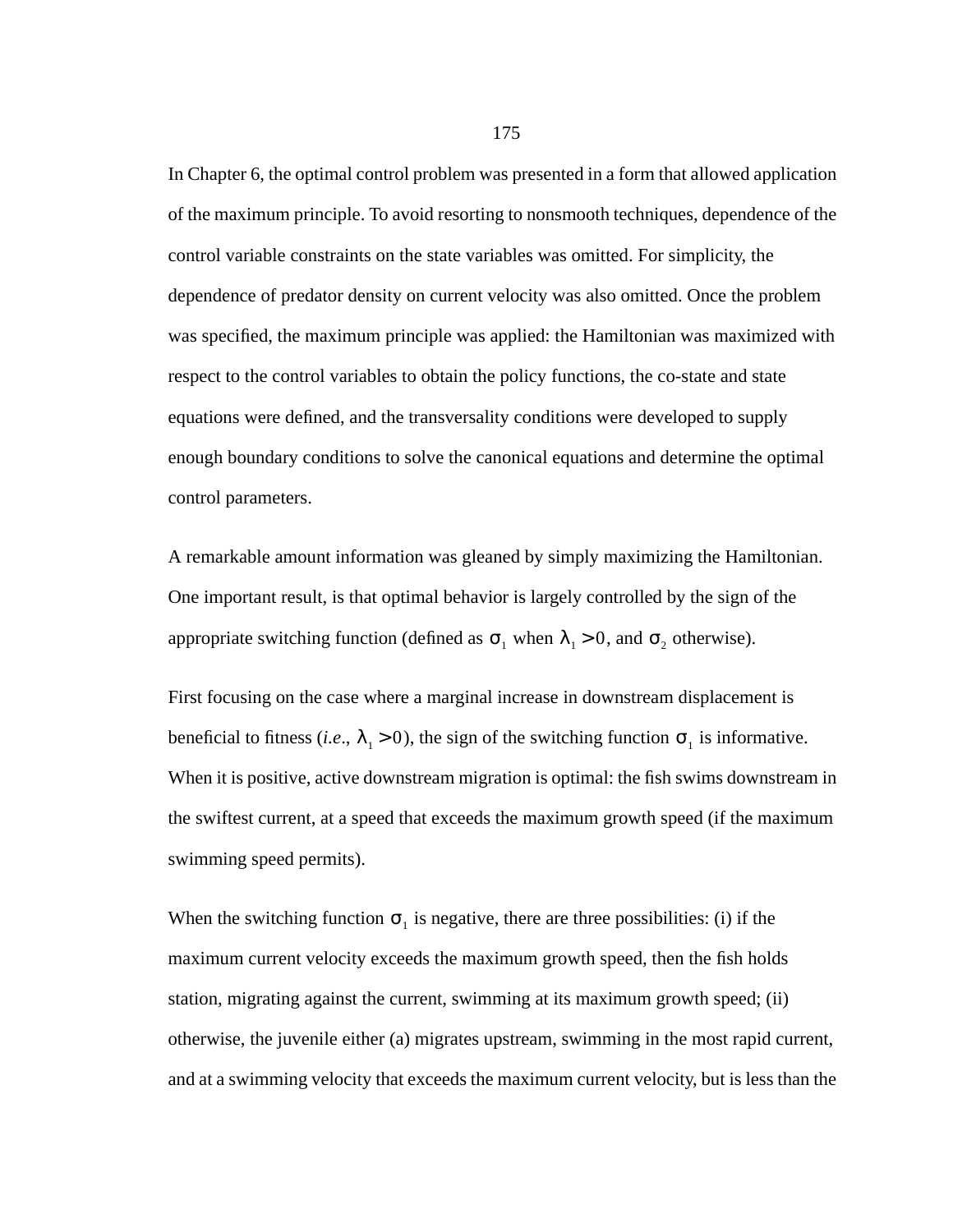optimal growth velocity or (b) swims downstream in a current of zero velocity, and at a swimming velocity that does not exceed the optimal growth velocity. Option (a) is optimal when the maximum current velocity is close to zero (relative to the maximum growth velocity), and option (b) is optimal when it is close to the maximum growth velocity.

When the switching function  $\sigma_1$  is zero, maximizing the Hamiltonian gives more limited knowledge of the optimal controls. If the maximum current velocity exceeds the maximum growth speed, then two strategy classes are optimal (a) the fish swims against the current at its maximum growth speed and in a current velocity at least as great as its maximum growth speed (b) the fish swims downstream in a current velocity not exceeding its maximum current velocity, with a swimming speed equal to its maximum growth speed. Notice that the optimal current velocity is not unique determined: it is only known to lie in an interval. The swimming *speed*, however, always equals the maximum growth speed. If the maximum current velocity is less than the maximum growth speed, then option (a) is optimal.

When the co-state variable associated with displacement is nonpositive, the sign switching function  $\sigma_2$  largely characterizes the optimal behaviors. When it is negative, the fish display an "upstream migration" behavior, swimming in slack current or near the shore  $(u = 0)$ , while swimming upstream at a speed that exceeds the maximum growth speed (if the maximum swimming speed allows).

When the switching function  $\sigma_2$  is positive, fish show a "feeding and predator avoidance" behavior, but there are actually three possible behaviors based on the maximum current velocity. (a) If the optimal current velocity exceeds the maximum growth velocity, the fish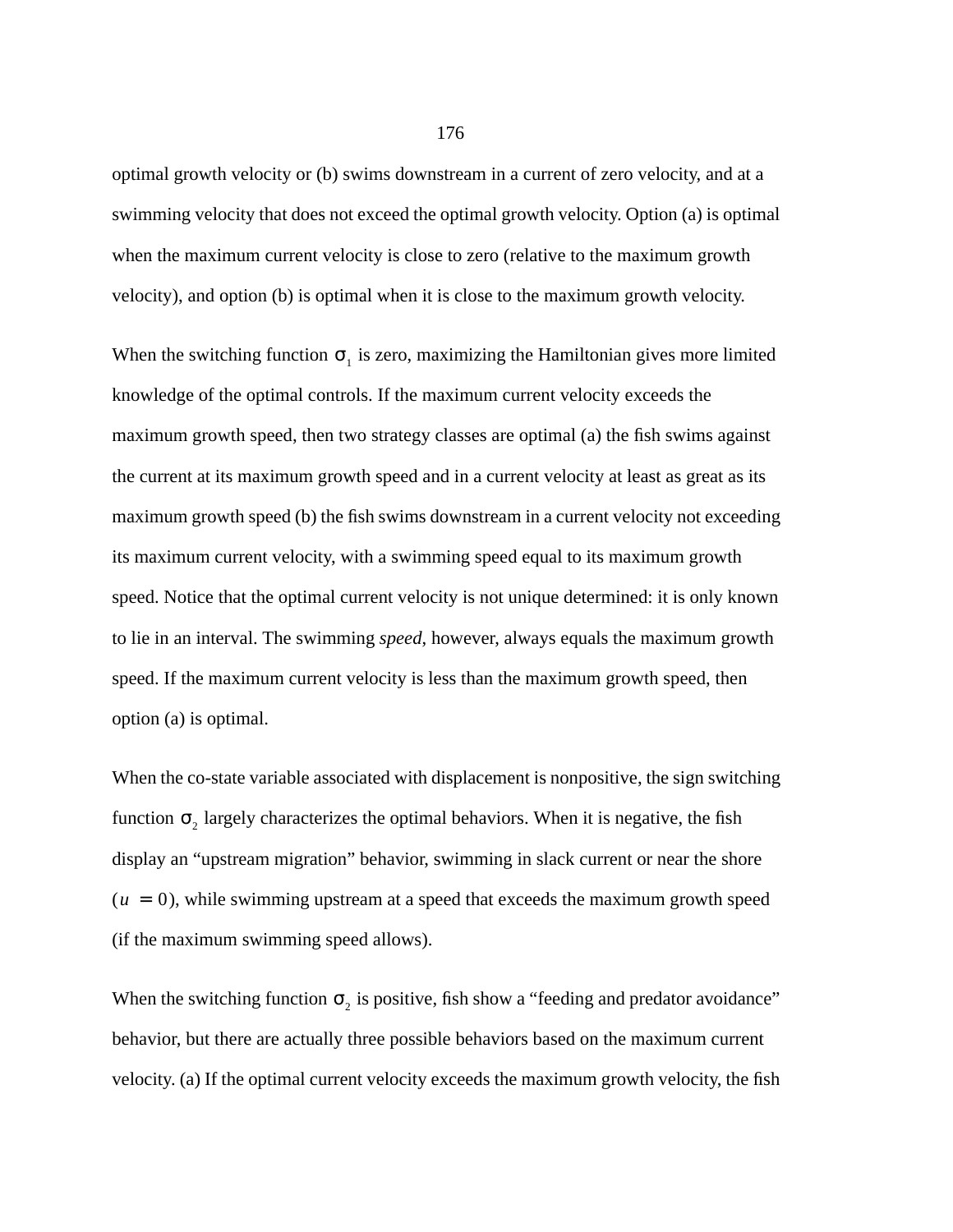holds station, swimming against the current at its maximum growth speed. Otherwise, the fish swims in the swiftest current either (b) holding station, or (c) migrating upstream with a swimming speed between the maximum growth speed and the maximum current velocity. Only one of these three behaviors is optimal at any given time.

When the switching function  $\sigma_2$  is zero, fish follow a strategy characterized as intermediate to when it is positive or negative. The optimal behavior is not actually uniquely determine by this case, and further analysis of the canonical equations is needed. However, it is known that the fish swims upstream at its constrained maximum growth velocity, swimming in any current from 0 (resulting in upstream migration) to the constrained maximum growth velocity (resulting in station holding).

When the co-state variable associated with displacement is nonpositive, no downstream migration strategy is optimal.

In Chapter 7 I explore how migration behavior is influenced by fluctuations in light intensity and maximum current velocity. In the first section I developed an exhaustive list of optimal strategy types when time fluctuations in model parameters were ignored (the autonomous case). These strategies were then compared to the optimal strategies in the case where light levels and maximum current velocities were allowed to fluctuate. This allowed me to gauge the influence of freshets and nighttime on migration behavior. In the autonomous case, one of three behaviors was found to be optimal: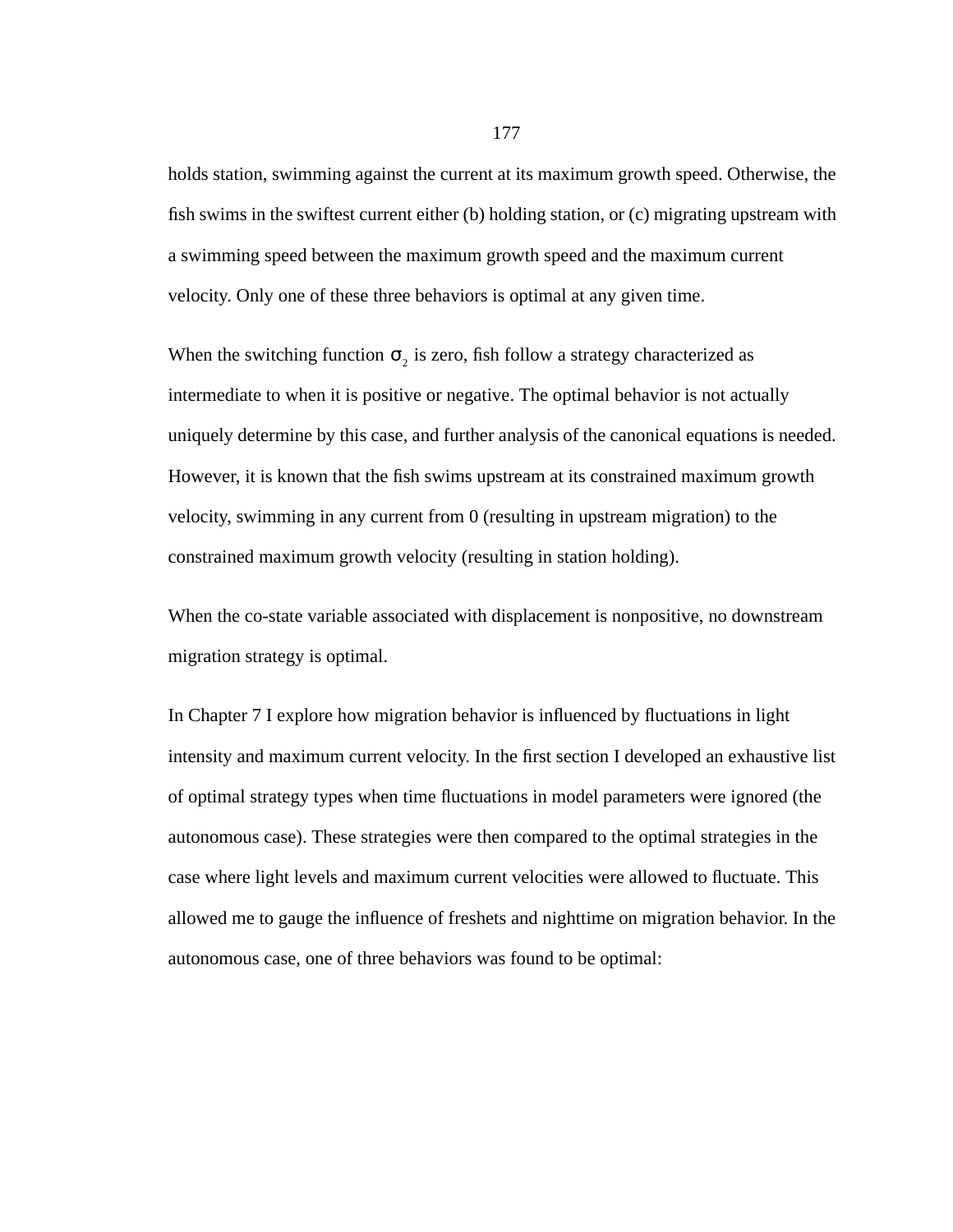- S1. Initially, the juvenile holds its station, swimming against the current at its optimal growth speed. At some critical weight, it begins migrating downstream, swimming in the swiftest current, and actively swimming downstream at a speed greater than its optimal growth speed.
- S2. The juvenile begins migrating immediately after emergence, swimming at a speed greater than or equal to its optimal growth speed, and in the swiftest current. It migrates nonstop to the estuary.
- S3. An infinite number of behaviors is optimal. At each instant the juvenile swims downstream at its optimal growth speed, or against the current at its optimal growth speed. Migration upstream is not permitted.

When time of estuary entry was fixed, it was possible for interrupted migrations, characterized by downstream movement during periods of relatively low capture probability, and station holding when it is higher. When time of estuary entry was allowed to vary in the optimization problem, interrupted migration ceased to be optimal, and the optimal strategy was S1—initial station holding followed by a nonstop migration to the ocean. In the case of fluctuating capture probability or maximum current velocity, the reactions of the fish were similar, and exemplified by the optimal reaction to a freshet: either the freshet should be completely ignored (station holding), or the fish should migrate with the freshet, moving nonstop until arriving at the estuary. Fish ignored a freshet if it is not of sufficient strength or duration, or if it did not occur when the fish was of sufficient size (*i.e.*, near the time marking the onset of migration in the absence of a freshet.)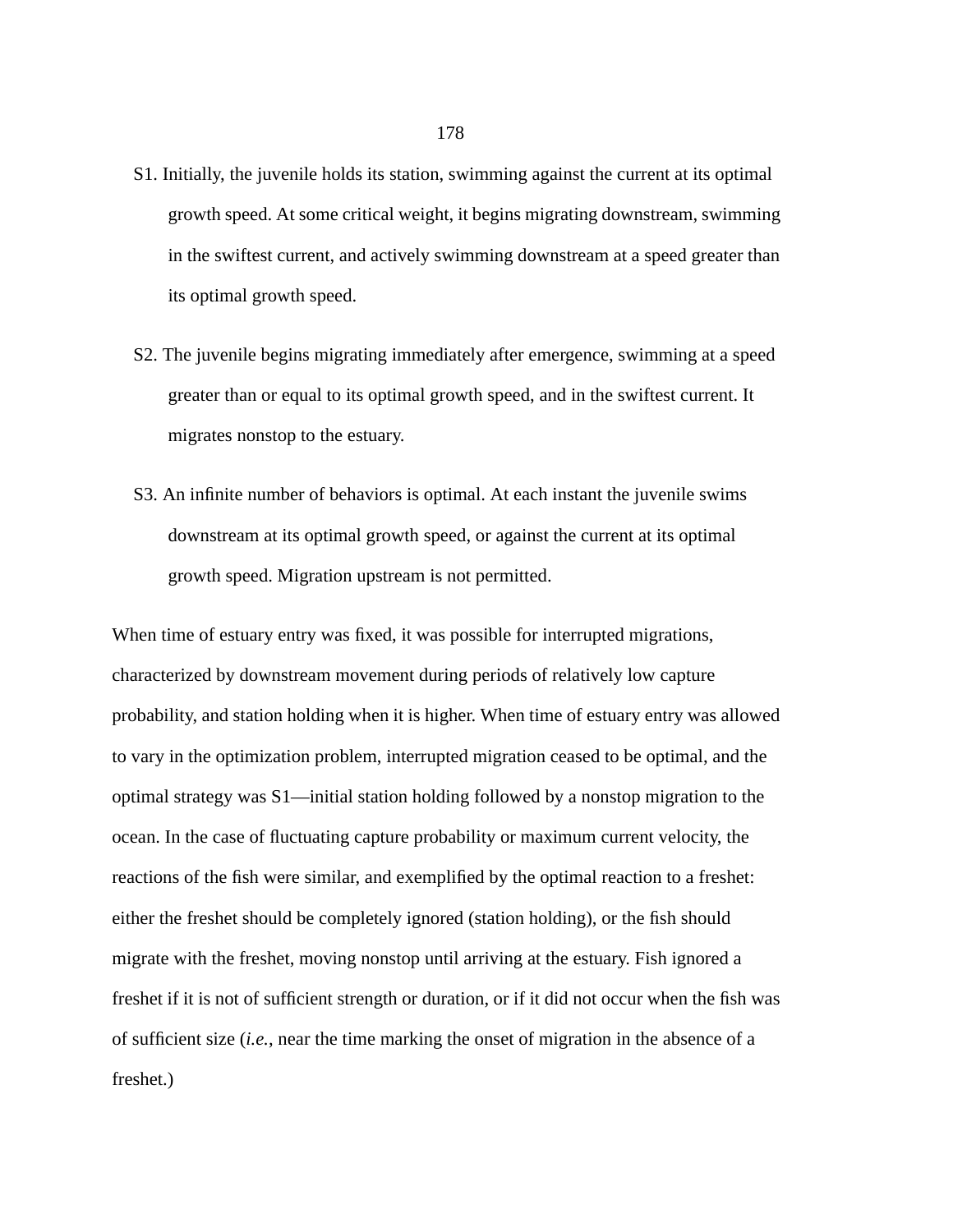#### **8.3 Discussion**

#### **8.3.1 Age at migration**

Several factors can act separately or together, to produce relationship between "growth opportunity" and age at migration. Some of these factors are:

- (i) *Ocean-challenge factor.* Focusing on the latitudinal gradient, since northern oceans represent a more osmotically challenging environment, the slower growing fish of these northern latitudes benefit by migrating out at a larger size (Taylor, 1990).
- (ii) *Predation vs. migration distance factor.* Focusing on the migration distance gradient observed in the Columbia and Fraser Rivers, since areas of low growth opportunity are generally associated with upper tributaries (positively correlated with migration distance), and larger fish are more likely to survive longer migrations, it is beneficial for fish inhabiting these upper reaches to migrate later.
- (iii) *Freshwater-predation factor.* Freshwater predation is reduced in regions of low growth opportunity, giving a greater survival value to longer freshwater residence.
- (iv) *Lethal-temperature factor.* Focusing on the latitudinal gradient, fish inhabiting California rivers would be exposed to lethal summer temperatures if they resided in freshwater for a year.
- (v) *Starvation factor*. Areas of high growth opportunity (*e.g*., coastal streams of Oregon, California rivers, and lower altitude regions of the Fraser and Columbia Rivers) in the spring and early summer, become uninhabitable as food resources dwindle, and metabolic costs do not diminish enough to make up for it. Fish rearing in these regions migrate earlier than fish in regions of low growth opportunity.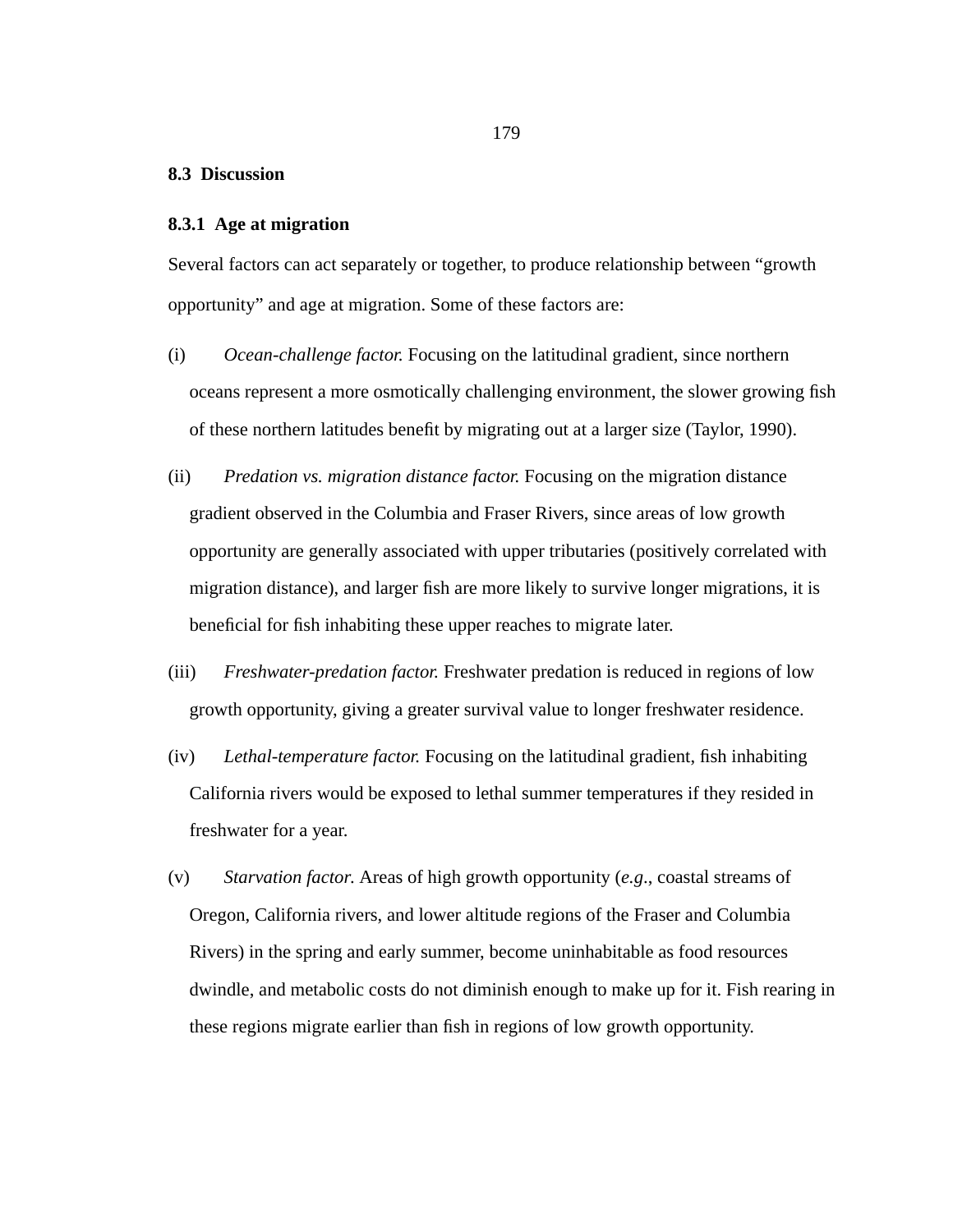- (vi) *Temperature-related freshwater predation factor.* Regions having high summer temperatures can bring high predation rates due to temperature-elevated consumption rates of predators. In these regions, juveniles failing to migrate before temperature increases are confronted, not only with higher metabolic costs (vii), but also reduced survival. This factor is similar to (iv), but involves *fluctuations* in predation rather than mean predation rate.
- (vii) *Zoogeographical factor.* The distribution of the ocean- and stream-type fish is a result of their post-glacial dispersal, with ocean-type dispersing to the south, and stream-type, to the north (Taylor, 1990).

Some of these factors have been addressed directly through modelling, others have not. I appeal to literature and model predictions to examine each. Most are based explicitly on adaptation, linking behavior directly to growth, reproduction, and survival.

The idea of an ocean challenge factor (i) is supported by studies of smolt performance, and may explain why Alaskan chinook salmon (even populations rearing near the ocean) are of stream-type. Locomotor and osmo-regulatory performance are inhibited at low temperatures (*i.e*., cold climates north of 56°) (Brett, 1967; Knutsson & Garv, 1976; Beamish, 1978; Webb, 1978; Virtanen & Oikari, 1984). Therefore, larger smolt size may be selected in the cold northern environments, because larger smolts have an increased performance benefit (Brett & Glass, 1973; McCormick & Naiman, 1984; Hargreaves & LeBrasseur, 1986), leading to longer freshwater residence times in the north. It is uncertain if this factor has bearing on the age at migration pattern observed in river drainages where ocean- and stream-types are sympatric, because these fish enter the ocean in the same location.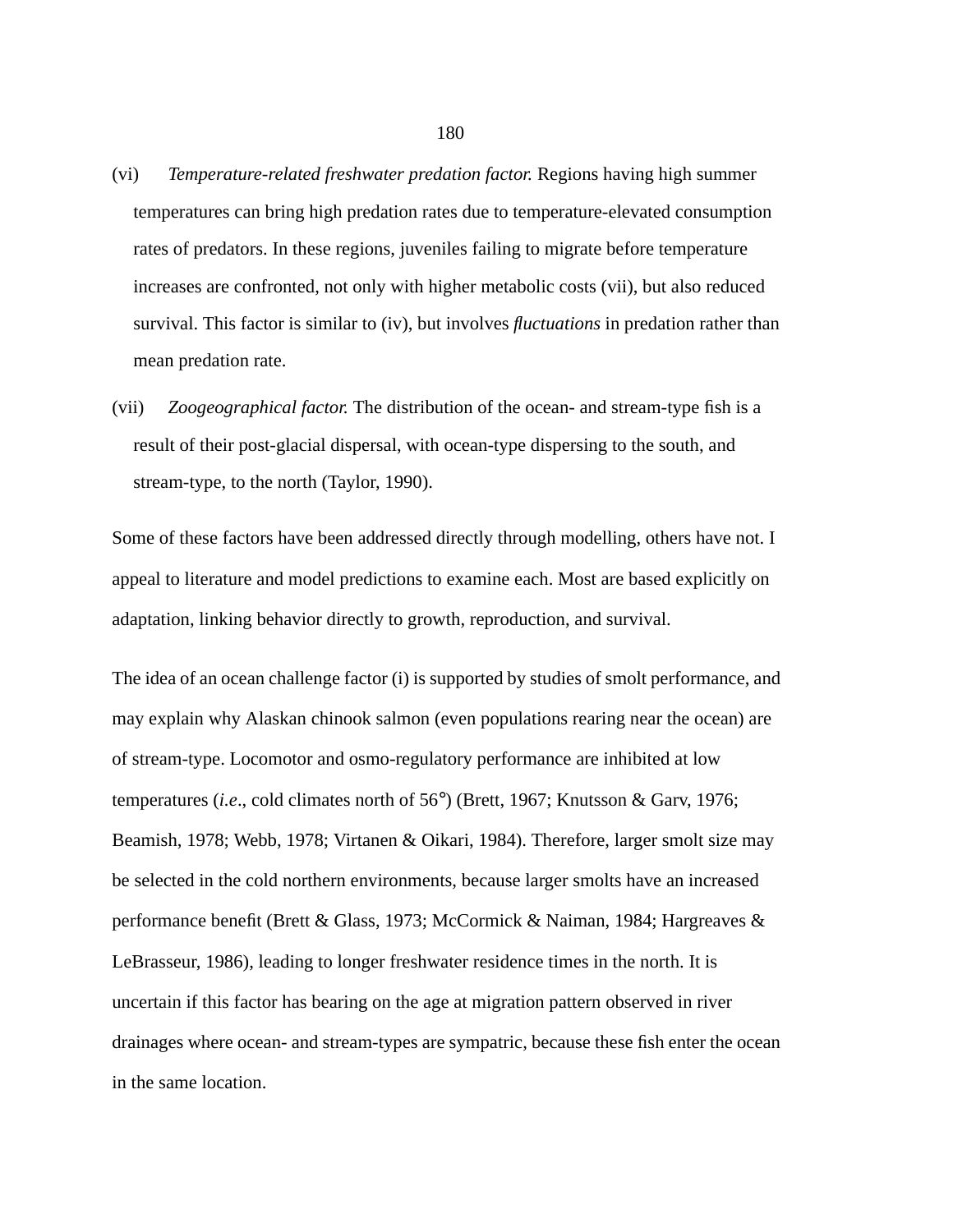A predation-migration distance factor (ii) could, at least in part, account for greater age at migration of upstream populations on rivers where ocean- and stream-type populations are sympatric. The models of chapters 2-4 show that *when all else is equal*, increased migration distance, creating greater predation risk enroute to the ocean, is optimally offset by delaying migration. However, all else is seldom equal, and the result must be used cautiously. For example, upper tributaries generally have lower growth opportunity, which in itself can produce pressure for earlier migration (according to the models of chapters 2- 4). Furthermore, throwing at least some doubt on the importance of this factor, is the fact that there exist a few ocean-type populations that rear in inland locations on the mainstem of the Snake and Columbia Rivers. If at play, this predation-migration distance factor does not differentiate stream- and ocean-type populations in Alaska, since according to Taylor (1990), these populations are *all* stream-type, regardless of migration distance. In California, this factor can have little bearing since the majority of populations are oceantype, but the two stream-type populations known to exist originate in Mill and Deer Creeks (F. Fisher, Stockton, CA, pers. comm.), upper tributaries of the Sacramento River.

The freshwater-predation factor (iii) may act if predation is less severe in regions of low growth opportunity making later migration more favorable than in high-growthopportunity locations. If indeed predation is lower in areas of low growth opportunity, then models of chapters 2-4 suggest that the loss of growth experienced by greater freshwater residence time can be compensated by greater survival probability and larger size at migration and ocean entry. It is unclear if this growth-opportunity vs. predation pattern exists in nature. However, it is known that some important salmon predators are less abundant in upper tributaries. For example, the northern squawfish (*Ptychocheilus*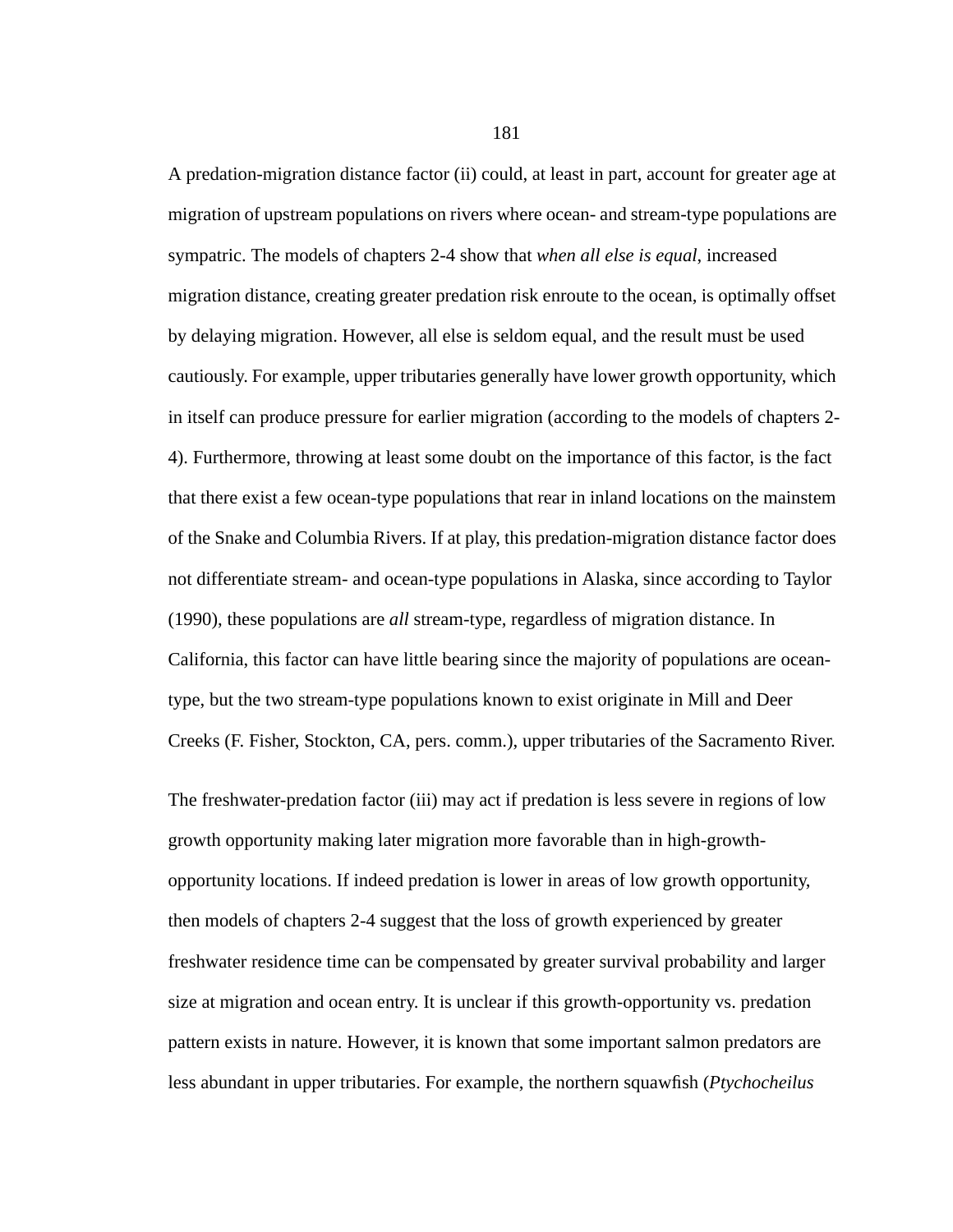*oregonensis*), which is common in the pools formed by dams on the mainstem of the Columbia River, is scarce in lower order streams (Beecher *et al.*, 1988), and is known to prefer areas of slow to moderate flow, and temperatures of 20° C to 23° C. The smallmouth bass (*Micropterus dolomieui*), a lesser salmon predator on the Columbia River, prefers slight gradients (.078% to .473%), associated with higher order streams, and high water temperatures (21° C to 27° C). Predation is an important determinate of age at migration, and more research is needed to define its relationship to growth opportunity. In fact, it appears to be the only factor that *potentially* explains the pattern observed between growth opportunity age at migration throughout the chinook's range.

The lethal-temperature factor (iv) has limited application over the range of chinook salmon, but can be important in California rivers and streams where summer temperatures reach lethal levels(TABLE 4.5). The preponderance of ocean-type chinook in California may be due, to some extent, to a decrease in habitat suitability (Southwood, 1962) as temperatures rise.

The starvation factor (v) is similar to (iii) in that, in both, migration is prompted by a decrease in habitat suitability. A decrease in river flows accompanied by rising summer temperatures are correlated with fish migration in the Hanford Reach (Becker, 1973a). A decrease in flows can lead to a decrease in the rate of food drift (Waters, 1969), and can accompanied by an increase in temperature. These factors together could lead to starvation (or at least poor growth), making the river habitat unsuitable (FIGURE 8.1). In contrast, streams and rivers of lower growth opportunity (upper reaches of rivers or populations north of 56°N) may not warm enough in the summer to make metabolic costs prohibitive (FIGURE 8.2).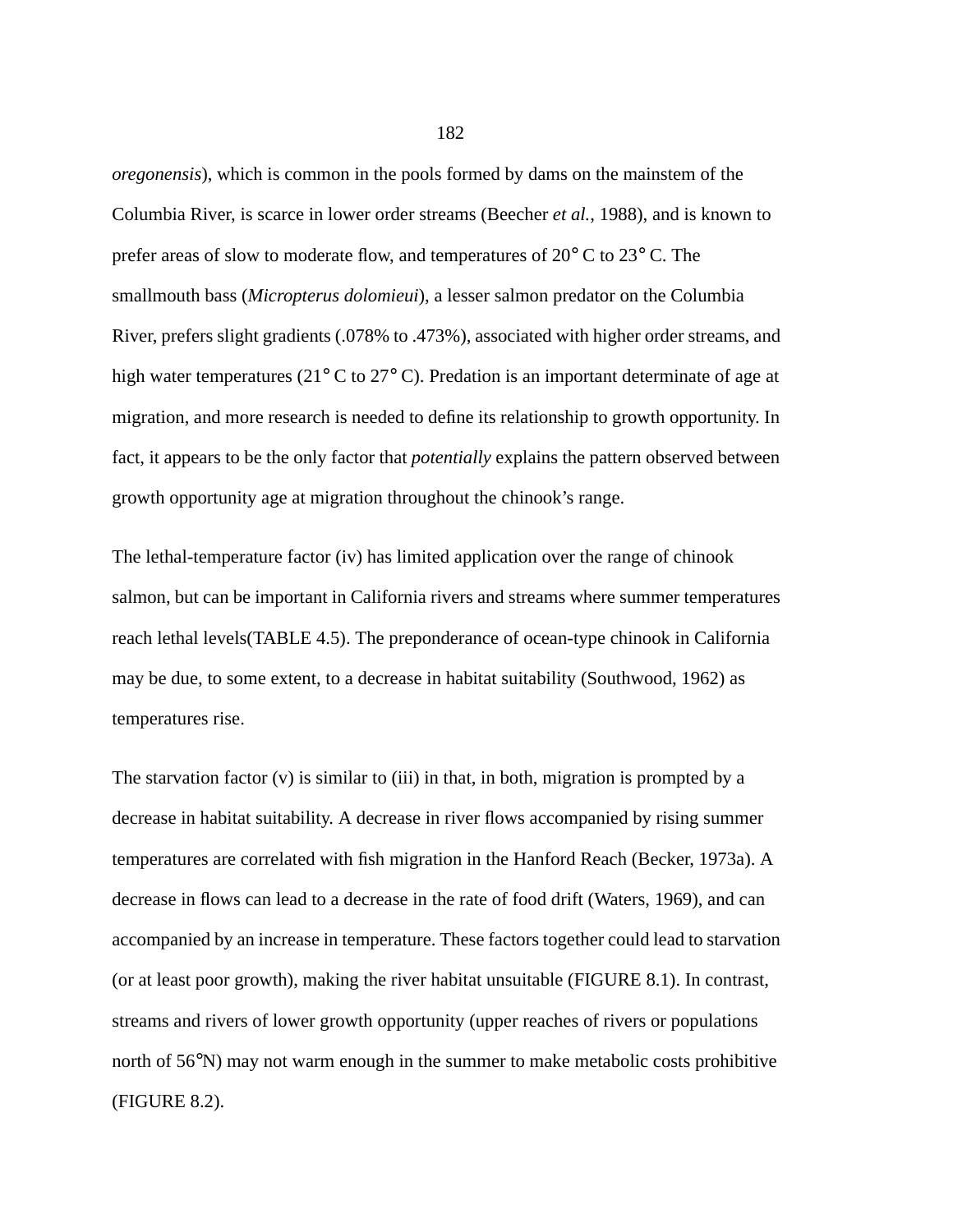

**FIGURE 8.1** (a) Detection time if 46 PIT-tagged subyearling salmon at Lower Granite Dam, water temperature, flow, and temperature-dependent specific rate of respiration of a 5-gram subyearling. Migration timing may be attributed to a decrease in habitat suitability. As summer progresses, (b) temperatures rise, (c) respiration rate increases, and (d) flows decrease. The temperature-dependent specific respiration rate function is taken from Hewitt & Johnson (1992).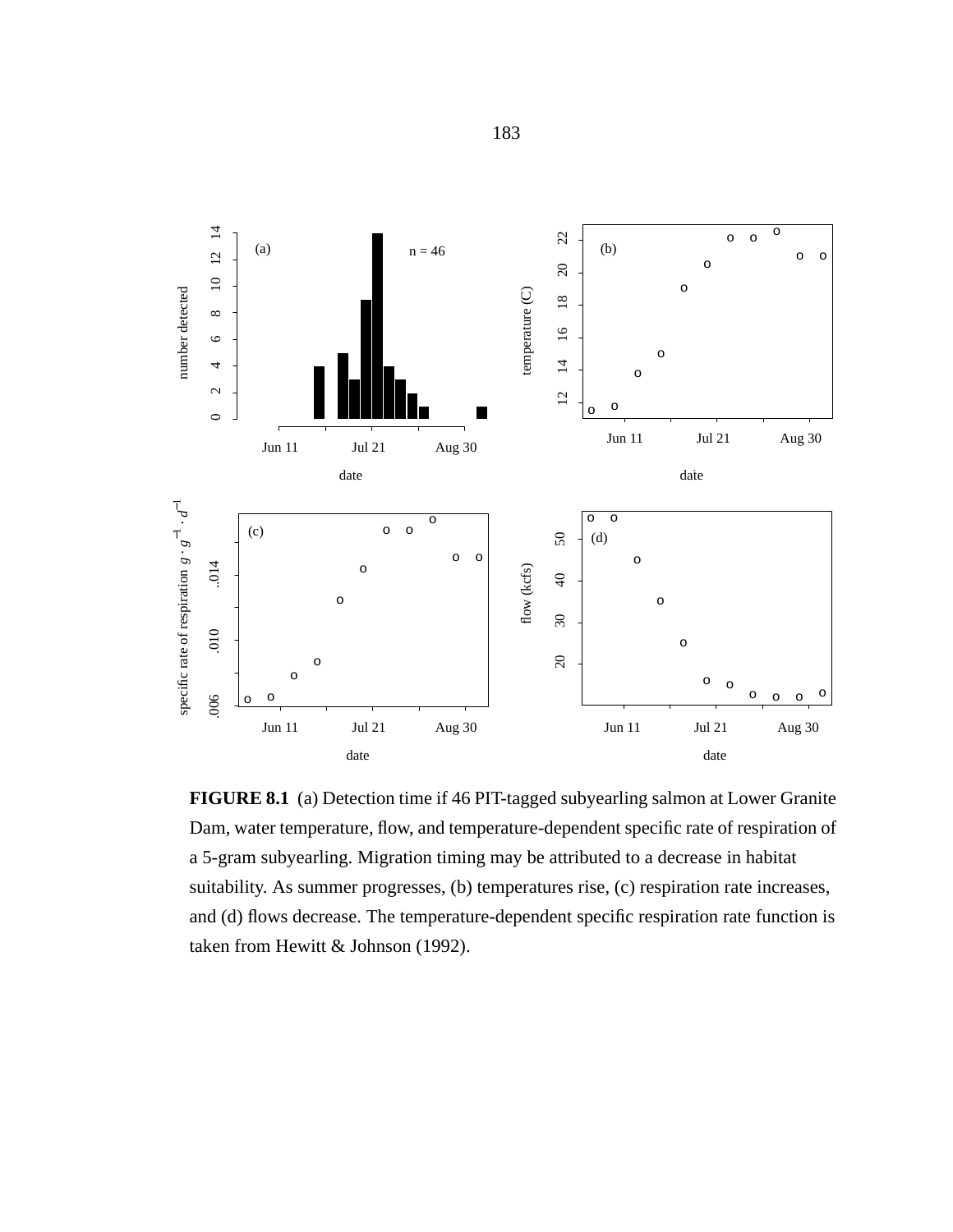

**FIGURE 8.2** Comparison of 1981-82 flow, temperature, and specific rate of respiration of a 5-gram fish at the Snake River Anatone USGS gauge (RK 269) and the East Fork of the Salmon R. above Big Boulder Creek (USGS gauge 13297453).

Another factor that is linked with habitat suitability is the temperature-related freshwater predation factor (vi). As in (iv) and (v), migration is prompted by a decrease in habitat suitability due to increasing temperatures. The maximum consumption rate of salmon predators such as the northern squawfish, smallmouth bass, and walleye is known to increase as temperature rises, failing to diminish over the sublethal temperature range of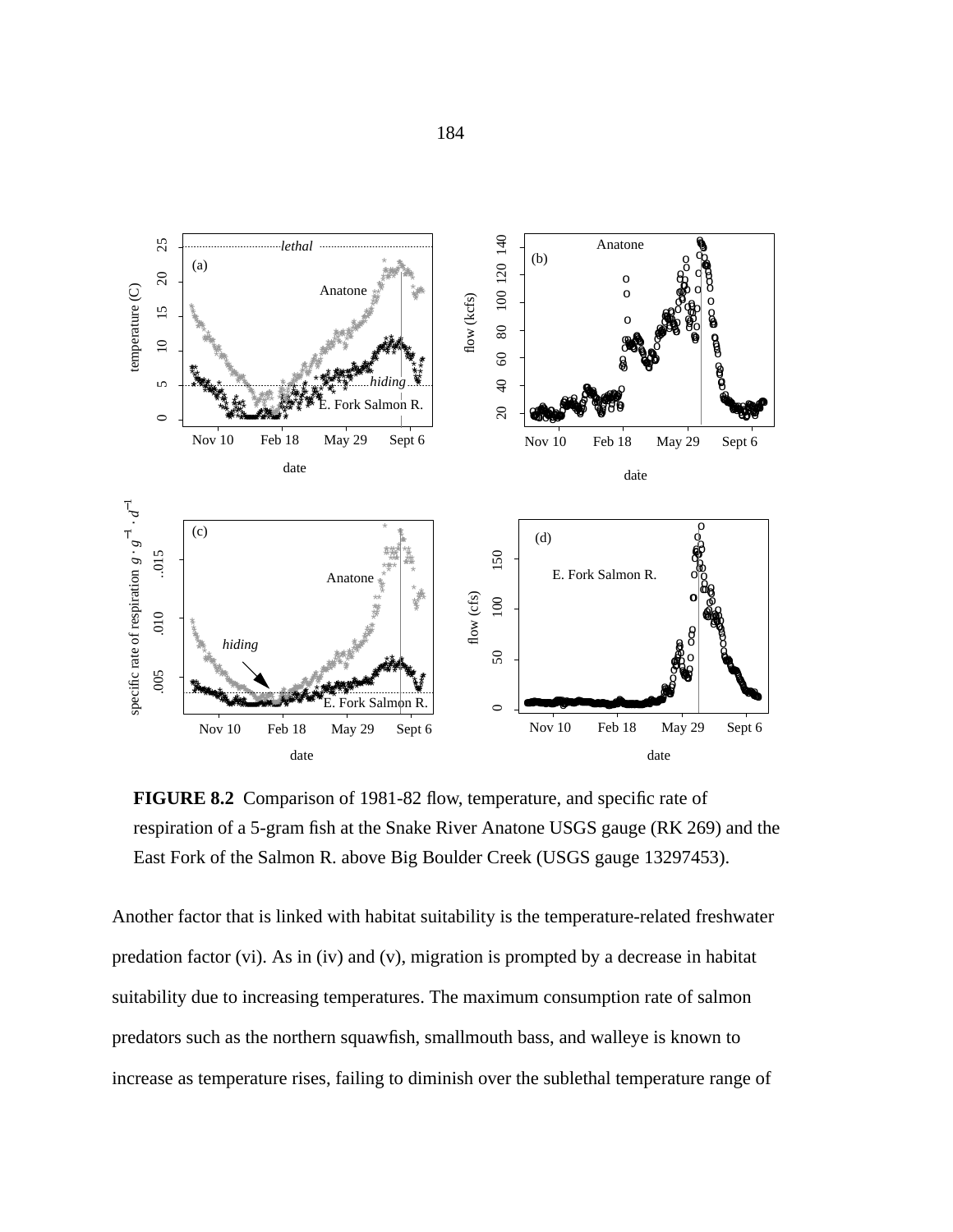salmon (FIGURE 4.2). If the feeding activity of the predators is severe in the regions of high growth opportunity, one expects to see seaward migration, or at least migration out of these environs (FIGURE 8.3). The results of CHAPTER 4 suggest that age at migration can indeed decrease when temperature dependent predation is considered. To test importance of this selection pressure, one must understand the geographical distribution of salmon predators and temperature regime (FIGURE 8.2). A simple model run (FIGURE 8.4) demonstrates that spatial structure in temperature regime can be important in determining optimal age at migration.

The zoogeographical factor (vii) does not directly address the adaptive significance of the geographical distribution of stream- and ocean-type chinook, and it ignores the selection gradients that might have produced the observed distribution. Over the 13,500 years since the Wisconsinan glaciation, chinook salmon have produced approximately 2,700 generations. A combination of this large number of generations, consistent and strong geographically-varying selection pressures, heritability of migration behavior, and genetic variability, supplies conditions necessary and sufficient for local adaptation.

Various factors [*i.e*., (iii), (v), (vi), and (vii)] could contribute to both the latitudinal gradient and the migration distance gradient in age at migration. Given that I have thrown some doubt on (vii), the remaining factors capable of explaining both gradients are: (iii) freshwater-predation, (v) starvation, and (vi) temperature-related freshwater. All other factors must be combined with others to explain both gradients (TABLE 8.1).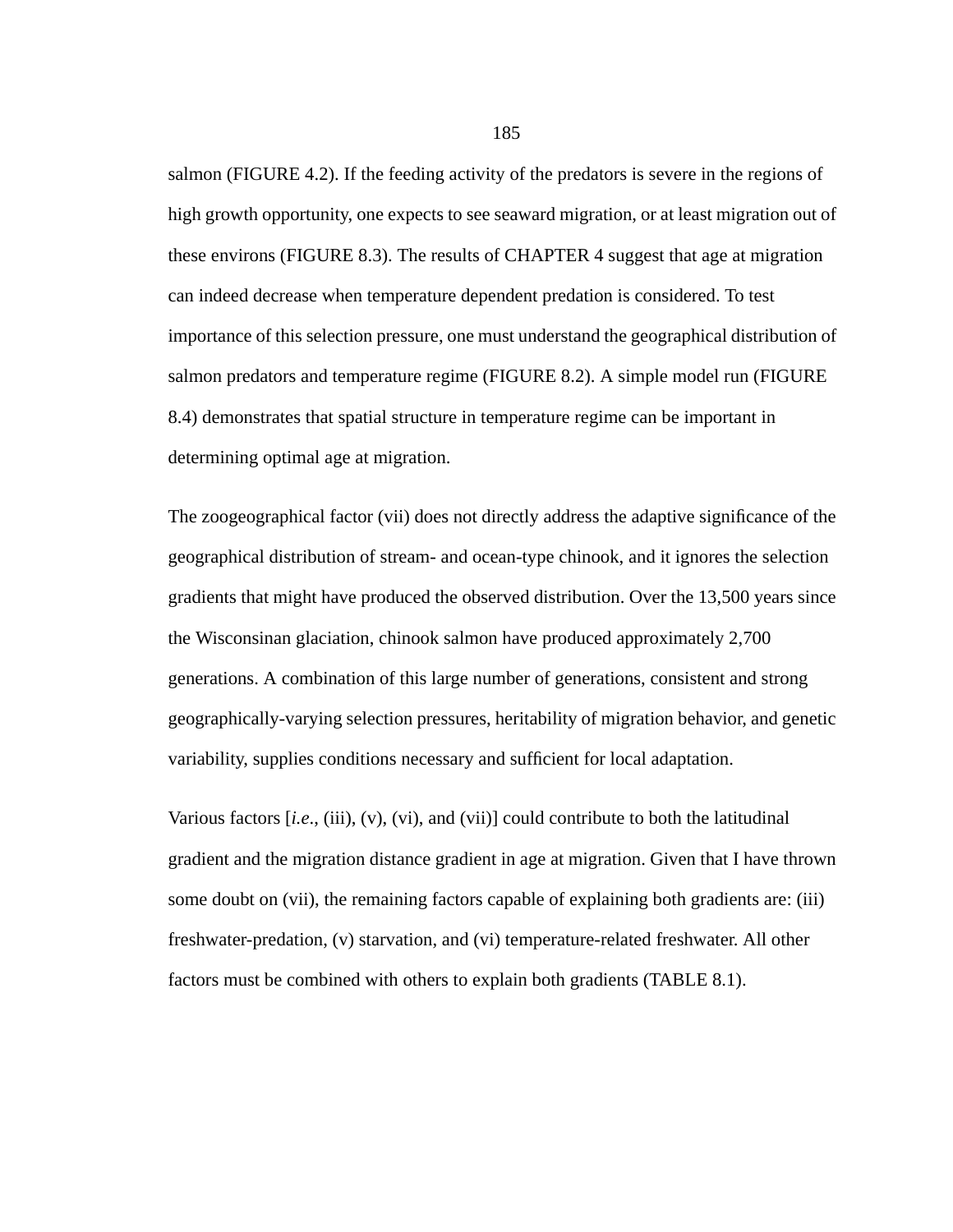

**FIGURE 8.3** Detection time of PIT-tagged subyearling salmon at Lower Granite Dam, water temperature, and a temperature-dependent consumption function for northern squawfish. The subyearlings were tagged between 30 May and 2 July of 1991 in the Snake River drainage between RK211 and RK250 above Lower Granite Dam. Mean daily water temperature data were recorded at Billy Creek (RK 265). (a) The peak of detection occurred in mid July, and most emigrated by September. Note that this peak in migration corresponds to periods of high temperature (b), which also corresponds to peak consumption rate of northern squawfish (c). The temperature dependent consumption function (d) is a generalized gamma, and is taken from Vigg  $&$  Burley (1991).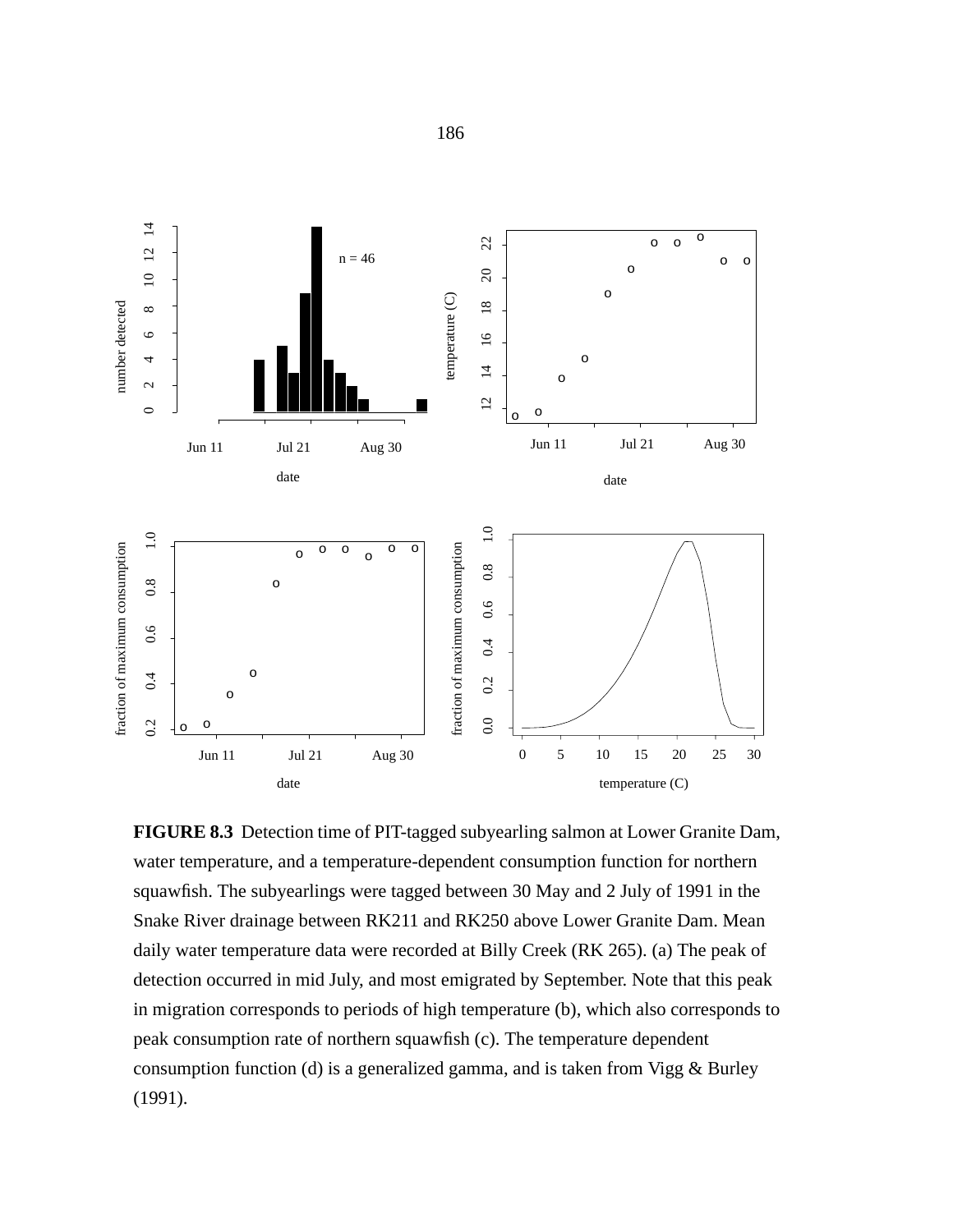

**FIGURE 8.4** Comparison of fitness curves showing the influence of simple spatial structure. Curve  $\bullet$  uses the seasonal temperatures of 1981-82 from the Anatone Gauge (RK269 of the Snake R.), no spatial river structure, and a migration distance of 800 km. Curve ➋ also uses a migration distance of 800 km, but in the first 10 km, temperatures of East Fork Salmon R. 1981-82, and over the last 790 km, the warmer Anatone Gauge temperatures apply. Predation parameters were set to  $\theta = .11 \text{ km}^{-1}$  and  $\zeta = 1400 \text{ km} \cdot \text{yr}^{-1}$ , and the remain parameters are as given in TABLE 4.4. A juvenile optimally migrates during the first year when  $\bullet$  applies, and during the second year if  $\bullet$  applies. This occurs because the colder temperatures in ➋ give reduced predation (due to a temperature-dependent consumption rate), giving the juvenile an opportunity to remain in the upper river and grow for a year (under reduced predation conditions), before migrating through regions of more aggressive predators.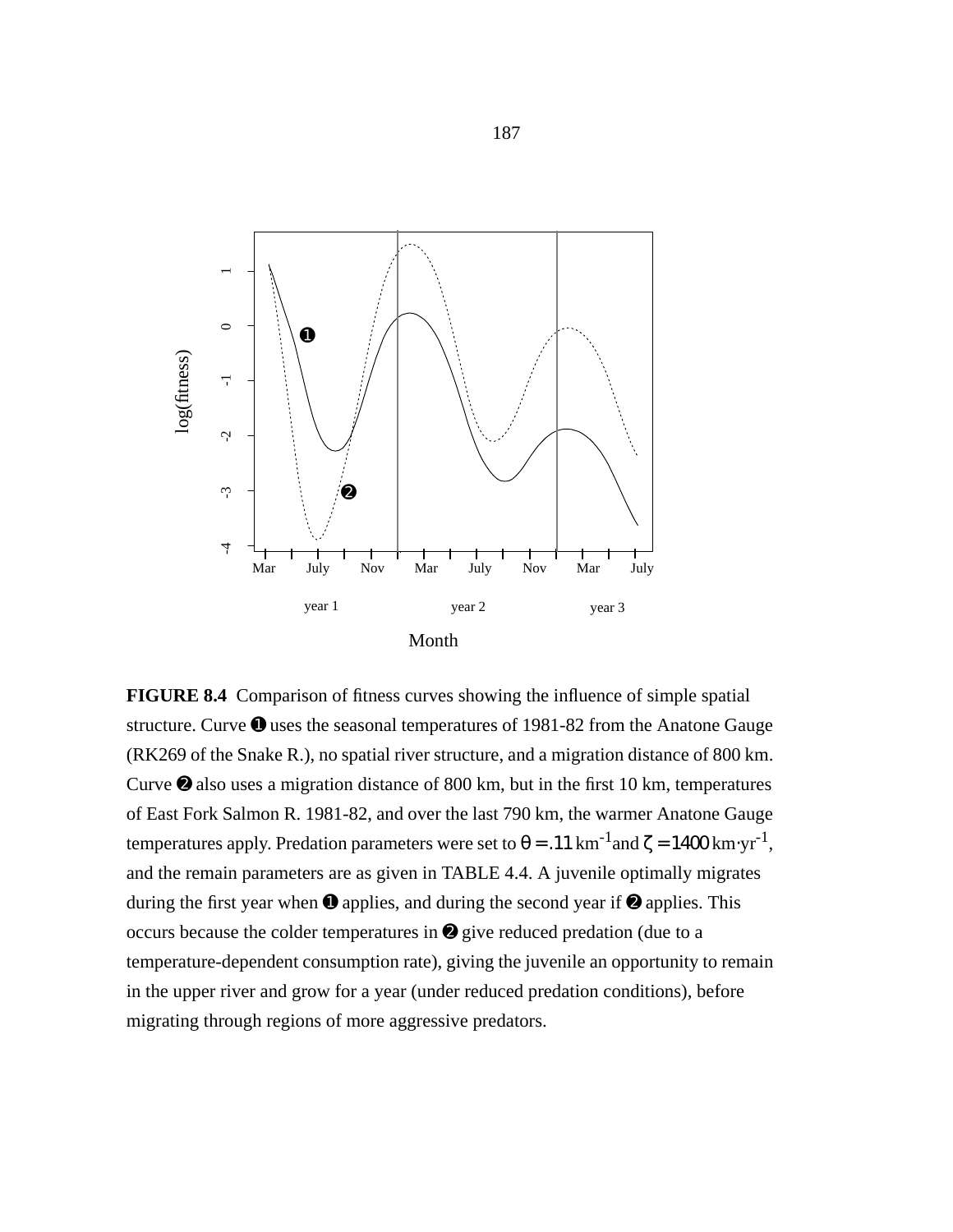| $\frac{1}{2}$ and $\frac{1}{2}$ are $\frac{1}{2}$ and $\frac{1}{2}$ and $\frac{1}{2}$ and $\frac{1}{2}$ and $\frac{1}{2}$ |                                     |
|---------------------------------------------------------------------------------------------------------------------------|-------------------------------------|
| <b>Relationship addressed</b>                                                                                             | <b>Applicable factors</b>           |
| Latitudinal gradient                                                                                                      | (i), (iii), (iv), (v), (vi), (vii)  |
| Migration distance gradient                                                                                               | (ii), (iii), (iv), (v), (vi), (vii) |

**TABLE 8.1** Factors and the gradient(s) they address.

### **8.3.2 Applications to the Columbia River System**

The Columbia River has both stream- and ocean-type populations present, with the stream-type fish typically distributed inland and the ocean-type distributed coastally. When ocean-type chinook are distributed inland, they typically rear in the mainstem of the Columbia or Snake Rivers, while, in contrast, stream-type chinook rear in tributaries which are associated with higher elevations and usually, colder annual temperatures. The fundamental differences in the behavior of these two life-history types that must be respected when managing the river for their mutual benefit.

## **8.3.2.1 Response to increased flow or drawdown**

Of the two life-history types, the model suggests that ocean-type chinook will show less migration response to measures of increased flow. If, as suggested in CHAPTER 6 (See FIGURE 6.3), ocean-type chinook are operating in a "predator avoidance and feeding" mode, one expects that increasing flow can actually *reduce movement* of ocean-type chinook by making a station holding superior to active foraging (appetitive movement). In contrast, stream-type chinook, which are likely to be in a more aggressive downstream migratory state than ocean-type chinook, may truly benefit from a measure that increases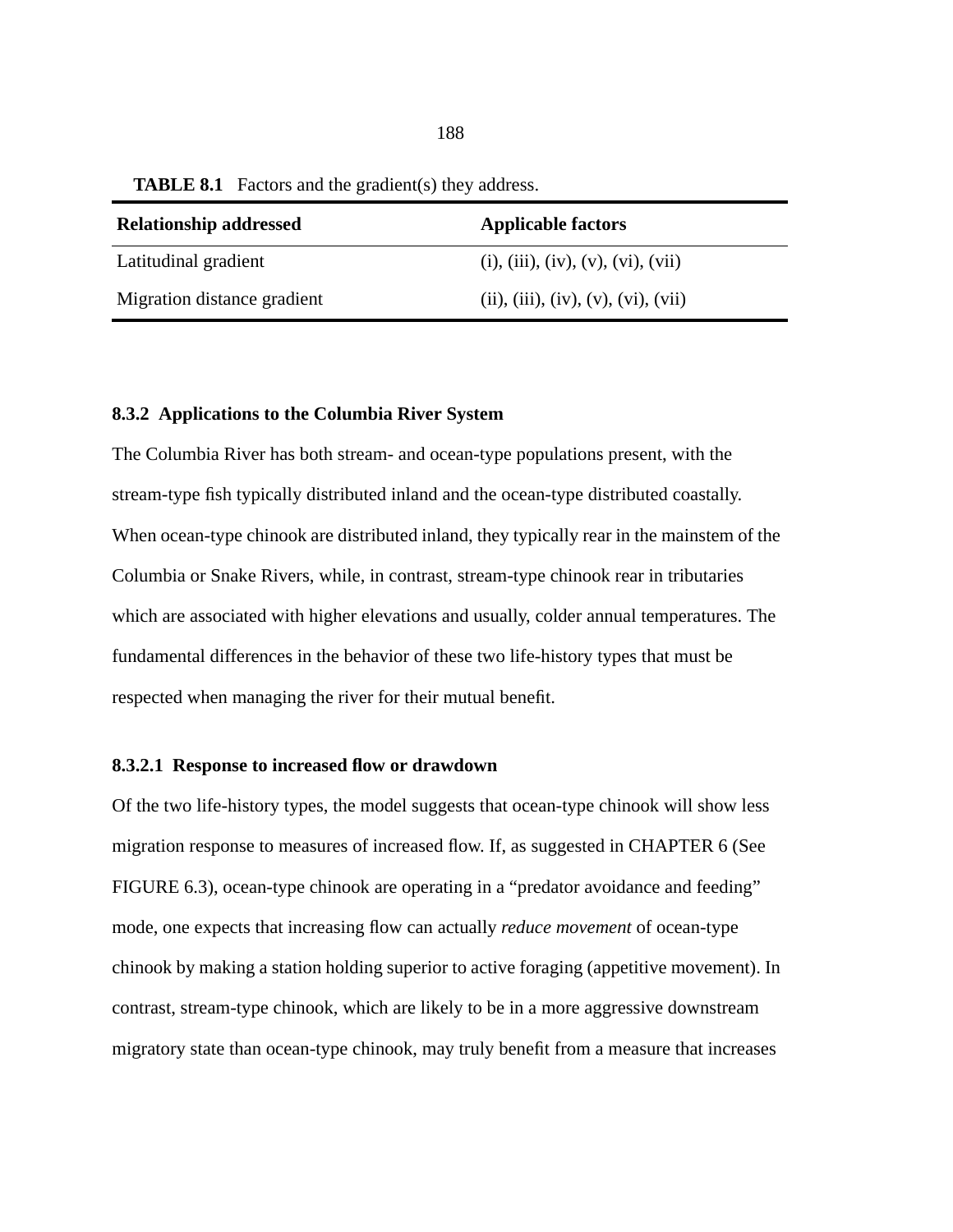maximum current velocity and decreases travel-time (and consequently time at risk to predators) to the ocean.

These model-related predictions are borne out, to some extent, by data. Raymond *et al.* (1975) and Sims *et al.* (1976) found that even during high-flow years, large numbers of ocean-type chinook remained in John Day Reservoir for a protracted period compared with stream-type chinook. These early observations are supported by more recent studies of ocean-type migration as well. Giorgi *et al.* (1994) discovered that ocean-type chinook not only show protracted reservoir residence, but also upstream movements after marking, indicating that the these fish are not consistently displaced downstream. Note that these upstream movements support the notion that ocean-types are showing predator avoidance and feeding behavior along with low-flow induced appetitive movements.

## **8.3.2.2 Long-term effects of dams**

Hydroelectric developments has had a strong impact on migration and survival of both stream- and ocean-type chinook salmon, as well as other salmon species. There is direct mortality due to passage through the turbines, spillways, and bypass systems at the dams. The cumulative effect of passage through a series of dams can produce high mortalities for upstream salmon stocks. For example, juveniles originating above the Lower Granite Dam must pass 9 dams (if they are not transported) enroute to the ocean.

From a lifetime-fitness perspective, fish have two possible strategies that fish can follow: lifetime freshwater residence (residualism), or migration to the ocean to feed (anadramy). It is possible that since the migration corridor is expensive (due to dams and predation in their impoundments), if there exists suitable year-round upstream habitat, residualism may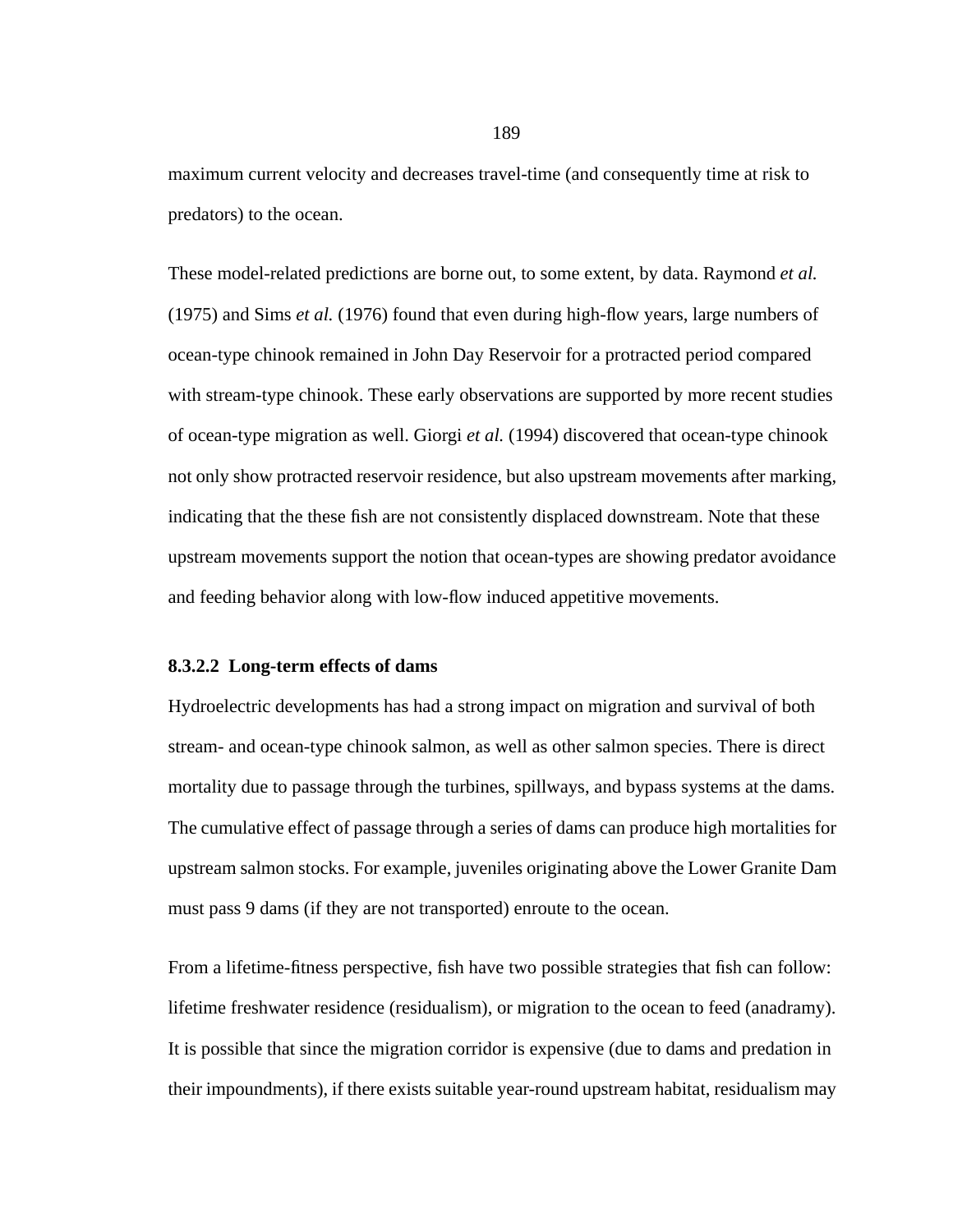become more commonplace. This is possible if the conditions for natural selection are met (heritability, variability, and persistent, directional selection pressure). Of course, the stipulation of suitable year-round upstream habitat is essential. Earlier in this discussion, I argued that if habitat suitability decreases rapidly during the summer, due to temperaturerelated factors, there can be intense selective pressure for migration. Of the two lifehistory types, it seems most reasonable that stream-type chinook will have more suitable year-round habitat than ocean-type chinook, as well as a tendency to remain in freshwater longer, and therefore will be more likely to exhibit residualism.

Aside from considerations of age at migration, the reduced current velocities associated with impoundments, can also influence migration rates and feeding behavior. Although appetitive movements of ocean-type chinook appear to be important in waters with reduced current velocity, they may have been much less so when dams were absent and river currents were swift. At the same time these impounded waters made it possible for predators, such as the northern squawfish, typically absent from swift-moving sections of rivers and cooler waters, to thrive throughout the mainstem of the Columbia and Snake Rivers. The increased appetitive movements made more important by reduced current velocity, together with an increase in predators, probably led to a substantial increase in predation. Because increased movements could also, in theory, make the juveniles more visible to predators, exacerbating the problem of increased predator density.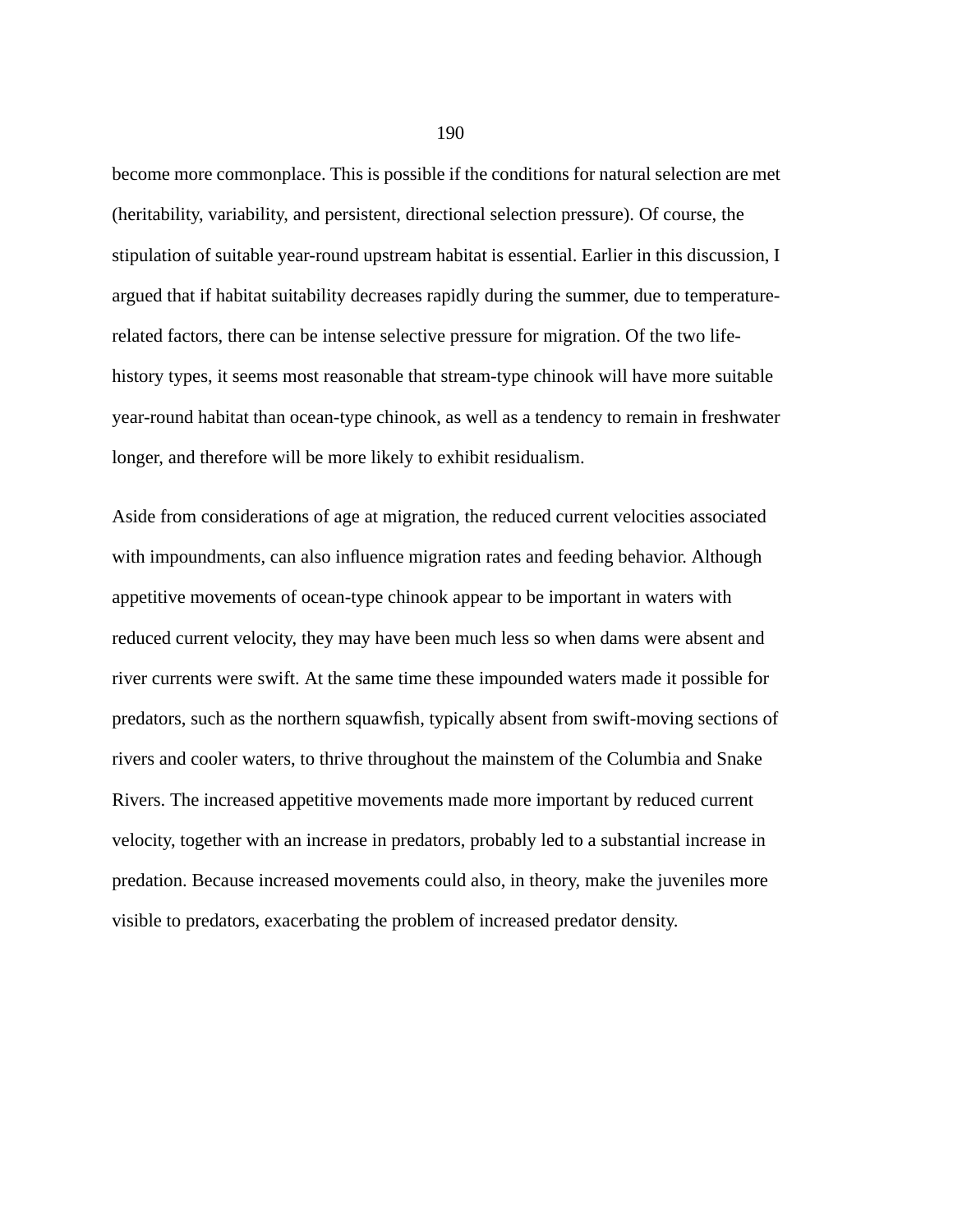# **LIST OF REFERENCES**

- Allen, M.A. & Hassler, T. J. (1986). Species profiles: life histories and environmental requirements of coastal fishes and invertebrates (Pacific Southwest)—chinook salmon. *U.S. Fish Wildl. Serv. Biol. Rep.* **82(11.49)**. US. Army Corps of Engineers, TR EL-82-4.
- Allen, R. (1965). Juvenile fish collector operation at Lake Mayfield July1, 1964 to June 30, 1965. Report to Bureau of Commercial Fisheries, Contract 14-17-0001-1357. Wash. Dep. Fish., Olympia, 23 p.
- Anonymous. (1976). Young king salmon survival and migrations in the delta. Fifth Annual Report (1975), Interagency Ecological Study Program for the Sacramento-San Joaquin Estuary. pp. 28-34.
- Baker, R. R. (1978). The evolutionary ecology of animal migration. New York: Holmes & Meier Publishers.
- Bassett, C. E. (1978). Effect of cover and social structure on position choice by brown trout (*Salmo trutta*) in a stream. M. S. Thesis, Michigan State Univ., E. Lansing: 181 p.
- Beamish, F. W. (1978). Swimming capacity. In: *Fish Physiology*, *vol. 7*, *Locomotion*. (Hoar, W. S. & Randall, D. J., eds), pp. 101-187. New York: Academic Press.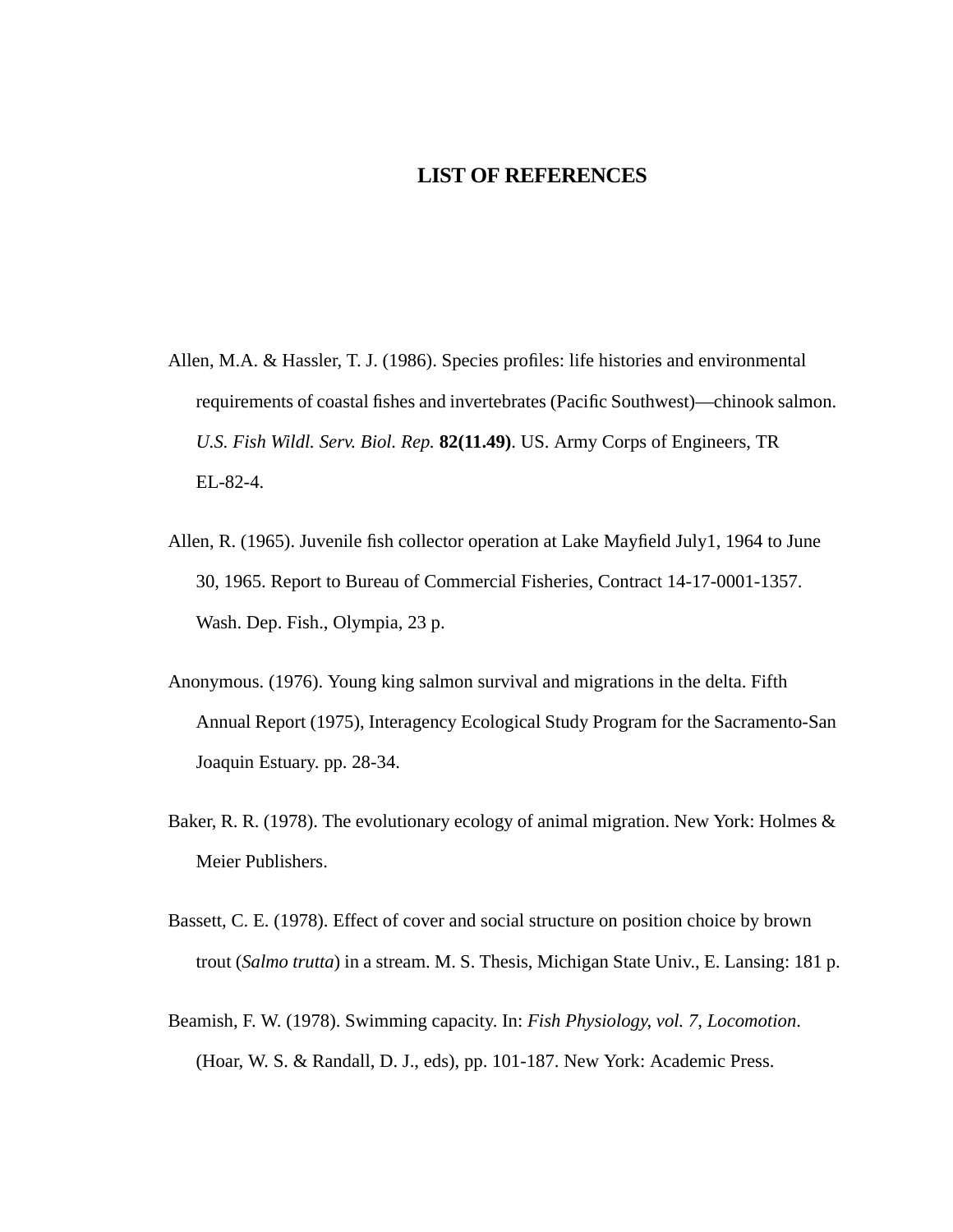- Becker, C. D. (1973a). Food and growth parameters of juvenile chinook salmon, *Oncorhynchus tshawytscha*, in central Columbia River. *Fish. Bull.* **71**, 387–400.
- Becker, C. D. (1973b). Columbia River thermal effect study: reactor effluent problems. *J. of the Water Pollution Control Federation.* **45**, 850-869.
- Beecher, H.A., Dott, E.R. & Fernau, R.F. (1988). Fish species richness and stream order in Washington State streams. *Env. Biol. Fish*. **22**, 193-209.
- Berg, L. S. (1948). Freshwater Fishes in the U.S.S.R. and Adjacent countries. Vol. 1. Academy of Sciences, U.S.S.R. Translated from Russian by Israeli Program for Scientific Translation, Jerusalem.
- Bohlin, T., Dellefors, C. & Faremo, U. (1993a). Optimal time and size for smolt migration in wilds sea trout (*Salmo trutta*). *Can. J. Fish. Aquat. Sci.* **50***,* 224-232.
- Bohlin, T., Dellefors, C. & Faremo, U. (1993b). Timing of sea-run brown trout (*Salmo trutta*) smolt migration: effects of climatic variation. *Can. J. Fish. Aquat. Sci*. **50**, 1132-1136.
- Brent, R. P. (1973). Algorithms for minimization without derivatives. Englewood Cliffs, N.J.: Prentice-Hall.
- Brett, J. R. (1952). Temperature tolerance in young Pacific salmon, genus *Oncorhynchus*. *J. Fish. Res. Bd. Can.* **9**, 265-323.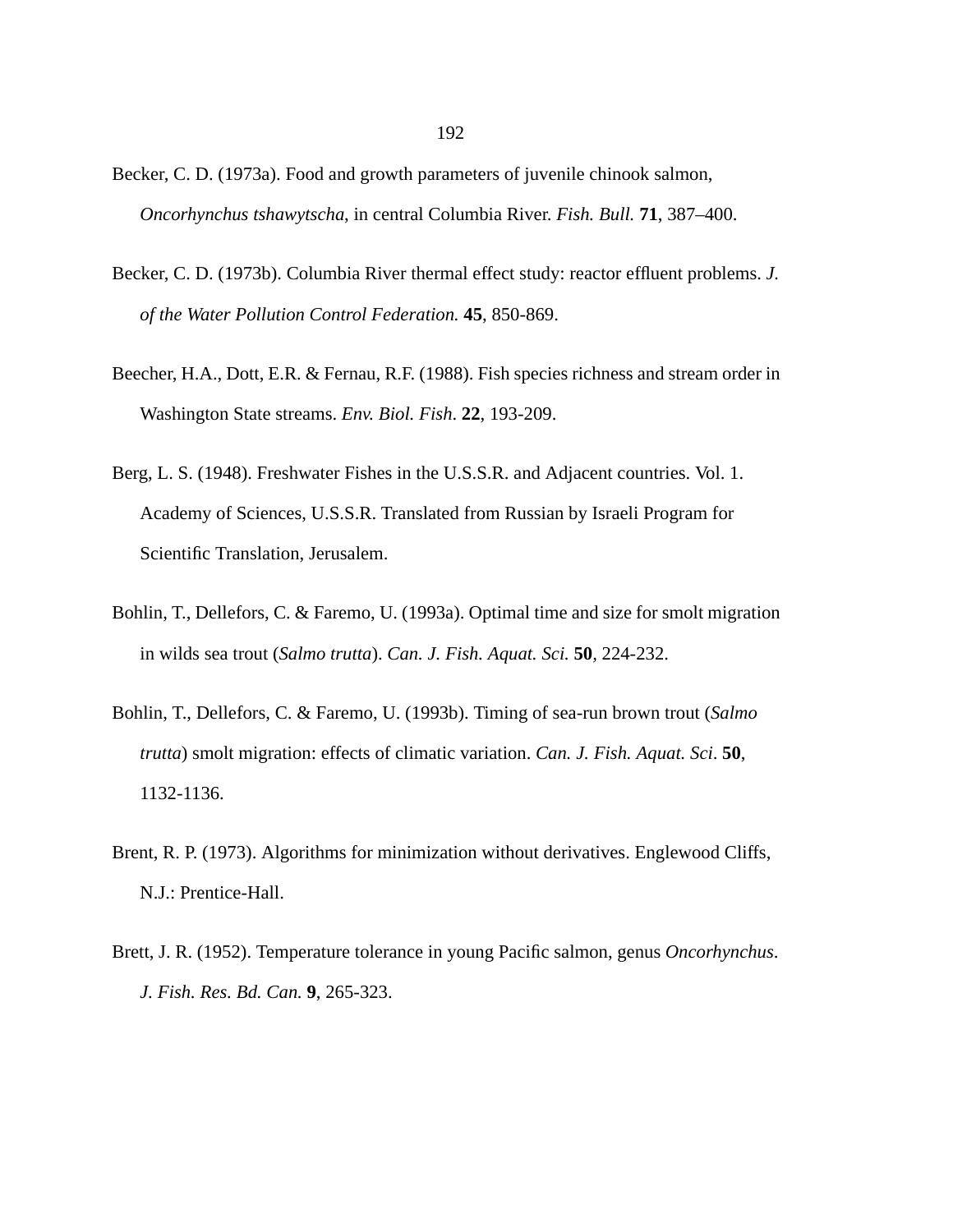- Brett, J. R. (1965). The relation of size to rate of oxygen consumption and sustained swimming speed of sockeye salmon (*Oncorhynchus nerka*). *J. Fish. Res. Board Can.* **22,** 1491-1501.
- Brett, J. R. (1967). Swimming performance of sockeye salmon (*Oncorhynchus nerka*) in relation to fatigue time and temperature. *J. Fish. Res. Bd Can.* **24**, 1731-1741.
- Brett, J. R. & Glass, N. R. (1973). Metabolic rates and critical swimming speeds of sockeye salmon (*Oncorhynchus nerka*) in relation to size and temperature. *J. Fish. Res. Bd Can.* **30**, 379-387.
- Brett, J.R & Groves, T.D.D. (1979). Physiological energetics. In: *Fish Physiology, Vol VIII: Bioenergetics and Growth* (Hoar, W. S., Randall, D. J. & Brett, J. R., eds) pp. 279-352. New York: Academic Press.
- Bugert, R. M. and T. C. Bjornn. (1991). Habitat use by steelhead and coho salmon and their responses to predators and cover in laboratory streams. *Trans. Am. Fish. Soc*. **120**, 486-493.
- Bugert, R. M., Bjornn, T. C. & Meehan, W. R. (1991). Summer habitat use by young salmonids and their responses to cover and predators in a small stream. *Trans Am. Fish. Soc.* **120**, 474-485.
- Carl, L. M. & Healey, M. C. (1984). Differences in enzyme frequency and body morphology among three juvenile life history types of chinook salmon (*Oncorhynchus tshawytscha*) in the Nanaimo River, British Columbia. *Can. J. Fish Aquat. Sci.* **41**, 1070-1077.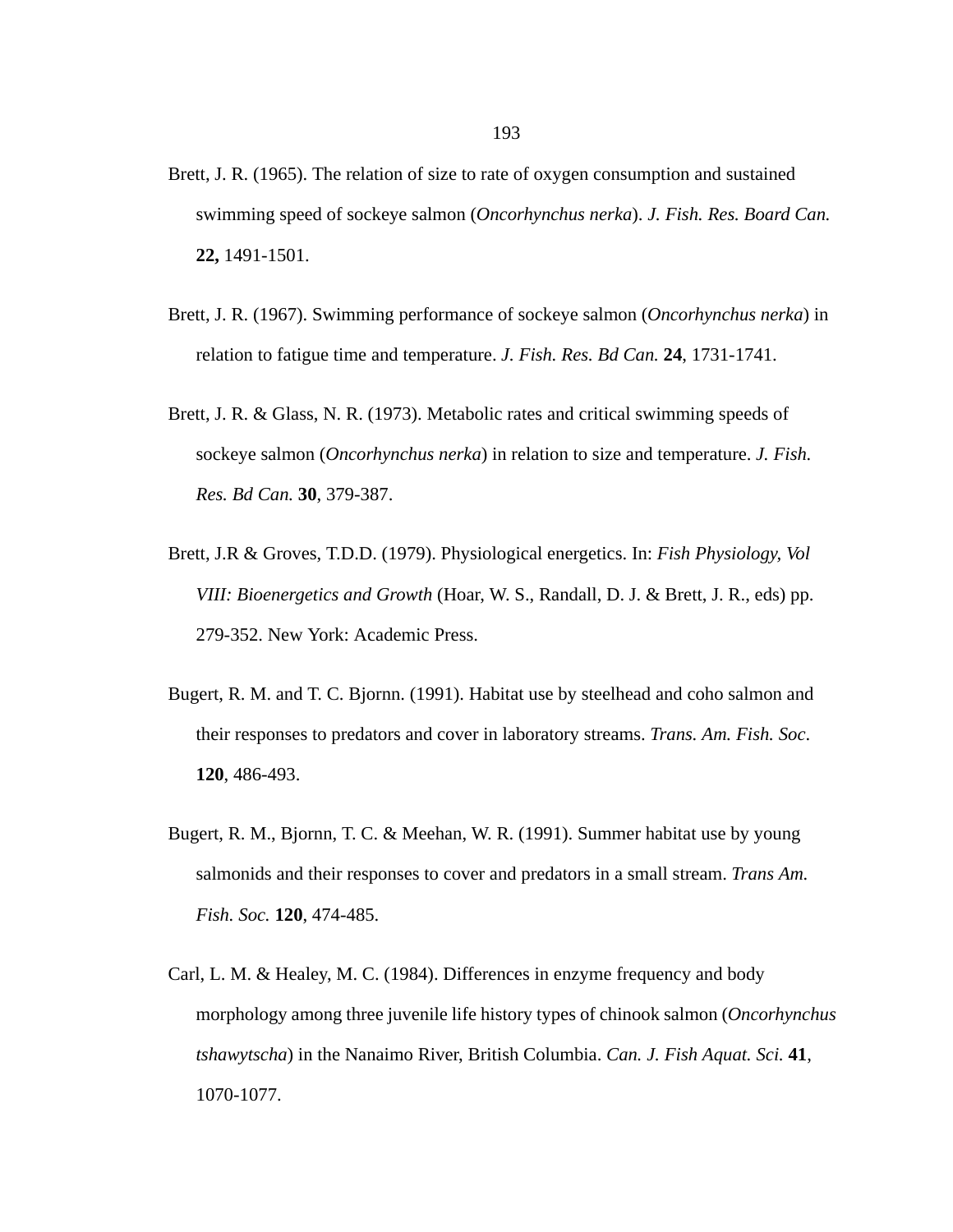- Chapman, D. W. & Bjornn, T. C. (1969). Distribution of salmonids in streams, with special reference to food and feeding. In: *Symposium on Salmon and Trout in Streams.* (Northcote, T. G, ed) pp. 153-176. Vancouver: University of British Columbia.
- Clark, W. C. & Levy, D. A. (1988). Diel vertical migrations by juvenile sockeye salmon and the antipredation window. *Am. Nat.* **131**, 271-290.
- Clarke, F. H. (1975). The Euler-Lagrange differential inclusion. *Journal of Differential Equations* **19**, 80-90.
- Clarke, F. H. (1989). Methods of dynamic and nonsmooth optimization. Montpelier, Vermont: Capital City Press.
- Clarke, W. C., Withler, R. E. & Shelbourn, J. E. (1992). Genetic control of juvenile life history pattern in chinook salmon (*Oncorhynchus tshawytscha*). *Can. J. Fish. Aquat. Sci.* **49**, 2300-2306.
- Connor, W. P., Burge, H. L., & Miller, W. H. (1991). Rearing and emigration of naturally produced Snake River fall chinook salmon juveniles. In: *Identification of the Spawning & Migratory Requirements of Fall Chinook Salmon in the Columbia River Basin* (Randorf, D. W. & Miller, W. H., eds). pp. 86-137. Portland: Bonneville Power Administration.
- Conrad, J. M. & Clark, C. W. (1987). Natural resource economics. New York: Cambridge University Press.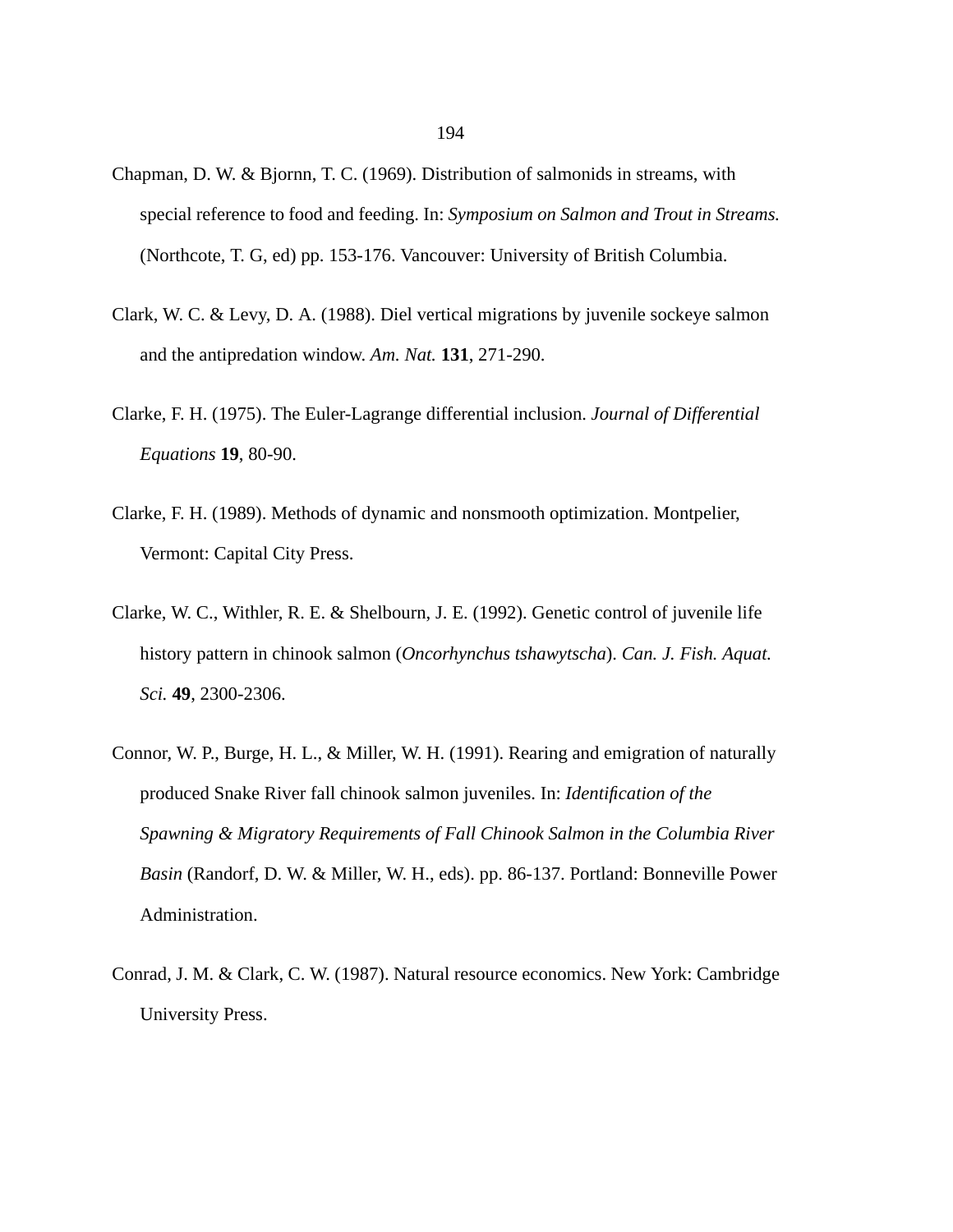- Dauble, D.D., T.L. Page, T. L. & Hanf, R. W. (1989). Spatial distribution of juvenile salmonids in the Hanford Reach, Columbia River. *Fishery Bulletin.* **87**, 775-790.
- Davis, S. K. (1981). Determination of body composition, condition, and migration timing of juvenile chum and chinook salmon in lower Skagit River, Washington. M. S. Thesis. University of Washington, Seattle. 97 pp.
- Dawley, E. M., Ledgerwood, R. D., Blahn, T. H., Sims, C. W., Durkin, J. T., Kirn, R. A., Rankis, A. E., Monan, G. E. & Ossiander, F. J. (1986). Migration characteristics, biological observations, and relative survival of juvenile salmonids entering the Columbia River estuary, 1966-1983. Report to Bonneville Power Administration, Portland, Oregon. Contract DE-A179-848BP39652. Alaska Fish. Sci. Cent., Natl. Mar. Fish. Serv., NOAA, Seattle, WA 98112, 256 p.
- Dickhoff, W. W. & Sullivan, C. V. (1987). Involvement of the thyroid gland in smoltification, with special reference to metabolic and developmental processes. *American Fisheries Society Symposium* **1**, 197-210.
- Dixit, A. K. (1976). Optimization in economics. Oxford, England: Oxford University Press.
- Elliott, J. M. (1967). Invertebrate drift in a Dartmoor stream. *Arch. Hydrobiol.* **63**, 202-237.
- Everest, F. J. & Chapman, D.W. (1972). Habitat selection and spatial interaction by juvenile chinook salmon and steelhead trout in two Idaho streams. *J. Fish. Res. Board Can.* **29**: 91-100.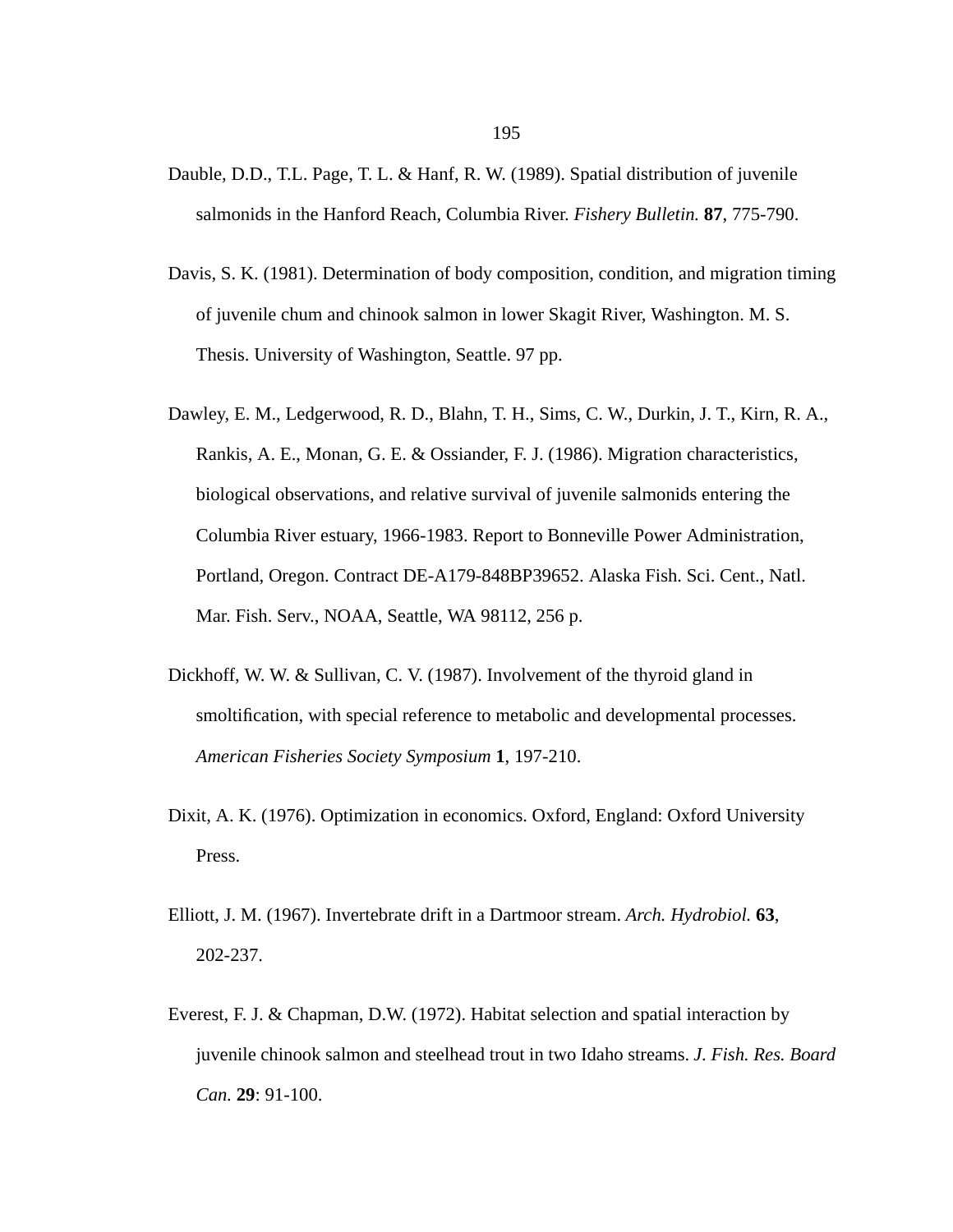- Fausch, K. D. (1984). Profitable stream positions for salmonids: relating specific growth rate to net energy gain*. Can. J. Zool.* **62**, 441-451.
- Foerster, R. E. & Ricker, W. E. (1941). The effect of reduction of predaceous fish on survival of young sockeye salmon at Cultus Lake. *J. Fish Res. Board Can.* **5**, 315-336.
- Fogel, D. B. (1994). Applying evolutionary programming to selected control problems. *Computers Math. Applic.* **27**, 89-104.
- Galbreath, J. L. & Ridenhour, R. L. (1964). Fecundity of Columbia River chinook salmon. *Res. Briefs Fish Comm. Oreg.* **10**, 16–27.
- Gilbert, C. H. (1913). Age at maturity of Pacific coast salmon of the genus *Oncorhynchus*. *Bull. U.S. Bureau Fish.* **32**, 57-70.
- Gilhousen, P. (1980). Energy sources and expenditures in Fraser River sockeye salmon during their spawning migration. *Int. Pacfic Salmon Commn Bull.* No **22**.
- Gilliam, J. F. (1982). Habitat use and competitive bottle-necks in size-structure fish populations. Ph.D. thesis. Michigan State Univ., east Lansing, MI.
- Giorgi, A.E., Miller, D.R & Sandford, B.P. (1994). Migratory characteristics of juvenile ocean-type chinook salmon, Oncorhynchus tshawytscha, in John Day Reservoir on the Columbia River. *Fish. Bull.* **92**, 872-879.
- Godin, J-G. J. (1982). Migrations of salmonid fishes during life history phases: daily and annual timing. In: *Salmon and Trout Migratory Behavior Symposium* (Brannon, E. L. & Salo, E. O., eds) pp. 22-50. Seattle: Univ. Wash.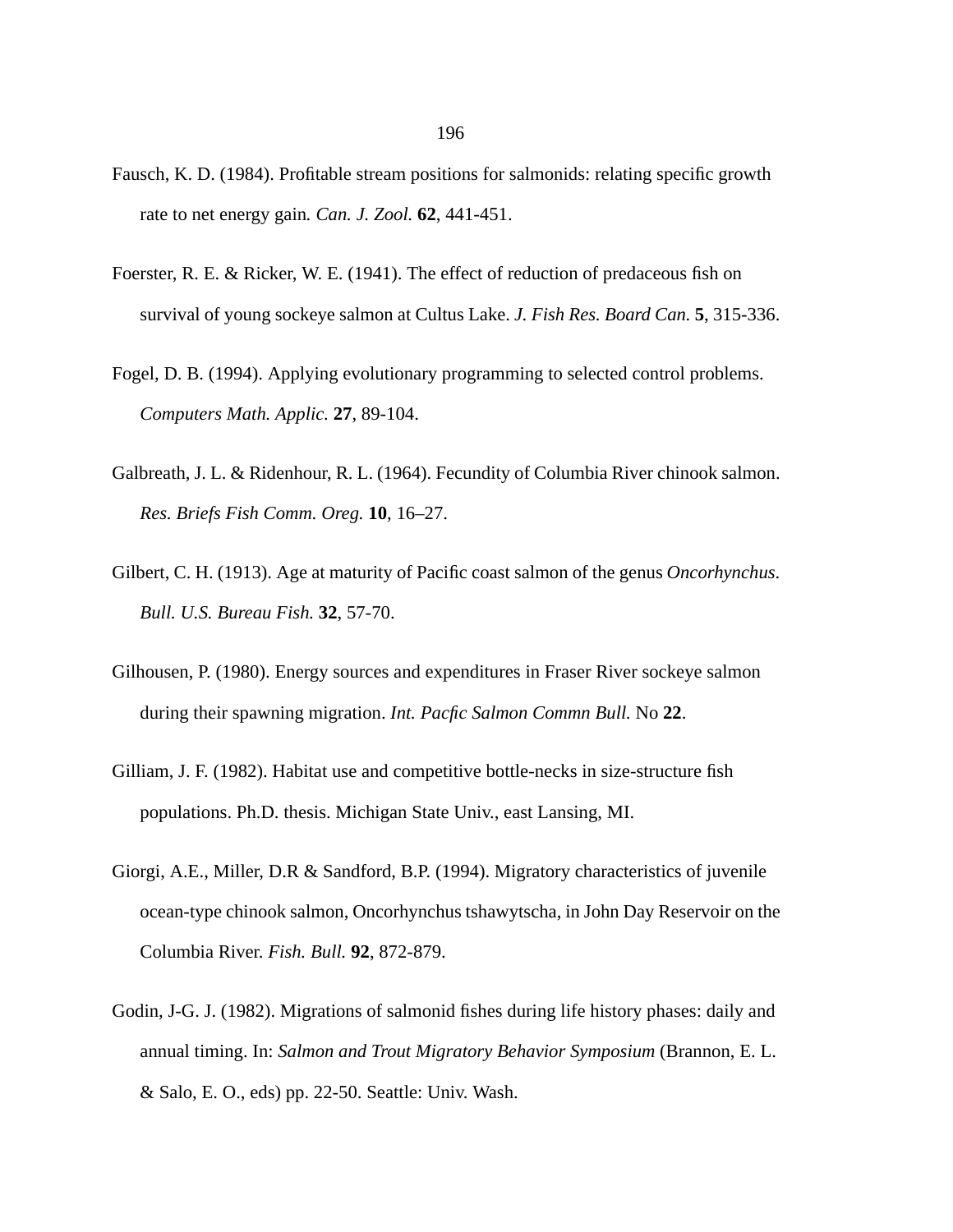Gross, M. R. (1987). Evolution of diadromy in fishes. *Am. Fish. Soc. Symp.* **1**, 14-25.

- Hallock, R. J. & Fry, D. H., Jr. (1967). Five species of salmon, *Oncorhynchus*, in the Sacramento River, *California. Calif. Fish Game* **53**, 5-23.
- Hargreaves, N. B. & LeBrasseur, R. J. (1986). Size selectivity of coho (*Oncorhynchus kisutch*) preying on chum salmon (*O. keta*). *Can. J. Fish. Aquat. Sci.* **43**, 581-586.
- Healey, M. C. (1982). Juvenile Pacific salmon in estuaries: the life support system, p. 315–341. In*: Estuarine Comparisons* (Kennedy, V. S., ed) pp. 315-341. New York: Academic Press.
- Healey, M. C. (1991). Life history of chinook salmon (*Oncorhynchus tshawytscha*). In: *Pacific Salmon Life Histories* (Groot C. & Margolis, L., eds) pp. 312-393. Vancouver: UBC Press.
- Healey, M. C. & Heard, W. R. (1984). Inter- and intra-populations variation in the fecundity of chinook salmon (*Oncorhynchus tshawytscha*) and its relevance to life history theory. *Can J. Fish. Aquat. Sci.* **41**, 476-483.
- Henry, K. A. (1972). Ocean distribution, growth and effects of the troll fishery on yield of fall chinook salmon from Columbia River hatcheries. *U.S. Natl. Mar. Fish. Serv., Fish. Bull.* **70**, 431–445.
- Hestenes, M. R. (1966). Calculus of variations and optimal control theory. New York: John Wiley & Sons, Inc.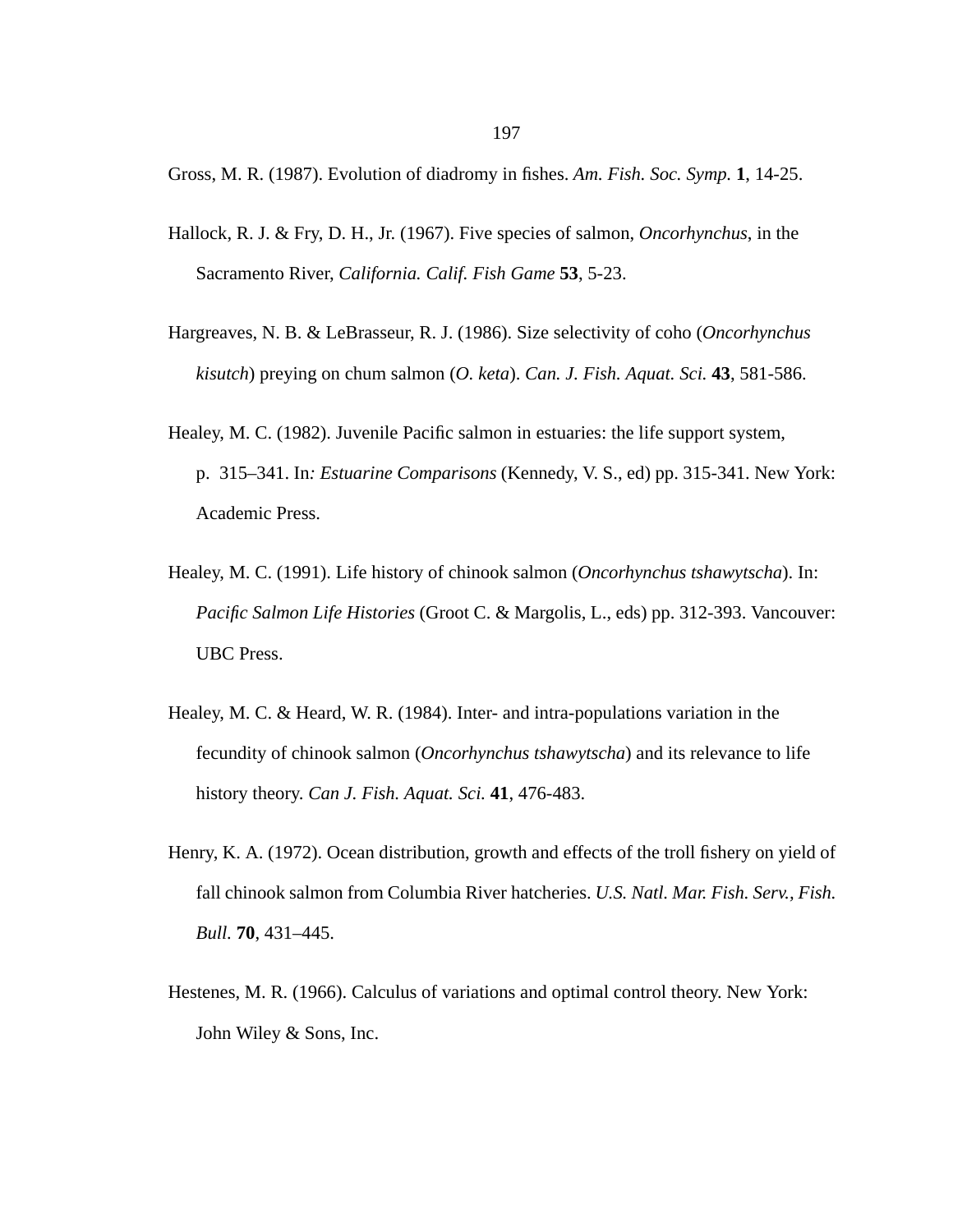- Hewitt, S.W. & Johnson, B. L. (1992). Fish bioenergetics model 2: an upgrade of a generalized bioenergetics model for fish growth for microcomputers. Madison, WI: University of Wisconsin Sea Grant Institute.
- Hikitia, H. (1956). Pacific salmon (Genus: *Oncorhynchus)* known to occur in the coasts and rivers with Hokkaido. *Sci. Rep. Hokkaido Fish Hatch.* **11**, 25-44.
- Hoar, W. S. (1953). The control and timing of migration. *Biol. Rev. Can. Phil. Soc.* **28**, 437-452.
- Holling, C. S. (1959). Some characteristics of simple types of predations and parasitism. *Can. Entomol.* **91**, 385–398.
- Hopkins, C. L. & Unwin, M. J. (1987). River residence of chinook salmon (*Oncorhynchus tshawytscha*) in the Rakaia River, South Island, New Zealand. *N.Z. J. Mar. Freshwat. Res.* **21**, 163-174.
- Huffaker, R. G., Bhat, M. G., & Lenhart, S. M. (1992). Optimal trapping strategies for diffusing nuisance-beaver populations. *Natural Resource Modeling* **6**, 71-97.
- Hunter, J. G. (1959). Survival and production of pink and chum salmon in a coastal stream. *J. Fish Res. Board Can.* 16, 835-886.
- Jenkins, T. M., Jr. (1969). Social structure, position choice and micro-distribution of two trout species (*Salmo trutta* and *Salmo gairdneri*) resident in mountain streams. *Anim. Behav. Monogr.* 2, 56-123.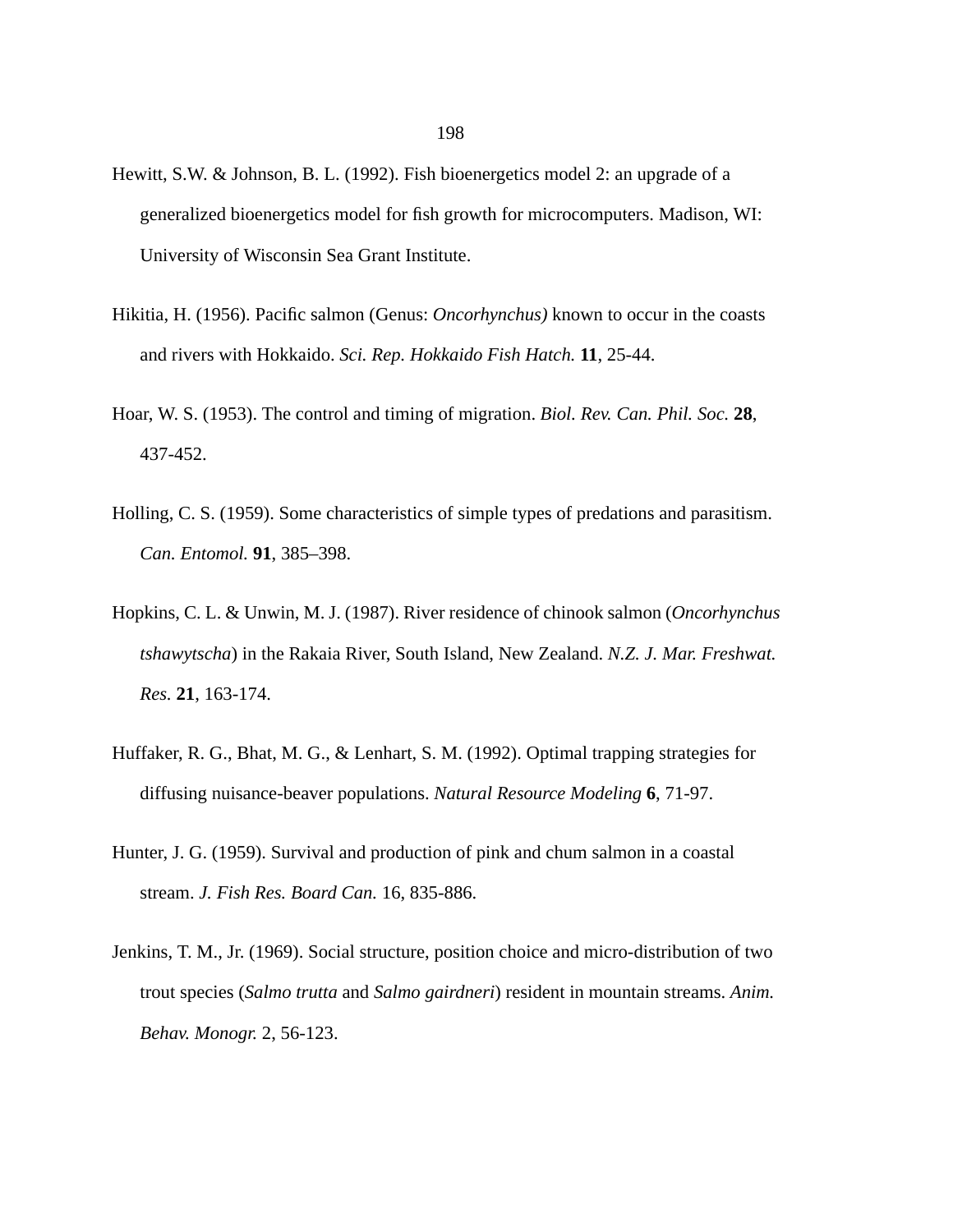- Jonsson, B. & Ruud-Hansen, J. (1985). Water temperature as the primary influence on timing of seaward migrations of Atlantic salmon (*Salmo salar*) smolts. *J. Fish. Aquat. Sci.* **42**, 593-595.
- Junge, C. O. & Oakley, A. L. (1966). Trends in production rates for upper Columbia River runs of salmon and steelhead and possible effects of changes in turbidity. *Fish. Comm. Oregon, Res. Briefs.* **12**, 22-43.
- Kalleberg, J. (1958). Observations in a stream tank of territoriality and competition in juvenile salmon and trout (*Salmo salar L. and S. trutta. L)*. *Inst. Freshwat. Res. Drottningholm* Rep. No. **39,** 55-98.
- Kjelson, M. A., Raquel, P. F. & Fisher, F. W. (1982). Life History of fall-run chinook salmon, *Oncorhynchus tshawytscha*, in the Sacramento-San Joaquin Estuary, California. In: *Estuarine Comparisons* (Kennedy, V., ed) pp. 393-411. New York: Academic Press.
- Knutsson, S. & Garv, T. (1976). Seawater adaptation in Atlantic salmon (*Salmo salar L*.) at different experimental temperatures and photoperiods. *Aquaculture* **8**, 169-187.
- Korn, L. M., Hreha, L. H., Montagne, R. G., Mullarkey, W. G. & Wagner, E. J. (1967). The effects of small impoundments on the behavior of juvenile anadromous salmonids. Final Report to U. S. Bureau of Commercial Fisheries. Contract 14-17-0001-597,767,917,1093, and 1238. *Fish Comm. Oreg. Res. Div.*, Clackamas, 127 p.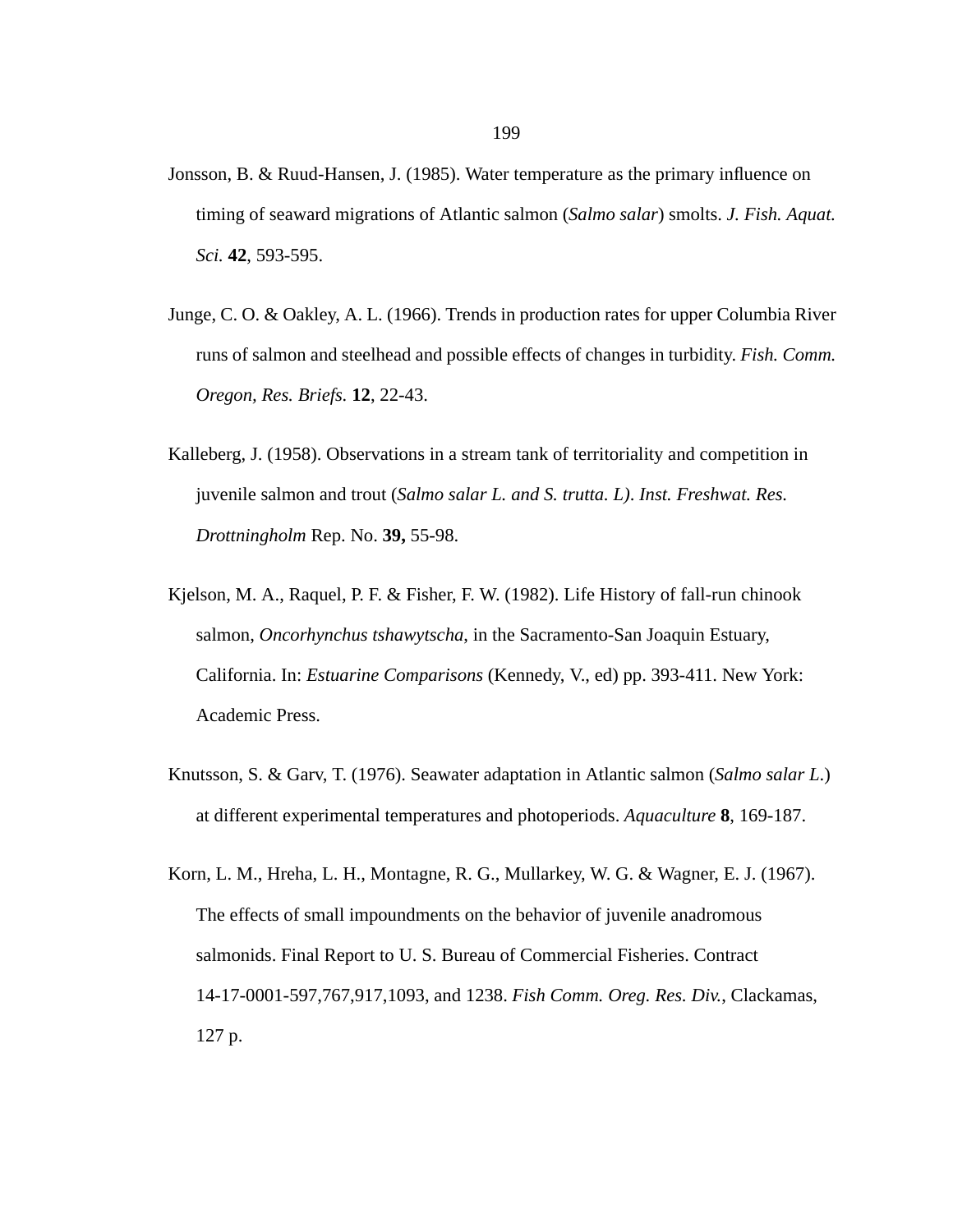- Larsson, P.-O. (1985). Predation on migratory smolts as a regulating factor in Baltic salmon. *Salmo salar L*., populations. *J. Fish Biol.* **26**, 391-397.
- Ledgerwood, R. D., Thrower, F. P. & Dawley, E. M. (1991). Diel sampling of migratory juvenile salmonids in the Columbia River estuary. *Fish. Bull., U.S*. **89**, 69-78.
- Lee, D. S., Gilbert, C. R., Hocutt, C. H., Jenkins, R. E., McAllister, D. E. & Stauffer, J. R., Jr. (1980). Atlas of North American freshwater fishes. *N. Carolina Biol. Survey Publ.* No **1980-12**.
- Leman, B. D. (1978). Coordinated spilling at Columbia River dams during low river flows; response by Public Utility Districts. Unpubl. manuscr. Chelan County, Public Utility District #1, Wenatchee, WA 15 p.
- Leonardsson, K. (1991). Predicting risk-taking behavior from life-history theory using static optimization technique. *Oikos* **60**, 149-154.
- Levings, C. D., McAllister, C. D. & Chang, B. D. (1986). Differential use of the Campbell River estuary, British Columbia, by wild and hatcher-reared juvenile chinook salmon (*Oncorhynchus tshawytscha*). *Can J. Fish. Aquat. Sci.* **43**, 1386-1397.
- Lindsey, C. C. & McPhail, J. D. (1986). Zoogeography of fishes of the Yukon and Mackenzie Basins. In: *Zoogeography of North American Freshwater Fishes.* (Hocutt, C. H. & Wiley, E. O., eds) pp. 639-674. New York: Wiley and Sons.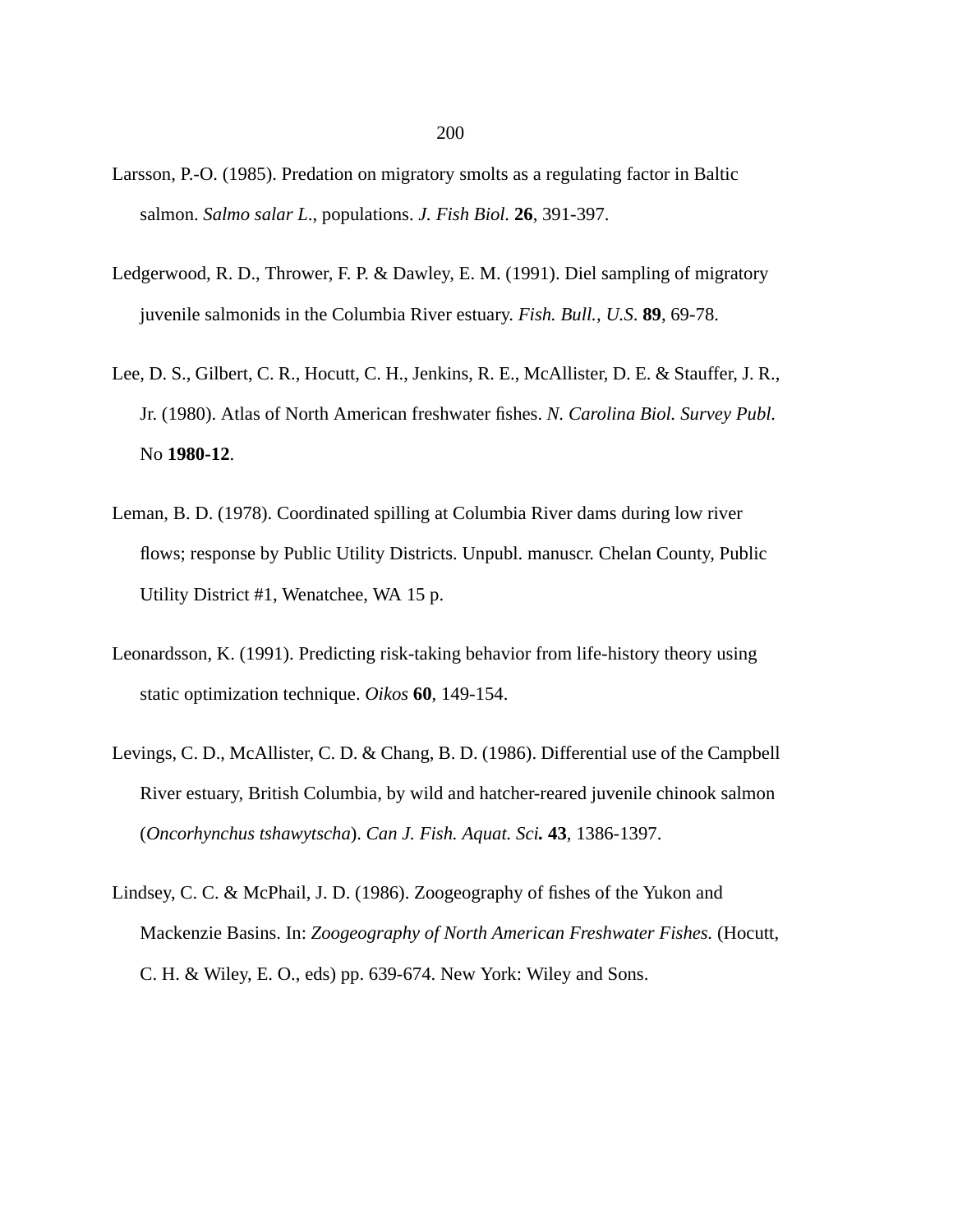- Lister, D.B. & Genoe. H. S. (1970). Stream habitat utilization by cohabiting underyearlings of chinook (*Oncorhynchus tshawytscha*) and coho (*O. kisutch*) salmon in the Big Qualicum River, British Columbia. *J. Fish. Res. Bd. Canada* **27**:1215-1224.
- Loeffel, R. E. & Wendler, J. O. (1969). Review of Pacific coast chinook and coho salmon resources with special emphasis on the troll fisher, p. 1–107. In: *Informal Committee on Chinook and Coho. Reports by the United States exploitation of northeast Pacific stocks of chinook and coho salmon, to 1964, vol. 1, report by the United States Section.*
- Long, C. (1968). Diel movement and vertical distribution of juvenile anadromous fish in turbine intakes. *Fish. Bull., U. S*. **66**, 599-609.
- Mains, E. M. and Smith, J. M. (1964). The distribution, size, time, and current preferences of seaward migrant chinook salmon in the Columbia Snake Rivers. *Fish. Res. Papers, Wash State Dept. Fish.* **2**, 5-43.
- Major, R. L., Ito, J., Ito, S. & Godfrey, H. (1978). Distribution and origin of chinook salmon (*Oncorhynchus tshawytscha*) in offshore water of the north Pacific Ocean. *Int. N. Pacif. Fish. Commn Bull.* No **38**.
- Mangel, M. & Clark, C. W. (1988). Dynamic modelling in behavioral ecology. Princeton, New Jersey: Princeton University Press.
- Mangel, M. (1994). Climate change and salmonid life history variation. *Deep-Sea Research II.* **41**, 75-106.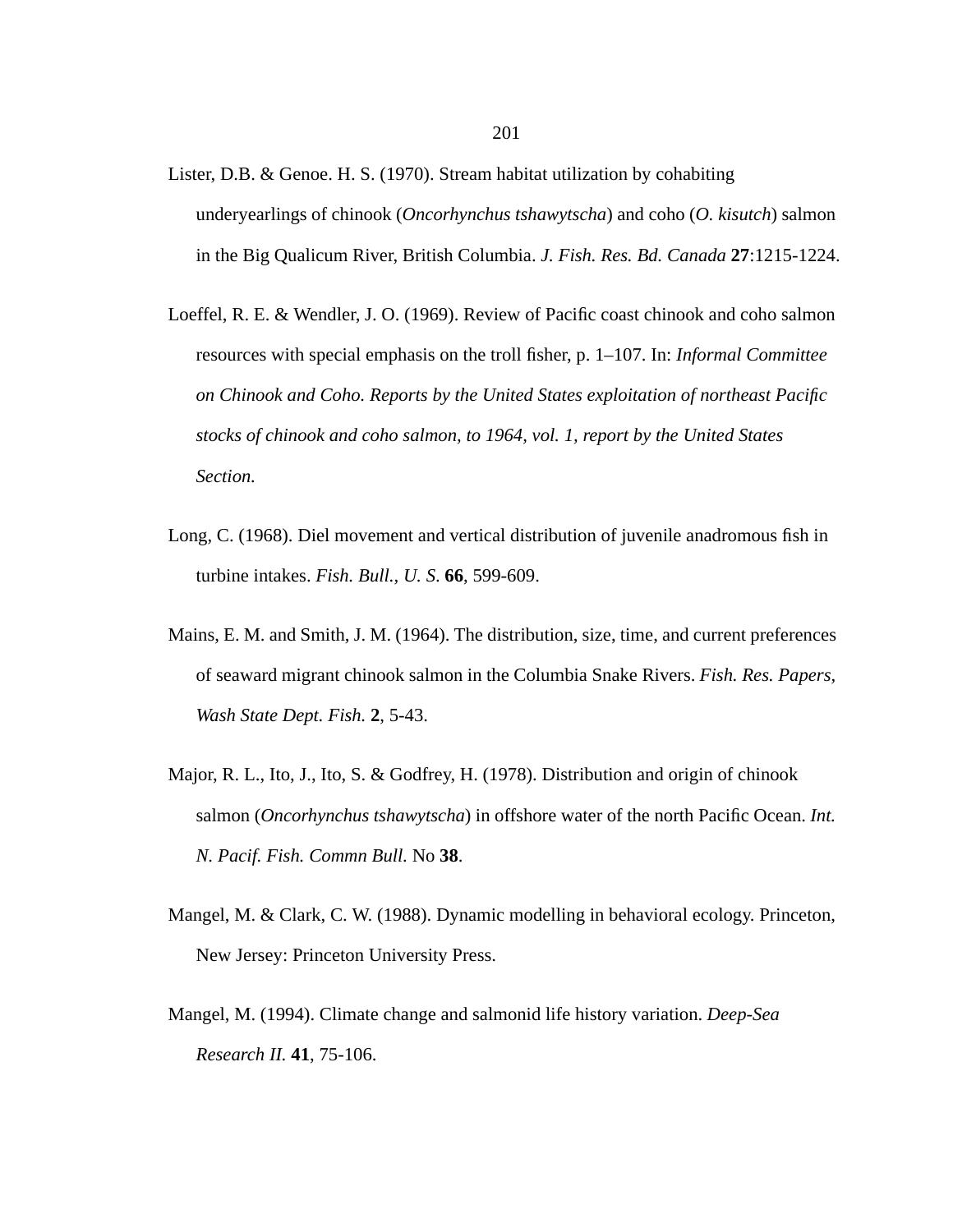- McCormick, S. D. & Naiman, R. J. (1984). Osmoregulation in the brook trout, *Salvelinus foninalis-II*. Effect on size, age and photoperiod on seawater survival and ionic regulation. *Comp. Biochem. Physiol*. **79A**, 17-28.
- McDonald, J. (1960). The behavior of Pacific salmon fry during their downstream migration to freshwater and saltwater nursery areas. *J. Fish Res. Bd. Can.* **17**, 655-676.
- McLeod, C. L. & O'Neill, J. P. (1983). Major range extensions of anadromous salmonids and first record of chinook salmon in the Mackenzie River drainage. *Can. J. Zool.* **61**, 2183-2184.
- McPhail, J. D. & Lindsey, C. C. (1970). Freshwater fishes of northwestern Canada and Alaska. *Fish. Res. Bd Can. Bull.* No **173**.
- McPhail, J. D. & Lindsey, C. C. (1986). Zoogeography of the freshwater fishes of Cascadia (the Columbia system and rivers north to the Stikine). In: *Zoogeography of North American Freshwater Fishes.* (Hocutt, C. H. & Wiley, E. O., eds) pp. 615-637. New York: Wiley and Sons.
- Michalewicz, Z., Jaikow, C. Z. & Krawczyk, J. B. (1992). A modified genetic algorithm for optimal control problems. *Computers Math. Applic.* **23,** 83-94.
- Neave, F. (1955). Notes on the seaward migration of pink and chum salmon fry. *J. Fish. Res. Bd. Can.* **12**, 369-374.
- Neave, F. (1958). The origin and speciation of *Oncorhynchus*. *Proc. Trans. R. Soc. Can. Ser. 3* **52**, 25-39.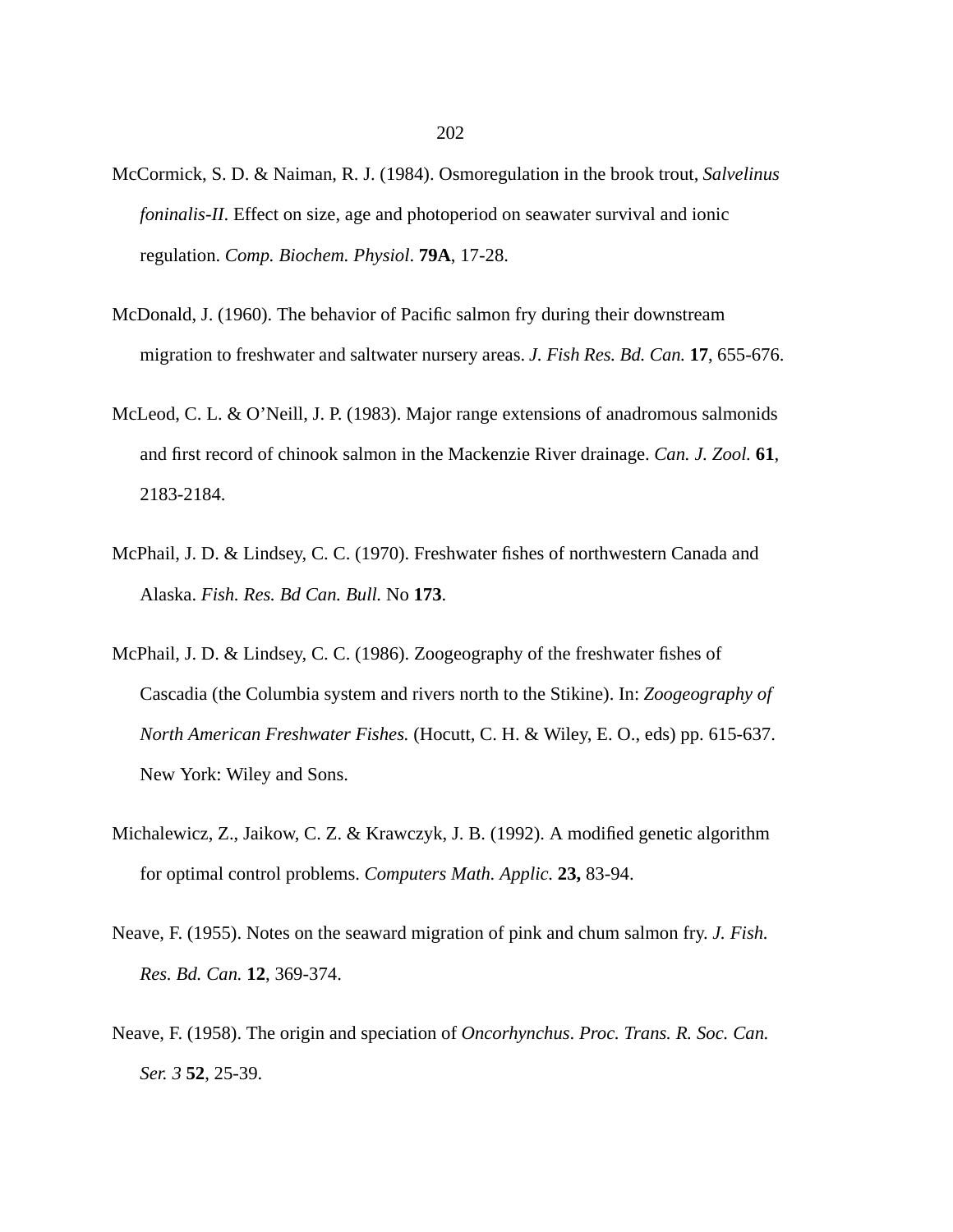- Neilson, J. D., Green, G. H. & Bottom, D. (1985). Estuarine growth of juvenile chinook salmon (*Oncorhynchus tshawytscha*) as inferred from otolith microstructure. *Can. J. Fish. Aquat. Sci.* **42**, 899–908.
- Newman, M. A. (1956). Social behavior and interspecific competition in two trout species. *Physiol. Zool.* **29**, 64-80.
- Nichols, D.W. (1979). Passage efficiency and mortality studies of downstream migrant salmonids using The Dalles ice-trash sluiceway during 1978. Report to U.S. Army Corps of Engineers, Contract DACW 57-78-C-0058. Oreg. Dep. Fish Wildl., Portland, 28 p.
- Nichols, D.W & Ransom, B. H. (1980). Development of The Dalles Dam ice and trash sluiceway as a downstream migrant bypass system, 1980. Final report to U. S. Army Corps of Engineers, Contract DACW57-78-C-0058. Oreg. Dep. Fish Wild., Portland, 37 p.
- Oster, G. F. & Wilson, E. O. (1984). A critique of optimization theory in evolutionary biology. In: *Conceptual Issues of Evolutionary Ecology* (Sober, E., ed.) pp. 271-288. Cambridge, Massachusetts: MIT Press.
- Parker, R. R. (1962). Estimations of ocean mortality rates for Pacific salmon (*Oncorhynchus*). *J. Fish. Res. Board Can.* **19**, 561–589.
- Parker, R. R. & Larkin, P. A. (1959). A concept of growth in fishes. *J. Fish. Res. Bd. Can.* **16**, 721-745.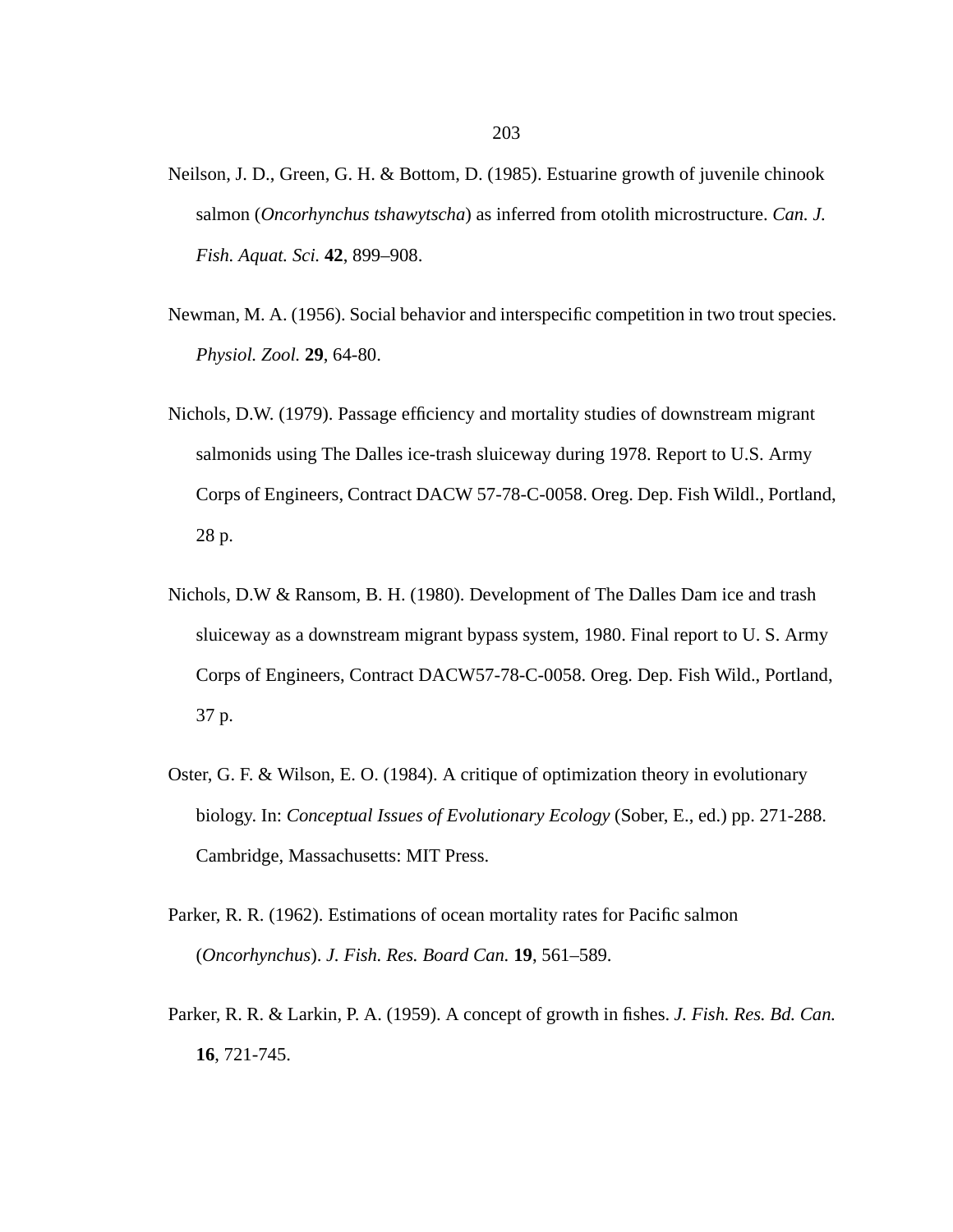- Poe, T. P., Hansel, H. C., Vigg, S., Palmer, D. E. & Pendergast, L. A. (1991). Feeding of predaceous fishes on out-migrating juvenile salmonids in John Day Reservoir, Columbia River. *Trans. Am. Fish. Soc.* **120**, 405–420.
- Pontryagin, L. S., Boltyanskii, V. S., Gamkrelidze, R. V. & Mishchenko, E. F. (1962). The mathematical theory of optimal processes. New York: Wiley.
- Press, H. P., Flannery, B. P. , Teukolsky, S. A. & Vetterling, W. T. 1988. Numerical recipes in C. Cambridge: Cambridge University Press.
- Raymond, H. L. (1968). Migration rates of yearling chinook salmon in relation to flows and impoundments in the Columbia and Snake Rivers. *Trans. Amer. Fish. Soc.* **97**, 356-359.
- Raymond, H.L., SIms, C.W., Johnsen, R.C. & Bentley, W.W. (1975). Effects of power peaking operations on juvenile salmon and steelhead trout migrations, 1974. Northwest Fish. Sci. Cent., Noatl. Mar. Fish. Serv., Seattle, WA. Report to U.S. Army Corps of Engineers: 46 p.
- Refstie, T., Steine, T. A. & Gjerdre. T. (1977). Selection experiments with salmon. II. Proportion of Atlantic salmon smoltifying at 1 year of age. *Aquaculture* **10**, 239-242.
- Reimers, P. E. (1968). Social Behavior among juvenile fall chinook salmon. *J. Fish. Res. Board Can.* **25**, 2005-2008.
- Reimers, P. E. (1971). The length of residence of juvenile fall chinook salmon in the Sixes River, Oregon. Ph.D. thesis. Oregon State University, Corvallis, OR. 99p.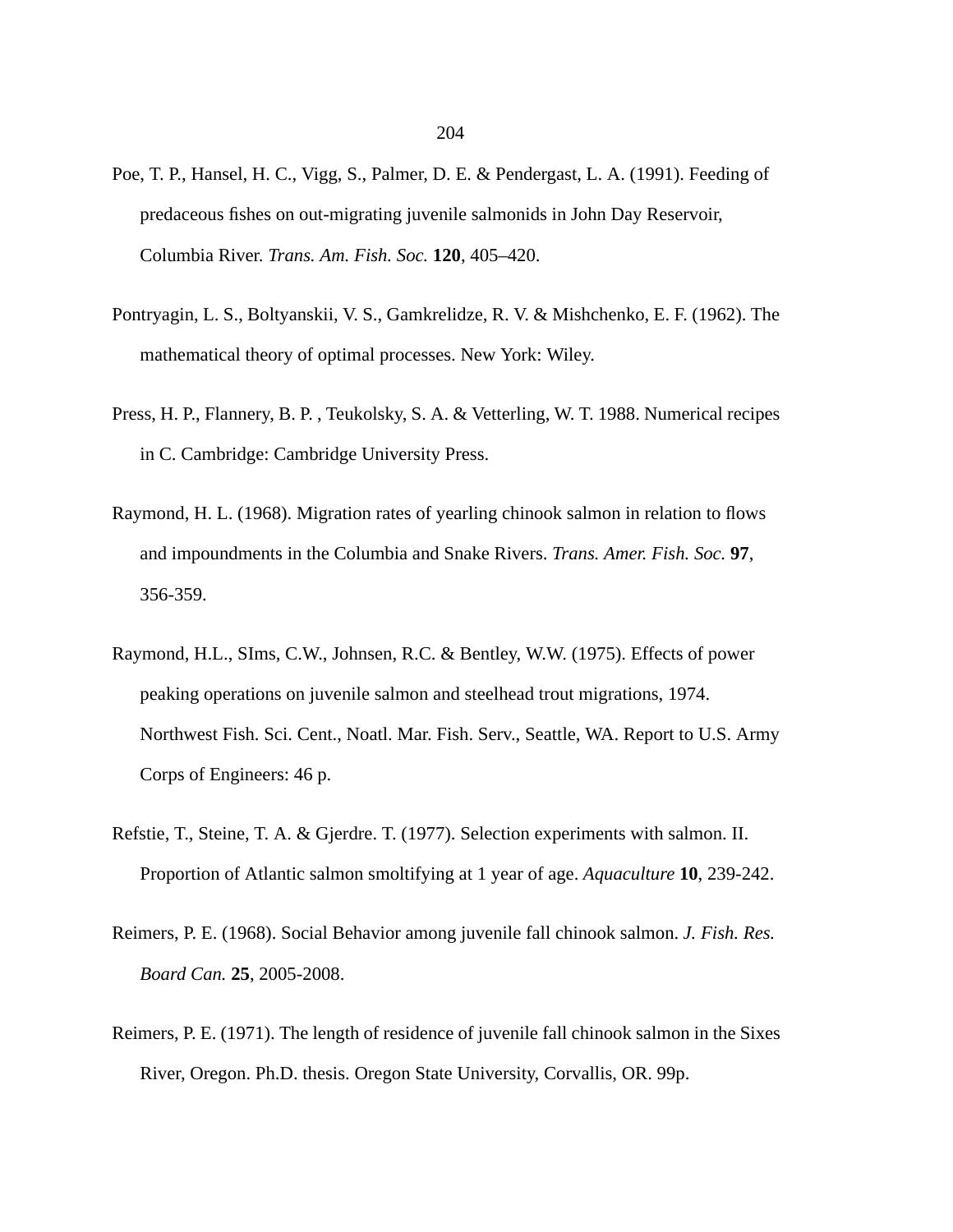- Reimers, P. E. (1973). The length of residence of juvenile fall chinook salmon in Sixes River, Oregon. *Res. Rep. Fish Comm. Oreg.* **4**, 3-43.
- Rich, W. H. & Holmes, H. B. (1928). Experiments with marking young chinook salmon on the Columbia River, 1916 to 1927. *Bull. U.S. Bur. Fish.* **44**, 215-264.
- Ricker, W. E. (1972). Hereditary and environmental factors affecting certain salmonid populations. In: *The Stock Concept in Pacific Salmon.* (Simon R. C. & Larkin, P.A., eds) pp. 19-160. Vancouver: University of British Columbia.
- Ricker, W. E. (1976). Review of the rate of growth and mortality of Pacific salmon in salt water, and noncatch mortality caused by fishing. *J. Fish. Res. Board Can.* **33**, 1483–1524.
- Ruggertone, G. T. (1986). Consumption of migrating juvenile salmonids by gulls foraging below a Columbia River dam. *Trans. Am. Fish Soc.* **115**, 736-743.
- Salo, E. O. (1969). Final report for the period June 1, 1965 September 30, 1968, Estuarine ecology research project. Fish. Res. Inst., Univ. of Washington, Seattle. 80pp.
- Schaffter, R. G. (1980). Fish occurrence, size, and distribution in the Sacramento River near Hood, California during 1973 and 1974. *Calif. Fish Game Anad. Fish. Admin.* Rep. No. **80-3**. 76 pp.
- Shmidt, P. Yu. (1950). Fishes of the Sea of Okhostsk, Smithonian Inst. Natn. Sci. Found. Translated from Russian by Istrali Program for Scientific Translation, Jeruselum.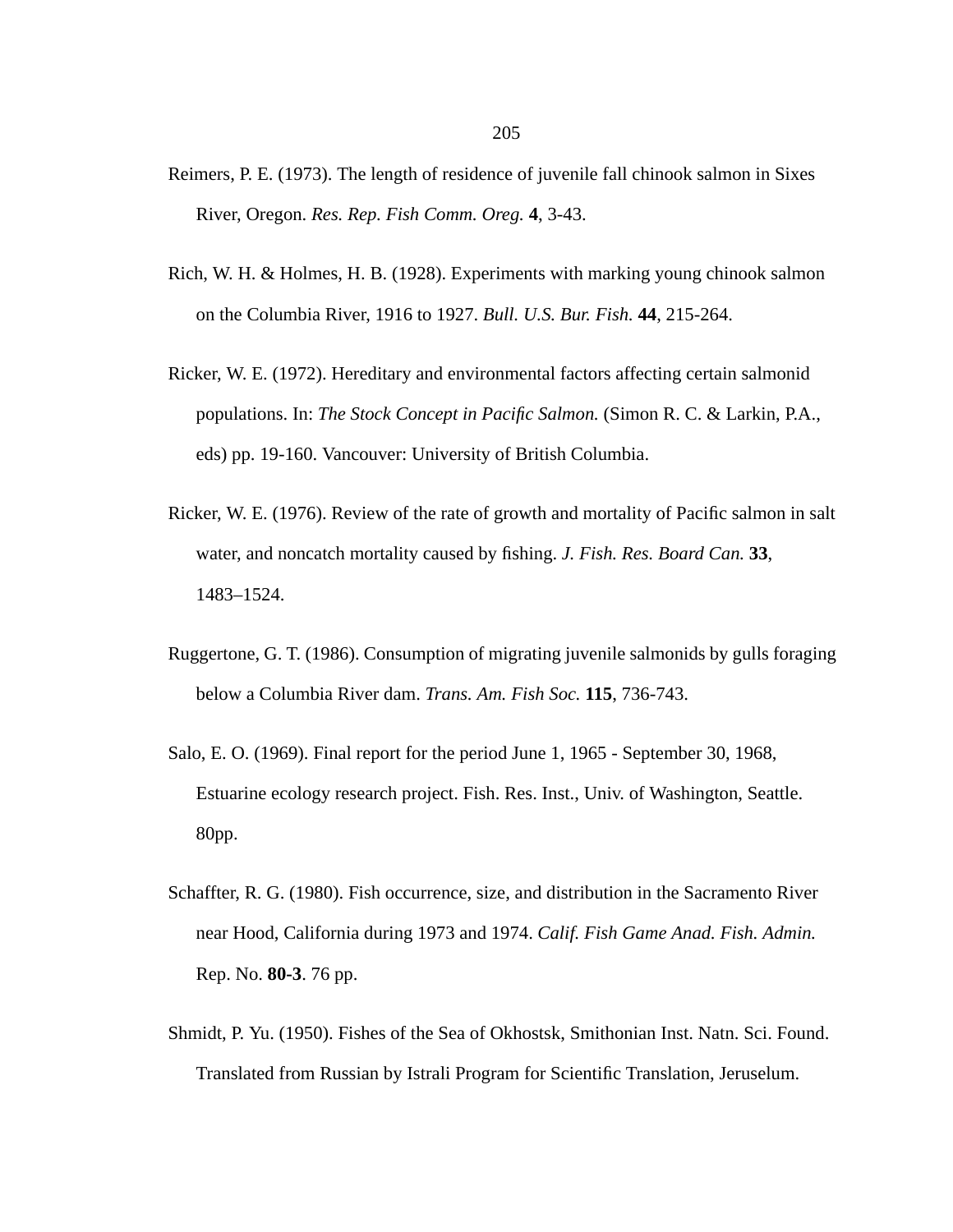- Sims, C. W., Johnsen, R. C. & Bentley, W. W. (1976). Effects of power peaking operations on juvenile salmon and steelhead trout migrations, 1975. Final report to U.S Army Corps of Engineers, Contract DACW68-77-C-0025. Alaska Fish. Sci. Cent., Natl. Mar. Fish. Serv., NOAA. Seattle: 61 p.
- Sims, C. W. & Ossiander, F. J. (1981). Migrations of juvenile chinook salmon and steelhead trout in the Snake River from 1973 to 1979, a research summary. Final report to U.S. Army Corps of Engineers, Contract DACW68-78-C-0038. Alaska Fish. Sci Cent., Natl. Mar. FIsh. Serv., NOAA, Seattle, WA 98112, 53 p.
- Smith, J. M. (1984). Optimization theory in evolution, p. 289–315. In: *Conceptual Issues of Evolutionary Ecology* (Sober, E., ed.) pp. 289-315. Cambridge, Massachusetts: MIT Press.
- Smith, J. R. (1974). Distribution of seaward migrating chinook salmon and steelhead trout in the Snake River above Lower Monumental Dam. Mar. Fish. Rev. **36**, 42-45.
- Smith, J. R., Pugh, J. J. & Monan, G. E. (1968). Horizontal and vertical distribution of juvenile salmonids in upper Mayfied Reservoir, Washington. *U. S. Fish Wildl. Serv. Spec. Sci. Rep. Fish.* **566**, 11 p.
- Solomon, D. J. (1981). Migration and dispersion of juvenile brown and sea trout. In: *Salmon and Trout Migratory Behavior Symposium* (Brannon E. L. & Salo E. O., eds) pp. 136-145. Seattle: School of Fisheries, University of Washington.
- Southwood, T.R.E. (1962). Migration of terrestrial arthropods in relation to habitat. *Biol. Rev.* **37**, 171-214.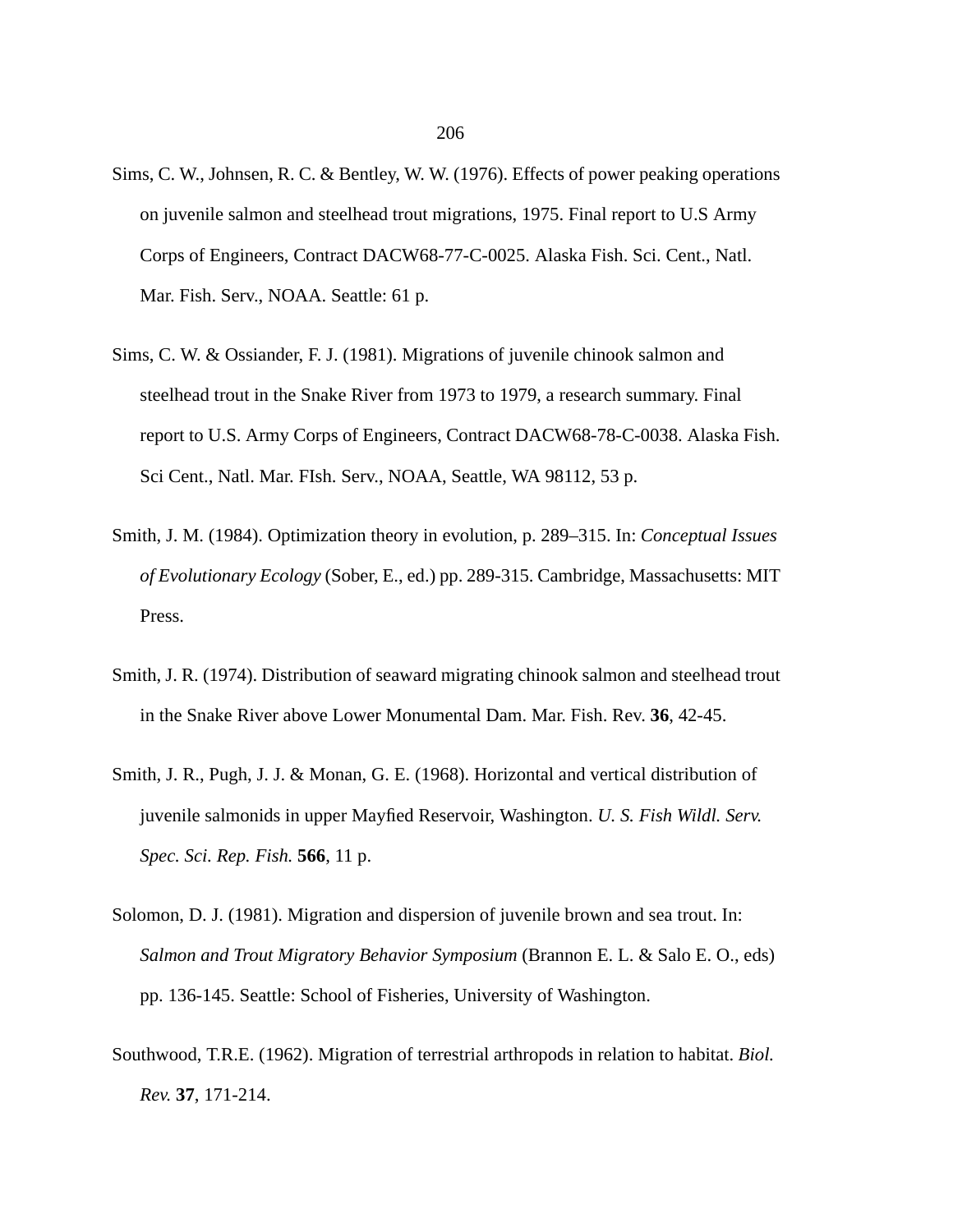- Stober, Q. J., Walden, S. J. & Griggs, D. T. (1973). Juvenile salmonid migration through north Skagit Bay. In: Ecological studies of the proposed Kiket Island nuclear power site (Stober, Q. J. & Salo, E., eds) pp. 35-67. Final Report. Fish. Res. Inst. Univ. Washington, **FRI/UW-7304.**
- Taylor, E. B. (1988). Adaptive variation in rheotactic and agonistic behaviour in newly-emerged fry of chinook salmon (*Oncorhynchus tshawytscha*) from ocean- and stream-type populations. *Can J. Fish. Aquat. Sci.* **45**, 237-243.
- Taylor, E. B. (1989a). Precocial male maturation in laboratory reared populations of juvenile chinook salmon, *Oncorhynchus tshawytscha*. *Can. J. Zool.* **67**, 1665-1669.
- Taylor, E. B. (1989b). Adaptive diversification of juvenile life histories in the chinook salmon, *Oncorhynchus tshawytscha*, (Walbaum). Unpubl. Ph.D. Thesis, University of British Columbia, Vancouver.
- Taylor, E. B. (1990). Environmental correlates of life-history variation in juvenil chinook salmon, *Oncorhynchus tshawytscha* (Walbaum). *J. Fish. Biol.* **37**, 1-17.
- Taylor, E. B. & McPhail, J. D. (1985). Variation in burst and prolonged swimming performance among British Columbia populations of coho salmon, *Oncorhynchus kisutch. Can. J. Fish. Aquat. Sci.* **42**, 2029-2033.
- Thomas, W. K., Withler, R. E. & Beckenbach, A. T. (1986). Mitochondrial DNA analysis of Pacific salmonid evolution. *Can. J. Zool.* **64**, 1058-1064.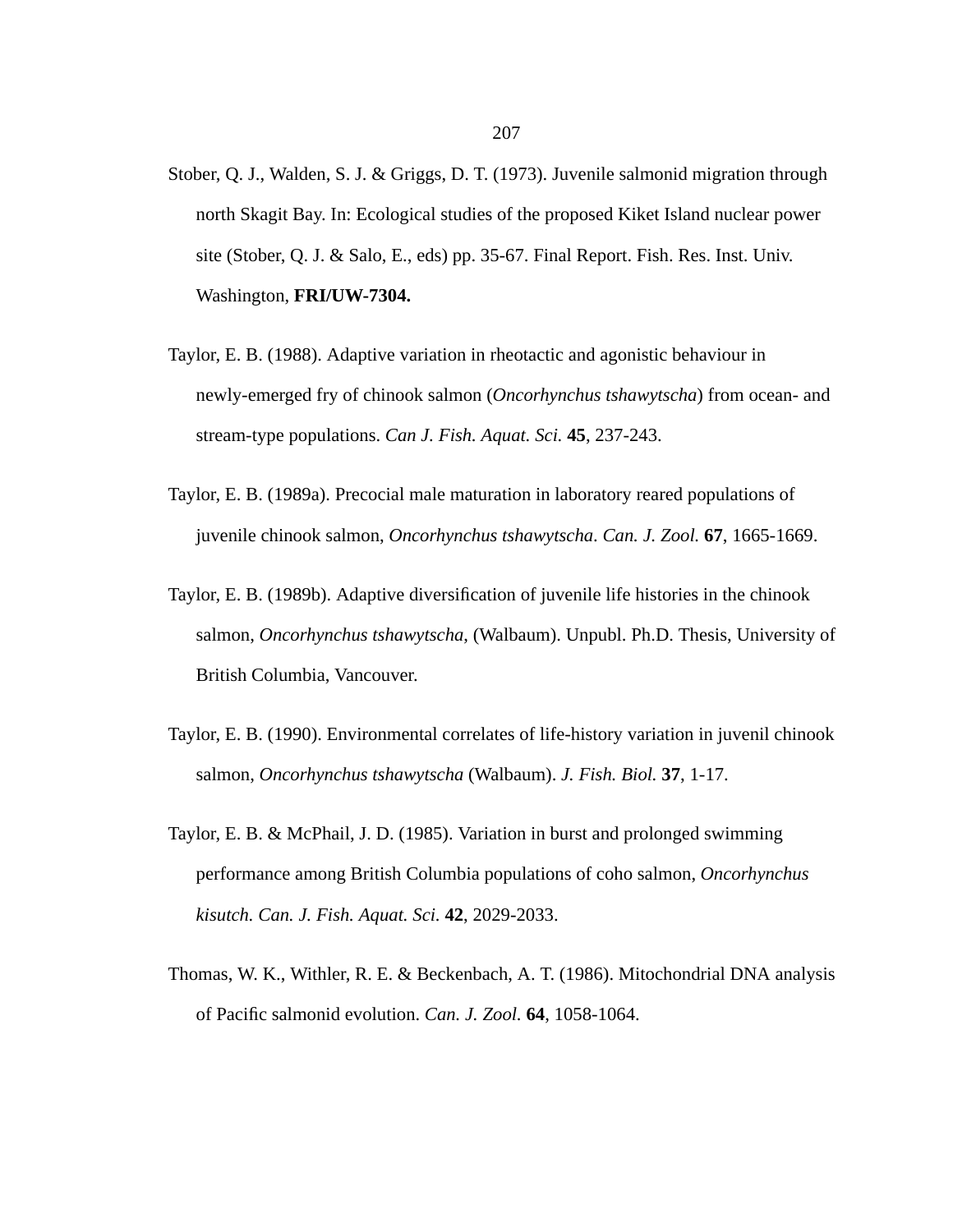- Thornton, K. W. & Lessem, A. S. (1978). A temperature algorithm for modifying biological rates. *Trans. Amer. Fish. Soc.* **107**, 284-287.
- Thorpe, J. E. & Morgan. R. I. G. (1978). Parental influence of growth rate, smolting rate and survival in hatchery reared Atlantic salmon, *Salmo salar*. *J. Fish Biol.* **13**, 549-556.
- Tinbergen, N. (1963). On aims and methods of ethology. *Z. Tierpsychol.* **20**, 410-433.
- Vigg, S. & Burley, C. C. (1991). Temperature-dependent maximum consumption of juvenile salmonids by norther squawfish (*Ptycholcheilus oregonensis*) from the Columbia River. *Can. J. Fish. Aquat. Sci.* **48**, 2491-2498.
- Virtanen, E. & Oikari, A. (1984). Effects of low acclimation temperature on salinity adaptation in the presmolt salmon, *Salmo Salar L. Comp. Biochem. Physiol.* **78A**, 387-392.
- Vronskiy, B. B. (1972). Reproductive biology of the Kamchatka River chinook salmon. *J. Ichthyol.* **12**, 259-273.
- Ware, D. M. (1978). Bioenergetics of pelagic fish: theoretical change in swimming speed and ration with body size. *J. Fish. Res. Board Can.* **35**, 220-228.
- Ware, D. M. (1980). Bioenergetics of stock and recruitment. *Can. J. Fish. Aquat. Sci*. 37, 1012–1024.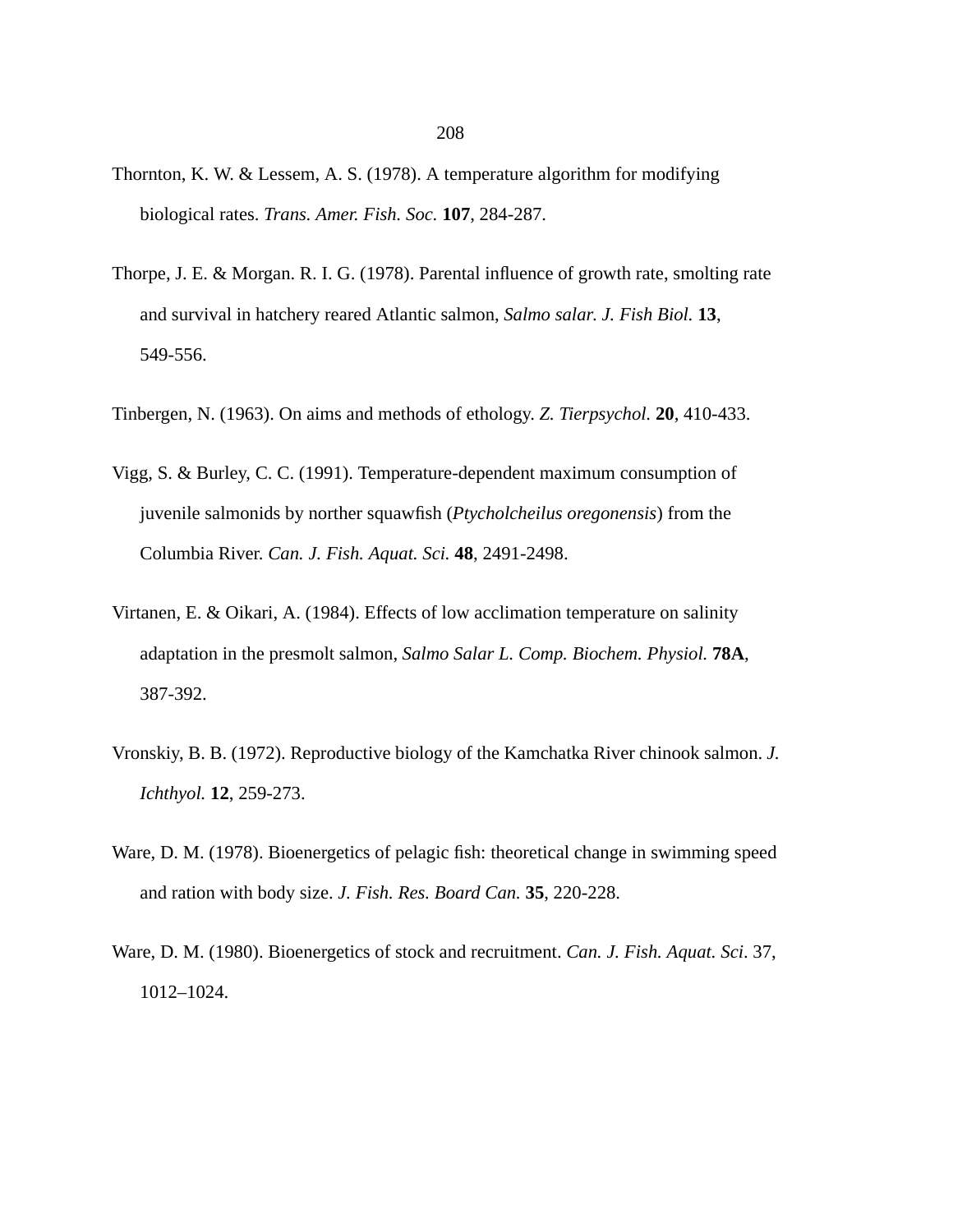- Waters, T. F. (1969). Invertebrate drift ecology and significance to stream fishes. In: Symposium on Salmon and Trout in Streams (Northcote, T. G., ed) pp. 121-134. H.R. MacMillan Lectures in Fisheries. Vancouver: Inst. Fish. UBC.
- Webb, P. W. (1974). Hydrodynamics and energetics of fish propulsion. *Bull. Fish. Res. Bd. Can.* **190**.
- Webb, P. W. (1978). Temperature effects on acceleration performance in rainbow trout, *Salmo gairdneri. J. Fish. Res. Bd Can.* **35**, 1417-1422.
- Werner, E. E. & Gilliam, J. F. (1984). The ontogenetic niche and species interactions in size-structured populations. *Ann. Rev. Ecol. Syst.* **15**, 393-425.
- Werner, E. E. & Hall, D. J. (1988). Ontogenetic habitat shifts in bluegill: the foraging rate-predation risk trade-off. *Ecology.* **69**, 1352-1366.
- Wetherall, J. A. (1970). Estimation of survival rates for chinook salmon during their downstream migration in the Green River, Washington. Ph.D. Thesis, College of Fisheries, University of Washington, Seattle. 170pp.
- White, J. R. & Li, H. W. (1985). Determination of the energetic cost of swimming from the analysis of growth rate and body composition in juvenile chinook salmon, *Oncorhynchus tshawytscha. Comp. Biochem. Physiol.* **81A**: 25–33.
- Wickmire, R. H. & Stevens, D. E. (1971). Migration and distribution of young king salmon, *Oncorhynchus tshawytscha*, in the Sacramento River near Collinsville. *Calif. Dept. Fish Game, Anad. Fish. Br. Admin.* Rep. No. **71-4**.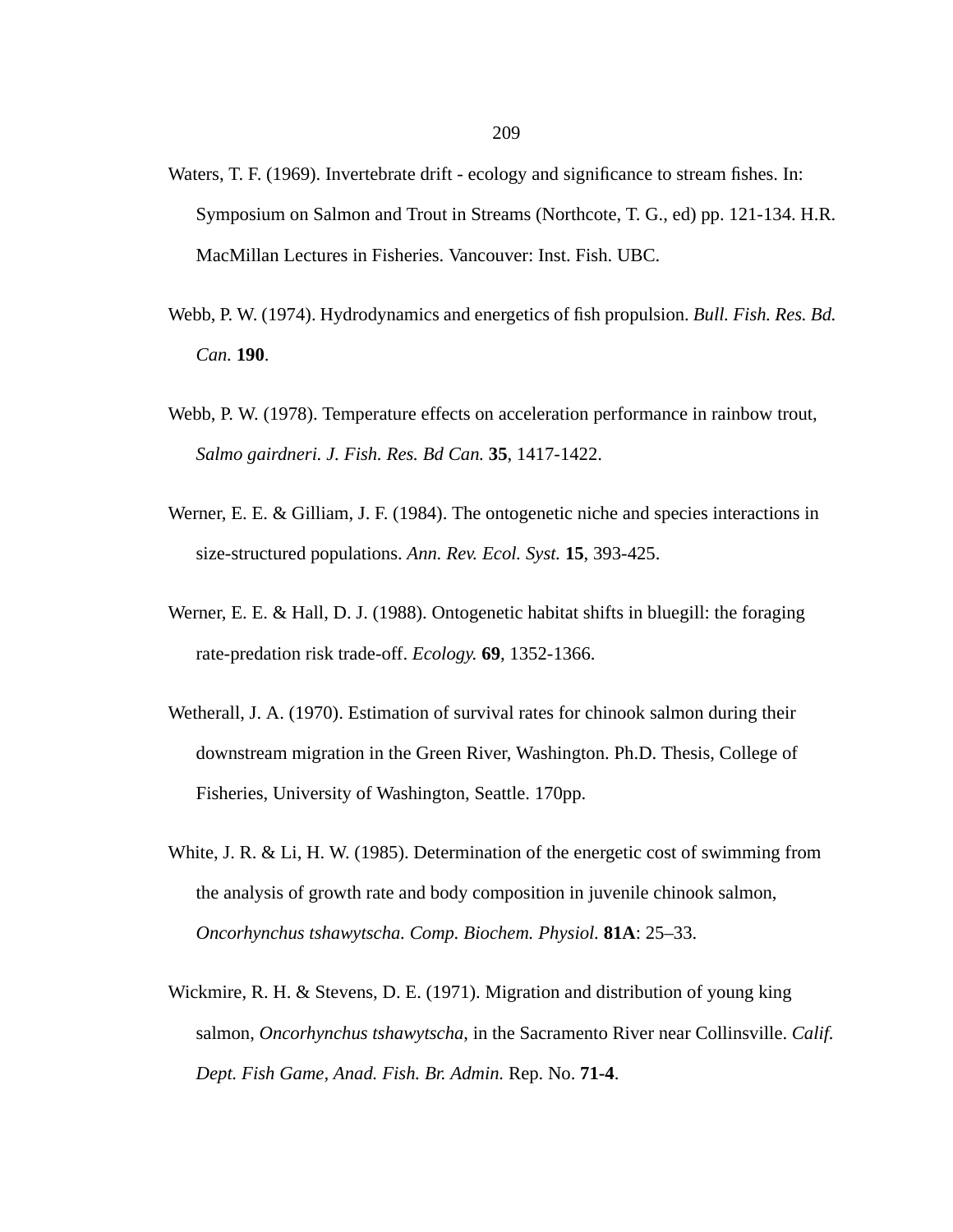Zabel, R. W. (1994). Spatial and temporal models of migrating juvenile salmon with applications. Ph.D. Thesis, University of Washington, Seattle, WA.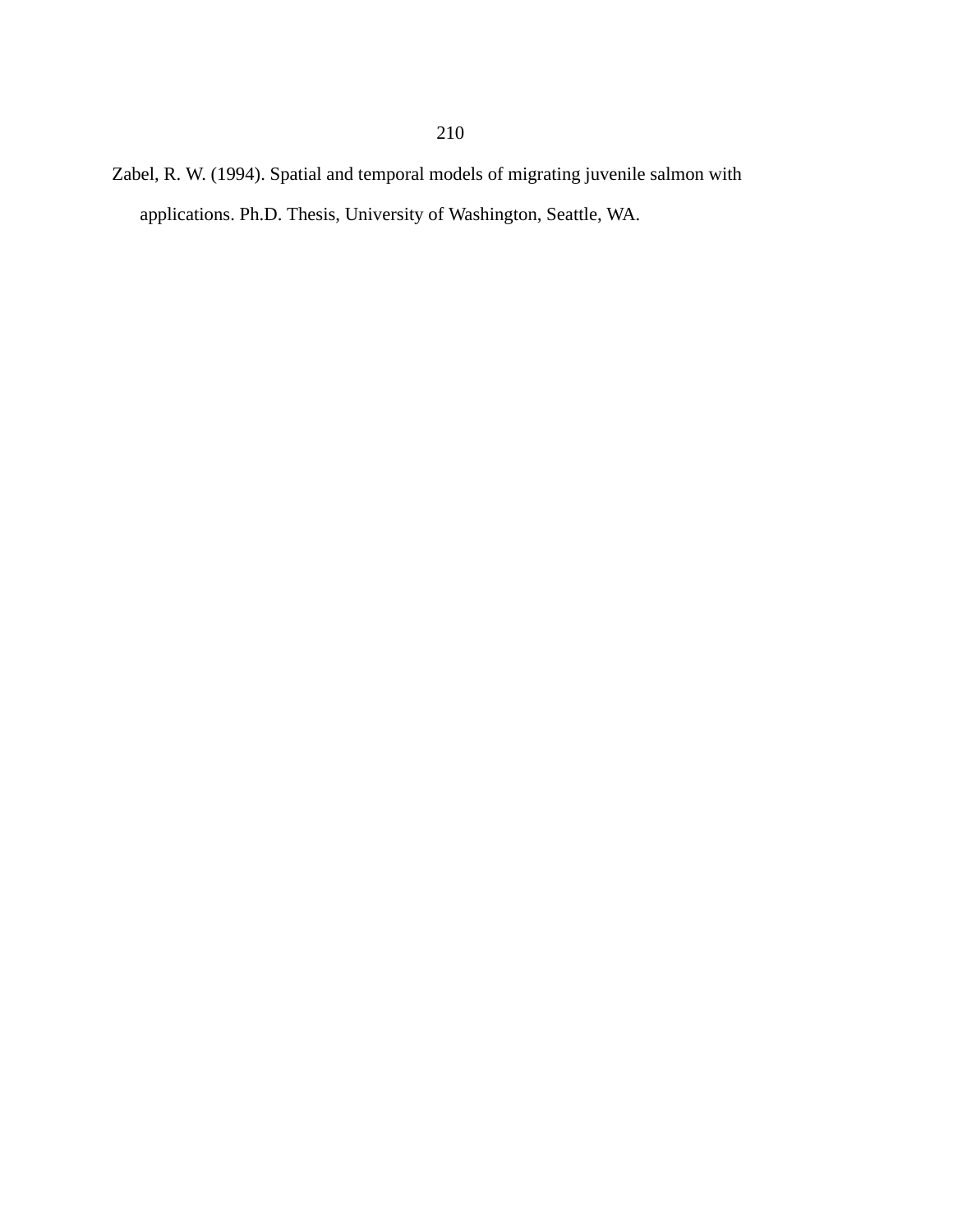# **APPENDIX A CO-STATE VARIABLE RESULTS**

The two results that follow give sufficient conditions for the co-state variables to be nonnegative. Although both results are of interest, Result A.2 is of most concern here, since the optimal migration strategies were derived under the assumption that the co-state variable associated with weight,  $\lambda_2(t)$ , was positive. In contrast Result A.1 is less important since the optimal strategy was constructed both for the case where the co-state variable associated with displacement it is negative and when it is nonnegative. Furthermore, there is no good biological reason to assume that it is positive. As luck would have it, the proof of Result A.2 is both the simplest to prove and the most important.

**Result A.1** *If*  $u_{max}$  and g are increasing in x; k,  $\zeta$ , and  $\theta$  are decreasing in x; k is  $decreasing$  in w; and  $\Phi$  is increasing in w; then  $\lambda_{1}(t)$  is nonnegative for all  $t$  in the time *horizon.1*

*Proof*

I prove that  $\lambda_1(t) \ge 0$  by comparing the values, given by the value function, of two juveniles of identical weight beginning at different locations at time . I show that the *t*

<sup>1.</sup> The time horizon is assumed to be the time from emergence to the time of arrival in the estuary. Also, for convenience,  $\hat{T}$  will represent the optimal time of estuary entry.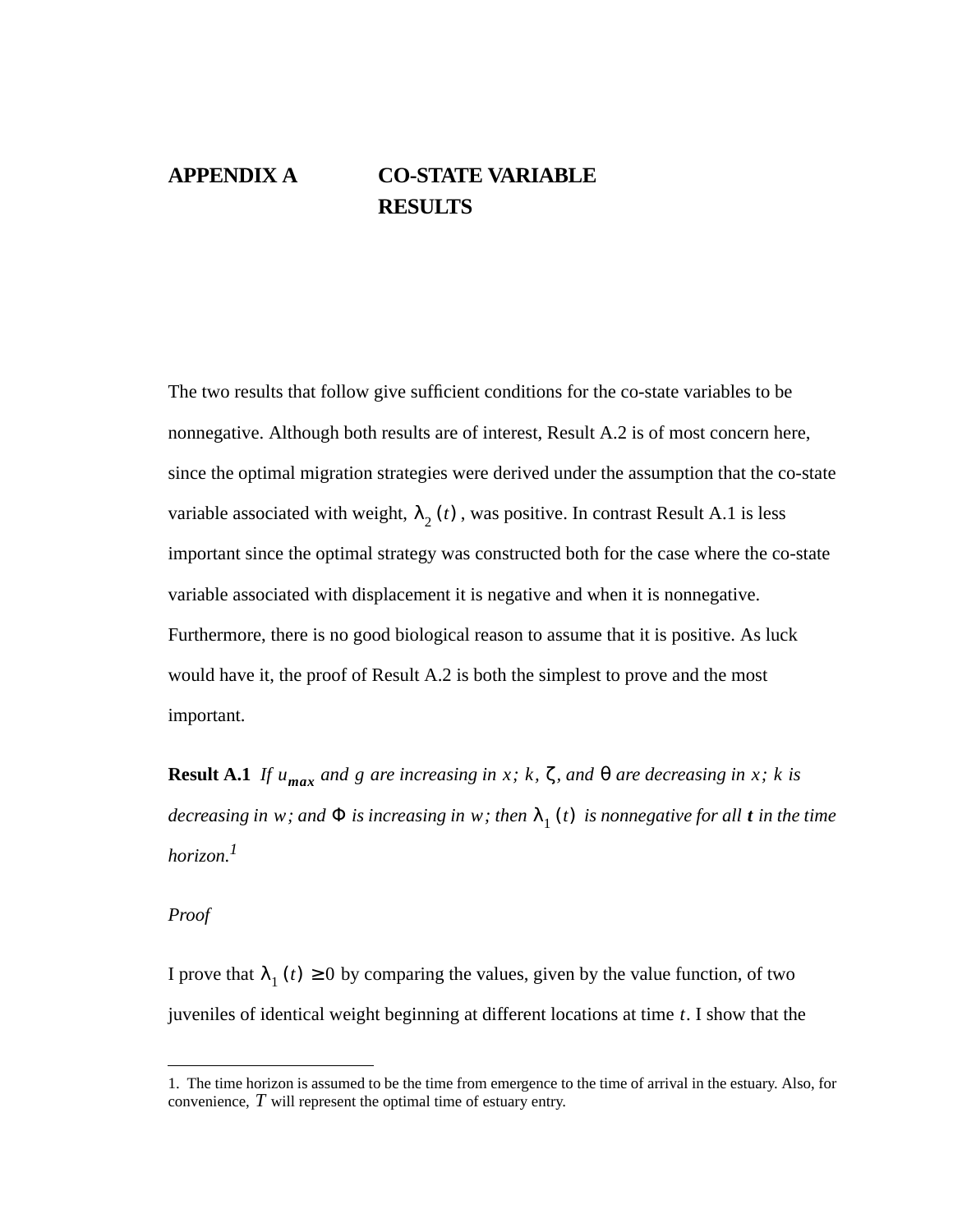juvenile located further downstream enjoys a value (defined as the remaining fitness) at least as great as the value of the upstream fish at time *t*, so that  $\lambda_1(t) = \frac{\partial V}{\partial x} \ge 0$ .

In overview, I first assume that the upstream fish arrives in the estuary at its optimal terminal time follows its optimal velocity trajectories. I then use the optimal decisions followed by the upstream fish to construct a terminal time, a current velocity trajectory, and a swimming velocity trajectory, which if applied to the downstream fish, give an objective functional value at least as great as the value of the upstream fish. Since the value of the downstream fish must be at least as great as the objective functional evaluated at the terminal time and velocity trajectories I constructed, it must also be at least as great as the value of the upstream fish. Consequently,  $\lambda_1(t) = \frac{\partial V}{\partial x} \ge 0$ .

Suppose that at time  $t_1$ , fish 1 is located at position x and fish 2 is located at position , downstream from fish 1, but upstream from the estuary. Suppose also that both *x* + ∆*x* fish weigh w a time  $t_1$ . For fish 1, let  $T_1$ , optimal terminal time, and let  $\bar{x}_1(t)$ ,  $\bar{w}_1(t)$ ,  $u_1(t)$ , and  $v_1(t)$  be the position, weight, current velocity, and swimming velocity respectively for each time t such that  $t_1 \le t \le T_1$ . I next use the optimal terminal time and optimal trajectories for fish 1 to construct a decision scenario for fish 2. It is constructed so that: (i) the swimming speed of fish 2 always matches the swimming speed of fish 1, (ii) fish 2 is always at least as far downstream as fish 1, (iii) fish 2 weighs as least as much as fish 1 from time  $t_1$  to  $T_1$ , (iv) fish 2 arrives at the estuary at the same time as fish 1, and (v) fish1 has a migration speed which either matches or exceeds the migration speed of fish 2 from time  $t_1$  to  $T_1$ . Let  $x_2(t)$ ,  $w_2(t)$ ,  $u_2(t)$  and  $v_2(t)$  be the position, weight, current velocity, and swimming velocity of fish 2 at any time t from  $t_1$  to  $T_1$ , not necessarily optimal. Define  $u_2(t)$  and  $v_2(t)$  in the following manner: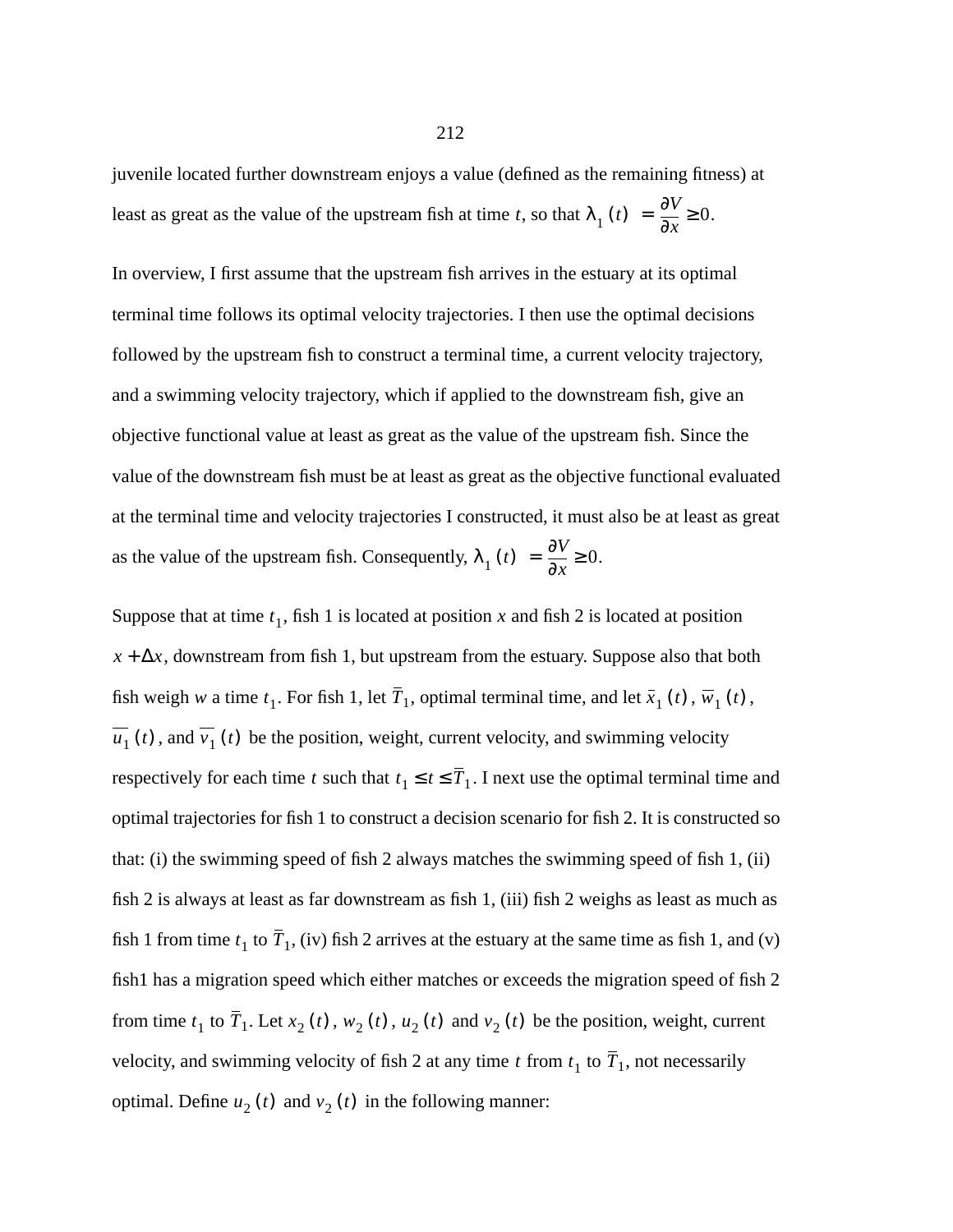Case 1. If  $\bar{x}_1(t) < x_2(t)$  and

a.  $0 < \bar{v}_1(t)$ , then  $u_2(t) = 0$  and  $v_2(t) = -v_1(t)$ . **b**.  $-\bar{u}_1(t) \le \bar{v}_1(t) \le 0$ , then  $u_2(t) = -\bar{v}_1(t)$  and  $v_2(t) = v_1(t)$ . *v*<sub>1</sub> (*t*)  $\langle -\bar{u}_1(t) \rangle = u_1(t)$ , then  $u_2(t) = u_1(t)$  and  $v_2(t) = v_1(t)$ . Case 2. If  $\bar{x}_1(t) \ge x_2(t)$ , then  $u_2(t) = u_1(t)$  and  $v_2(t) = v_1(t)$ .

I next show that (i)-(iv) hold.

*Proof of (i)*. In both cases above, the swimming speed of fish 2 equals the swimming speed of fish 1 (*i.e.*,  $|v_2(t)| = |\bar{v}_1(t)|$ ). Thus (i) holds.

*Proof of (ii)*. If (ii) does not hold, then at some time  $t''(x_2(t'')) < \overline{x}_1(t'')$ . By continuity of the displacement trajectories, at some time  $t'$ ,  $x_2(t') = \bar{x}_1(t')$ , and  $x_2(\xi) \leq \bar{x}_1(\xi)$  for any  $\xi$  such that  $t' \leq \xi \leq t''$ . Note that case 2 holds on from time  $t'$  to  $t''$ , and therefore  $u_2(t) = \bar{u}_1(t)$  and  $v_2(t) = \bar{v}_1(t)$ . Hence the ordinary differential equations governing the displacement of fish 1 and fish 2 are identical from time  $t'$  to  $t''$ , with the same condition at t', namely,  $x_2(t') = \bar{x}_1(t')$  Since the solution to an ordinary differential equation is unique,  $x_2(t'') = \bar{x}_1(t'')$ , contradicting the earlier statement that  $x_2(t'') < \bar{x}_1(t'')$ . Therefore (ii) must hold.

*Proof of (iii)*. To prove (iii), I must show that from time t to  $T_1$ ,  $\overline{w}_1 \leq w_2$ .  $w_2(t') < w_3(t')$ . Assume otherwise. Then by continuity of the weight trajectories, there exists a time t' such that  $t \le t' \le T_1$ ,  $w_2(t') = \overline{w}_1(t')$ , and  $\lim_{\delta \to 0} (\dot{w}_2(t' + \delta) - \dot{\overline{w}}_1(t' + \delta)) < 0$ , for  $\delta > 0$ . Using (i) and the fact that g does not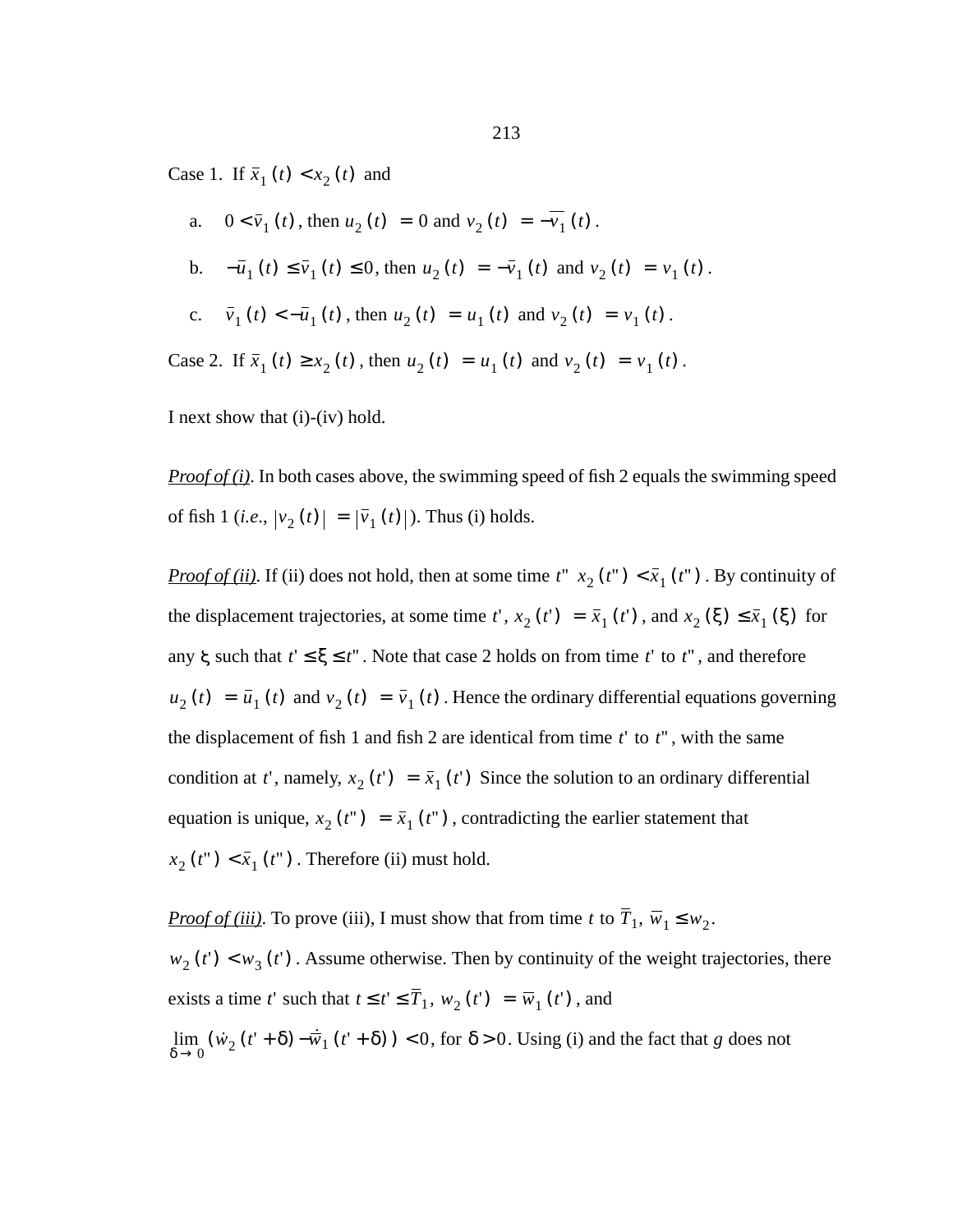depend on the sign of the swimming velocity (*i.e.*,  $g(v, x, w, t) = g(v|x, x, w, t)$ ), I may write

$$
g(\bar{v}_1(t), \bar{x}_1(t), \bar{w}_1(t), t) = g(v_2(t), \bar{x}_1(t), \bar{w}_1(t), t).
$$
 (A.1)

Consequently,

$$
\lim_{\delta \to 0} \dot{w}_2(t' + \delta) =
$$
\n
$$
\lim_{\delta \to 0} g(v_2(t' + \delta), x_2(t' + \delta), w_2(t' + \delta), t' + \delta)
$$
\n
$$
= \lim_{\delta \to 0} g(\bar{v}_1(t' + \delta), x_2(t' + \delta), w_2(t' + \delta), t' + \delta) \text{ (by (A.1))}
$$
\n
$$
= \lim_{\delta \to 0} g(\bar{v}_1(t' + \delta), x_2(t'), w_2(t'), t') \text{ (since } x_2, w_2 \text{, and } g \text{ are continuous in } t)
$$
\n
$$
= \lim_{\delta \to 0} g(\bar{v}_1(t' + \delta), x_2(t'), \bar{w}_1(t'), t') \text{ (since } w_2(t') = \bar{w}_1(t').
$$

Furthermore, since  $x_1$ ,  $w_1$ , and g are continuous in t,

$$
\lim_{\delta \to 0} \vec{w}_1(t^* + \delta) = \lim_{\delta \to 0} g(\bar{v}_1(t^* + \delta), \bar{x}_1(t^*), \bar{w}_1(t^*), t^*)
$$
. Therefore,  

$$
\lim_{\delta \to 0} (\dot{w}_2(t^* + \delta) - \dot{\bar{w}}_1(t^* + \delta)) < 0
$$
 implies that  

$$
\lim_{\delta \to 0} (g(\bar{v}_1(t^* + \delta), x_2(t^*), \bar{w}_1(t^*), t^*) - g(\bar{v}_1(t^* + \delta), \bar{x}_1(t^*), \bar{w}_1(t^*), t^*)) < 0.
$$

But this is impossible since  $\bar{x}_1(t') \leq x_2(t')$ , and g was assumed to be increasing in x. Therefore, (iii) holds.

*Proof of (iv)*. If at some point in time,  $t'$ , case 2 holds (*i.e.*, fish 1 and fish 2 are at the same position), then the two fish will swim together from  $t'$  to  $T$ , because they have identical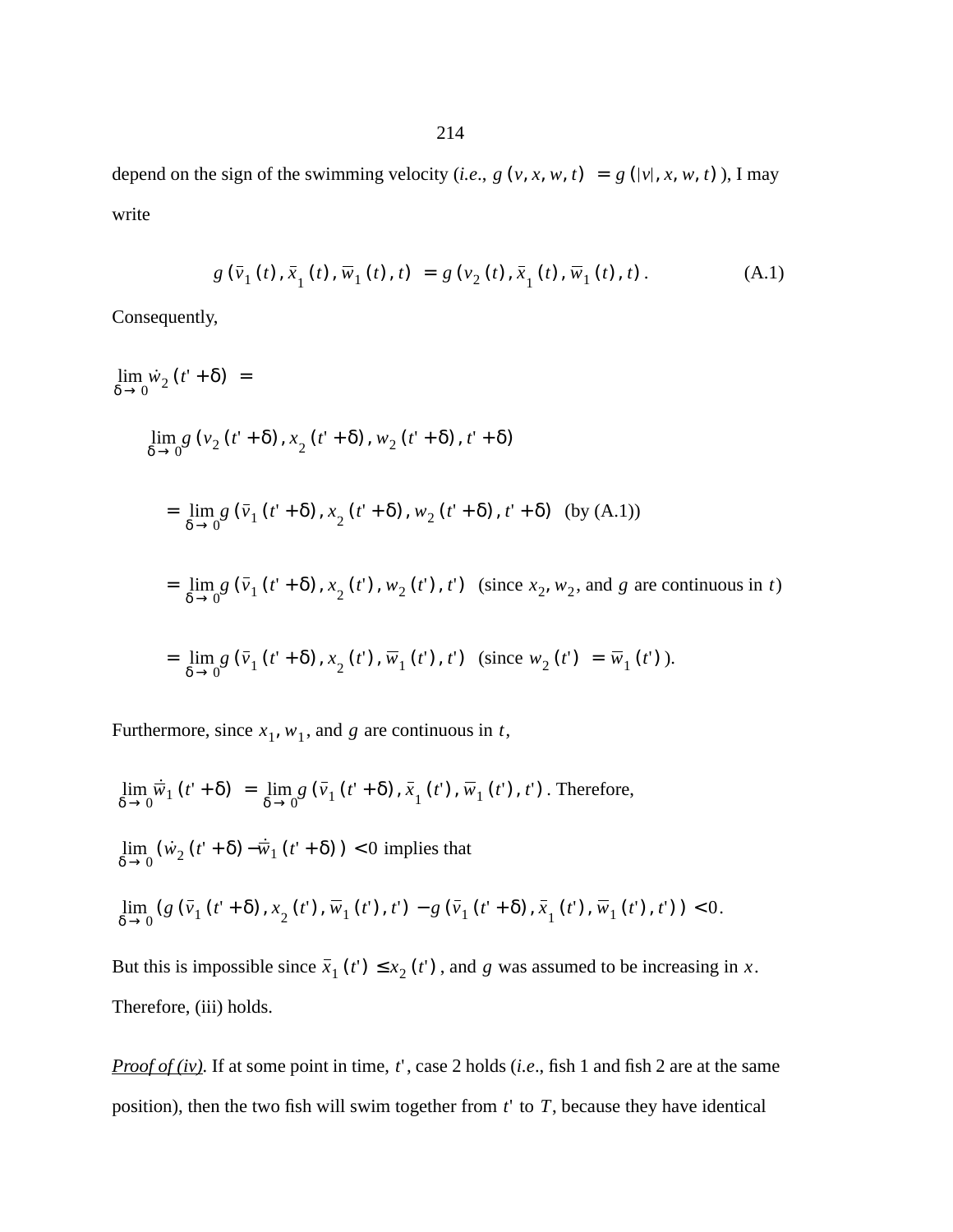migration velocities. Therefore they will both arrive at  $a$  at time  $T_1$ . If however, case 2 never holds, then  $x_2(t)$  is decreasing from time  $t_1$  to  $T_1$ , so that  $x_2(t) < a$ , for t such that  $t_1 \le t \le T_1$ . Define the function  $y(t) = x_2(t) - \bar{x}_1(t)$ . Then  $y(t_1) = x_2(t_1) - \bar{x}_1(t_1) > 0$  since fish 2 is downstream from fish 1 at time  $t_1$ , and  $y(T_1) = x_2(T_1) - \bar{x}_1(T_1) = x_2(T_1) - a < 0$  since  $x_2(t)$  decreases from  $x_2(t_1)$ , where  $x_2(t_1) < a$ . But  $y(t)$  is continuous. Therefore  $y(t') = 0$  (*i.e.*, case 2 holds for some *t*' between  $t_1$  and *T*). This contradicts the earlier statement that case 2 never holds. Hence the position trajectory of fish 2 satisfies the terminal condition (*i.e.*,  $x_2(T_1) = a$ ).

*Proof of (v)*. To prove (v) I consider each case in the definition of the velocity trajectories for fish 2. In case 1a,  $|u_2 + v_2| = |0 + \bar{v}_2| \le |u_1 + v_1|$ . In case 1b,  $|u_2 + v_2| = |-\bar{v}_2 + \bar{v}_2| = 0 \le |u_1 + v_1|$ . In cases 1c and 2,  $|u_2 + v_2| = |u_1 + v_1|$ . Therefore (v) holds.

Fish 1 has value  $V(x, w, t)$ , and fish 2 has value  $V(x + \Delta x, w, t)$ . By our hypothesis, k, θ, and ζ are decreasing in x, k is decreasing in w, and Φ is increasing in w. Therefore by (ii)  $\bar{x}_1(t) \le x_2(t)$  and (iii)  $\bar{w}_1(t) \le w_2(t)$ ,  $k(x_2(t), w_2(t), t) \le k(\bar{x}_1(t), \bar{w}_1(t), t)$ ,  $\theta$  (*x*<sub>2</sub> (*t*), *t*)  $\leq \theta$  (*x*<sub>1</sub> (*t*), *t*),  $\zeta$  (*x*<sub>2</sub> (*t*), *t*)  $\leq \zeta$  (*x*<sub>1</sub> (*t*), *t*), and  $\Phi(\overline{w}_1(T_1), T_1) \leq \Phi(w_2(T_1), T_1)$  for all *t* in the time horizon. By these inequalities in addition to (v)  $|\bar{u}_1(t) + \bar{v}_1(t)| \leq |u_2(t) + v_2(t)|$  for all t in the time horizon, and (iv)

$$
T_2 = \overline{T}_1,
$$

$$
V(x, w, t_1) = -\int_{t_1}^{\bar{T}_1} (|\bar{u}_1 + \bar{v}_1| + \zeta(\bar{x}_1, t)) \Theta(\bar{x}_1, t) k(\bar{x}_1, \bar{w}_1, t) dt + \Phi(w_1(\bar{T}_1), \bar{T}_1)
$$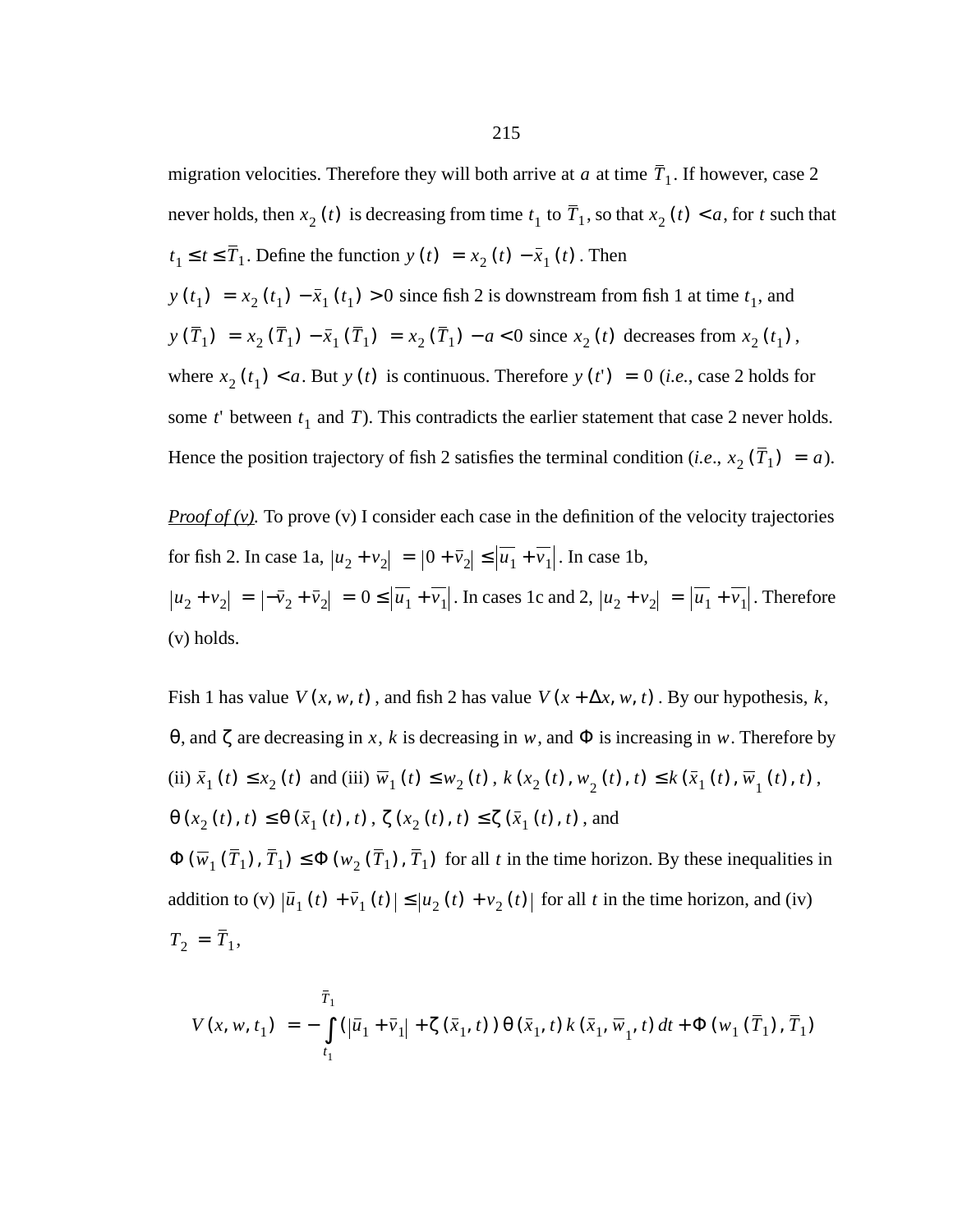$$
\leq -\int_{t_1}^{T_2} (|u_2 + v_2| + \zeta(x_2, t)) \theta(x_2, t) k(x_2, w_2, t) dt + \Phi(w_2(T_2), T_2)
$$

$$
\leq V(x + \Delta x, w, t_1).
$$

Thus  $\lambda_1(t_1) = \frac{\partial}{\partial x} V(x, w, t_1) \ge 0$ . Since  $t_1$  was arbitrary,  $\lambda_1(t) = \frac{\partial}{\partial x} V(x, w, t) \ge 0$  for all  $t$  in the time horizon.  $\blacksquare$ 

**Result A.2** If k is decreasing in w and  $\Phi$  is increasing in w, then  $\lambda_2(t)$  is nonnegative *for all t in the time horizon. If, in addition, either k is strictly decreasing in w, or*  $\Phi$  *is strictly increasing in w, then*  $\lambda_2(t)$  *is positive for all t in the time horizon.* 

#### *Proof*

I demonstrate that  $\lambda_2(t)$  is nonnegative by comparing the value of two fish of different sizes released at position  $x$  at time  $t$ . I show that the larger fish enjoys a value at least as great as the value of the smaller fish, and hence the marginal contribution of  $w$  at an arbitrary time *t* is positive (*i.e.*,  $\lambda_2(t) = \frac{\partial}{\partial w} V(x, w, t) \ge 0$ ).

Consider two different sized fish at time  $t_1$ . Fish 1 is the smaller fish weighing w, and fish 2 weighs  $w + \Delta w$ . Assume both fish are at position x at  $t_1$ . For fish 1, let  $T_1$  be the optimal terminal time, and let  $\bar{u}_1(t)$ ,  $\bar{v}_1(t)$ , and  $\bar{w}_1(t)$  be the optimal current velocity, swimming velocity, and weight respectively for t such that  $t_1 \le t \le T_1$ . Suppose fish 2 chooses terminal time  $T_1$ , and follows current velocity and swimming velocity controls  $\bar{u}_1(t)$  and  $\bar{v}_1(t)$  respectively, with resulting weight function  $w_2(t)$ . I may then show that fish 2 remains larger than fish 1 from time t to T,  $(i.e., \overline{w}_1(t) \le w_2(t)$  for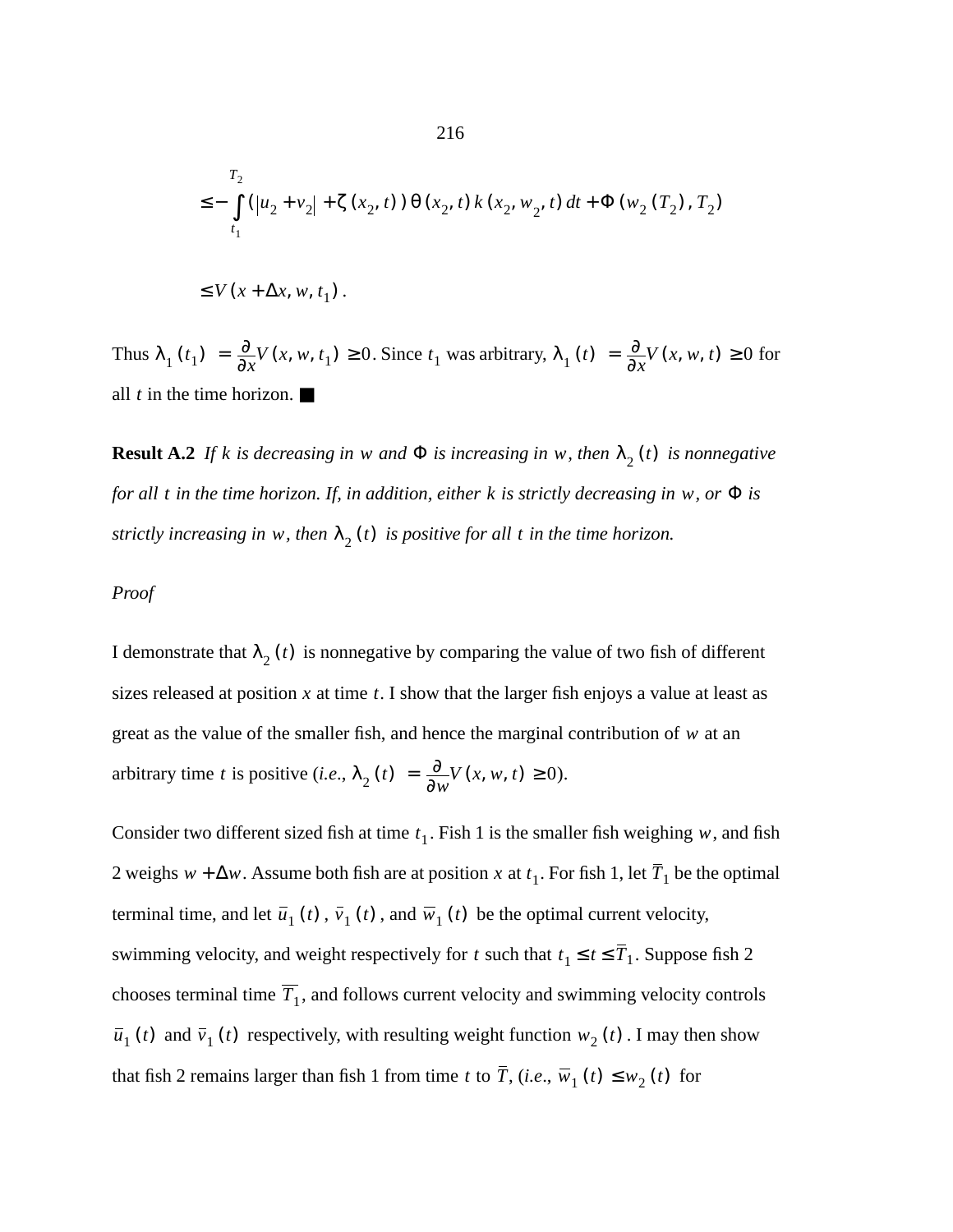$t_1 \le t \le T_1$ ). Suppose otherwise. By continuity of the weight trajectory, there exists a time *t*' such that both fish 1 and fish 2 weigh  $\overline{w}_1(t')$ . Consider weight trajectories moving backwards in time from  $t'$  to  $t$ : Fish 1 and fish 2 are of identical weight at  $t'$ , they follow identical velocity decisions from time  $t = t'$  to  $t = 0$ , and yet obtain different weights at time  $t$ . This is impossible since the ordinary differential equation governing weight must yield a unique solution. Therefore fish 2 always weighs more than fish 1.

At  $t_1$ , fish 1 has value  $V(x, w, t_1)$ , and Fish 2 has value  $V(x, w + \Delta w, t_1)$ . Assuming that *k* is decreasing in w and  $\Phi$  is increasing in w, then  $k(w_2(t), t) \leq k(\overline{w}_1(t), t)$  and  $\Phi\left(\overline{w}_1\left(T_1\right), T_1\right) \leq \Phi\left(w_2\left(T_1\right), T_1\right)$ . Therefore

$$
V(x, w, t_1) \le -\int_{t_1}^{\overline{T}_1} (|\overline{u}_1 + \overline{v}_1| + \zeta(\overline{x}_1, t)) \theta(\overline{x}_1, t) k(\overline{x}_1, w_2, t) dt + \Phi(w_2(\overline{T}_1), \overline{T}_1)
$$

$$
\leq V(x, w + \Delta w, t_1),
$$

and since  $t_1$  was arbitrary,  $\lambda_2(t) = \frac{\partial}{\partial w} V(x, w, t) \ge 0$ . If, in addition, k is strictly decreasing in w or  $\Phi$  is strictly increasing in w, then either  $k(w_2(t), t) < k(\overline{w}_1(t), t)$  or  $\Phi\left(\bar{w}_1\left(T_1\right), T_1\right) > \Phi\left(w_2\left(T_1\right), T_1\right)$ . Therefore

$$
V(x, w, t_1) < -\int_{t_1}^{\bar{T}_1} (|\bar{u}_1 + \bar{v}_1| + \zeta(\bar{x}_1, t)) \theta(\bar{x}_1, t) k(\bar{x}_1, w_2, t) dt + \Phi(w_2(\bar{T}_1), \bar{T}_1)
$$

$$
\leq V(x, w + \Delta w, t),
$$

and since  $t_1$  was arbitrary  $\lambda_2(t) = \frac{\partial}{\partial w} V(x, w, t) > 0$ .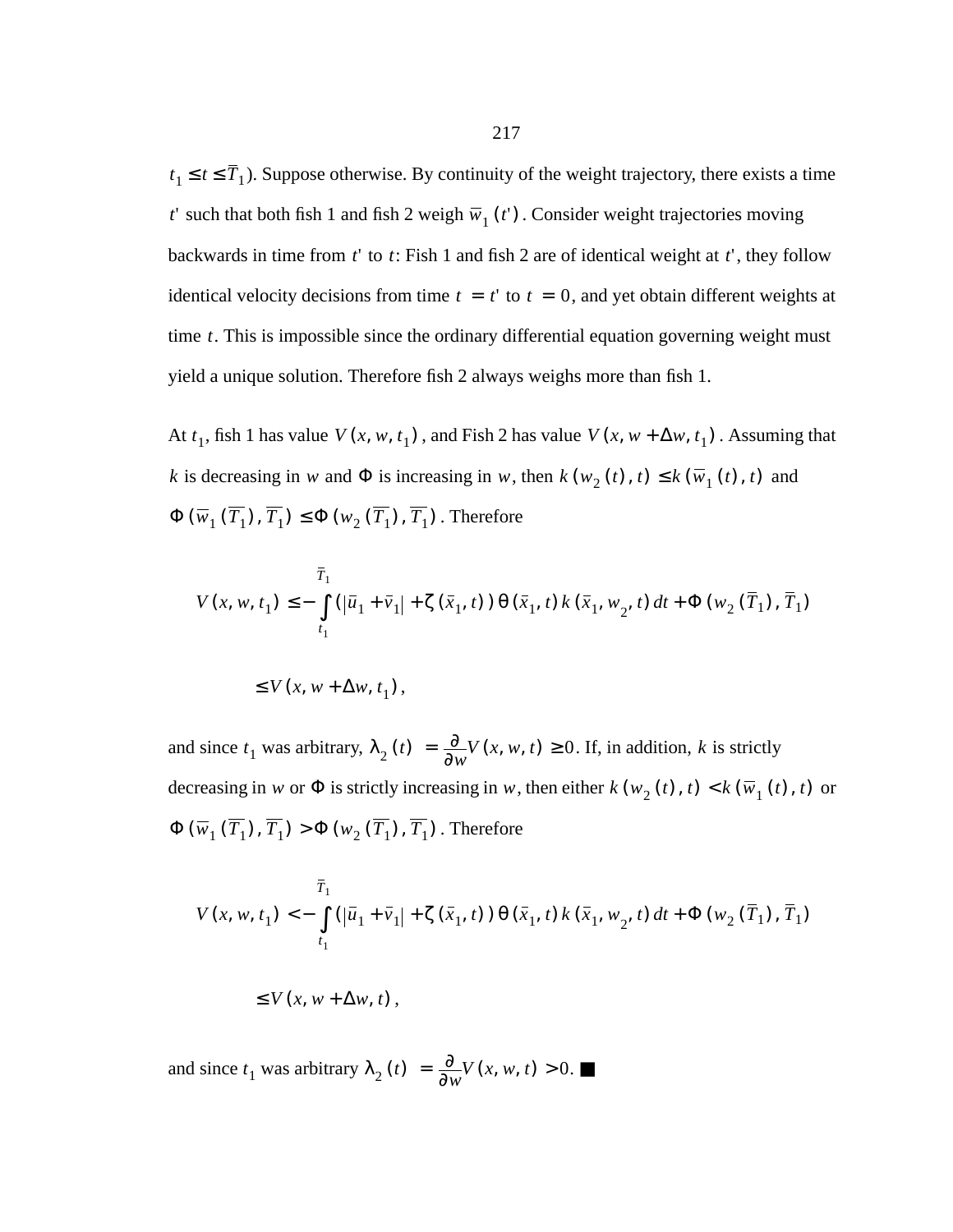# **APPENDIX B MAXIMIZING THE HAMILTONIAN**

The Hamiltonian is maximized below as function of swimming velocity,  $\nu$  and current velocity, u. It is convenient to maximize the Hamiltonian in two separate cases: when the co-state variable associated with displacement is positive, and when it is nonpositive. A function known as the switching function, is used to help characterize the optimal migration behaviors. When the co-state variable  $\lambda_1$  is positive, the switching function is defined as  $\sigma_1 = \lambda_1 - \theta k$ , when it is nonpositive, the switching function is  $\sigma_2 = \lambda_1 + \theta k$ .

This static maximization problem and can be solved by simply plotting cross-sections of the Hamiltonian, and appealing to first order derivatives when necessary. We first maximize with respect to  $u$  along cross-sections defined by fixed swimming velocities. The maximizing  $u$ 's, each indexed by a value of fixed  $v$ , are then substituted into the Hamiltonian to make the problem single dimensional (in  $v$ ).

For notational convenience, the arguments  $x$ ,  $w$  and  $t$  are dropped from all functions, since they do not enter explicitly into the maximization problem. The arguments  $v, u, \lambda_1$ and  $\lambda_2$  are retained. So, for example, the growth function is denoted by  $g(v)$  instead of  $g(v, x, w, t)$ . The maximizing choices of u and v will be denoted  $u^*$  and  $v^*$ respectively. These are not unique for any given point  $(x, w, t, \lambda_1, \lambda_2)$ . Do not confuse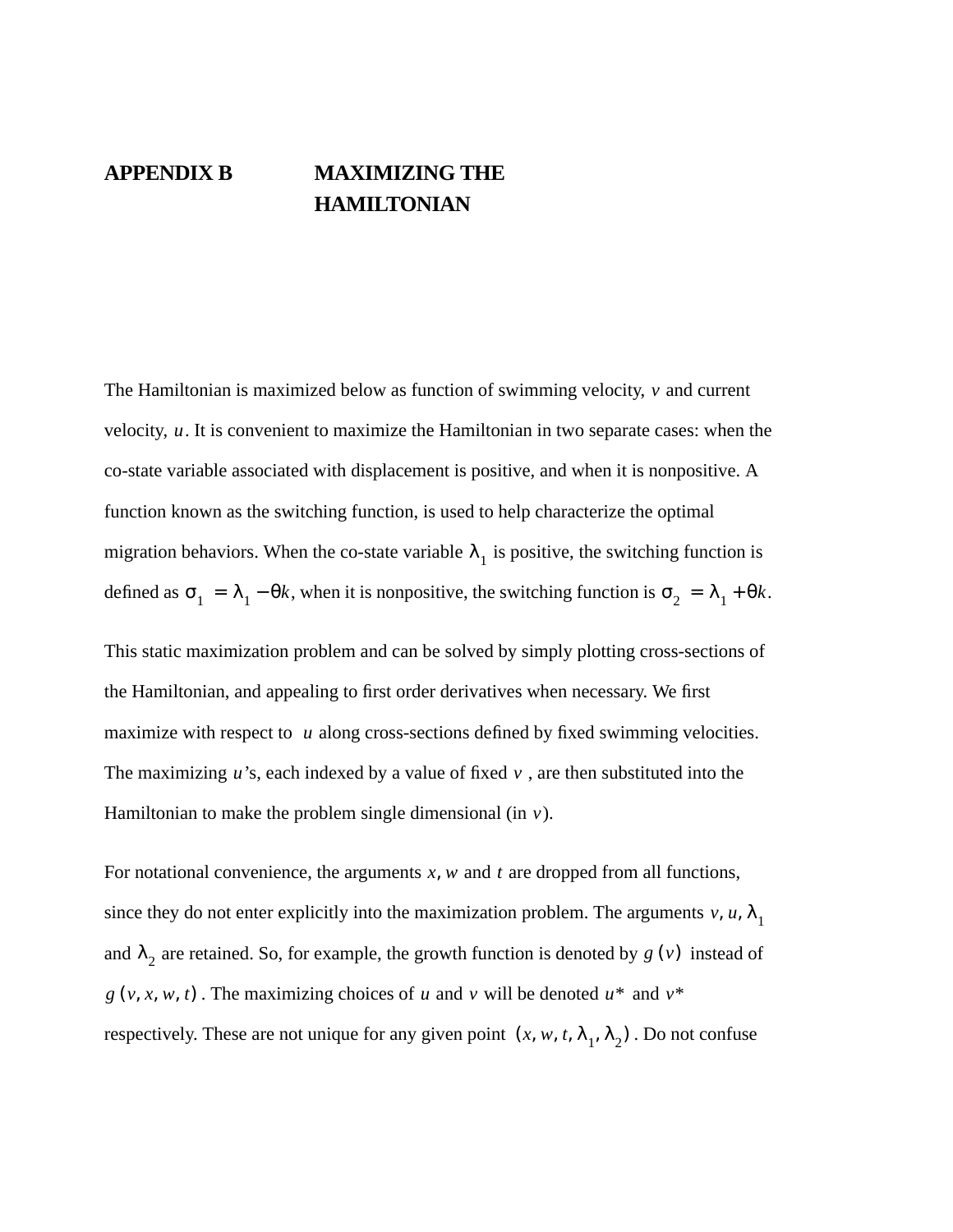the velocities  $u^*$  and  $v^*$ , which maximize the Hamiltonian, with the optimal controls, which are paths that maximize the objective functional *J*.

#### **B.1 Positive displacement co-state variable**

Any cross-section of the Hamiltonian defined by fixing v may be written as

 $H|_{v \text{ fixed}} = Y(u) + \text{const}$  there

$$
Y(u) = \lambda_1 (u + v) - |u + v| \theta k. \tag{B.1}
$$

When  $u \le -v$ ,  $Y(u) = \sigma_2(u + v)$ , and when  $u > -v$ ,  $Y(u) = \sigma_1(u + v)$ . Any u that maximizes  $Y(u)$  also maximizes  $H|_{v \text{ fixed}}$ . Therefore the problem of maximizing along a cross-section reduces to: maximize  $Y(u)$  with respect to  $u$ , subject to  $0 \le u \le u_{max}$ . This problem is solved by inspection of a plot of  $Y(u)$  (FIGURE B.1). The maximizing u depends on the sign of the switching function,  $\sigma_1$ , and the value of the fixed swimming velocity,  $\nu$  (TABLE B.1).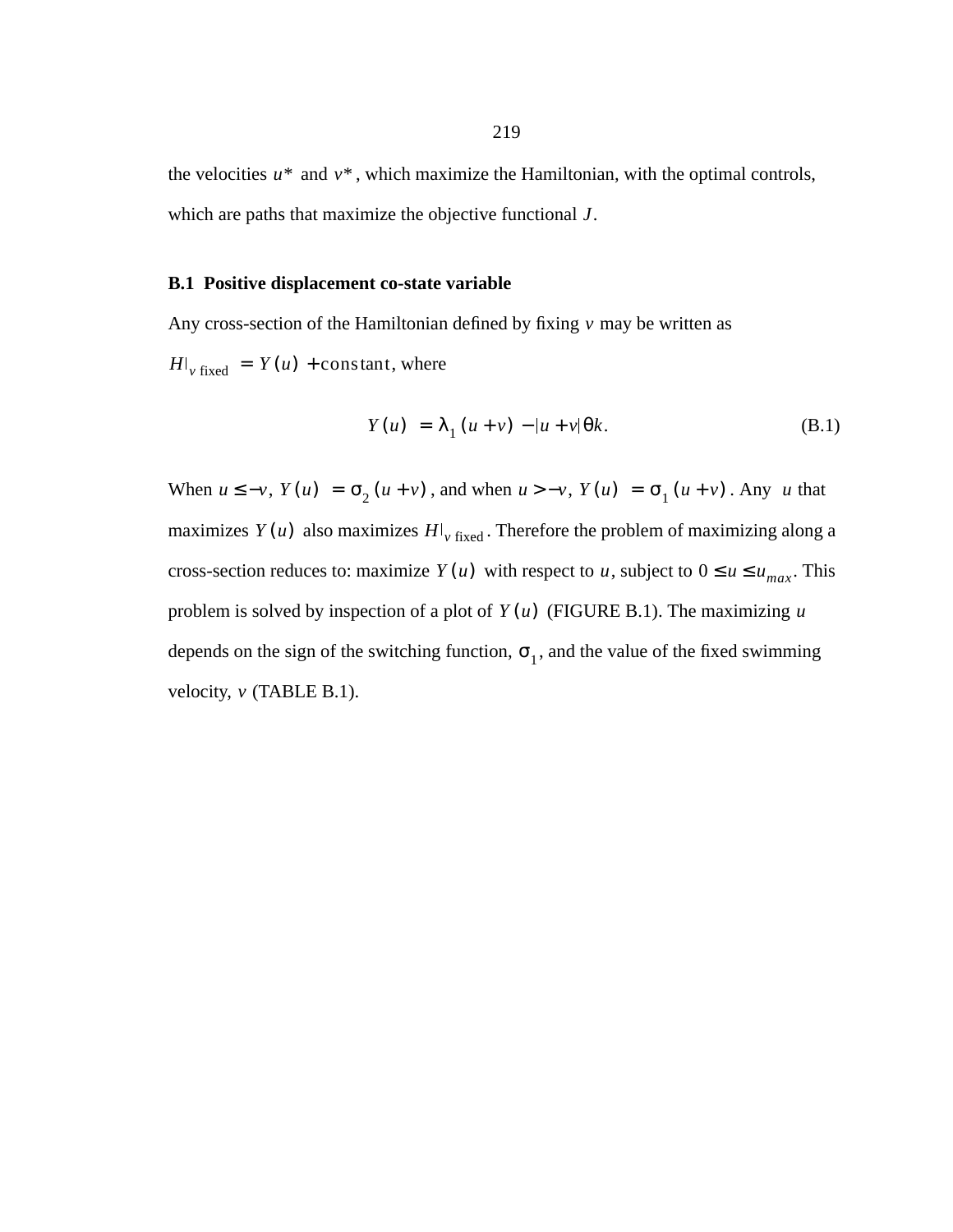

**FIGURE B.1** The optimal choice of the current velocity depends on the sign of the switching function,  $\sigma_1$ . Note that since  $\lambda_1$  is positive, so is  $\sigma_2$ . When  $\sigma_1$  is positive (case 1), the maximizing  $u$  is clearly  $u_{\text{max}}$ , when it is negative (case 2), the maximizing *u* is either  $u_{\text{max}}$ ,  $-v$ , or 0, depending on whether  $-v$  lies to the right, within, or to the left of the interval [0,  $u_{\text{max}}$ ] respectively. When  $\sigma_1$  is zero (case 3), the maximizing *u* is either  $u_{\text{max}}$ , any value in the interval  $[-v, u_{\text{max}}]$ , or any value in the interval  $[0, u_{\text{max}}]$ , depending on wheter -*v* lies to the right, within, or to the left of [0, *u*max] respectively.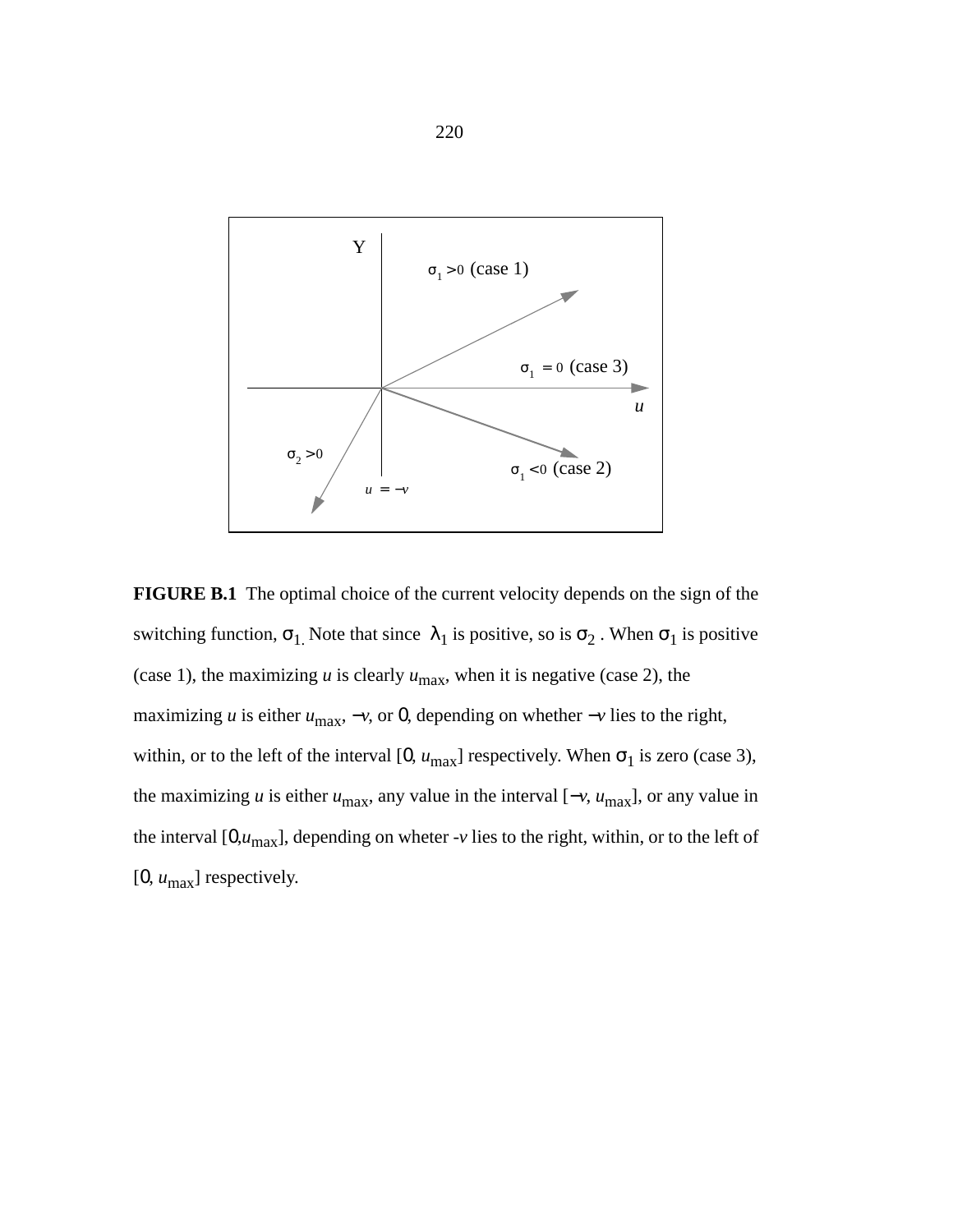| Case number    | function $\sigma_1$ | Sign of switching Swimming velocity<br>condition | Maximizing current<br>velocity |
|----------------|---------------------|--------------------------------------------------|--------------------------------|
| $\mathbf{1}$   | $+$                 | none                                             | $u_{max}$                      |
| 2a             |                     | v > 0                                            | $\overline{0}$                 |
| 2 <sub>b</sub> |                     | $v < -u_{max}$                                   | $u_{max}$                      |
| 2c             |                     | $-u_{max} \le v \le 0$                           | $-\nu$                         |
| 3a             | $\boldsymbol{0}$    | v > 0                                            | $[0, u_{max}]$                 |
| 3 <sub>b</sub> | $\boldsymbol{0}$    | $v < -u_{max}$                                   | $u_{max}$                      |
| 3c             | $\boldsymbol{0}$    | $-u_{max} \le v \le 0$                           | $[-v, u_{max}]$                |

**TABLE B.1** Optimal choices of migration velocity corresponding to different choices of the swimming velocity when  $\lambda_1$  is positive.

The maximizing current velocity depends on the sign of the switching function, and the value of *v* relative to 0 and −*u*max. In cases 3a and 3c, the maximizing current velocity is any value in the specified interval.

We next consider the cases 1, 2 and 3 separately— each defined by the sign of the switching function  $\sigma_1$ . In all cases the Hamiltonian is written as a function of v alone, by restricting  $u$  to its known maximizing value for each given  $v$  (TABLE B.1). Each resulting restricted Hamiltonian is then the sum of  $\lambda_2 g(v)$  , a piece-wise linear function  $L(v)$ , and a constant (in  $v$ ), making the one dimensional maximization quite simple. In each case, it is solved by inspecting a plot of  $\lambda_2 g(v)$  and the piece-wise linear function L on the same coordinate system. Rather than explaining this methodology repeatedly for each individual case, we will simply derive the piecewise linear function, L, plot L and  $\lambda_2$ *g* on the same coordinate system, and derive maximizing velocity choices.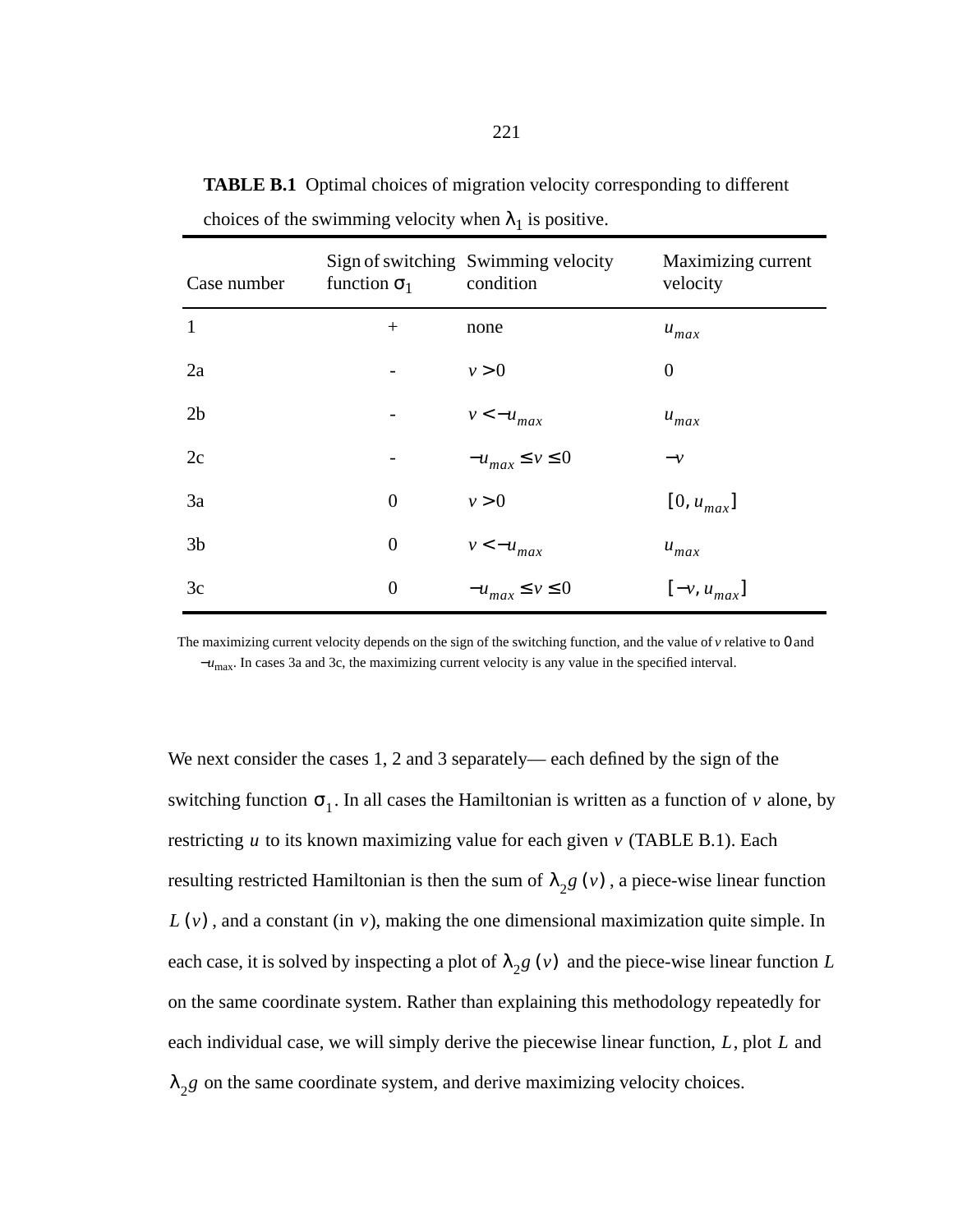# **B.2.1 If the switching function**  $\sigma_1$  is positive

For case 1,  $u^* = u_{max}$ , and the Hamiltonian becomes  $H = L_1 + \lambda_2 g + \theta \zeta k$ , where the piece-wise linear function  $L_1$  is given by

$$
L_1(v) = -(|u_{max} + v|) \theta k + \lambda_1 (u_{max} + v)
$$
. When  $u_{max} + v \le 0$ ,

$$
L_1(v) = (u_{max} + v) \sigma_2 + \lambda_2 g(v) \text{; when } u_{max} + v > 0,
$$

$$
L_1(v) = (u_{max} + v) \sigma_1 + \lambda_2 g(v).
$$



**FIGURE B.2** When  $\sigma_1$  is positive,  $v^*$  maximizes the sum of  $L_1$  and  $\lambda_2 g$ , subject to  $-v_{\text{max}} \le v \le v_{\text{max}}.$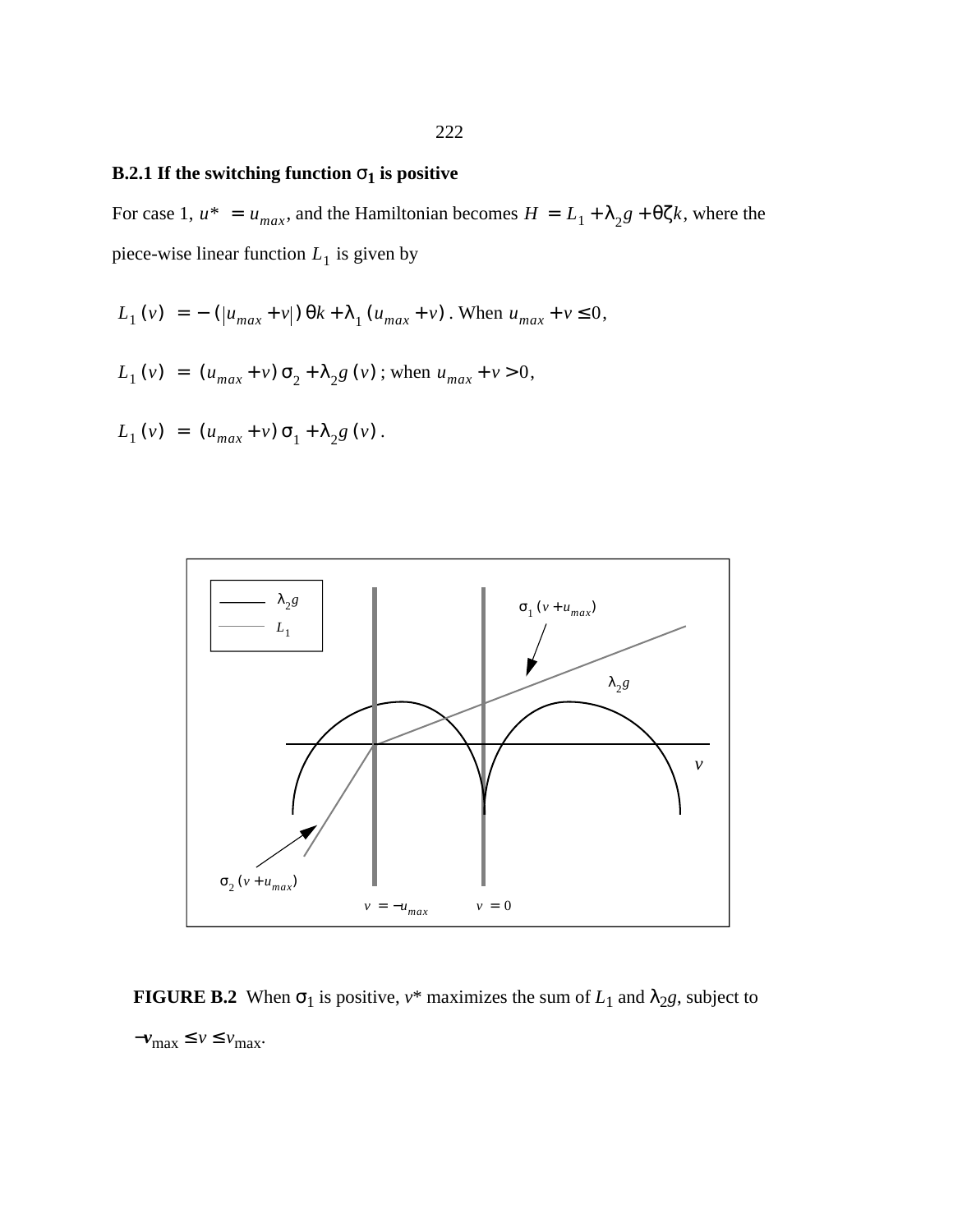Since  $L_1$  is increasing in v and  $\lambda_2 g$  is symmetric about  $v = 0$ , then  $v^*$  is nonnegative (FIGURE B.3). If  $\sigma_1 + \lambda_2 g_v(0) < 0$  ( $g_v$  is a right-hand derivative), then  $v^* = 0$ ; otherwise, as depicted in FIGURE B.3, the sum of the functions is largest at a point  $v''$ , where  $\sigma_1 + \lambda_2 g_v(v'') = 0$  is zero. Therefore—applying the constraint  $-v_{max} < v < v_{max}$ —when  $\sigma_1 + \lambda_2 g_v(0) \ge 0$ ,  $v^* = min(v', v_{max})$ .

## **B.3.2** If the switching function  $\sigma_1$  is negative

For Cases 2a, 2b, and 2c, the Hamiltonian may be written as  $H = \theta \zeta k + \lambda_2 g + L_2$ , where the piece-wise linear function  $L_2$  is

$$
L_2(v) = \begin{cases} \sigma_2(v + u_{max}) & \text{if } v < -u_{max} \\ 0 & \text{if } -u_{max} \le v \le 0. \\ \sigma_1 v & \text{if } v > 0 \end{cases}
$$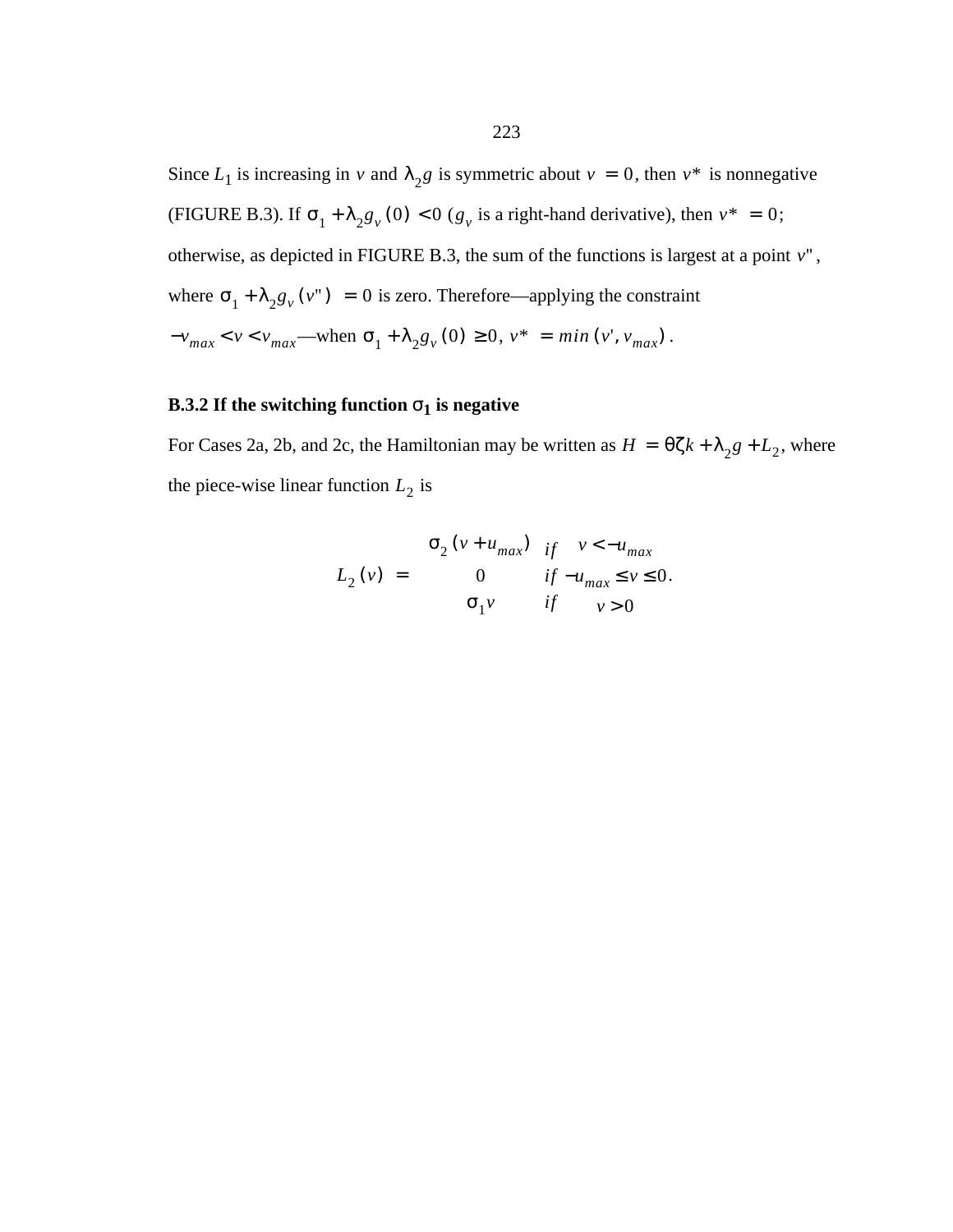

**FIGURE B.3** When  $\sigma_1$  is negative,  $v^*$  maximizes the sum of  $L_2$  and  $\lambda_2 g$  subject to  $-v_{\text{max}} \le v \le v_{\text{max}}$ . Note that the slope of the the left-most linear piece of  $L_2$  is steeper than its right-most linear piece, since  $\sigma_2 = \lambda_1 + \theta k > |\lambda_1 - \theta k| = |\sigma_1|$ .

There identify 4 possibilities, each depending on  $u_{max}$  and  $u_{crit}$  defined below (FIGURE B.3):

*i*. If  $min(v_g, v_{max}) < u_{max}$ , then  $v^* = -min(v_g, v_{max})$ , and  $u^* = -v^*$ .

\n- ii. If 
$$
0 \le u_{max} \le \min(u_{crit}, v_{max})
$$
, then  $u^* = 0$  and
\n- a.  $v^* = 0$  if  $\lambda_2 g_v(0) + \sigma_1 \le 0$  ( $g_v$  is a right-hand derivative); otherwise
\n- b.  $v^* = \min(v', v_{max})$ , where  $\lambda_2 g_v(v') + \sigma_1 = 0$ .
\n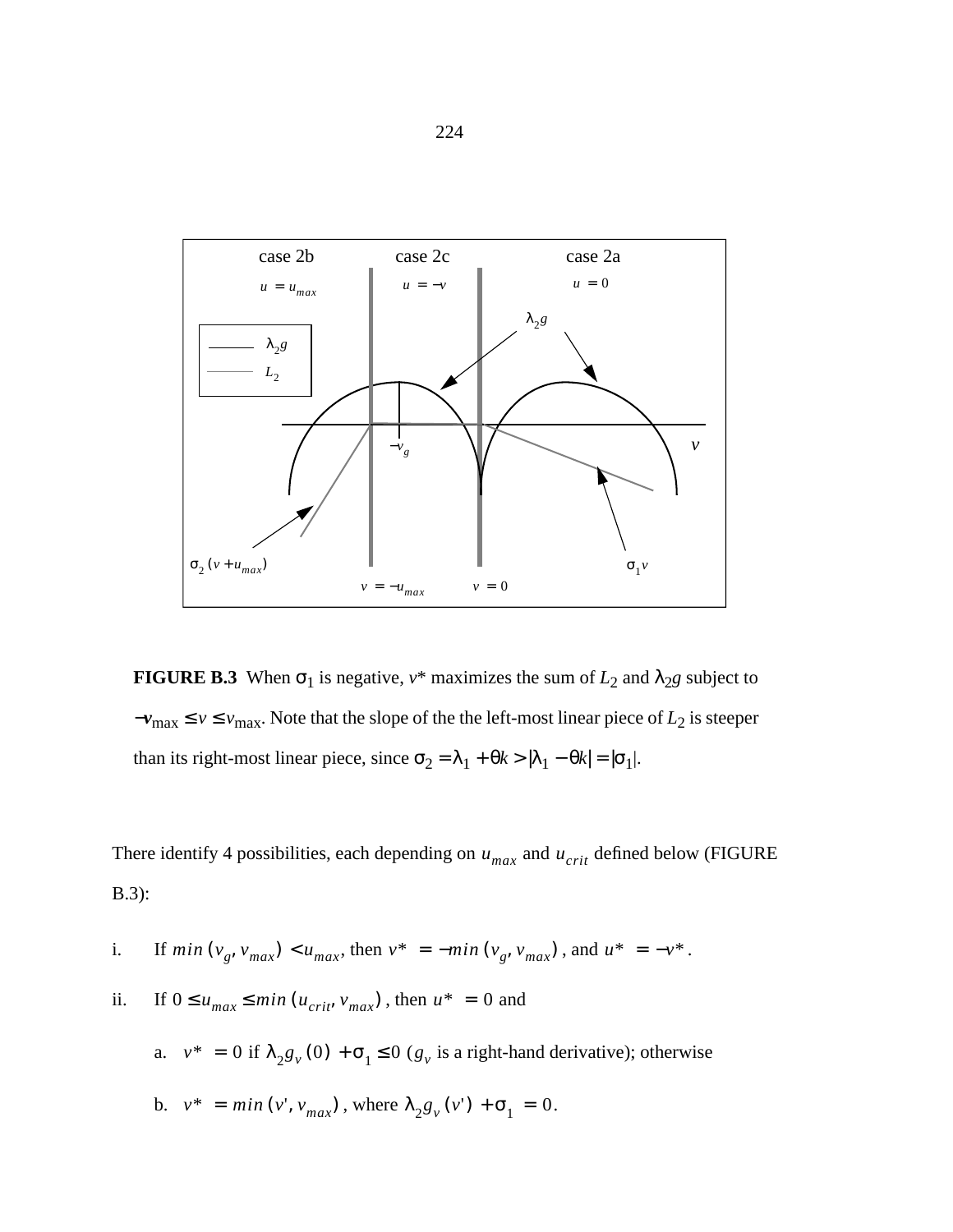iii. If  $0 < u_{crit} < u_{max} \le \min(v_g, v_{max})$ , then  $u^* = u_{max}$ 

a. 
$$
v^* = -u_{max}
$$
 if  $\lambda_2 g_v(-u_{max}) + \sigma_2 \ge 0$   $v^* = max(v', -v_{max})$ ; otherwise

b. 
$$
v^* = v^*
$$
 where  $\lambda_2 g_v(v^*) + \sigma_2 = 0$ .

iv. If  $v_{max} > u_{max} = u_{crit} > 0$  then there are two points which maximize the Hamiltonian—the velocities given by (iib), and those given by (iiib).

 $u_{crit}$  is defined either the critical value of  $u_{max}$  that ensures that the velocities in (iib) and (iiib) both maximize the Hamiltonian—such a value exists whenever  $\lambda_2 g_v(0) + \sigma_2 < 0$  $(g<sub>v</sub>$  is a left-hand derivative), or 0 if no such critical value exists. These results are summarized in TABLE B.2.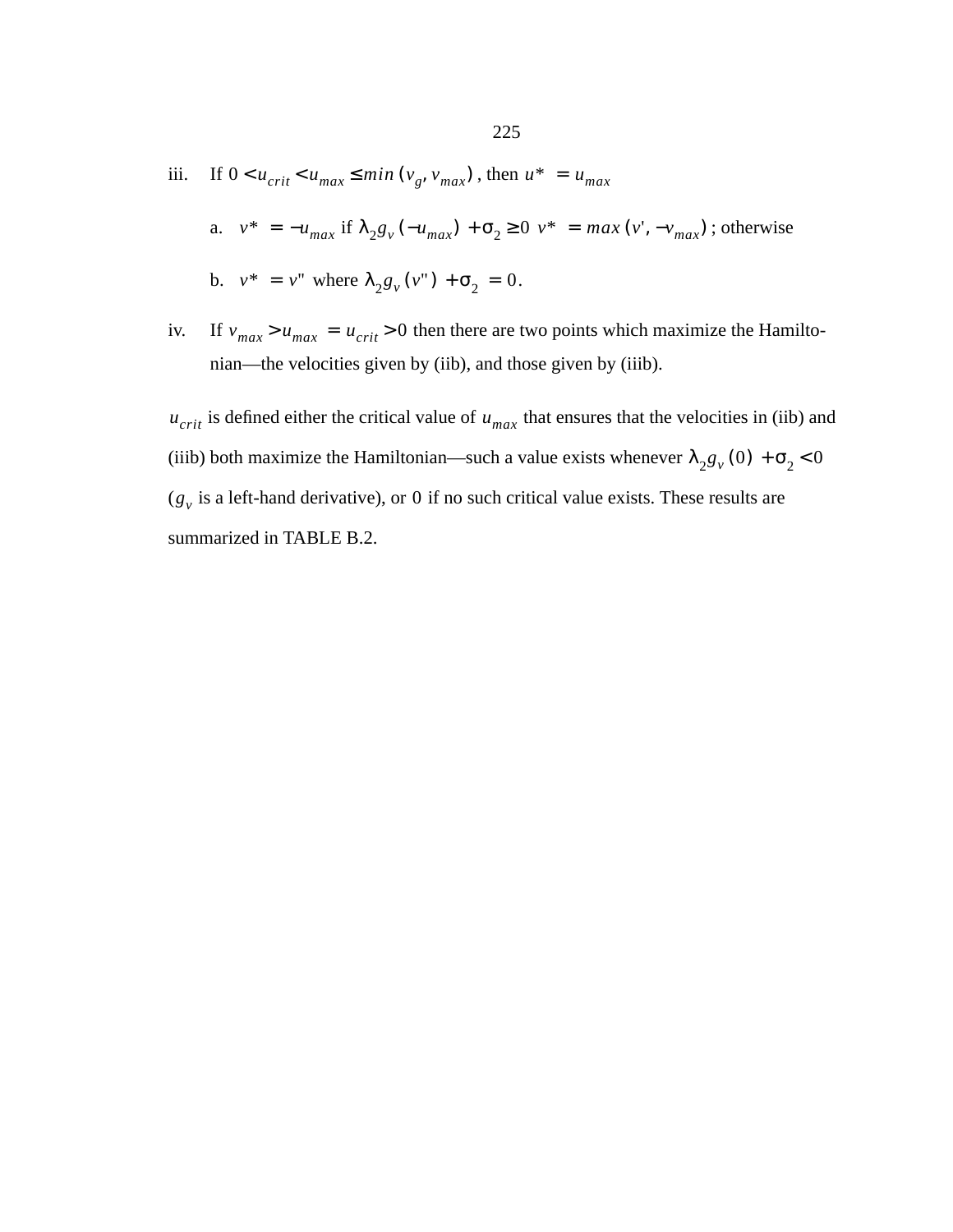**TABLE B.2** Optimal swimming velocity summary when the switching function  $\sigma_1$  is negative.

| Possi- | bility $u_{max}$ Condition                          | Derivative<br>condition                                      | Maximizing Maximizing<br>current<br>velocity | swimming<br>velocity             |
|--------|-----------------------------------------------------|--------------------------------------------------------------|----------------------------------------------|----------------------------------|
|        | i $\tilde{v}_g < u_{max}$                           | none                                                         | $\tilde{v}_g$                                | $-\tilde{v}_e$                   |
|        | iia <sup>†</sup> 0 ≤ $u_{max}$ ≤ $\tilde{u}_{crit}$ | $\lambda_2 g_v _{v=0} + \sigma_1 \leq 0$                     | $\theta$                                     | 0                                |
| iib    |                                                     | $\lambda_2 g_v _{v=0} + \sigma_1 > 0$                        | $\overline{0}$                               | $min(v', v_{max})$               |
| iiia   | $0 < u_{crit} < u_{max} \leq \tilde{v}_e$           | $\lambda_2 g_{v} _{v = -u_{max}} + \sigma_2 \ge 0$ $u_{max}$ |                                              | $-u_{max}$                       |
| iiib   |                                                     | $\lambda_2 g_{v} _{v=-u_{max}} + \sigma_2 < 0$ $u_{max}$     |                                              | $max(v'', -v_{max})$             |
| iv     | $v_{max} > u_{max} = u_{crit} > 0$                  | none                                                         | (iiib)                                       | The velocities of both (iib) and |

The optimal swimming velocity depends on the value of  $u_{max}$  relative to the constrained maximum growth velocity  $\tilde{v}_g = min(v_g, v_{max})$ . If the maximum current velocity does not exceed the constrained maximum growth speed  $(i$ i-iv), the optimal velocities depend on the maximum current velocity relative to a critical value,  $u_{crit}$ , or the constrained critical current velocity  $\tilde{u}_{crit} = min (u_{crit}, v_{max})$ .

 $\dagger g_v$  in (iia-b) is a right-hand derivative.

### **B.4.3 If the switching function**  $\sigma_1$  is zero

If  $\sigma_1 = 0$ , there are infinitely many points that maximize the Hamiltonian. In the case, the Hamiltonian (restricted to the maximizing choice of  $u$ ) may be written as

$$
H = \theta \zeta k + \lambda_2 g + L_3
$$
, where

$$
L_3(v) = \begin{cases} \sigma_2(v + u_{max}) & \text{if } v < -u_{max} \\ 0 & \text{if } -u_{max} \le v \end{cases}
$$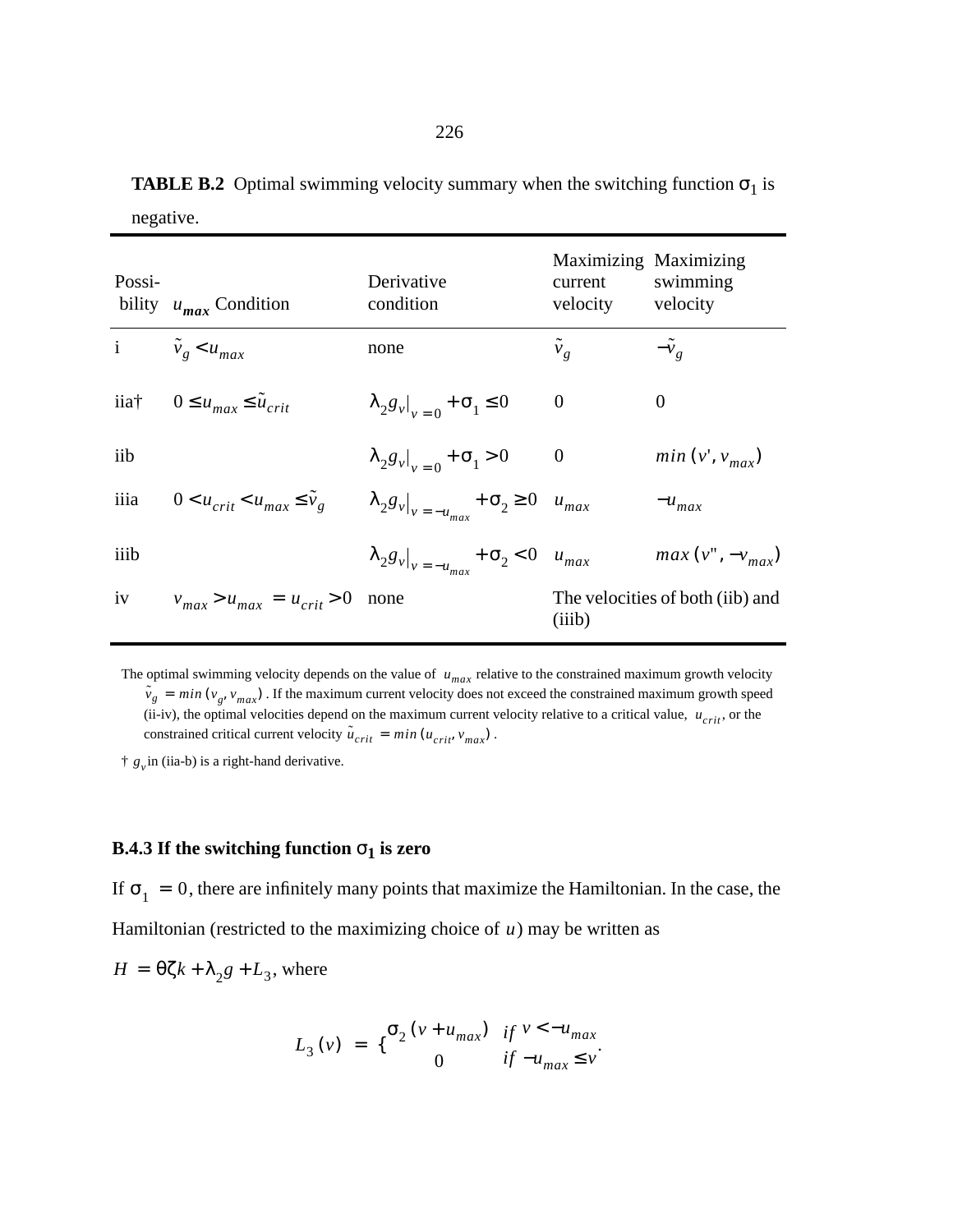

**FIGURE B.4** In this case the switching function  $\sigma_1$  is zero, and the goal is to maximize the sum of the functions  $L_3$  and  $\lambda_2 g$  with respect to *v*, while observing the constraint,  $-v_{\text{max}} \le v \le v_{\text{max}}$ .

Since  $L_3$  is constant for  $v \geq -u_{max}$ , there is possibly more than one choice for  $v^*$ (FIGURE B.4). If  $-u_{max}$  ≤  $max(-v_g, -v_{max})$ , both  $v = max(-v_g, -v_{max})$ ,  $u \in [-v, u_{max}]$  and  $v = min(v_g, v_{max})$ ,  $u \in [0, u_{max}]$  maximize the Hamiltonian; otherwise, the maximizing velocities are  $v^* = min(v_g, v_{max})$  and  $u \in [0, u_{max}]$ . These results are summarized in TABLE B.3.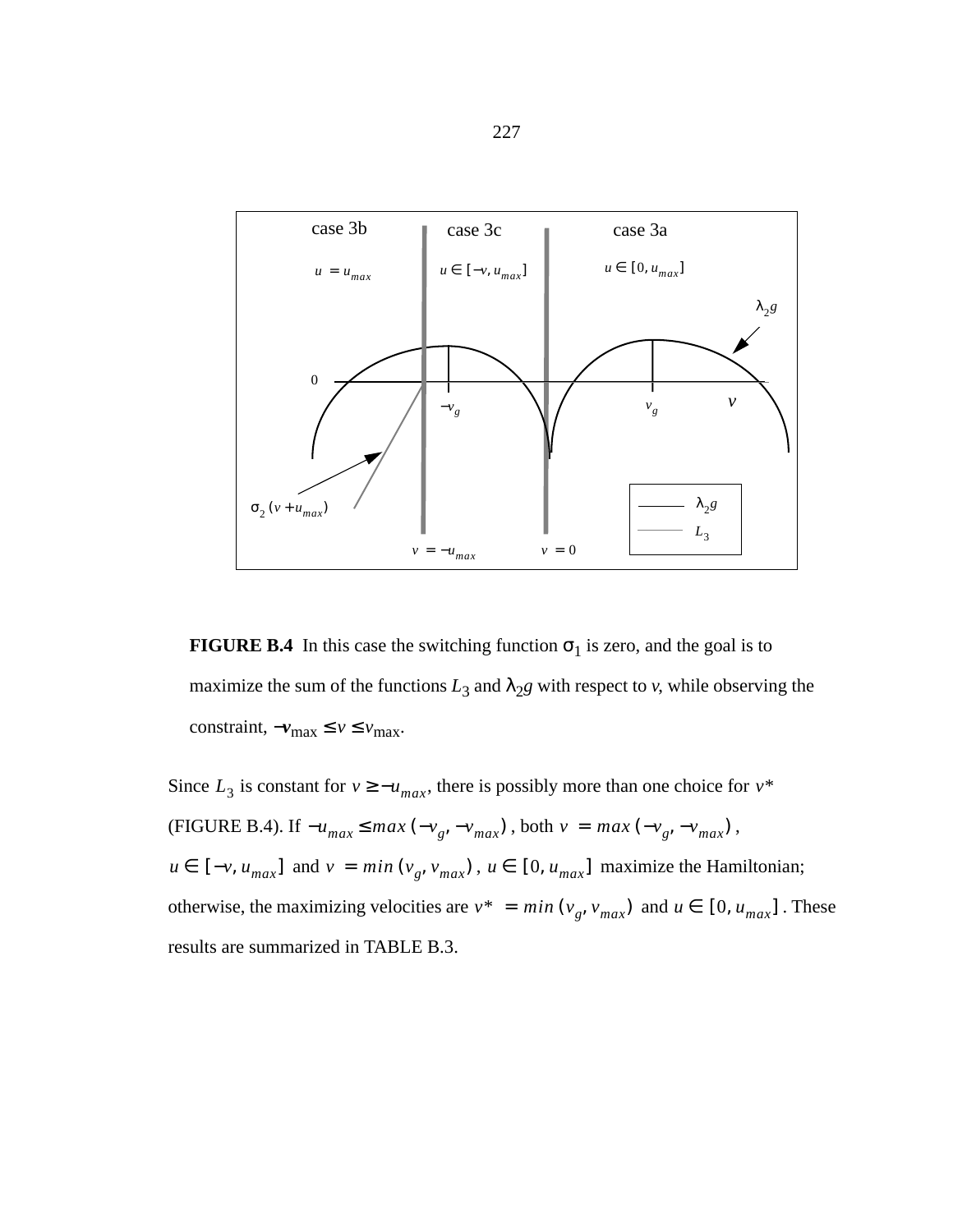| Possibility   | $u_{max}$ Condition        | Maximizing current<br>velocity             | Maximizing<br>swimming velocity |
|---------------|----------------------------|--------------------------------------------|---------------------------------|
| $i^{\dagger}$ | $\tilde{v}_g \leq u_{max}$ | $[\tilde{v}_g, u_{max}]$<br>$[0, u_{max}]$ | $-\bar{v}_g$<br>$v_g$           |
| $\mathbf{ii}$ | $u_{max} < v_g$            | $[0, u_{max}]$                             | $v_g$                           |

**TABLE B.3** Optimal swimming velocities when the switching function  $\sigma_1$  is zero.

†The velocities of both rows of possibility (i) maximize the Hamiltonian.

In all cases, the swimming speed equal to the constrained maximum growth speed and the current velociy is not uniquely determined—it is only known to lie in the specified interval.

#### **B.5 Nonpositive displacement co-state variable**

The methodology of this section mirrors that of the previous. I will maximize the Hamiltonian (with respect to  $u$ ) along all cross-sections defined by fixing  $v$ , then use this result to couch the problem in one dimension. Throughout the rest of the optimization, the switching function will be defined as  $\sigma_2 = \lambda_1 + \theta k$  instead of  $\sigma_1$ .

As demonstrated before, cross-sections of the Hamiltonian may be written as  $H|_{v \text{ fixed}} = Y(u) + \text{constant}$ , where  $Y(u)$  is defined in (B.1). Any u that maximizes  $Y(u)$  also maximizes  $H|_{v \text{ fixed}}$ . By examining a plot of  $Y(u)$ , and respecting the constraint  $0 \le u \le u_{max}$ , it is possible to solve this maximization problem by inspection (FIGURE B.1). The maximizing u depends on the sign of  $\sigma_2$ , and the value of the fixed swimming velocity,  $\nu$  (TABLE B.4).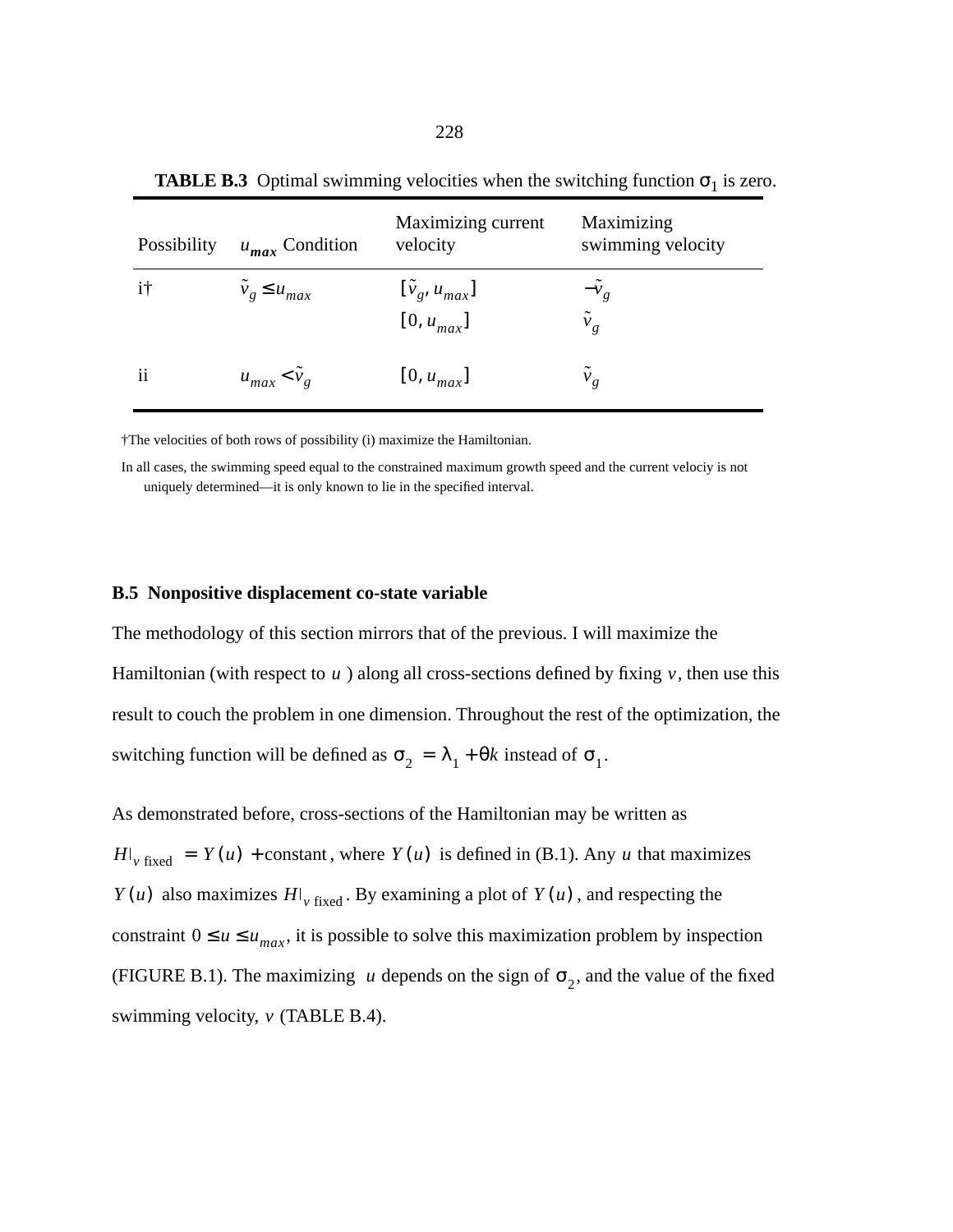

**FIGURE B.5** The maximizing choice of the current velocity depends on the sign of the switching function,  $\sigma_2$ . Note that since  $\lambda_1$  is nonpositive,  $\sigma_1$  is negative (assuming  $\theta$ *k* > 0). When  $\sigma_2$  is negative (case 1), then *Y* is strictly decreasing in *u*, and therefore the maximizing current velocity is 0. When  $\sigma_2$  is positive (case 2), the maximizing current velocity is  $u_{\text{max}}$ , −*v*, or 0, depending on whether −*v* lies to the right of, within, or to the left of the interval [0,  $u_{\text{max}}$ ] respectively. When  $\sigma_2$  is zero (case 3), the maximizing current velocity is any value in  $[0, u_{\text{max}}]$ , any value in  $[0,$ −*v*], or 0, depending on whether −*v* lies to the right of, within, or to the left of the interval [0, *u*max] respectively.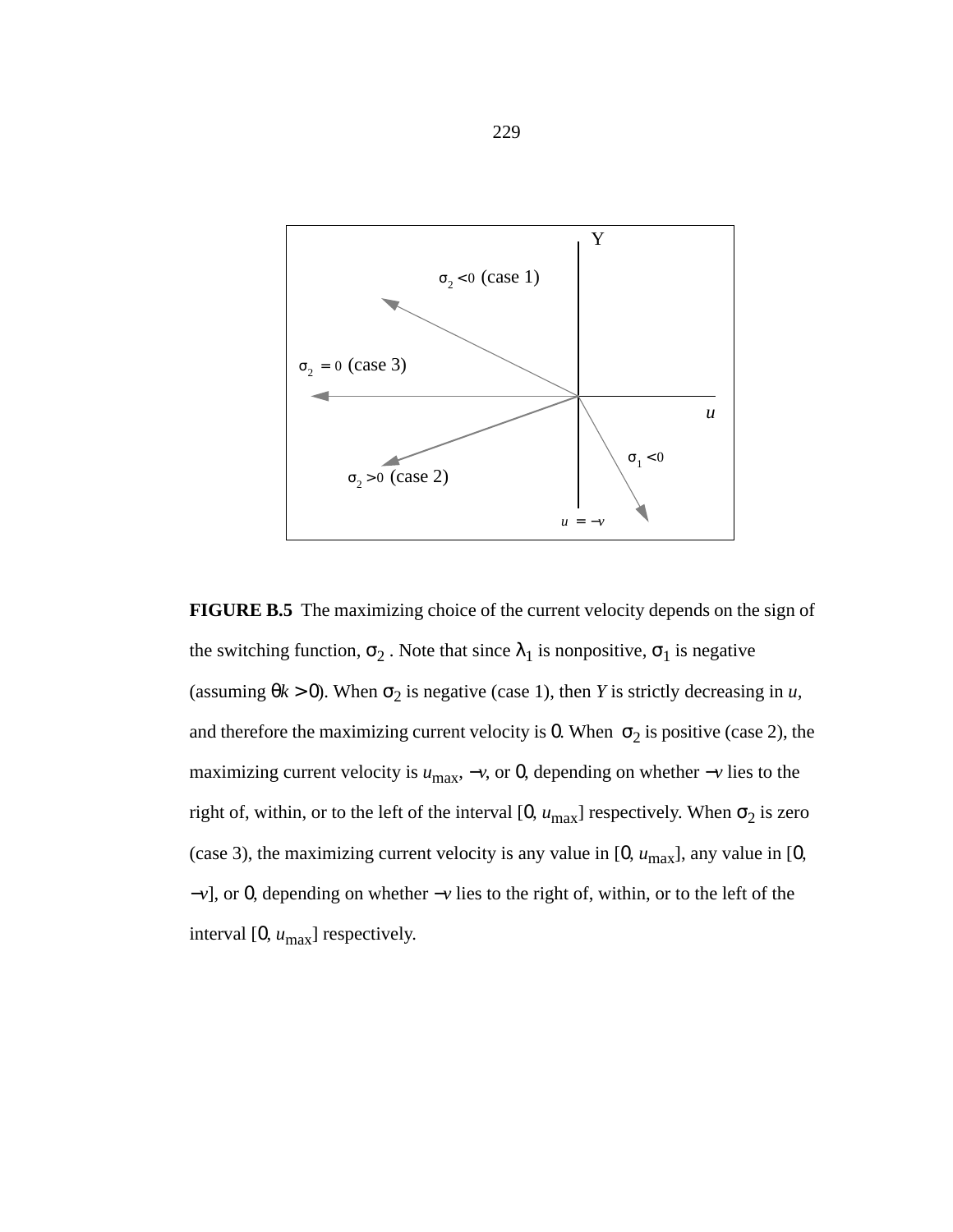| Case number    | function $\sigma_2$ | Sign of switching Swimming velocity<br>condition | Maximizing current<br>velocity |
|----------------|---------------------|--------------------------------------------------|--------------------------------|
| $\mathbf{1}$   |                     | none                                             | $\boldsymbol{0}$               |
| 2a             | $+$                 | v > 0                                            | $\overline{0}$                 |
| 2 <sub>b</sub> | $^{+}$              | $v < -u_{max}$                                   | $u_{max}$                      |
| 2c             | $+$                 | $-u_{max} \le v \le 0$                           | $-\nu$                         |
| 3a             | $\boldsymbol{0}$    | v > 0                                            | $\overline{0}$                 |
| 3 <sub>b</sub> | $\boldsymbol{0}$    | $v < -u_{max}$                                   | $[0, u_{max}]$                 |
| 3c             | $\overline{0}$      | $-u_{max} \le v \le 0$                           | $[0, -v]$                      |

**TABLE B.4** Maximizing choices of current velocity corresponding to different choices of the swimming velocity when  $\lambda_1$  is nonpositive.

The maximizing current velocity depends on the sign of the switching function, and the value of the swimming velocity relative to 0 and −*u*max. In 3b and 3c, it is any value in the specifed interval.

As before, we proceed by considering cases 1, 2 and 3 separately, and reducing the Hamiltonian to one dimension by restricting it to the known maximizing u (TABLE B.4). In all cases the Hamiltonian can be written as the sum of  $\lambda_2 g(v)$ , a piece-wise linear function  $L(v)$ , and a constant (in  $v$ ). The maximizing velocities are found by placing the functions  $\lambda_2 g(v)$  and  $L(v)$  on the same plot.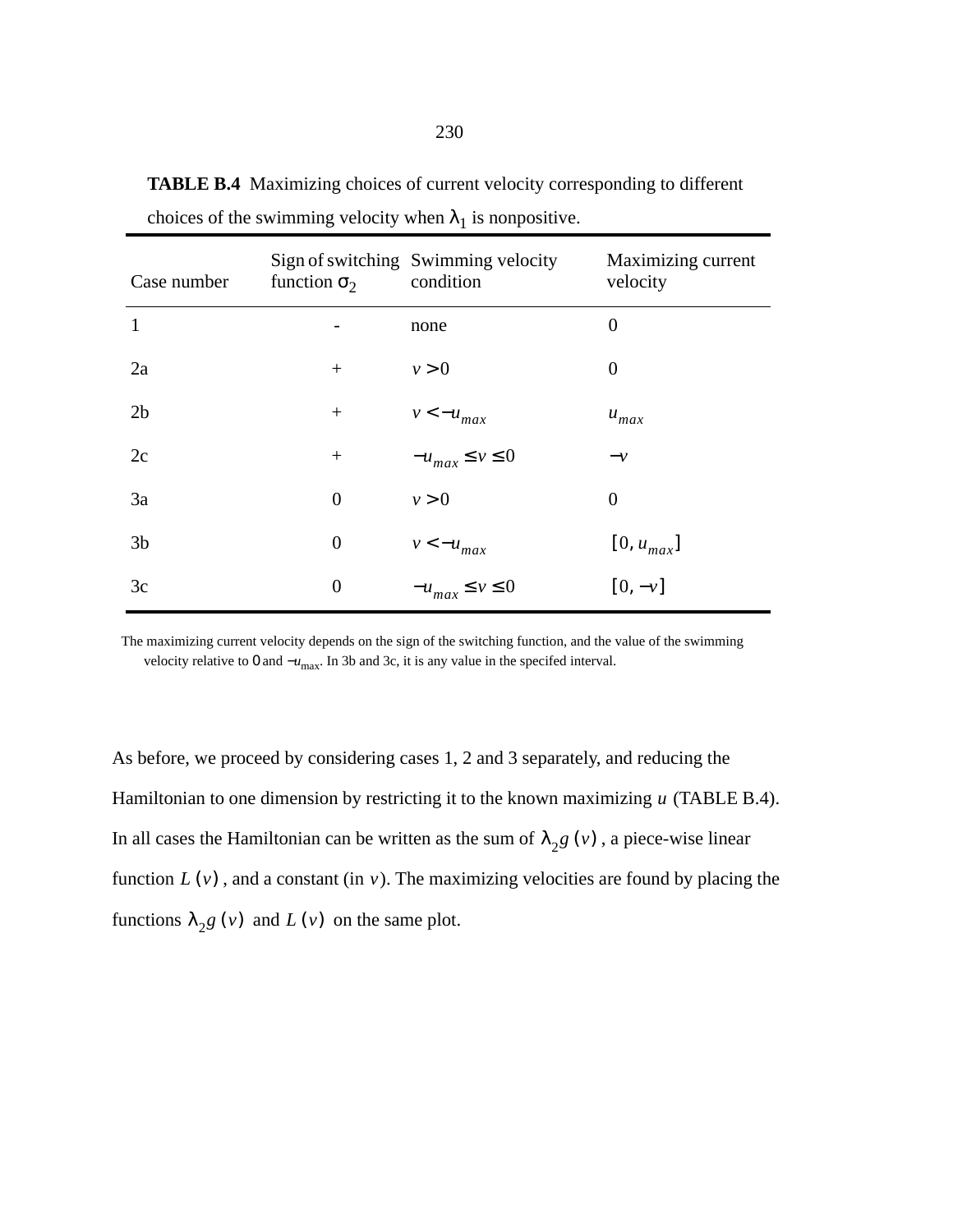### **B.6.1 If the switching function**  $\sigma_2$  is negative

When  $\sigma_2$  is negative, the Hamiltonian is to be maximized over the curve  $u = 0$  (TABLE B.4). This restricted Hamiltonian is  $H = L_1(v) + \lambda_2 g(v) + \text{constant}$ , where  $L_1(v) = -|v|\theta k + \lambda_1 v$ . When  $v \le 0$ , then  $L_1(v) = v\sigma_2$ ; when  $v > 0$ ,  $L_1(v) = v\sigma_1$ .



**FIGURE B.6** If  $\sigma_2$  is positive,  $v^*$  is identified by maximizing the sum  $L_4$  and  $\lambda_2 g$ , while observing the constraint,  $-v_{\text{max}} \le v \le v_{\text{max}}$ .

Since  $L_4$  is decreasing in *v*, and  $\lambda_2 g$  is symmetric about  $v = 0$ , the maximizing *v* is nonpositive (FIGURE B.3). If  $\sigma_2 + \lambda_2 g_v(0) > 0$  (where  $g_v$  is a left-hand derivative), then  $v^* = 0$ ; otherwise,  $v^* = max(v'', -v_{max})$ , where  $\sigma_2 + \lambda_2 g_v(v'') = 0$  ( $v'' < 0$ ).  $v''$  is less than the maximum growth velocity (in absolute value).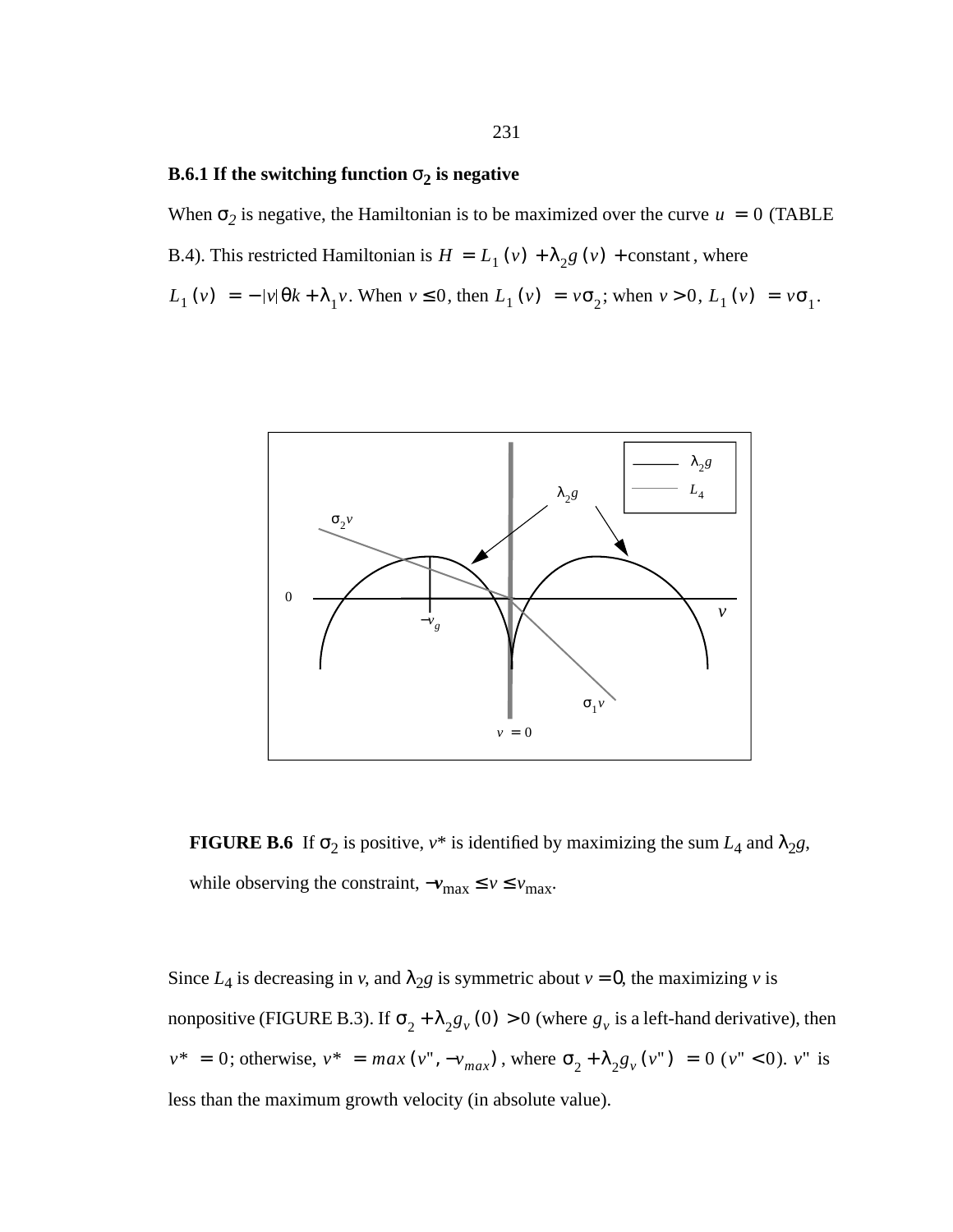# **B.7.2** If the switching function  $\sigma_2$  is positive

When the switching function  $\sigma_2$  is positive, the Hamiltonian (restricted to maximizing choices of *u*) may be written as  $H = \theta \zeta k + \lambda_2 g + L_2 (v)$ ,

where

$$
L_{2}(v) = \begin{cases} \sigma_{2}(v + u_{max}) & \text{if } v < -u_{max} \\ 0 & \text{if } -u_{max} \le v \le 0 \\ \sigma_{1}v & \text{if } v > 0 \end{cases}
$$

is the desired piece-wise linear function.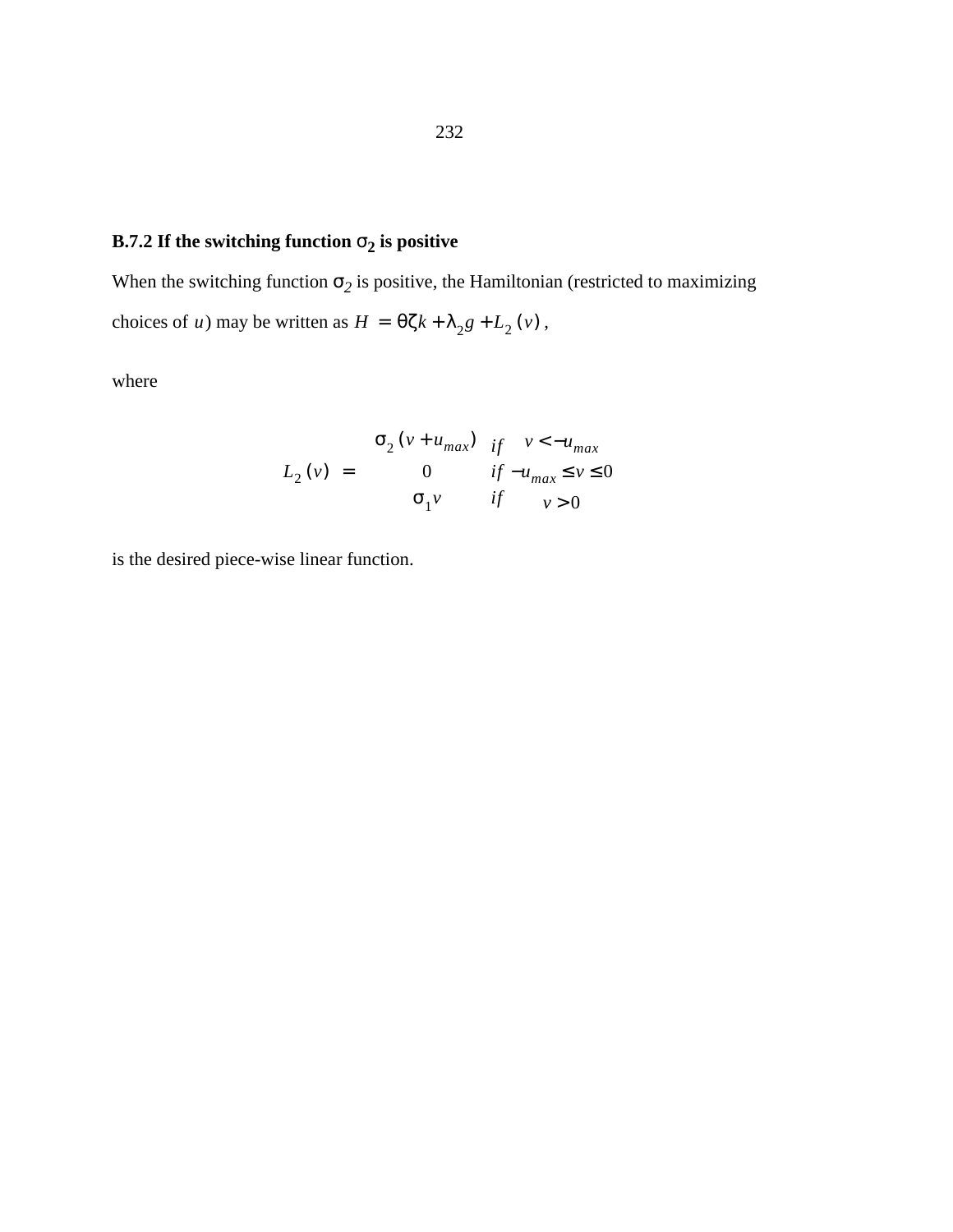

**FIGURE B.7** If  $\sigma_2$  is positive,  $v^*$  is the value of *v* that maximizes the sum of  $L_2$  and  $\lambda_2 g$ , while observing the constraint,  $-\nu_{\text{max}} \le v \le \nu_{\text{max}}$ . Note that the right-most linear piece of  $L_2$  is steeper than the left-most linear piece, because  $|\sigma_1| = -\lambda_1 + \theta k$  $λ_1 + θk = σ_2$ .

Thre are two possibilities, depending on the maximum current velocity,  $u_{max}$  (FIGURE B.3):

- *i*. If  $min(v_g, v_{max}) < u_{max}$ , then  $v^* = -min(v_g, v_{max})$ , and  $u^* = -v^*$ .
- ii. If  $0 \le u_{max} \le \min(v_g, v_{max})$ , then  $u^* = u_{max}$  and
	- a.  $v^* = -u_{max}$  if  $\lambda_2 g_v(-u_{max}) + \sigma_2 \ge 0$ ; otherwise,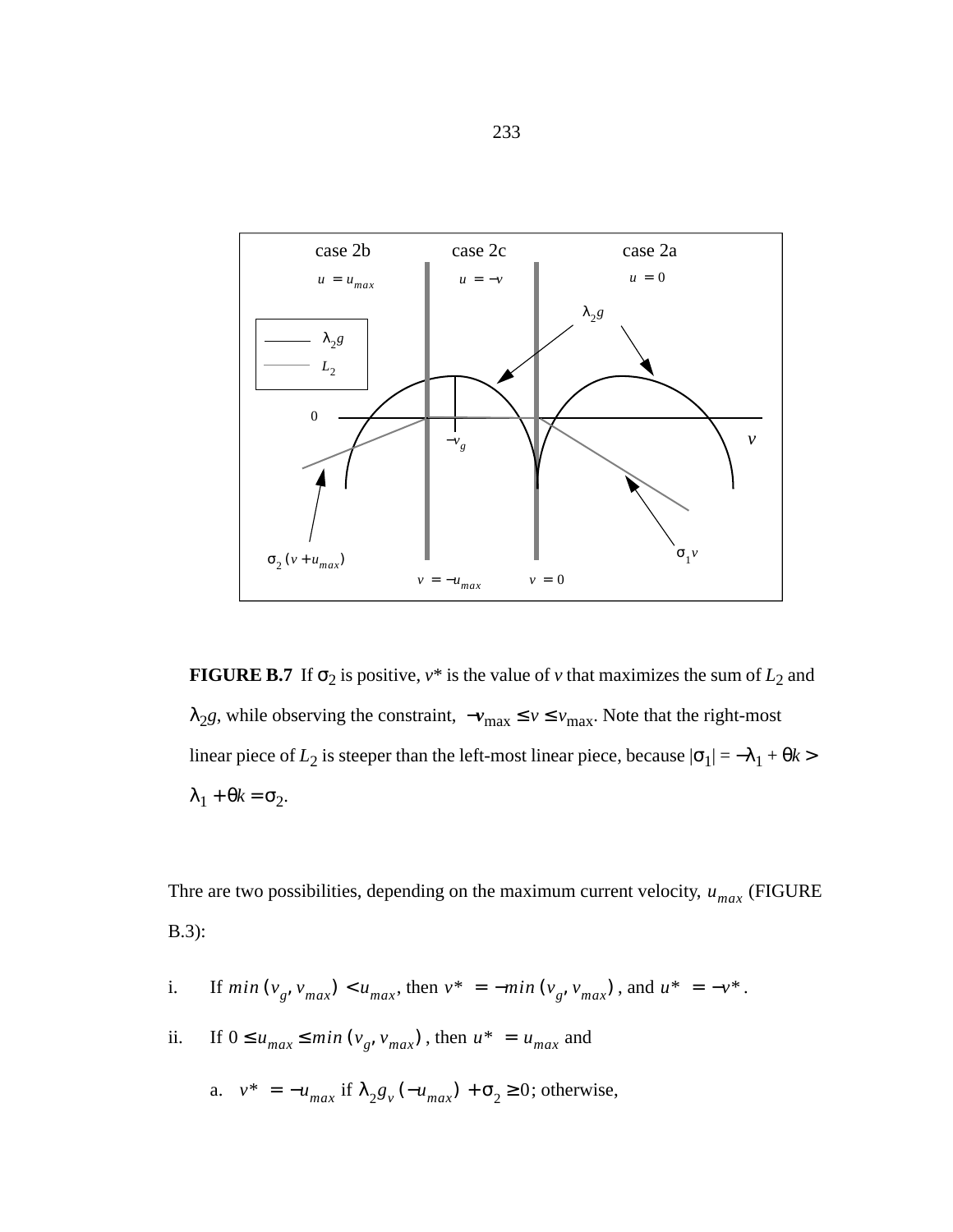b. 
$$
v^* = max(v'', -v_{max})
$$
, where  $\lambda_2 g_v(v'') + \sigma_2 = 0$  ( $v'' < 0$ ).

These results are summarized in TABLE B.2.

positive.

**TABLE B.5** Optimal swimming velocity summary when the switching function  $\sigma_2$  is

| Possi-<br>bility | $u_{max}$<br>condition         | Derivatve condition                                                                   | Maximizing Maximizing<br>current<br>velocity | swimming<br>velocity |
|------------------|--------------------------------|---------------------------------------------------------------------------------------|----------------------------------------------|----------------------|
|                  | i $\tilde{v}_g < u_{max}$ none |                                                                                       | $\tilde{v}_g$                                | $-\tilde{v}_o$       |
| iia              |                                | $u_{max} < \tilde{v}_g$ $\lambda_2 g_v(-u_{max}, x, w, t) + \sigma_2 > 0$ $u_{max}$ , |                                              | $-u_{max}$           |
| iib              |                                | $u_{max} < \tilde{v}_e$ $\lambda_2 g_v(-u_{max}, x, w, t) + \sigma_2 \le 0$           | $u_{max}$                                    | $max(v'', -v_{max})$ |

The optimal swimming velocity depends on the value of  $u_{max}$  relative to the constrained maximum growth velocity  $\tilde{v}_g = min(v_g, v_{max})$ . When the maximum current velocity exceeds the constrained maximum growth speed (possibility i): the juvenile optimally holds station swimming against the current at its (constrained) optimal growth speed. If the maximum current velocity does not exceed the constrained maximum growth speed (possibility iia–b), the optimal velocities depend on the sign of  $\lambda_2 g_y(-u_{max}, w, t) + \sigma_2$ . The optimal behavior is characterized by station holding (in i and iib) or upstream migration in slack current at a swimming velocity that does not exceed the maximum growth speed.

#### **B.8.3 If the switching function**  $\sigma_2$  zero

When the switching function  $\sigma_2$  is zero (case 3), the Hamiltonian may be written as

$$
H = \theta \zeta k + \lambda_2 g \left( v \right) + L_5 \left( v \right),
$$

where

$$
L_{5}(v) = \{ \begin{matrix} 0 & if \ v < 0 \\ \sigma_{1} v & if \ v \geq 0 \end{matrix}, \}
$$

is a piece-wise linear function.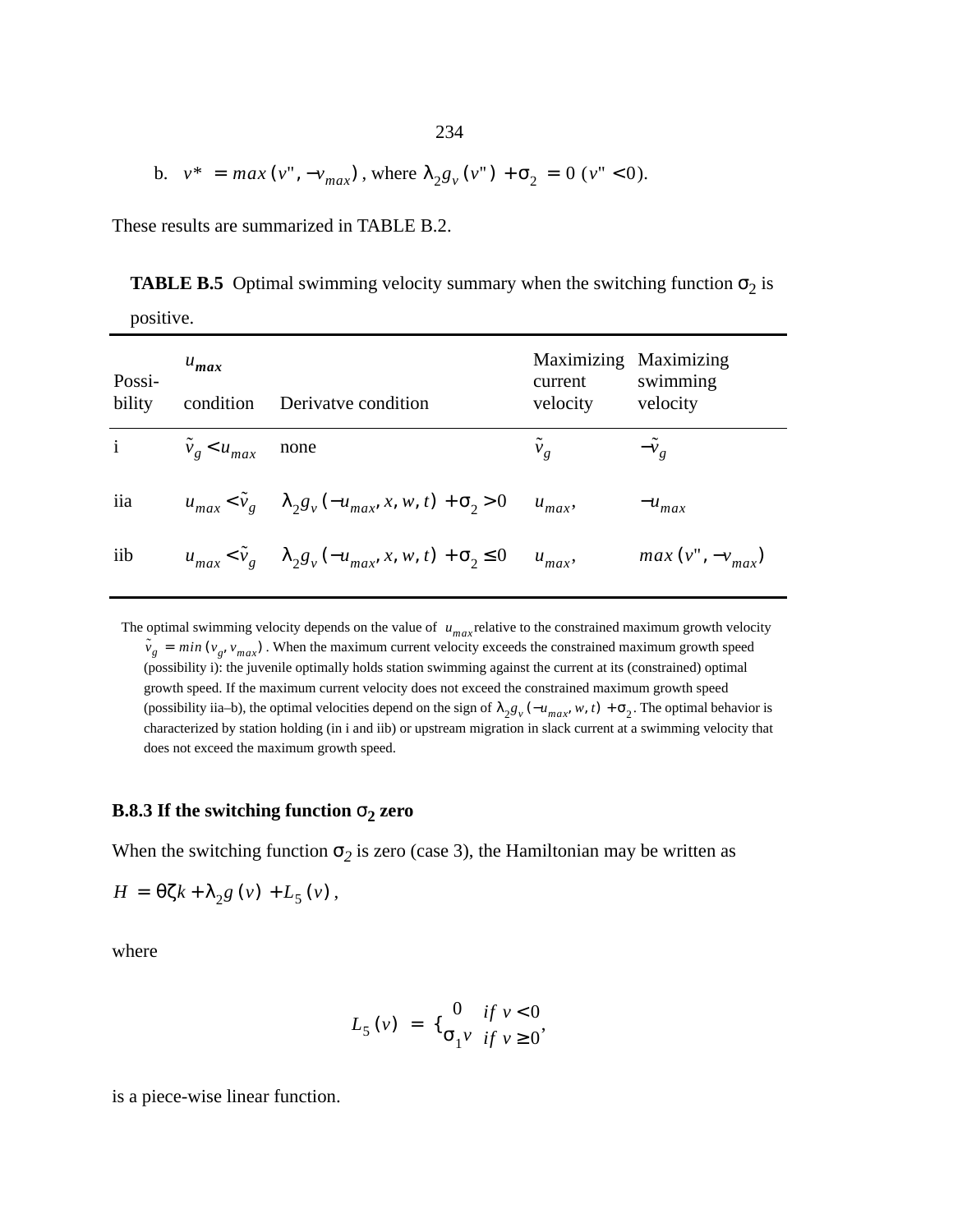

**FIGURE B.8** When the switching function  $\sigma_2$  is zero. The goal is to maximize the sum of the functions  $L_5$  and  $\lambda_{2}g$  with respect to *v*, where  $-v_{\text{max}} \le v \le v_{\text{max}}$ .

Since  $L_5(v)$  is strictly decreasing over  $v \ge 0$  and  $\lambda_2 g(v)$  is symmetric about  $v = 0$ ,  $v^*$ is nonpositive (FIGURE B.4). Since  $L_5(v) = 0$  over  $v \le 0$ ,  $v^*$  is found by maximizing  $\lambda_2 g(v)$ . This, by definition, occurs at the point  $v^* = max(-v_g, -v_{max})$ . When  $-u_{max} < v^*$ , then  $u^*$  is any value in [0,  $u_{max}$ ]; otherwise, it is any value in  $[0, min(v<sub>g</sub>, v<sub>max</sub>)]$ . These results are summarized in TABLE B.6.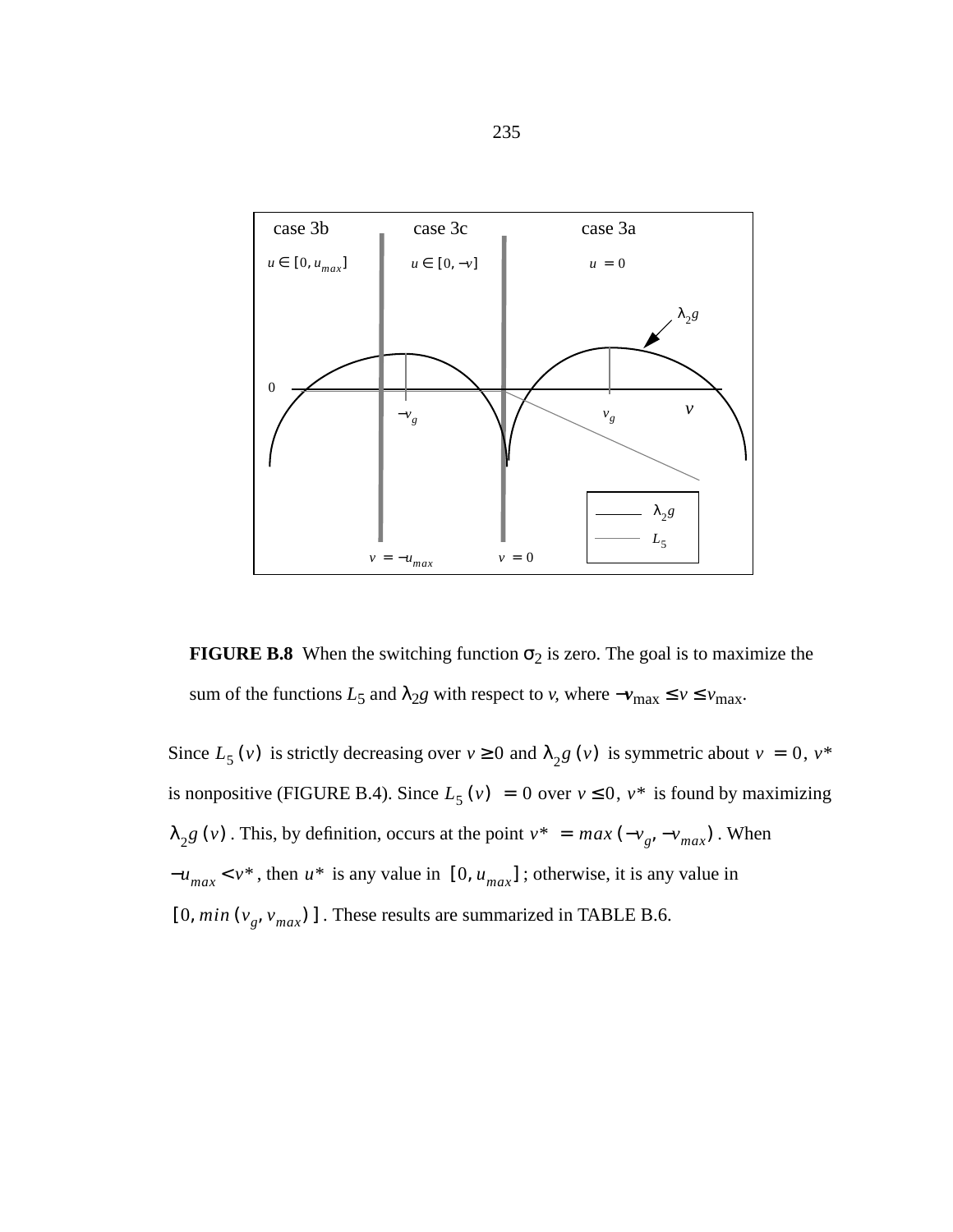| Possibility   | $u_{max}$ condition        | Maximizing current<br>velocity | Maximizing swimming<br>velocity |
|---------------|----------------------------|--------------------------------|---------------------------------|
| $\mathbf{i}$  | $\tilde{v}_g \leq u_{max}$ | $[0, \tilde{v}_g]$             | $-v_{\circ}$                    |
| $\mathbf{ii}$ | $u_{max} < \tilde{v}_e$    | $[0, u_{max}]$                 | $-vo$                           |

**TABLE B.6** Optimal swimming velocities when the switching function  $\sigma_2$  is zero.

As in case 2, the optimal velocities depend on the maximum current velocity relative to the constrained maximum growth velocity. Regardless of the value of  $u_{max}$ , the optimal current velocity is not uniquely determined, while the swimming velocity is always equal to the negative of the constrained maximum growth speed. Notice that it is always optimal to swim against the current, and that since the migration velocity is always nonpositive, migration is allowed only in the upstream direction.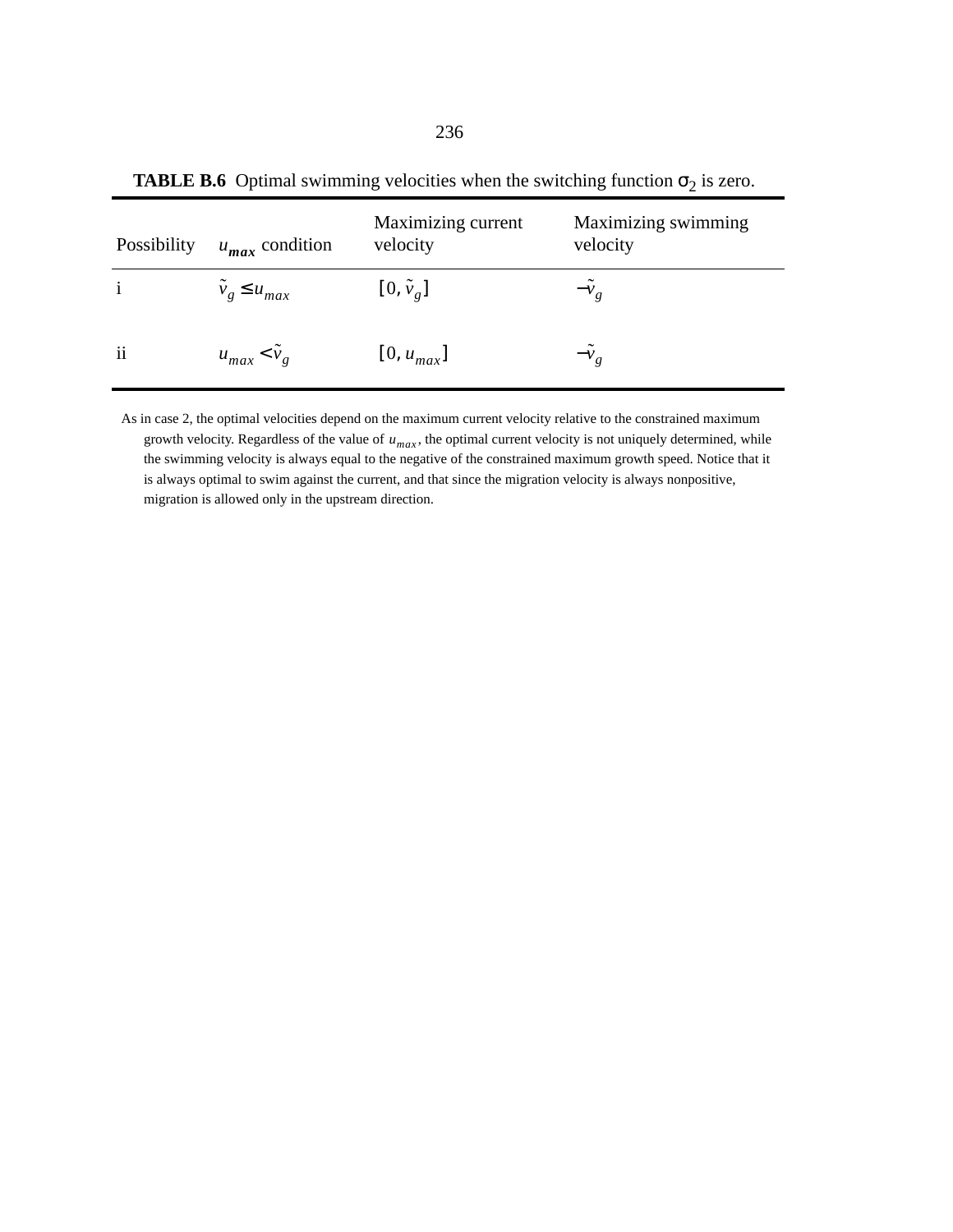# **APPENDIX C AN AUTONOMOUS CASE**

In this appendix, I present a simplified version of the optimal control problem, where among other simplifications, state and time dependency is removed from the control constraints, and the system of canonical equations is autonomous. Specifically, the maximum current velocity,  $v_{max}$ , and the maximum swimming speed  $u_{max}$  are constants, the capture probability  $k(w)$  is allowed to vary only with weight, the predation parameters  $\theta$  and  $\zeta$  are constants, the growth function does not depend explicitly on time, and the final time, also known as the time of estuary entry,  $T$ , is fixed. Furthermore, to avoid the complications of low maximum current velocity (see CHAPTER 6), the maximum current velocity is assumed to exceed the maximum swimming velocity. Also,  $T(u_{max} + v_{max}) \ge a$ , ensuring that the fish will be able to swim to  $x = a$  within T time units.

For notational convenience T will denote the time of estuary rather than  $t_f$ . The optimal control problem is summarized in TABLE C.1. The switching function will be taken as  $\sigma = \sigma_1$  throughout the appendix, since the assumption of autonomy make the co-state variable associated with displacement positive (See Result 6.2). Other special notation of this appendix is found in TABLE C.2.

Several special cases of this problem will be treated, demonstrating the limited number of optimal strategy types that arise from the model. In each case analyzed, the canonical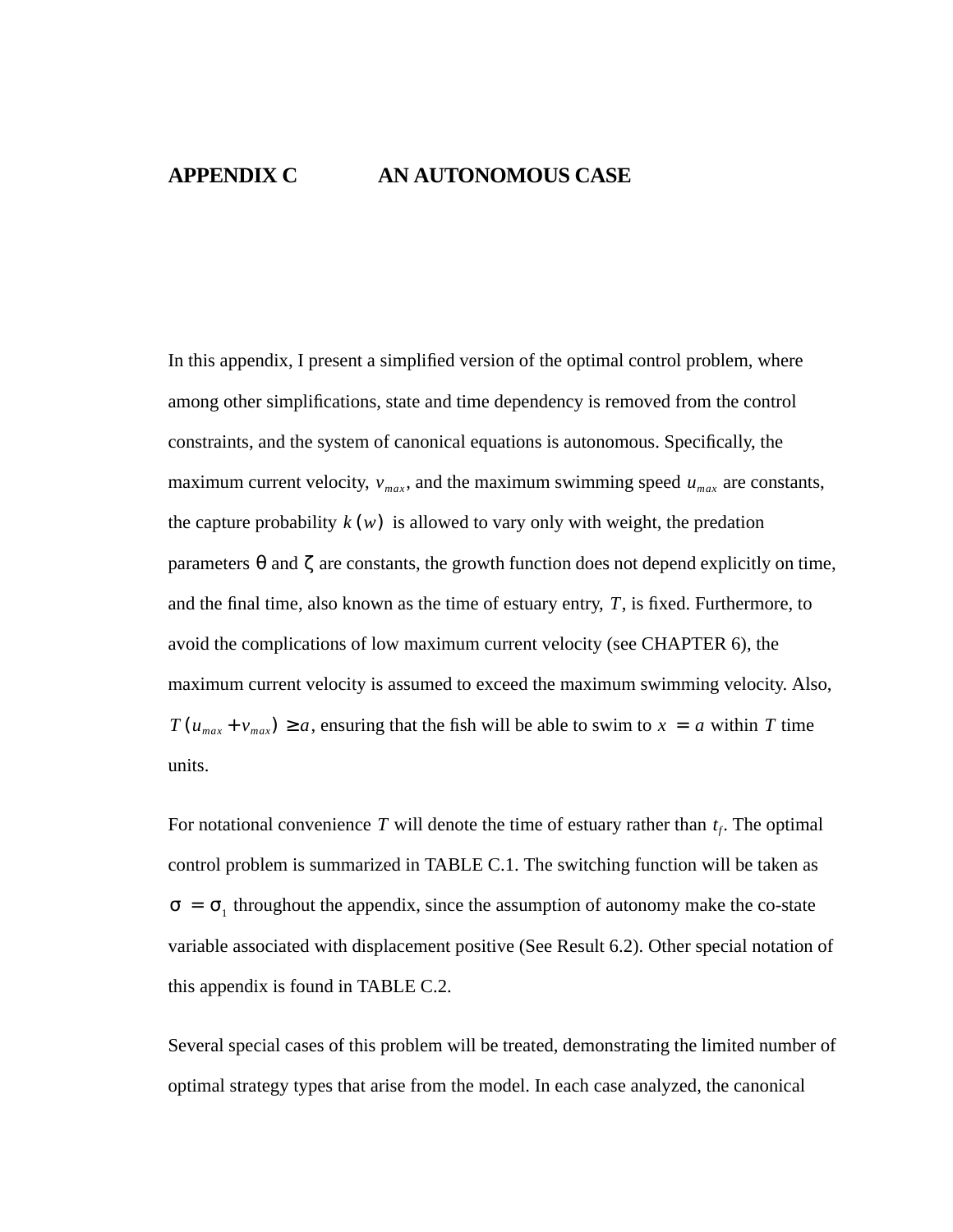equations are developed based on the maximized Hamiltonian, and a qualitative analysis of their possible solutions is explored based on the initial sign of the switching function and growth function.

| Maximize:<br>u, v             | $-\int \left( \left u+v\right +\zeta \right) \theta k\left( w\right) dt\ +\Phi \left( w\left( t_{f}\right) \right)$ | (objective functional)         |
|-------------------------------|---------------------------------------------------------------------------------------------------------------------|--------------------------------|
| Subject to: $\dot{x} = u + v$ |                                                                                                                     | (displacement equation)        |
|                               | $\dot{w} = g(v, w)$                                                                                                 | (weight equation)              |
|                               | $0\leq u\leq u_{max}$                                                                                               | (current velocity constraint)  |
|                               | $ \nu \leq v_{max}$                                                                                                 | (swimming velocity constraint) |

**TABLE C.1** Optimal control problem (autonomous case with fixed estuary entry time).

| <b>TABLE C.2</b> Special notation. |  |  |
|------------------------------------|--|--|
|------------------------------------|--|--|

| <b>Variable or function</b>  | <b>Description</b>                                                |  |  |
|------------------------------|-------------------------------------------------------------------|--|--|
| $u^*(t)$                     | Optimal current velocity.                                         |  |  |
| $v^*(t)$                     | Optimal swimming velocity.                                        |  |  |
| $x^*(t)$                     | Optimal downstream displacement path.                             |  |  |
| $w^*(t)$                     | Optimal weight path.                                              |  |  |
| T                            | Optimal time of arrival in the estuary (fixed).                   |  |  |
| $\lambda_1(t)$               | The co-state variable associated with downstream displacement.    |  |  |
| $\lambda_{2}(t)$             | The co-state variable associated with weight.                     |  |  |
| $\sigma(x, w, \lambda_1, t)$ | The switching function.                                           |  |  |
| $v_g(x, w, t)$               | Maximum growth speed. It is the unconstrained swimming speed that |  |  |
|                              | maximizes growth.                                                 |  |  |
| $\tilde{v}_g(x, w, t)$       | $\tilde{v}_g = min(v_g, v_{max})$ .                               |  |  |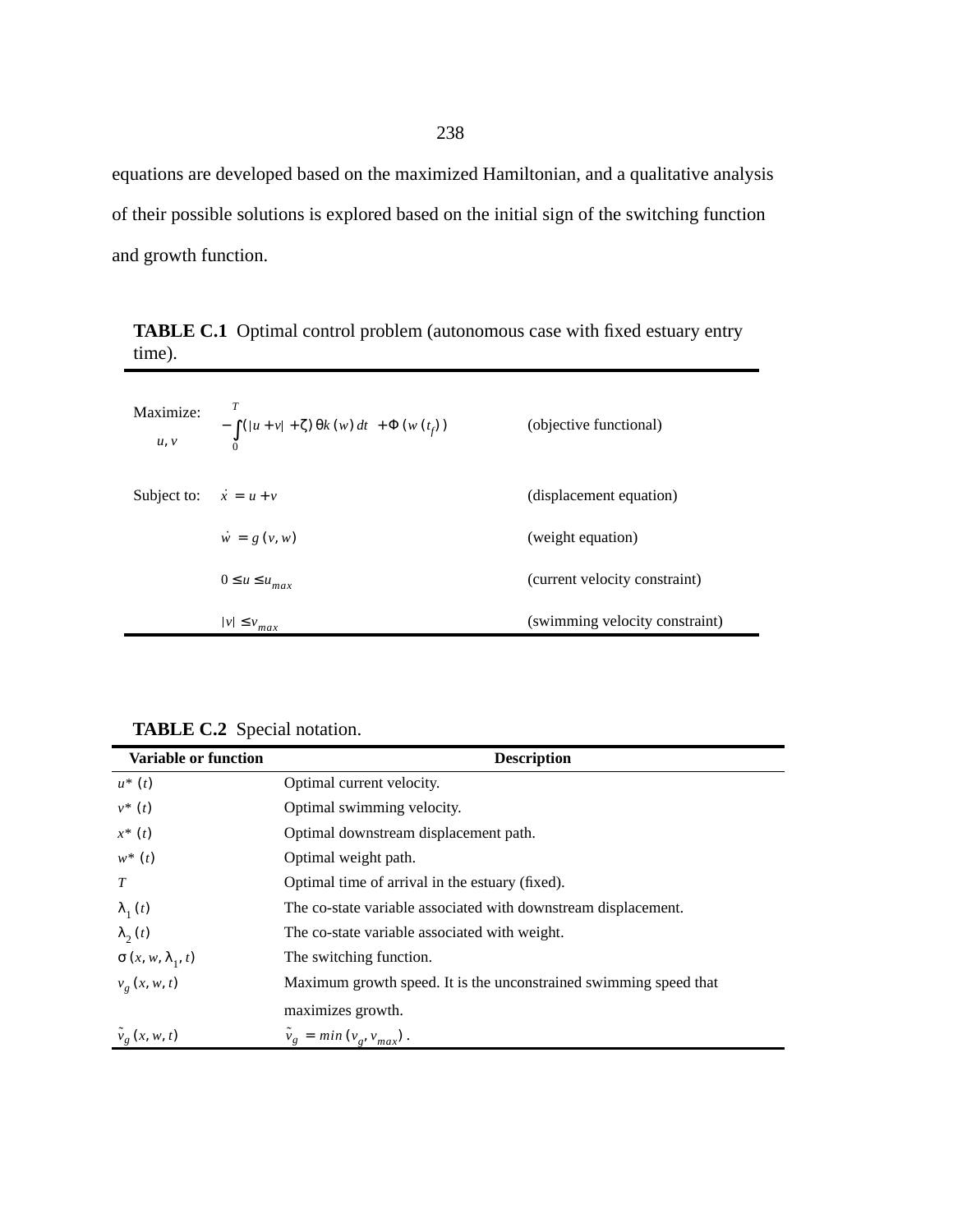| Sign of switching function velocities | <b>Optimal current and swimming</b>                            |
|---------------------------------------|----------------------------------------------------------------|
|                                       | $u^* = \tilde{v}_e, v^* = -\tilde{v}_e$                        |
| $^{+}$                                | $u^* = u_{max}, v^* = v'$                                      |
| $\theta$                              | $u^* \in [\tilde{v}_e, u_{max}]$ and $v^* = -\tilde{v}_e$ , or |
|                                       | $u^* \in [0, u_{max}]$ and $v^* = \tilde{v}_g$                 |

**TABLE C.3** Optimal swimming velocity summary when  $u_{\text{max}} > v_{\text{max}}$ .

#### **C.1 The simplest case**

In this section, a very simple case is explored and analyzed to the fullest, serving as an introduction of the methods used in a more complicated case. Specifically, I make the added simplifying assumptions:

- A1.  $u_{max} \ge v_{max}$
- A2.  $\rho$  and  $v_{max}$  are such that  $g(v_{max}, w) > 0$  for w in  $[w_0, w_{max}]$ , where  $w_{max}$  is the weight achieved by a fish swimming at its maximum swimming speed from time 0 to time  $t$ .
- A3. The maximum growth velocity exceeds the maximum swimming velocity, (*i.e*.,  $v_{max} < v_{g}(w)$  for *w* in [*w*<sub>0</sub>, *w<sub>max</sub>*]).

The canonical equations for this problem are developed using the results of TABLE C.3 which gives the values of current velocity and swimming velocity that maximize the Hamiltonian. It is best to consider cases #1, #2, and #3, separately, all determined by the switching function  $\sigma(w) = \lambda_1 - \theta_1 k(w)$ . The three cases correspond to  $\sigma(w) > 0$ ,  $\sigma(w) < 0$ , and  $\sigma(w) = 0$  respectively.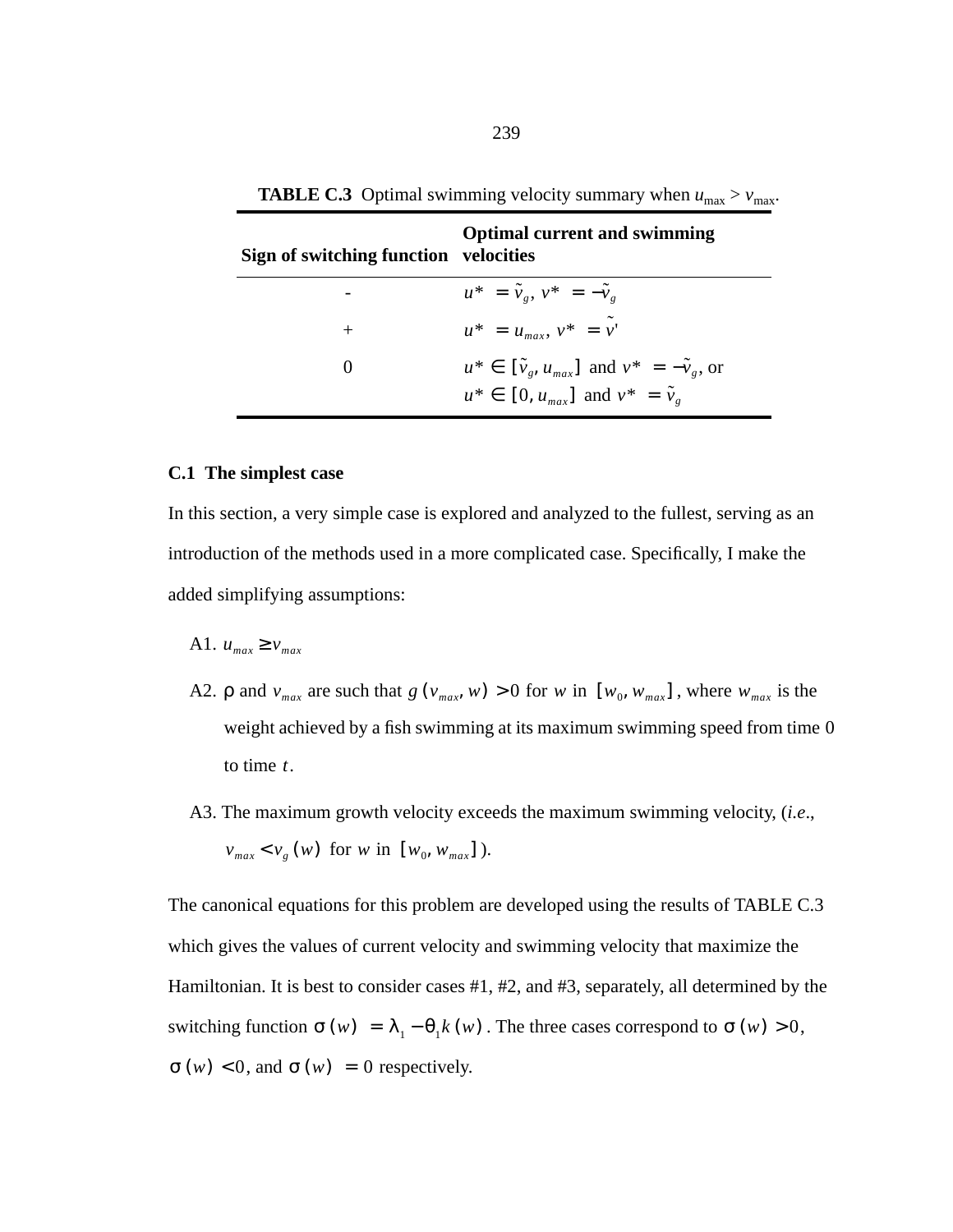**Case #1—when the switching function is negative.** Assuming that  $v_{max} < v_{g}(w)$ , the optimal velocities are  $u^* = u_{max}$  and  $v^* = v_{max}$ , and the resulting maximized  $H^*$  (*t*) =  $H(t)$  |  $_{(u^*, v^*)}$ . The maximized Hamiltonian is

$$
H^*(t) = \sigma(w) \left( u_{\text{max}} + v_{\text{max}} \right) + \lambda_2(t) g \left( v_{\text{max}}, w \right) - \zeta \theta k(w), \text{ when } \sigma(w) > 0
$$

**Case #2—when the switching function is positive**. The optimal velocities are  $\bar{u} = v_{max}$ and  $\bar{v} = -v_{max}$ , giving the maximized Hamiltonian

$$
H^*(t) = \lambda_2(t) g(v_{\text{max}}, w) - \zeta \theta k(w), \text{ when } \sigma(w) < 0.
$$

**Case #3—when the switching function is zero.** The optimal velocities are given by  $(u^*, v^*) \in \{ (u, v) : v_{max} \le u \le u_{max}, v = -v_{max} \}$  or  $(u^*, v^*) \in \{ (u, v): 0 \le u \le u_{max}, v = v_{max} \}$ , and the maximized Hamiltonian is

$$
H^*(t) = \lambda_2(t) g(v_{max}, w) - \zeta \theta k(w) \quad \text{when } \sigma(w) = 0
$$

Combining these three results, the maximized Hamiltonian is

$$
H^*(t) = \begin{cases} \n\lambda_2(t) g(v_{max}, w) - \zeta \theta k(w) & \text{if } \sigma(w) \le 0 \quad (C.1) \\ \n\sigma(w) (u_{max} + v_{max}) + \lambda_2(t) g(v_{max}, w) - \zeta \theta k(w) & \text{if } \sigma(w) > 0 \n\end{cases}
$$

The canonical equations are then given by

$$
\dot{\lambda}_{2}(t) = \begin{cases} \lambda_{2}(t) g_{w}(v_{max}, w^{*}) - \zeta \theta k_{w}(w^{*}) & \text{if } \sigma(w^{*}(t)) \le 0 \\ \lambda_{2}(t) g_{w}(v_{max}, w^{*}) - (\zeta + (u_{max} + v_{max})) \theta k_{w}(w^{*}) & \text{if } \sigma(w^{*}(t)) > 0 \end{cases}
$$
(C.2)

$$
\dot{w}^* (t) = g (v_{max}, w^* (t)), \qquad (C.3)
$$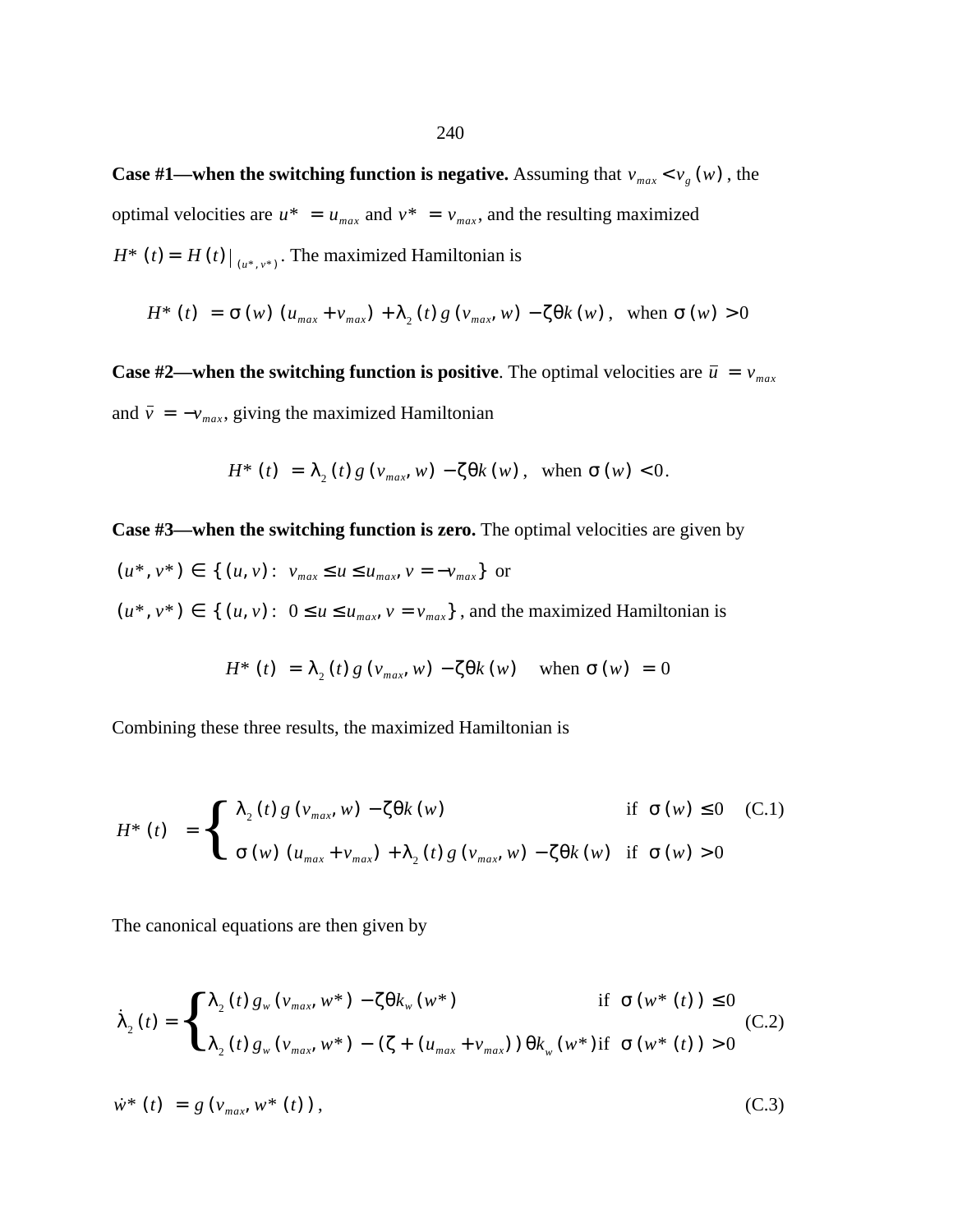$$
\dot{\lambda}_{1}(t) = 0,
$$
\n
$$
\dot{x}^{*}(t) = \begin{cases}\n0 & \text{if } \sigma(w^{*}(t)) < 0 \\
u_{max} + v_{max} & \text{if } \sigma(w^{*}(t)) > 0\n\end{cases}
$$
\n(C.5)

$$
\dot{x}^* (t) \in [0, u_{max} - v_{max}] \cup [v_{max}, u_{max} + v_{max}] \text{ if } \sigma(w^* (t)) = 0
$$

There are two possibilities arising from these equations:

- a.  $\sigma(w^*(t)) > 0$  on  $[0, T]$ , or
- b.  $\sigma(w^*(t)) \leq 0$  for some t in  $[0, T]$ .

If the first possibility holds, then by (C.5),  $x^*(t) = (u_{max} + v_{max})t$ , and so at time T  $x^*$  (*T*) = ( $u_{max} + v_{max}$ ) *T*. By assumption,  $x(T) = a$ , and so  $T = \frac{a}{(u_{max} + v_{max})}$ . Therefore if  $T > \frac{a}{(u_{max} + v_{max})}$ , then the second possibility must be correct. Assume that  $T > \frac{a}{(u_{max} + v_{max})}$ . If  $\sigma(w^*(t)) < 0$  holds throughout  $[0, T]$ , then  $x(T) = 0$  which is only possible if  $a = 0$ : in which case the juvenile does not need to migrate at all. Next assume that  $\sigma(w^*(t'')) > 0$  for some  $t''$  in  $[0, T]$ ; since  $\lambda_1$  and  $\theta$  are constants, and  $k(w)$  is strictly decreasing in w, there exists a unique weight w' such that  $\sigma(w') = \lambda_1 - \theta_1 k(w') = 0$ . Since  $g(v_{max}, \overline{w}(t)) > 0$  (by hypothesis), there must be a unique time t' such that  $\overline{w}(t') = w'$ . This means that the switching function is zero for only an instant of time, and therefore *no singular path is possible*.

In conclusion, when  $a > 0$ , the juvenile optimally waits until it grows to a critical size w' and then migrates downstream to the ocean at velocity  $u_{max} + v_{max}$ . The critical weight w', is that weight attained by a juvenile at time  $T - a / (u_{max} + v_{max})$ . Its growth is governed by (C.3). Interestingly, the exact forms of the functions  $k(w)$  and  $\Phi(w_T)$  are not required to solve for the trajectories  $x^*$  and  $w^*$ . The switching function is known to be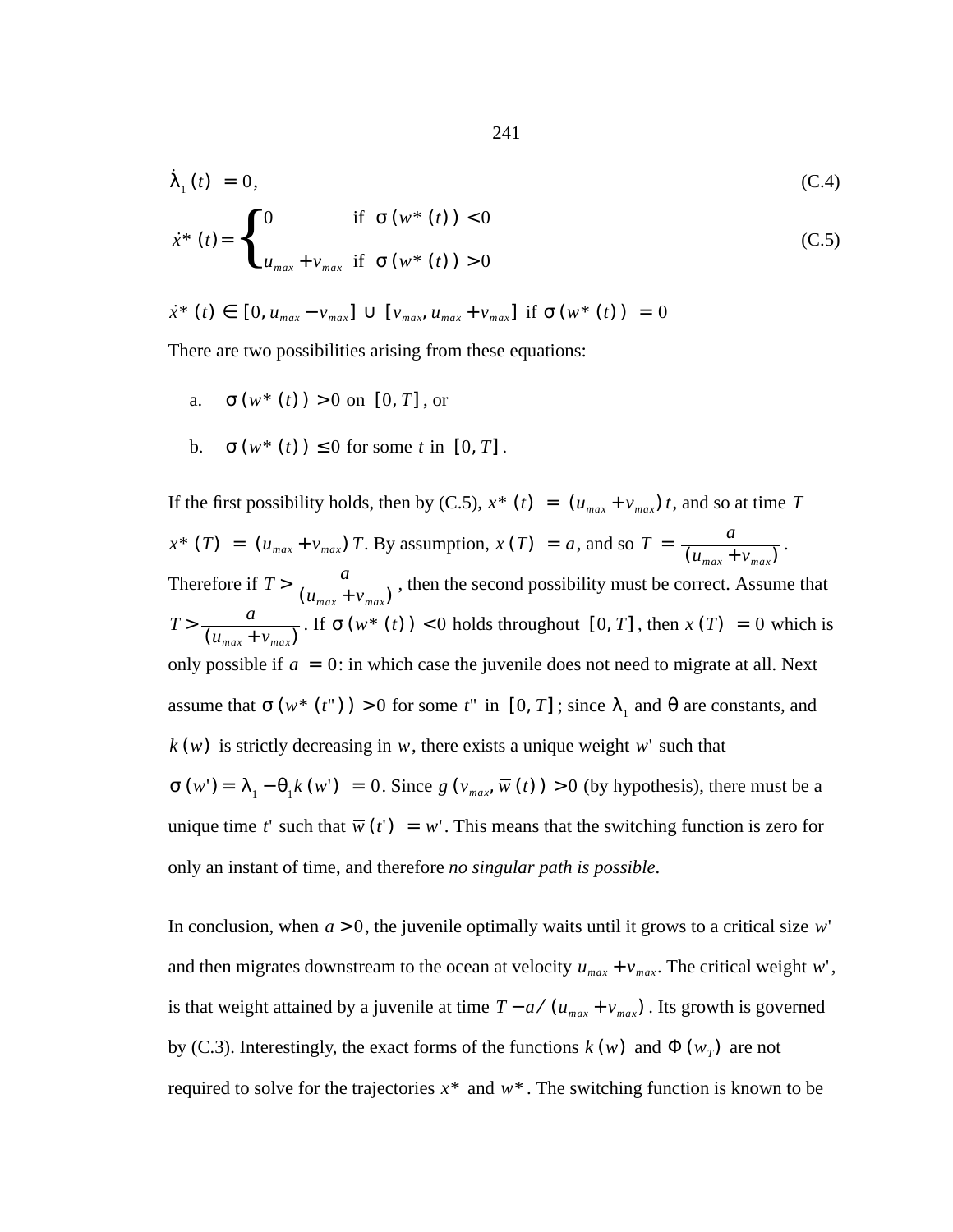zero precisely at time  $T - a / (u_{max} + v_{max})$  regardless of the precise form of  $k(w)$ . I merely used the fact that  $k(w)$  is decreasing in w and  $\Phi(w_T)$  is increasing in  $w_T$ . These facts were essential in showing that both  $\lambda_1$  and  $\lambda_2$  are nonnegative, and subsequently in maximizing the Hamiltonian.

An important question which arises from this example is "Under what conditions on the food density  $\rho$  is it guaranteed that assumptions (A2) and (A3) are satisfied?" The food density is expected to play an important role in shaping the optimal weight and displacement trajectories, and it would be nice to know under what conditions the simple solution described in the special case is optimal. Of course  $w_{max}$  will depend on  $\rho$ , and this dependence must be known to answer the question.

Fortunately, assumption (A2) is equivalent to  $g(v_{max}, w_0) > 0$ . To prove this, assume otherwise, so that  $g(v_{max}, w_0) > 0$  and when  $w(T) > w(0)$ , there exists w' in  $(w(0), w(T))$  such that  $g(v_{max}, w') \leq 0$ . Since  $g(v_{max}, w)$  is continuous in w, there exists a weight w" in  $(w_0, w')$  such that  $g(v_{max}, w'') = 0$ . Solving the differential equation backwards in time starting with the time  $t''$  such that  $w(t'') = w''$  yields  $w(t) = w''$  for t in [0, t"]. This contradicts that fact that  $g(v_{max}, w_0) > 0$ . When  $w(T) < w(0)$ , the same contradiction arises. Thus (A2) is indeed equivalent to  $g(v_{max}, w_0) > 0.$ 

### **C.2** The general case where  $v_{max} < u_{max}$ .

Next I explore a more complicated situation under the assumption that the maximum swimming speed is less than the maximum current velocity, but the maximum swimming velocity is not restricted to be less than the maximum growth velocity—the velocity that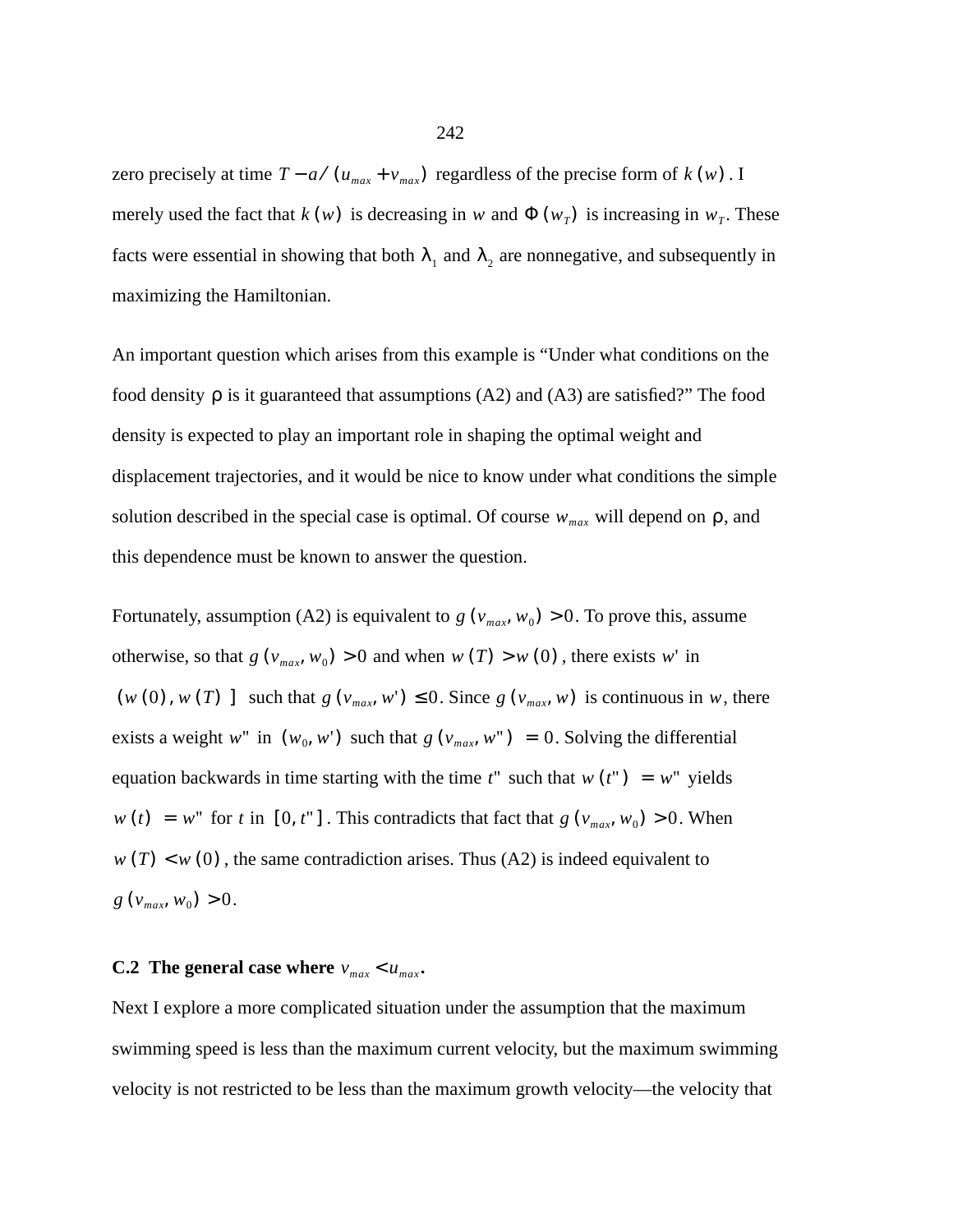maximizes the unconstrained growth function. For convenience, in the remaining analysis, I will restrict the optimal growth velocity to be less than or equal to the maximum swimming speed, and the new optimal growth velocity will be defined as  $\tilde{v}_g(w) = min(v_g(w), v_{max})$ . This is the maximum of the growth function attained when the swimming speed is constrained to not exceed  $v_{max}$ .

In the forthcoming development, I will consider three possibilities that will help to characterize the optimal strategy types

- 1.  $g(\tilde{v}_g(w_0), w_0) = 0.$
- 2.  $g(\tilde{v}_g(w_0), w_0) > 0$ .
- 3.  $g(\tilde{v}_g(w_0), w_0) < 0$ .

The maximizing paths can take on a very different character depending on the case which applies.

As in the last section, I proceed by first obtaining the maximized Hamiltonian, and then building the canonical equations. As before, I consider the three possible cases stemming from the sign of the switching function  $\sigma(w) = \lambda_1 - \theta k(w)$ . The optimal velocities for each case are found in TABLE C.3.

# **case #1—when the switching function is negative.** The optimal velocities are

 $u^* = u_{max}$  and  $v^* = min(v', v_{max})$ , where  $v' > 0$  satisfies

$$
\sigma(w) + \lambda_2 g_v(v', w) = 0. \tag{C.6}
$$

Since the swimming velocity can never exceed the maximum swimming velocity,  $v_{max}$ , it will be convenient to work with the quantity  $\tilde{v}' = min(v', v_{max})$  instead of v'. Since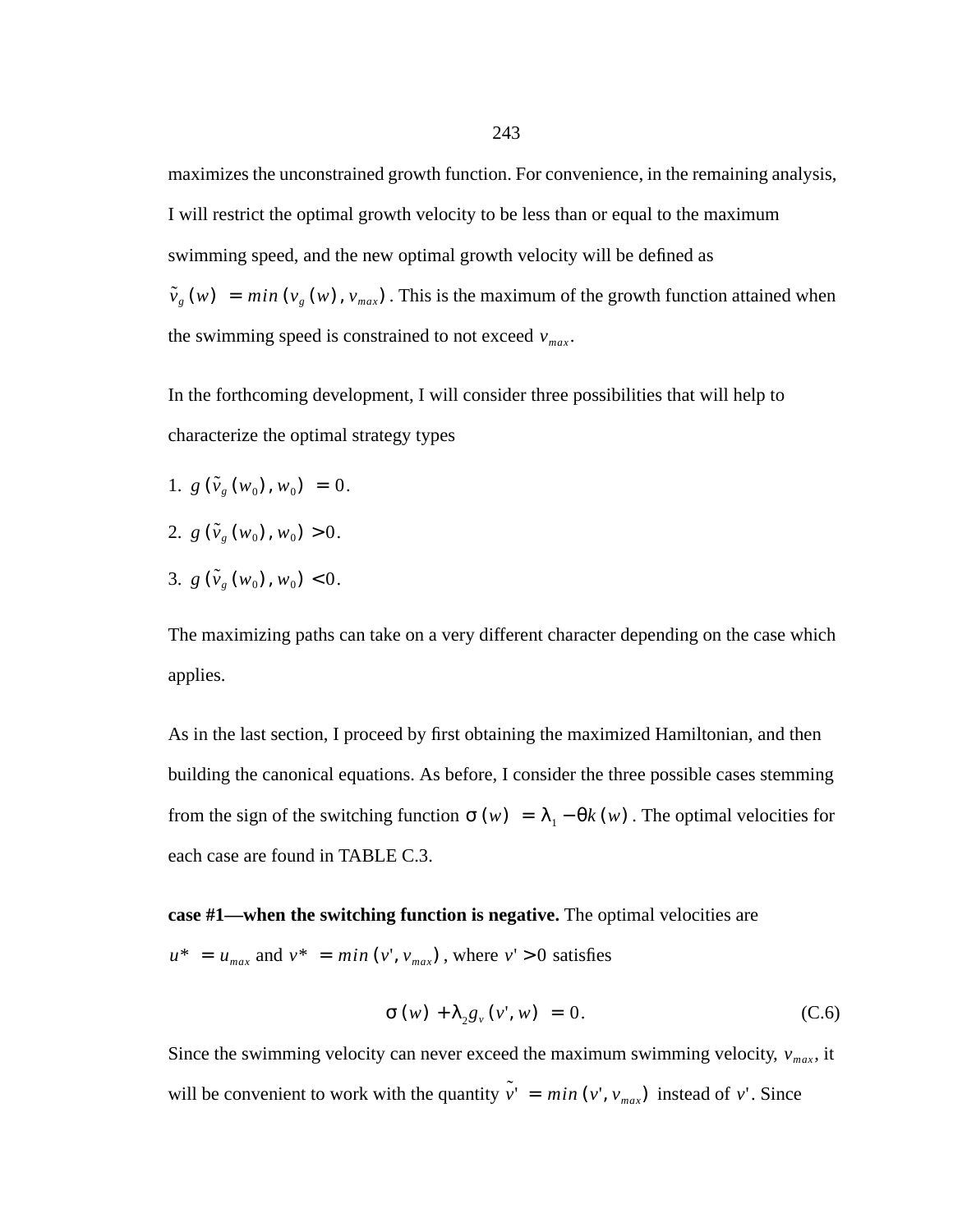$g(v, w)$  is concave for  $v > 0$ , and the quantities  $\sigma(w)$ , and  $\lambda_2$  are positive, v' exceeds the maximum growth velocity,  $v_g(w)$ . Working in terms of  $\tilde{v}'$  and  $\tilde{v}_g(w)$ , it is known only that  $\tilde{v}' \ge \tilde{v}_g(w)$ . This gives

$$
H_w^* = -\theta k_w(w) \left( u_{max} + \tilde{v}' \right) + \lambda_2(t) g_w(\tilde{v}', w) - \zeta \theta k_w(w), \quad \text{when } \sigma(w) > 0.
$$

**case #2—when the switching function is positive**. The optimal velocities are given by  $u^* = \tilde{v}_g(w)$ , and  $v^* = -\tilde{v}_g(w)$  yielding

$$
H_w^* = \lambda_2(t) g_w(\tilde{v}_g(w), w) - \zeta \theta k_w(w), \quad \text{when } \sigma(w) < 0.
$$

**case #3**—**when the switching function is zero**. There are two possibilities for the optimal *velocities:* 1)  $u^*$  ∈ [ $\tilde{v}_g(w^*)$ ,  $u_{max}$ ] and  $v^* = -\tilde{v}_g(w^*)$ , or 2)  $u^*$  ∈ [0,  $u_{max}$ ] and  $v^* = v_g$ . In either case,

$$
H^*_{w} = \lambda_2(t) g_w(\tilde{v}_g, w) - \zeta \theta k_w(w), \quad \text{when } \sigma(w) = 0.
$$

The canonical equations are then given by

$$
\dot{\lambda}_2 = \begin{cases}\n-\lambda_2 g_w(\tilde{v}_g(w^*), w^*) + \zeta \theta k_w(w^*) & \text{if } \sigma(w^*(t)) \le 0 \\
-\lambda_2 g_w(\tilde{v}'(\lambda_1, \lambda_2, w^*), w^*) & \text{if } \sigma(w^*(t)) > 0 \\
+ [\zeta + u_{max} + \tilde{v}'(\lambda_1, \lambda_2, w^*)] \theta k_w(w^*)\n\end{cases}
$$
\n(C.7)

$$
\dot{w}^* = \begin{cases} g(\tilde{v}_g(w^*), w^*) & \text{if } \sigma(w^*(t)) \le 0 \\ g(\tilde{v}'(\lambda_1, \lambda_2, w^*), w^*) & \text{if } \sigma(w^*(t)) > 0 \end{cases}
$$
 (C.8)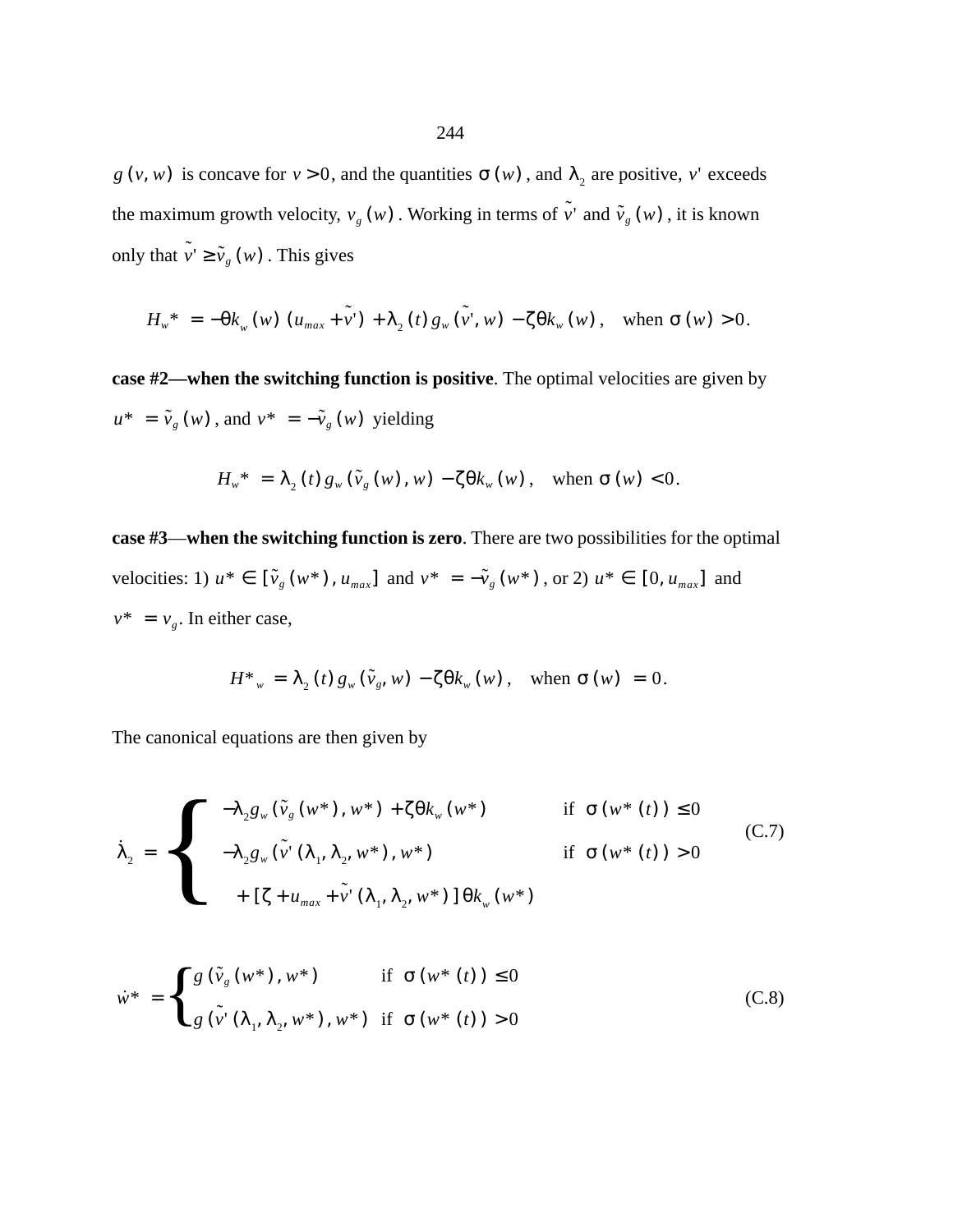$$
\dot{\lambda}_1 = 0
$$
\n
$$
\dot{x}^* = \begin{cases}\n0 & \text{if } \sigma(w^*(t)) < 0 \\
u_{max} + \tilde{v}^*(\lambda_1, \lambda_2, w^*) & \text{if } \sigma(w^*(t)) > 0\n\end{cases}
$$
\n(C.10)

$$
\dot{x}^*(t) \in [0, u_{\text{max}} - \tilde{v}_g(w^*)] \cup [\tilde{v}_g(w^*), u_{\text{max}} + \tilde{v}_g(w^*)] \text{ if } \sigma(w^*) = 0.
$$

Before proceeding, it is useful to derive a result describing the behavior of the growth and switching functions in the event that, at the same instant, the growth function is zero and the switching function nonpositive.

**C.2.0.1** Result. If  $\sigma(w^*(t_1)) \leq 0$  and  $\dot{w}^*(t_1) = 0$  at some time  $t_1$  in  $[0, T]$ , then the switching function and the weight path are constant throughout  $[0, T]$ .

*Proof*: Assume that  $\sigma(w^*(t_1)) = \lambda_1 - \theta_1 k(w^*(t_1)) \le 0$  and  $\dot{w}^*(t_1) = 0$  at time  $t_1 \in [0, T]$ . At the point  $t_1$ , the differential equation governing weight is

$$
\dot{w}^* = g\left(\tilde{v}_g(w^*), w^*\right) \tag{C.11}
$$

and the variables  $\lambda_1$ ,  $\lambda_2$ , and x exert no influence on this differential equation. Since  $w^*$  ( $t_1$ ) is a stationary point of (C.11), the weight path is unable to deviate from  $w^*$  ( $t_1$ ), and hence remains there throughout  $[t_1, T]$ . Working backwards through time shows that the weight path must also be constant throughout  $[0, t_1]$ .

**C.2.0.2** Corollary. If  $\sigma(w^*(t_1)) \leq 0$  and  $\dot{w}^*(t_1) = 0$  at some time  $t_1$  in  $[0, T]$ , **then**  $\sigma(w^*(t_1)) = 0$  and  $w^*(t_1) = w_0$  on  $[0, T]$ .

*Proof*: By result C.2.0.1, if the switching function is nonpositive and the growth is zero then the switching function must be constant throughout  $[0, T]$ . Therefore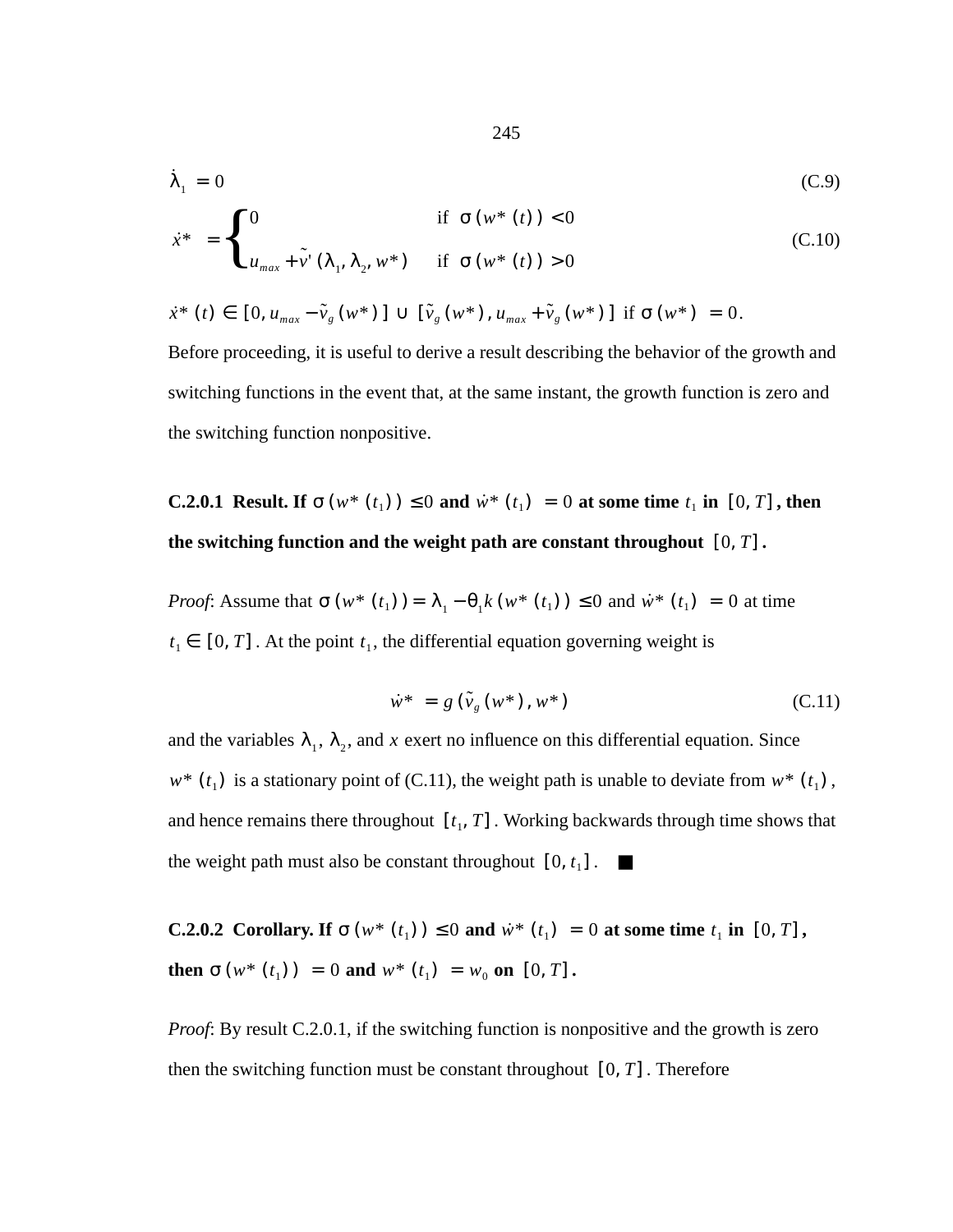$\sigma(w^*(t)) = \sigma(w_0) \leq 0$ . If  $\sigma(w_0) < 0$ , then the juvenile fails to migrate to the target  $x = a$ . Hence  $\sigma(w^*(t)) = \sigma(w_0) = 0$  on  $[0, T]$ .

**C.2.0.3** Result. If  $\sigma(w^*(t_1)) = 0$  and  $\dot{w}^*(t_1) \neq 0$  at some time  $t_1$  in  $[0, T]$ , then **the switching function remains zero for only an instant of time.**

*Proof*: Assume that  $\sigma(w^*(t_1)) = \lambda_1 - \theta_1 k(w^*(t_1)) = 0$  and  $\dot{w}^*(t_1) \neq 0$  for some  $t_1 \in [0, T]$ . Then  $\frac{d}{dt}\sigma(w^*(t_1)) = -k_w(w^*(t_1))w^*(t_1) > 0$  since  $\dot{w}^*(t_1) \neq 0$  and  $k(w)$  is assumed to be strictly decreasing in  $w$ . Therefore the switching function departs from zero instantly, and hence remains zero for only an instant of time. ■

**C.2.0.4** Result. If  $\sigma(w_0) \neq 0$ , and  $\sigma(w^*(t_1)) = 0$  for  $t_1$  in  $[0, T]$ , then the **switching function remains zero for only an instant of time.**

*Proof*: I proceed by showing that if  $\sigma(w_0) \neq 0$ , and  $\sigma(w^*(t_1)) = 0$  for  $t_1$  in  $[0, T]$ , then  $\dot{w}^*$  ( $t_1$ )  $\neq$  0, and hence by result C.2.0.3, the switching function will remain zero for only an instant of time. If  $\dot{w}^*$  ( $t_1$ ) = 0, then by corollary C.2.0.2  $\sigma(w^*(t_1)) = \sigma(w_0) \neq 0$ , contradicting the hypothesis that  $\sigma(w^*(t_1)) = 0$ . Therefore  $\dot{w}^*$  ( $t_1$ )  $\neq$  0, and by result C.2.0.3, the switching function remains zero for only an instant of time. ■

Armed with these results, I will explore all possible optimal strategies.

# **C.2.1** The case where  $g(\tilde{v}_g(w_0), w_0) = 0$ .

In this case, the juvenile can initially only maintain its weight by swimming at its maximum growth velocity—all other velocities lead to weight decrease. By corollary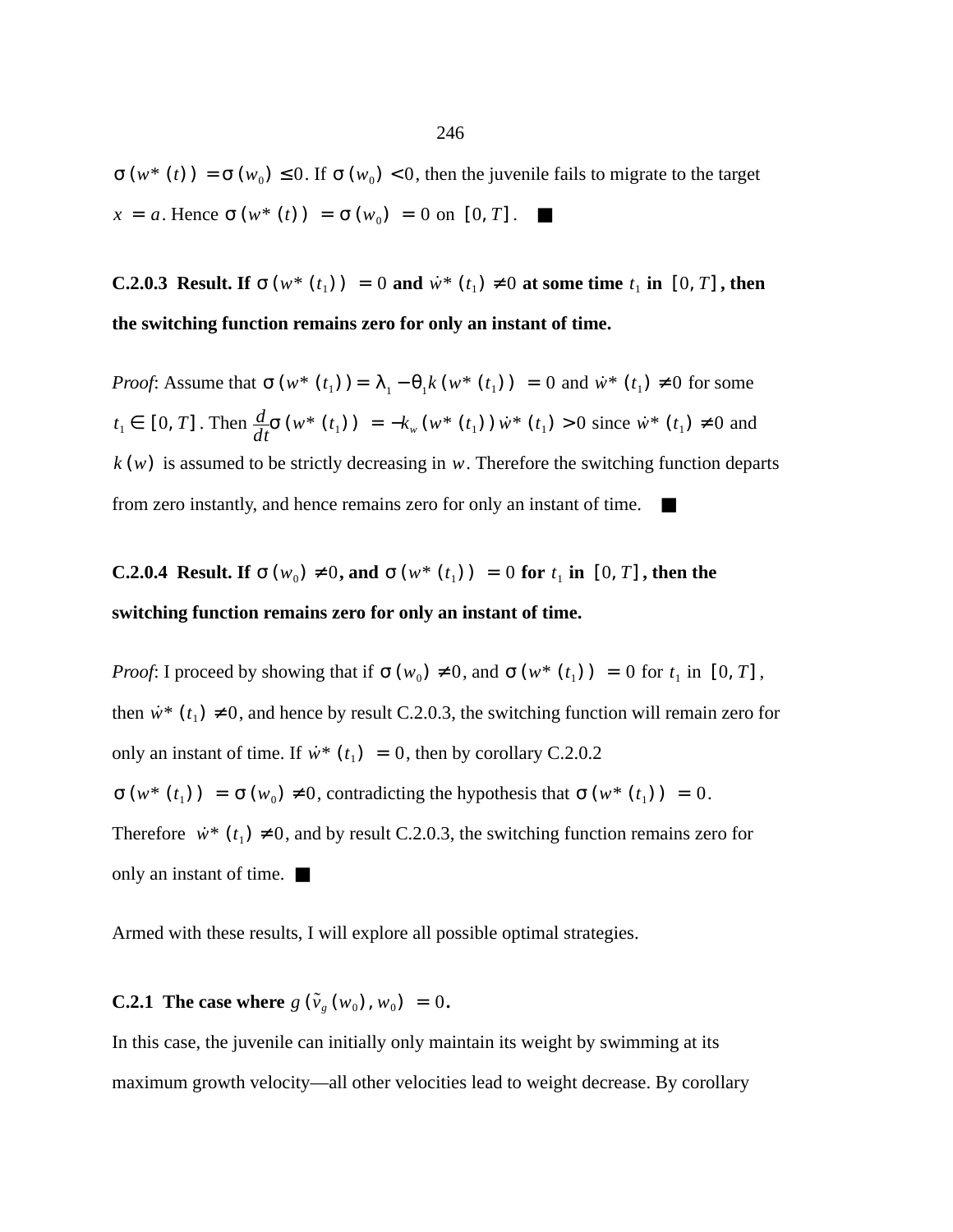C.2.0.2, it is impossible for the switching function to be initially negative, leaving only the possibilities that the initial value of the switching function positive or zero. These possibilities are examined below.

#### **C.2.1.1 Switching function initially zero.**

If  $\sigma(w_0) = 0$ , then by result Result 6.2, switching function and the growth rate remain zero throughout  $[0, T]$ , and the canonical equations are

$$
\dot{\lambda}_2 = -\lambda_2(t) g_w(\tilde{v}_g(w^*), w^*) + \zeta \theta k_w(w^*)
$$
\n(C.12)

$$
\dot{w}^* = g(\tilde{v}_g(w^*), w^*(t)) = 0 \tag{C.13}
$$

$$
\dot{\lambda}_1 = 0 \tag{C.14}
$$

$$
\dot{x}^* = [0, u_{max} - \tilde{v}_g(w^*)] \cup [\tilde{v}_g(w^*), u_{max} + \tilde{v}_g(w^*)]
$$
\n(C.15)

where  $v^*$  may be chosen as  $\tilde{v}_g(w_0)$  or  $-\tilde{v}_g(w_0)$  at each time in [0, *T*]. When  $T(\tilde{v}_g(w_0) + u_{max}) < a$ , I can rule out this possibility, for by (C.15),  $\dot{x}^* \le u_{max} + \tilde{v}_g(w_0)$ , and the juvenile has no hope of migrating a distance of  $a$  within time  $T$ , therefore I will assume that  $T(\tilde{v}_g(w_0) + u_{max}) \ge a$ . If  $T(\tilde{v}_g(w_0) + u_{max}) = a$ , then (C.15) becomes  $\tilde{x}^* = \tilde{v}_g(w_0) + u_{max}$ , since this is the only choice of v and u satisfying the boundary condition  $x(T) = a$ . If  $T(\tilde{v}_g(w_0) + u_{max}) > a$ , equation (C.15) leaves infinitely many choices for  $\dot{x}^*$ , and it is only necessary for  $x^*$  (*T*) = *a*. Do each of these choices yield the same value of the objective functional? If so, then a maximizing displacement path is not unique.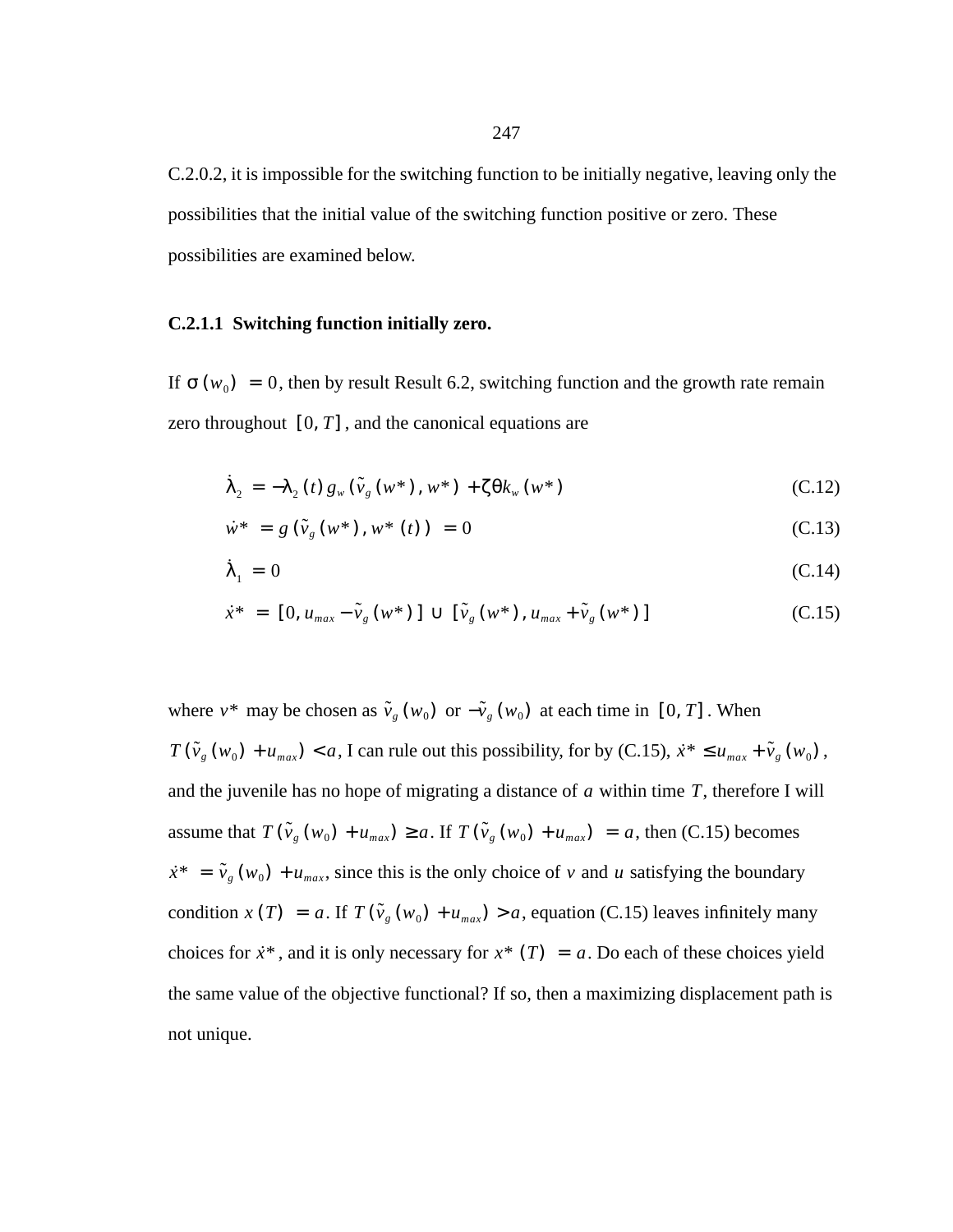Let  $x^*$  represent any displacement path satisfying  $x(T) = a$ . Then the objective functional becomes

$$
-\int_{0}^{T} (|\dot{x}^{*}(t)| + \zeta) \, \theta k \, (w^{*}(t)) \, dt + \Phi(w^{*}(T))
$$
\n
$$
= -\int_{0}^{T} (|\dot{x}^{*}(t)| + \zeta) \, \theta k \, (w_{0}) \, dt + \Phi(w_{0}) \quad \text{(Since } \overline{w}(t) = w_{0})
$$
\n
$$
= -\theta k \, (w_{0}) \int_{0}^{T} (\dot{x}^{*}(t) + \zeta) \, dt + \Phi(w_{0}) \quad \text{(Since } \dot{x}^{*}(t) \ge 0)
$$
\n
$$
= -k (w_{0}) \, \theta \, (a + T\zeta) + \Phi(w_{0}) \, . \qquad \text{(Since } \int_{0}^{T} \dot{x}^{*}(t) \, dt = a)
$$

Thus all solutions to (C.15) yield the same value of the objective functional, and hence all are maximizing displacement paths.

### **C.2.1.2 Switching function initially positive.**

If the switching function is initially positive, (*i.e.*,  $\sigma(w_0) > 0$ ), then the optimal swimming velocity is at least as great as the optimal growth velocity (*i.e.*,  $\tilde{v}(\lambda_1, \lambda_2(0), w_0) \ge \tilde{v}_g(w_0)$ , and since  $g(v, w)$  is concave in  $v$ ,  $\dot{w}^*$  (0) =  $g(v'(\lambda_1, \lambda_2(0), w_0), w_0) \leq g(\tilde{v}_g(w_0), w_0) = 0$ , demonstrating that growth is initially nonpositive.

I next examine the case where growth is initially negative. Since the growth function is concave in v, his can occur only when  $\tilde{v}_g(w_0) < v_{max}$ . Is it possible for the juvenile to later grow back to size  $w_0$  within time T? The answer is no. Otherwise, there exists a time  $t_1 > 0$  such that  $w^*$  ( $t_1$ ) =  $w_0$  and  $w^*$  ( $t_1 - \varepsilon$ ) <  $w_0$  for all  $\varepsilon > 0$ , where  $t_1 - \varepsilon > 0$ .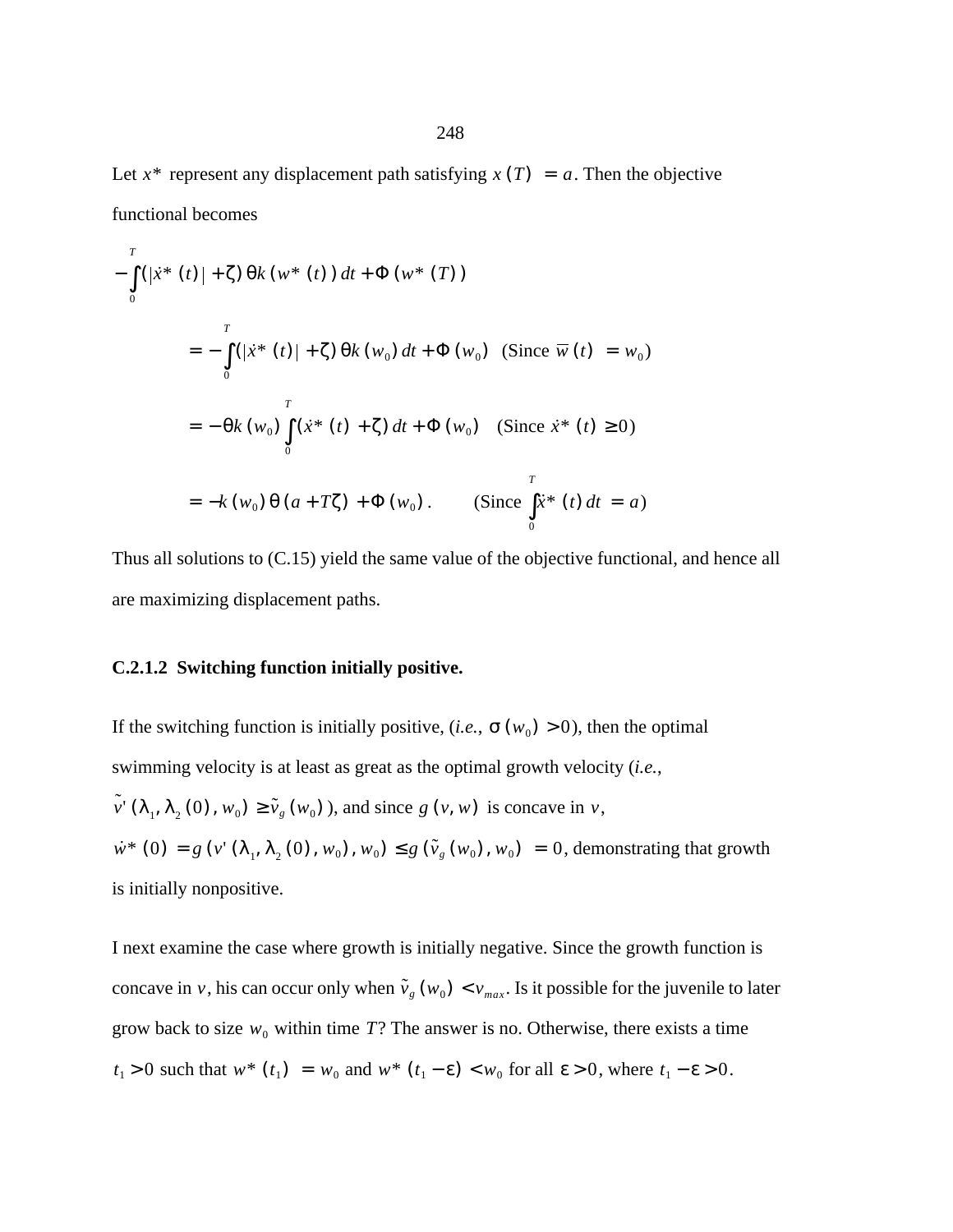Because I assumed that the switching function was initially positive, then the switching function must also be positive at  $t_1$ , since  $\sigma(w^*(t_1)) = \sigma(w_0) > 0$ , and therefore by the concavity of the growth function,  $g(v'(\lambda_1, \lambda_2(t_2), w_0), w_0) < g(\tilde{v}_g(w_0), w_0)$ . Next note that  $w^*$   $(t_1) - w^*$   $(t_1 - \varepsilon) > 0$  and therefore  $\dot{w}^*$   $(t_1) \ge 0$ . But  $\dot{w}^*$   $(t_1) \ge 0$  contradicts our earlier result that  $\dot{w}^* (t_1) = g(\tilde{v}'(\lambda_1, \lambda_2(t_2), w_0), w_0) < g(\tilde{v}_g(w_0), w_0) = 0$ . Thus when the switching function is initially positive and growth initially negative, the juvenile's weight immediately falls below  $w_0$ , and remains below  $w_0$ .

If the growth function is initially zero, then

 $g(\tilde{v}^{\prime}(\lambda_1, \lambda_2(0), w_0), w_0) = g(\tilde{v}_g(w_0), w_0) = 0$ , and therefore  $\tilde{v}(\lambda_1, \lambda_2(0), w_0) = \tilde{v}_g(w_0) = v_{max}$ . I show that it is impossible for weight t deviate from  $w_0$  on  $[0, T]$ . Suppose otherwise. Then there must exist a time  $t_1$  such that  $w^*$  ( $t_1$ ) =  $w_0$ , and  $\dot{w}^*$  ( $t_1$ )  $\neq 0$ . Since the switching function was positive at  $w_0$ , it must also be positive at  $w^*$  ( $t_1$ ). Furthermore,

$$
\dot{w}^* = g(\tilde{v}'(\lambda_1, \lambda_2(t_1), w^*(t_1)), w^*(t_1))
$$
\n(C.16)\n  
\n
$$
= g(\tilde{v}'(\lambda_1, \lambda_2(t_1), w_0), w_0)
$$
\n
$$
= g(v_{max}, w_0) = 0
$$

But this contradicts our hypothesis that  $\dot{w}^*$  ( $t_1$ )  $\neq$  0. Therefore weight never deviates from  $w_0$ . The switching function remains positive throughout  $[0, T]$  and the juvenile optimally migrates downstream at speed  $v_{max} + u_{max}$  throughout. This can only occur when  $T(v_{max} + u_{max}) = a.$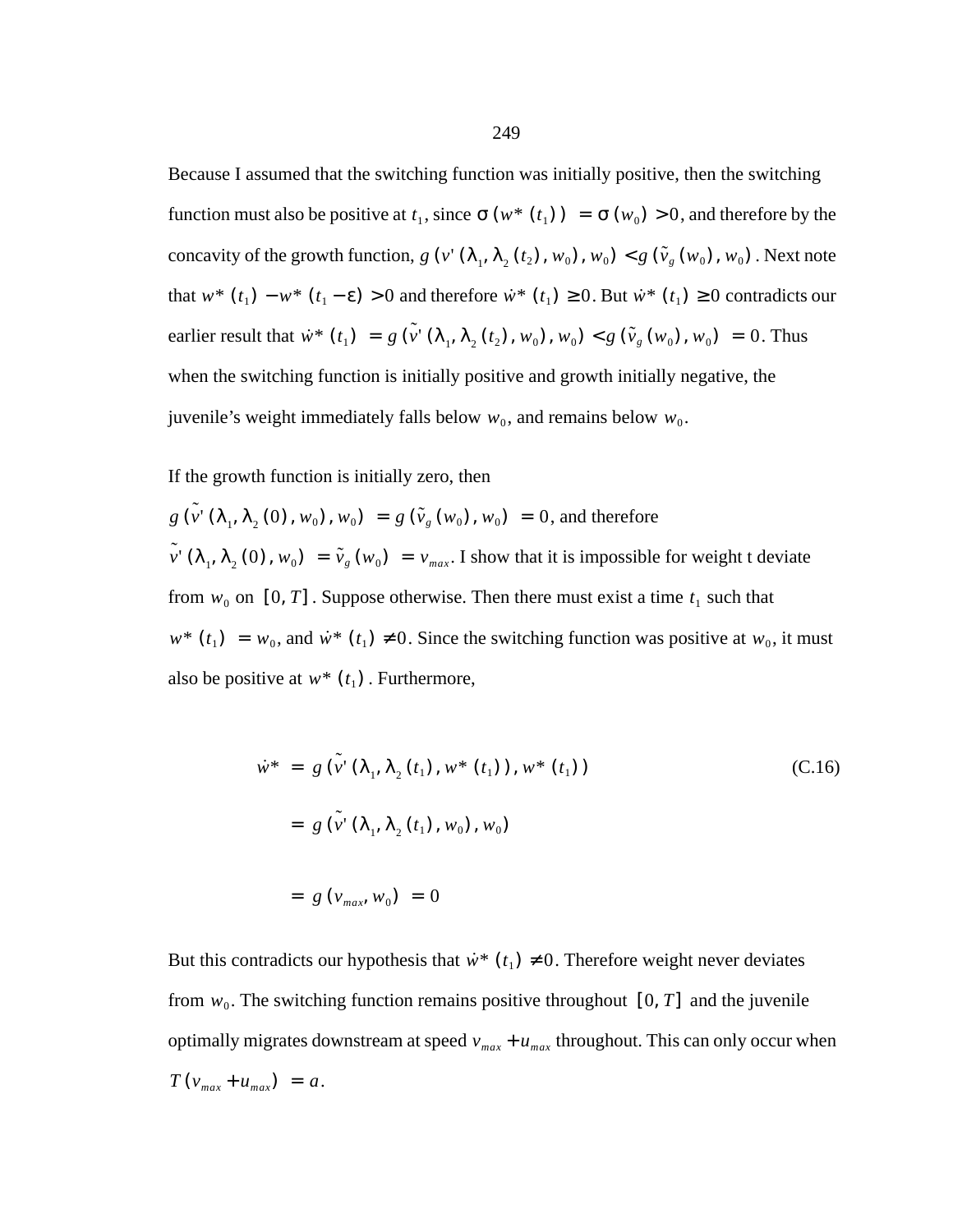#### **C.2.1.3 Optimal initial value of the switching function.**

I have now discussed some qualities of the solutions of the canonical equations in the event that  $g(v_g(w_0), w_0) = 0$ , and have discussed the outcomes resulting from the initial sign of switching function. I found switching function cannot be initially negative, and so can only be initially positive or zero. Under what conditions is it initially zero? I showed that if the  $\sigma(w_0) = 0$ , then  $T(\tilde{v}_g(w_0) + u_{max}) \ge a$ , otherwise the juvenile could not reach its downstream destination, a within the allotted time, T. Therefore, when  $T(\tilde{v}_g(w_0) + u_{max}) < a$  the switching function is initially positive, and the juvenile begins its downstream migration immediately at time zero.

On the other hand, what if  $T(\tilde{v}_g(w_0) + u_{max}) \ge a$ ? Is the initial value of the switching function initially zero, or is it positive? To answer this question, I appeal to the objective function directly, and evaluate it using the results of sections C.2.1.1 and C.2.1.2. In section C.2.1.1, I showed that when the switching function is initially zero, the weight of the juvenile remains at  $w_0$  throughout  $[0, T]$ . In section C.2.1.2 I showed that when the switching function is initially positive, and  $T(v_{max} + u_{max}) > a$ , the juvenile's weight remains below  $w_0$  throughout  $(0, T]$ . Let  $v_1^*, x_1^*, w_1^*$  represent the velocity, displacement, and weight trajectories in the case that the switching function is initially positive. When  $\sigma(w_0) > 0$  and  $T(v_{max} + u_{max}) > a$  the objective functional is

$$
-\int_{0}^{T} (|\dot{x}_{1}^{*}(t)| + \zeta) \, \theta k \left(w_{1}^{*}(t)\right) dt + \Phi\left(w_{1}^{*}(T)\right)
$$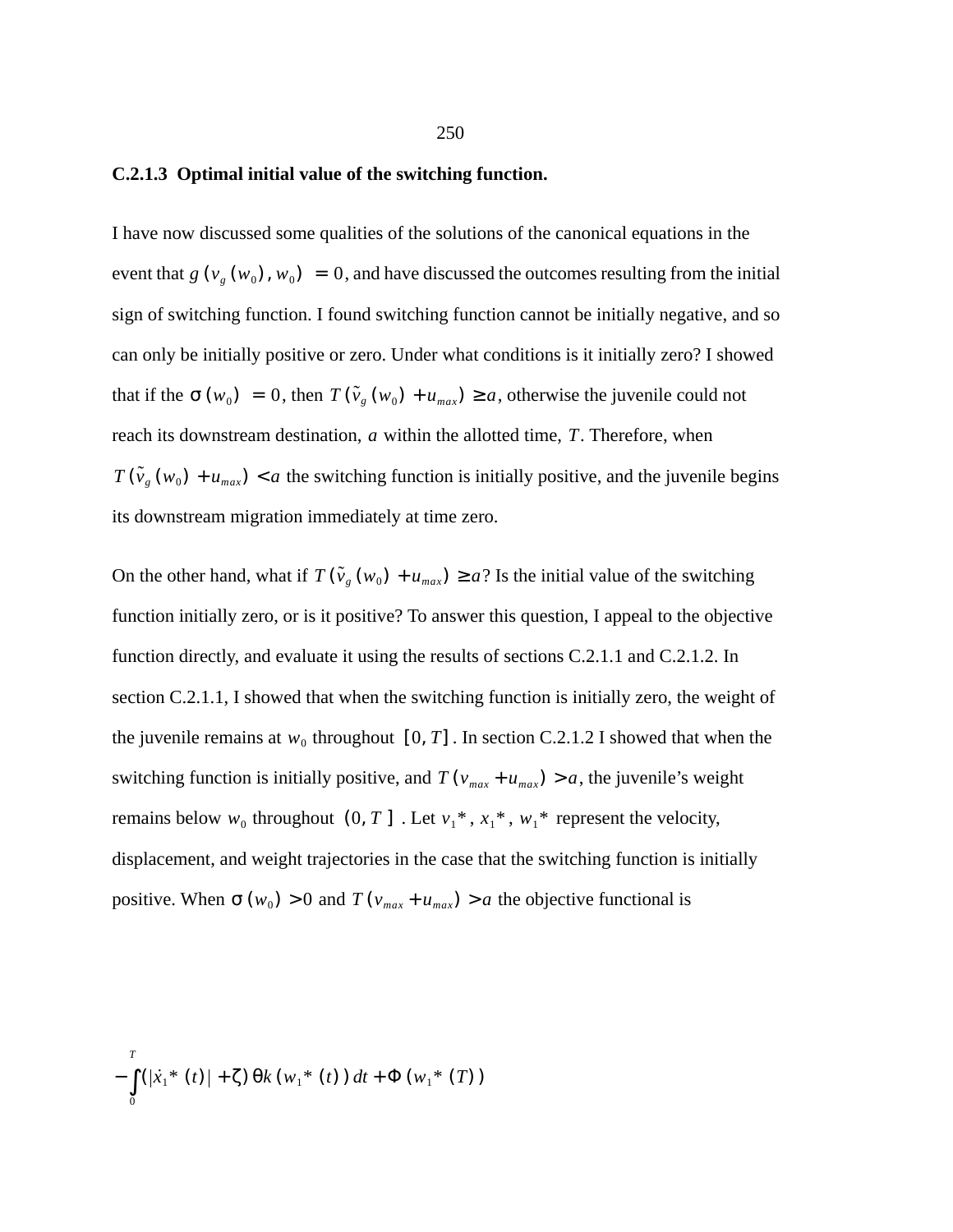$$
\langle -\int_{0}^{T} (|\dot{x}_{1}^{*}(t)| + \zeta) \theta k(w_{0}) dt + \Phi(w_{0}) \quad \text{(Since } w_{1}^{*}(t) < w_{0}, t > 0)
$$
\n
$$
= -\theta k(w_{0}) \int_{0}^{T} (\dot{x}_{1}^{*}(t) + \zeta) dt + \Phi(w_{0}) \quad \text{(Since } \dot{x}_{1}^{*}(t) \ge 0)
$$
\n
$$
= -\theta k(w_{0}) (a + T\zeta) + \Phi(w_{0}). \qquad \text{(Objective func. when } \sigma(w_{0}) = 0)
$$

This string of inequalities demonstrates that when the switching function is positive initially and  $T(v_{max} + u_{max}) > a$ , the value of the objective functional is inferior to that of the objective functional when the switching function is initially zero. Therefore the switching function is indeed initially zero.

In conclusion, whenever  $g(v_g, w_0) = 0$  and  $T(v_g(w_0) + u_{max}) < 0$ , the switching function is initially positive, and as a result, the juvenile begins its migration at time zero. If on the other hand  $g(v_g, w_0) = 0$ ,  $T(v_g(w_0) + u_{max}) \ge 0$ , and  $T(v_{max} + u_{max}) > a$ , then the switching function is initially zero, and an infinity of displacement paths are optimal whenever  $T(\tilde{v}_g(w_0) + u_{max}) > 0$  (see section C.2.1.1).

The very last case I need to cover, is the case where

 $T(\tilde{v}_g(w_0) + u_{max}) = T(v_{max} + u_{max}) = a$ . I showed earlier that when the switching function is initially positive and  $\tilde{v}_g(w_0) = v_{max}$ , then weight remains at  $w_0$  throughout  $[0, T]$  and the optimal strategy clearly consists of migrating downstream in the fastest current  $u_{max}$ , swimming downstream at the maximum swimming speed,  $v_{max}$ . Any other strategy does not allow the fish to arrive at  $a$  within time  $T$ . Interestingly, this strategy is also covered by case where the switching function is initially zero. This suggests that there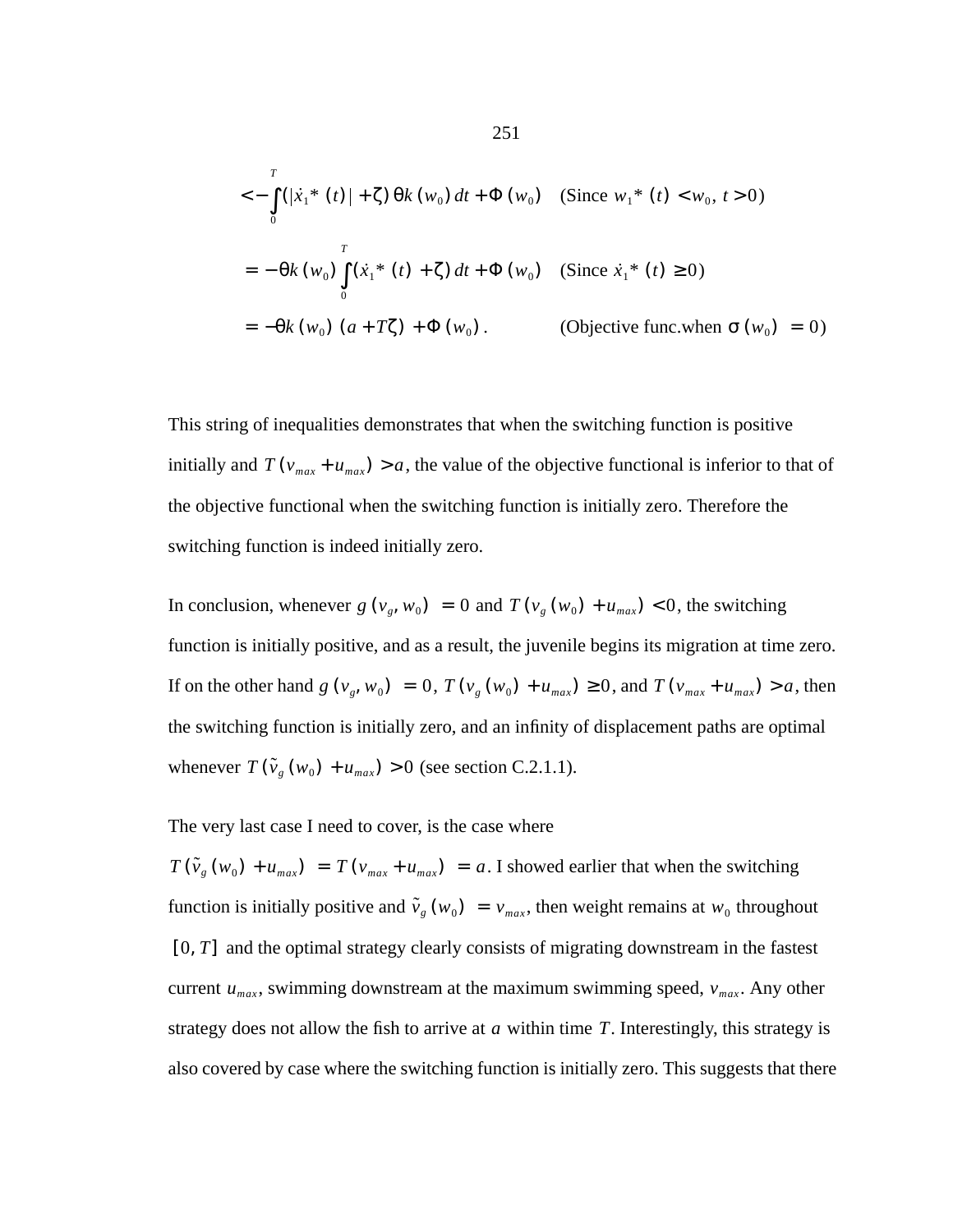is no unique optimal initial value of the switching function, and that is only required to be negative.

# **C.2.2** The case where  $g(\tilde{v}_g(w_0), w_0) < 0$ .

In this section I examine the optimal juvenile behavior in the case where the initial growth rate is negative. This is possible when food density is low, or standard and active metabolism is elevated due to high temperatures. An important result in this case is that the juvenile's weight can never again reach  $w_0$  on  $(0, T]$ .

**C.2.2.1** Result. If  $g(\tilde{v}_g(w_0), w_0) < 0$ , then the weight path remains below  $w_0$ **throughout**  $(0, T]$ .

*Proof:* Suppose otherwise, so that  $g(\tilde{v}_g(w_0), w_0) < 0$  and  $w^*(t_1) \geq w_0$  for some  $t_1$  in  $(0, T]$ . Since the weight path is necessary continuous in time, it is possible to assume that  $t_1$  is the minimum time such that  $t_1 > 0$  and  $w^*$  ( $t_1$ ) =  $w_0$ . At any time  $t_1 - \varepsilon$ , such that  $\varepsilon > 0$  and  $t_1 - \varepsilon > 0$ ,  $w^*$   $(t_1 - \varepsilon) < w_0$ , and therefore  $w^*$   $(t_1) - w^*$   $(t_1 - \varepsilon) > 0$ , implying that  $\frac{d}{dt}w^*$  ( $t_1$ )  $\geq$  0. However, by hypothesis,  $\frac{d}{dt}w^*$  ( $t_1$ ) =  $g(v^*(t_1), w^*(t_1)) \leq g(\tilde{v}_g(w_0), w_0) < 0$ , yielding a contradiction. Hence  $w^*$  (*t*) <  $w_0$  on (0, *T* ].

#### **C.2.2.2 Switching function initially negative?**

Recall that the switching function is a decreasing function of weight. Therefore, if it is initially zero (*i.e.*,  $\lambda_1 - \theta_1 k(w_0) < 0$ ), by result C.2.2.1, it must remain negative throughout  $[0, T]$ . This is impossible because the juvenile would never migrate to the ocean. It is therefore impossible for the switching function to be initially negative.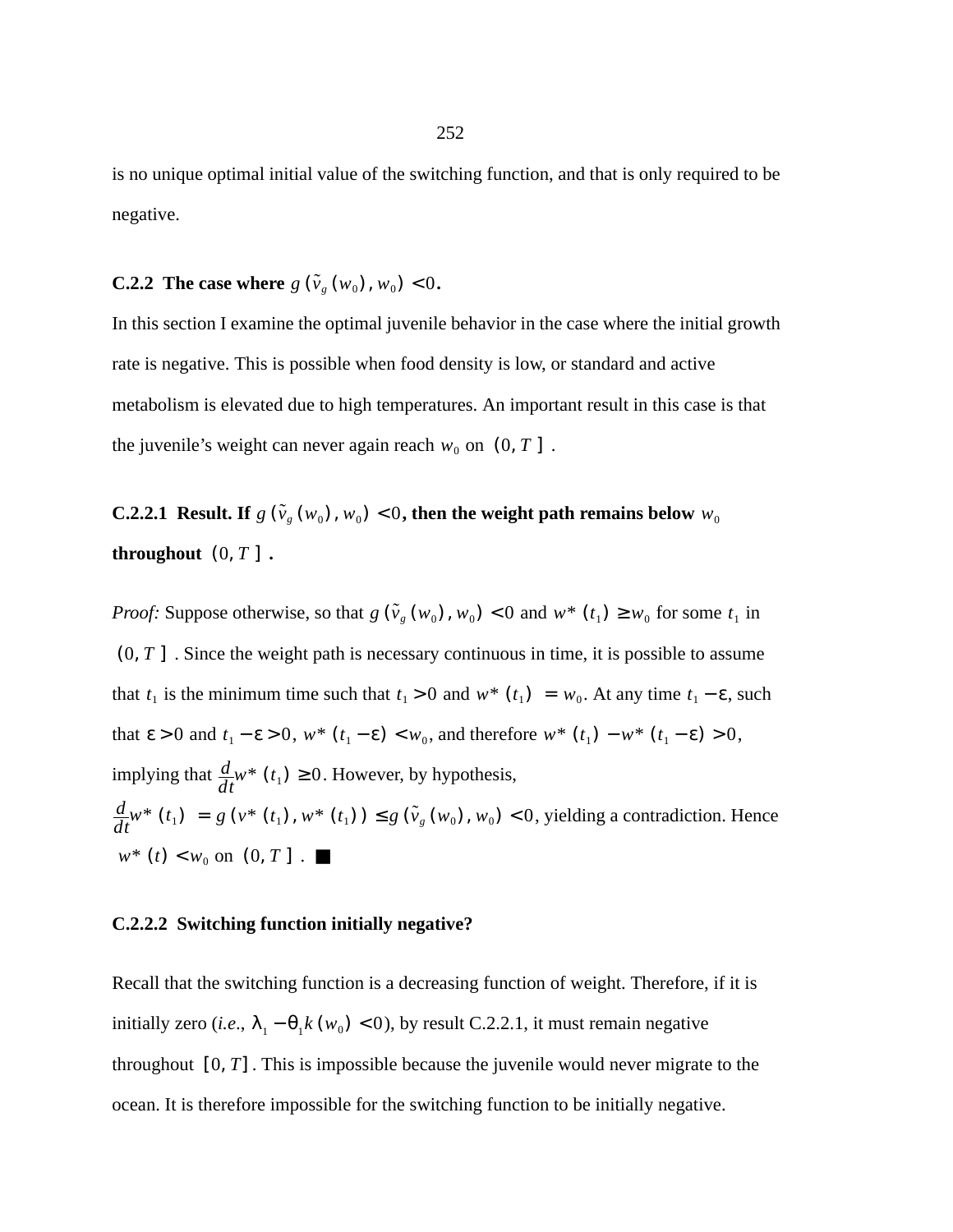#### **C.2.2.3 Switching function initially zero?**

By result C.2.0.3, if the switching function is initially zero, then it can remain zero for only an instant of time. Therefore the switching function either becomes initially negative or positive after time  $t = 0$ . If it becomes negative, then it remains negative so that the fish fails to migrate, which is impossible since by hypothesis,  $x^*$  (*T*) =  $a > 0$ . Therefore if the switching function is initially zero, it immediately rises to a positive value. This is also impossible since by hypothesis  $\frac{d}{dt}\sigma(w_0) = -\theta k_w(w_0) \dot{w}^*(0) < 0$ . Thus the switching function is not initially zero.

#### **C.2.2.4 Switching function initially positive.**

In sections C.2.2.2 and C.2.2.3 I showed that it is impossible for either the switching function to be initially negative or zero, and therefore the switching function is initially positive. This means that the juvenile begins migration immediately at  $t = 0$ , swimming a rate faster than the optimal growth velocity, and in the swiftest current, and continues this behavior as long as the switching function is positive. Does the switching function remain positive? If it does, then

$$
a = x^* (T) = \int_0^T \tilde{v}^* (\lambda_1, \lambda_2(t), w^*(t)) dt + T u_{max} > \int_0^T \tilde{v}_g(w^*(t)) dt + T u_{max}. \quad (C.17)
$$

If (C.17) fails to hold, then at some point in time, say  $t_1$  in the interval  $(0, T)$ , the switching function must eventually fall to zero (*i.e.*,  $\sigma(w^*(t_1)) = 0$ ) but by result C.2.0.4, remains at zero for only an instant of time. Let  $t_1$  be the minimum time at which this occurs. If the switching function becomes positive immediately after  $t_1$ , then  $\frac{d}{dt}\sigma(w^*(t_1)) = 0$ , and consequently,  $\frac{d}{dt}\sigma(w^*(t_1)) = -k_w(w^*(t_1))\dot{w}^*(t_1) = 0$ ,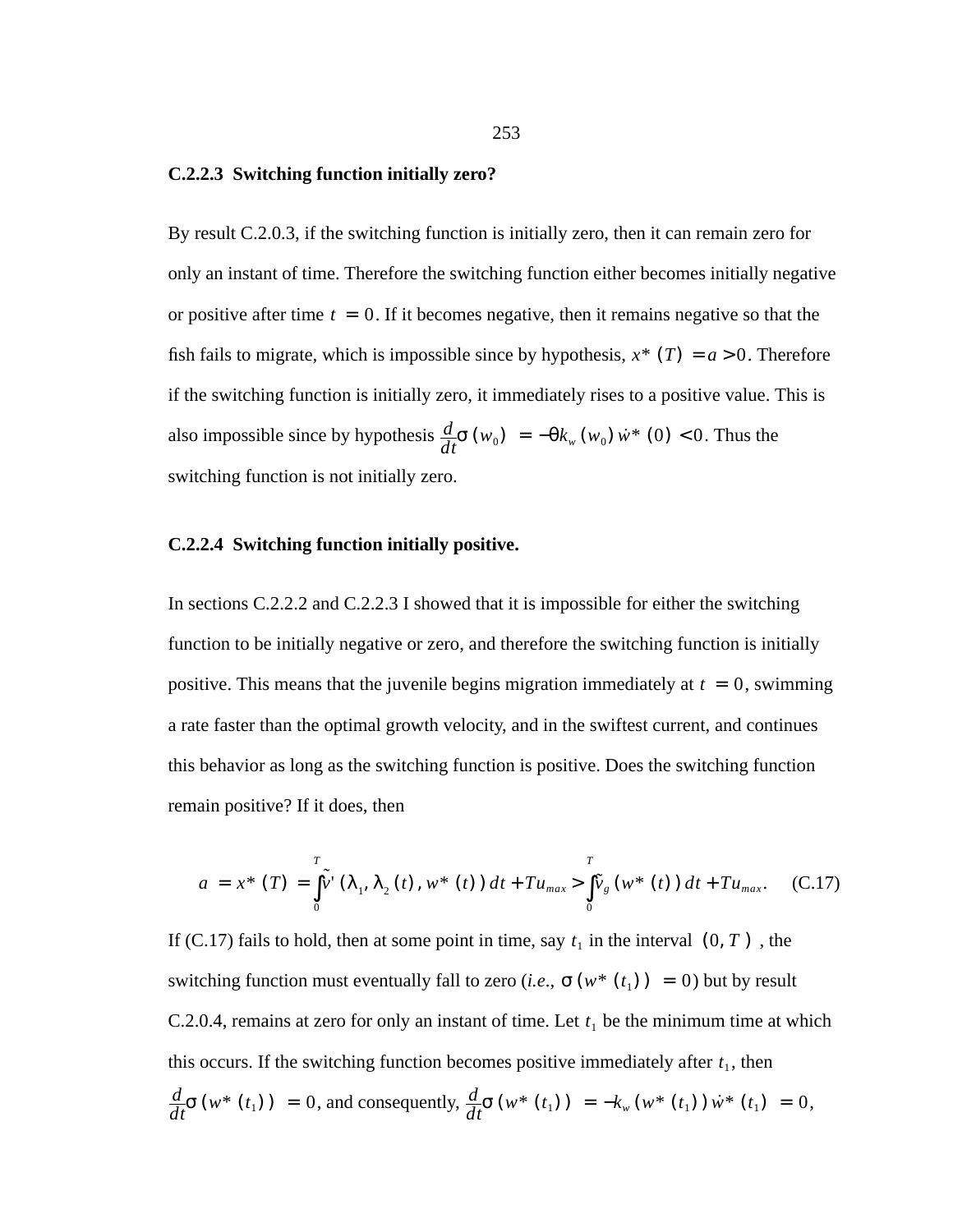implying that  $\dot{w}^*$  ( $t_1$ ) = 0 since  $k(w)$  is strictly decreasing in w. By corollary C.2.0.2, the switching function must then be zero throughout  $[0, T]$ . This contradicts the hypothesis that the switching function is initially zero, and therefore, at least at the very first time the switching function reaches zero the switching function is negative immediately after  $t_1$ . During the time when the switching function is negative, the juvenile holds its station at  $x^*$  ( $t_1$ ), swimming against the current at its optimal growth velocity.

If the juvenile has not reached a at  $t_1$ ,  $(i.e., x^*(t_1) \neq a)$ , then at some point in time it must begin migrating downstream again, and therefore, once again the switching function becomes positive. This can only occur if at some time after  $t_1$  the juvenile's growth rate is zero and the switching function is negative. However, by result C.2.0.1, this implies that the switching function is a negative constant over  $[0, T]$ . This contradicts the hypothesis that the switching function is initially positive. Therefore the juvenile must reach position  $x = a$  by  $t_1$ .

### **C.2.2.5 Summary of behavior when**  $g(v_g(w_0), w_0) < 0$ .

In summary, it was shown that when the growth function is initially negative at the optimal swimming velocity, then the juvenile begins migration immediately at time zero, and does not cease to migrate until it reaches its final destination at  $x = a$ . Upon reaching  $x = a$ , it holds its station, migrating against the current at its optimal growth velocity until time  $T$ .

When does the juvenile arrive at  $x = a$ ? Since  $\dot{x}^*(t) \le u_{max} + v_{max}$ , there is a lower bound for  $t_1$ , namely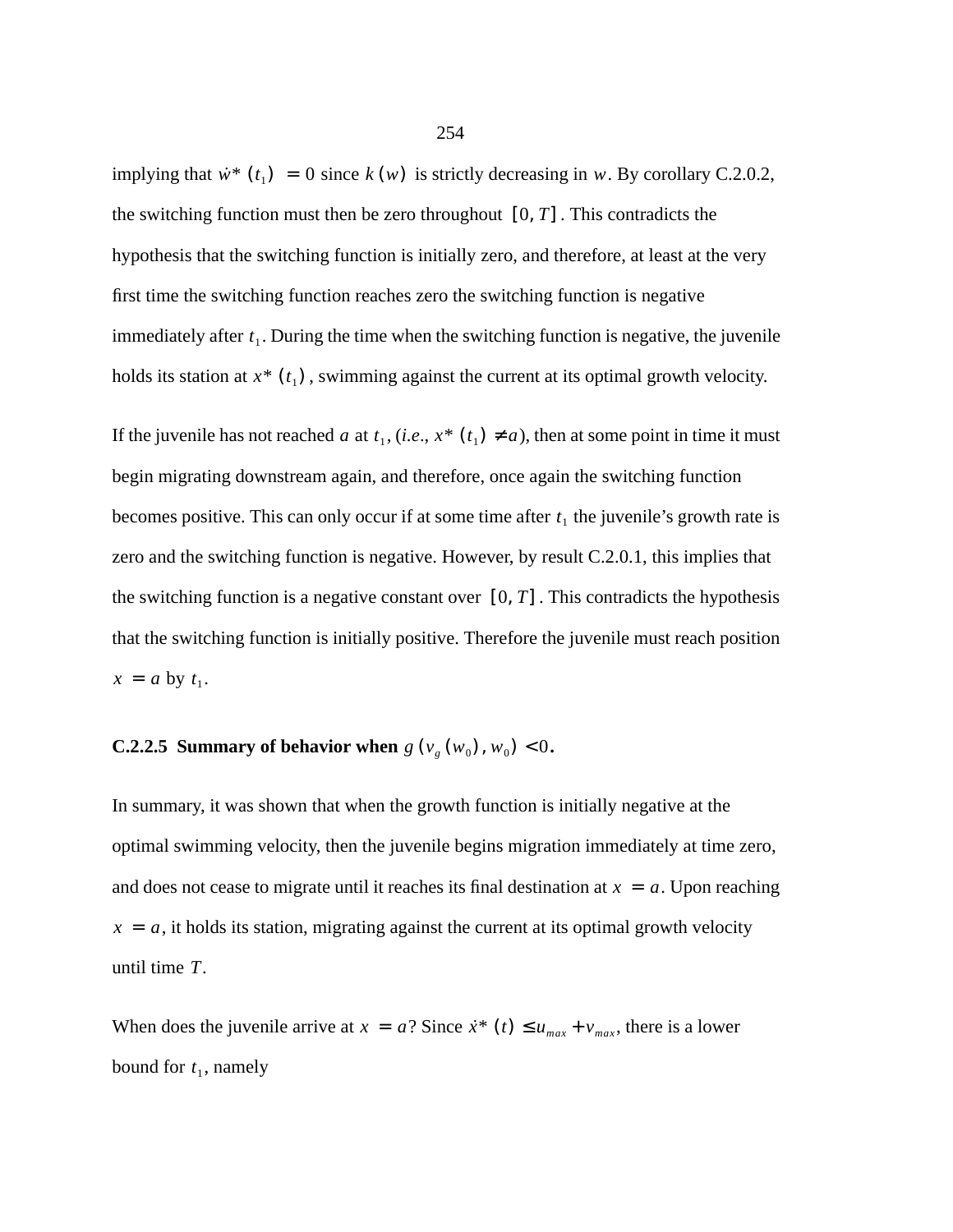$$
\frac{a}{(u_{max}+v_{max})} < t_1.
$$

Furthermore, if the optimal growth velocity does not vary too much over  $[0, t<sub>1</sub>]$ , then an *approximate* upper bound is given by

$$
\frac{a}{u_{max} + v_g(w_0)}
$$

.

**C.2.3** The case where  $g(v_g(w_0), w_0) > 0$ .

In this case, the juvenile initially is able to grow by swimming at its optimal growth velocity. There is the possibility, however, that in order to achieve its downstream migration target in the allotted time, it will be unable to travel at its optimal growth velocity, and may even have to settle for negative growth. This is one of the several issues examined in this section.

As before, I proceed by considering the initial sign of the switching function.

#### **C.2.3.1 The case where the switching function is initially negative.**

At least intuitively, it is not possible to rule out the possibility that the switching function is initially negative when the juvenile has positive initial growth potential. For if time permits, the juvenile could reduce its overall predation risk by initially taking advantage of its growth opportunity and minimizing its predator encounter rate, then running the gauntlet of predators at a larger size.

Assuming that the switching function *is* initially negative, then the juvenile holds its station at  $x = 0$ , swimming against the current at is optimal growth velocity. Since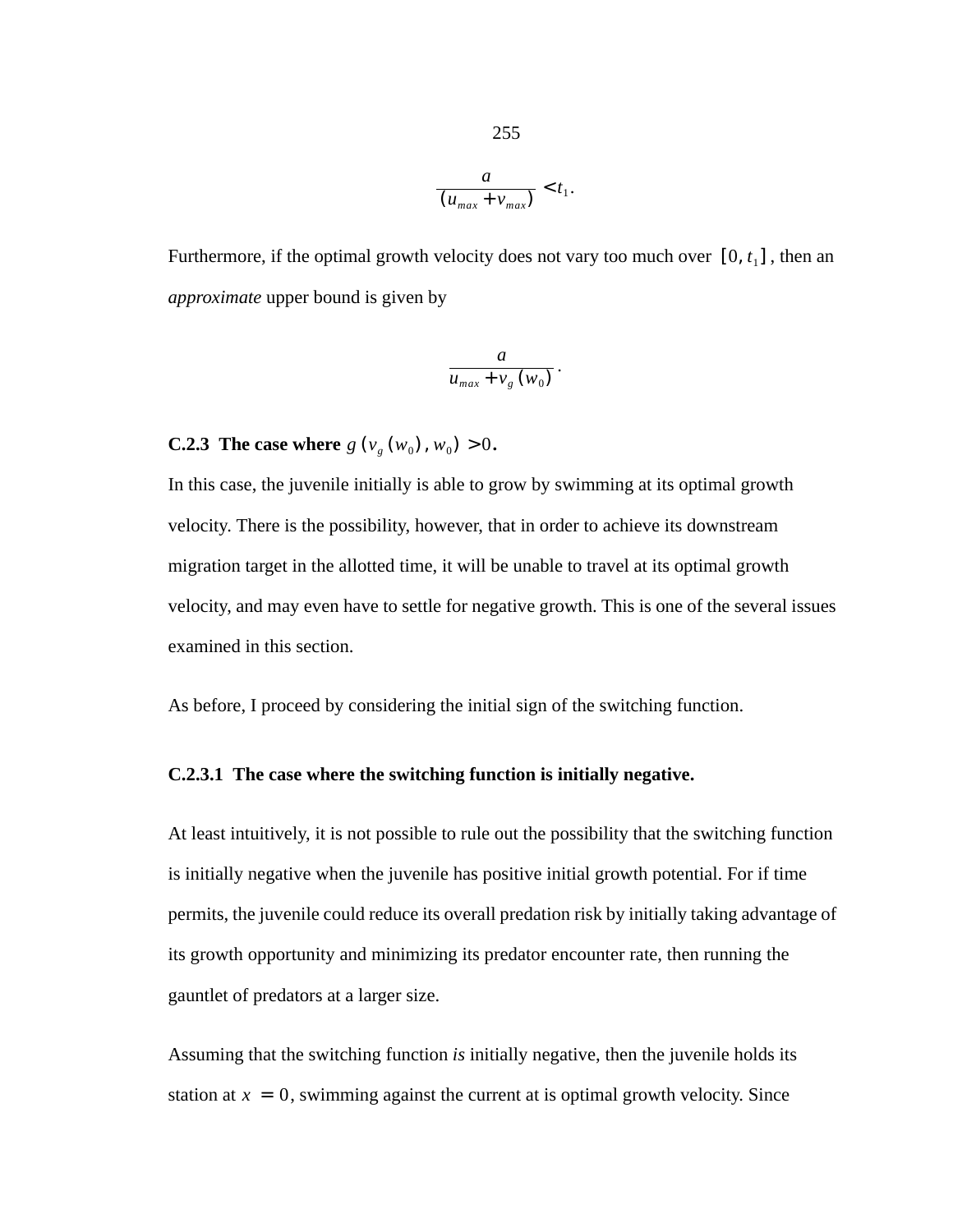growth is then initially positive and the switching function is an increasing function of weight, the switching function is also increasing. The switching function must increase above zero at some time, otherwise, no downstream migration would be possible. Let  $t_1 > 0$  be the first time that the switching function reaches zero. By corollary C.2.0.2, the growth function and the switching function cannot be simultaneously zero at  $t_1$ .

Therefore, either  $\dot{w}^*$  ( $t_1$ ) > 0, or  $\dot{w}^*$  ( $t_1$ ) < 0. Since  $t_1$  is the first time that the switching function reaches zero,  $\frac{d}{dt}\sigma(w^*(t_1)) > 0$ , and since the switching function is a strictly increasing function of weight,  $\dot{w}^*$  ( $t_1$ ) > 0. Thus immediately after  $t_1$ , the switching function increases above zero, and the juvenile begins migrating downstream at a velocity greater that its optimal growth velocity and in the swiftest current.

Does the switching function, once it rises above zero, later turn around and descend to zero? I show that it cannot. Suppose the switching function does display this behavior, so that there exists a minimum time  $t_2 > t_1$  such that  $\sigma(w^*(t_2)) = \sigma(w^*(t_1)) = 0$ . By corollary C.2.0.2, the switching function and the growth function cannot be zero simultaneously, otherwise  $\sigma(w^*(t_2)) = \sigma(w_0) < 0$ , contradicting the hypothesis that  $\sigma(w^*(t_2)) = 0$ . Therefore the switching function must be negative immediately after *t*<sub>1</sub>. Consequently,  $\frac{d}{dt}\sigma(w^*(t_2)) < 0$  which in turn implies that  $\dot{w}^*(t_2) < 0$ . Since  $w^* (t_1) = w^* (t_2),$ 

$$
\dot{w}^* (t_1) = g(\tilde{v}_g(w^* (t_1)), w^*_{1}) = g(\tilde{v}_g(w^* (t_2)), w^* (t_2)) = \dot{w}^* (t_2) < 0.
$$

This contradicts the early finding that  $\dot{w}^*$  ( $t_1$ ) > 0. Therefore it is impossible for the switching function to fall back to zero once it becomes positive.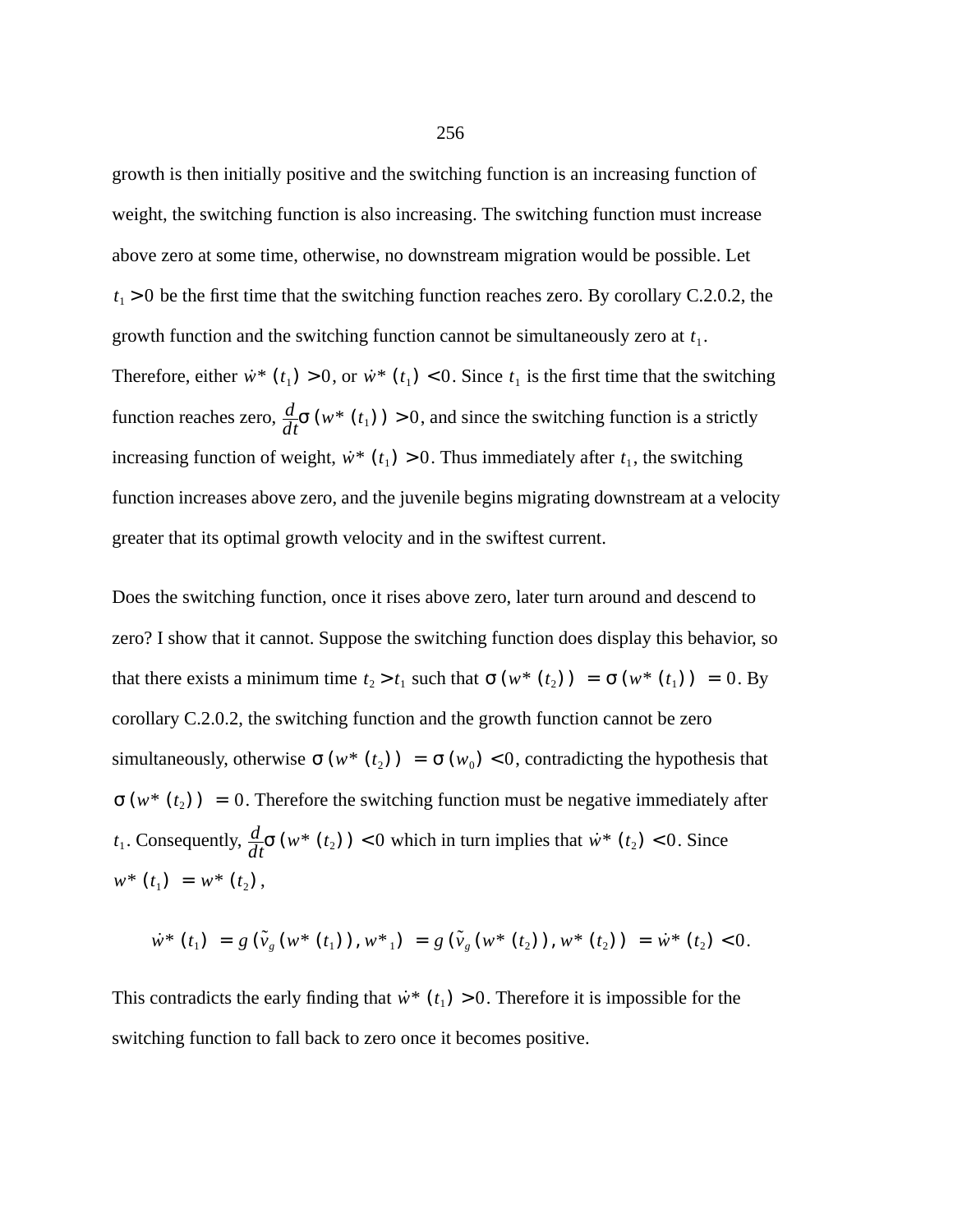#### **C.2.3.2 The case where the switching function is initially nonnegative.**

If the switching function is initially nonnegative, then the juvenile initially swims downstream at a velocity greater than the optimal growth velocity until the switching function becomes negative or it reaches its destination of  $x = a$ . Actually, I will show that it is impossible for the switching function to become negative, and the migration will not terminate before at time T.

Suppose that the switching function turns negative, so that there exists a time  $t_1 < T$  such that  $\sigma(w^*(t_1)) = 0$  and  $\sigma(w^*(t_1 + \varepsilon)) < 0$  for any  $\varepsilon > 0$  sufficiently small. Once negative, the switching function must remain negative throughout  $(t_1, T]$ , otherwise it is possible to use corollary C.2.0.2 to show that the switching function is zero and the weight path are constant over  $[0, T]$ , violating the hypothesis that  $g(\tilde{v}_g(w_0), w_0) > 0$ . Therefore the juvenile's migration must terminate at  $t_1$ , where  $x^*$  ( $t$ ) =  $a$ . During the time period  $[t_1, T]$ , the juvenile holds its station, and swims against the current at its optimal growth speed.

I proceed by showing that the above scenario is never optimal, because there exists another strategy which is superior. Let fish 1 follow the velocity trajectories  $v_1(t)$  and  $u_1(t)$  outlined in the above paragraph, and as usual let  $x_1(t)$  and  $w_1(t)$  represent the displacement and weight paths. Now consider a juvenile, hereafter referred to as fish 2, adopting velocity curves  $v_2(t)$ ,  $u_2(t)$  with corresponding state paths  $x_2(t)$ ,  $w_2(t)$ , such that its initial weight is  $w_0$ , where

$$
v_2(t) = v_1(t + t_1), u_2(t) = u_1(t + t_1) \text{ when } t < T - t_1,
$$
 (C.18)

$$
v_2(t) = v_1(t - (T - t_1))
$$
,  $u_2(t) = v_1(t - (T - t_1))$  when  $t \ge T - t_1$ . (C.19)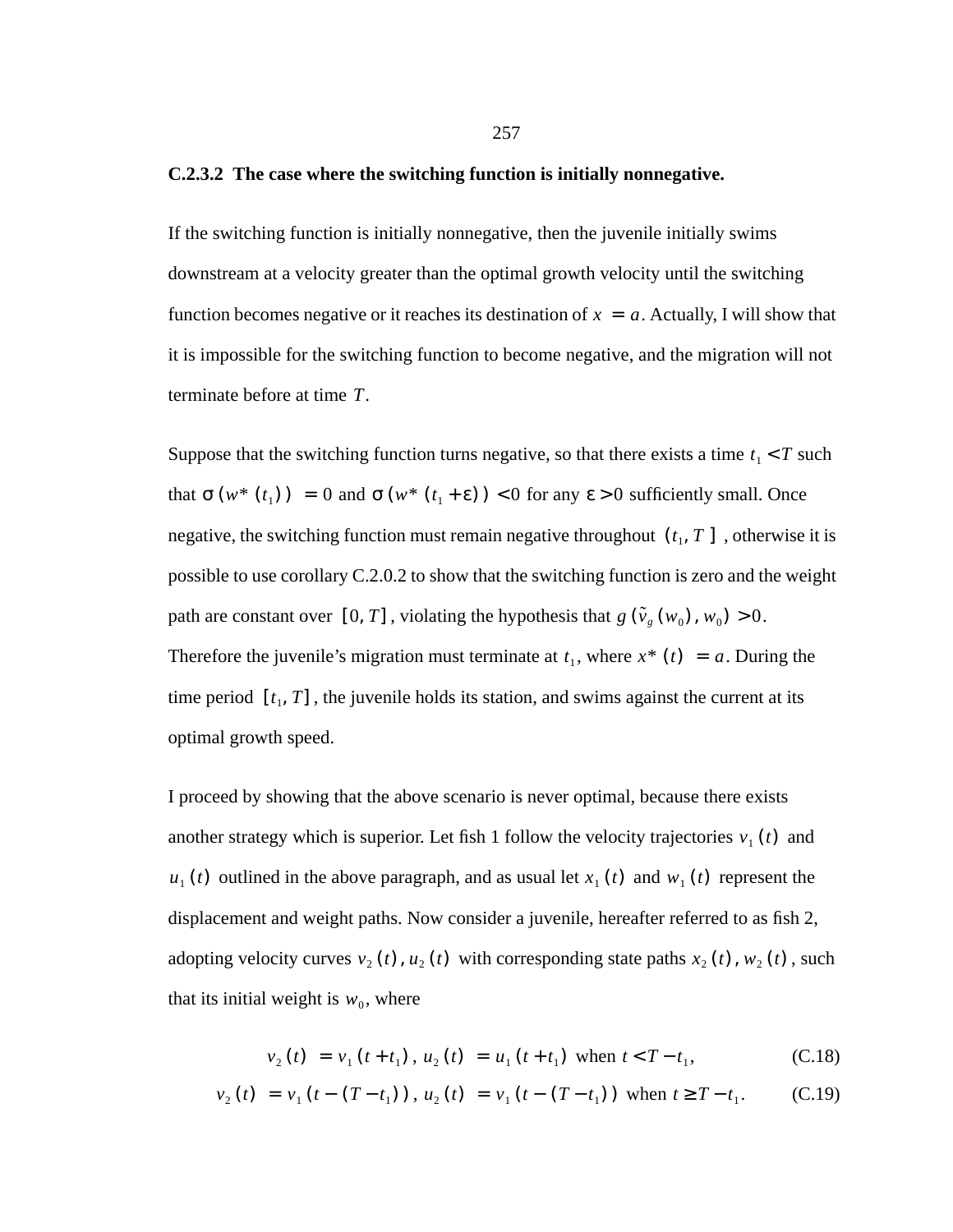I show that the strategy of fish 2 is superior to that of fish 1. In the first step, I demonstrate that fish 2 satisfies the terminal condition  $x_2(T) = a$ . This is true because

$$
\int_{0}^{T} \dot{x}_{1}(t) dt = \int_{0}^{T-t_{1}} \dot{x}_{1}(t) dt + \int_{T-t_{1}}^{T} \dot{x}_{1}(t) dt
$$
\n
$$
= 0 + \int_{T-t_{1}}^{T} \dot{x}_{1}(t) dt \qquad \text{(Since } \dot{x}_{1}(t) = 0 \text{ on } (0, T-t_{1}))
$$
\n
$$
= \int_{T-t_{1}}^{T} \dot{x}_{2}(t - (T-t_{1})) dt \qquad \text{(By (C.19))}
$$
\n
$$
= \int_{0}^{t_{1}} \dot{x}_{2}(t) dt = a. \qquad \text{(Since } x_{1}(t_{1}) = a).
$$

Next, I derive a series of results used to show that the strategy of fish 2 is superior to that of fish 1.

Initially, both fish weigh  $w_0$ . On the interval  $[0, T - t_1]$ , fish 2 follows the autonomous differential equation

$$
\dot{w} = g\left(\tilde{v}_g(w), w\right). \tag{C.20}
$$

There are two possibilities:  $w_2(T - t_1) > w_1(0)$  or  $w_2(T - t_1) \leq w_1(0)$ . Suppose the second of these possibilities prevails. Since  $w_1(0) = w_0$  and  $g(\tilde{v}_g(w_0), w_0) > 0$ , there must exist a time  $t_2$  in  $[0, T - t_1]$  such that  $\dot{w}_1(t_2) = 0$ . But this implies that  $w_2(t_2)$  is a stationary point of (C.20). Since it is impossible for a path arising from an autonomous differential equation to reach a stationary point if it begins away from it,  $w_2(T - t_1) > w_1(0)$  is the only possibility.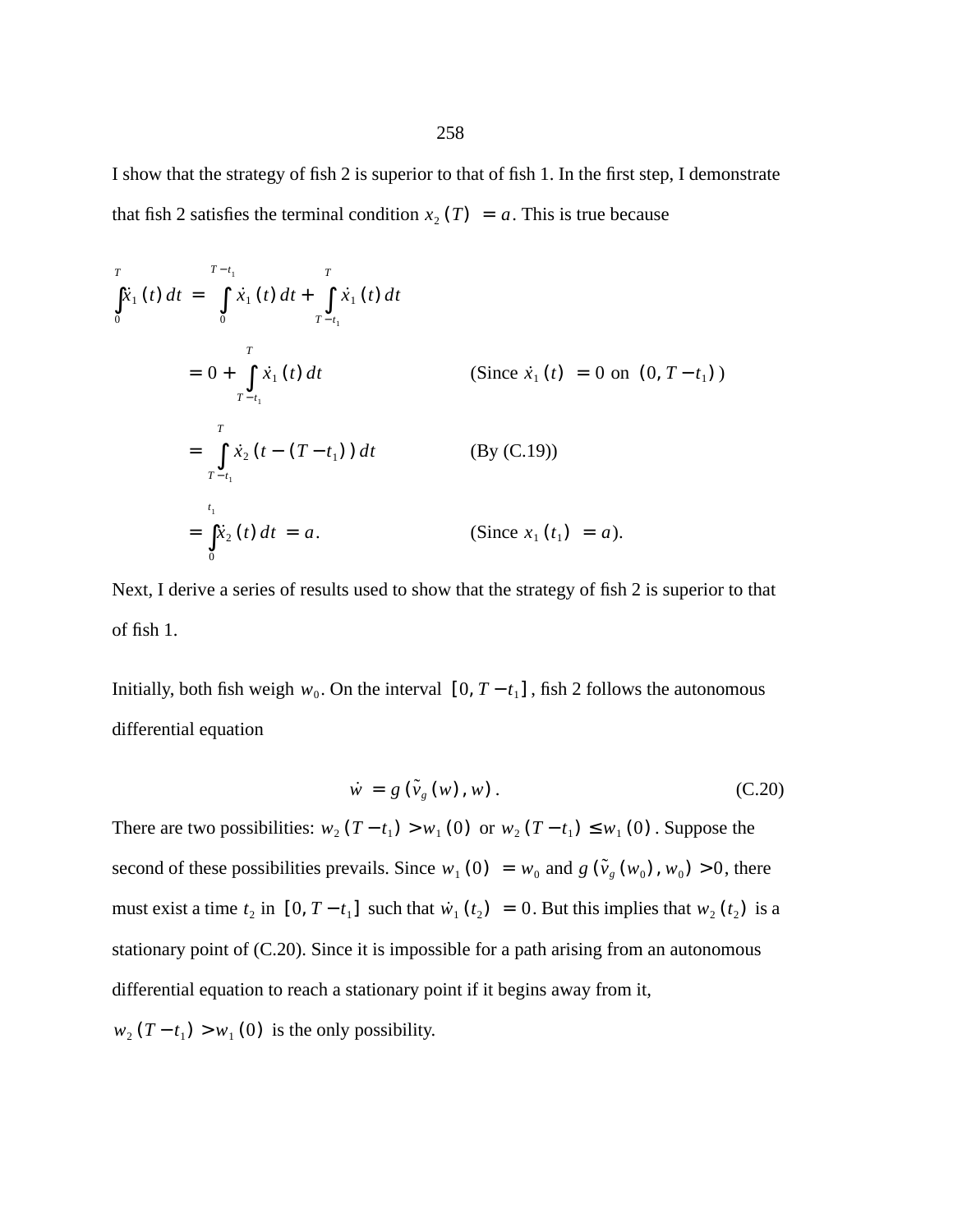I now compare the weight of fish 2 over  $[T - t_1, T]$  to the weight of fish 1 over  $[0, t_1]$ . Our claim is that  $w_2(t) > w_1(t - (T - t_1))$  when  $t \geq T - t_1$ . For convenience, define  $W_1(t) = w_1(t - (T - t_1))$ , and  $V_1(t) = v_1(t - (T - t_1))$ , so that our claim is equivalent to  $w_2(t) > W_1(t)$  when  $t \geq T - t_1$ . Both  $W_1(t)$  and  $w_2(t)$  follow the differential equation

$$
\dot{w} = g\left(\tilde{v}_1(t), w\right),\tag{C.21}
$$

but  $W_1(T - t_1) = w_0$ , while  $w_2(T - t_1) > w_0$ , as demonstrated earlier. If at some time  $t_3$  >  $T - t_1$ , the weight path  $W_1$  and  $W_2$  coincide, then the uniqueness of solutions of ordinary differential equations is violated, and therefore  $w_2(t) > W_1(t)$  as claimed earlier.

Next, I show that the weight of fish 2 over  $[0, T - t_1]$  dominates the weight of fish 1 over  $[t_1, T]$ ,  $(i.e., w_2(t) > w_1(t + t_1)$  for t in  $[0, T - t_1]$ ). This time define  $W_1(t) = w_1(t + t_1)$ . Our claim is equivalent to  $w_2(t) \ge W_1(t)$  on  $[0, T - t_1]$ . Both  $w_2(t)$  and  $W_1(t)$  follow the differential equation

$$
\dot{w} = g(v_2(t), w), \tag{C.22}
$$

but  $w_2(0) = w_0$ , while  $W(0) \leq w_0$  (this follows since the switching function is zero at  $t_1$ and positive at 0). By uniqueness of solutions to ordinary differential equations,  $w_2(t) \geq W_1(t)$  on  $[0, T-t_1]$ .

I next appeal to the switching function to demonstrate that  $w_1(T) \leq w_2(T)$ . Suppose otherwise, so that  $w_1(T) > w_2(T)$ . Since  $w_2(t) > w_1(t + t_1)$  for t in  $[0, T - t_1]$ ,  $w_1(T) > w_2(T) > w_1(t_1)$ . Since the switching function is increasing in weight,  $\sigma(w_1(T)) > \sigma(w_1(t_1)) = 0$ . This contradicts the earlier finding that the switching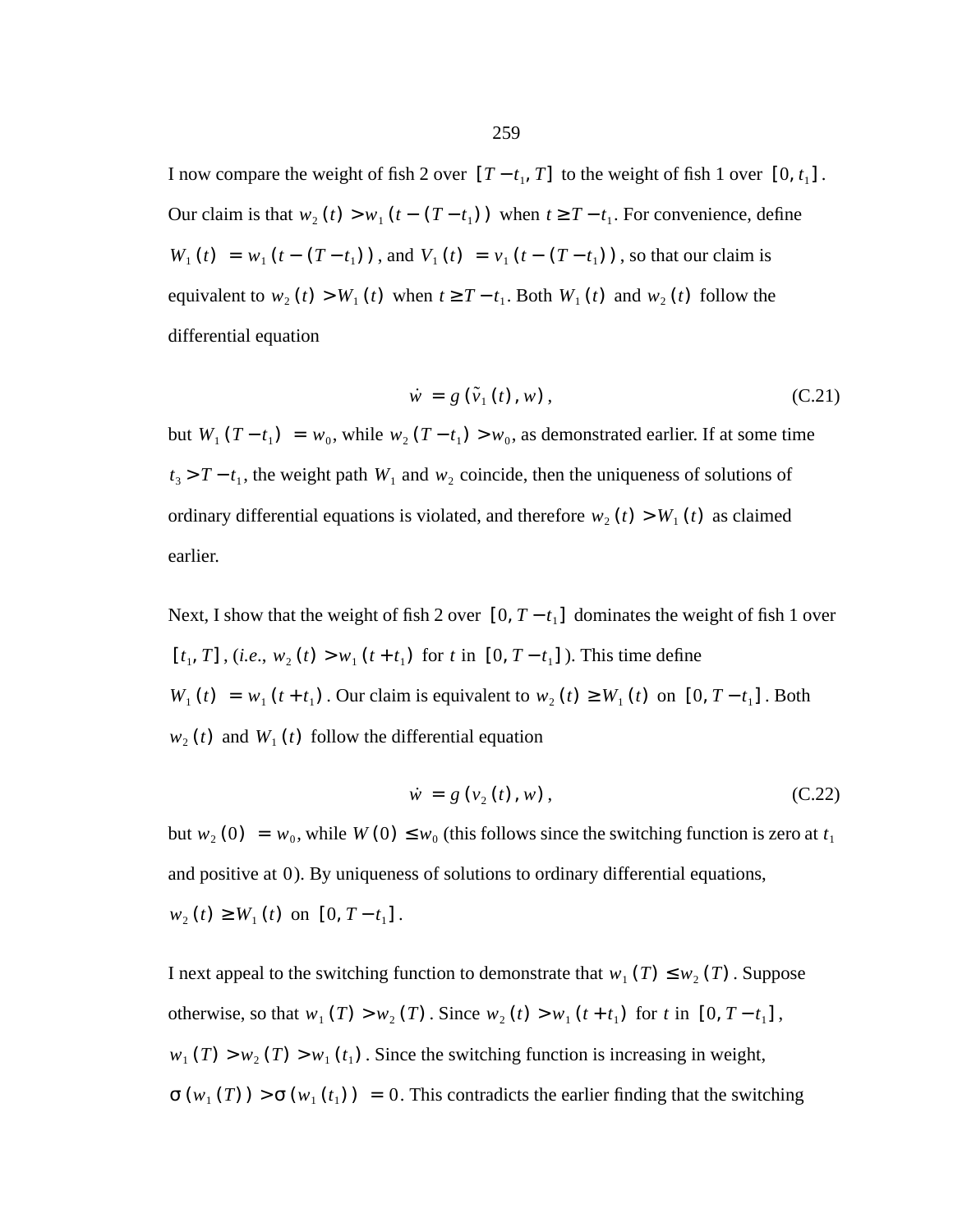function must remain negative after  $t_1$ . Therefore the terminal weight of fish 2 is at least as large as that of fish 1.

Armed with these results, it is now possible to show that fish2 has a greater objective functional value than fish 1. Evaluating the difference in objective functional values for fish 1 and fish 2 gives

$$
-\int_{0}^{T} (|\dot{x}_{2}(t)| + \zeta) \theta k(w_{2}(t)) dt + \Phi(w_{2}(T)) + \int_{0}^{T} (|\dot{x}_{1}(t)| + \zeta) \theta k(w_{1}(t)) dt - \Phi(w_{1}(T))
$$
  
\n
$$
> - \int_{0}^{T} (\dot{x}_{2}(t) + \zeta) \theta k(w_{2}(t)) dt + \int_{0}^{T} (\dot{x}_{1}(t) + \zeta) \theta k(w_{1}(t)) dt
$$
  
\n
$$
> - \int_{0}^{T-t_{1}} \zeta \theta k(w_{2}(t)) dt - \int_{T-t_{1}}^{T} (\dot{x}_{2} + \zeta) \theta k(w_{2}(t)) dt
$$
  
\n
$$
+ \int_{t_{1}}^{T} \zeta \theta k(w_{1}(t)) dt + \int_{0}^{t_{1}} (\dot{x}_{1}(t) + \zeta) \theta k(w_{1}(t)) dt
$$
  
\n
$$
= - \int_{0}^{T-t_{1}} \zeta \theta k(w_{2}(t)) dt - \int_{T-t_{1}}^{T} (\dot{x}_{2}(t) + \zeta) \theta k(w_{2}(t)) dt
$$
  
\n
$$
+ \int_{0}^{T-t_{1}} \zeta \theta k(w_{1}(t + t_{1})) dt + \int_{T-t_{1}}^{T} (\dot{x}_{2}(t) + \zeta) \theta k(w_{1}(t - (T-t_{1}))) dt
$$

$$
= \zeta \theta \int_{0}^{T-t_{1}} \left\{ k \left( w_{1} \left( t+t_{1} \right) \right) - k \left( w_{2} \left( t \right) \right) \right\} dt
$$
  
+ 
$$
\int_{T-t_{1}}^{T} \left\{ \left( \dot{x}_{2} \left( t \right) \theta_{1} + \theta_{2} \right) k \left( w_{1} \left( t - \left( T-t_{1} \right) \right) \right) - \left( \dot{x}_{2} \left( t \right) \theta_{1} + \theta_{2} \right) k \left( w_{2} \left( t \right) \right) \right\} dt
$$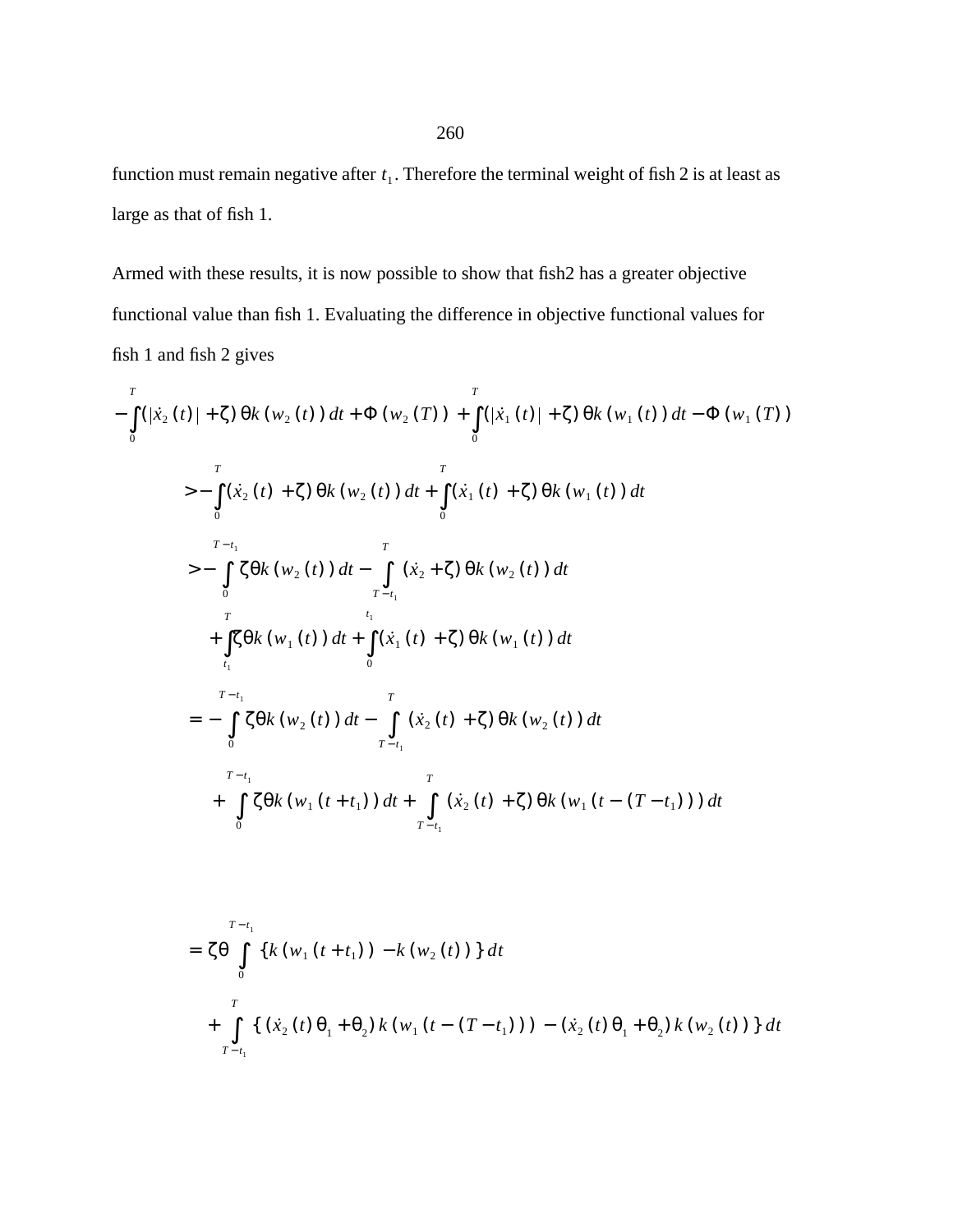$$
> \int_{T-t_1}^{T} \left\{ \left( \dot{x}_2(t) \theta_1 + \theta_2 \right) k \left( w_1 \left( t - (T - t_1) \right) \right) - \left( \dot{x}_2(t) \theta_1 + \theta_2 \right) k \left( w_2(t) \right) \right\} dt
$$
  
> 0.

Thus the value objective functional of fish 2 exceeds that of fish 1. Therefore it is impossible for the switching function, assumed initially positive, to fall to a negative value in the interval  $(0, T)$ . Furthermore, if it ever becomes zero, it must do so exactly at  $T$ .

#### **C.2.3.3 Varying** *T*.

Now that behavior in the case where the switching function is initially nonnegative has been described, it is useful to know whether it can possibly happen. The answer is yes. For example, if T is chosen such that  $(u_{max} + v_{max})T = a$ , then the migration rate must remain at  $u_{max} + v_{max}$  throughout [0, *T*] in order to achieve the downstream target of  $x = a$ . This is possible only when the switching function is initially nonnegative. Intuitively, the switching function must be nonnegative initially whenever  $(u_{max} + v_{max})$  *T* barely exceeds a. On the other hand, if  $(u_{max} + v_{max})T$  is much greater than a, then the juvenile can afford to delay migration initially and spend its early days growing at its optimal rate and avoiding predators.

#### **C.3 Summary**

The possible behaviors of the maximizing paths are simple to enumerate. One of the following three behaviors is optimal: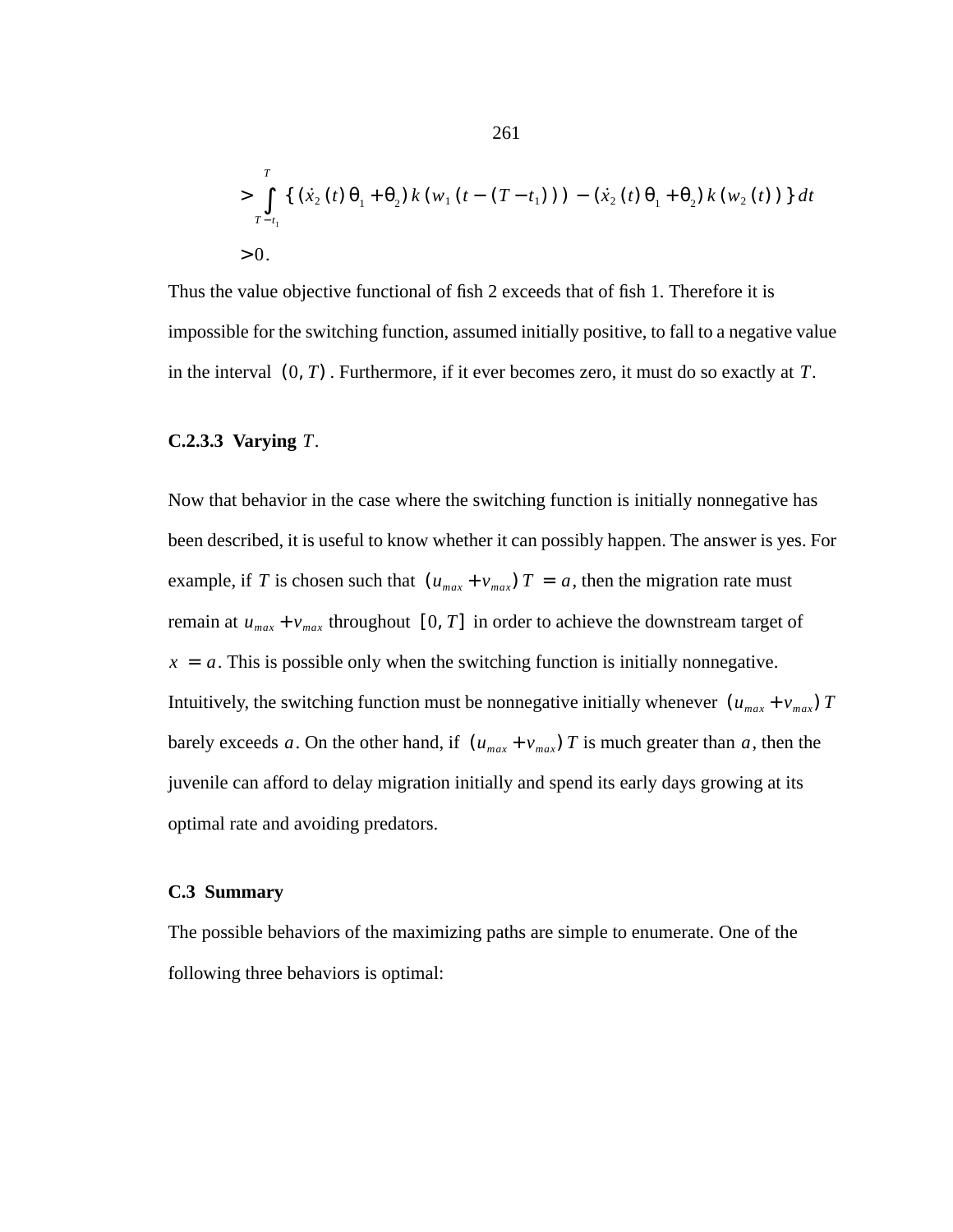- S1. Initially, the juvenile holds its station at  $x = 0$  swimming against the current at its optimal growth speed. At some critical weight, it begins migrating downstream, swimming in the swiftest current, and actively swimming downstream at a speed greater than its optimal growth speed. The juvenile does not reach  $x = a$  until T.
- S2. The juvenile begins migrating immediately after emergence swimming at a speed greater than or equal to its optimal growth speed, and in the swiftest current. It ceases migration only when  $x = a$ . If the juvenile reaches a before T, then it holds its station at  $a$ , swimming against the current at its optimal growth speed.
- S3. An infinite number of behaviors is optimal. At each instant the juvenile swims downstream at its optimal growth speed, or against the current at its optimal growth speed, and migration upstream is not permitted.

The strategies are exhaustive and the optimal one is determined by examining the sign of the growth function and swimming function (TABLE C.4).

*Strategy S1*. The strategy is characterized by initial station holding. It occurs only when  $g(v_g(w_0), w_0) > 0$ , and  $T(u_{max} + v_{max})$  is sufficiently larger than a.

*Strategy S2*. The strategy is characterized by initial migration. It occurs under a variety of conditions:

- When  $g(v_g(w_0), w_0) > 0$  and  $T(u_{max} + v_{max})$  is not sufficiently greater than a.
- When  $g(v_g(w_0), w_0) = 0$  and  $T(u_{max} + v_g(w_0))$  does not exceed a.
- When  $g(v_g(w_0), w_0) < 0$ .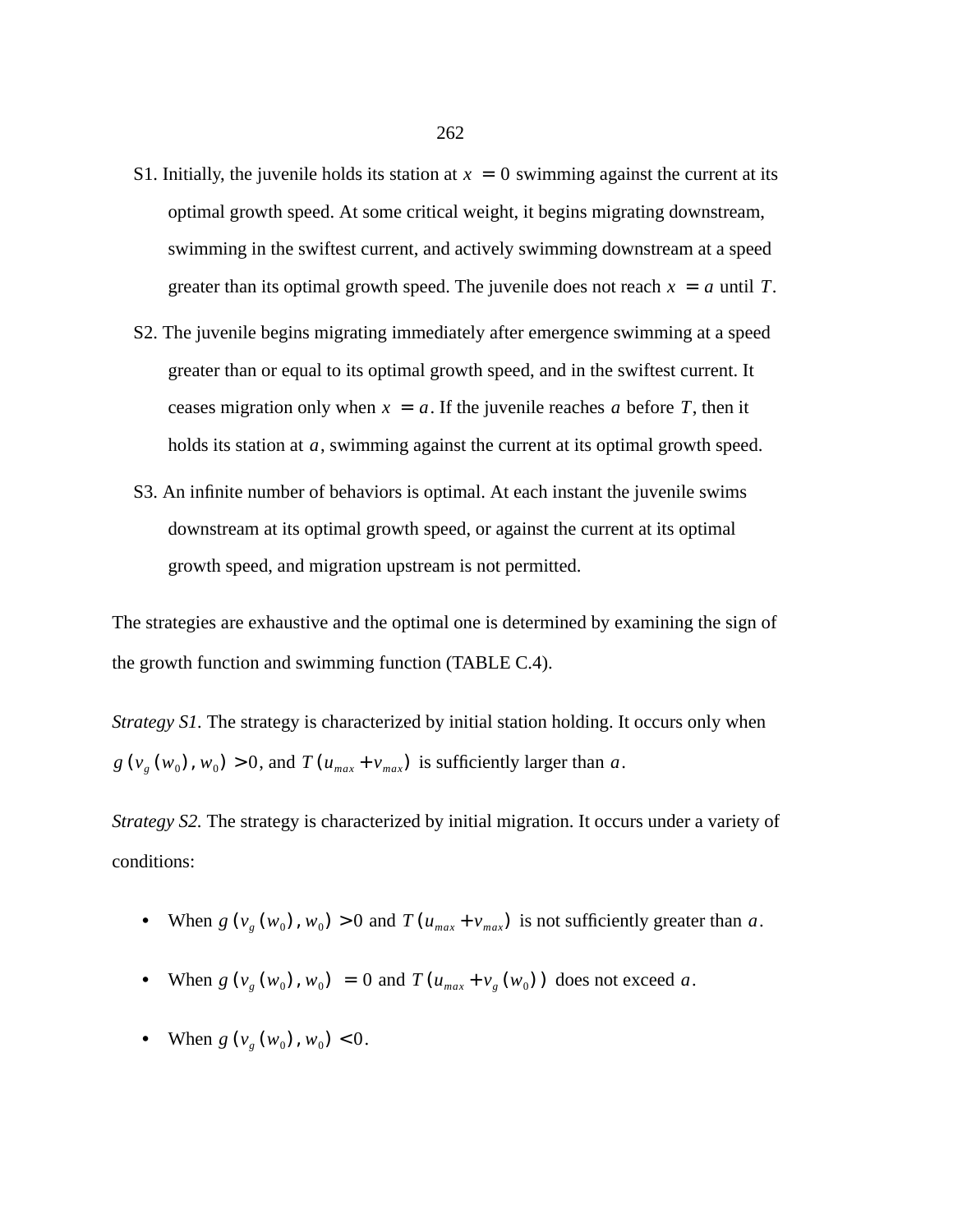*Strategy S3*. This is actually a class of strategies—infinitely may strategies are optimal.

This occurs when  $g(v_g(w_0), w_0) = 0$  and  $T(u_{max} + v_g(w_0))$  is greater than a.

**TABLE C.4** Optimal strategies based on the initial sign of the growth and switching functions.

|                                | $\sigma(w_0) < 0$ | $\sigma(w_0) = 0$ | $\sigma(w_0) > 0$ |
|--------------------------------|-------------------|-------------------|-------------------|
| $g(v_{\varrho}(w_0), w_0) < 0$ | Impossible        | Impossible        | S <sub>2</sub>    |
| $g(v_g(w_0), w_0) = 0$         | Impossible        | S3 or $S2^a$      | S <sub>2</sub>    |
| $g(v_g(w_0), w_0) > 0$         | -ST               | S <sub>2</sub>    | S2                |

<sup>a</sup> Strategy S3 applies when  $T(u_{max} + v_g(w_0)) > a$ , S2 otherwise.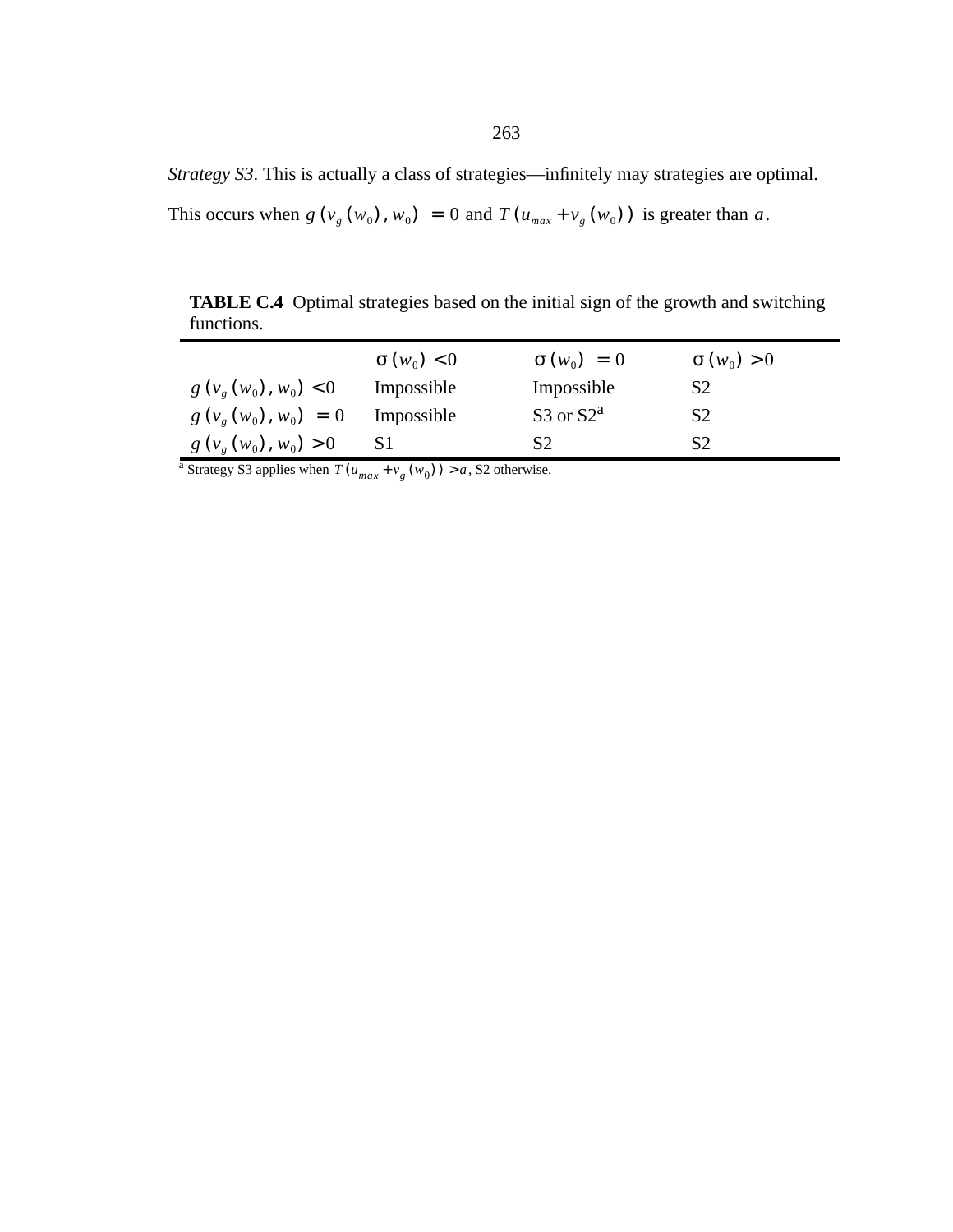# **APPENDIX D NUMERICAL METHODS**

This appendix outlines the methods used to solve the optimal control problem in the case where the solution does not admit a singular path, when the switching function is always  $\sigma = \sigma_1$  (*i.e.*, the co-state variable associated with displacement is positive, the maximum current velocity exceeds the maximum swimming velocity, and the only control parameter is  $t_f$ —the time of estuary entry. Under these assumptions, the system of four canonical equations (two state and two co-state equations) are easily specified, along with their boundary conditions. Three of the boundary conditions are specified by end conditions on the state variables:  $x(0) = 0$ ,  $w(0) = w_0$ , and  $x(t_f) = a$ . And a fourth condition is supplied by a transversality condition  $\lambda_2(t_f) = \Phi_w$ . Since the control parameter,  $t_f$ , is unknown, it will need to be determined as well. In the standard treatment of optimal control, this control parameter is determined by using a second transversality condition, namely

$$
H + \Phi_{t_f} = 0, \tag{D.1}
$$

where *H* and  $\Phi_{t_f}$  are evaluated at the optimal terminal states and co-states. However, temporal fluctuations in model parameters can make the fitness curve contain multiple maxima and minima, so that solutions of (D.1) can be misleading. Therefore I adopt the more conservative approach broken into three basic steps: First, I of solve the canonical equations for many fixed values of  $t_f$ , obtaining a plot of how the value of the fitness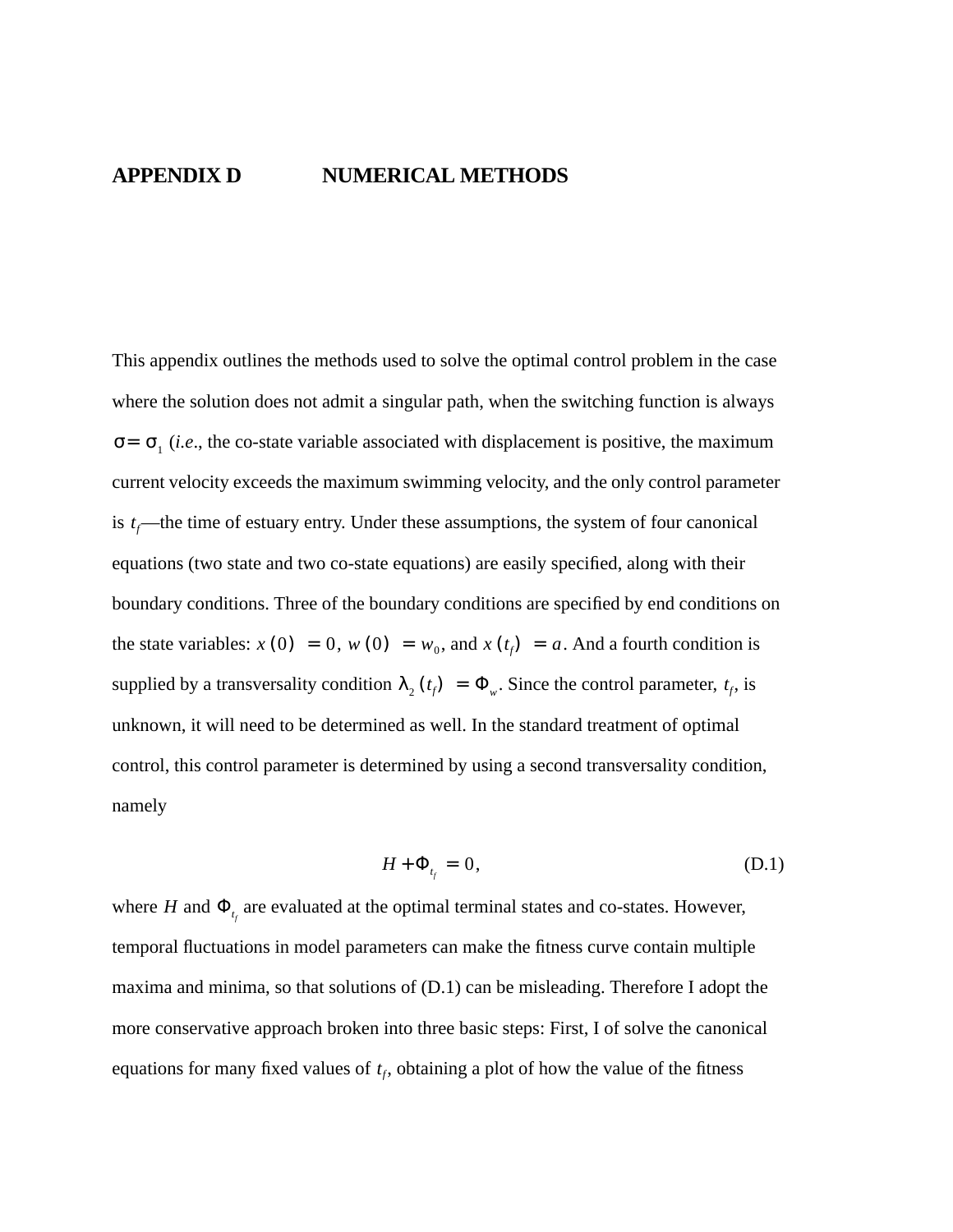functional varies with  $t_f$ ; secondly, I bracket the optimal value through visual inspection; lastly, I use a standard one-dimensional numerical function maximizing routine to locate the best value of  $t_f$ .

This solution technique requires two types of numerical algorithms—a method for solving a two-point boundary value problem described by the 4 canonical equations along with their four boundary conditions, and a maximizing routine to identify the optimal estuary entry time, and to identify the controls that maximize the values of the controls that maximize the Hamiltonian. To solve the two-point boundary value problem, I use the *shooting method*, a method that is essentially a root finding routine with a built-in integration routine.

## **D.1 The shooting method**

The shooting method starts by solving the canonical equations using the two known initial conditions,  $x(0) = 0$  and  $w(0) = w_0$ , and two guesses for the initial co-state values, say  $\hat{\lambda}_1(0)$  and  $\hat{\lambda}_2(0)$ . The resulting terminal states are then evaluated to see how close they come to satisfying the known terminal constraints:  $x(t_f) = a$  and  $\lambda_2(t_f) = \Phi_w(w(t_f), t_f)$ . The error, represented by the a discrepancy vector, **F**, where

$$
\begin{bmatrix} \mathbf{F}_1 \\ \mathbf{F}_2 \end{bmatrix} = \begin{bmatrix} \hat{x}(t_f) - a \\ \hat{\lambda}_2(t_f) - \Phi_w(\hat{w}(t_f), t_f) \end{bmatrix}
$$

is then used to construct better estimates of the initial co-state variables (I use Newton-Raphson), and the process repeats. When the terminal constraints are satisfied (to within a specified tolerance), and the solution paths are output (FIGURE D.1). I use the routine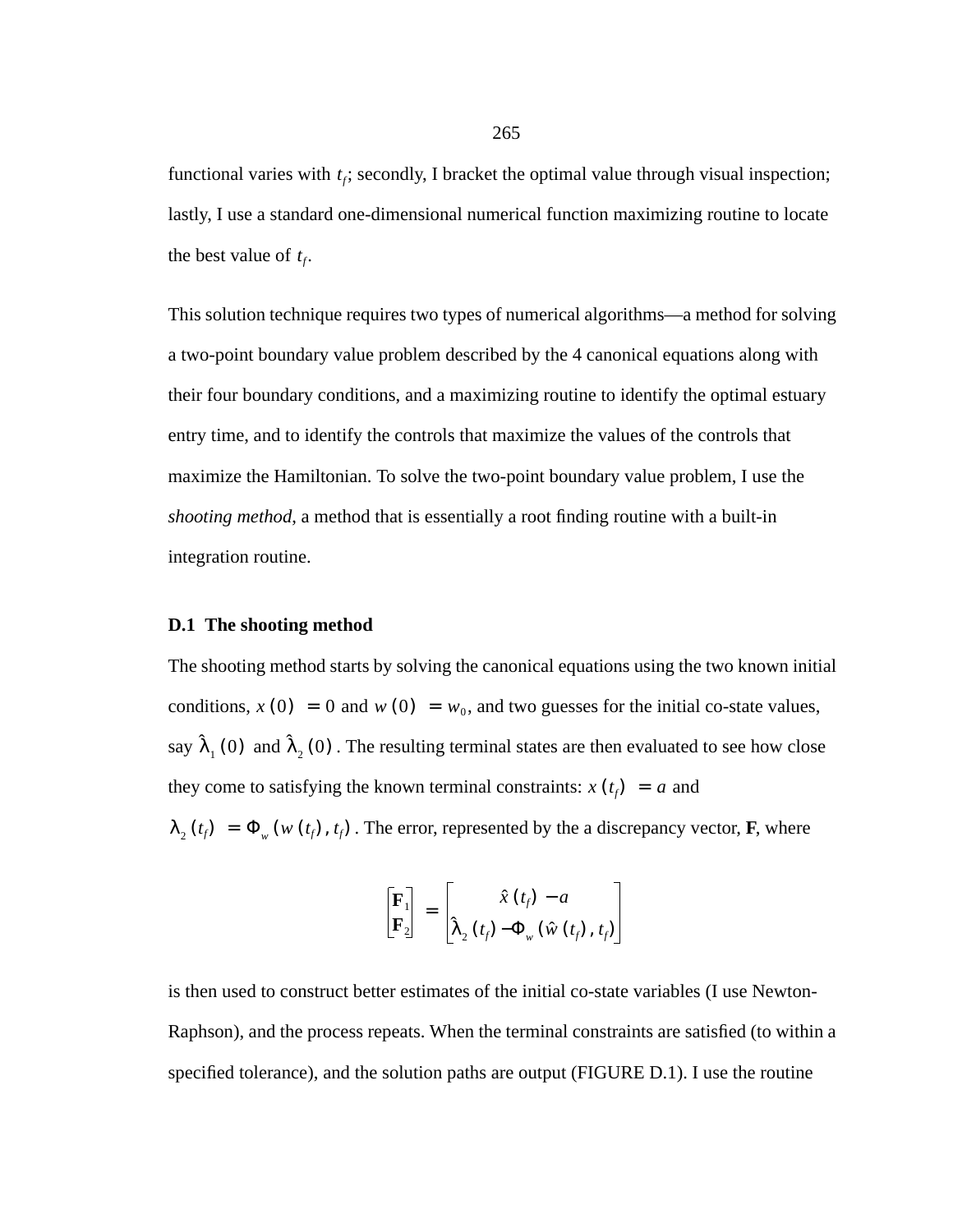**shoot()** for the shooting method, along with the numerical integration routine **odeint()** that implements Runge-Kutta with adaptive step size control (Press *et al*., 1988).

```
procedure shooting method begin t=0
    initialize \lambda_1(0), \lambda_2(0), x(0), w(0)
    initialize ∆λ
    do
begin
    \lambda_1(0), \lambda_2(0) <− newton raphson \Delta\lambda, \lambda_1(0), \lambda_2(0), x(0), w(0)
end
    while(not terminal condition)
```
**FIGURE D.1** Pseudo code for the shooting method.

Each step of the Newton-Raphson algorithm requires building a 2x2 matrix containing partial derivatives of the discrepancies calculated by finite differencing. Finite differencing requires an increment vector  $d\lambda$  (see FIGURE D.1), and building the matrix requires three passes of the routine **odeint()**.

#### **D.2 Overcoming difficulties of the shooting method**

As mentioned before, this implementation of the shooting method is essentially a Newton-Raphson algorithm that builds a matrix of partial derivatives by finite differencing to update its solution estimate. Choosing good increments  $\Delta \lambda = [\Delta \lambda_1 (0), \Delta \lambda_2 (0)]$  for numerical derivatives is crucial for the success of shooting. If the increments are too large, round-off error can make the solution lose meaning, and if too large, the terminal values of the state and co-state variables may whiplash so that the finite differences do not adequately approximate the partial derivatives.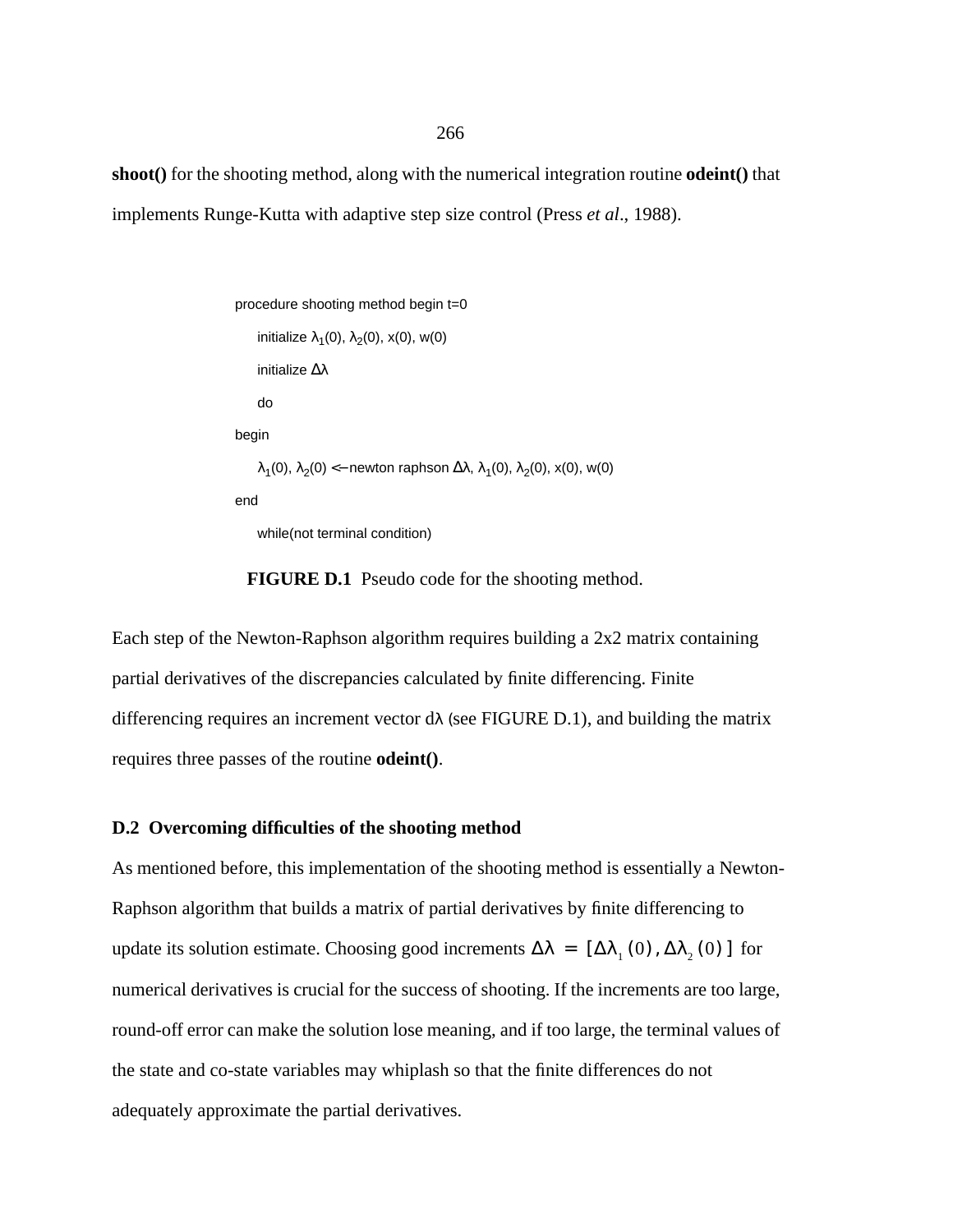Another difficulty arises in choosing good estimates of the unknown initial co-state variables. The Newton-Raphson method will work only when the discrepancy vector, **F**, varies smoothly in a neighborhood of the solution, and if the initial guess is close enough to the actual solution. In the vicinity of the root, the method performs well, converging quadratically.

Both of the difficulties mentioned above can be overcome by finding good initial estimates of the initial co-state variables. These estimates would give a good idea of the scale appropriate for choosing the increments  $d\lambda$ , and put the guesses close enough to the actual solution to allow quadratic convergence of Newton-Raphson. Fortunately, some important qualitative knowledge about the optimal paths of the state variables, and information about the optimal controls assists in choosing these values.

My approach proceeds by solving the canonical equations backward in time to the initial states and co-states, starting with reasonable estimates for the terminal state and co-state variables. Doing this requires good estimates of the terminal weight (weight at estuary entry) and the approximate time that the switching function is zero. A good estimate of terminal weight is obtained by recalling that early juvenile behavior is governed largely by feeding and predator avoidance, with the juvenile optimizing its food intake. This means that its terminal weight is approximated by the weight achieved by maximizing its growth over the time horizon—call it  $w_{max}$ . The terminal value of the co-state variable associated with weight can then be approximated using the relationship

$$
\lambda_{2}\left(t_{f}\right)=\Phi_{w}\left(w\left(t_{f}\right), t_{f}\right)\cong \Phi_{w}\left(w_{max}, t_{f}\right)
$$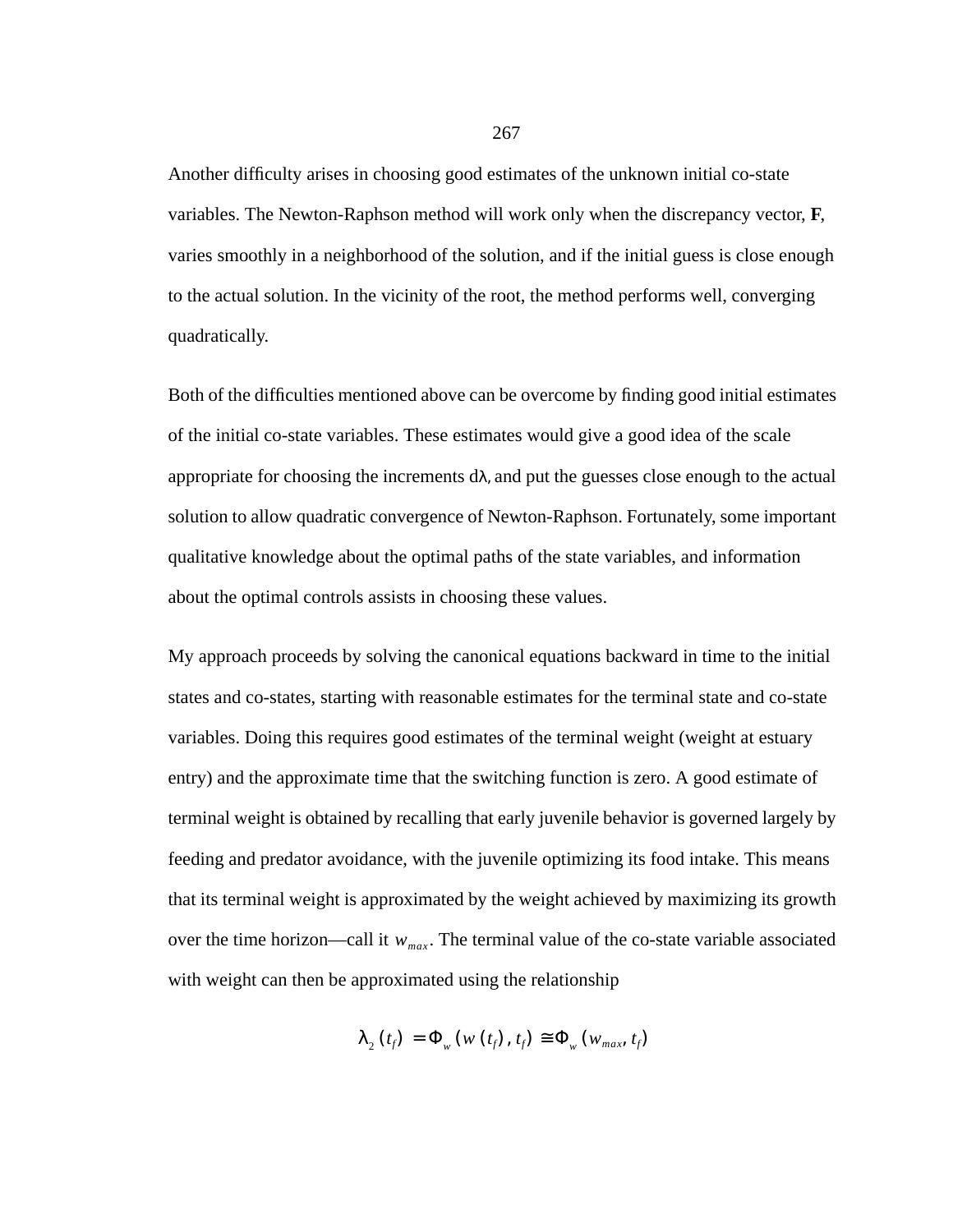Another quantity that can be estimated is the time the switching function is zero. Assuming that migration occurs mainly at the end of the time horizon, and approximating the travel time by assuming that the fish migrates in the swiftest current and at a swimming speed that maximizes its growth, it is then possible to solve the displacement backwards from the terminal conditions  $w = w_{max}$  and  $x = a$  to the point in time that  $x = 0$ . This time approximates the time that the switching function is zero. At this time, referred to as the switching time,  $t_{switch}$ ,

$$
0 = \sigma = \lambda_1(t_{switch}) - k(x(t_{switch}), w(t_{switch}), t_{switch}),
$$

giving an estimate for  $\lambda_1$  ( $t_{switch}$ ), that I use to estimate  $\lambda_1$  ( $t_f$ ). I should point out that will not always be a good estimate, especially with a large degree of spatial heterogeneity modelled, but for most of my numerical work the estimate was adequate for convergence.

Given the approximations of the terminal values of the co-state variables, the weight variable, and the known value of the displacement variable,  $x = a$ , I solve the canonical equations backward in time to estimate the initial values of  $\lambda_1$  and  $\lambda_2$ . This method of estimation, applied in CHAPTER 6 resulted in convergence usually within 4-6 Newton-Raphson steps. (Note however, that algorithm tolerances also determine the number of necessary steps.)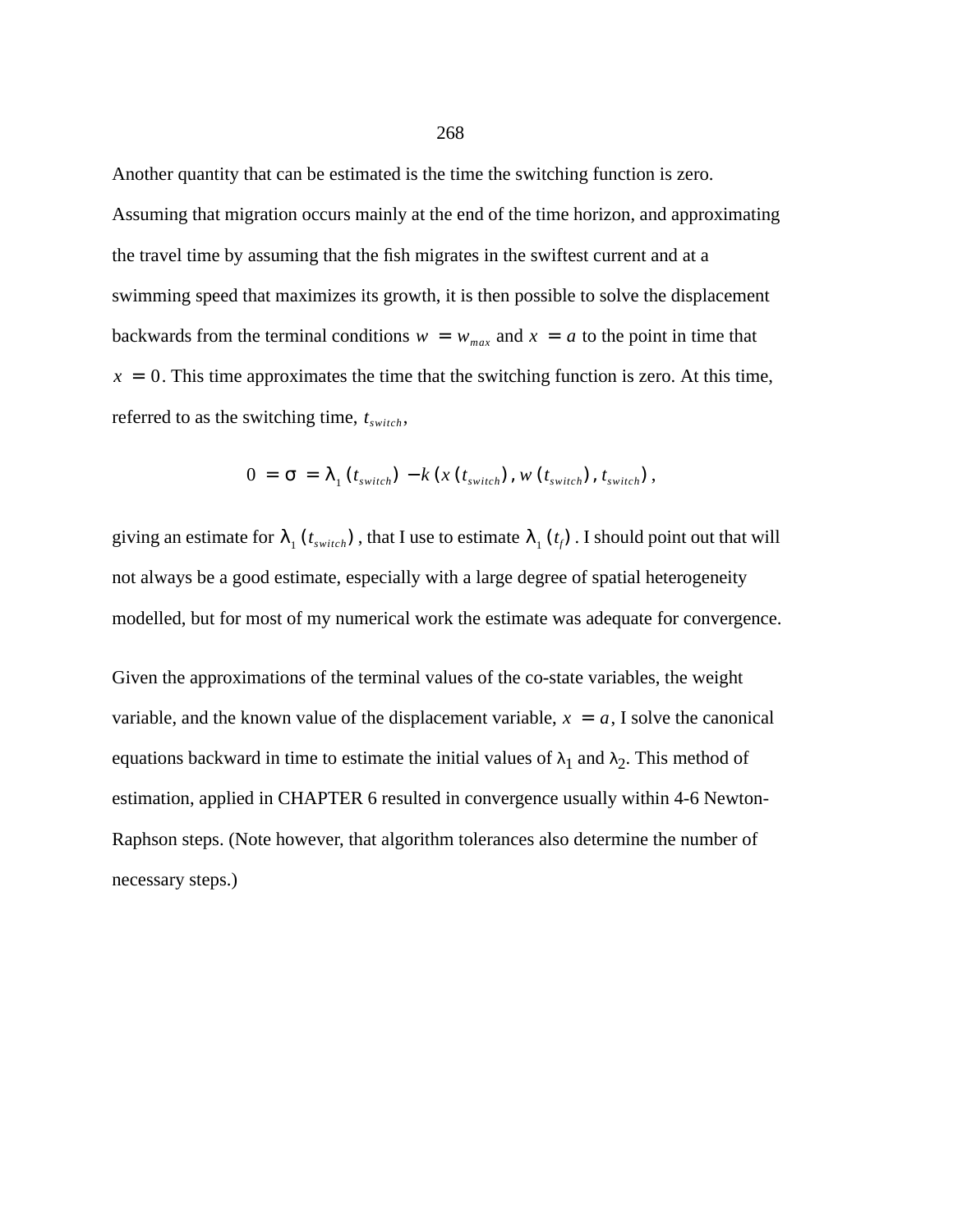269

### **D.3 Driver for shoot**

I have included a documented C program code that drives the function **shoot()**. It is

contained in the program file **target.c**. The methods and arguments of **shoot()** are found in

FIGURE D.2.

**void shoot(nvar, v, delv, n2, x1, x2, eps, h1, hmin, f, dv) int nvar, n2;**

**double v[], delv[], x1, x2, eps, h1, hmin, f[], dv[];**

Improve the trial solution of a two point boundary value problem for **nvar** coupled ODEs [ordinary differential equations] shooting from **x1** to **x2**. Initial values for the **nvar** ODEs at **x1** are generated from the coefficients **v[1..n2]**, using the user-supplied routine **load**. The routine integrates the ODEs to **x2** using the Runge-Kutta method with tolerance **eps**, initial step size **h1**, and minimum step size **hmin**, At **x2** it calls the user-suppled routine **score** to evaluate the [discrepancy] functions **f[1..n2]** that ought to be zero to satisfy the boundary conditions at **x2**. Multi-dimensional Newton-Raphson is then used to develop a linear matrix equations for the increments  $dv[1..n2]$  to the adjustable parameters **v**. These increments are solved for and added before return.

**FIGURE D.2** Arguments and method of the routine **shoot()** (Press *et al*., 1988).

#### **target.c**

/\* Driver for routine SHOOT \*/  $/*$  Solve for lambda1(0) and lambda2(0) using  $*/$ 

#include <stdio.h> #include <math.h><br>#include "nr.h"

#include "nr.h" /\* contains Numerical Recipes declarations \*/<br>#include "bio.h" /\* contains declarations of biological functions  $/*$  contains declarations of biological functions  $*/$ 

#define N2 2 <br>
#define DELTA 1.0e-3 /\* number of unknown initial conditions \*/<br>
#define DELTA 1.0e-3 /\* used to scale increment for finite different #define DELTA 1.0e-3 /\* used to scale increment for finite differences \*/<br>#define EPS1.0e-10 /\* tolerance in Runge-Kutta \*/ #define DEPS1.0e-7

#define NVAR 4 /\* number of state and co-state variables \*/<br>#define N2 2 /\* number of unknown initial conditions \*/

/\* tolerance in Runge-Kutta  $*/$ 

- /\* TABLE of global variables<br>\* T time of estuary en  $*$  T - time of estuary entry (final time)<br> $*$  a - migration distance
- migration distance

\* init\_lambda1 - initial lambda1

\* init\_labmda2 - initial lambda2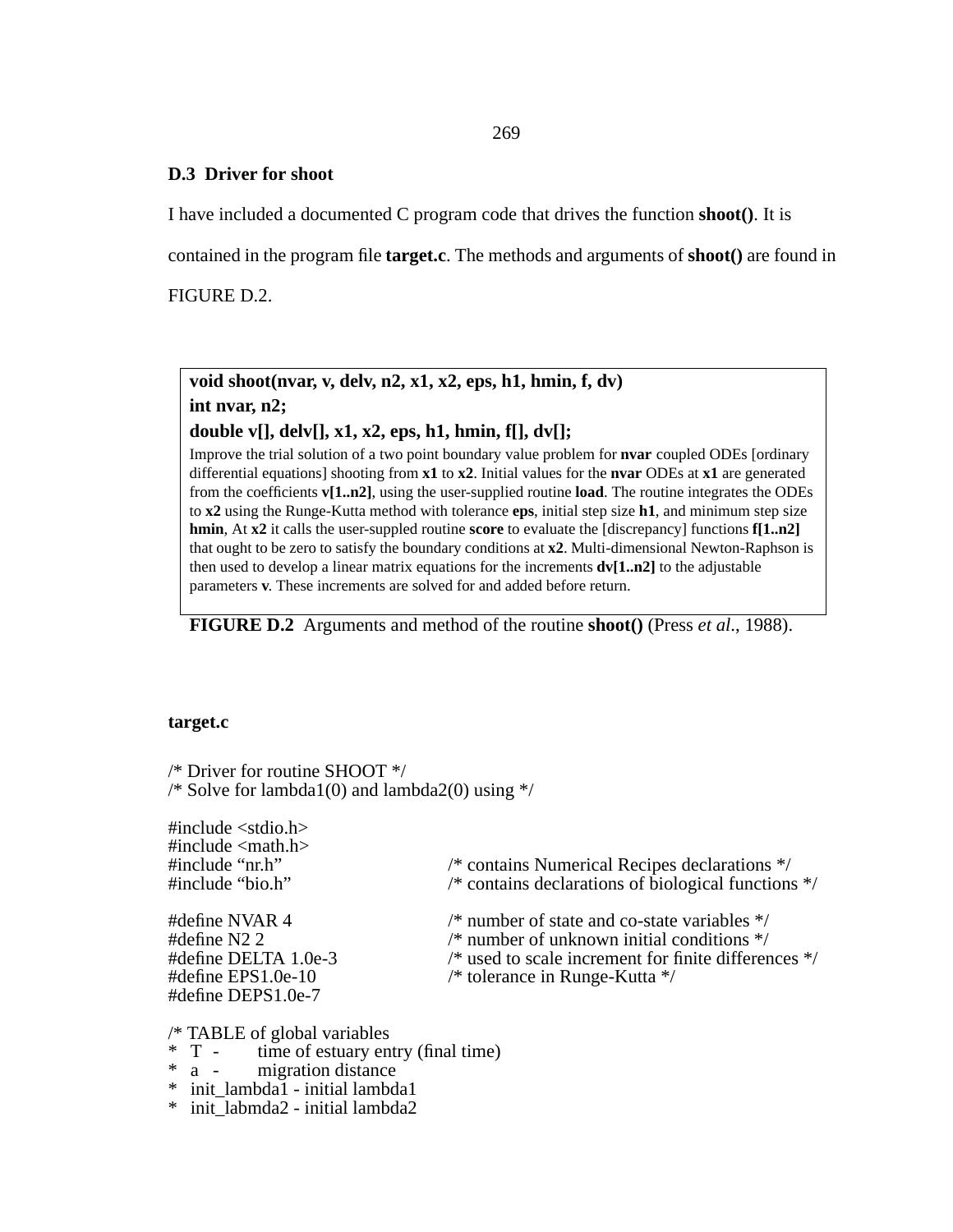\*/

/\* TABLE of states and co-states<br>\*  $v[1]$  - weight state  $y[1]$  - weight state  $\frac{\text{y}}{\text{y}}$  y[2] - lambda2 co-state y[3] - displacement state \* y[4] - lambda1 co-state \*/ /\* used by shoot set the initial values of the states and co-states \*/ void load(x1, v, y) double  $x1, v[], y[]$ ; {  $y[1] = init\_weight;$  $y[2] = v[1];$  $y[3] = 0.0;$  $y[4] = v[2];$ }

```
\prime\ast used by shoot to build the discrepancy vector f \ast/void score(x2,y,f)
double x2,y[],f[];
\left\{ \right.double dphidw(); /* partial of phi with respect to w */
   f[1] = y[2] - \text{dphidw}(y[1], x2);f[2] = y[3] - a;}
/* the main driver for shoot */
void target()
{
   double h1,hmin,x1,x2;
   double delv[3],v[3],dv[7],f[7];
   double guess_lambda1();
    double guess_lambda2();
    double l2_guess;
   v[1] = guess_lambda2(); \angle /* estimate of initial lambda2 */<br>v[2] = guess_lambda1(); \angle /* estimate of initial lambda1 */
   v[2] = \text{guess\_lambda1}(i); /* estimate of initial lambda1 */<br>12_guess = v[1]; /* save for convergence criterior
                                                 /* save for convergence criterion \frac{*}{ }delv[1]=DELTA*v[1]; /* increment in lambda2 for partial derivs */
    delv[2]=DELTA*v[2]; /* increment in lambda1 for partial derivs */
   h1=0.1; \frac{1}{2} /* initial step size for Runge-Kutta */
   hmin=0.0; \frac{1}{2} minimum step size for Runge-Kutta \frac{k}{2}x1 = 0.0; \frac{\text{m}}{\text{s}} initial time */
   x2= T; \frac{x2=}{x} \frac{x}{2} \frac{x}{2} \frac{x}{2} \frac{x}{2} \frac{x}{2} \frac{x}{2} \frac{x}{2} \frac{x}{2} \frac{x}{2} \frac{x}{2} \frac{x}{2} \frac{x}{2} \frac{x}{2} \frac{x}{2} \frac{x}{2} \frac{x}{2} \frac{x}{2} \frac{x}{2} \frac{x}{2} \frac{x}{2} \frac{x}{2} \frac{x}{2} \frac
```

$$
f_{\rm{max}}
$$

do {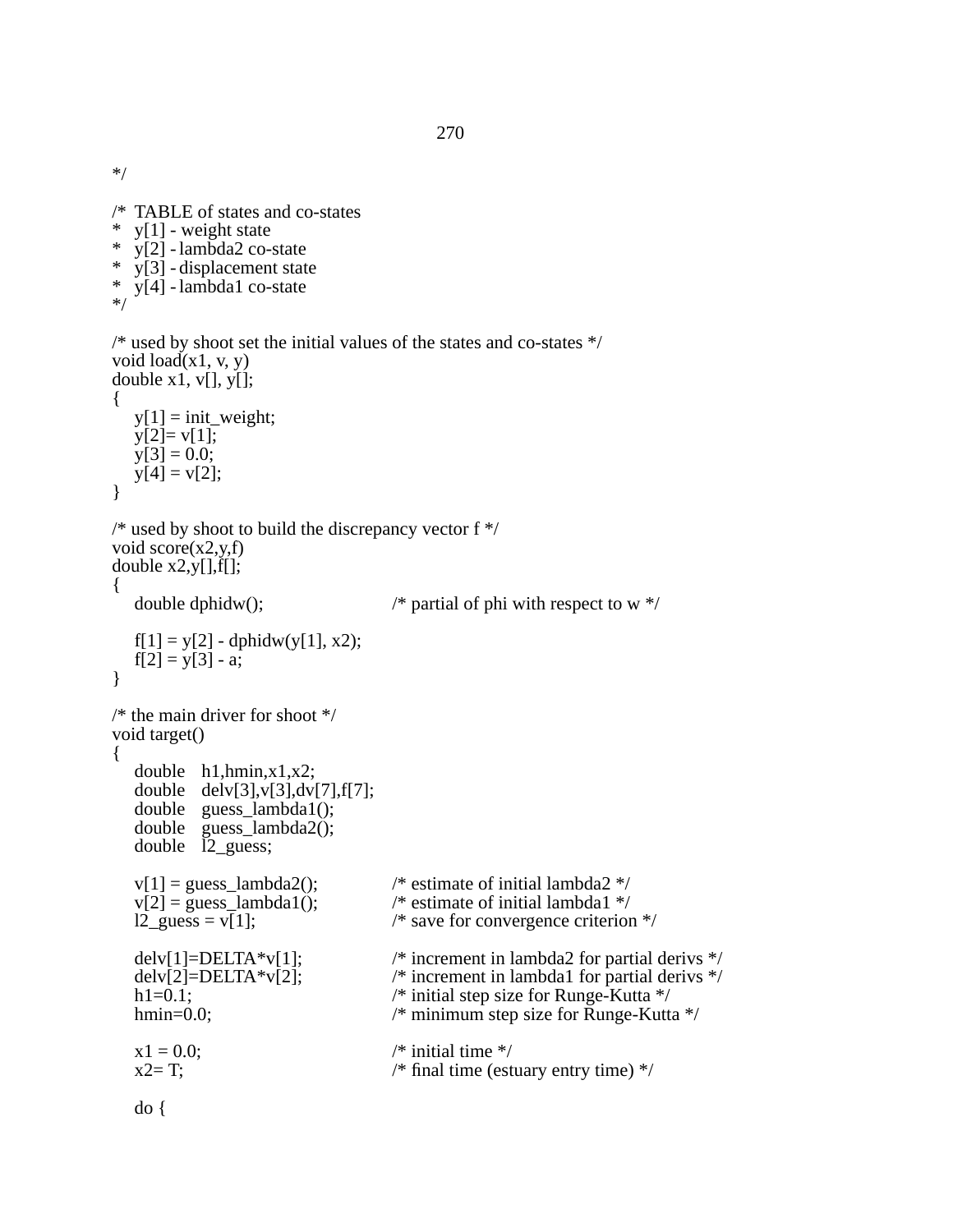```
shoot(NVAR,v,delv,N2,x1,x2,EPS,h1,hmin,f,dv);
         } while (fabs(dv[1]) > fabs(DEPS * 12\_guess) || fabs(dv[2]) > fabs(DEPS * a));init_lambda2 = v[1]; \frac{1}{2} = v[1]; \frac{1}{2} = \frac{1}{2}; \frac{1}{2} = \frac{1}{2}; \frac{1}{2} = \frac{1}{2}; \frac{1}{2} = \frac{1}{2}; \frac{1}{2} = \frac{1}{2}; \frac{1}{2} = \frac{1}{2}; \frac{1}{2} = \frac{1}{2}; \frac{1}{2} = \frac{1}{2}/* set global variable to best est. of lambda1(T) */
    return;
}
```
# **D.4 Maximization routines**

There are two optimization algorithms incorporated, the first, to solve for the swimming velocity that maximizes the Hamiltonian, and the second to maximize the fitness functional with respect to the estuary entry time. In the former case, I use Brent's method with derivatives, **dbrent()** (Press *et al*., 1988). Maximizing the Hamiltonian with respect to swimming velocity requires simple function evaluations based on the growth function and its derivatives, as well as values and derivatives of the switching function. Recall that when the switching function is negative, we seek to maximize

 $g(v, x, w, t)$ , with derivative  $g_v(v, x, w, t)$ 

and when the switching function is positive, we seek to maximize

 $\sigma(\lambda_1, x, w, t)$   $v + g(v, x, w, t)$  with derivative  $\sigma(\lambda_1, x, w, t) + g(v, x, w, t)$ .

To determine the optimal paths, these maximization problems need to be solved for every step of the numerical integration routine.

I use the routine **brent()** (Press *et al.*, 1988), a method based solely on function values, to maximize the objective functional with respect to estuary entry time,  $t_f$ . Every function evaluation of the method involves solving the two-point boundary value problem using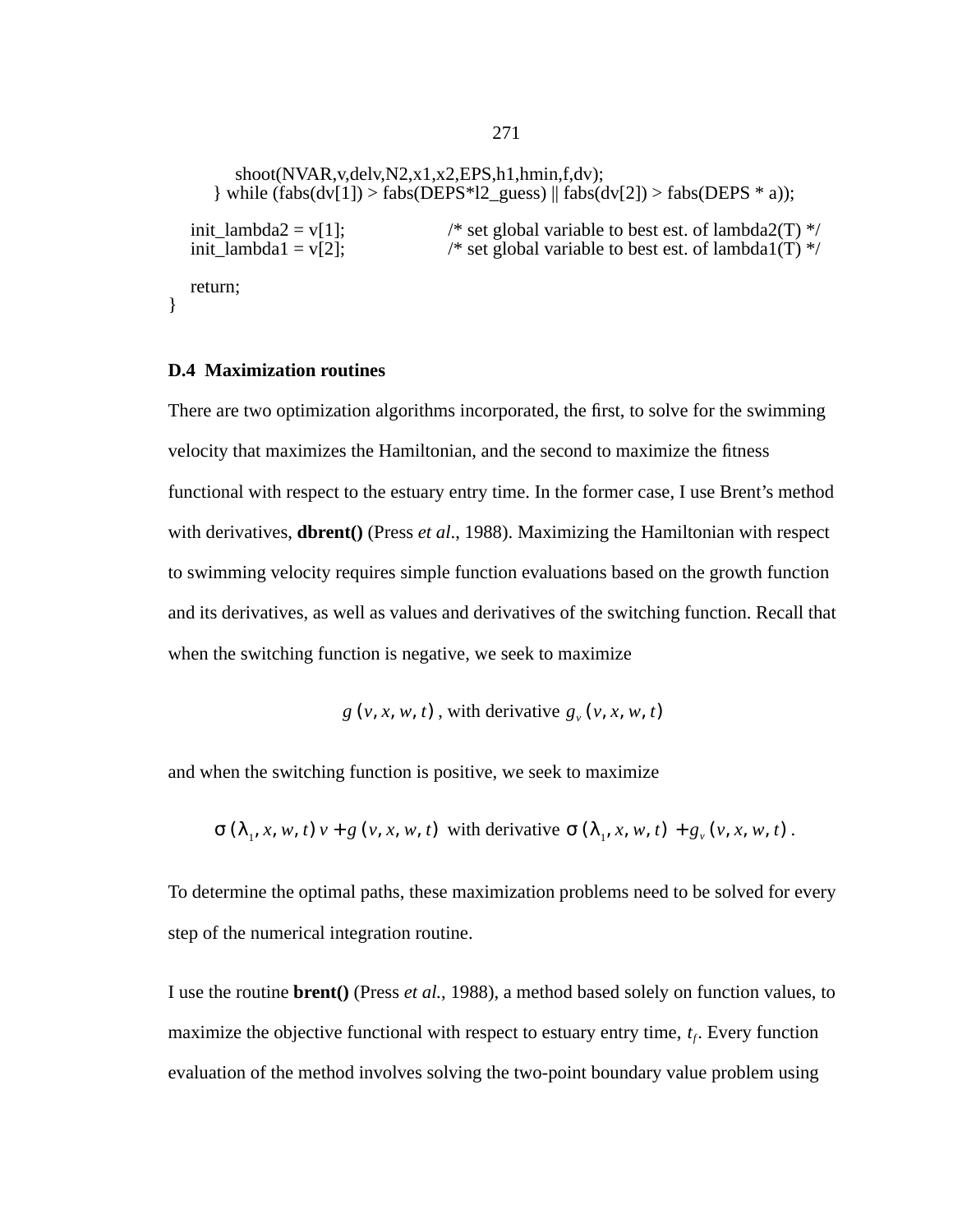the function **target()** described above. Since **target()** itself requires intensive computation, the function evaluations are expensive.